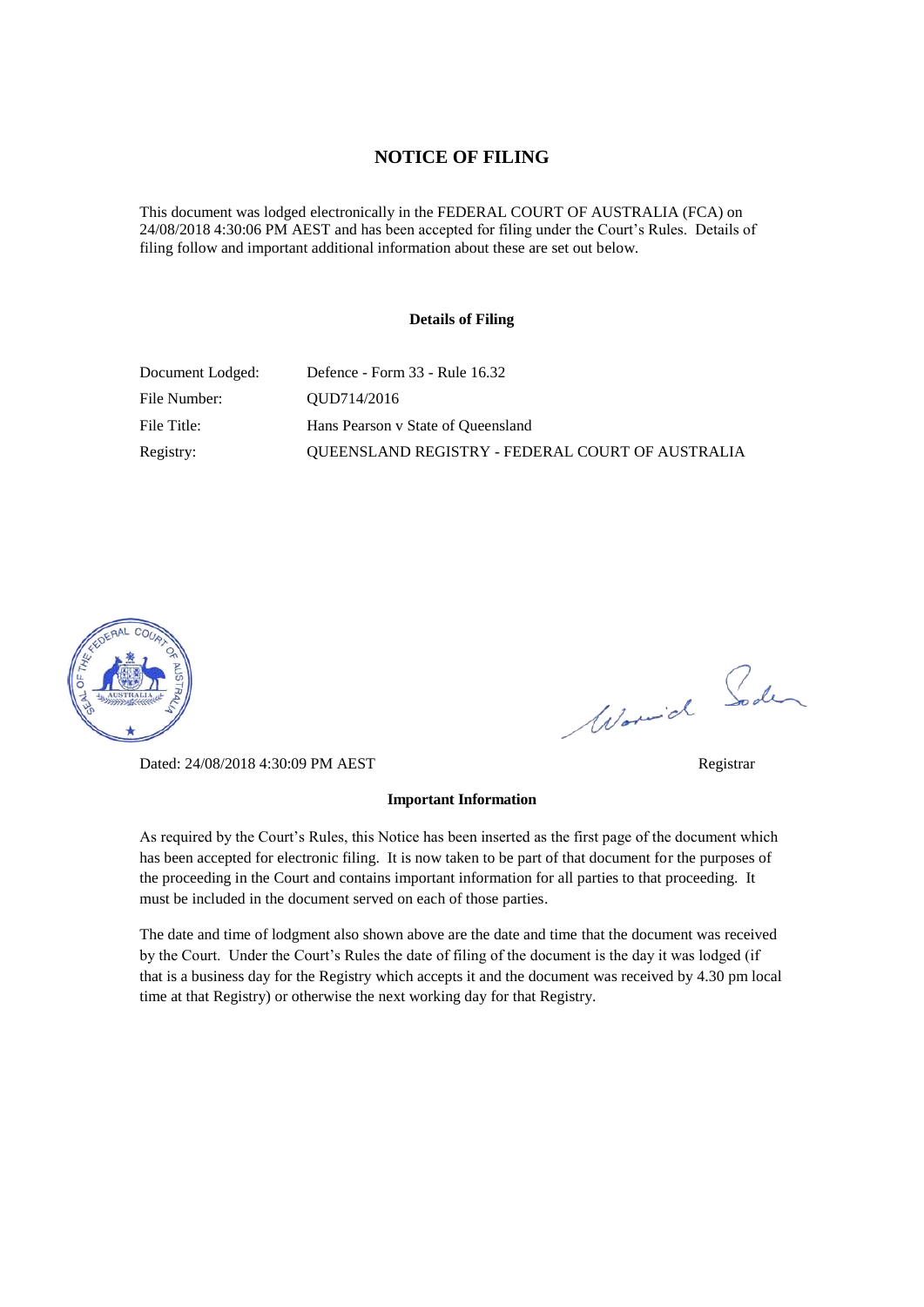Form 33 **Rule 16.32** 



QUD714 of 2016 No.

Federal Court of Australia District Registry: Queensland Division: General

## **HANS PEARSON**

Applicant

# **STATE OF QUEENSLAND**

Respondent

## **FURTHER AMENDED DEFENCE**

## **Contents**

| 1957 |  |
|------|--|
|      |  |
|      |  |
|      |  |
|      |  |
|      |  |
|      |  |
|      |  |
|      |  |
|      |  |

| Filed on behalf of (name & role of party) | Respondent                                                        |     |              |  |  |
|-------------------------------------------|-------------------------------------------------------------------|-----|--------------|--|--|
| Prepared by (name of person/lawyer)       | GR Cooper, Crown Solicitor, Solicitor for the Respondent          |     |              |  |  |
| Law firm (if applicable)                  | Crown Law                                                         |     |              |  |  |
| Tel                                       | 07 3008 8708                                                      | Fax | 07 3239 6959 |  |  |
| Email                                     | Nikki.A-Khavari@crownlaw.qld.gov.au                               |     |              |  |  |
| <b>Address for service</b>                | Crown Law, Level 11, State Law Building, 50 Ann Street, Brisbane, |     |              |  |  |
| (include state and postcode)              | Queensland, 4000                                                  |     |              |  |  |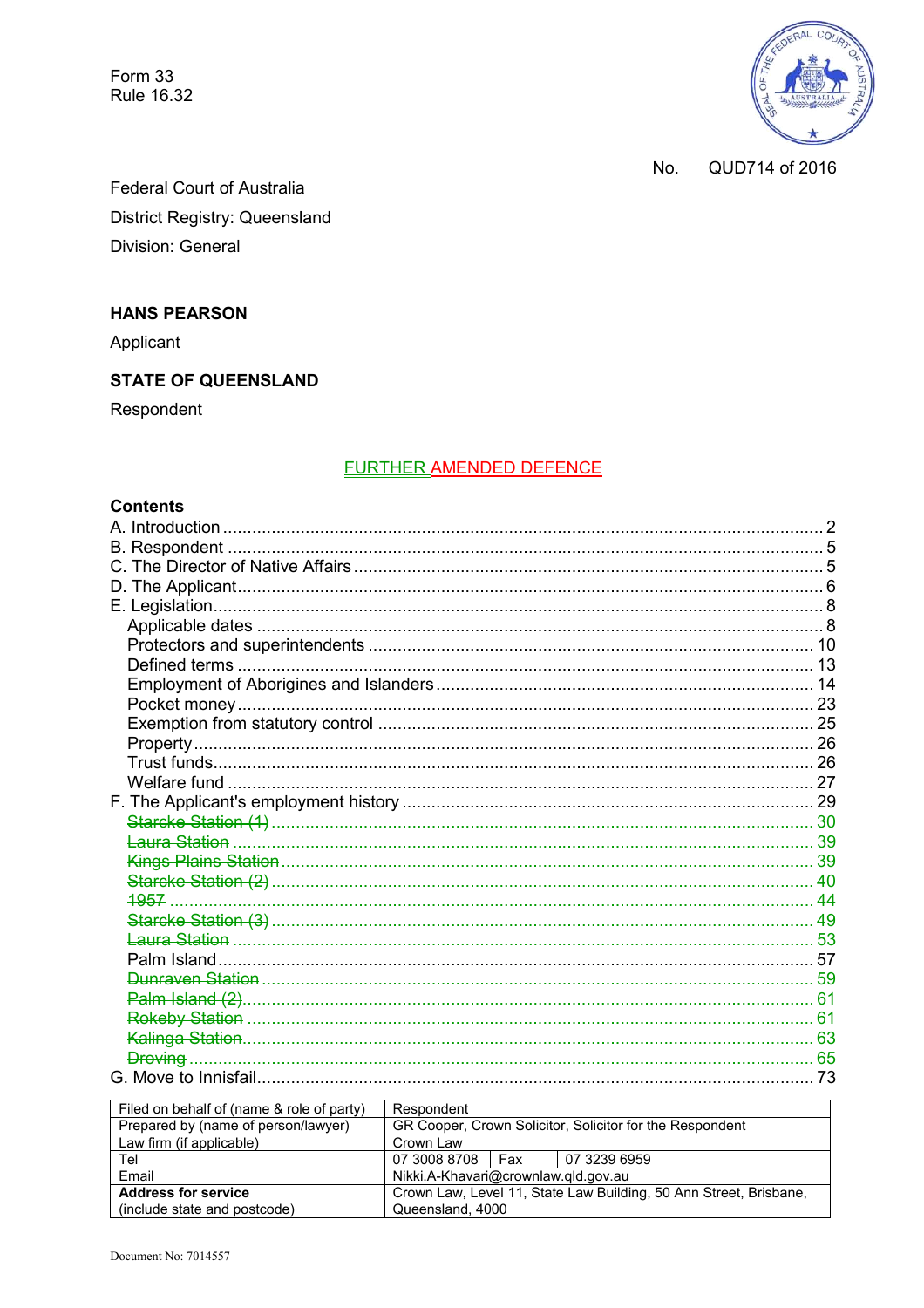| I. Wages paid             |     |
|---------------------------|-----|
|                           |     |
|                           |     |
|                           |     |
|                           |     |
|                           |     |
|                           | 120 |
| NB. Slavery Abolition Act |     |
|                           | 121 |
|                           |     |
|                           |     |
|                           |     |
|                           | 138 |
|                           | 139 |
|                           |     |
|                           |     |
|                           |     |
|                           |     |
| X. Group Members          |     |
|                           |     |
| Z. Relief sought.         |     |
|                           |     |
|                           |     |

#### **A. Introduction**

- 1. The State of Queensland (**Respondent**):
	- a. admits the allegations in paragraph 1 of the **Third** Amended Statement of Claim dated 12 July 201817 March 2017 (**ASOC**) in respect of the complaint under the *Australian Human Rights Commission Act 1986* (Cth) pleaded in paragraphs 332 to 3378 of the ASOC on the basis that the complaint permitted the Applicant to commence these proceedings as a representative party but denies that the Applicant remains entitled to continue these proceedings as a representative party in respect of the complaint under the *Australian Human Rights Commission Act 1986* (Cth) because the unlawful discrimination alleged in paragraphs 338A to 338E of the ASOC is not the same as or the same in substance as the unlawful discrimination that was the subject of the terminated complaint pleaded in paragraph 336 of the ASOC and did not arise out of the same or substantially the same acts, omissions or practices that were the subject of the terminated complaint pleaded in paragraph 336 of the ASOC;
	- b. denies the allegations in paragraph 1 of the ASOC in respect of the causes of action for breach of trust and breach of fiduciary duty, invalidity or lack of statutory authority of some or all of ss. 6, 9(1), 10, 12(1) and 28 of the 1945 regulations and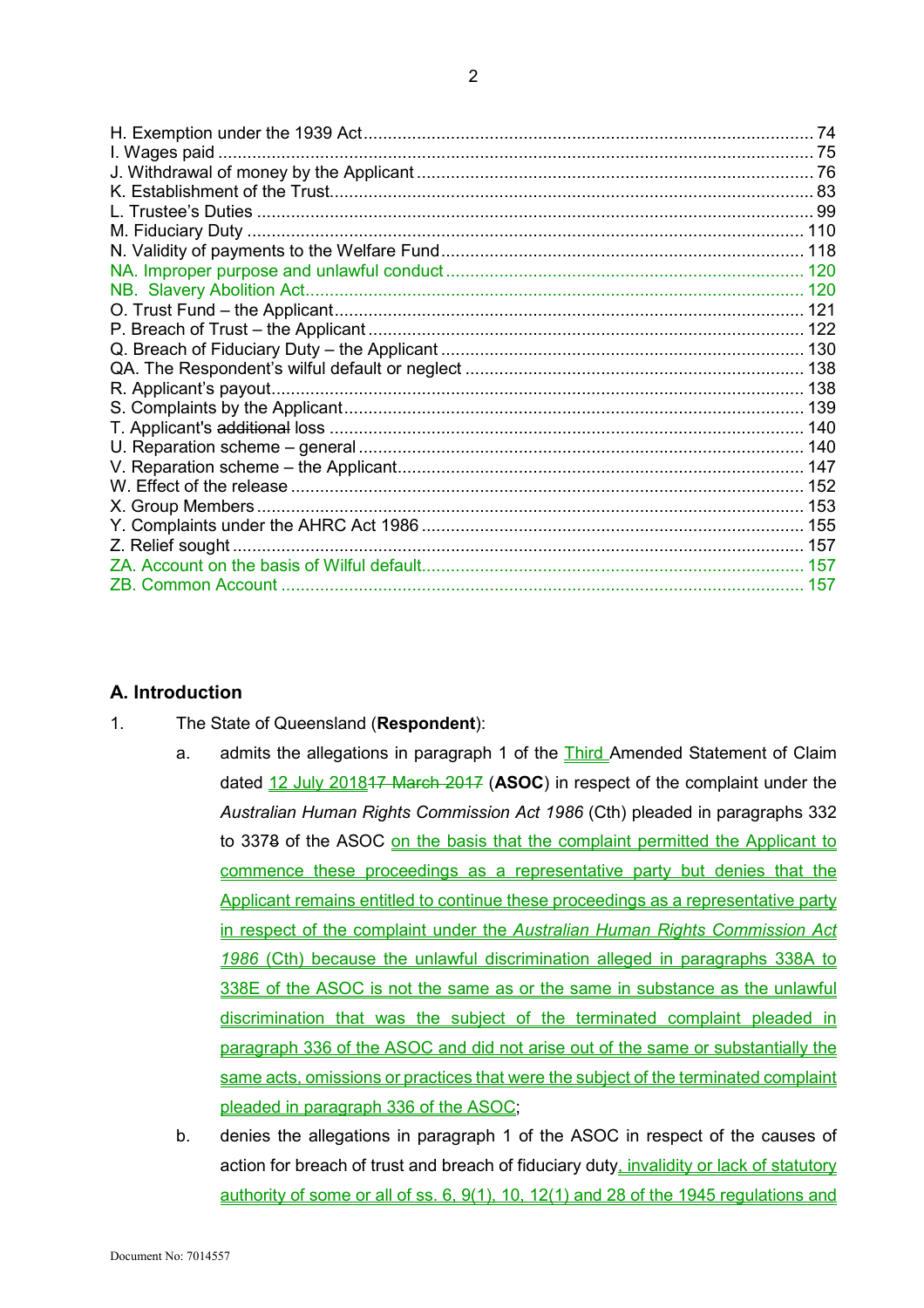wilful default or neglect, an account, unjust enrichment and a constructive trust on the basis that:

- i. the causes of action alleged for breach of trust and breach of fiduciary duty, invalidity or lack of statutory authority of some or all of ss. 6, 9(1), 10, 12(1) and 28 of the 1945 regulations and wilful default or neglect, an account, unjust enrichment and a constructive trust or lack of statutory authority of some or all of arose before 4 March 1992;
- ii. by section 33B of the *Federal Court of Australia Act 1976* (Cth) a proceeding in respect of a cause of action arising before 4 March 1992 cannot be brought under Part IVA.
- 2. As to paragraph 2 of the ASOC:
	- a. to the extent that it defines those who are claimed to be Group Members the Respondent does not plead to the allegations as it contains no allegations against it;
	- b. in respect of subparagraph 2(i) to the extent that it alleges that a Group Member is a person who had the whole or part of his or her wages directed to be paid by the employer but was not a person whose wages were in fact so paid, the allegation is prejudicial and embarrassing on the basis it is inconsistent with the trust pleaded in paragraph 250 of the ASOC;
	- c. otherwise, the Respondent has adopted the definitions in paragraph 2 of the ASOC and used those definitions in this defence.
- 3. The Respondent is not required to plead to paragraph 3 as it makes no allegations against the Respondent.
- 4. As to paragraph 4 of the ASOC the Respondent:
	- a. does not know the identity of any person who is a Group Member and so it cannot admit the allegations contained in paragraph 2;
	- b. in respect of the Group Members as Claimants does not admit paragraph 4;
	- c. in respect of the Applicant (as a Claimant):
		- i. admits in respect of sub-paragraph (a) that during the Claim Period the Applicant was an Australian Aborigine, was or had been in paid employment, had entered into an employment agreement pursuant to the provisions of the 1939 Act and regulations and had had some of his wages paid to a protector of a reserve or a superintendent of a mission reserve but otherwise denies the allegations therein;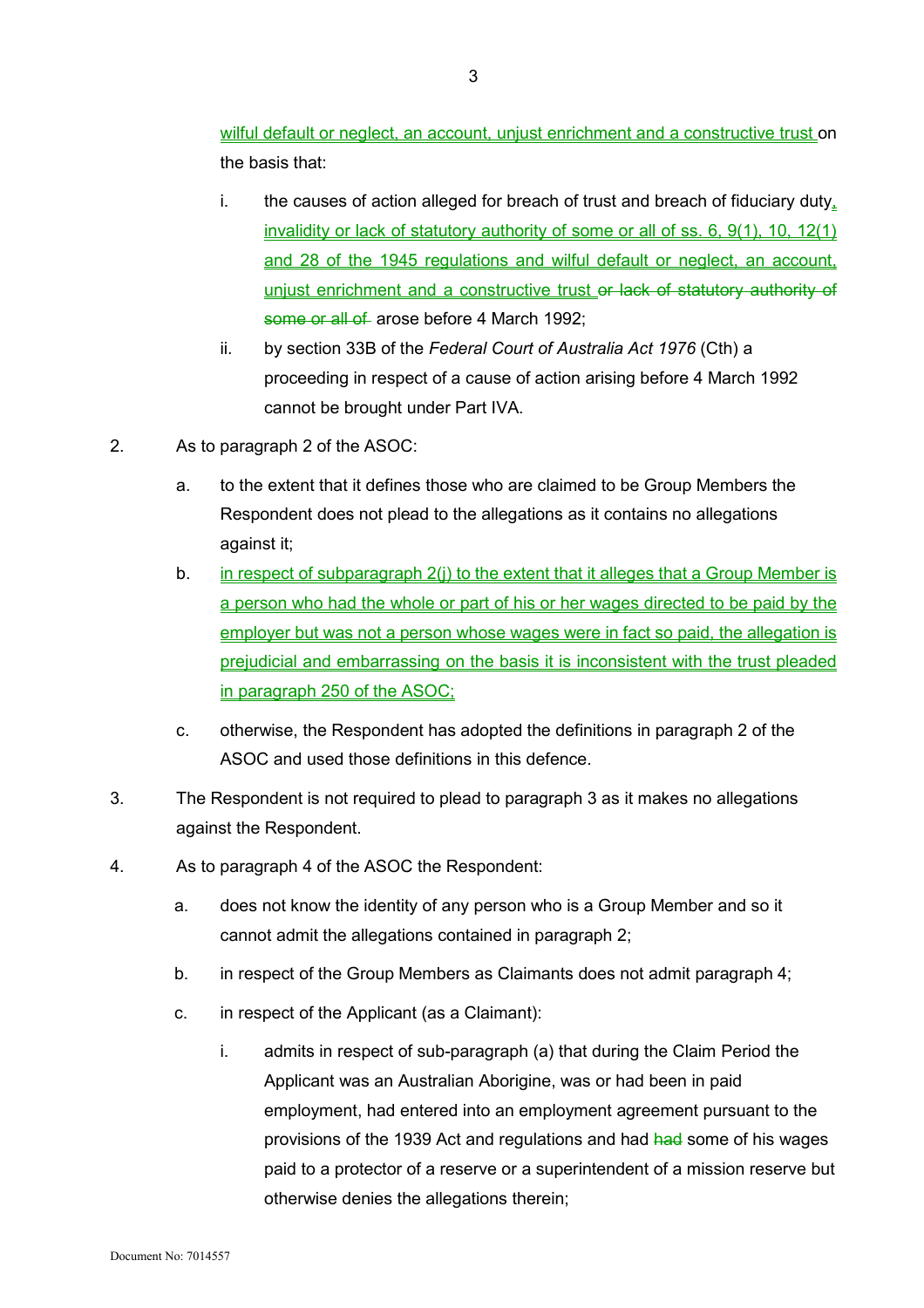- iii. in respect of sub-paragraph (c) does not admit denies the allegation;
- iv. in respect of sub-paragraph (d) says that up until 18 January 1962 money was withdrawn from the relevant accounts referred to in paragraph 248 as set out in paragraph 237(j) of the defence and otherwise denies the allegations;
- v. in respect of sub-paragraph (e) says that withdrawal from the relevant accounts referred to in paragraph 248 of the defence was required to occur in accordance with the terms of the 1939 Act and the 1945 regulations;
- vi. in respect of sub-paragraph (f) says:
	- 1. it refers to the matters at paragraph  $237(a) (f)$  of the defence and says that thereby the Applicant was given information of the kind alleged in sub-paragraph (f)(v) of the ASOC;
	- 2. it otherwise has no knowledge of the balance of the matters contained in this sub-paragraph. All the protectors and superintendents from Hopevale and Palm Island in the period between 1954 and 18 January 1962 are deceased;
	- 3. it does not admit the balance of the allegations contained in this sub-paragraph;
- vii. denies the allegation in sub-paragraph (g) and refers to and repeats the matters set out at paragraphs 237, 238, 241 and 272 to 273 and 275 of the defence;
- viii. denies the allegation in sub-paragraph (h) and refers to and repeats the matters set out at paragraphs 233A, 237, 238, 241, 256(g) and 272 to 273 and 275 of the defence;.
- 5. As to paragraph 5 of the ASOC:
	- a. the Respondent does not know the identity of any person who is a Group Member and so it cannot admit the allegation contained in paragraph 5;
	- b. the Respondent does not admit paragraph 5.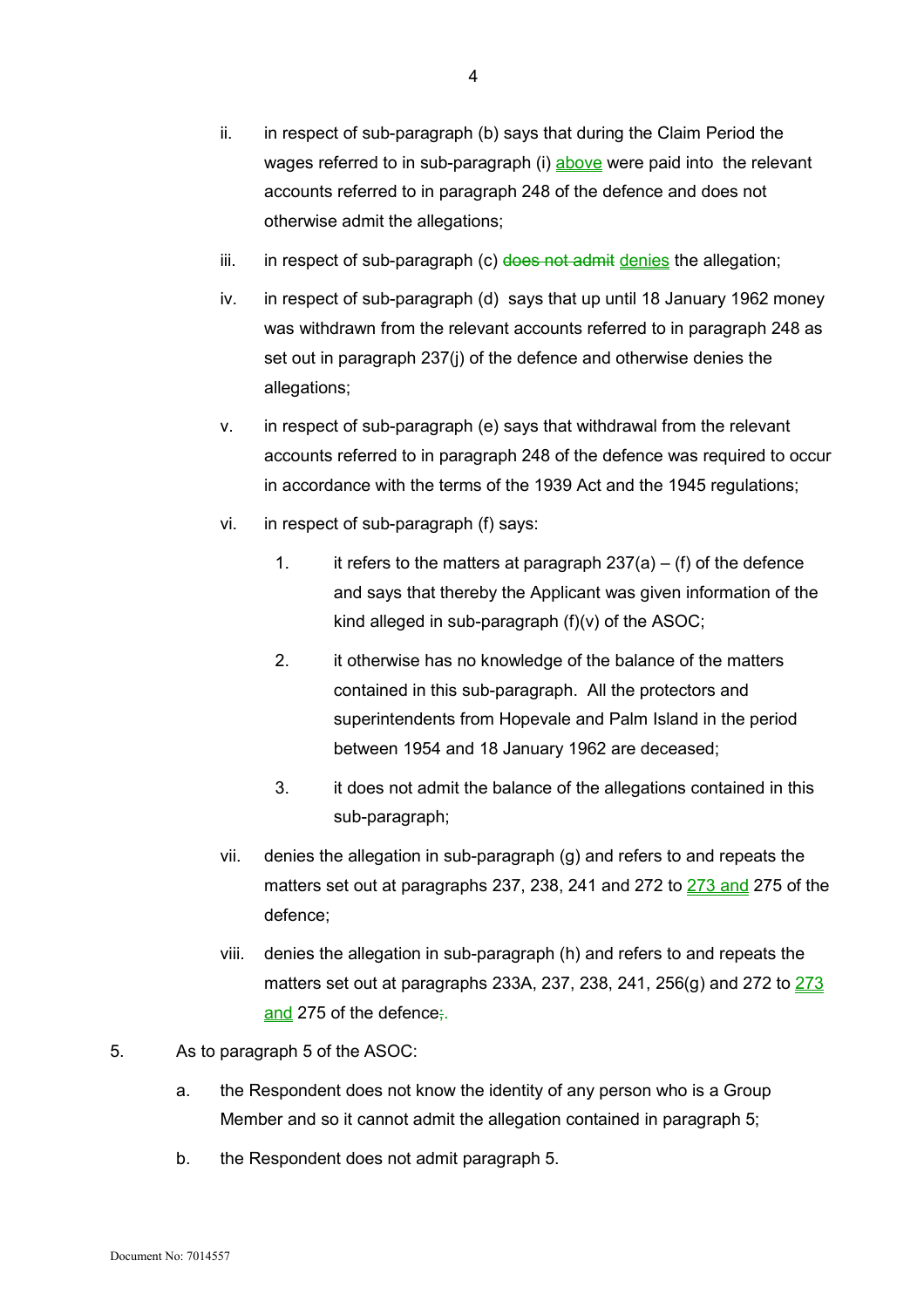## **B. Respondent**

6. The Respondent admits the allegation in paragraph 6 of the ASOC.

## **C. The Director of Native Affairs**

- 7. The Respondent denies the allegation contained in paragraph 7 of the ASOC and says that:
	- a. section 6(1) of the 1939 Act provided that a Director of Native Affairs, subject to the Minister, shall be charged with the administration of that Act; and
	- b. 'Director of Native Affairs' was defined in section 4 of the 1939 Act as '*the Director of Native Affairs appointed under the provisions of this Act: the term shall also include the Deputy Director of Native Affairs and the officer (if any) appointed as Assistant Director of Native Affairs so far as may be necessary to enable either such officer to duly do or execute any power, authority, function or jurisdiction of the Director which may be legally done or executed by him.*'
- 8. The Respondent denies the allegation contained in paragraph 8 of the ASOC and says that:
	- a. section 4(1) of the Islander Act provided that the Director, subject to the Minister, shall be charged with the administration of that Act; and
	- b. 'Director' was defined in section 3 of the Islander Act as 'The Director of Native Affairs appointed under '*The Aboriginals Preservation and Protection Act of 1939*' and charged with the administration of this Act: the term includes the Deputy Director of Native Affairs or any officer who may be appointed as Assistant Director of Native Affairs.
- 9. As to paragraph 9 of the ASOC the Respondent:
	- a. admits the 1965 Act repealed the 1939 Act and the Islander Act;
	- b. admits the allegations contained in paragraph 9(a) but says further that:
		- i. the 1965 Act provided in section 9 that it was to be administered by the Minister and, subject to him, by the Director, the Deputy Director, district officers and such other officers as may from time to time be appointed by the Governor in Council for the purposes of the 1965 Act;
		- ii. the terms 'Director' and 'District officer' were defined terms in section 5 of the 1965 Act; and
		- iii. the 1965 Act provided for the appointment of a person as 'Deputy Director' in section 11 of the 1965 Act;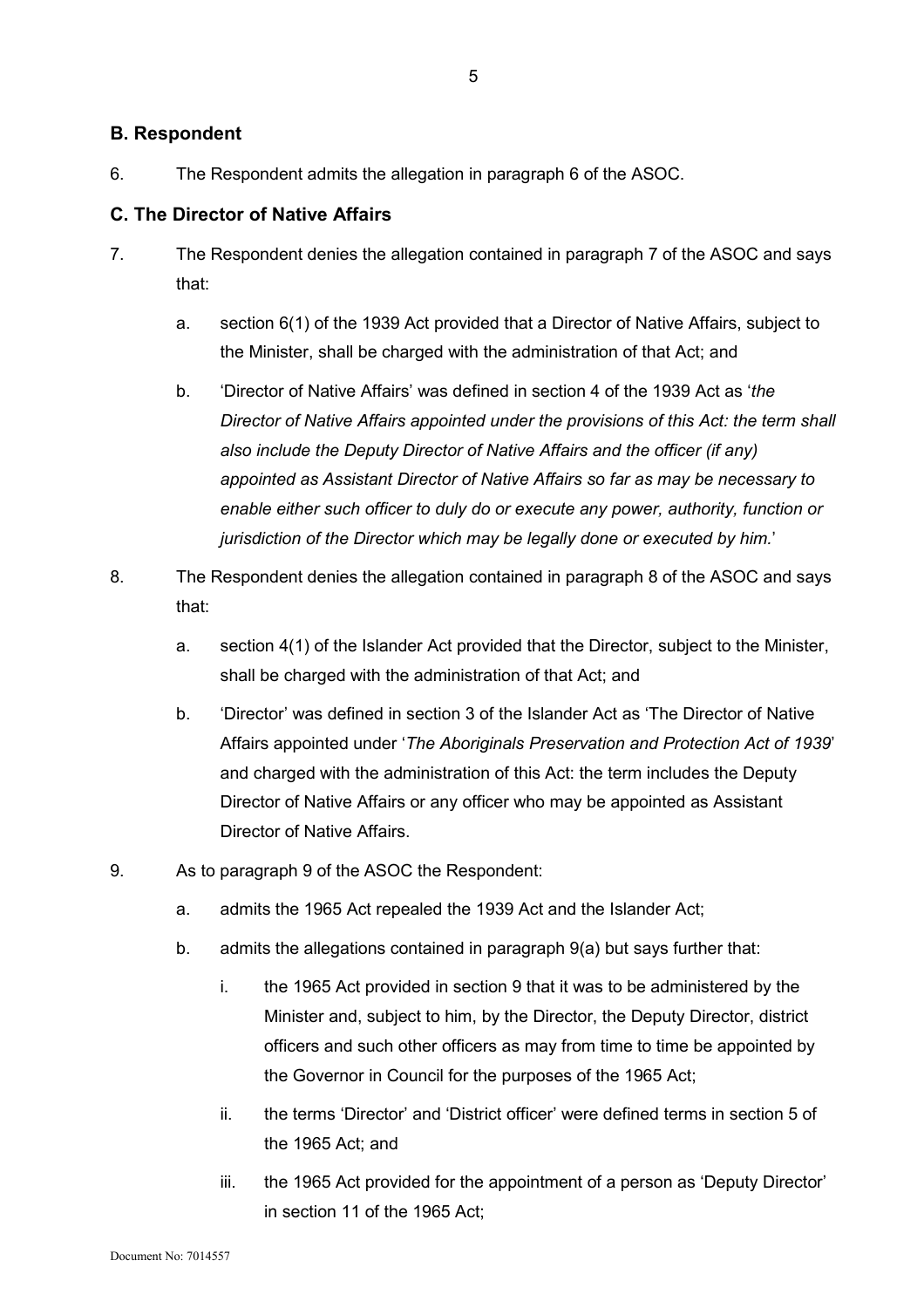- c. admits the allegation contained in paragraph 9(b).
- 10. The Respondent admits the allegation in paragraph 10 of the ASOC and says further that, by section 10(3) of the 1967 Amendment Act, with respect to the exercise of any of its powers and with respect to any matter arising in connection therewith the corporation sole thereby created was provided with all the privileges, rights and remedies of the Crown.
- 11. The Respondent admits the allegation in paragraph 11 of the ASOC.
- 12. The Respondent admits the allegation in paragraph 12 of the ASOC.
- 13. The Respondent admits the allegation in paragraph 13 of the ASOC.
- 14. As to paragraph 14 of the ASOC the Respondent:
	- a. admits that the *Aboriginal and Torres Strait Islander Communities (Justice, Land and Other Matters) Act 1984 (Ql*d) altered the name of the said corporation to the "Aboriginal and Islander Affairs Corporation"; and
	- b. does not otherwise plead to the balance of that paragraph as it contains no allegations against it and does not adopt the definition of "the Director" contained in the ASOC.
- 15. As to paragraph 15 of the ASOC the Respondent:
	- a. admits the Director, the protectors and superintendents for the Districts, reserves and missions were servants or agents of the Respondent and acted for and on behalf of the Respondent in respect of the discharge of their duties under the 1939 Act, the 1965 Act or the Islander Act;
	- b. cannot plead further to the allegations because paragraph 15 of the ASOC does not plead the particular acts said to be done for and on behalf of the Respondent.

## **D. The Applicant**

- 16. As to paragraph 16 of the ASOC the Respondent:
	- a. admits the allegation contained in sub-paragraph (a);
	- b. admits the allegation contained in sub-paragraph (b);
	- c. admits the allegation contained in sub-paragraph (c);
	- d. admits that from 1954 the Applicant had his financial affairs compulsorily managed in accordance with the 1939 Act and regulations but denies that this continued until 1964 because by certificate of exemption no 2/62 the Applicant was exempt from the 1939 Act from 18 January 1962 and the Applicant acknowledged receipt of the certificate of exemption on 26 February 1962;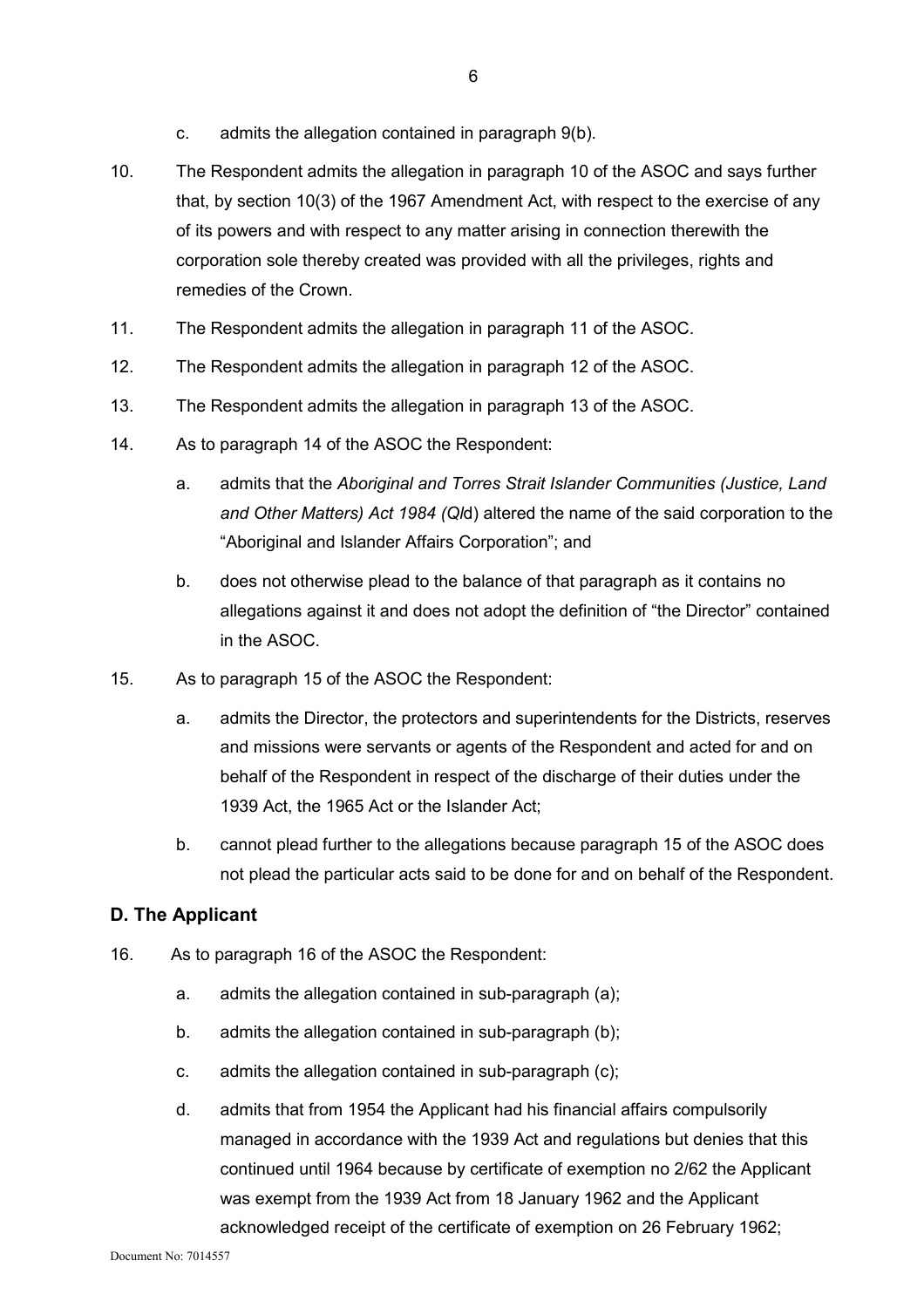- e. admits the allegations contained in sub-paragraph (e) and says further that his employment away from Hopevale was not continuous;
- f. admits the allegation contained in sub-paragraph (f) and further says that paragraphs 159 and 163 of the ASOC are inconsistent with this allegation and are thereby prejudicial and embarrassing;
- g. admits the allegation contained in sub-paragraph (g);
- h. as to sub-paragraph (h):
	- i. says that the Applicant was exempted from the 1939 Act by exemption certificate No 2/62 which he acknowledged receipt of in writing at Kalinga Station on 26 February 1962;
	- ii. says that it is in possession of a letter dated 9 February 1962 from K.F.C. Tanzer for the Protector of Aboriginals to the Director, Department of Native Affairs which states in part: " *… on 19 December 1961, [Anna May Pearson], her husband and family travelled from Coen to Cooktown where she is now believed to be residing. As far as can be ascertained, this woman does not intend to return to this Protectorate …*";
	- iii. says that it is in possession of a letter dated 29 August 1962 from the Applicant addressed from Kalinga Station, Laura, in which he states in part: " .. *my wife and I and two kids came out from Palm Island Settlement, that was in September 1961* …";
	- iv. says that it is in possession of a letter dated 5 September 1962 from the Director of Native Affairs to the Applicant addressed to Kalinga Station, Laura, which states in part: " *… your wife has not received any endowment in respect to your to children since you left Pam Island … you have not kept the Department informed of your movements … you informed [the Protector of Aboriginals, Laura] that you were leaving Kalinga Station on the 14th June and travelling to Cairns … it is now noted that you are still at Kalinga Station. Do you intend to remain there …*"
	- $v.$  in the premises of  $i iv$  does not know and cannot admit the allegations contained in sub-paragraph (h);
- i. as to sub-paragraph (i):
	- i. admits the allegation contained in sub-sub paragraph (i)(i);
	- ii. does not know and so cannot admit the balance of the allegations contained in sub-paragraph (i);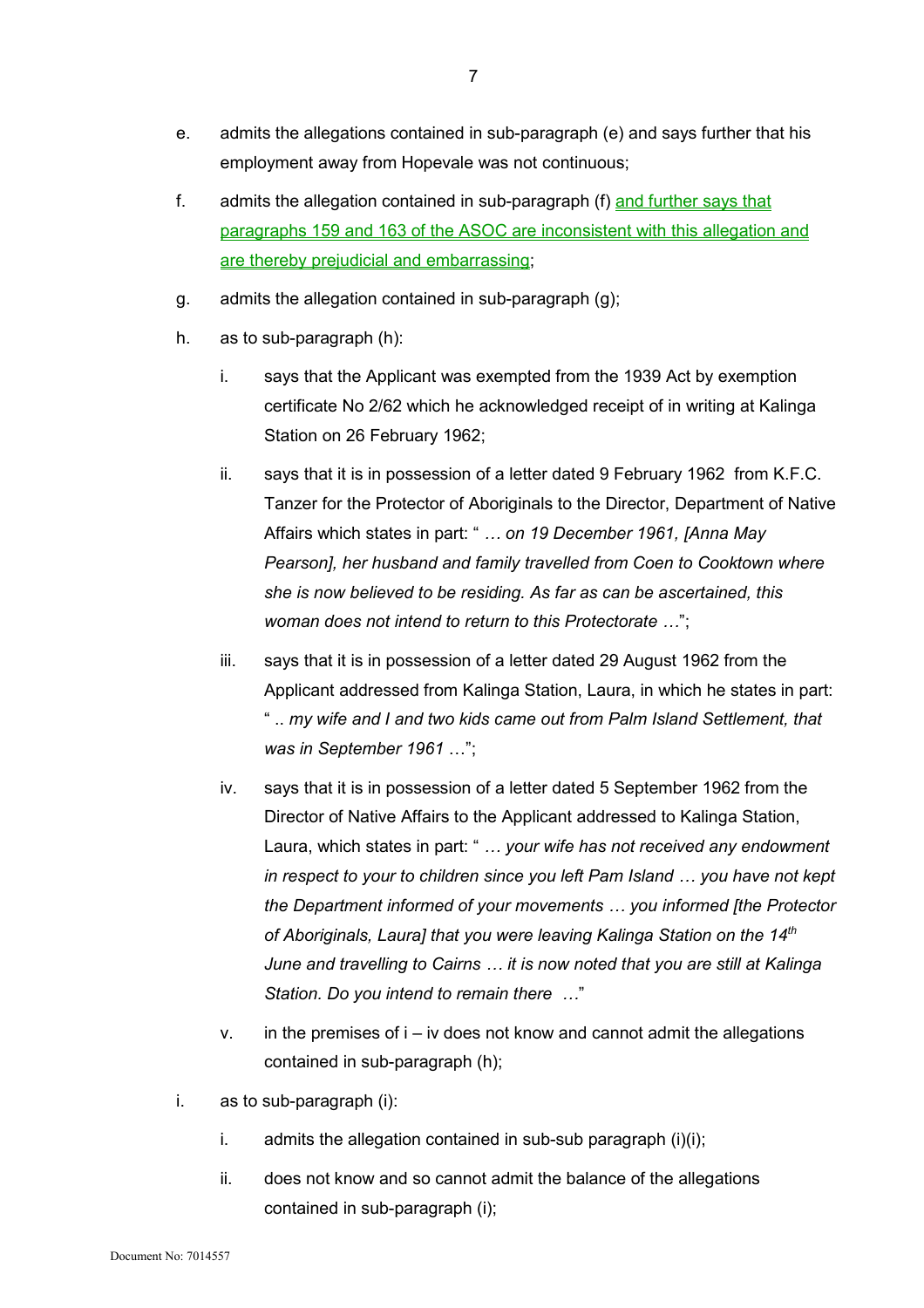- j. admits the allegation contained in sub-paragraph (j);
- k. does not know and so cannot admit the allegations contained in sub-paragraph  $(k)$ ;
- l. denies the allegation contained in sub-paragraph (l) because the Applicant was educated to Grade 5.
- 17. The Respondent admits the allegation contained in paragraph 17 of the ASOC.
- 18. The Respondent denies the allegations contained in paragraph 18 of the ASOC because the Applicant:
	- a. was exempt from the 1939 Act by Certificate of Exemption 2/62 dated 18 January 1962;
	- b. Certificate of Exemption 2/62 contained no conditions;
	- c. acknowledged in writing receipt of Certificate of Exemption No 2/62 at Kalinga Station on 26 February 1962; and
	- d. was thereby exempt from the operation of the 1939 Act from 18 January 1962.

## **E. Legislation**

#### *Applicable dates*

19. The Respondent denies the allegation in paragraph 19 of the ASOC because:

- a. section 5(1) of the 1939 Act provided "*The purposes of this Act shall be the preservation and protection of aboriginals in the State of Queensland*"; and
- b. 'aboriginal' was a term with a specific meaning within the 1939 Act as set out in section 5(2) of the 1939 Act.
- 20. The Respondent admits the allegations contained in paragraph 20 of the ASOC.
- 20A. The Respondent says in respect of paragraph 20A of the ASOC that:
	- a. it denies the allegations contained in subparagraph (a) thereof as it does not set out in full what is provided for in the opening words of section 12 which provides the Governor in Council with power to relevantly: *"… from time to time make regulations providing for all or any purposes, whether general or to meet particular cases, that may be convenient for the administration of this Act or that may be necessary or expedient to further and carry out the objects and purposes of this Act and where there may be in this Act no provision or no sufficient provision in respect of any matter or thing necessary or expedient to give effect to this Act, providing for and supplying such omission or insufficiency"*;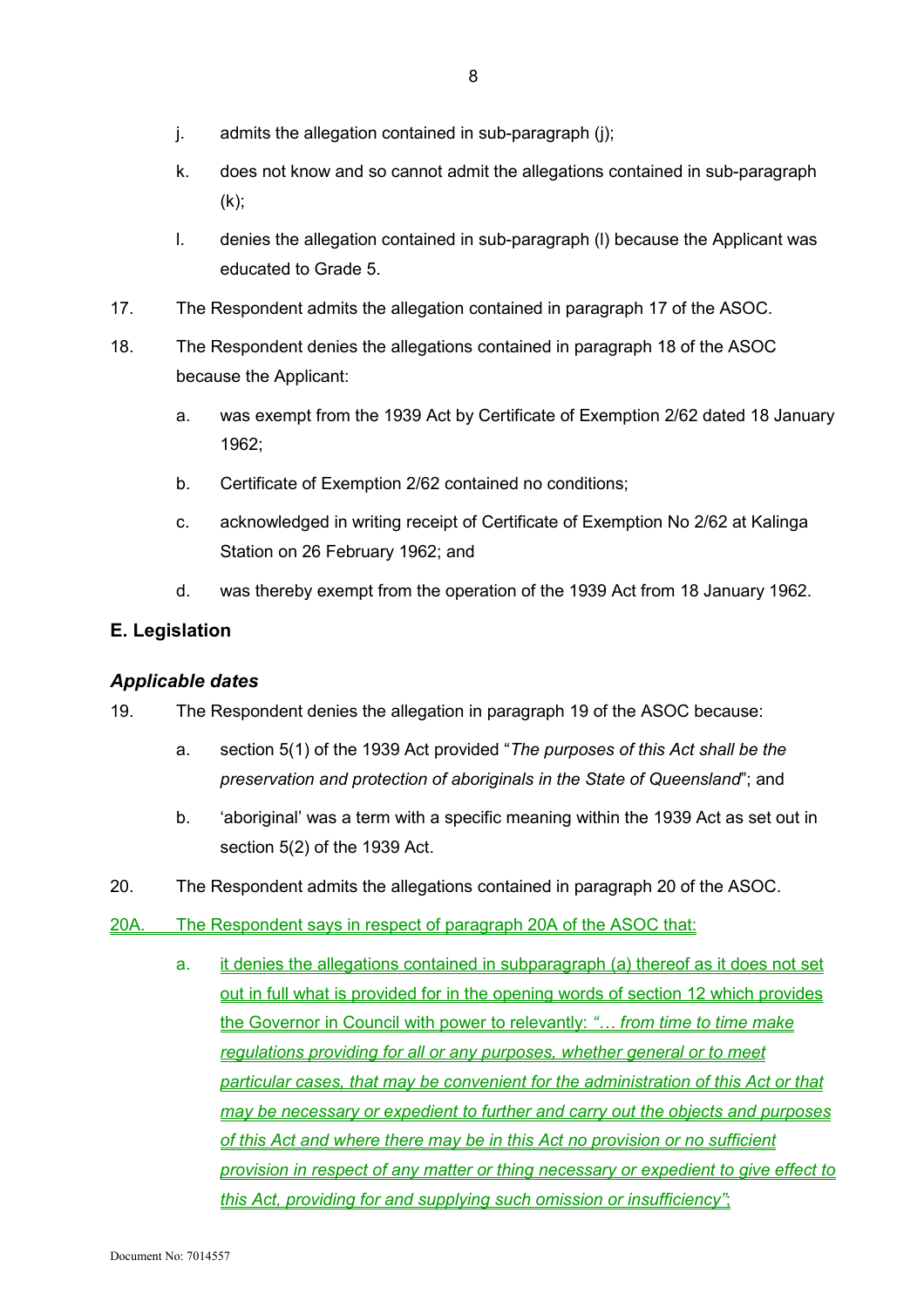- b. it admits the allegations contained in subparagraph (b);
- c. it admits the allegations contained in subparagraph (c);
- d. it admits the allegations contained in subparagraph (d);
- e. further, s 12(1) of the 1939 Act provides regulation making power for "*Defining the duties and powers of superintendents*";
- f. further, s 12(6) of the 1939 Act provides regulation making power for "*Regulating the employment of aboriginals on vessels and elsewhere*";
- g. further, s 12(8) of the 1939 Act provides regulation making power for "*Prescribing the conditions on which aboriginal children may be apprenticed or placed in service*"; and
- h. further, s 12(12) of the 1939 Act provides regulation making power for "*All matters required or permitted by this Act to be prescribed*".
- 21. The Respondent denies the allegation contained in paragraph 21 of the ASOC because:
	- a. the Islander Act does not contain a provision stating the purpose for which the Queensland parliament enacted it; and
	- b. section 5(1) of the 1939 Act is not, by section 21 of the Islander Act, applied and extended for the purposes of the Islander Act.
- 22. The Respondent admits the allegations contained in paragraph 22 of the ASOC.
- 22A. The Respondent denies the allegations contained in paragraph 22A of the ASOC as it does not set out in full what is provided for in the opening words of section 6 which in fact provides the Governor in Council with power to relevantly: *"… from time to time make regulations providing for all or any purposes, whether general or to meet particular cases, that may be convenient for the administration of this Act or that may be necessary or expedient to further and carry out the objects and purposes of this Act and where there may be in this Act no provision or no sufficient provision in respect of any matter or thing necessary or expedient to give effect to this Act, providing for and supplying such omission or insufficiency"*.
- 23. As to paragraph 23 of the ASOC the Respondent:
	- a. admits the allegation contained in paragraph (a);
	- b. admits the allegations contained in paragraph (b) and says further that the 1945 regulations were made pursuant to section 12 of the 1939 Act; and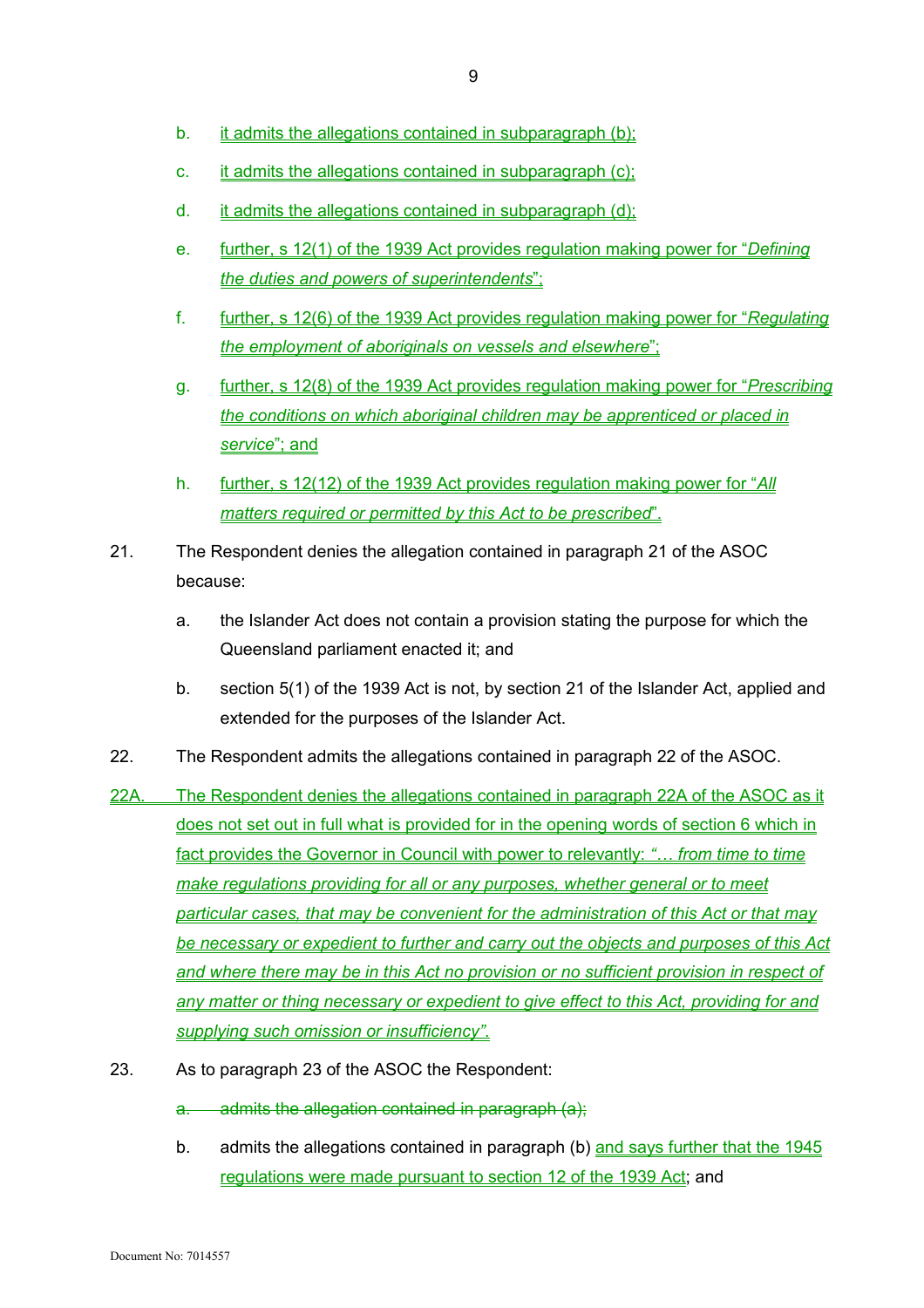- c. says further that the regulations approved on 23 April 1945 were amended on 23 December 1950, 12 April 1952, 26 March 1955, 11 June 1955, 15 September 1956, 30 March 1957, 23 December 1961, 7 July 1962, and 1 October 1964-; and
- d. says further that on and from 13 September 1956 the 1945 regulations were amended to include regulation 12(5) which provided "*The Director is empowered to withdraw from the trust fund or trust funds so deposited for the purpose of the investment of the same by the Treasurer on his behalf in such manner as the Treasurer shall think fit, whether by loan to the Crown, any Crown instrumentality, any local body within the meaning of "The Local Bodies' Loans Guarantee Acts 1923 to 1936" or otherwise*".
- 24. As to paragraph 24 of the ASOC the Respondent:

a. admits the allegation contained in sub-paragraph (a);

- b. denies the Islander regulations were in force until 28 April 1965 because they were in force until 28 April 1966 and otherwise admits the allegations contained in sub-paragraph (b) and says further that the Islander regulations were made pursuant to section 6 of the Islander Act.
- 25. As to paragraph 25 of the ASOC the Respondent:
	- a. denies the 1965 Act and regulations were in force from 28 April 1965 but says each of them was in force from 28 April 1966;
	- b. admits the 1965 Act and regulations was in force until 4 December 1972.

#### *Protectors and superintendents*

- 26. The Respondent denies the allegation contained in paragraph 26 of the ASOC and says the 1939 Act:
	- a. contained a definition of 'District' in section 4 being: "a district proclaimed under the provisions of this Act";
	- b. provided that all districts for Aboriginals existing at the commencement of the 1939 Act and not situated upon a Torres Strait island within the meaning of "*The Torres Strait Islanders Act of 1939*" shall remain as such and be subject to the 1939 Act in all respects;
	- c. provided in section 5(1), as its purpose, the "preservation and protection of aboriginals in the State of Queensland";
	- d. provided in section 8(1) that the Governor in Council may by Proclamation declare any portion or portions of the State to be district or districts for the purposes of the Act; and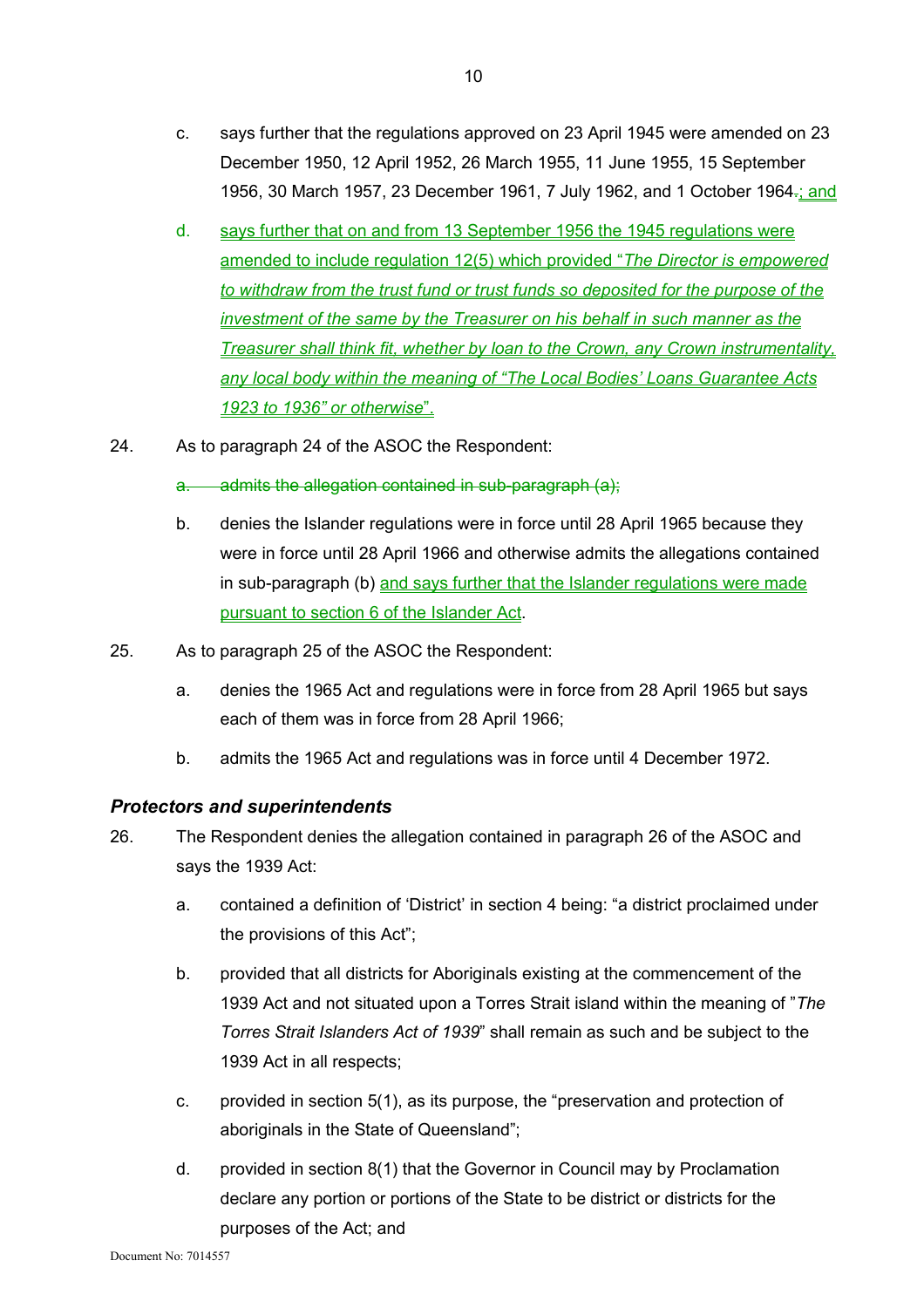- e. provided in section 8(2) that the Governor in Council may from time to time appoint fit and proper persons to be severally called 'protectors of aboriginals' who shall, subject to the Director, have and exercise such powers and duties as may be prescribed and be responsible to the Director for the administration of the Act in the districts to which they are respectively assigned, or in the case of a protector, specially authorised by the Director in the district or districts to which such special authority relates.
- 27. The Respondent denies the allegation contained in paragraph 27 of the ASOC and says the 1939 Act:
	- a. contained a definition of 'Reserve' in section 4 being: "any reserve heretofore or hereafter granted in trust or reserved for sale or lease by the Governor in Council for the benefit of the aboriginals of the State under the provisions of any law in force in Queensland relating to Crown lands";
	- b. provided in section 3(a) that all reserves existing at the commencement of the Act and not situated upon a Torres Strait island within the meaning of "*The Torres Strait Islanders Act of 1939*" shall remain as such and be subject to the 1939 Act in all respects; and
	- c. provided in section 9(1) that every reserve was subject to the 1939 Act.
- 28. The Respondent denies the allegation contained in paragraph 28 of the ASOC and says the 1939 Act provided in section 9(4) that the Governor in Council may establish on any reserve a settlement for the preservation and protection of Aboriginals.
- 29. As to paragraph 29 of the ASOC the Respondent:
	- a. admits a reserve could be placed under the management and control of a religious organisation:
	- b. says the process for doing this was contained in section 9(3) of the 1939 Act and was by the Governor in Council by an Order in Council; and
	- c. admits the definition of 'Mission Reserve' in the 1945 Rregulations was 'a reserve which has been placed under the management and control of a religious organisation under section 9(3) of the Act'.
- 30. As to paragraph 30 of the ASOC the Respondent:
	- a. admits the allegation contained in sub-paragraph (a);
	- b. denies the allegation contained in sub-paragraph (b) because section 8(2) of the 1939 Act provided that the protector was responsible to the Director for the administration of the 1939 Act in the district to which the protector was assigned;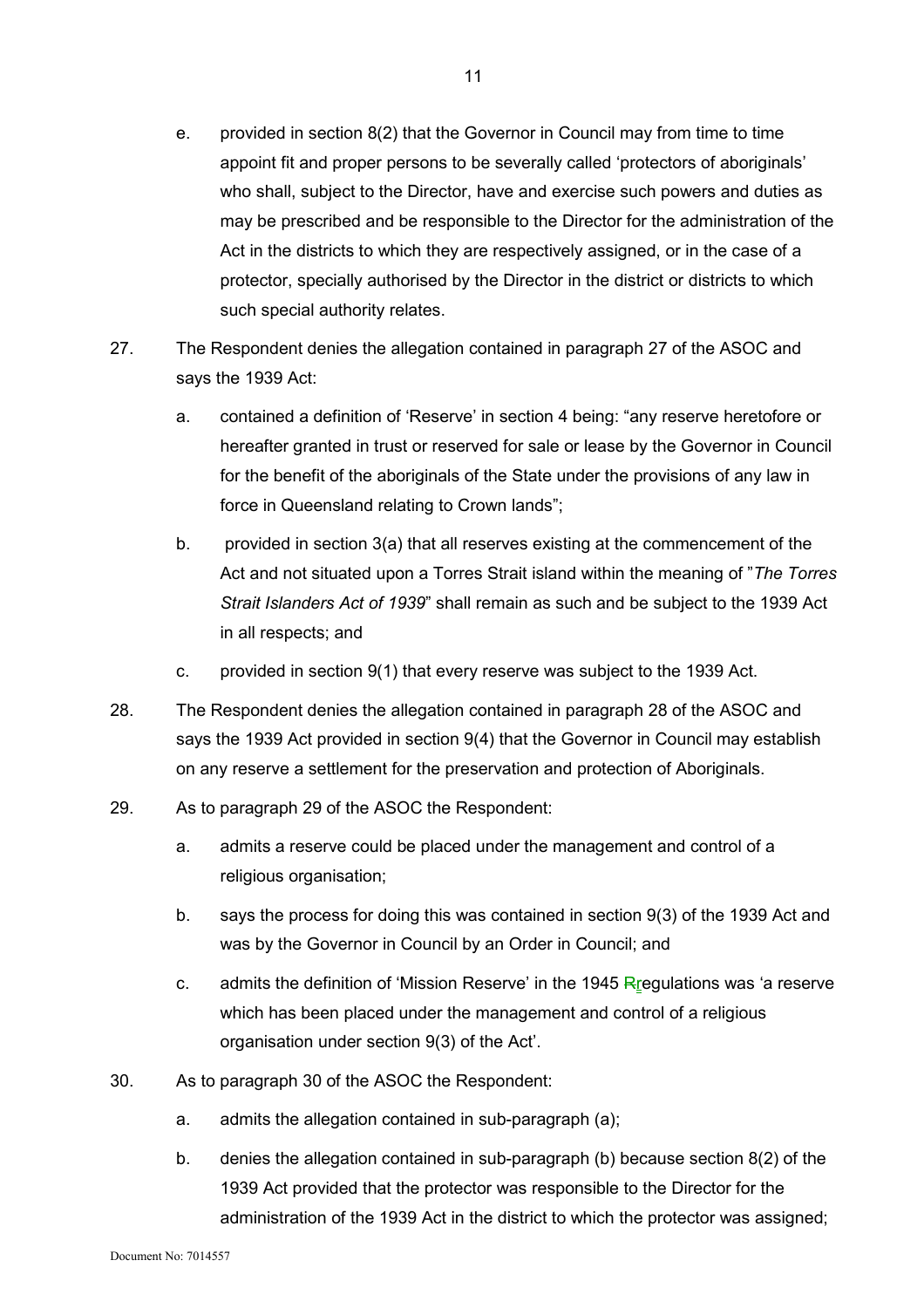- c. admits a superintendent was appointed to each reserve and was responsible as a protector of aborigines within the reserve but otherwise denies the allegations contained in sub-paragraph (c) because by the superintendent's appointment as a protector, the superintendent was responsible to the Director for the administration of the 1939 Act in the reserve to which the superintendent was appointed; and
- d. says that the term "Protector" was defined in section 4 of the 1939 Act to include the Director, the Deputy Director of Native Affairs, the Assistant Director of Native Affairs or any person authorised to act in the absence of the Director.
- 31. The Respondent admits the allegations contained in paragraph 31 of the ASOC.
- 32. As to paragraph 32 of the ASOC the Respondent:
	- a. admits the allegation contained in sub-paragraph (a);
	- b. admits the allegation contained in sub-paragraph (b) but says the definition of District officer in section 5 of the 1965 Act expressly included the Director and Deputy Director; and
	- c. admits the allegation contained in sub-paragraph (c).
- 33. The Respondent admits the allegations contained in paragraph 33 of the ASOC.
- 34. The Respondent denies the allegations contained in paragraph 34 of the ASOC because:
	- a. the whole of Great Palm Island exclusive of Special Leases 1788 and 1789 and an esplanade along their frontages was gazetted as a reserve on 20 June 1914; and
	- b. by order in council dated 14 July 1938 Great Palm Island, Fantome, Curocoa, Eclipse, Falcon, Esk, Brisk and Havannah Islands of the Palm Island Group comprising an area of about 20,400 acres were set apart as a reserve.
- 35. As to paragraph 35 of the ASOC the Respondent:
	- a. admits the allegations in respect of Hopevale for the period 1954 to 18 January 1962, when the Applicant was at Hopevale;
	- b. admits the allegations in respect of Palm Island for the period 1960 to 18 January 1962, when the Applicant was at Palm Island;
	- c. otherwise does not admit the balance of the allegations contained therein and says they are not relevant to the Applicant.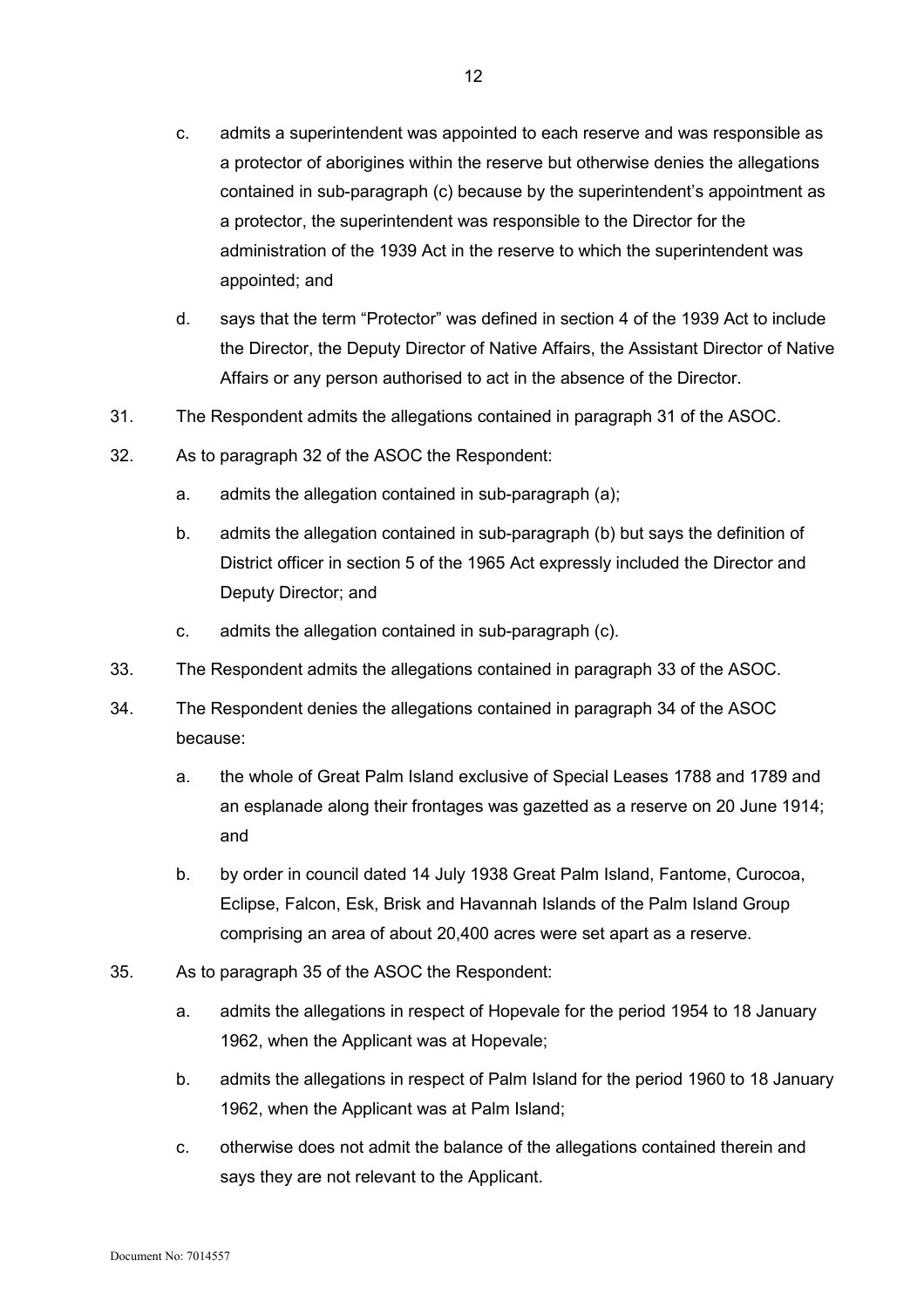- 36. The Respondent does not admits the allegations contained in paragraph 36 of the ASOC and says further it refers to and repeats the matters set out at paragraph 8 of the defence. they are not relevant to the Applicant.
- 37. The Respondent does not admit the allegation contained in paragraph 37 of the ASOC as it is not relevant to the Applicant. denies the allegations contained in paragraph 37 of the ASOC and says:
	- a. section (1)(4)(a) of the Islander Act provided:

"*All reserves under "The Aboriginals Protection and Restriction of the Sale of Opium Acts 1897 to 1934" existing upon any Torres Strait island at the commencement of this Act shall be reserves under this Act and subject to this Act in all aspects*";

b. "reserve" under the Islander Act was defined in section 3 of that Act as "*Any Torres Strait Island or part of a Torres Strait Island heretofore or thereafter granted in trust or reserved from sale or lease by the Governor in Council for the benefit of islanders under the provision of any law in force in Queensland relating to Crown lands*".

## *Defined terms*

38. As to paragraph 38 of the ASOC the Respondent:

- a. in respect of sub-paragraph (a):
	- i. admits the allegation contained in paragraph  $(a)(i)$ :
	- ii. admits the allegation contained in sub-paragraph (a)(ii) and says that at the end of the words set out in that sub-paragraph the definition continued "as defined in paragraph (i) hereof";
	- iii. admits the allegation contained in sub-paragraph (a)(iii) and says that at the end of the words set out in that sub-paragraph the definition continued "after trial to be in need of the protection of this Act, and who is ordered to be so protected";
	- iv. admits the allegation contained in sub-paragraph  $(a)(iv)$  and says that the definition also included the words "as herein before defined" after where the word 'aboriginal' first appears and the words "as so defined" after where the word 'aboriginal' next appears in that sub-paragraph:
	- $v.$  admits the allegation contained in sub-paragraph  $(a)(v)$ ;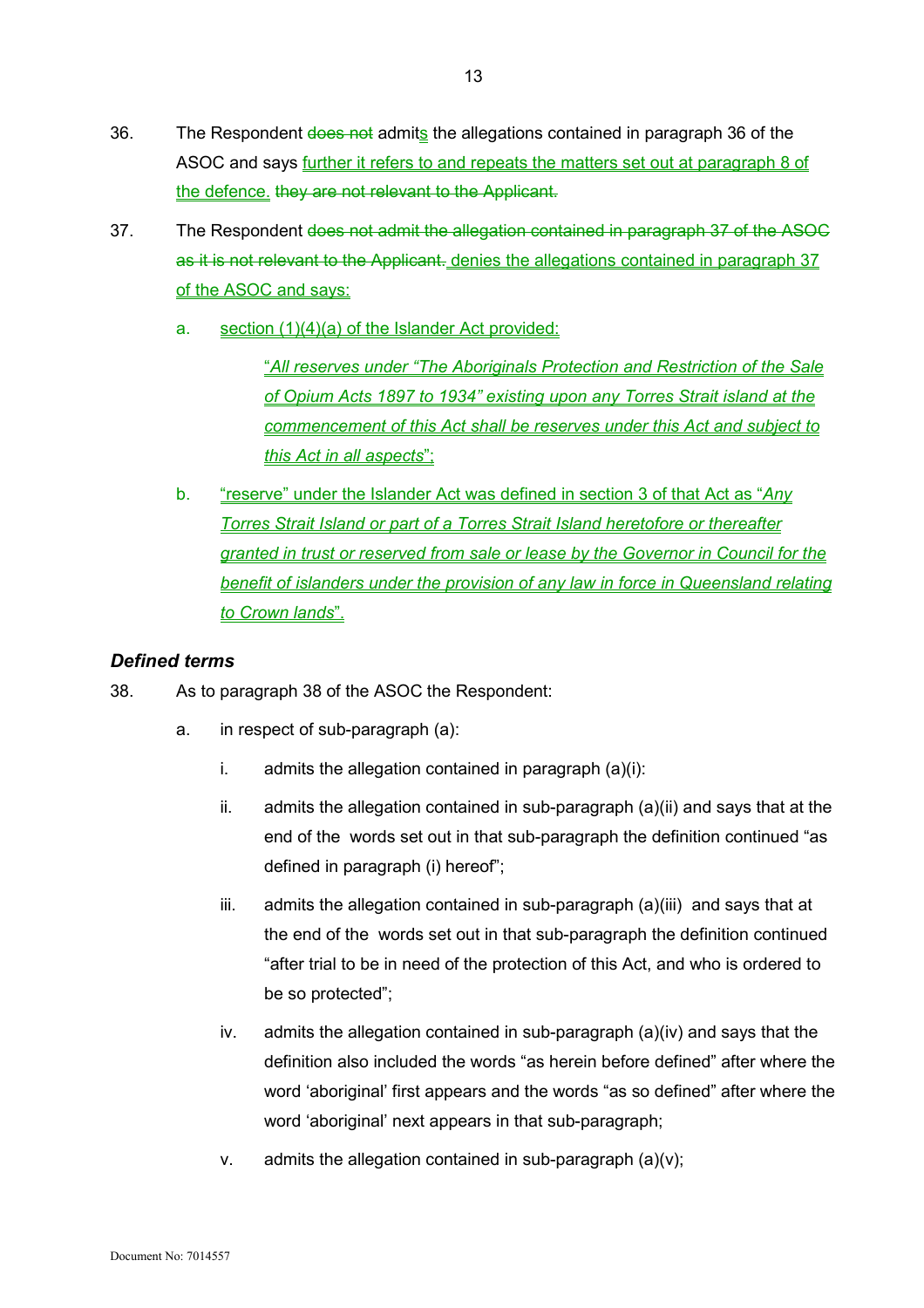- vi. admits the allegation contained in sub-paragraph (a)(vi) and says that at the end of the words set out in that sub-paragraph the definition continued "as herein before defined";
- b. in respect of sub-paragraph (b) admits the allegations contained therein.
- 39. The Respondent admits the allegations contained in paragraph 39 of the ASOC.

## *Employment of Aborigines and Islanders*

- 40. As to paragraph 40 of the ASOC the Respondent:
	- a. admits the allegation contained in sub-paragraph (a);
	- b. admits by reason of sub-paragraph (e) hereof denies the allegation contained in sub-paragraph (b), save that section 14(3) of the 1939 Act used the word 'aboriginal' rather than 'aborigine'; and says section 14(3) of the 1939 Act provided:

"*Every person employing an aboriginal under the provisions of this Act shall forthwith upon permission being granted by a protector enter into a written agreement with such aboriginal in the presence of such protector, a person authorised by him, a justice of the peace, a member of the Police Force, or an officer of the Public Service. Every agreement relating to the employment of aboriginals under this Act shall be in the prescribed form and shall contain particulars of the names of the parties thereto, the nature of the service to be rendered by such aboriginal, the period during which such employment is to continue, the wages or other remuneration to be paid or given by the employer for such service, the nature of the food and accommodation to be provided for such aboriginal, and any other conditions which may be provided …*";

- c. denies the allegation contained in sub-paragraph (c) because neither section 14(3) of the 1939 Act nor section 15(2) of the 1939 Act required the employment agreement to be signed as alleged therein;
- d. denies the allegation contained in sub-paragraph (d) because section 14(3) provided that an employment agreement can be attested by a protector or a person authorised by the protector before whom it is entered into;
- e. admits denies the allegation contained in sub-paragraph (e) save on the basis that section 14(4) applied to permits and not to employment agreements and says that section 14(4) of the 1939 Act used the word 'aboriginal' rather than 'aborigine' and provided further that the protector may fix the period provided: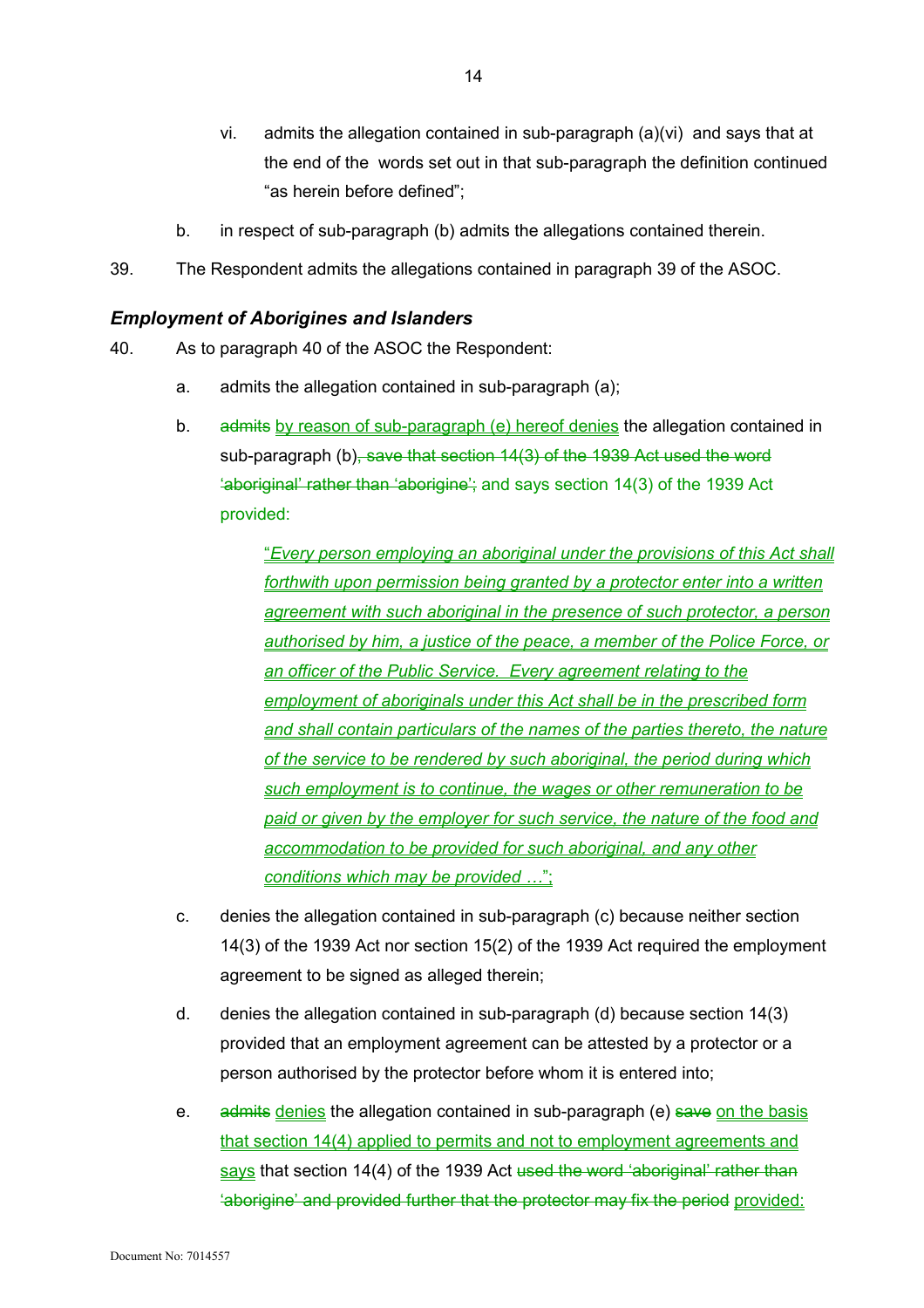"*Every permit to employ an aboriginal shall remain in force for such period not exceeding twelve months as the protector may fix*";

- f. denies the allegation contained in sub-paragraph (f) because section 14(5) of the 1939 Act provided that the wages payable to an Aboriginal employed under the 1939 Act shall be not less than prescribed, unless otherwise approved by the Director;
- g. denies the allegation contained in sub-paragraph (g) because section 14(5) of the 1939 Act provided that the food, accommodation and other necessaries shall not be of lower standard than prescribed, unless otherwise approved by the Director;
- h. denies the allegations contained in sub-paragraph (h) because section 14(6) of the 1939 Act provided that a protector may direct employers or any employer to pay the whole or any portion of the wages of Aboriginals to himself or some other person on his behalf and any employer who fails to observe such direction shall be deemed to have not paid such wages;
- i. says that the 1939 Act also provided, in respect of the employment of Aboriginals:
	- i. in section  $14(2)$  that a protector may refuse to permit any person to employ an Aboriginal:
	- ii. in section 14(3) that the employment agreement shall contain particulars of the names of the parties thereto, the nature of the service to be rendered by the Aboriginal, the period during which the employment is to continue, the wages or other remuneration to be paid or given by the employer for such service, the nature of the food and accommodation to be provided for such Aboriginal and any other conditions which may be prescribed;
	- iii. in section 14(7) that an employer of an Aboriginal shall permit any protector or person authorised by the protector to have access to the Aboriginal at all reasonable times for the purpose of making such inspection and inquiries as the protector may deem necessary;
	- iv. in section 14(8) that any permit or agreement to employ an Aboriginal may be cancelled at any time by a protector by writing under his hand; and
	- v. in section 14(10) that a protector may investigate any complaint made by either an employer or the employee of any breach of an agreement to employ an Aboriginal or any complaint made by any employee under such agreement of ill treatment by his employer-; and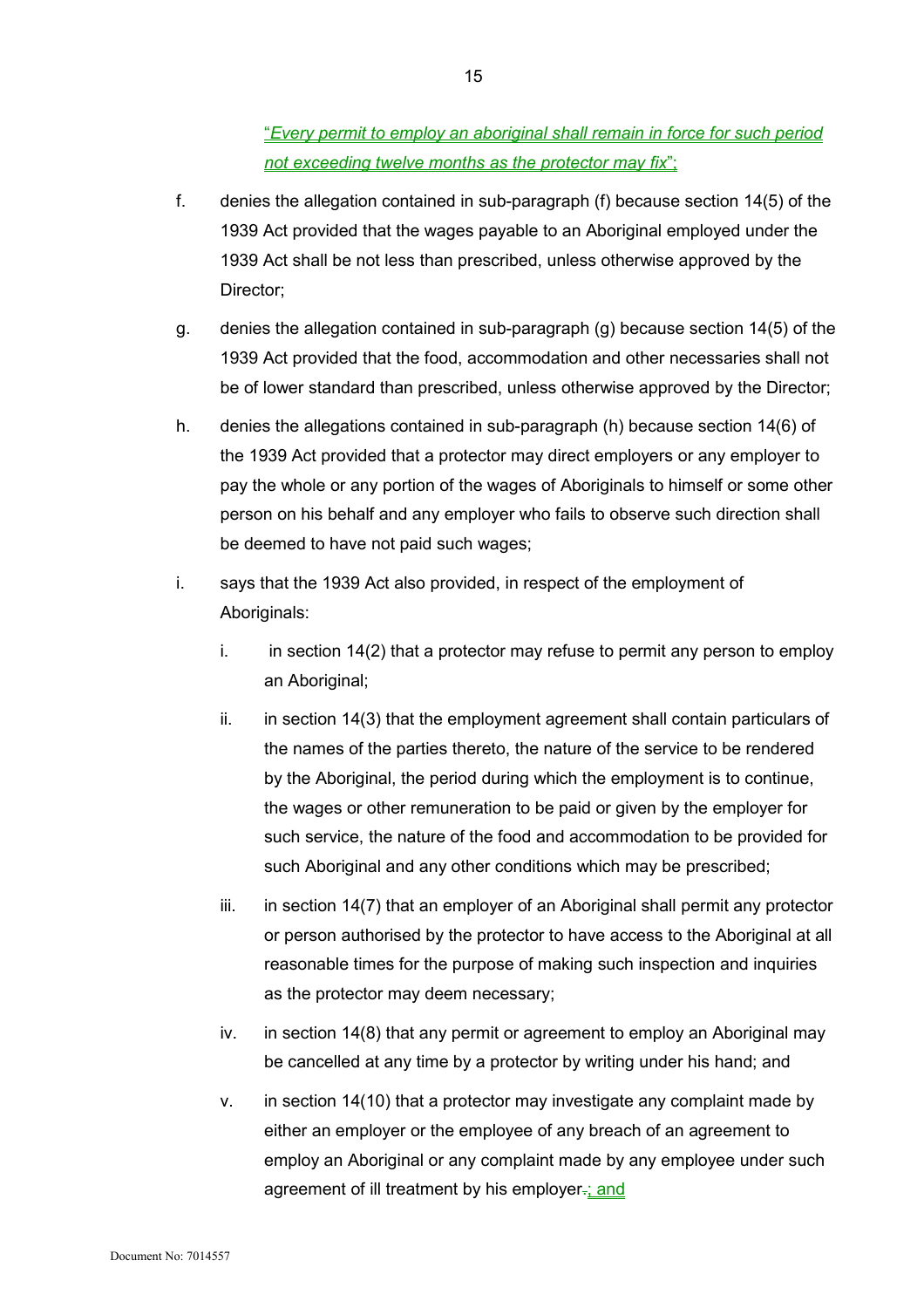- vi. in section 15, on the terms set out therein, for the employment of Aboriginals on vessels.
- 41. The Respondent admits the allegations contained in paragraph  $41(a) (f)$  of the ASOC save that the reference to section 39 in sub-paragraph (b) should be a reference to section 33 of the 1939 Act. and says further:
	- a. that "Superintendent" was to mean the Island Council; and
	- b. it denies that references in the ASOC to the employment of Aboriginals, Aboriginal property and Aboriginal wages can accordingly be read as also including the employment of Islanders, Islanders' property and Islanders' wages with the altered meanings of the words and phrases set out in paragraph 41 by reason of the following differing provisions:
		- i. the 1945 regulations were made pursuant to the 1939 Act only and did not apply to Islanders;
		- ii. Forms 7 and 8 of the Schedule to the 1945 regulations did not apply to Islanders;
		- iii. neither the Islander Act nor the Islander regulations made any provisions for the payment of pocket money to Islanders;
		- iv. section 16 of the Islander Act provided for the establishment of the Island Fund to consist of all monies received in respect of the island tax and all monies received in respect of fees, charges, fares, rents, dues, fines imposed by the island court and grants (if any) and be applied to expenditure incurred by the council in the exercise and performance of the functions of island government under the Islander Act;
		- v. section 17(v) of the Islander Act provided, relevantly, that the protector shall, if required by the council, as far as practicable, collect the island tax by deductions from the earnings of Islanders;
		- vi. there was no provision for contribution by Islanders to a welfare fund in:
			- A. the Islander Act;
			- B. the Islander regulation; or
			- C. the 1939 Act;
		- vii. Islanders did not contribute to the Welfare Fund during the Claim Period;
		- viii. the pleading is embarrassing in so far as it refers to Aboriginals or Islanders after the repeal of the 1939 Act and the Islander Act;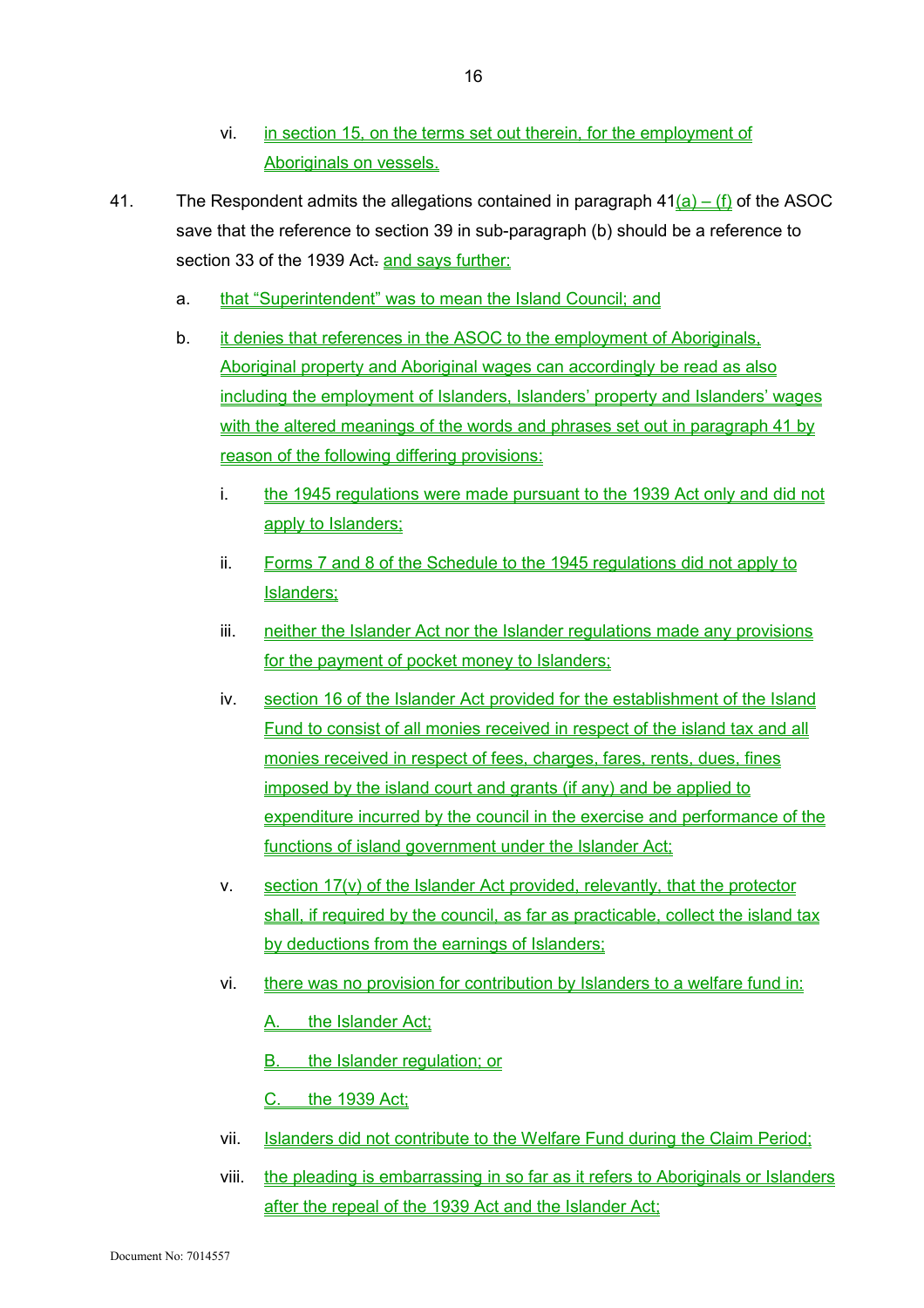- ix. the 1966 regulations and Form 14 do not refer to "pocket money"; and
- x. accordingly, to the extent the Respondent admits a paragraph of the ASOC which refers only to Aboriginals, such admission relates only to Aboriginals.
- 42. The Respondent admits the allegation contained in paragraph 42 of the ASOC and says further that the 1945 regulations (and thereby the prescribed form in Form 7 of the Schedule):
	- a. did not commence until Monday 23 April 1945; and
	- b. were repealed on 28 April 1966<sub>5</sub>; and
	- c. did not apply to Islanders as the 1945 regulations were made under the 1939 Act and, further, by regulation 1, were to be sighted as "The Aboriginal Regulations of 1945".
- 43. The Respondent says in respect of the allegations contained in paragraph 43 of the ASOC:
	- a. it refers to and repeats paragraph 40(f) of the defence;
	- b. that Form 8 of the 1945 regulations:
		- i. did not commence until Monday 23 April 1945;
		- ii. was repealed and replaced with another Form 8 which came into operation on 1 January 1951;
		- iii. was again repealed and replaced with another Form 8 which came into operation on 1 July 1952;
		- iv. was again repealed and replaced with another Form 8 which came into operation on 30 March 1957;
		- v. was again repealed and replaced with another Form 8 which came into operation on 21 December 1961;
		- vi. was again repealed and replaced with another Form 8 which came into operation on 7 July 1962;
		- vii. was again repealed and replaced with another Form 8 which came into operation on 1 October 1964; and
		- viii. was repealed when the 1945 regulations were repealed on 28 April 1966.; and
	- c. did not apply to Islanders as the 1945 regulations were made under the 1939 Act.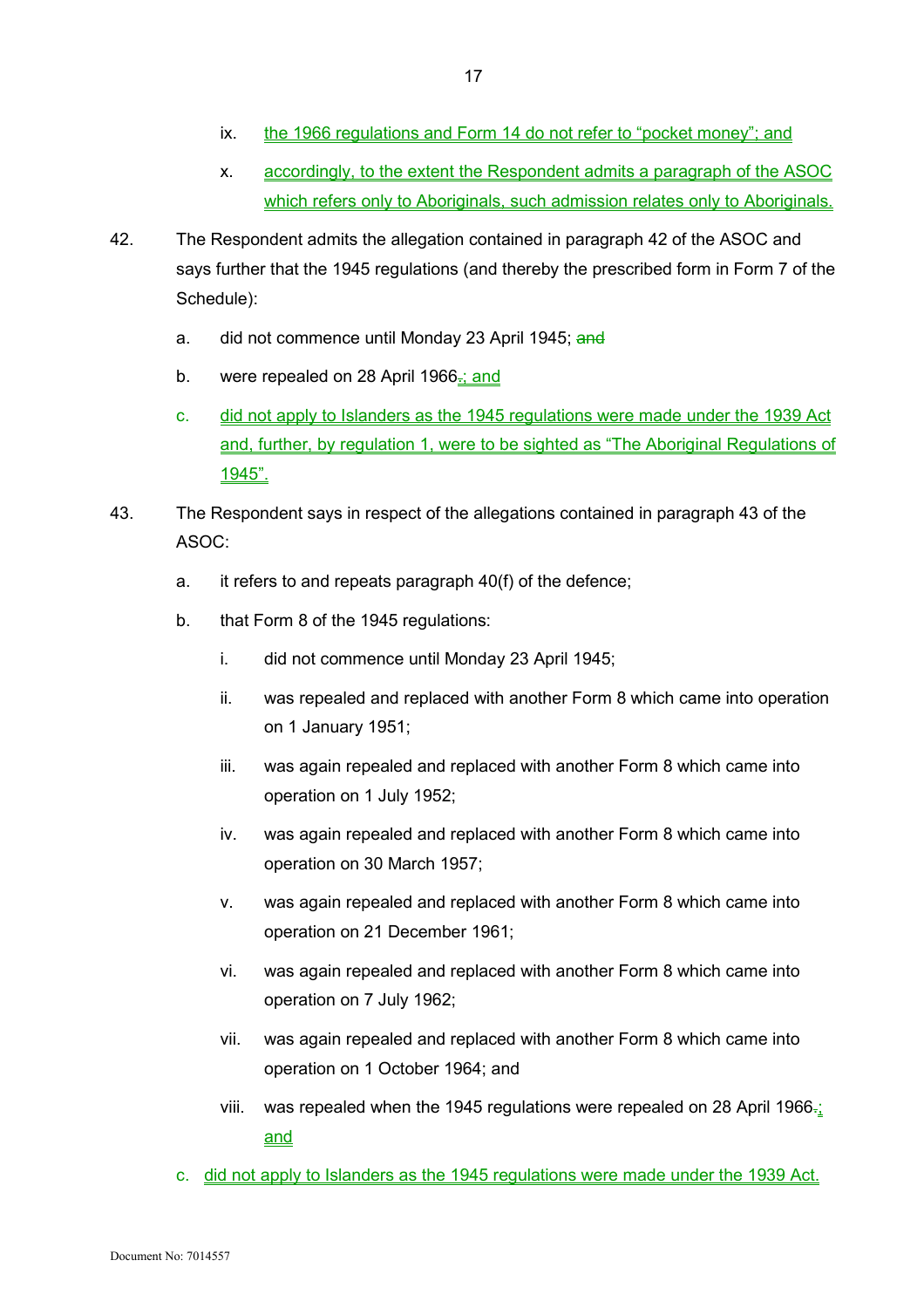- 44. The Respondent does not admit says in respect of the allegations in paragraph 44 of the ASOC: and says they are not relevant to the Applicant.
	- a. it refers to and repeats paragraphs 40(f) and 41 of the defence;
	- b. it refers to and repeats paragraph 42(c) of the defence;
	- c. that the Islander regulations:
		- i. commenced on 1 August 1946 with separate tables of wage rates applicable depending on whether an Islander was employed in the Trochus Industry or employed in the Pearl Shell Industry;
		- ii. were repealed on 5 April 1951 and replaced with regulations made pursuant to the Islander Act and the 1939 Act containing wage rates for Islanders and Aboriginals employed in the Trochus Shell Industry and making provision in respect of the employment of Aboriginals on vessels being:
			- A. for the Director to issue permits to recruit Aboriginals on the East Coast of the Peninsula north of Cooktown and on the West Coast of the Peninsula and when Aboriginals are secured, the Director may permit them to work for a period of 90 days before signing Articles at Thursday Island, conditional that the wage set out at paragraph (a) of the regulation shall operate from the day the Aboriginal joins the vessel;
			- B. Aboriginals recruited at Cooktown shall be discharged at Cooktown and wages paid to the Protector of Aboriginals Cooktown;
			- C. Aboriginals discharged at Cairns shall be paid wages in the presence of the Protector of Aboriginals Cairns or his accredited representative;
			- D. Aboriginals discharged at ports south of Cairns shall be paid off in the presence of the Protector of Aboriginals in that town or his accredited representative;
			- E. employees engaged in the Thursday Island area shall report to the Director and the Shipping Master there when any member of the crew leaves the vessel in circumstances other than on discharge from Articles before the Shipping Master and any failure to so report in writing makes the Captain responsible for payment of wages during the absence of such member from the crew of the vessel;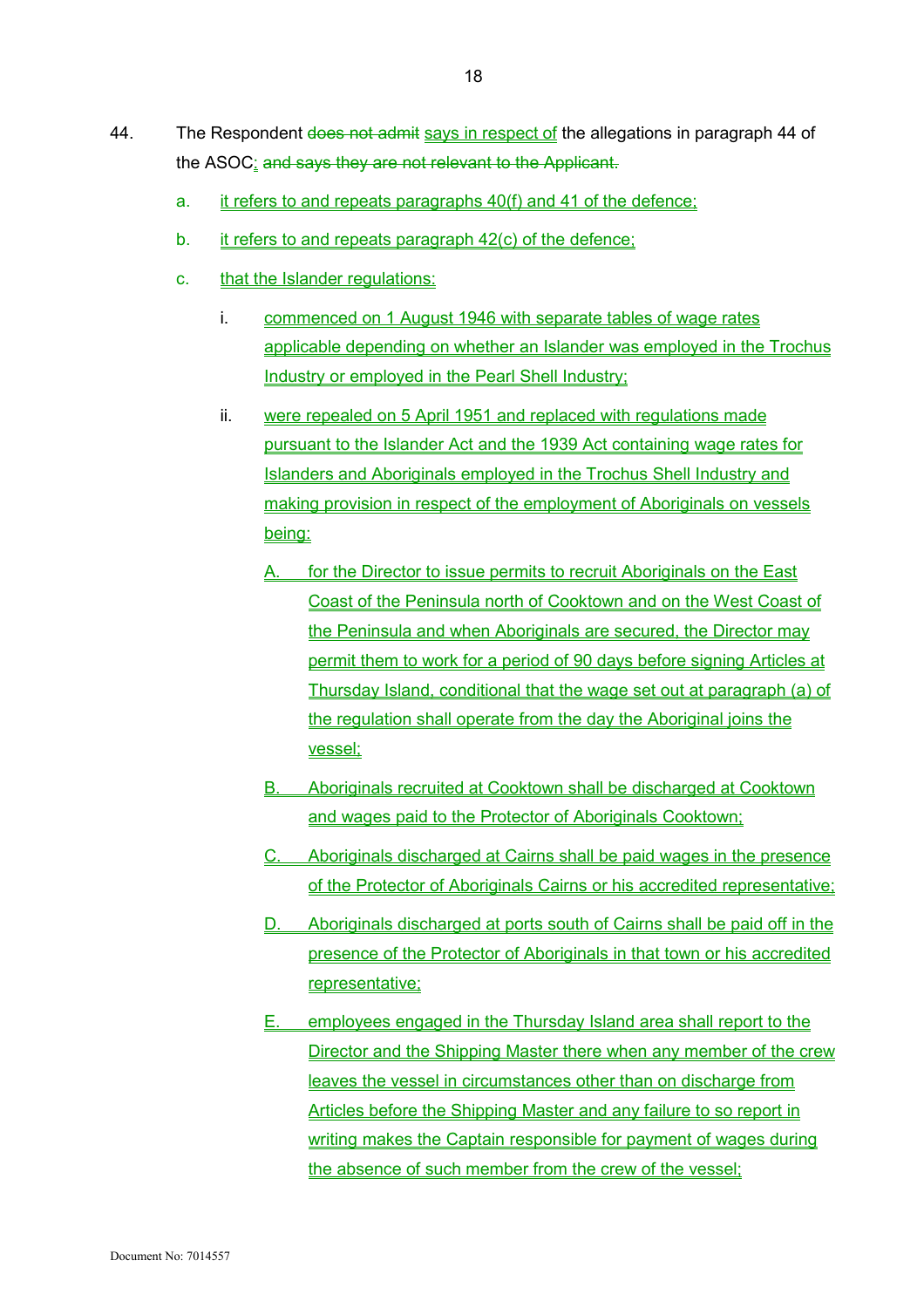- F. employees engaged at ports other than Thursday Island shall similarly advise the Protector of Aboriginals in those ports. Aboriginals engaged at southern ports shall be returned to their home ports on discharge, otherwise their return shall be a charge against the employer;
- iii. were repealed on 10 April 1952 and replaced with regulations made pursuant to the Islander Act and the 1939 Act containing wage rates for Islanders and Aboriginals employed in the Trochus Shell Industry;
- iv. were repealed on 4 June 1953 and replaced with regulations made pursuant to the Islander Act and the 1939 Act containing wage rates for Islanders and Aboriginals employed in the Trochus Shell Industry;
- v. were repealed on 15 April 1954 and replaced with regulations made pursuant to the Islander Act and the 1939 Act containing wage rates for Islanders and Aboriginals employed in the Trochus Shell Industry;
- vi. were repealed on 4 August 1955 and replaced with regulations made pursuant to the Islander Act and the 1939 Act containing wage rates for Islanders and Aboriginals employed in the Trochus Shell Industry;
- vii. were repealed on 15 March 1956 and replaced with regulations made pursuant to the Islander Act and the 1939 Act containing wage rates for Islanders and Aboriginals employed in the Trochus Shell Industry;
- viii. were repealed on 19 December 1957 and replaced with regulations made pursuant to the Islander Act and the 1939 Act containing wage rates for Islanders and Aboriginals employed in the Trochus Shell Industry;
- ix. were repealed as to Clause 3(a)(iii) only on 1 May 1958 and replaced with a new Clause 3(a)(iii) in regulations made pursuant to the Islander Act and the 1939 Act containing wage rates for Islanders and Aboriginals employed in the Trochus Shell Industry;
- x. were repealed on 3 December 1959 and replaced with regulations made pursuant to the Islander Act and the 1939 Act containing wage rates for Islanders and Aboriginals employed in the Trochus Shell Industry; and
- xi. were repealed on 6 July 1961 and replaced with regulations made pursuant to the Islander Act and the 1939 Act containing wage rates for Islanders and Aboriginals employed in the Trochus Shell Industry.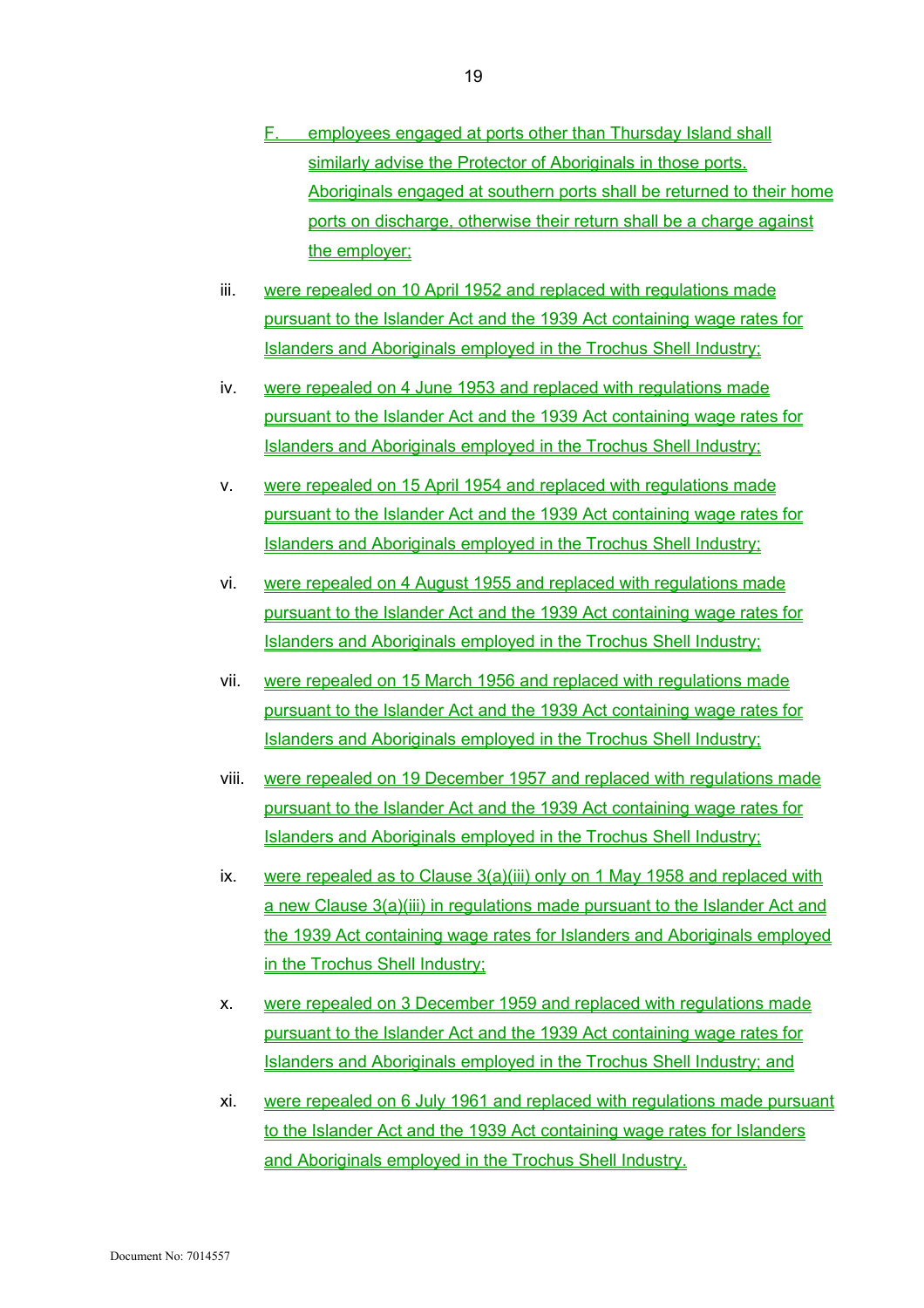- 46. As to paragraph 46 of the ASOC the Respondent:
	- a. admits the allegations contained in sub-paragraphs (a), (b), (c), (d), (e), (f) and (g) save that this admission does not apply to the employment of Islanders as Form 7 of the 1945 regulations did not apply to Islanders;
	- b. denies that Form 7 required that the gross wage to be paid to the Aboriginal worker was to be included in the form, because the Form 7 did not so provide. The Form 7 provided for the statement of the gross wage;
	- c. denies the Form 7 required that any direction by the protector or superintendent concerning the portion of wages payable to the protector or superintendent on behalf of an Aboriginal worker be included because the Form 7 did not so provide. The Form 7 provided for a direction from the protector in respect of the proportion of wages of the Aboriginal person payable to the protector.
- 46A. The Respondent says in respect of paragraph 46A of the ASOC that it denies the allegations contained in that paragraph that relate to Islanders as the 1945 regulations did not apply to Islanders and it repeats and relies on paragraph 42(c) of the defence and otherwise:
	- a. it admits the allegations contained in sub-paragraph (a);
	- b. it admits the allegations contained in sub-paragraph (b);
	- c. it denies the allegations contained in sub-paragraph (c) and says that the Form 7 only required the Protector to sign it if the Protector was giving the direction contemplated within the terms of the Form;
	- d. it denies the allegations contained in sub-paragraph (d) and says the Form 7 provided:
		- i. for the witness to be a witness to the signature of the employee;
		- ii. for the witness to sign to the following statement: "*The above Agreement was explained in my presence to the said employee who appeared to understand the same and it was then signed by him by affixing his signature and right thumb print thereto*"; and
		- iii. for the witness to be *"(Protector, person authorised by the protector justice of the peace, member of the police force or officer of the public service)*".

46B. The Respondent says in respect of paragraph 46B of the ASOC that: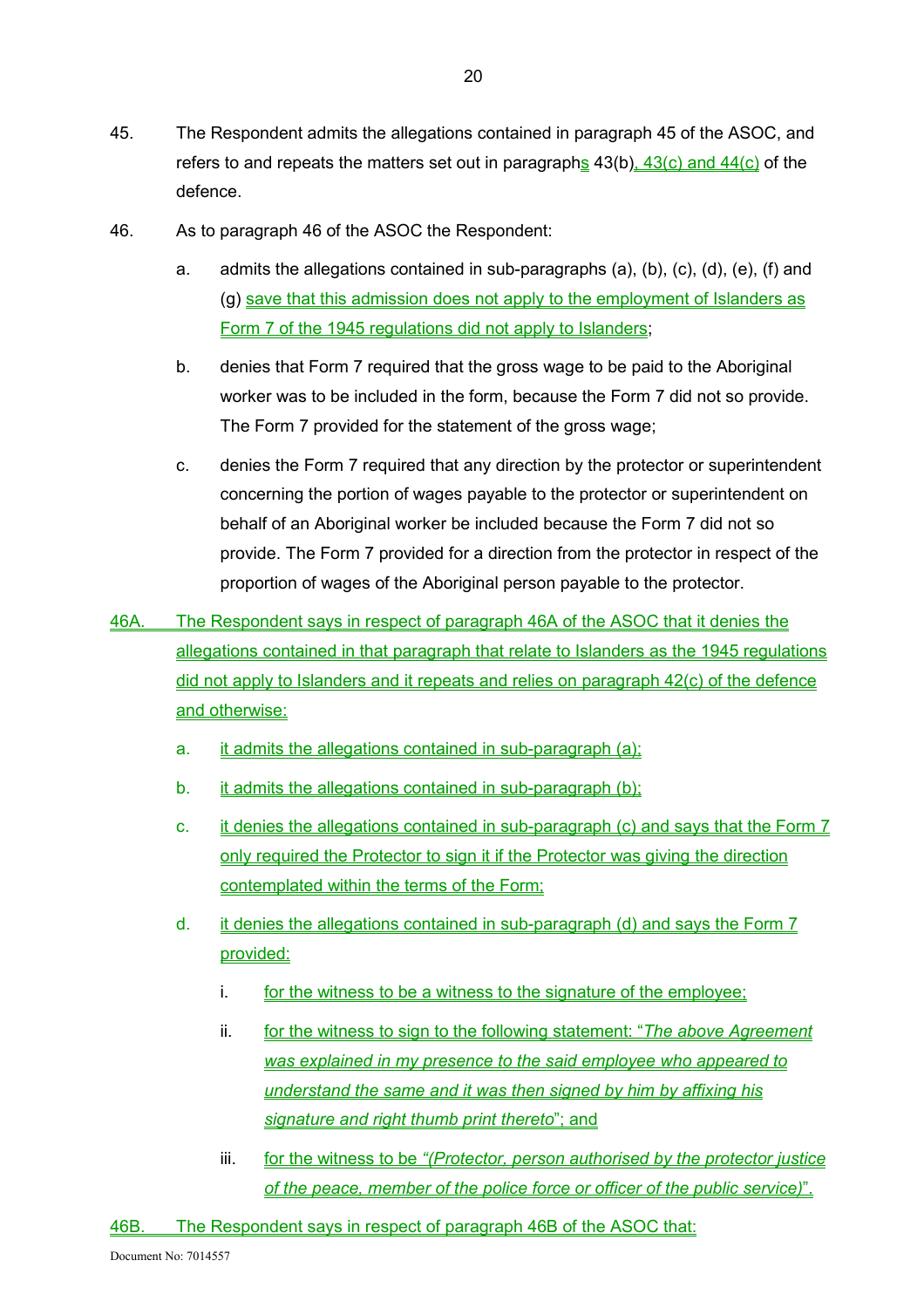- b. otherwise it denies the allegations contained therein and says:
	- i. section 28(1) of the 1945 regulations provided "*Every aboriginal shall, when required by the protector or superintendent, perform, according to his ability, any work necessary for the development and maintenance of the reserve, settlement or mission reserve as directed by the protector or superintendent; provided that an aboriginal shall not be called upon to work in excess of thirty-two hours in any one week without remuneration*";
	- ii. section 28(1) appears within Part II of the 1945 regulations which is entitled "*Administration, Control and Development of Reserves, Settlements and Mission Reserves*"; and
	- iii. by section 31 of the 1945 regulations food was issued to Aboriginals on reserves, settlements and mission reserves in accordance with ration scales authorised by the Director.
- 47. The Respondent denies the allegations contained in paragraph 47 and says:
	- a. by section 8(1) of the 1965 Act assisted Aborigines were:
		- i. an Aborigine who at the commencement of the Act was resident or usually resident upon a reserve for Aborigines;
		- ii. an Aborigine, part-Aborigine or person having a strain of Aboriginal blood declared by the Director to be an assisted Aborigine and every child of such a person named in such a declaration;
		- iii. an Aborigine, part-Aborigine or person having a strain of Aboriginal blood declared by the Magistrates Court pursuant to the 1965 Act to be in need of care under the 1965 Act and every child of such a person named in such a declaration;
		- iv. an Aborigine or part-Aborigine in respect of whom a Judge or Stipendiary Magistrate orders pursuant to the 1965 Act that care under the 1965 Act be provided; and
		- v. a child born by or to an assisted Aborigine which child is declared by the Director pursuant to the 1965 Act to be an assisted Aborigine;
	- b. by section 8(2) assisted Islanders were: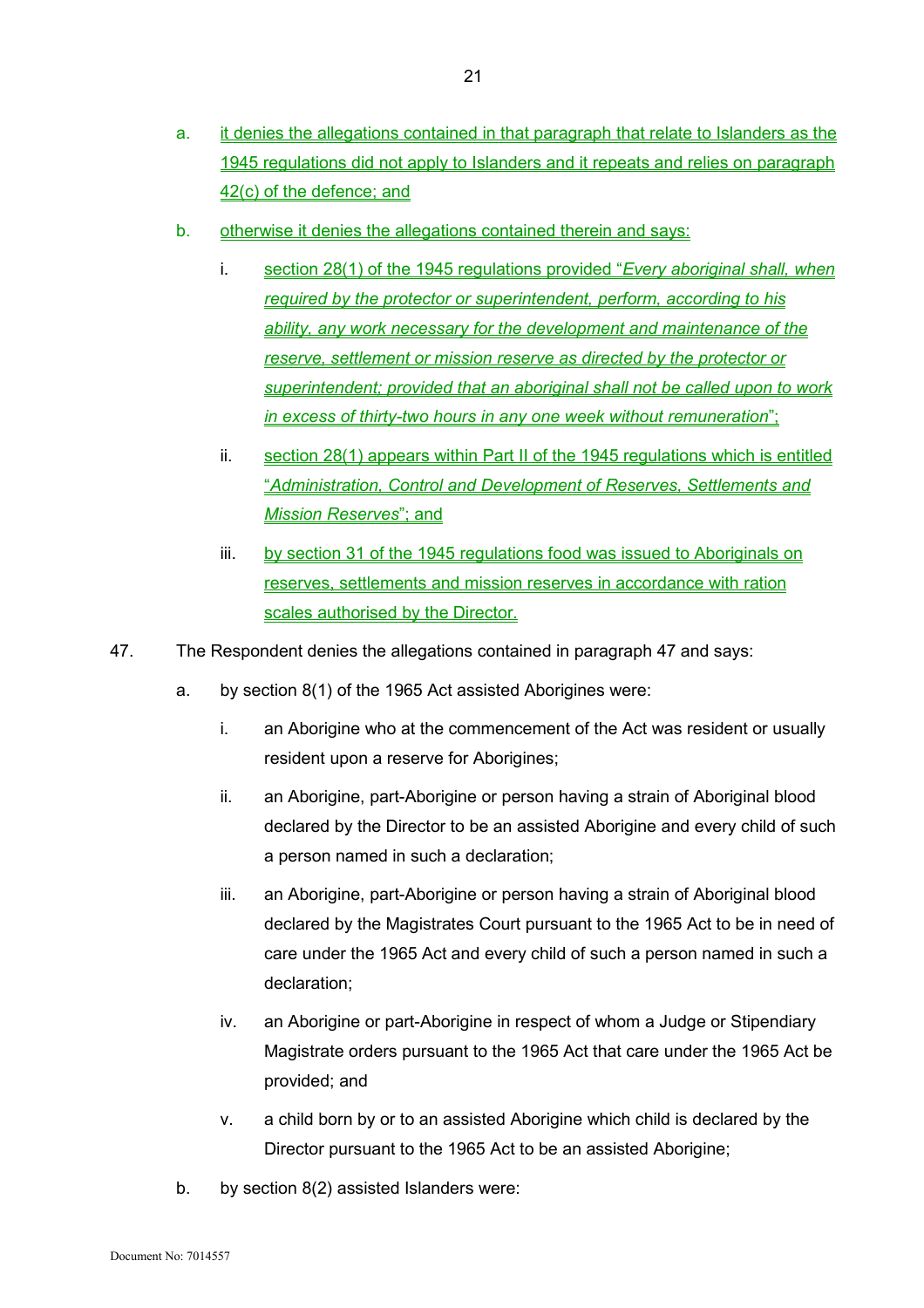- i. an Islander who at the commencement of the Act was resident or usually resident upon a reserve for Islanders or in a community of Islanders upon a reserve for Aborigines;
- ii. an Islander declared by the Director to be an assisted Islander and every child of such a person named in such a declaration;
- iii. an Islander or person having a strain of Island blood declared by the Magistrates Court pursuant to the 1965 Act to be in need of care under the 1965 Act and every child of such a person named in such a declaration;
- iv. an Islander in respect of whom a Judge or Stipendiary Magistrate orders pursuant to the 1965 Act that care under the 1965 Act be provided; and
- v. a child born by or to an assisted Islander which child is declared by the Director pursuant to the 1965 Act to be an assisted Islander;
- c. section 60(11) of the 1965 Act conferred a power on the Governor in Council to make regulations for the employment of assisted Aborigines and assisted Islanders on vessels and elsewhere;
- d. section 71(1) of the 1966 Regulations provided that a District Officer or a Manager may require that an agreement covering the employment of an assisted person be drawn up in Form 14 of the Schedule;
- e. section 73 of the 1966 Regulations provided, relevantly, that a District Officer or a Manager may, by notice in writing to an employer of an assisted Aborigine or assisted Islander, require that the whole or such part as he may specify of the wages, allowances or other moneys due to an assisted person to be paid to him as Trustee for and on behalf of such assisted person;
- f. section 74 of the 1966 Regulations provided relevantly, every assisted person employed in pursuance of these Regulations shall be paid at a rate not less than that set out in Form 15 in the Schedule except in the case of any persons employed under an Award from which he is not excluded;
- g. section 96 of the 1966 Regulations provided that an employer shall maintain an exact record of all wages, allowances and other moneys due to any employee and obtain a satisfactory quittance from such employee for any payment made in respect thereof. Any such payment must be made in the presence of an independent witness, who shall sign his name as witness;
- h. section 97 of the 1966 Regulations provided that where the District Officer or Manager required the whole or any portion of the wages, allowances or other moneys due to any assisted person to be paid to him by an employer, the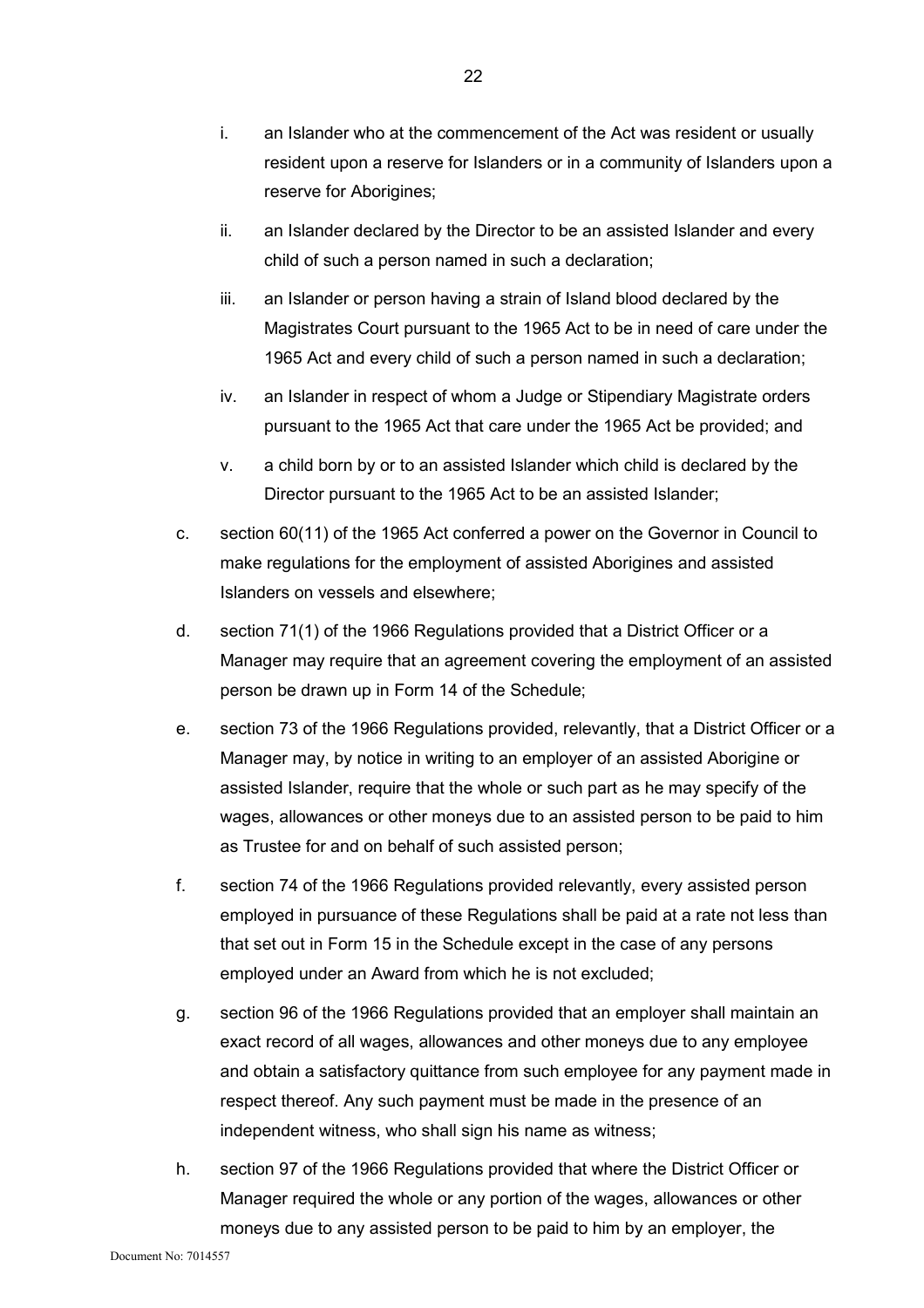employer was required to comply with the requirement and the District Officer or Manager's official receipt would be good discharge to such an employer for the payment;

- i. in the premises of  $a h$  above the system regarding the employment of Aboriginals provided for in the 1965 Act and the 1966 Regulations:
	- i. did not apply to all Aborigines or Islanders;
	- ii. did not mandate that an agreement in the form in the 1966 Regulations must be entered into in respect of the employment of every assisted person;
	- iii. did not mandate that monies payable by the employer were to be paid to the District Officer or Manager;
	- iv. provided for the employer accounting to the employee for money due to the employee unless an agreement had been entered into; and
	- v. was not thereby the same system as that under the 1939 Act or the Islander Act.

#### *Pocket money*

- 48. As to paragraph 48 of the ASOC the Respondent:
	- a. admits the allegations so far as they are allegations in respect of the 1945 regulations;
	- b. says that the 1966 regulations and Form 14 do not refer to 'pocket money'; and
	- c. says that as the Applicant was exempt on 18 January 1962:
		- i. the 1945 regulations did not apply to him thereafter; and
		- ii. the 1966 regulation does not apply to him $\frac{1}{2}$  and
	- d. says the Islander regulations did not provide for the payment of pocket money.
- 49. As to paragraph 49 of the ASOC the Respondent:
	- a. admits the allegations so far as they are allegations in respect of the 1945 regulations;
	- b. says the 1945 Regulations did not apply to the Applicant after 18 January 1962;
	- c. admits the allegations in sub-paragraphs (a) and (c) in respect of the 1966 regulations;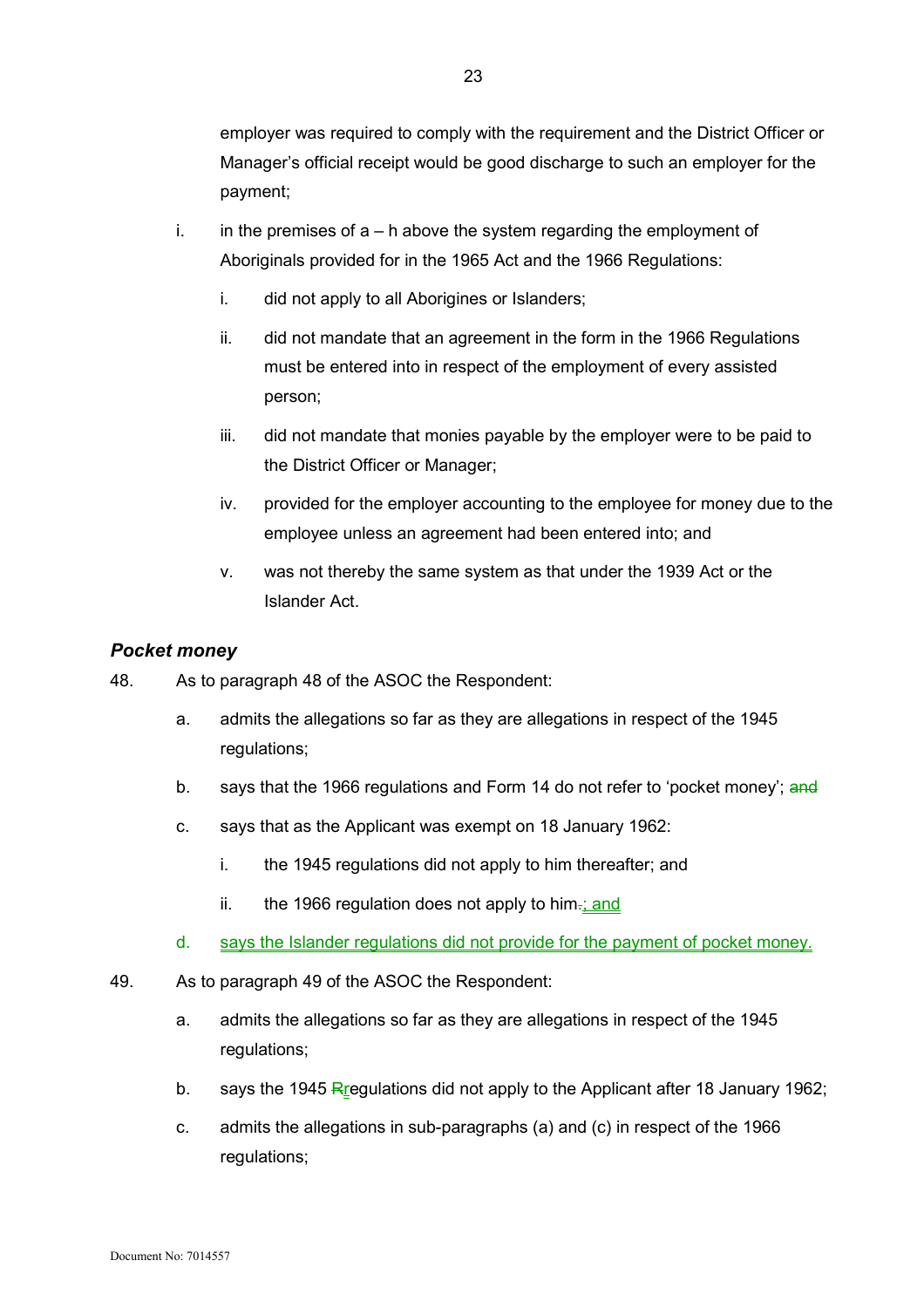- d. says in respect of sub-paragraph (b) that the 1966 regulations required the employer to 'obtain a satisfactory quittance from such employee' and otherwise denies the allegations contained therein;
- e. denies the allegation in sub-paragraph (d) because the 1966 regulations contain no such requirement; and
- f. says further that the 1966 regulations on this point are irrelevant to the Applicant as he was exempt on 18 January 1962-; and
- g. says the Islander regulations did not provide for the payment of pocket money.
- 50. The Respondent:
	- a. admits the allegation contained in sub-paragraph (a) of paragraph 50 of the ASOC.; and
	- b. denies the allegation contained in sub-paragraph (b) of paragraph 50 of the ASOC and says:
		- i. Regulation 73(2) of the 1945 regulations provided:

"*In the case of an employer who, with the consent of the protector, does not pay pocket money to any aboriginal employee weekly, such employer shall keep a proper record of any such moneys becoming due and payable and he shall, on the application of any such employee,*  pay such employee the whole or any part of the pocket money then *due, as the employee may demand*";

ii. Regulation 73(4) of the 1945 regulations provided:

"*Every employer who fails to pay any wages, including pocket money, as provided for under an agreement on the due date shall be deemed to have committed a breach of such agreement, and such agreement may be cancelled and the employer may be sued for any moneys remaining due*".

- 50A. The Respondent denies the allegations in paragraph 50A of the ASOC and says:
	- a. Section 16(1)(b) of the 1939 Act provided:

"*The protector shall undertake the protection and management of the property of all aboriginals in the district assigned to him and, subject to the approval of the Director may – in his own name sue for, recover or receive any money or other property due or belonging to an aboriginal, or damages for any conversion of or injury to any such property*";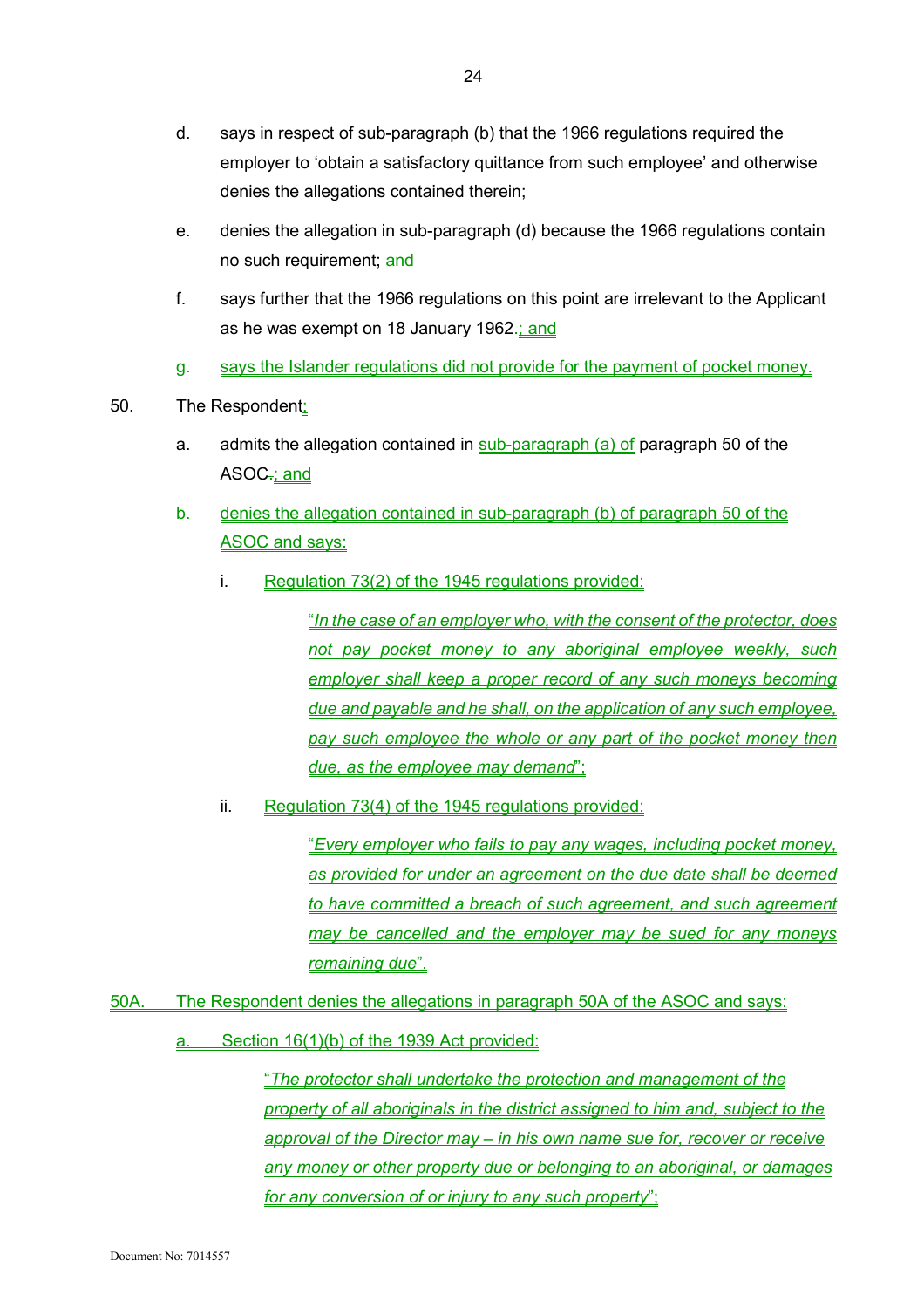b. Section 16(3)(d) of the 1939 Act provided:

"*No person shall have any right or remedy to or against any property or money held by a protector for or on behalf of any aboriginal or any estate of a deceased or missing aboriginal on account of any debt due and owing to such person by such aboriginal or deceased or missing aboriginal for or on account of any money lent or goods supplied to him on credit unless such money or goods have been so lent or supplied with the prior consent of a protector*."

## *Exemption from statutory control*

- 51. The Respondent admits the allegation contained in paragraph 51 of the ASOC.
- 52. The Respondent admits the allegations contained in paragraph 52 of the ASOC.
- 53. The Respondent does not admit the allegations contained in paragraph 53 of the ASOC and says the Applicant was issued a certificate of exemption on 18 January 1962 and the 1965 Act has no application to him and further says the pleading is prejudicial and embarrassing by use of the words "a similar system".
- 53A. The Islander Act:
	- a. by section 1(4)(a) of the Islander Act applied only to 'Islanders' within the meaning of section 3 of the Islander Act when they were on a 'Reserve' within the meaning of section 3 of the Islander Act or on a vessel within the terms of section 1(3) of the Islander Act;
	- b. defined 'Reserve' relevantly as any Torres Strait island or part of a Torres Strait Island heretofore or hereafter granted in trust or reserved from sale or lease by the Governor in Council for the benefit of Islanders under the provision of any law in force in Queensland relating to Crown lands;
	- c. did not apply to Thursday Island because Thursday Island was not a 'Reserve' within the meaning of section 3 of the Islander Act;
	- d. did not apply to Islanders who were employed on Thursday Island;
	- e. did not otherwise apply to persons who came within the definition of 'Islander' within the meaning of section 3 of the Islander Act;
	- f. did not otherwise apply within the State of Queensland; and
	- g. in the premises of (a) to (f) did not contain a provision for exemption of an 'Islander' from the provisions of the Islander Act.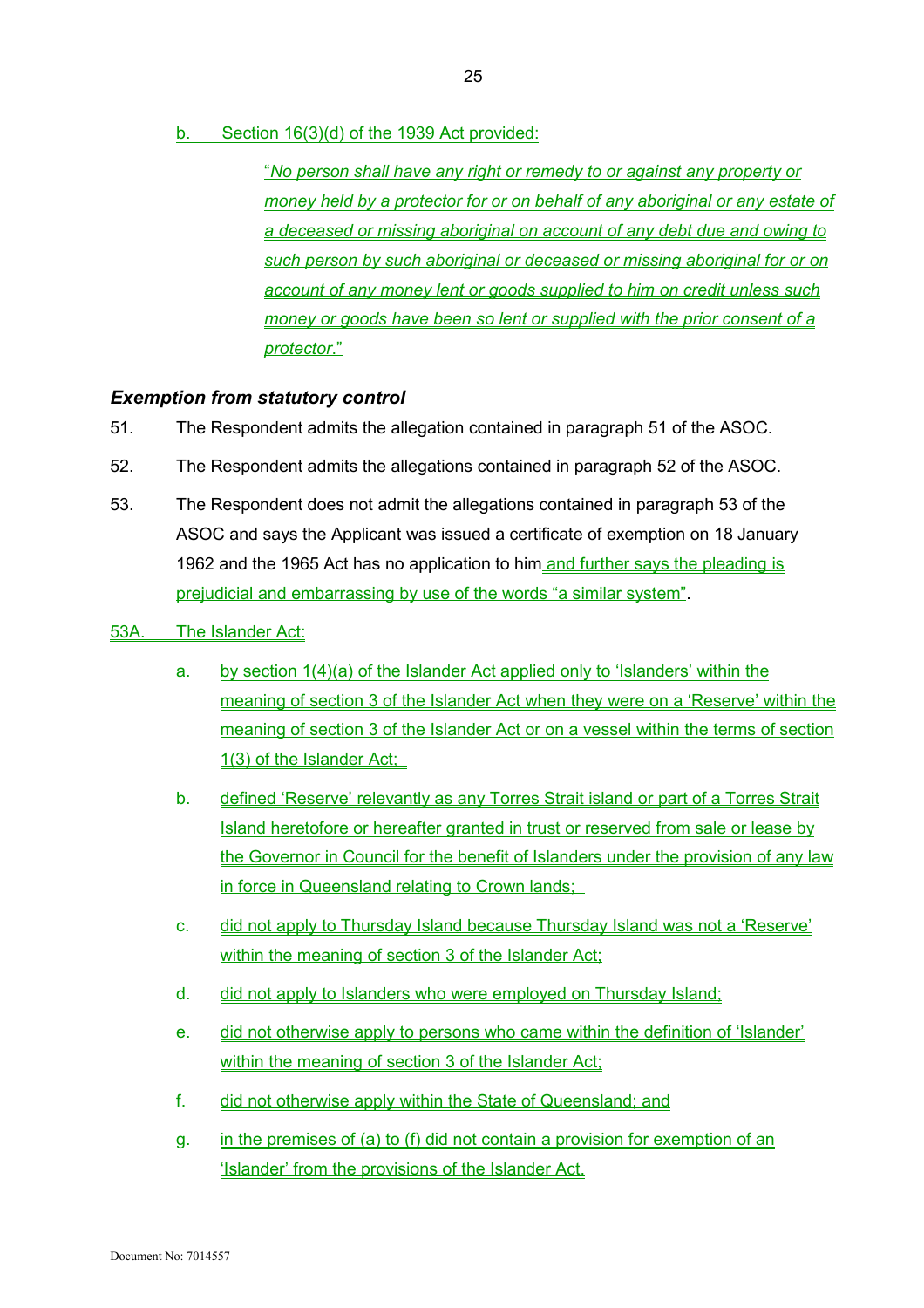## *Property*

- 54. The Respondent admits the allegations contained in paragraph 54 of the ASOC save that the word used in section 16(1) of the 1939 Act is 'aboriginal' not aborigine and the word 'aboriginal' has a specific meaning as set out in the 1939 Act (and as pleaded at paragraph 38 above).
- 55. The Respondent admits the allegation contained in paragraph 55 of the ASOC.
- 56. The Respondent does not admit the allegation contained in paragraph 56 of the ASOC and says the Applicant was issued a certificate of exemption on 18 January 1962 and the 1965 Act has no application to him and further says the pleading is prejudicial and embarrassing by use of the words "a similar system".
- 57. As to paragraph 57 of the ASOC the Respondent:
	- a. admits the allegations made in respect of the 1939 Act and the Islander Act;
	- b. does not admits the allegations made in respect of the 1965 Act and but says the Applicant was issued a certificate of exemption on 18 January 1962 and the 1965 Act has no application to him.

## *Trust funds*

- 58. As to paragraph 58 of the ASOC the Respondent:
	- a. admits the allegations insofar as they concern the 1945 regulations, save that the word used in section 12(1) and (2) of the 1945 regulations is 'aboriginal' not aborigine and the word 'aboriginal' has a specific meaning as set out in the 1939 Act (and as pleaded at paragraph 38 of the defence);
	- b. admits the allegations so far as they concern the 1966 regulations. and
	- c. says the Islander regulations contained no such requirement.
- 59. As to paragraph 59 of the ASOC the Respondent:
	- a. admits the allegations in so far as they concern the 1945 regulations, save that:
		- i. the word used in section 12(3) of the 1945 regulations is 'aboriginal' not aborigine and the word 'aboriginal' has a specific meaning as set out in the 1939 Act (and as pleaded at paragraph 38 of the defence;
		- ii. the words used in section 12(3) of the 1945 regulations is 'such fund or funds' not 'said trust fund or funds';
	- b. says further that: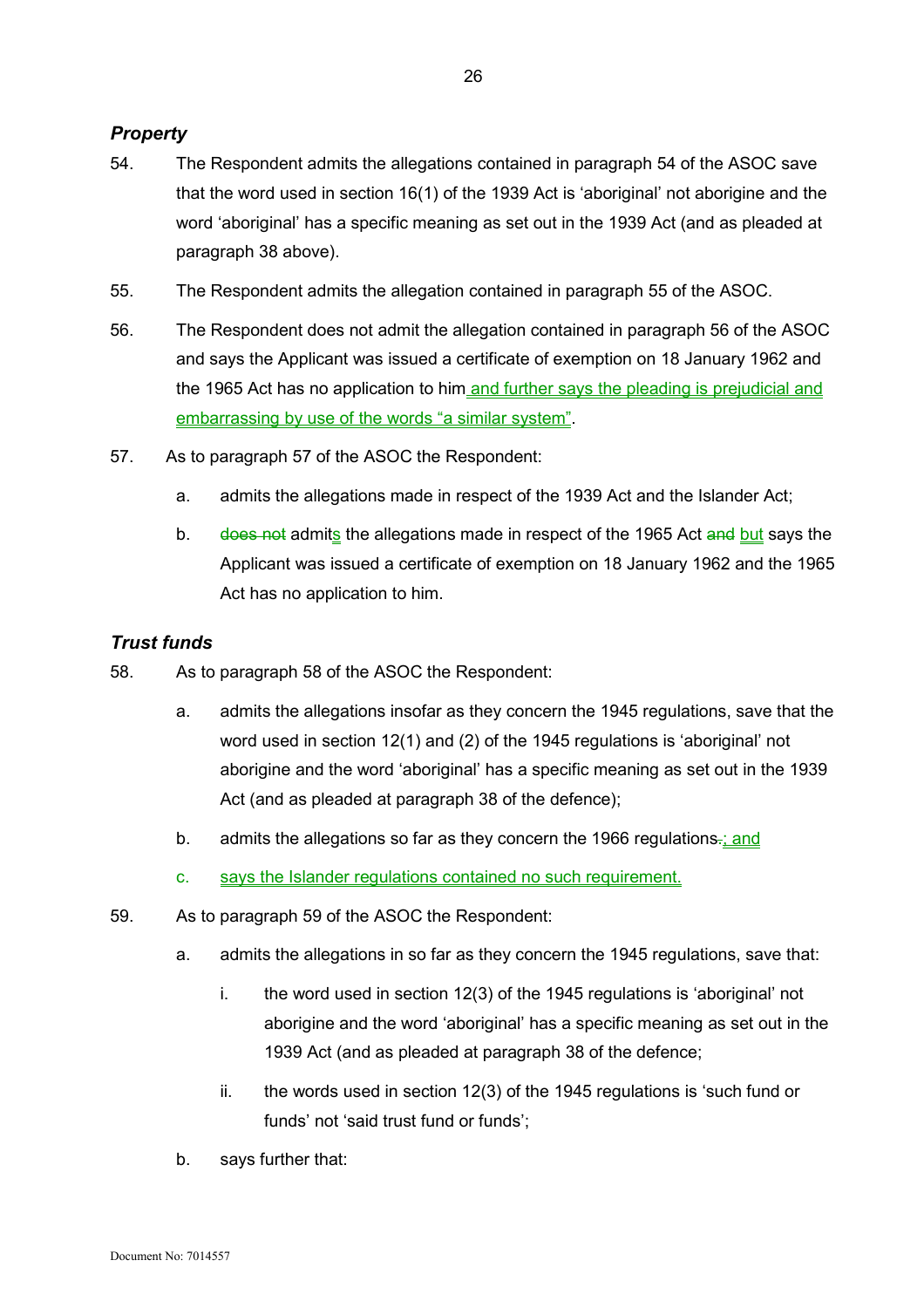- ii. section 13 of the 1945 regulations provided that the reason for any withdrawal exceeding £2 must be stated when reporting the transaction to the Head Office;
- iii. section 13 of the 1945 regulations was amended with effect from 11 June 1955 such that the sum referred to in sub-paragraph (i) became £20 and the sum referred to in sub-paragraph (ii) became £10 from that date;
- c. admits the allegations insofar as they concern the 1966 regulations save that the words used in section 5(3) of the 1966 regulations is 'such fund or funds' not 'said trust fund or funds' $\frac{1}{2}$ ; and
- d. says the Islander regulations contained no such provision.
- 60. As to paragraph 60 of the ASOC the Respondent:
	- a. admits the allegations insofar as they concern the 1945 regulations, save that:
		- i. the word used in section 12(4) of the 1945 regulations is 'aboriginal' not aborigine and the word 'aboriginal' has a specific meaning as set out in the 1939 Act (and as pleaded at paragraph 38 of the defence);
		- ii. the words used in section 12(4) of the 1945 regulations is 'such fund or funds' not 'trust fund or funds';
	- b. admits the allegations insofar as they concern the 1966 regulations save that the words used in section 5(4) of the 1966 regulations is 'such fund or funds' not 'trust fund or funds'.; and
	- c. says the Islander regulations contained no such provision.
- 60A. The Respondent admits the allegations in paragraph 60A of the ASOC save for the reference to "trust fund", which is denied because section 13 of the 1945 regulations referred to withdrawal of cash from an Aboriginal's "*savings bank account*" and says further that the Islander regulations contained no such requirement.
- 60B. The Respondent admits the allegations contained in paragraphs 60B and says further:

a. the date for the increase was 11 June 1955; and

b. the Islander regulations contained no such requirement.

## *Welfare fund*

61. The Respondent: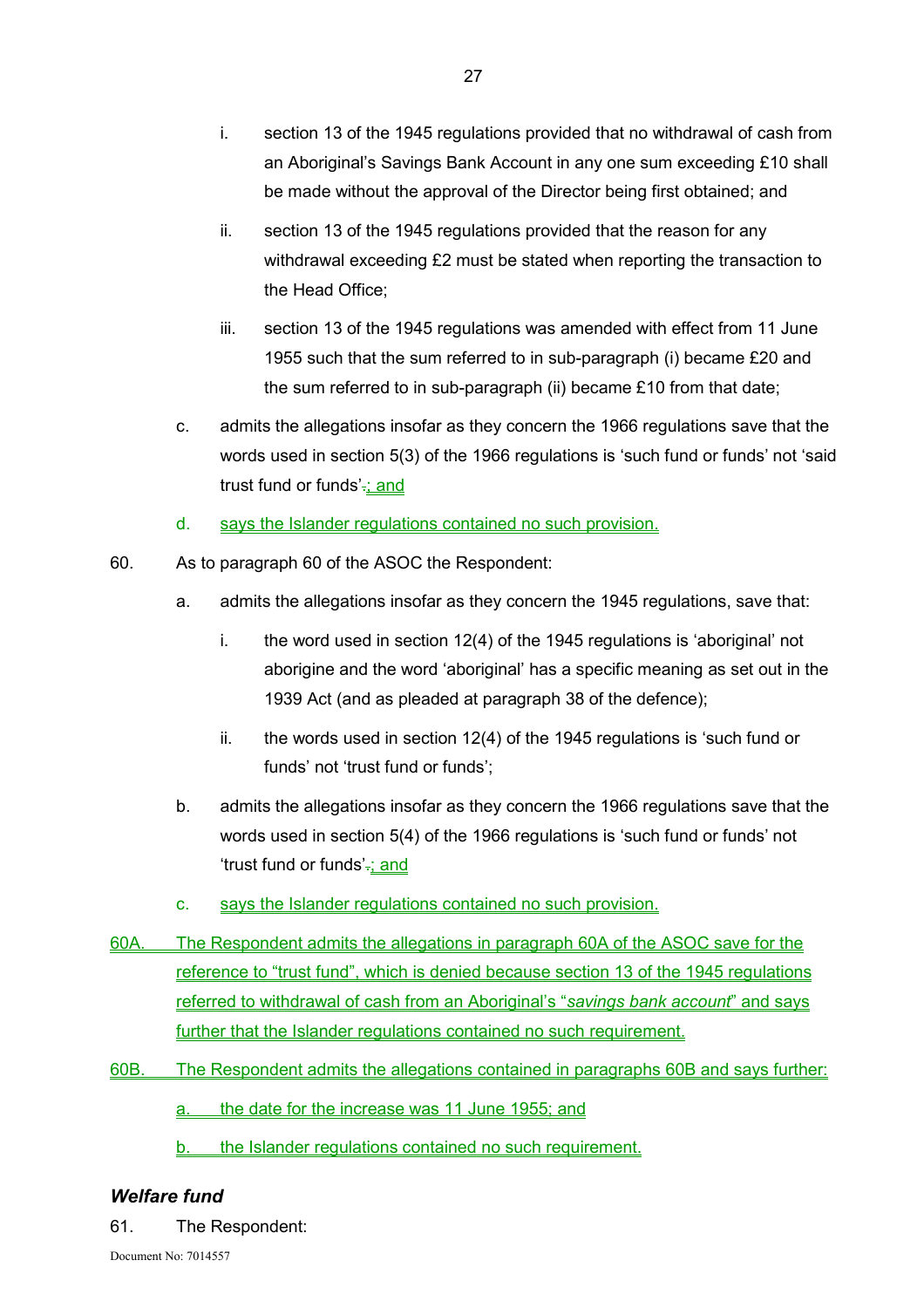- a. admits the allegation contained in paragraph 61 of the ASOC save that the word used in section 6 of the 1945 regulations is 'aboriginal' not aborigine and the word 'aboriginal' has a specific meaning as set out in the 1939 Act (and as pleaded at paragraph 38 above);
- b. says further that section 6 of the 1945 regulations required the Aboriginal to be earning wages before they were required to contribute to the Welfare Fund; and
- c. says further that such contributions were authorised by section 12 of the 1939 Act.
- 62. The Respondent:
	- a. admits the allegations contained in paragraph 62 of the ASOC in so far as they apply to Aboriginals other than Aboriginals employed through the Protector, Somerset District, Thursday Island save that the word used in section 6 of the 1945 regulations is 'aboriginal' not aborigine and the word 'aboriginal' has a specific meaning as set out in the 1939 Act (and as pleaded at paragraph 38 above).
	- b. denies the allegations in respect of Aboriginals employed through the Protector, Somerset District, Thursday Island.
- 63. The Respondent does not admit denies the allegation contained in paragraph 63 of the ASOC and says the Applicant was not an aboriginal person employed through the Protector, Somerset District Thursday Island and section 7 of the 1945 regulations has no application to him. that:
	- a. section 7 of the 1945 regulations provided:

"*Contributions from any aboriginal employed through the Protector, Somerset District, Thursday Island shall be at the rate of 5 per centum of the gross earnings of such aboriginal and shall be paid to a welfare fund established by the said Protector with the Commonwealth Savings Bank of Australia for the general benefit of aboriginals in the mission, reserve or district to which the abovementioned aboriginal belongs*";

- b. any contributions so made were made into the Island Fund referred to in paragraph 41(b)(iv) of the defence into a separate ledger in respect of the mission or reserve of the Aboriginal worker; and
- c. in the premises of (a) and (b), says that the use of a combined definition for Welfare Fund Deduction in the ASOC is embarrassing.
- 64. The Respondent admits the allegations contained in paragraph 64 of the ASOC save that the word used in section 11 of the 1945 regulations is 'aboriginal' not aborigine and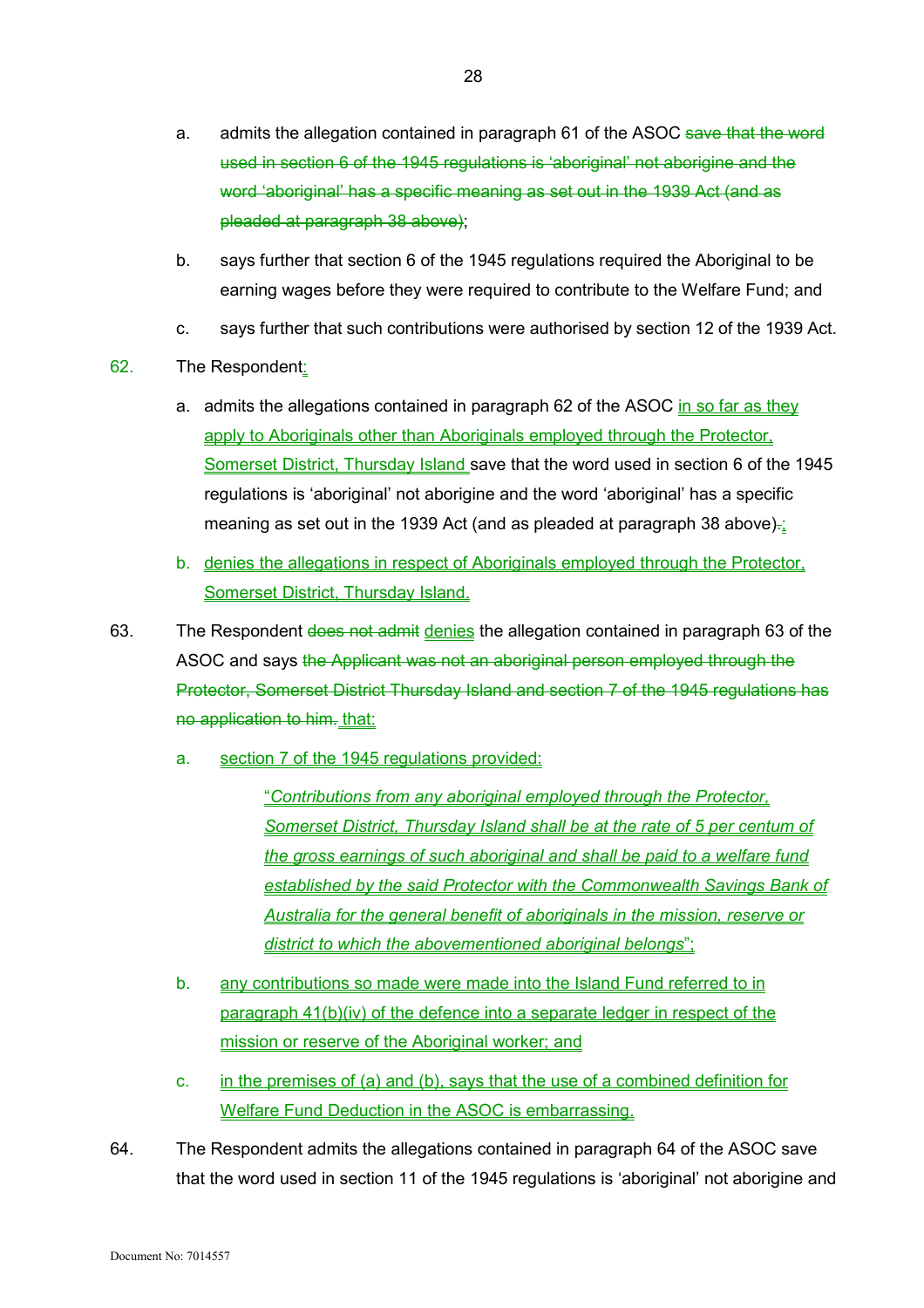the word 'aboriginal' has a specific meaning as set out in the 1939 Act (and as pleaded at paragraph 38 above).

- 65. The Respondent admits the allegation contained in paragraph 65 of the ASOC.
- 66. The Respondent admits the allegations contained in paragraph 66 of the ASOC save that the word "subscribed" in sub-paragraph (a) is in fact "inscribed" in section 9(1) of the 1945 regulations and says further that such payments into the Welfare Fund were required by section 9 of the 1945 regulations.
- 67. [Blank] The Respondent denies the allegations contained in paragraph 67 of the ASOC because:
	- a. section 14(1) of the 1939 Act does not so provide;
	- b. section 10 of the 1945 regulations provides that all contributions payable to the Welfare Fund from the earnings of aboriginals shall be deducted from the wages of such aboriginals by the protector or superintendent and duly accounted for.

#### **F. The Applicant's employment history**

- 68. As to paragraph 68 of the ASOC the Respondent:
	- a. denies the allegation contained in sub-paragraph (a) but says that from time to time, in the period from 1954 until 18 January 1962, the Applicant was employed;
	- b. admits the allegations contained in sub-paragraph  $(b)(i)$ ;
	- c. says that an employment agreement that was entered into was required to comply with section 14(3) of the 1939 Act;
	- d. says that section 14(4) of the 1939 Act expressly referred to a permit to employ an Aboriginal;
	- e. says further:
		- i. forms in the form of a Permit for Casual Employment (**Permit**) were used from time to time in the employment of the Applicant and were recorded on the Applicant's ledger cards with the preface P:
		- ii. a Permit was used in triplicate;
		- iii. a Permit contained the information required in section 14(3) of the 1939 Act being particulars of the:
			- A. names of the parties thereto;
			- B. nature of the service to be rendered by such Aboriginal;
			- C. period during which such employment is to continue;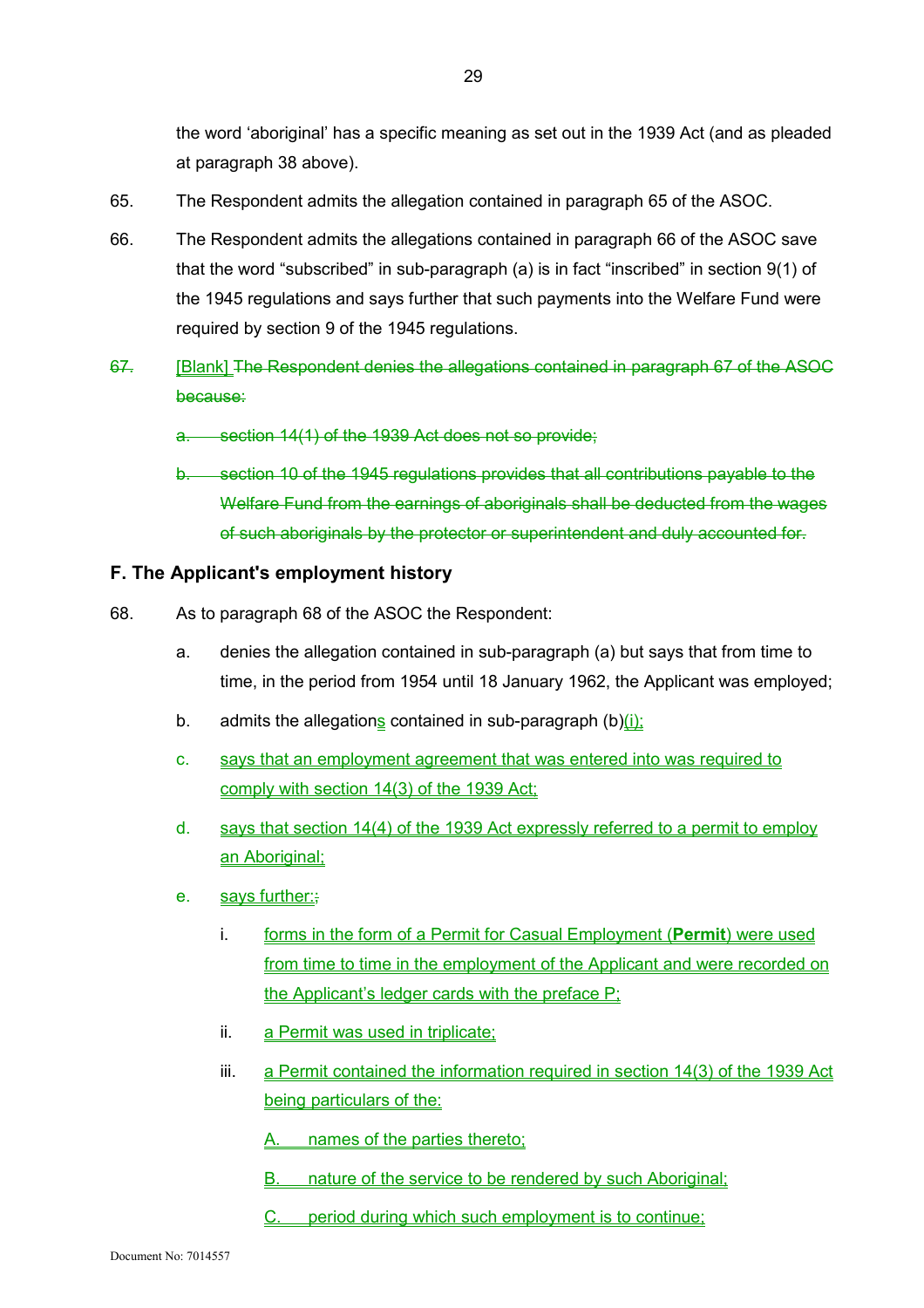- D. wages or other remuneration to be given by the employer for such service;
- E. nature of the food and accommodation to be provided for such Aboriginal and any other condition which may be prescribed by providing the employer agrees to comply with the regulations made under "The Aboriginals Preservation and Protection Act of 1939 to 1946";
- iv. in the premises of (i) (iii) the employment of the Applicant on a Permit was not invalid; and
- f. otherwise denies sub-paragraph (b)(ii);
- g. in respect of sub-paragraph (c):
	- i. admits the allegations in respect of Hopevale for the period 1954 to 1960;
	- ii. admits the allegations in respect of Palm Island for the period 1960 18 January 1962;
	- iii. does not admit the balance of the allegations and says they are not relevant to the Applicant; and
- h. admits the allegation contained in respect of sub-paragraph (d) says that each incident of employment of the Applicant was made with the permission of the superintendent at Hopevale or Palm Island and that there was an employment agreement or a Permit in place and otherwise denies sub-paragraph (d).

# *Starcke Station (1)*

69. (a) The Respondent denies the allegations contained in the Particulars Table paragraph 69 of the ASOC and says that from time to time in the period between 1954 and 18 January 1962 the Applicant was employed as set out in the following table (**Applicant's Employment**):

| <b>PLACE OF</b><br><b>EMPLOYMENT</b> | <b>EMPLOYER</b>            | <b>MISSION.</b><br><b>SETTLEMENT</b><br><b>OR RESERVE</b> | <b>AGREEMENT</b><br><b>NUMBER</b> | <b>PERIOD OF</b><br><b>EMPLOYMENT</b>     | <b>WAGES</b>                        |                               |                                        |                  | <b>AMOUNT</b><br><b>PAID TO</b>  |
|--------------------------------------|----------------------------|-----------------------------------------------------------|-----------------------------------|-------------------------------------------|-------------------------------------|-------------------------------|----------------------------------------|------------------|----------------------------------|
|                                      |                            |                                                           |                                   |                                           | <b>GROSS</b>                        | <b>POCKET</b><br><b>MONEY</b> | <b>NET</b>                             | NO <sub>NO</sub> | <b>SUPERIN</b><br><b>TENDENT</b> |
| Cooktown                             | <b>Starcke</b><br>Graziers | Hopevale                                                  | 275<br><b>Indecipherabl</b><br>힄  | (approximately)<br>$19.5.54 -$<br>20.9.54 | $£4/-/=$<br><u>per</u><br>week      | £ $-110/-$<br>per week        | $£3/10/-$<br><u>per</u><br><u>week</u> | Yes              | £67/1/8                          |
| Cooktown                             | <b>Starcke</b><br>Graziers | Hopevale                                                  | 20245                             | 1.10.54 for 26<br><u>days</u>             | <u>£4/-/-</u><br>per<br><u>week</u> | £ $-110/-$<br>per week        | $£3/10/-$<br>per<br>week               | $Yes$            | £15/3/4                          |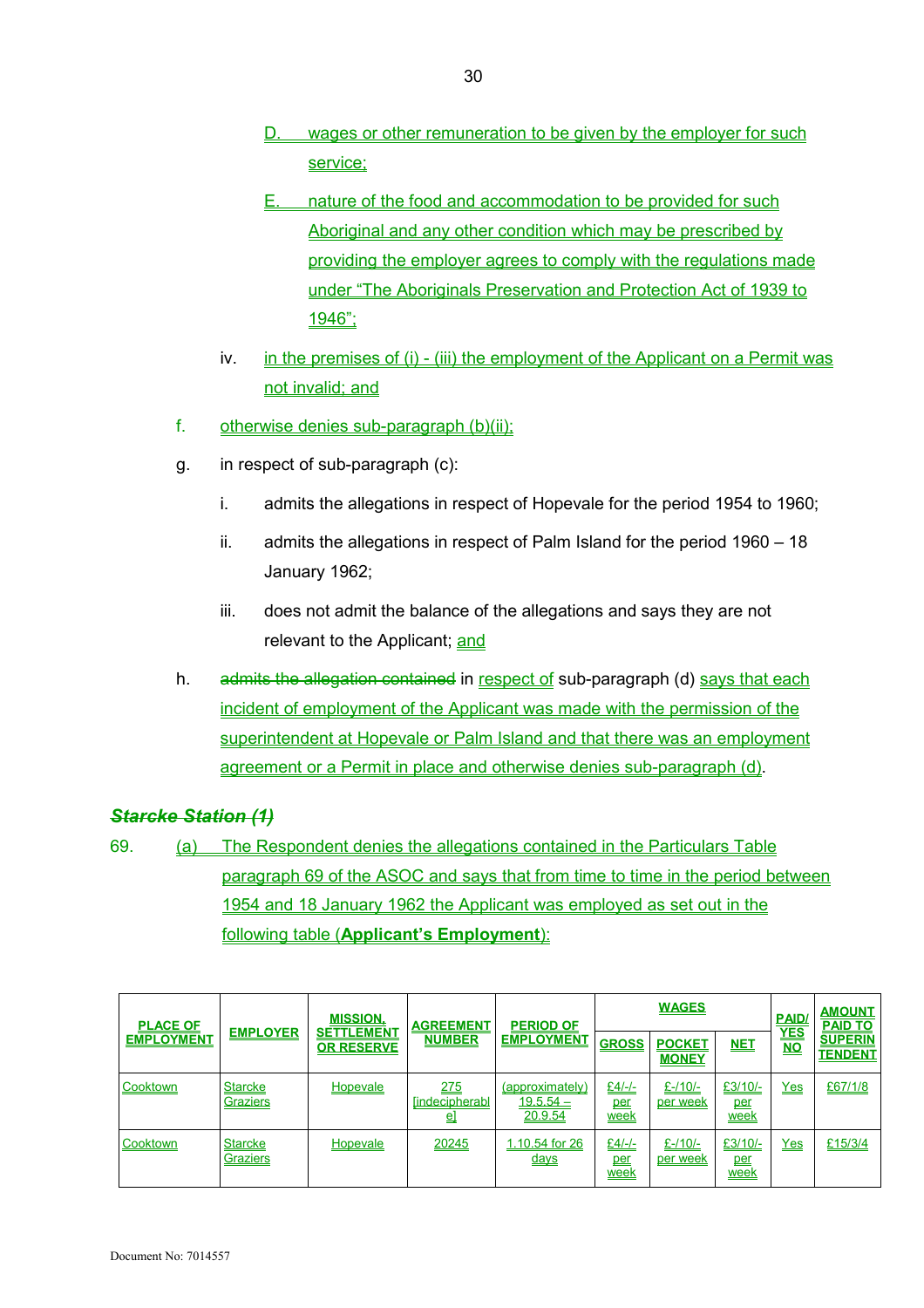| Cooktown            | <b>Mr Len Elmes</b>                    | Hopevale                   | P20299               | $28.6.55 -$<br><u>15.8.55</u>  | <u>£7/-/-</u><br>per<br>week   | $£2/-/2$<br>per week        | <u>£5/-/-</u><br>per<br>week   | Yes                    | £35/-/-  |
|---------------------|----------------------------------------|----------------------------|----------------------|--------------------------------|--------------------------------|-----------------------------|--------------------------------|------------------------|----------|
| Cooktown            | <b>Starcke</b><br>Graziers             | Hopevale                   | P21074               | $28.12.55 -$<br>31.12.55       | $£7/-/–$<br>per<br>week        | $£1/-/-$<br>per week        | $£6/-/–$<br>per<br>week        | Yes                    | $£4/-/-$ |
| Cooktown            | <b>Starcke</b><br>Graziers             | Hopevale                   | P21081               | 2.1.56 for 9<br><u>days</u>    | $E7/-/$<br>per<br>week         | $£1/-/$<br>per week         | £6/-/-<br>per<br>week          | Yes                    |          |
| Cooktown            | <b>Starcke</b><br><b>Graziers</b>      | Hopevale                   | P21082               | 21.2.56 for 35<br>days         | $£7/-/–$<br>per<br><u>week</u> | $£1/-/[-]$<br>per week      | $£6/-/–$<br>per<br><u>week</u> | Yes                    | £44/10/- |
| Cooktown            | <b>Starcke</b><br>Graziers             | Hopevale                   | P21027 and<br>P21028 | 2.4.56 for 45<br><u>days</u>   | $£7/-/$<br>per<br>week         | $£1/-/$<br>per week         | $£6/-/=$<br>per<br>week        | Yes                    | £45/-/-  |
| <u>Laura</u>        | <b>Mossman</b><br><b>Butchering Co</b> | <b>Hopevale</b>            | P22366               | 4.4.57 for 23<br>days          | £5/-/-<br>per<br>week          | $£1/-/-$<br>per week        | £4/-/-<br>per<br>week          | Yes                    |          |
| <u>Laura</u>        | Mossman<br><b>Butchering Co</b>        | Hopevale                   | P22367               | 1.5.57 for 27<br>days          | $£5/-/$<br>per<br>week         | $£1/-/$<br>per week         | $£4/-/=$<br>per<br>week        | Yes                    | £33/3/4  |
| Laura               | Mossman<br><b>Butchering Co</b>        | Hopevale                   | P22379               | 1.6.57 for 22<br><u>days</u>   | $£5/-/$<br>per<br>week         | $£1/-/2$<br><u>per week</u> | $£4/-/=$<br>per<br>week        | Yes                    | £14/13/4 |
| Cooktown            | <b>Starcke</b><br>Graziers             | <b>Hopevale</b>            | P22439               | 24.12.57 for 7<br>days         | $£7/-/-.$<br>per<br>week       | $£1/-/-$<br>per week        | $£6/-/$<br>per<br>week         | Yes                    | $£7/-/$  |
| Cooktown            | <b>Starcke</b><br><b>Graziers</b>      | Hopevale                   | P22535               | 27.12.57 for 14<br><u>days</u> | £8/10/-<br>per<br>week         | $£1/-/=$<br>per week        | £7/10/-<br>per<br>week         | Yes                    | £17/10/- |
| <b>Harvest Home</b> | W. H. Wallace                          | Hopevale                   | P22521               | 13.1.58 for 17<br>days         | £8/10/-<br>per<br>week         | $£1/-/$<br>per week         | £7/10/-<br>per<br>week         | Yes                    |          |
| <b>Harvest Home</b> | W. H. Wallace                          | Hopevale                   | P22522               | 1.2.58 for 24<br>days          | £8/10/-<br>per<br><u>week</u>  | $£1/-/$<br>per week         | £7/10/-<br>per<br><u>week</u>  | Yes                    | £51/5/-  |
| Cooktown            | <b>Starcke</b><br>Graziers             | Hopevale                   | <u> 22537 </u>       | 22.3.58 for 6<br><u>days</u>   | £8/10/-<br>per<br>week         | $£1/-$<br>per week          | £7/10/-<br>per<br>week         | $Yes$                  | £7/10/-  |
| Mossman             | <b>Mossman</b><br><b>Butchering Co</b> | Hopevale                   | P22483               | 25.6.58 for 5<br>days          | £8/10/-<br>per<br>week         | $£1/-/-$<br>per week        | £7/10/-<br>per<br>week         | Yes<br>(stock<br>work) | £6/5/-   |
| <b>Mossman</b>      | Mossman<br><b>Butchering Co</b>        | Hopevale                   | P22484               | 1.7.58 for 27<br>days          | £8/10/-<br>per<br><u>week</u>  | $£1/-/$<br>per week         | £7/10/-<br>per<br><u>week</u>  | Yes<br>(stock<br>work) | £33/15/- |
| <b>Mossman</b>      | Mossman<br><b>Butchering Co</b>        | Hopevale                   | P22485               | 1.8.58 for 18<br><u>days</u>   | <u>£8/10/-</u><br>per<br>week  | £1/-/-<br>per week          | £7/10/-<br>per<br>week         | Yes<br>(stock<br>work) | £22/10/- |
| Crocodile           | <b>B</b> Wallace                       | Hopevale or<br>Palm Island | P23497               | 30.01.59 for 24<br>days        | £8/10/-<br>per<br>week         | $£1/-/-$<br>per week        | £7/10/-<br>per<br>week         | <u>Yes</u>             | £30/-/-  |
| <b>Olive Vale</b>   | L. Elmes                               | Hopevale or<br>Palm Island | P22568               | 8.4.59 for 20<br>days          | £9/10/-<br>per<br>week         | $£1/-/$<br>per week         | £8/10/-<br>per<br>week         | Yes                    |          |
| <b>Olive Vale</b>   | <b>Elmes</b>                           | Hopevale or<br>Palm Island | P22574               | 1.5.59 for 17<br><u>days</u>   | £9/10/-<br>per<br>week         | $£1/-/=$<br><u>per week</u> | £8/10/-<br>per<br>week         | Yes                    | £52/8/4  |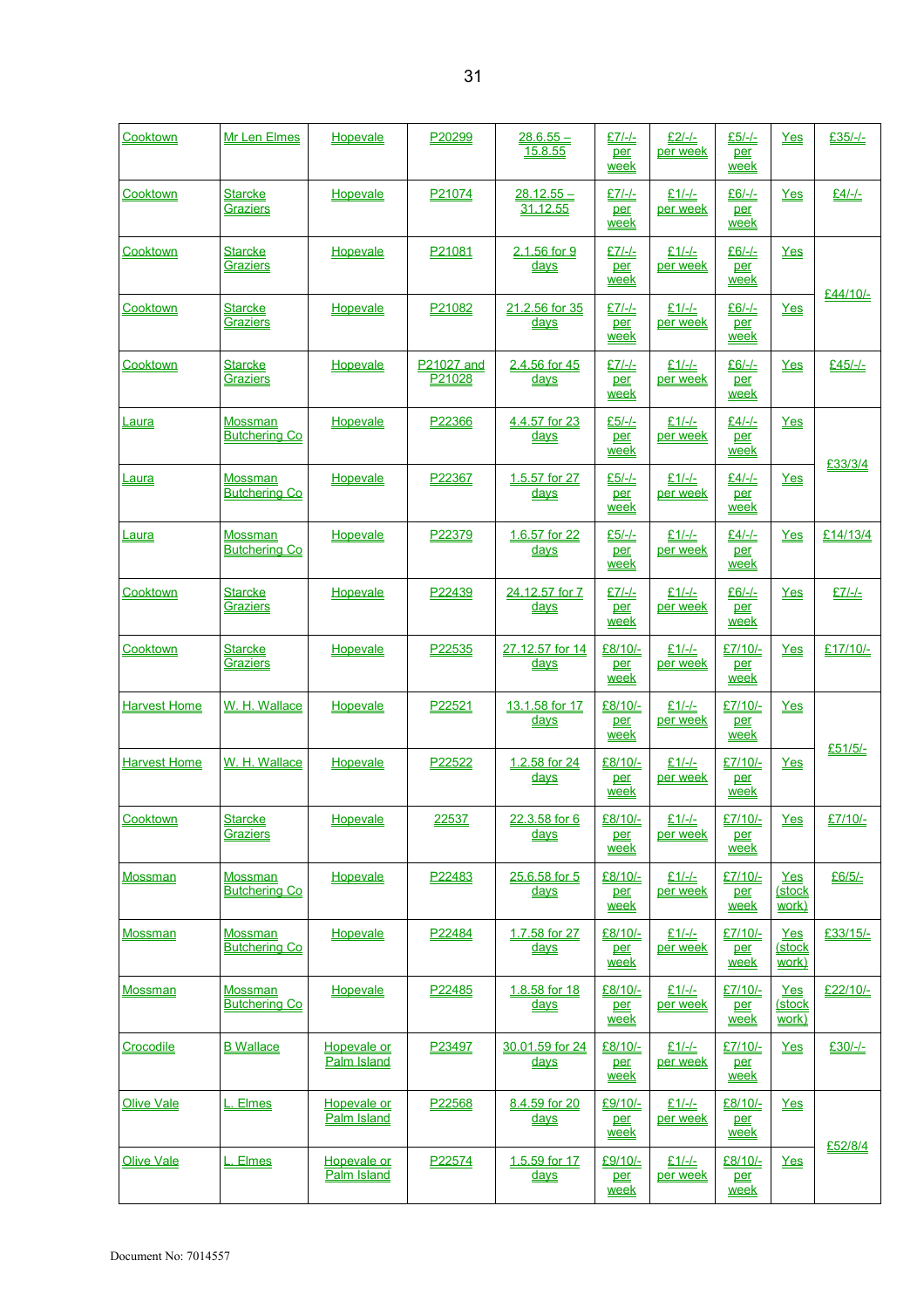| Crocodile                  | <b>B</b> Wallace                                  | <b>Hopevale</b>                          | P22575 | 21.5.59 to<br>4.6.59         | £9/10/-<br>per<br>week | $£2/-/-$<br>per week | $£7/10/-$<br>per<br>week | Yes                    | £16/5/   |
|----------------------------|---------------------------------------------------|------------------------------------------|--------|------------------------------|------------------------|----------------------|--------------------------|------------------------|----------|
| <b>Starcke Graziers</b>    | C. King                                           | Hopevale or<br>Palm Island               | P23522 | 1.7.59 for 10<br><u>days</u> | £8/10/-<br>per<br>week | $£1/-/-$<br>per week | $£7/10/-$<br>per<br>week | Yes                    | £12/10/- |
| Cooktown                   | L1.C<br>Chisholm                                  | Hopevale or<br>Palm Island               | P24204 | 4.11.59 for 15<br>days       | £8/10/-<br>per<br>week | $£1/-/$<br>per week  | £7/10/-<br>per<br>week   | Yes<br>(stock<br>work) | £18/15/- |
| Dunraven<br><b>Station</b> | NV & AR<br>Rose of<br>Hughenden                   | <b>Taxation Record</b><br>at Palm Island |        | F/Y ending<br>30.6.60        |                        |                      |                          | Yes                    | £65/-/-  |
|                            | <b>Rokeby Cattle</b><br>$\underline{\mathsf{Co}}$ | Palm Island                              | 38145  | $5.9.61 -$<br>18.12.61       | $£14/-$<br>per<br>week | $£8/-/$<br>per week  | $£6/-/$<br>per<br>week   | Yes                    | £101/3/- |
| <b>Kalinga Station</b>     |                                                   |                                          |        | As at 16.2.62                |                        |                      |                          |                        |          |

(b) As to subparagraphs (a) to (c) of the Particulars the Respondent:

- (i) does not admit sub-paragraphs (a) and (c); and
- (ii) admits sub-paragraph (b) but relies on paragraphs 69 to 158G and 167 to 225A (now all deleted from the ASOC) as reflecting the Applicant's recollection of his employment history.
- 70. The Respondent denies the allegations contained in paragraph 70 of the ASOC because the Applicant was not employed as alleged in each episode of employment and refers to and repeats the matters set out in paragraph 69 of the defence.
- 71. The Respondent says in respect of the allegations contained in paragraph 71 of the ASOC that:
	- a. clause 68(1) of the 1945 regulations provided for work on six days per week between the hours of 6am and 6pm daily;
	- b. there were no ordinary working hours prescribed for workers classified as 'stockmen' in the Station Hands Award;
	- c. there were no ordinary working hours prescribed for workers classified as 'drovers' in the Station Hands Award; and
	- d. the Respondent does not otherwise admit paragraph 71.
- 72. The Respondent denies the allegations contained in paragraph 72 of the ASOC because the Applicant was not employed as alleged in each episode of employment and says further there were agreements or permits in place in respect of the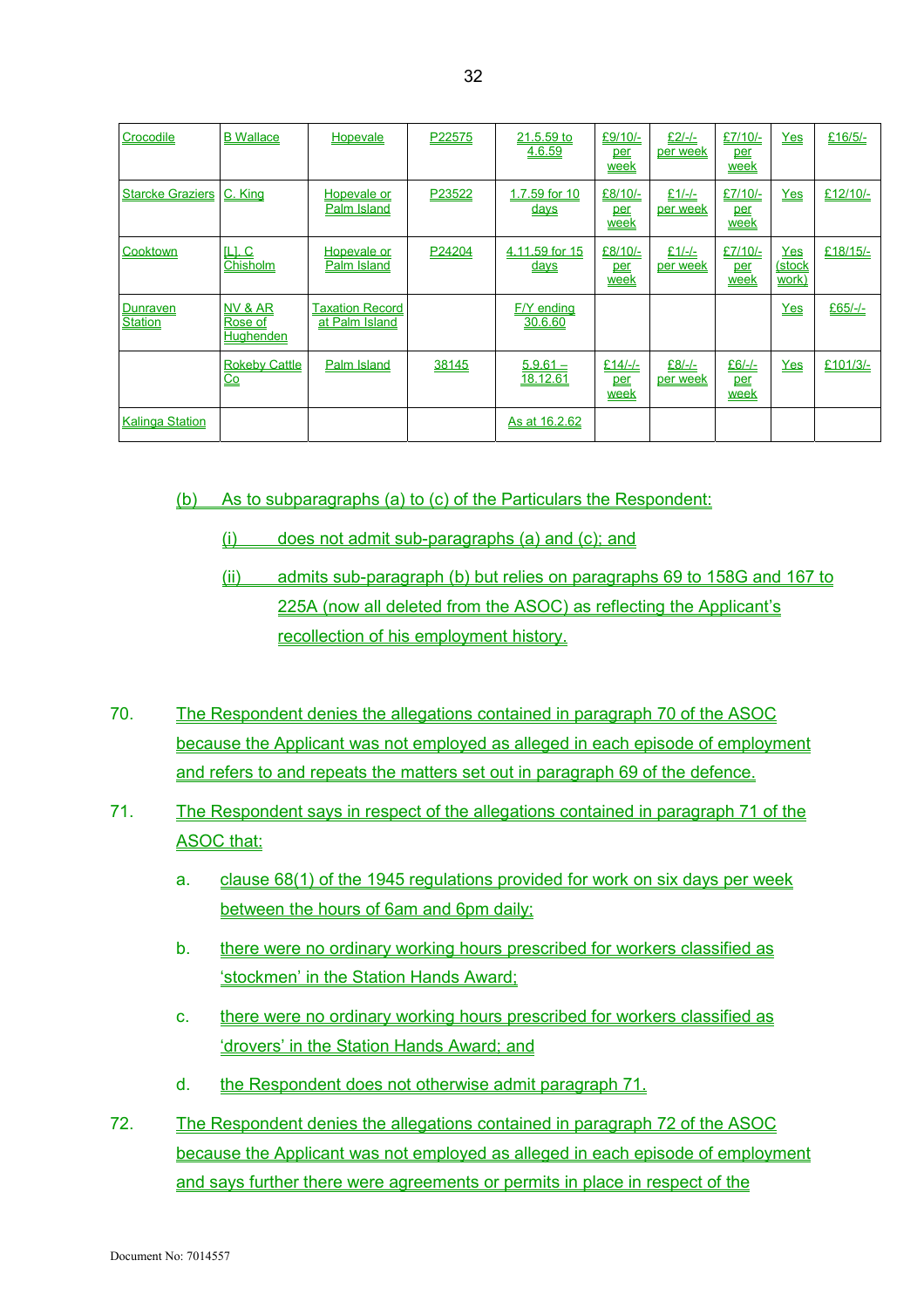Applicant's Employment set out in the table at paragraph 69 of the defence bearing the numbers set out in the table at paragraph 69 of the defence.

- 73. The Respondent does not plead to the allegations contained in paragraph 73 of the ASOC as it contains no allegations against it but denies that the "episode of employment" referred to was an episode of employment as pleaded in paragraph 69 of the ASOC.
- 74. The Respondent says in respect of the allegations in paragraph 74 of the ASOC:
	- a. it does not admit the allegations contained therein relating to the alleged actions of the superintendent as those matters are not within its knowledge and cannot be tested as all the protectors of Hopevale and the superintendents of Palm Island are dead;
	- b. it does not plead to the allegations contained therein relating to the alleged actions of the employers as it contains no allegations against it; and
	- c. it denies the episodes of employment alleged therein and refers to and repeats paragraph 69 of the defence as to the Applicant's Employment.
- 75. The Respondent says in respect of the allegations at paragraph 75 of the ASOC:
	- a. the ledger cards for the Applicant in respect of the Applicant's Employment set out in the table at paragraph 69 of the defence, other than the employment by NV and AR Rose of Hughenden and Rokeby Cattle Co each bear the notation "paid" in respect of "pocket money" amongst other components, as set out in the table at paragraph 69 of the defence;
	- b. there is no record of the Applicant having ever made any complaint to the protector at Hopevale or the superintendent at Palm Island that he did not receive pocket money for the Applicant's Employment as set out in the table at paragraph 69 of the defence at any time;
	- c. in a letter from the Superintendent, Palm Island to the Director Native Affairs Brisbane dated 16 March 1961 the Superintendent informed the Director of the only wages remaining outstanding for 1959 and that did not include any wages owing to the Applicant;
	- d. the allegations contained at sub-paragraph (c) therein relating to the alleged actions of the superintendent are not within its knowledge and cannot be tested as all the protectors of Hopevale and the superintendents of Palm Island are dead;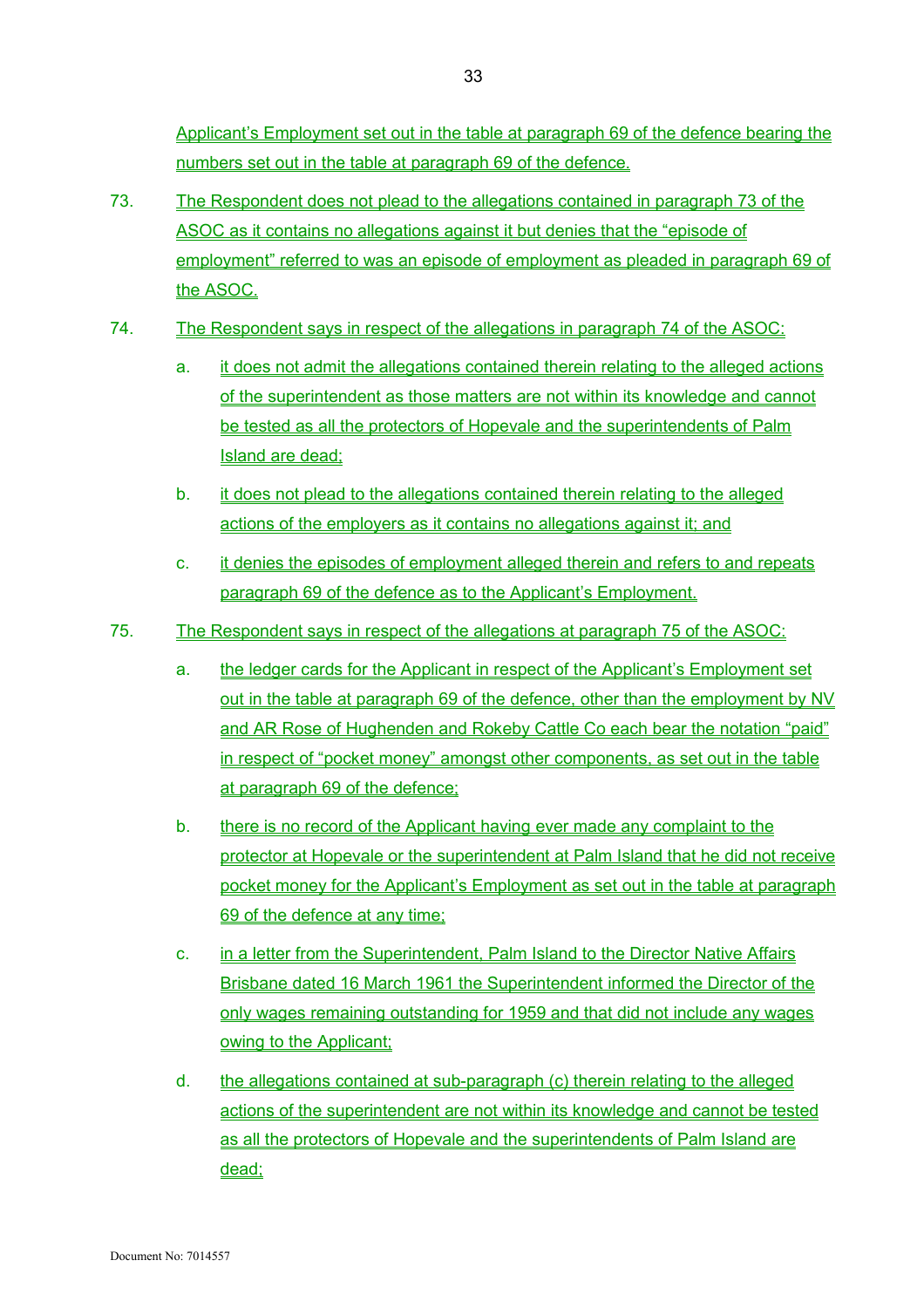- e. the allegations contained at sub-paragraph (d) therein relating to the alleged actions of the employer are not within its knowledge and cannot be tested as all the persons identified in the ASOC as employers of the Applicant are deceased;
- f. the matters contained within subparagraph (e) contain no allegations against the Respondent; and
- g. in the premises of  $(a) (i)$  does not admit the allegations contained therein.
- 76. The Respondent says in respect of the allegations in paragraph 76 of the ASOC:
	- a. it denies the episodes of employment as alleged therein and refers to and repeats the Applicant's Employment as set out in paragraph 69 of the defence;
	- b. the Applicant generally returned to and was at Hopevale when he was not employed in accordance with the Applicant's Employment as set out in paragraph 69 of the defence;
	- c. that the allegation that the Applicant moved to Palm Island in 1959 is inconsistent with the allegation in paragraph 159 of the ASOC that the Applicant visited Palm Island in the week prior to Christmas 1958 or 1959 and is embarrassing; and
	- d. it otherwise denies paragraph 76 of the ASOC.
- 77. The Applicant denies the allegations contained in paragraph 77 of the ASOC because the Applicant was not employed as alleged in each episode of employment and says further that when the Applicant was living at Hopevale in accordance with the matters set out at paragraph 76 of the defence:
	- a. he was provided with food, clothing, accommodation and access to necessary medical and dental services by the superintendent at Hopevale;
	- b. in accordance with clause 28 of the 1945 regulations he could be required by the superintendent at Hopevale to perform, according to his ability, any work necessary for the development and maintenance of the mission reserve on which he resided as directed by the superintendent;
	- c. it was the practice of the various superintendents at Hopevale to require those Aboriginal persons who were living at Hopevale and being supported by the superintendent at Hopevale to perform work in accordance with section 28 of the 1945 regulations for the welfare and development of Hopevale; and
	- d. the Respondent cannot plead any further because those matters are not within its knowledge and cannot be tested as all the superintendents of Hopevale at the relevant time are dead.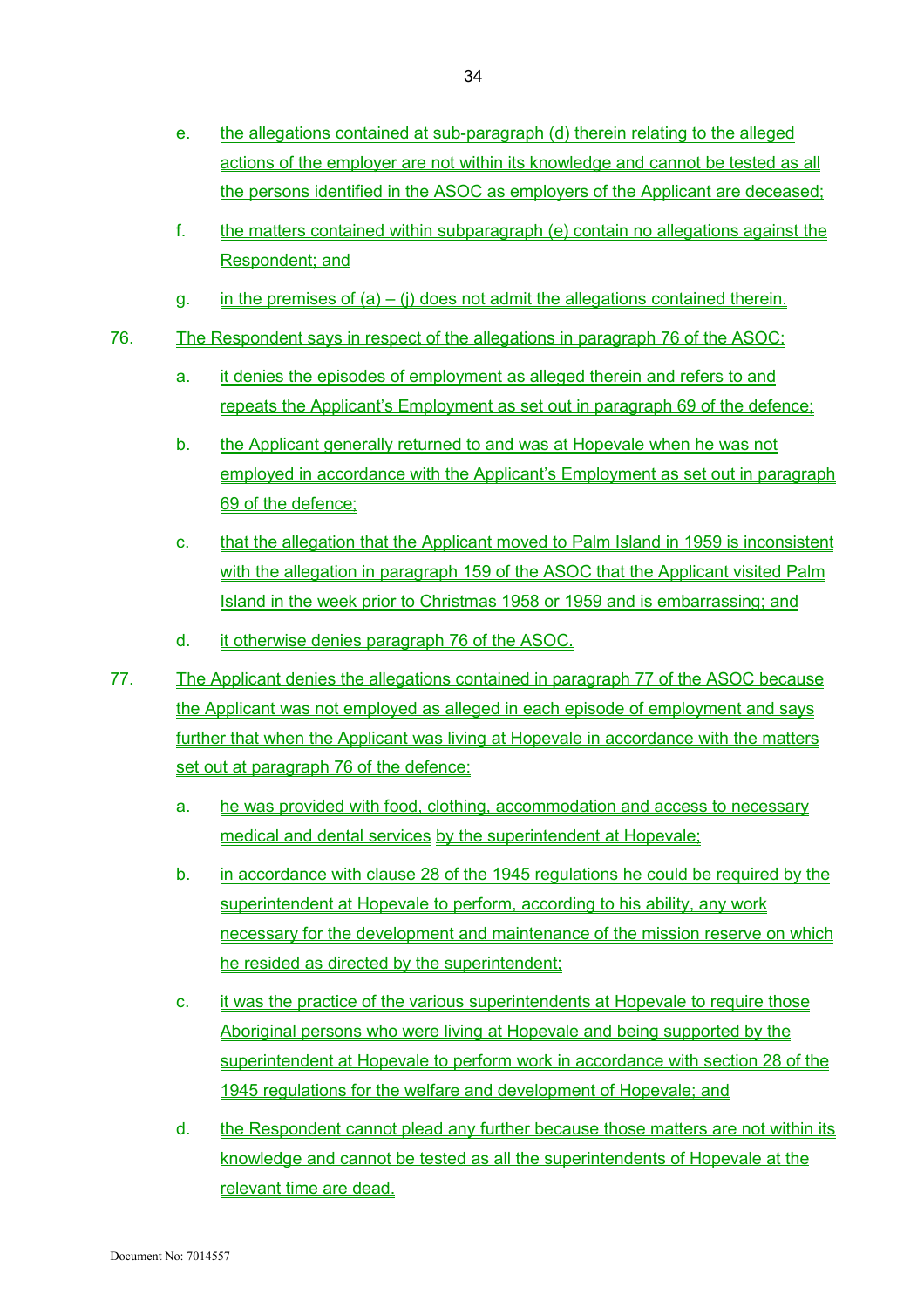- 78. The Respondent admits the allegations contained in paragraph 78 of the ASOC and says that by section 2 of the 1945 regulations the superintendent at Hopevale was not an employer and was not required to enter into an agreement in respect of the work referred to therein, the work that could be required to be performed pursuant to section 28 of the 1945 regulations was not employment which came within or was regulated by the 1939 Act or Part III of the 1945 regulations and in any event not performed under a contract of employment as the arrangements between the parties under the 1939 Act in respect of such work by a person residing at Hopevale do not evince an intention to enter into legal relations under a contract of employment.
- 79. The Respondent denies the allegations contained in paragraph 79 of the ASOC and refers to and repeats the matters set out at paragraph 77 of the defence.
- 80. The Respondent denies the allegations contained in paragraph 80 of the ASOC and refers to and repeats the matters set out at paragraphs 69 to 79 of the defence.
- 69. The Respondent does not admit the allegations contained in paragraph 69 of the ASOC and says that on an unknown date in 1954 the Applicant was employed by Starcke Graziers.
- 70. The Respondent denies the allegations contained in paragraph 70 of the ASOC because:
	- there is no position of 'Stockman' in the Form 8 of the 1945 regulations;
	- b. the only position description in Form 8 of the 1945 regulations which contains the word stockman is "head stockman or stockman in charge of out-stations"; and
	- c. the Form 8 otherwise describes the callings as '*General Station Hands including also General Farm Labourers, Houseboys, Gardeners, Yardsmen and all employees not otherwise specified*'.
- 71. The Respondent denies the allegation contained in paragraph 71 of the ASOC and says that Starcke Holding in the District of Cook was a lease of a pastoral development holding of eight hundred and fifty four square miles and the lessees as at 1954 were Thomas John Foster, John Ingles Skene, Doreen Elizabeth Brown, Heather Mary King, Joyce Stewart and Ruth Stewart as tenants in common in equal shares.
- 72. The Respondent denies the allegations contained in paragraph 72 of the ASOC and says that the employment of the Applicant by Starcke Graziers was permitted by the then superintendent at Hopevale, Reverend Wenke.
- 73. The Respondent denies the allegations contained in paragraph 73 of the ASOC and says that by reason of section 57(3) of the 1945 regulations the Applicant's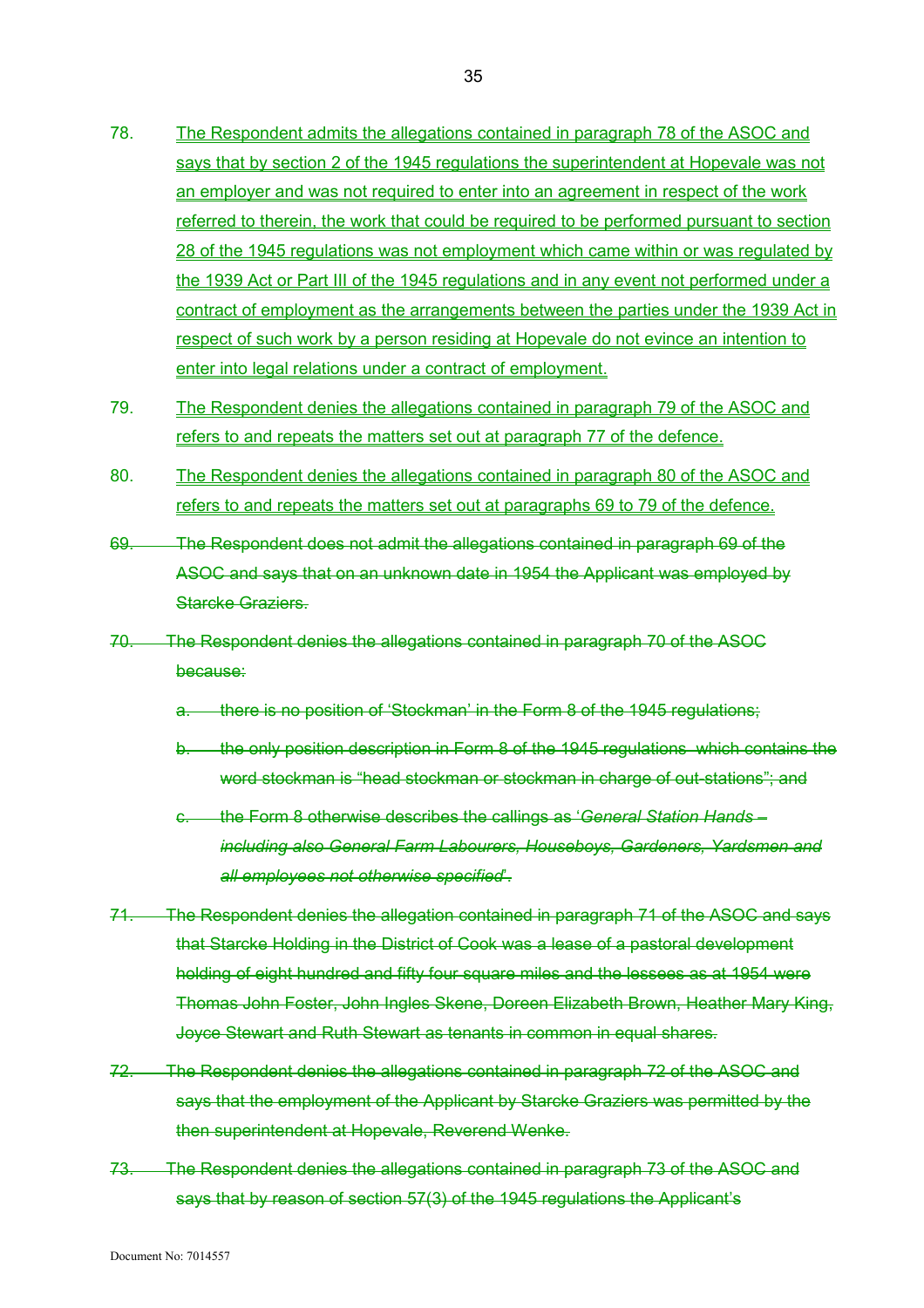employment by Starcke Graziers, which was permitted as set out in paragraph 72 of the defence, would have been sanctioned by the Director.

- 74. The Respondent does not admit the allegation contained in paragraph 74 of the ASOC and says it does not know how many or what documents were signed by the Applicant or when they were signed, prior to him commencing in the employment of Starcke Graziers.
- 75. As to paragraph 75 of the ASOC the Respondent:
	- a. admits the allegation contained in sub paragraph (a):
	- b. denies the allegation contained in sub paragraph (b) and refers to and repeats the matters set out in paragraph 72 of the defence;
	- c. does not admit the matters set out in sub paragraph (c) as those are matters which:
		- i. are not within its knowledge; and
		- ii. cannot be tested because Reverend Wenke is deceased.
- 76. As to paragraph 76 of the ASOC the Respondent:
	- a. denies the allegations contained in sub-paragraph (a) and says the employer was Starcke Graziers and the agreement number was 275 [indecipherable];
	- b. admits the allegation contained in sub-paragraph (b);
	- c. admits the allegation contained in sub-paragraph (c);
	- d. says in respect of the allegations contained in sub-paragraph (d) that the gross wage was £4 per week, with 10 shillings per week as pocket money and £ 3/10/ per week as a credit;
	- admits the allegation contained in sub-paragraph (e);
	- f. denies the allegations contained in sub-paragraph (f) and says that section 74(1) of the 1945 regulations required the employer to pay all expenses of the employee's conveyance from the place of residence to the place of employment and on completion of the period of the agreement, the cost of the employee's return to the place of residence together with an allowance for sustenance of 9 shillings per day while en route (which allowance did not apply to any employee traveling by steamer when board is provided for by the passage money);
	- g. denies the allegations contained therein and says that the period of employment was from approximately 19 May 1954 to 20 September 1954 and further that: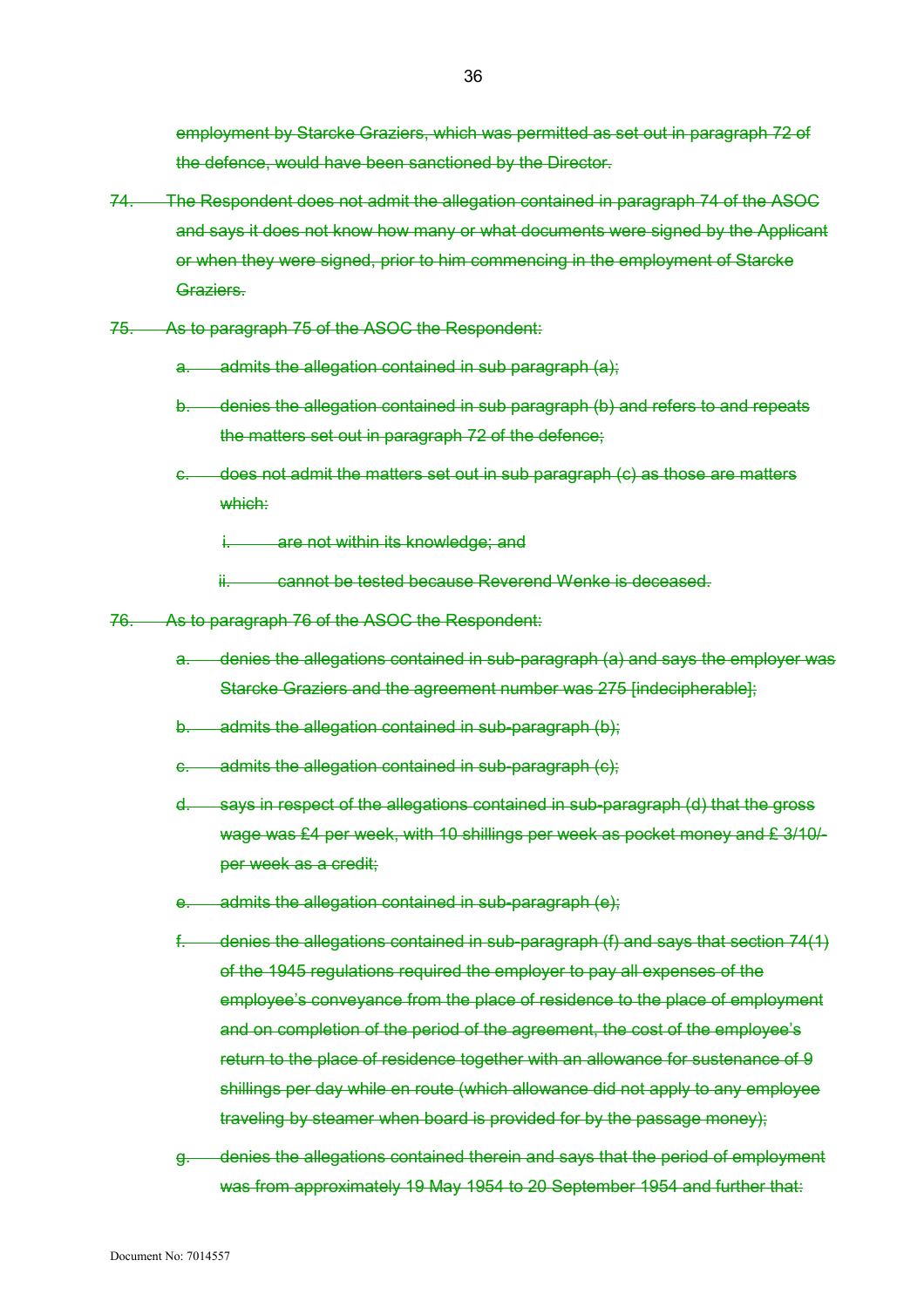- Starcke Graziers was the employer of the Applicant pursuant to agreement number 20245;
- this employment was for a period of 26 days from 1 October 1954; and
- iii. the gross wage was £4 per week, with 10 shillings per week as pocket money and £ 3/10/- per week as a credit:
- h. denies the allegation contained in sub-paragraph (h) and relies on the matters set out at paragraph 70 of the defence;
- admits the allegation contained in sub-paragraph (i).
- 77. The Respondent does not admit the allegations contained in paragraph 77 of the ASOC because it does not have a copy of the agreements by which Starcke Graziers employed the Applicant in 1954.
- 78. The Respondent does not admit the allegations contained in paragraph 78 of the ASOC because:
	- a. by section 14(5) of the 1939 Act the Director could approve the level of wages payable to an aboriginal employee;
	- b. by section 14(6) of the 1939 Act a protector could direct employers to pay the whole or any portion of the wages of aboriginals to himself or some other person on his behalf;
	- it does not know the employment or the payments to which paragraph 78 relates and so does not know the truth or falsity of the practice alleged.
- 79. The Respondent does not admit the allegations contained in paragraph 79 of the ASOC because it does not have a copy of the agreements by which Starcke Graziers employed the Applicant in 1954.
- 80. The Respondent is not required to plead to the allegations contained in paragraph 80 of the ASOC as it contains no allegations against it.
- 81. As to paragraph 81 of the ASOC the Respondent:
	- a. does not admit the allegations contained in sub paragraph (a) as those are matters which:
		- i. are not within its knowledge; and
		- ii. cannot be tested because neither Reverend Wenke nor Reverend Kernich is still alive.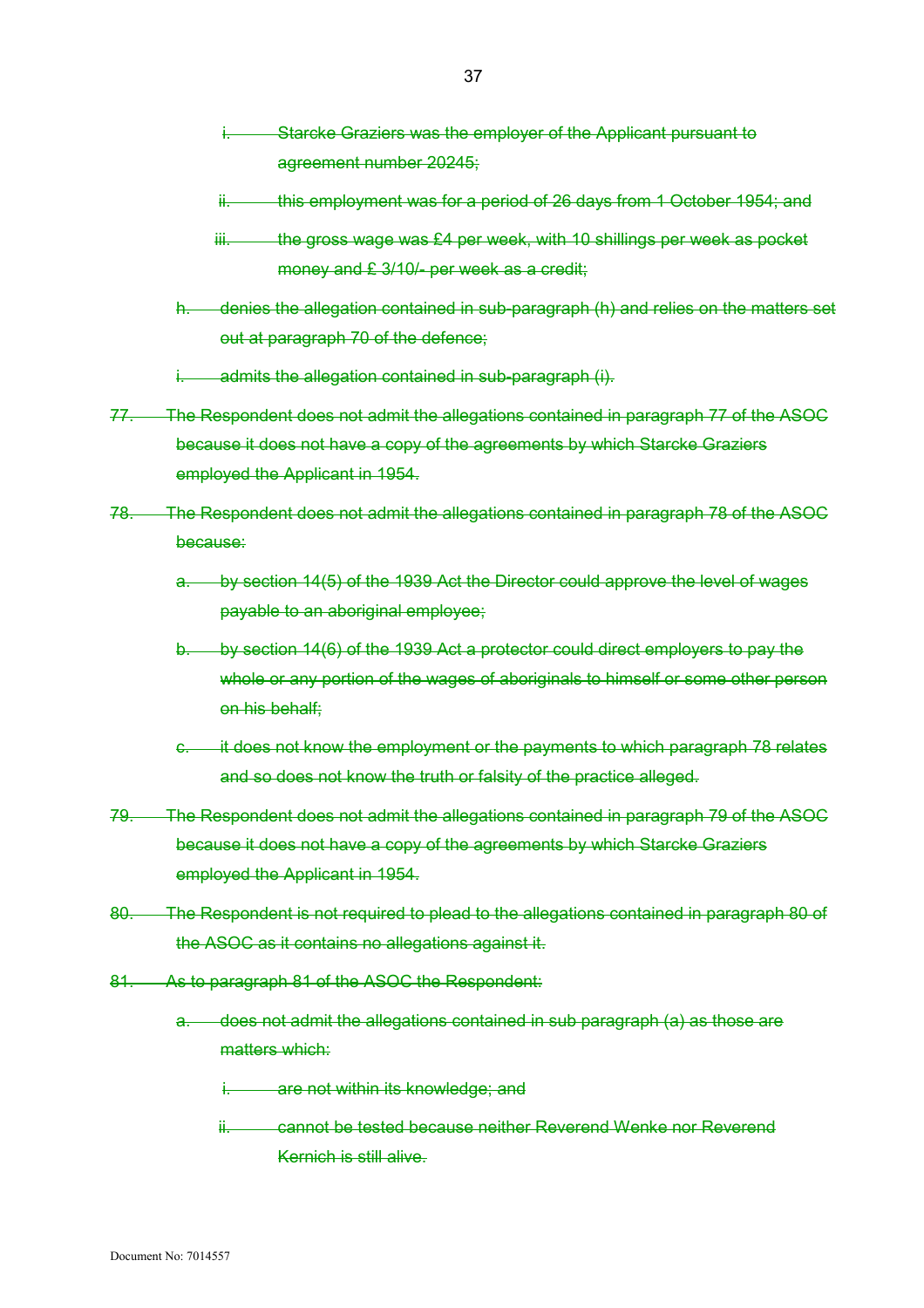- b. does not admit the allegations contained in sub paragraph (b) because it does not have a copy of the agreements by which Starcke Graziers employed the Applicant in 1954.
- 82. The Respondent does not admit the allegations contained in paragraph 82 of the ASOC because:
	- a. those matters are not within its own knowledge;
	- b. it does not have a copy of the agreements by which Starcke Graziers employed the Applicant in 1954.
- 83. The Respondent denies the allegations contained in paragraph 83 of the ASOC and refers to and repeats the matters set out in paragraph 76(g) of the defence.
- 84. The Respondent denies the allegations contained in paragraph 84 of the ASOC and says the ledger card for the Applicant at the Hopevale Protectorate for 1954 records that:
	- the Applicant was not a party to any employment agreement in 1954 other than the two employment agreements with Starcke Graziers in 1954 referred to in paragraph 76 of the defence;
	- b. wages due to the Applicant from his employer Starcke Graziers under the agreement to employ the Applicant from approximately 19 May 1954 to 20 September 1954 were paid; and
	- c. wages due to the Applicant from his employer Starcke Graziers under agreement 20245 for 26 days employment from 1 October 1954 were paid;
	- d. a total of £82/5/- is recorded as banked comprising:
		- i.  $£21/11/8$  for the period  $19.05.54$  indecipherable;
		- ii.  $£45/10$  for the period  $1.07.54 30.09.54$ ; and
		- iii. E15/3/4 for the period 1.10.54 30.10.54.
- 85. As to paragraph 85 of the ASOC the Respondent:
	- a. admits the Applicant was entitled to receive pocket money of 10 shillings a week whilst employed by Starcke Graziers;
	- b. does not admit the amount in fact received by the Applicant because it does not have a copy of the pocket money book completed by Starcke Graziers.
- 86. As to paragraph 86 of the ASOC the Respondent: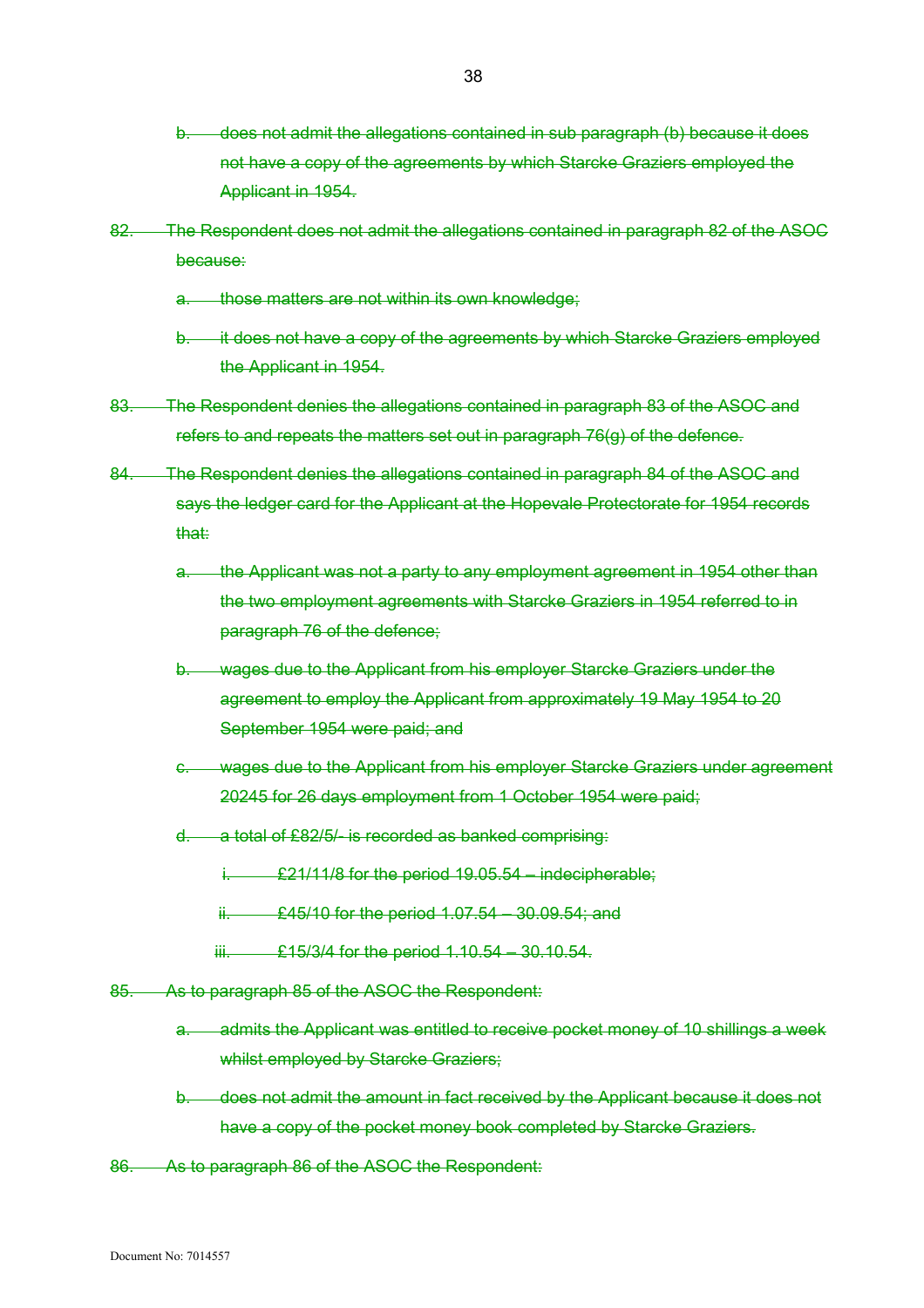- says the amounts due to the Applicant in respect of each period of employment by Starcke Graziers in 1954 are recorded on the Applicant's ledger card as paid; and
- b. does not admit the allegations and refers to and repeats the matters set out at paragraph 85(b) of the defence.

#### *Laura Station*

- 87. The Respondent denies the allegation contained in paragraph 87 of the ASOC on the basis that the Applicant did not work at Laura Station in 1955.
- 88. The Respondent denies the allegation contained in paragraph 88 of the ASOC.
- 89. The Respondent denies the allegations contained in paragraph 89 of the ASOC.
- 90. The Respondent denies the allegation contained in paragraph 90 of the ASOC.
- 91. The Respondent denies the allegations contained in paragraph 91 of the ASOC.
- 92. The Respondent denies the allegations contained in paragraph 92 of the ASOC.
- 93. The Respondent denies the allegations contained in paragraph 93 of the ASOC and refers to and repeats the matters set out at paragraph 78 of the defence.
- 94. The Respondent denies the allegations contained in paragraph 94 of the ASOC.
- 95. The Respondent is not required to plead to the allegations contained in paragraph 95 of the ASOC as it contains no allegations against it.
- 96. The Respondent denies the allegations contained in paragraph 96 of the ASOC.
- 97. The Respondent denies the allegations contained in paragraph 97 of the ASOC.
- 98. The Respondent denies the allegations contained in paragraph 98 of the ASOC.
- 99. The Respondent denies the allegations contained in paragraph 99 of the ASOC.
- 100. The Respondent denies the allegation contained in paragraph 100 of the ASOC.
- 101. The Respondent denies the allegation contained in paragraph 101 of the ASOC.

#### *Kings Plains Station*

- 102. The Respondent denies the allegations contained in paragraph 102 of the ASOC on the basis that the Applicant did not work at Kings Plains Station in 1956.
- 103. The Respondent denies the allegation contained in paragraph 103 of the ASOC.
- 104. The Respondent denies the allegations contained in paragraph 104 of the ASOC.
- 105. The Respondent denies the allegation contained in paragraph 105 of the ASOC.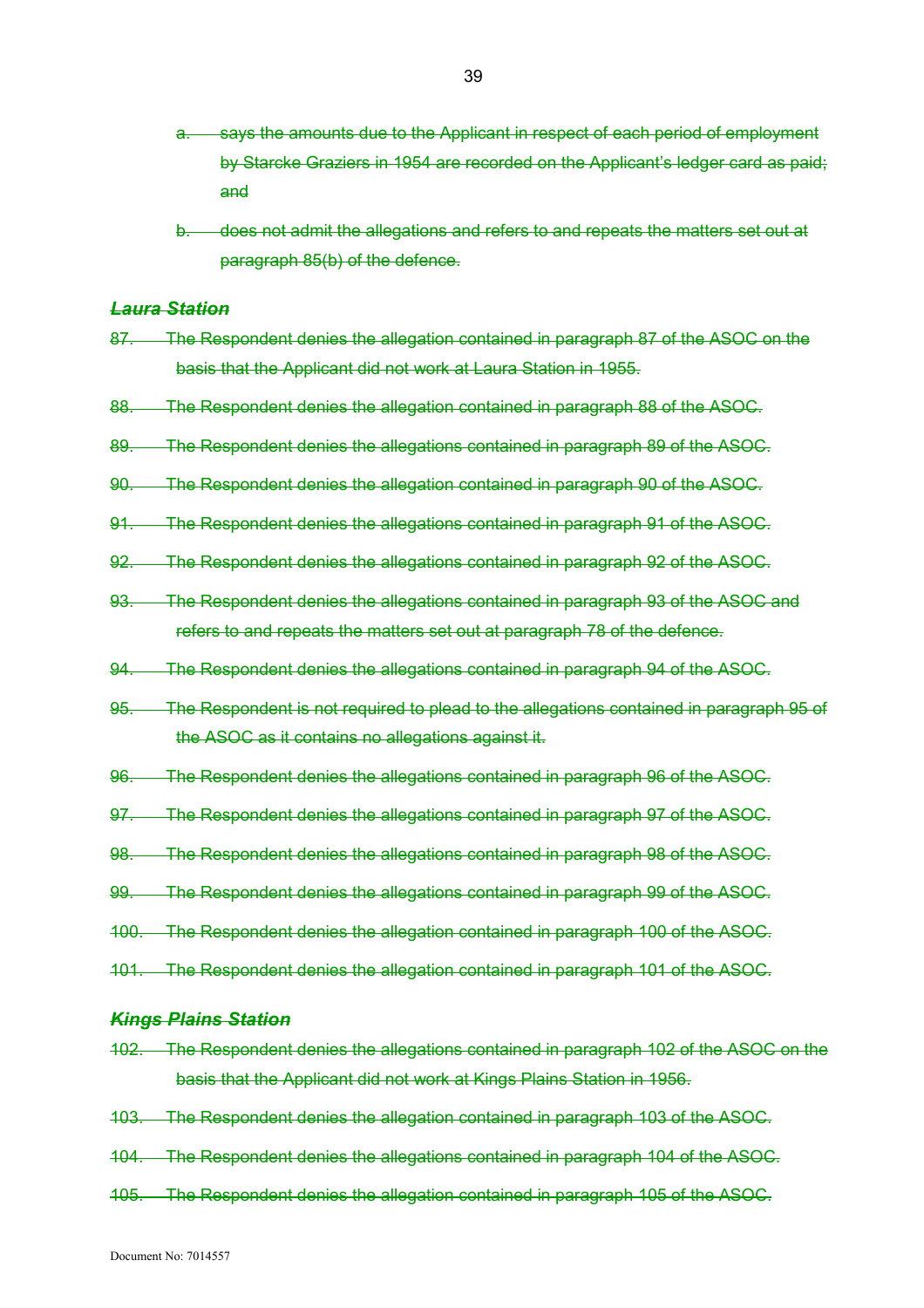- 106. The Respondent denies the allegations contained in paragraph 106 of the ASOC.
- 107. The Respondent denies the allegations contained in paragraph 107 of the ASOC.
- 108. The Respondent denies the allegations contained in paragraph 108 of the ASOC and refers to and repeats the matters set out at paragraph 78 of the defence.
- 109. The Respondent denies the allegations contained in paragraph 109 of the ASOC.
- 110. The Respondent is not required to plead to the allegations contained in paragraph 110 of the ASOC as it contains no allegations against it.
- 111. The Respondent denies the allegations contained in paragraph 111 of the ASOC.
- 112. The Respondent denies the allegations contained in paragraph 112 of the ASOC.
- 113. The Respondent denies the allegations contained in paragraph 113 of the ASOC.
- 114. The Respondent denies the allegations contained in paragraph 114 of the ASOC and says further that:
	- a. whilst on 20 December 1956 a Mr Christensen paid the Hopevale Mission £10 in respect of the wages for a Young Romeo during the period 13.11.56 to 26.11.56 there was no payment made for wages to the Applicant on that occasion; and
	- b. the receipts book for Hopevale Mission for the period 28 November 1956 to 29 December 1958 contains no record of any wages paid by a Mr Christensen or any other person on behalf of Kings Plains Station in respect of the Applicant.
- 115. The Respondent denies the allegation contained in paragraph 115 of the ASOC.
- 116. The Respondent denies the allegation contained in paragraph 116 of the ASOC and refers to and repeats the matters set out at paragraph 114 of the defence.

#### *Starcke Station (2)*

- 117. The Respondent denies the allegations contained in paragraph 117 of the ASOC and says that on an unknown date in or about December 1955 the Applicant was employed by Starcke Graziers.
- 118. The Respondent denies the allegation contained in paragraph 118 of the ASOC and says that the employment of the Applicant by Starcke Graziers was permitted by the then superintendent at Hopevale, Reverend Wenke.
- 119. The Respondent denies the allegation contained in paragraph 119 of the ASOC and says:
	- a. the Hopevale Ledger cards refer to agreement numbers starting with 'P' as set out in paragraph 120(g);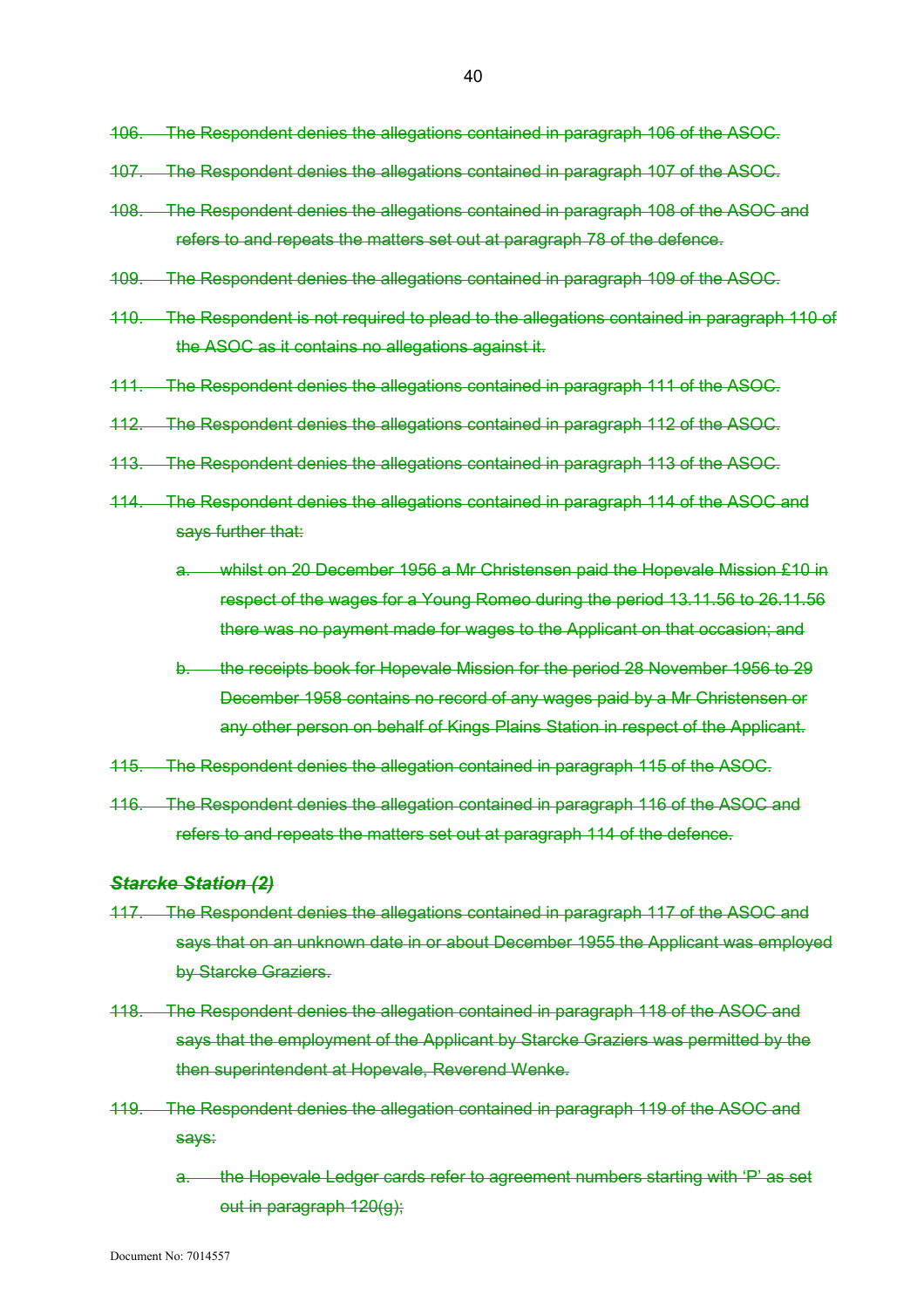- b. the "P" is a reference to a permit for casual employment;
- e. it does not know if, how many or what documents were signed by the Applicant or when they were signed, prior to him commencing employment by Starcke Graziers.
- 120. As to paragraph 120 of the ASOC the Respondent:
	- a. denies the allegation contained in sub-paragraph (a) and says the employer was Starcke Graziers;
	- b. admits the allegation contained in sub-paragraph (b);
	- c. admits the allegation contained in sub-paragraph (c);
	- d. says in respect of the allegation contained in sub-paragraph (d) that the gross wage was £7 per week, with £1 per week as pocket money and £6 per week as a credit;
	- e. admits the allegation contained in sub-paragraph (e);
	- f. denies the allegations contained in sub-paragraph (f) and says that section 74(1) of the 1945 regulations required the employer to pay all expenses of the employee's conveyance from the place of residence to the place of employment and on completion of the period of the agreement, the cost of the employee's return to the place of residence together with an allowance for sustenance of 9 shillings per day while en route (which allowance did not apply to any employee traveling by steamer when board is provided for by the passage money);
	- g. denies the allegations contained therein and says that the first period of employment was from 28 December 1955 to 31 December 1955 pursuant to agreement number P21074 and says further:
		- Starcke Graziers was the employer of the Applicant for a second period pursuant to agreement number P21081;
		- ii. this employment was for a period of 9 days from 2 January 1956;
		- $iii.$  the gross wage was £7 per week, with £1 per week as pocket money and £6 per week as a credit;
		- iv. Starcke Graziers was the employer of the Applicant for a third period pursuant to agreement number P21082;
		- this employment was for a period of 35 days from 21 February 1956;
		- $vi.$  the gross wage was £7 per week, with £1 per week as pocket money and £6 per week as a credit;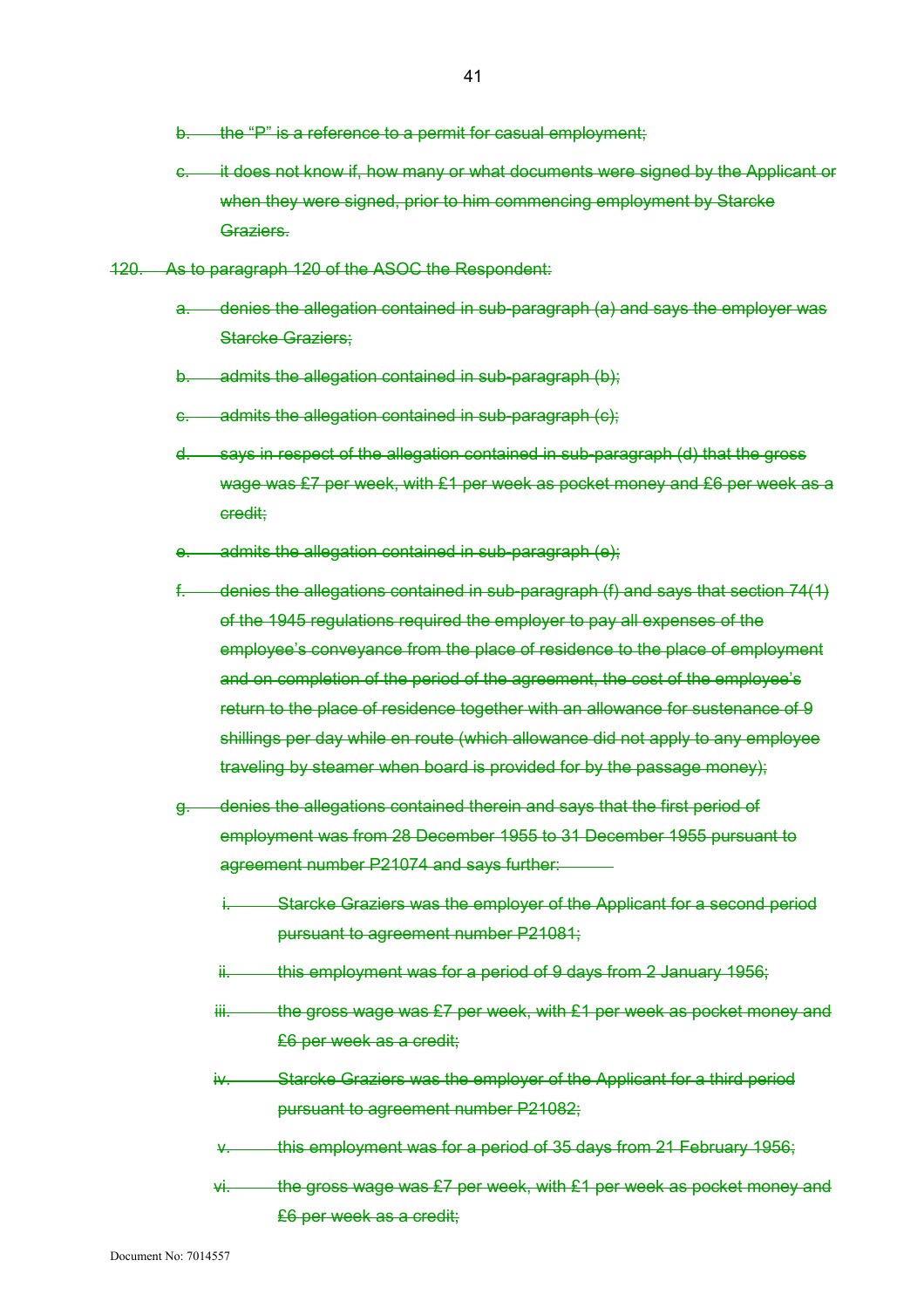- vii. Starcke Graziers was the employer of the Applicant for a fourth period pursuant to agreement numbers P21027 and 21028
- viii. this employment was for a period of 45 days from 2 April 1956; and
- ix. the gross wage was  $£7$  per week, with  $£1$  per week as pocket money and £6 per week as a credit;
- denies the allegation contained in sub-paragraph (h) and refers to and repeats the matters set out at paragraph 70 of the defence;
- i. denies the allegation contained in sub-paragraph (i) because the Applicant was to be paid pocket money as set out in sub-paragraphs (d) and (g)
- admits the allegation contained in sub-paragraph (i);
- k. refers to and repeats the matters set out in paragraph 119 of this defence.
- 121. The Respondent does not admit the allegations contained in paragraph 121 of the ASOC because:
	- a. it refers to and repeats the matters set out in paragraph 119 of this defence; and
	- b. it does not have a copy of the agreements by which Starcke Graziers employed the Applicant in 1955 and 1956 as set out in paragraph 120 of the defence.
- 122. The Respondent does not admit the allegations contained in paragraph 122 of the ASOC and refers to and repeats the matters set out at paragraph 78 of the defence.
- 123. The Respondent does not admit the allegations contained in paragraph 123 of the ASOC because it does not have a copy of the agreements by which Starcke Graziers employed the Applicant in 1955 and 1956 as set out in paragraph 120 of the defence.
- 124. The Respondent is not required to plead to the allegations contained in paragraph 124 of the ASOC as it contains no allegation against it.
- 125. As to paragraph 125 of the ASOC the Respondent:
	- a. does not admit the allegations contained in sub paragraph (a) as those are matters which:
		- i. are not within its knowledge; and
		- ii. cannot be tested because Reverend Wenke and Reverend Kernich are deceased;
	- b. does not admit the allegations contained in sub paragraph (b) because it does not have a copy of the agreements by which Starcke Graziers employed the Applicant in 1955 and 1956 as set out in paragraph 120 of the defence.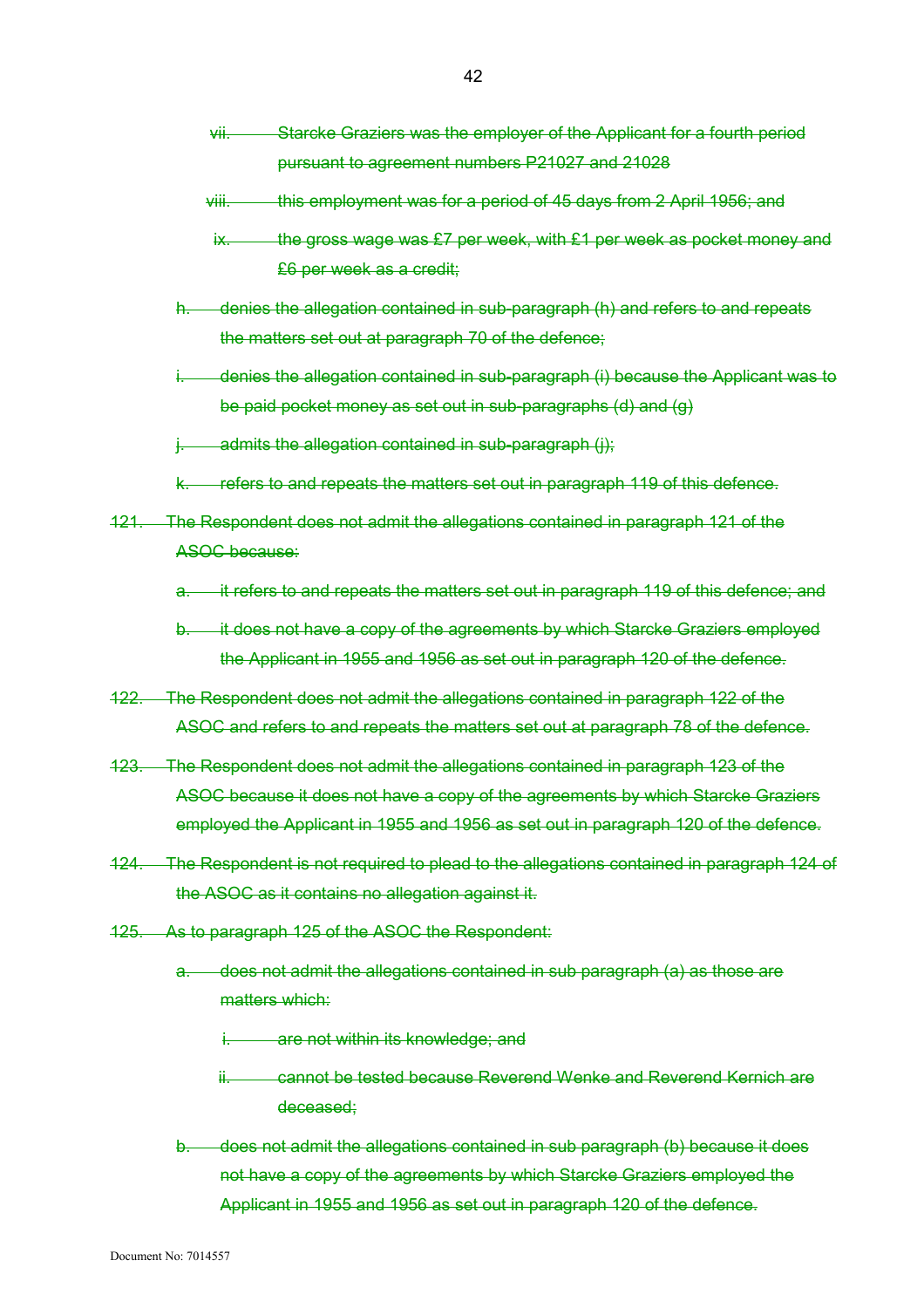- 126. The Respondent does not admit the allegations contained in paragraph 126 of the ASOC because:
	- a. those matters are not within its own knowledge;
	- b. it does not have a copy of the agreements by which Starcke Graziers employed the Applicant in 1955 and 1956 as set out in paragraph 120 of the defence.
- 127. The Respondent denies the allegations contained in paragraph 127 of the ASOC and refers to and repeats the matters set out in paragraph 120(g) of the defence.
- 128. The Respondent denies the allegations contained in paragraph 128 of the ASOC and says the ledger card for the Applicant at the Hopevale Protectorate for 1955 and 1956 records that:
	- a. the Applicant was not a party to any employment agreement in 1955 and 1956 other than the employment agreements with Starcke Graziers referred to in paragraph 120(g) of this defence and the employment set out at paragraph 225A(a) of this defence;
	- b. wages due to the Applicant from his employer Starcke Graziers under the agreement to employ the Applicant from 28 December 1955 to 31 December 1955 were paid;
	- c. wages due to the Applicant from his employer Starcke Graziers under agreement P21081 for a period of 9 days from 2 January 1956 were paid;
	- d. wages due to the Applicant from his employer Starcke Graziers under agreement P21082 for a period of 35 days from 21 February 1956 were paid;
	- wages due to the Applicant from his employer Starcke Graziers under agreements P21027 and 21028 for a period of 45 days from 2 April 1956 were paid; and
	- a total of £93/10/- is recorded as banked comprising:
		- **E.** 4/-/- for the period from 28 December 1955 to 31 December 1955;
		- £44/10 for the periods of 9 days from 2 January 1956 and of 35 days from 21 February 1956; and
		- iii. **£45 for the period of 45 days from 2 April 1956.**
- 129. As to paragraph 129 of the ASOC the Respondent:
	- a. admits the Applicant was entitled to receive pocket money of £1 a week whilst employed by Starcke Graziers pursuant to each of the agreements set out in paragraph 120(g) of the defence;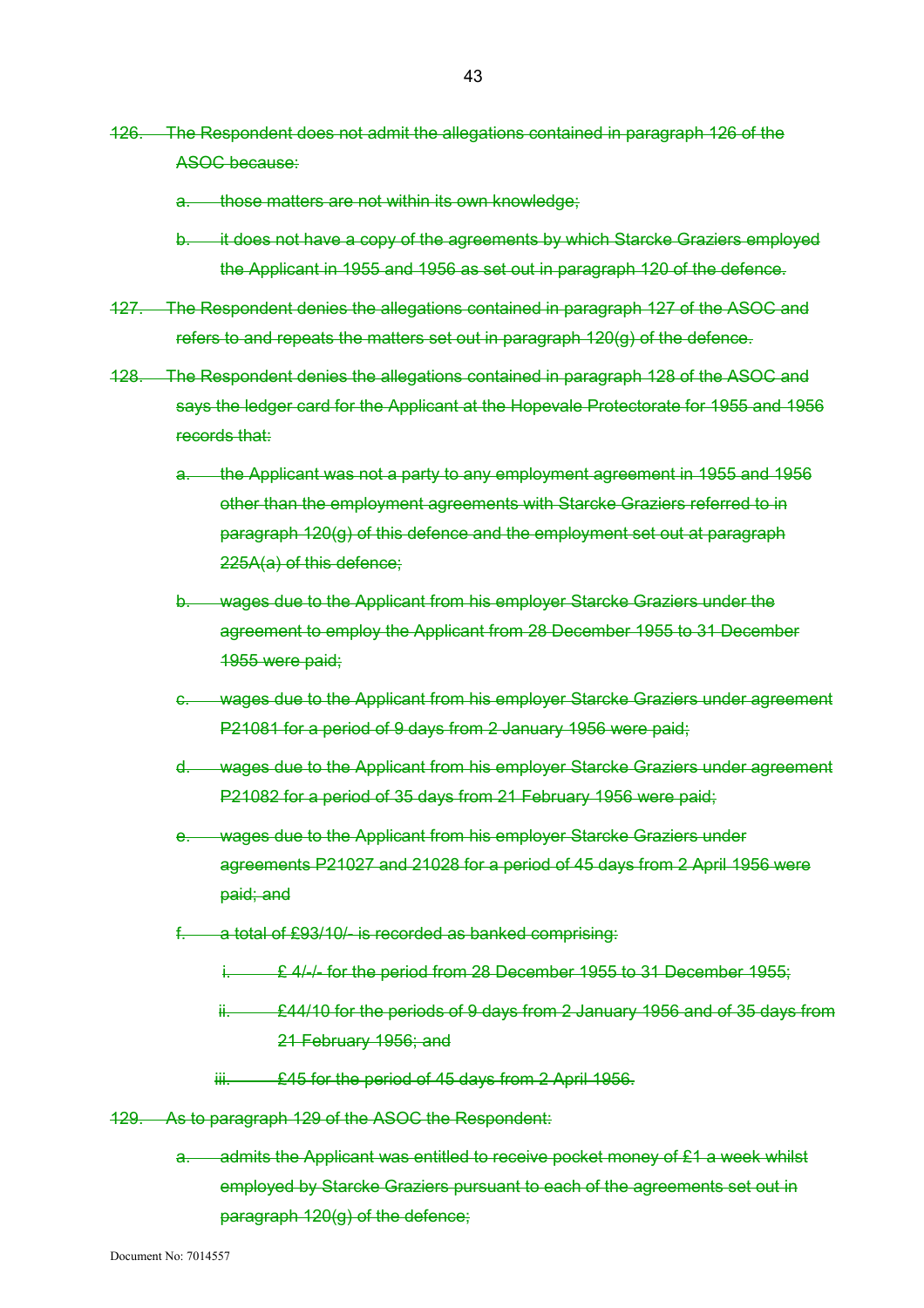- b. does not admit the amount in fact received by the Applicant because it does not have a copy of the pocket money book completed by Starcke Graziers;
- c. otherwise denies the matters alleged therein and refers to and repeats the maters set out at paragraph 128 of the defence.
- 130. As to paragraph 130 of the ASOC the Respondent:
	- a. says the amounts due to the Applicant in respect of each period of employment by Starcke Graziers in 1955 and 1956 are recorded on the Applicant's ledger card as paid; and
	- b. does not admit the allegations and refers to and repeats the matters set out at paragraph 129 of the defence.

## *1957*

131. As to paragraph 131 of the ASOC the Respondent:

- a. denies the allegations concerning Crocodile Station on the basis the Applicant was not so employed in 1957;
- b. denies the allegations concerning Lakefield Station on the basis the Applicant was not so employed in 1957;
- c. denies the allegations concerning Laura Station on the basis the Applicant was not so employed in 1957;
- d. says in respect of the allegations concerning Lakefield Station that:
	- i. on an unknown date in 1957 the Applicant was employed by Mossman Butchering Company;
	- ii. Mossman Butchering Company was the owner of Lakefield Station.
- 132. As to paragraph 132 of the ASOC the Respondent:
	- a. denies the allegations concerning Crocodile Station;
	- b. denies the allegations concerning Lakefield Station;
	- c. denies the allegations concerning Laura Station;
	- d. says in respect of the allegations concerning Lakefield Station that the employment of the Applicant by Mossman Butchering Company was permitted by the then superintendent at Hopevale, Reverend Wenke.
- 133. As to paragraph 133 of the ASOC the Respondent:

a. denies the allegations concerning Crocodile Station;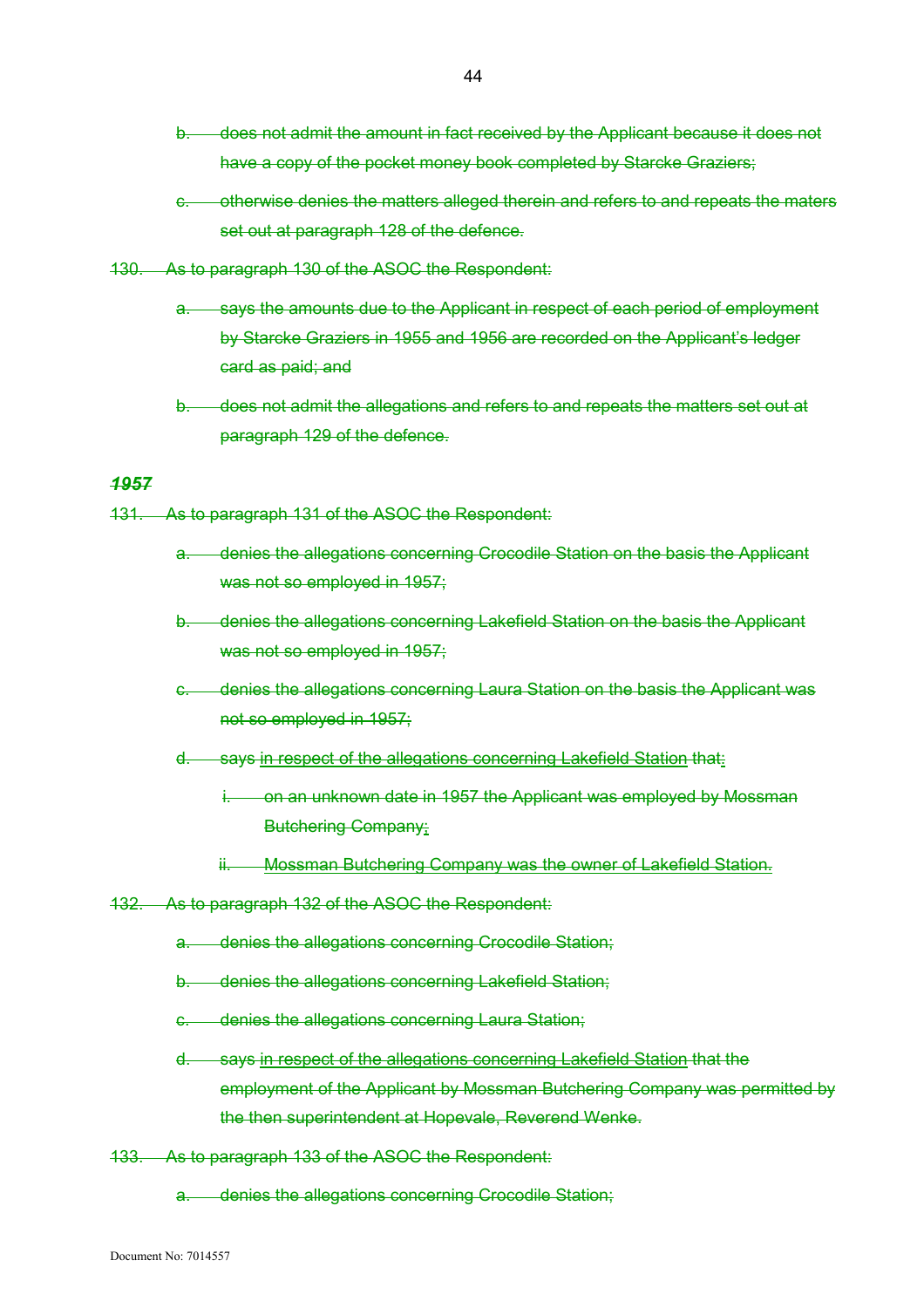b. denies the allegations concerning Lakefield Station;

- c. denies the allegations concerning Laura Station;
- d. says in respect of the employment pleaded at paragraph 132(d) of this defence:
	- i. the Hopevale Ledger cards refer to agreement numbers starting with 'P' as set out in paragraph 134(g), (j) and (m) of this defence;
	- $ii.$  the "P" is a reference to a permit for casual employment;
	- iii. iii. it does not know if, how many or what documents were signed by the Applicant or when they were signed, prior to him commencing employment by Mossman Butchering Company which was the owner of Lakefield Station.
- 134. As to paragraph 134 of the ASOC the Respondent denies the allegations in respect of Crocodile Station, Lakefield Station and Laura Station and says that:
	- the employer was Mossman Butchering Company which was the owner of Lakefield Station;
	- b. in respect of Mossman Butchering Company it admits the allegation contained in sub-paragraph (b);
	- c. in respect of Mossman Butchering Company it admits the allegation contained in sub-paragraph (c);
	- d. in respect of Mossman Butchering Company it says in respect of the allegations contained in sub-paragraph (d) that the gross wage was £5 per week, with £1 per week as pocket money and £4 per week as a credit:
	- e. in respect of Mossman Butchering Company it admits the allegation contained in sub-paragraph (e);
	- it denies the allegations contained in sub-paragraph (f) and further says that section 74(1) of the 1945 regulations required the employer to pay all expenses of the employee's conveyance from the place of residence to the place of employment and on completion of the period of the agreement, the cost of the employee's return to the place of residence together with an allowance for sustenance of 15 shillings per day while en route (which allowance did not apply to any employee traveling by steamer when board is provided for by the passage money);
	- g. Mossman Butchering Company was the employer of the Applicant pursuant to agreement number P22366;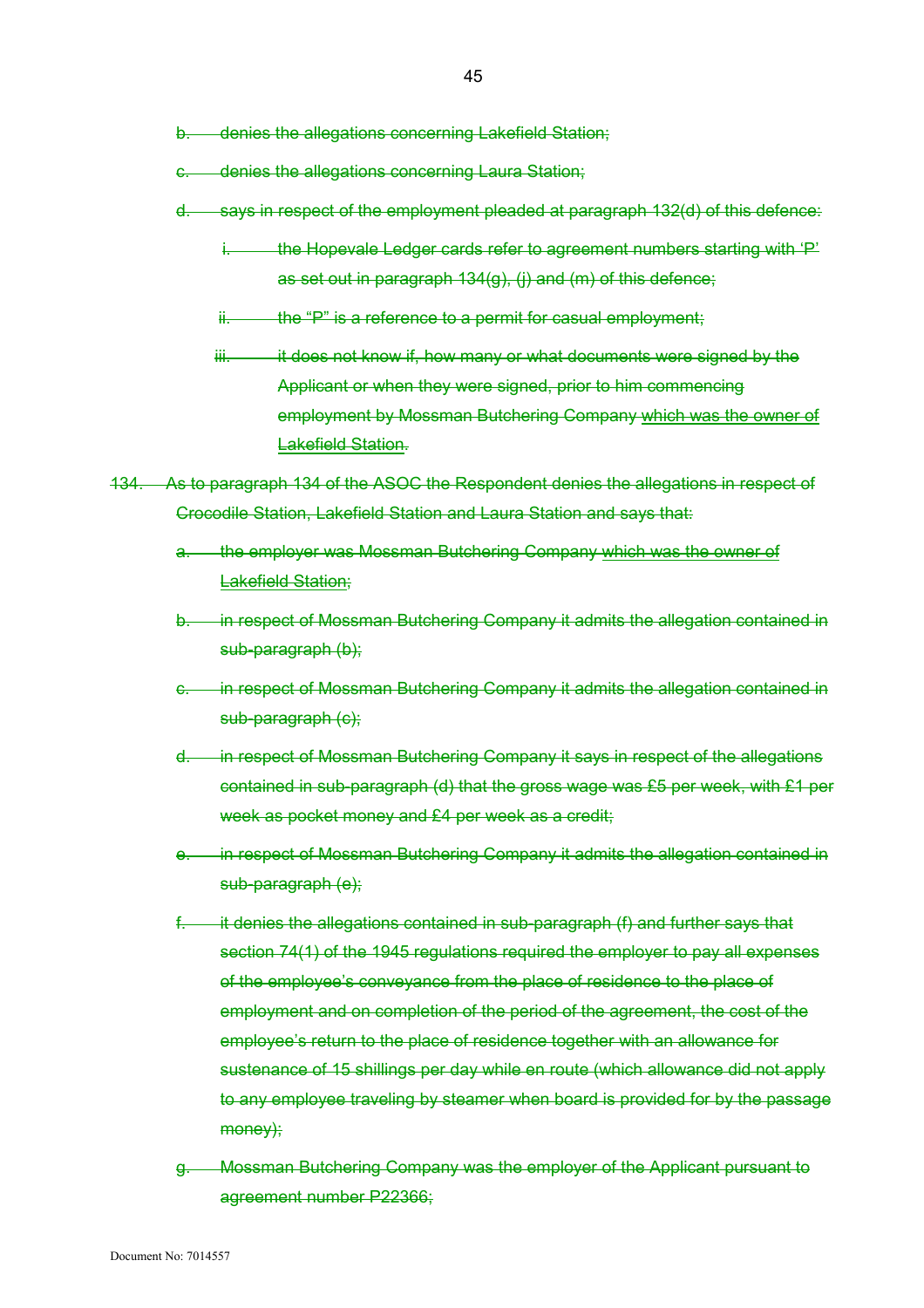- h. this employment was for a period of 23 days from 4 April 1957;
- the gross wage was £5 per week, with £1 per week as pocket money and £4 per week as a credit:
- Mossman Butchering Company was the employer of the Applicant pursuant to agreement number P22367;
- this employment was for a period of 27 days from 1 May 1957;
- the gross wage was  $£5$  per week, with  $£1$  per week as pocket money and  $£4$  per week as a credit:
- m. Mossman Butchering Company was the employer of the Applicant pursuant to agreement number P22379;
- n. this employment was for a period of 22 days from 1 June 1957;
- o. the gross wage was  $£5$  per week, with  $£1$  per week as pocket money and  $£4$  per week as a credit:
- p. it denies the allegations contained in sub-paragraph (h) and relies on the matters set out at paragraph 70 of the defence;
- q. it denies the allegations contained in sub-paragraph (i) because the Applicant was to be paid pocket money as set out in sub-paragraphs (d), (i), (l) and (o);
- $\frac{1}{2}$  it denies the allegations contained in sub-paragraph (i);
- s. refers to and repeats the matters set out in paragraph 133 of this defence.
- 135. As to paragraph 135 of the ASOC the Respondent:
	- a. denies the allegations in respect of Crocodile Station;
	- b. denies the allegations in respect of Lakefield Station refers to and repeats the matters set out at paragraph 134 of this amended defence;
	- c. denies the allegations in respect of Laura Station.
- 136. As to paragraph 136 of the ASOC the Respondent:
	- a. denies the allegations in respect of Crocodile Station;
	- b. denies the allegations in respect of Lakefield Station;
	- c. denies the allegations in respect of Laura Station;
	- d. refers to and repeats the matters set out at paragraph 78 of the defence.
- 137. As to paragraph 137 of the ASOC the Respondent:
	- a. denies the allegations in respect of Crocodile Station;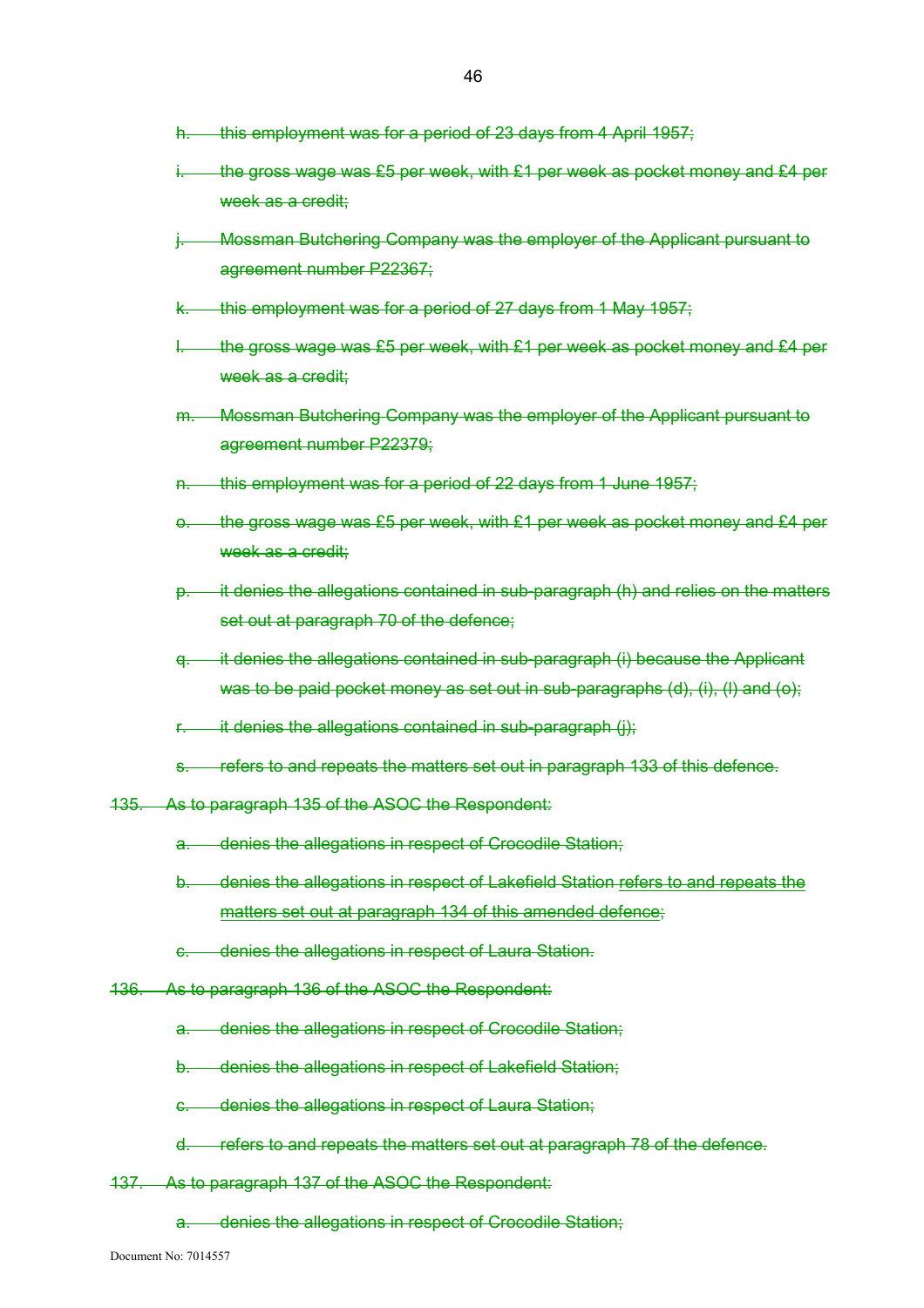- b. denies the allegations in respect of Lakefield Station refers to and repeats the matters set out at paragraph 133(d) of this amended defence;
- c. denies the allegations in respect of Laura Station.
- 138. As to paragraph 138 of the ASOC the Respondent is not required to plead to it as it contains no allegations against it.
- 139. As to paragraph 139 of the ASOC the Respondent:
	- a. denies the allegations in respect of Crocodile Station;
	- b. denies the allegations in respect of Lakefield Station:
		- i. does not admit the allegations contained in sub paragraph (a) as those are matters which:

1. are not within its knowledge; and

- 2. cannot be tested as the Hopevale superintendent is not still alive
- ii. does not admit the allegations contained in sub paragraph (b) because it does not have a copy of the agreements referred to in paragraph 133(d) of the amended defence;
- c. denies the allegations in respect of Laura Station.
- 140. As to paragraph 140 of the ASOC the Respondent:
	- denies the allegations in respect of Crocodile Station:
	- b. denies the allegations does not admit the allegations in respect of Lakefield Station because:
		- i. those matters are not within its own knowledge;
		- ii. it does not have a copy of the agreements referred to in paragraph 133(d) of the amended defence;
	- c. denies the allegations in respect of Laura Station.
- 141. As to paragraph 141 of the ASOC the Respondent:
	- a. denies the allegations in respect of Crocodile Station;
	- b. denies the allegations in respect of Lakefield Station
	- c. denies the allegations in respect of Laura Station;
	- d. says that the Applicant was employed by Mossman Butchering Company (which was the owner of Lakefield Station) as set out in paragraph 134(g) of the defence.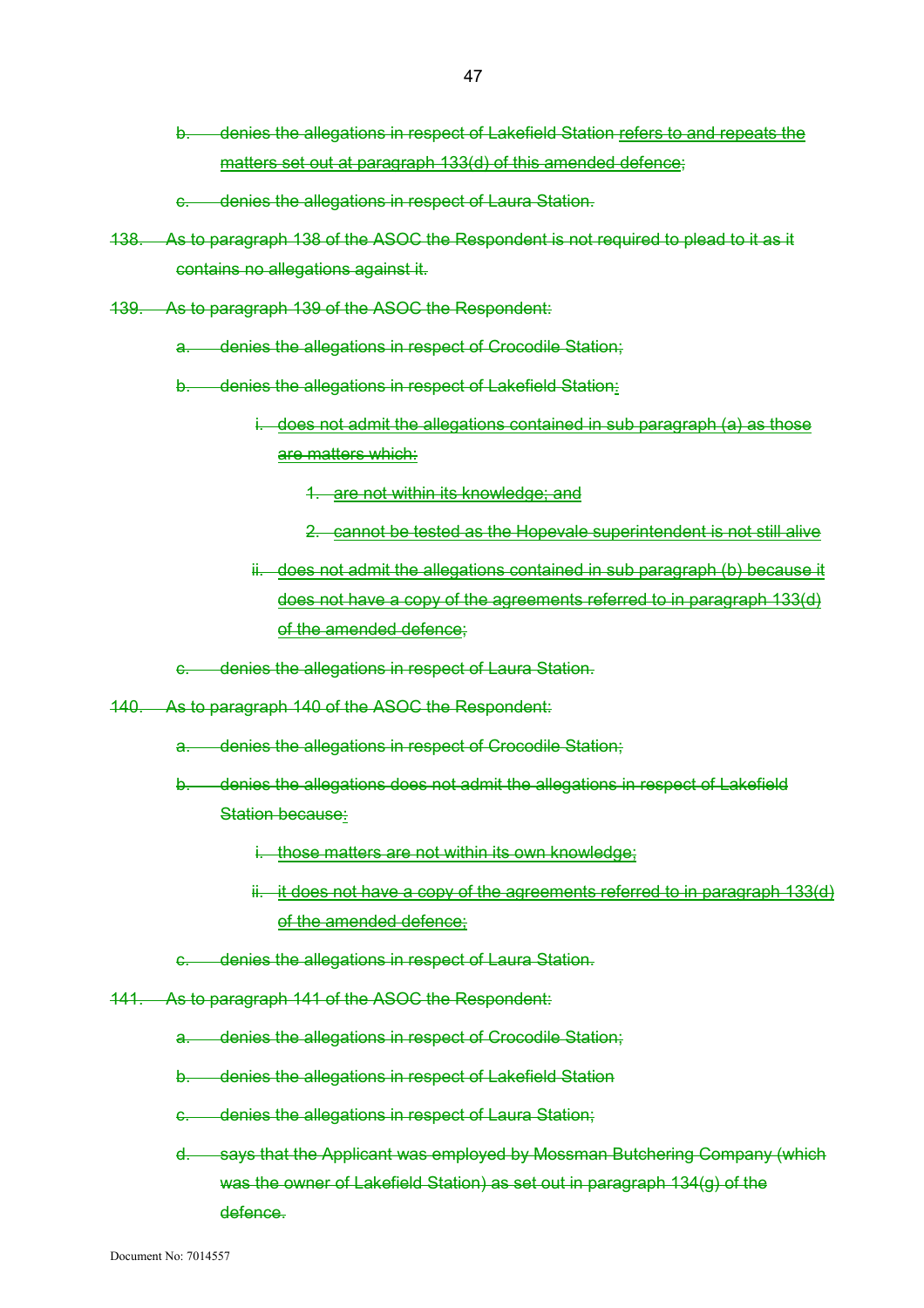- 142. The Respondent does not admit the allegations contained in paragraph 142 of the ASOC because:
	- a. those are not matters which are within its knowledge; and
	- b. those allegations cannot be tested because Reverend Wenke and Reverend Kernich are deceased.
- 143. As to paragraph 143 of the ASOC the Respondent:
	- a. denies the allegations in sub-paragraph (a) in respect of Crocodile Station, Lakefield Station and Laura Station;
	- b. says that in respect of the employment by Mossman Butchering Company which was the owner of Lakefield Station:
		- the ledger card for the Applicant at the Hopevale Protectorate for 1957 records that wages due to the Applicant from his employer Mossman Butchering Company under the agreement to employ the Applicant for 23 days from 4 April 1957 were paid;
		- ii. Hopevale Mission Receipt number 91235 dated 9 August 1957 records the payment of £15/3/4 in respect of the Applicant for the period from 4 April – 30 April 1957;
		- iii. the ledger card for the Applicant at the Hopevale Protectorate for 1957 records that wages due to the Applicant from his employer Mossman Butchering Company under the agreement to employ the Applicant for 27 days from 1 May 1957 were paid;
		- iv. Hopevale Mission Receipt number 91235 dated 9 August 1957 records the payment of £18/-/- in respect of the Applicant for the period from 1 May – 31 May 1957;
		- the ledger card for the Applicant at the Hopevale Protectorate for 1957 records that wages due to the Applicant from his employer Mossman Butchering Company under the agreement to employ the Applicant for 22 days from 1 June 1957 were paid;
		- vi. Hopevale Mission Receipt number 91240 dated 18 September 1957 records the payment of £14/13/4 in respect of the Applicant for the period from 1 June – 30 June 1957;
		- vii. the ledger card for the Applicant at the Hopevale Protectorate for 1957 records that a total of £48/2/8 is recorded as banked in respect of employment with Mossman Butchering Company comprising: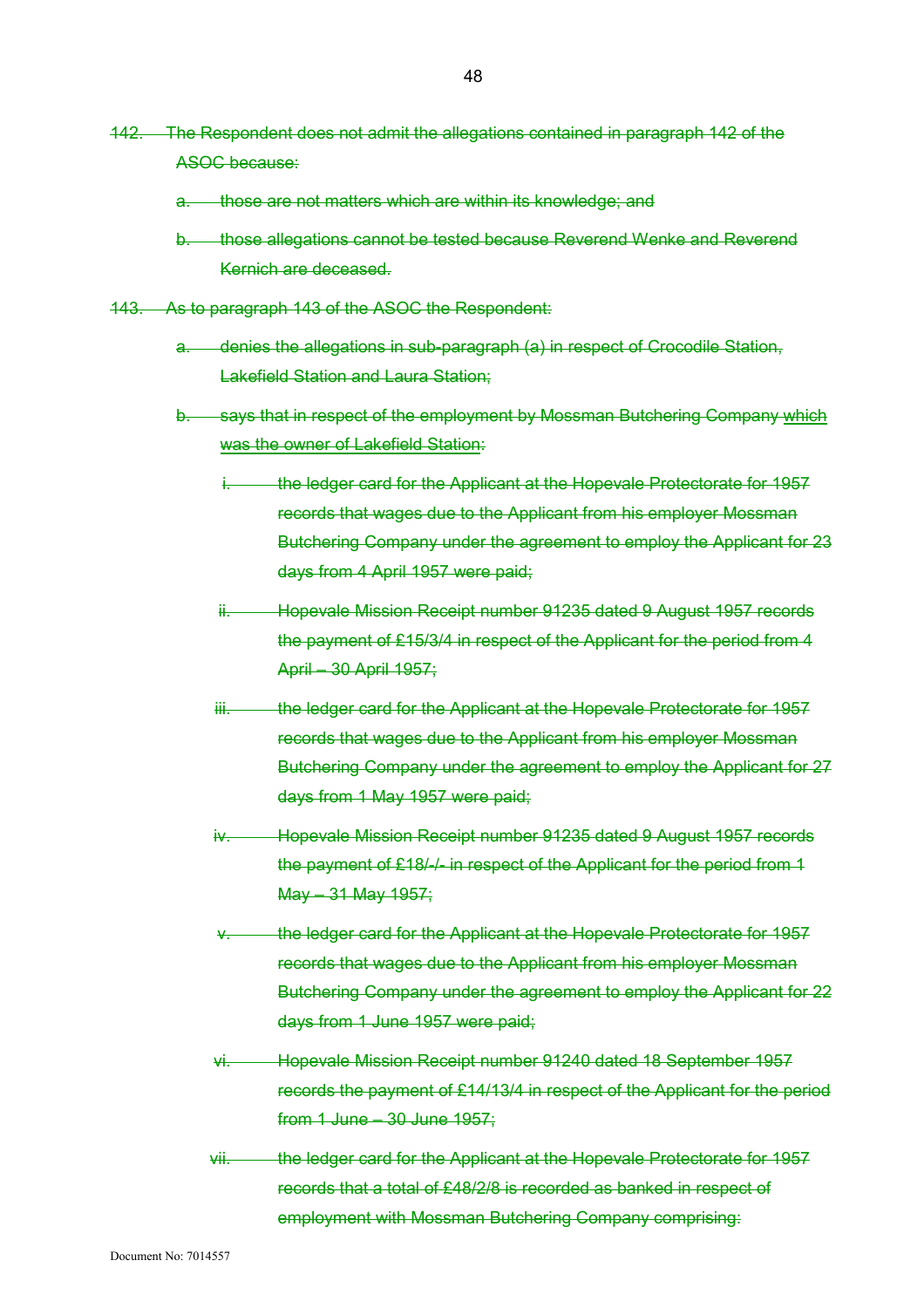1. £33/3/4 for the period from 4 April 1957 to 31 May 1957;

2.  $\angle$  £14/19/4 for the period from 1 June 1957 to 26 June 1957;

- viii. on 31 May 1957 there an entry "Ref Laura J-182" for a withdrawal of £22/11/6; and
- it does not have a copy of the pocket money book completed by Mossman Butchering Company.

# *Starcke Station (3)*

- 144. The Respondent denies the allegation contained in paragraph 144 of the ASOC and says that:
	- a. on 24 December 1957 the Applicant was employed by Starcke Graziers;
	- b. the Permit for Casual Employment number 22439 (**Permit**) provides the nature of the employment as stock work.
- 145. The Respondent denies the allegation contained in paragraph 145 of the ASOC and says that the employment of the Applicant by Starcke Graziers was permitted by the then superintendent at Hopevale, Reverend Kernich who signed the Permit as the **Protector**
- 146. The Respondent denies the allegation contained in paragraph 146 of the ASOC and says:
	- a. the employment of the Applicant by Starcke Graziers for 7 days from 24 December 1957 is evidenced by the Permit which is dated 27 December 1957 and signed by Mr Kernich as Protector for the District of the Hopevale Mission;
	- b. the Hopevale Ledger cards record the number P22439 as the number for the employment referred to at sub-paragraph (a);
	- the Hopevale Ledger cards refer to agreement numbers starting with 'P' as set out in paragraph 147(g)(i) of this defence;
	- d. the 'P' is a reference to a permit for casual employment;
	- e. it does not know if, how many or what documents were signed by the Applicant or when they were signed prior to him commencing employment by Starcke Graziers.
- 147. As to paragraph 147 of the ASOC the Respondent:
	- a. denies the allegation contained in sub-paragraph (a) and says the employer was Starcke Graziers: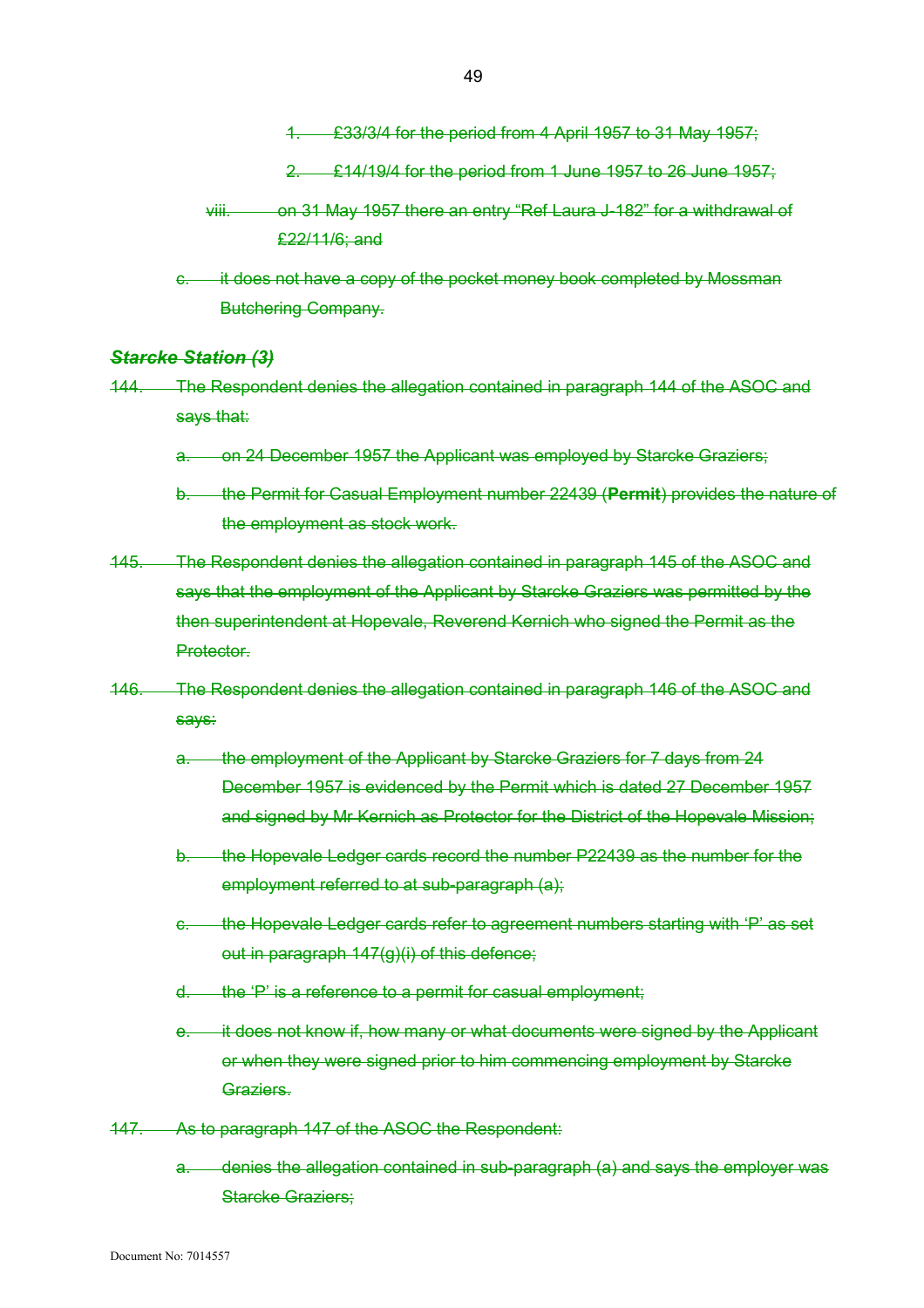- b. admits the allegation contained in sub-paragraph (b);
- c. admits the allegation contained in sub-paragraph (c);
- d. denies the allegation contained in sub-paragraph (d) and says that the gross wage was £7 per week (expressed in the Permit as 140/-), with £1 per week (expressed in the Permit as 20/-) as pocket money and £6 per week (expressed in the Permit as 120/-) to the Protector;
- e. admits the allegation contained in sub-paragraph (e);
- f. denies the allegations contained in sub-paragraph (f) and says that section 74(1) of the 1945 regulations required the employer to pay all expenses of the employee's conveyance from the place of residence to the place of employment and on completion of the period of the agreement, the cost of the employee's return to the place of residence together with an allowance for sustenance of 15 shillings per day while en route (which allowance did not apply to any employee traveling by steamer when board is provided for by the passage money);
- g. denies the allegations contained therein and says that the period of employment in the Permit was for 7 days from 24 December 1957 and says further that:
	- i. Starcke Graziers was the employer of the Applicant for a further period pursuant to agreement number P22535;
	- ii. this employment was for a period of 14 days from 27 December 1957;
	- $iii.$  the gross wage was £8/10/- per week, with £1 per week as pocket money and £7/10/- per week as a credit;
	- iv. Starcke Graziers was the employer of the Applicant for a further period pursuant to agreement number 22537;
	- this employment was for a period of 6 days from 22 March 1958; and
	- vi. the gross wage was £8/10/- per week, with £1 per week as pocket money and £7/10/- per week as a credit;
- denies the allegation contained in sub-paragraph (h) and relies on the matters set out at paragraph 144(b) of the defence;
- denies the allegation contained in sub-paragraph (i) and repeats and relies on the matters set out at sub-paragraphs (d) and (g);
- denies the allegation contained in sub-paragraph (i) and repeats and relies on the matters set out at sub-paragraphs (d) and (g);
- k. refers to and repeats the matters set out in paragraph 146 of this defence.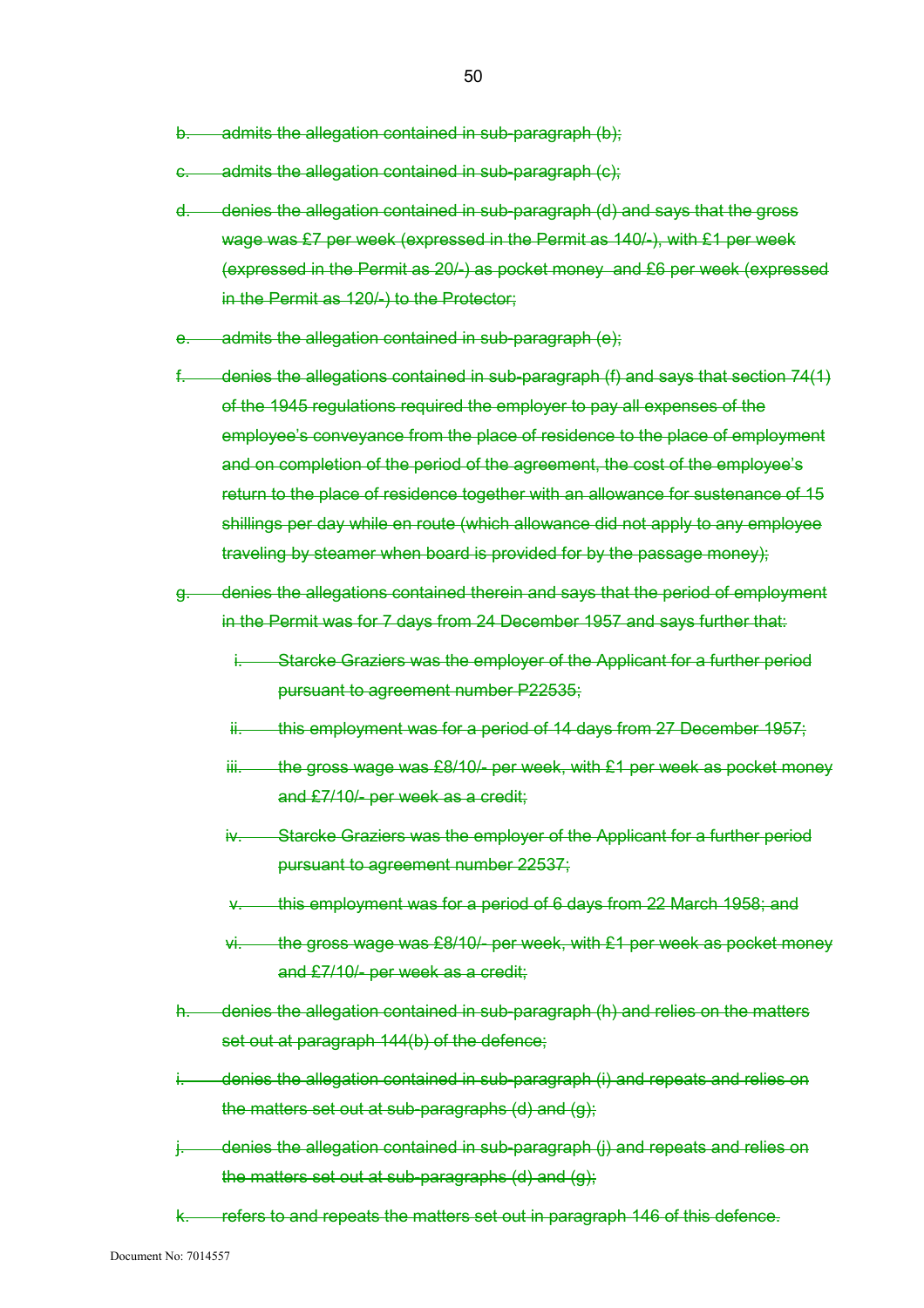- 148. The Respondent says, in respect of the allegations contained in paragraph 148 of the ASOC:
	- a. in respect of the Permit it denies the allegations and refers to and repeats paragraph 147 of the defence; and
	- b. in respect of the period of employment set out at sub-paragraph (g)(i) above:
		- it refers to and repeats the matters set out in paragraph 146 of this defence;
		- it does not admit the allegations because it does not have a copy of each of the agreement by which Starcke Graziers employed the Applicant;
	- c. in respect of the period of employment set out at sub-paragraph (g)(iv) above it does not admit the allegations because it does not have a copy of the agreement by which Starcke Graziers employed the Applicant.
- 149. The Respondent denies the allegations contained in paragraph 149 of the ASOC and refers to and repeats the matters set out at paragraph 78 of the defence.
- 150. As to paragraph 150 of the ASOC the Respondent:
	- a. denies the allegations because the Applicant has not signed the Permit;
	- b. says in respect of the periods of employment set out at sub-paragraphs 147(g)(i) and (g)(iv) above it does not admit the allegations and it does not have a copy of each of the agreements by which Starcke Graziers employed the Applicant.
- 151. The Respondent is not required to plead to the allegations in paragraph 151 of the ASOC as it contains no allegations against it.
- 152. As to paragraph 152 of the ASOC the Respondent:
	- a. in respect of the employment of the Applicant by Starcke Graziers evidenced by the Permit does not admit the allegations in sub-paragraphs (a) and (b) because:
		- i. the allegations in sub-paragraph (a) cannot be tested because Mr Kernich is deceased;
		- ii. the Permit does not contain any attestation as alleged in sub paragraph  $(b)$ ; and
		- iii. the Applicant has not signed the Permit;
	- b. in respect of the periods of employment of the Applicant by Starcke Graziers set out at sub-paragraphs 147(g)(i) and (g)(iv) above does not admit the matters set out in sub-paragraph (a) as those are matters which: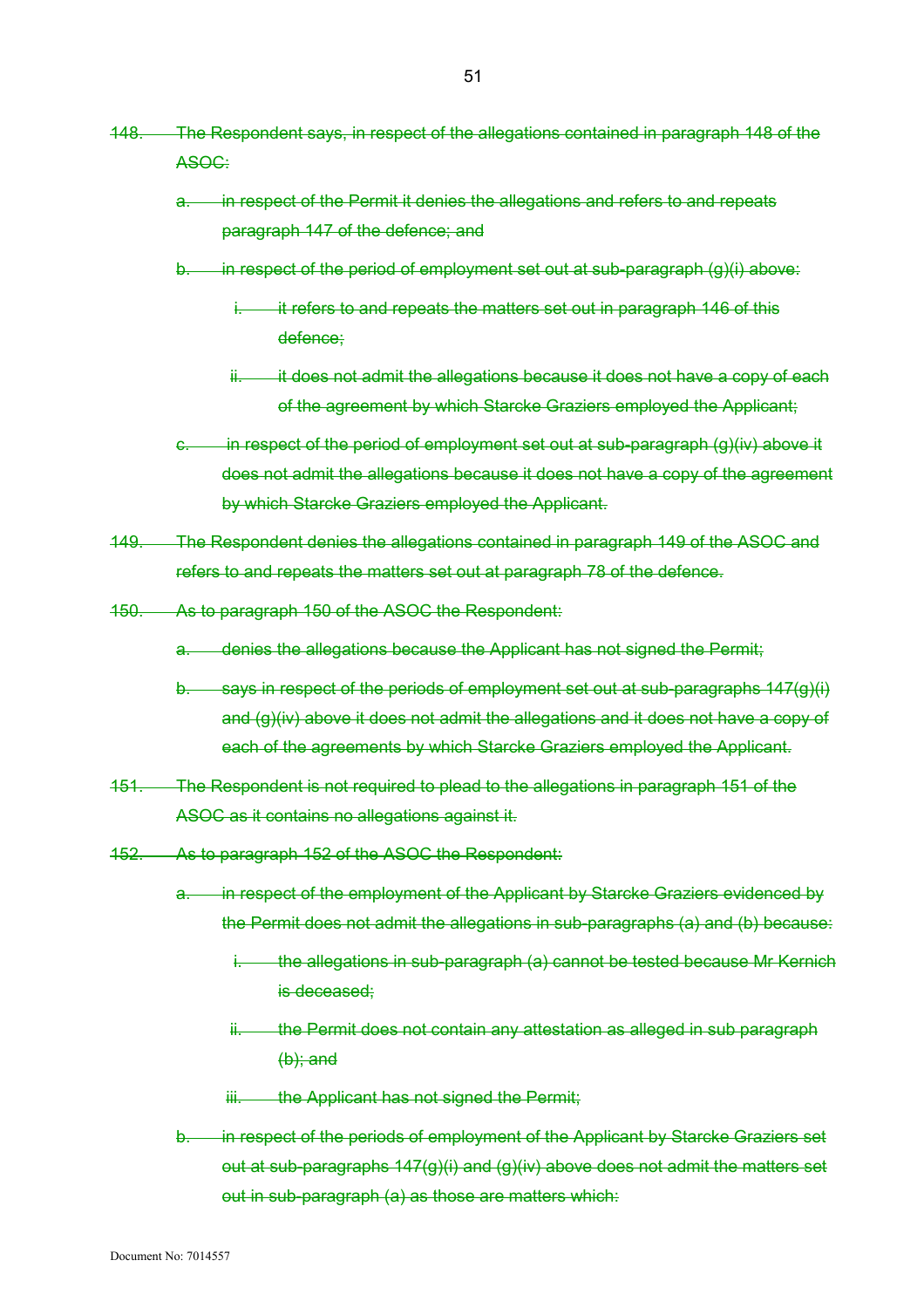are not within its knowledge; and

cannot be tested because Mr Kernich is deceased;

- c. does not admit the allegations contained in sub-paragraph (b) because it does not have a copy of the agreements by which Starcke Graziers employed the Applicant in 1957 and 1958 as set out in paragraphs 147(g)(i) and (g)(iv) of the defence.
- 153. The Respondent does not admit the allegations contained in paragraph 153 of the ASOC because:
	- those matters are not within its own knowledge;
	- b. it does not have a copy of the agreements by which Starcke Graziers employed the Applicant in 1957 and 1958 as set out in paragraphs  $147(g)(i)$  and  $(g)(iv)$  of the defence.
- 154. The Respondent admits the allegation contained in paragraph 154 of the ASOC.
- 155. The Respondent denies the allegations contained in paragraph 155 of the ASOC and refers to and repeats the matters set out in paragraph 147(g) of the defence.
- 156. The Respondent denies the allegations contained in paragraph 156 of the ASOC and says in respect of the employment by Starcke Graziers:
	- a. the ledger card for the Applicant at the Hopevale Protectorate for 1957 and 1958 records that wages due to the Applicant from his employer Starcke Graziers under the Permit were paid;
	- b. Hopevale Mission Receipt number 91266 dated 17 March 1958 records the payment of £7/-/- in respect of the Applicant for the period from 24 December – 31 December 1957;
	- c. the ledger card for the Applicant at the Hopevale Protectorate for 1957 and 1958 records that wages due to the Applicant from his employer Starcke Graziers under the agreement number P22535 to employ the Applicant for 14 days from 27 December 1957 were paid;
	- d. Hopevale Mission Receipt number 91274 dated 30 June 1958 records the payment of £17/10/- in respect of the Applicant for the period from 27 December 1957 – 11 January 1958;
	- e. the ledger card for the Applicant at the Hopevale Protectorate for 1957 and 1958 records that wages due to the Applicant from his employer Starcke Graziers under the agreement number 22537 to employ the Applicant for 6 days from 22 March 1958 were paid;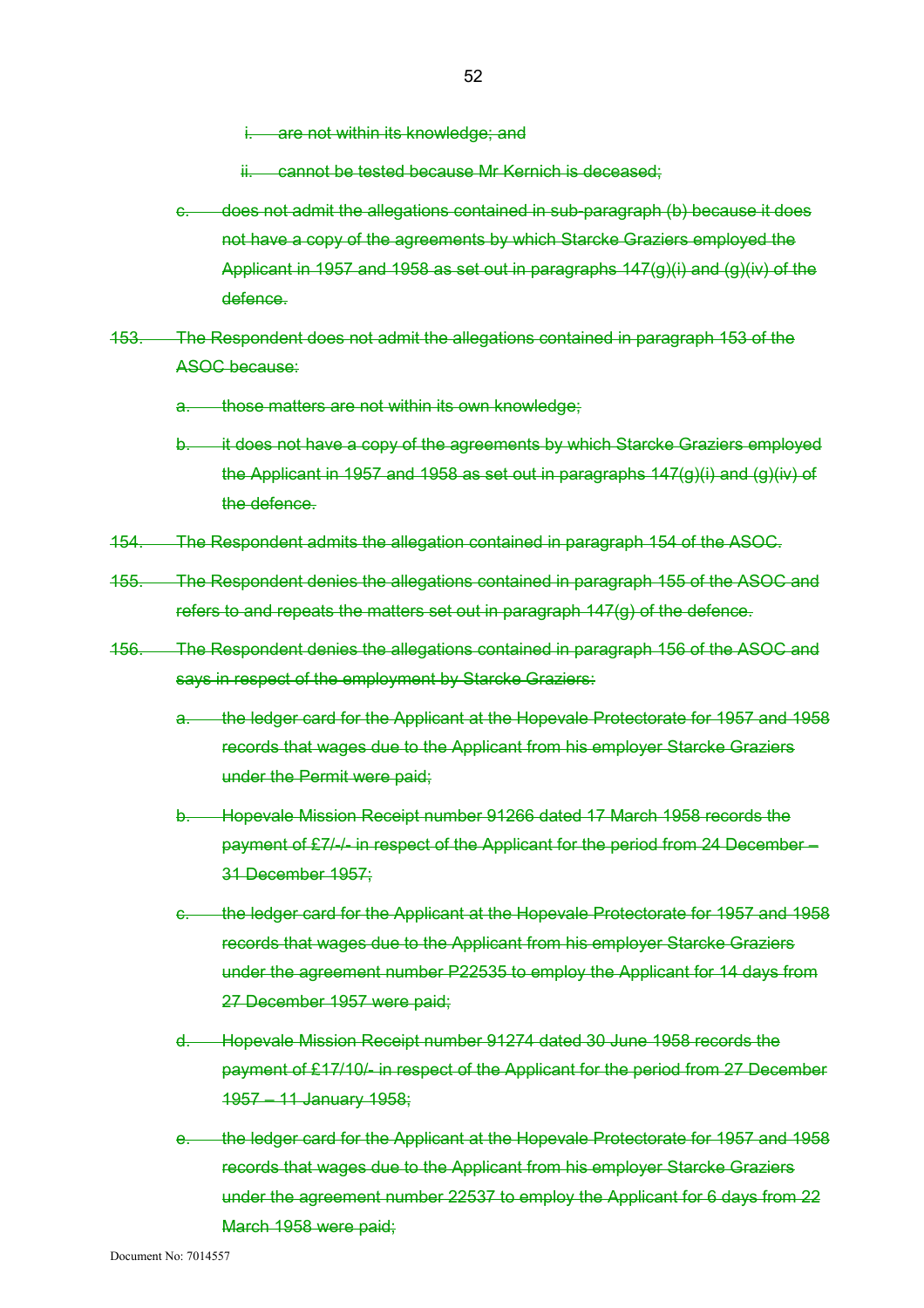- f. Hopevale Mission Receipt number 91274 dated 30 June 1958 records the payment of £7/10/- in respect of the Applicant for the period from 22 March 1958 – 28 March 1958;
- g. the ledger card for the Applicant at the Hopevale Protectorate for 1957 and 1958 records that a total of £22/-/- is recorded as banked comprising:
	- i. **£7/-/-** for the period from 24 December 31 December 1957;
	- ii. **£17/10/-** for the period from 27 December 1957 to 11 January 1958;
	- $iii.$   $E7/10/5$  for the period from 22 March 1958 to 28 March 1958; and
	- h. it does not have a copy of the pocket money book completed by Starcke Graziers.
- 157. As to paragraph 157 of the ASOC the Respondent:
	- admits the Applicant was entitled to receive pocket money of £1 a week whilst employed by Starcke Graziers pursuant to each of the agreements set out in paragraph 156 of the defence;
	- b. does not admit the amount in fact received by the Applicant because it does not have a copy of the pocket money book completed by Starcke Graziers; and
	- c. otherwise denies the matters alleged therein and refers to and repeats the matters set out at paragraph 156(a), (c), (e) and (g) of the defence.
- 158. The Respondent denies the allegation contained in paragraph 158 of the ASOC and refers to and repeats the matters set out in paragraph 156 of the defence.

## *Laura Station*

- 158A. The Respondent denies the allegations contained in paragraph 158A of the ASOC and says:
	- a. by agreement number P22483 Mossman Butchering Company was the employer of the Applicant for a period of 5 days from 25 June 1958;
	- b. by agreement number P22484 Mossman Butchering Company was the employer of the Applicant for a period of 27 days from 1 July 1958;
	- c. by agreement number P22485 Mossman Butchering Company was the employer of the Applicant for a period of 18 days from 1 August 1958; and
	- d. the nature of the employment in each case was stock work.
- 158B. As to paragraph 158B of the ASOC the Respondent: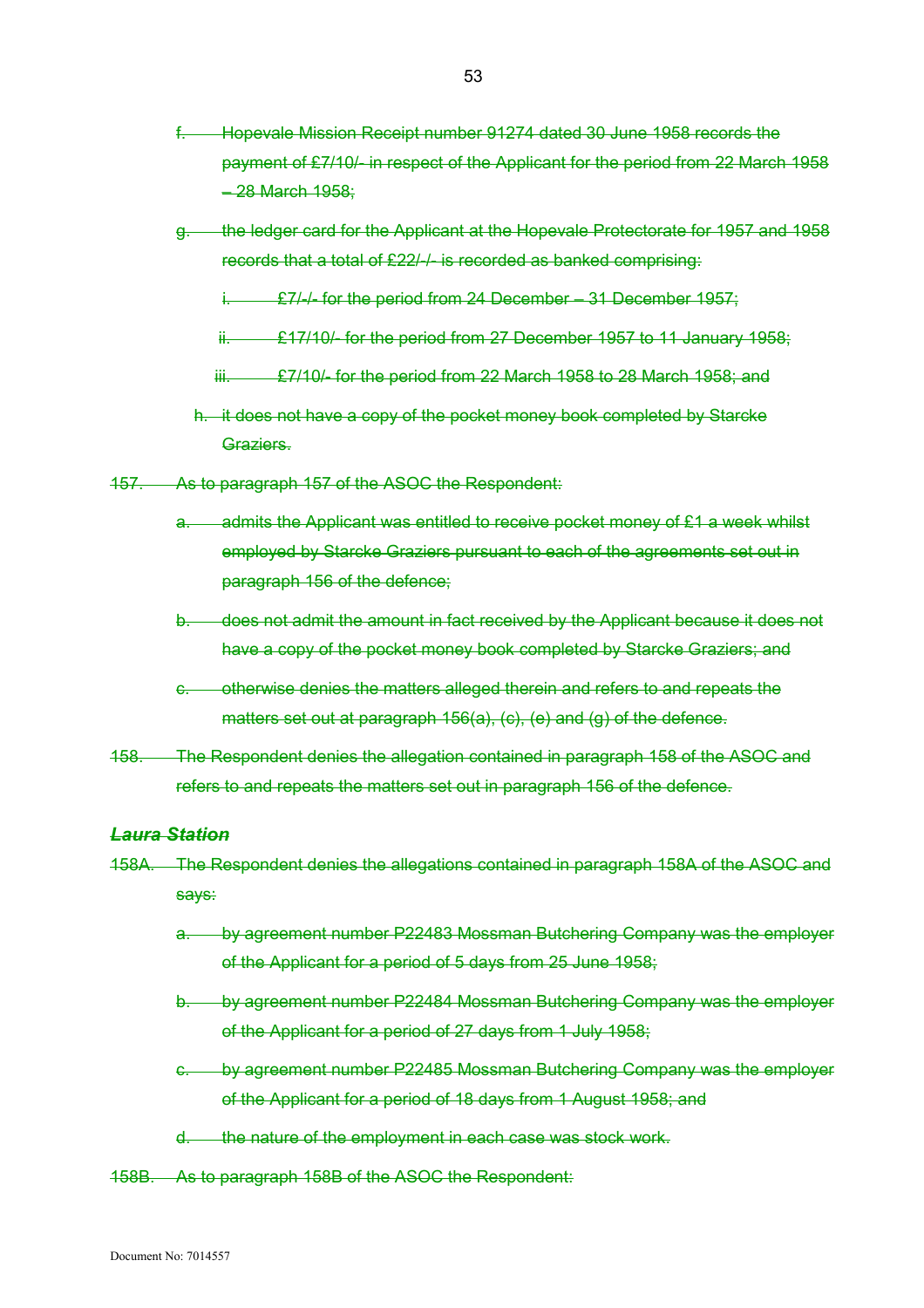in respect of paragraph 88 of the ASOC that it denies the allegations contained in that paragraph of the ASOC and says the employment of the Applicant by Mossman Butchering Company was permitted by the then superintendent at Hopevale, Reverend Kernich;

b. in respect of:

- the allegations contained in paragraph 89 of the ASOC, does not admit those allegations as those are not matters within its knowledge;
- ii. in respect of the allegations in paragraph 90 of the ASOC, denies those allegations and says:
	- the Hopevale Ledger cards refer to agreement numbers starting with 'P' as set out in paragraph 158A of this defence;
	- 2. the 'P' is a reference to a permit for casual employment;
	- 3. it does not know if, how many or what documents were signed by the Applicant or when they were signed, prior to him commencing employment by Mossman Butchering Company;
- in respect of paragraph 91 of the ASOC:
	- denies the allegations contained in sub-paragraph (a) for each of the periods of employment set out at paragraph 158A of the defence and refers to and repeats the matters set out at paragraph 158A (a), (b) and (c) of the defence:
	- ii. admits the allegations contained in sub-paragraph (b) for each of the periods of employment set out at paragraph 158A of the defence;
	- iii. admits the allegations contained in sub-paragraph (c) for each of the periods of employment set out at paragraph 158A of the defence;
	- iv. admits the allegations contained in sub-paragraph (e) for each of the periods of employment set out at paragraph 158A of the defence;
	- denies the allegations contained in sub-paragraph (f) for each of the periods of employment set out at paragraph 158A of the defence and says that section 74(1) of the 1945 regulations required the employer to pay all expenses of the employee's conveyance from the place of residence to the place of employment and on completion of the period of the agreement, the cost of the employee's return to the place of residence together with an allowance for sustenance of 15 shillings per day while en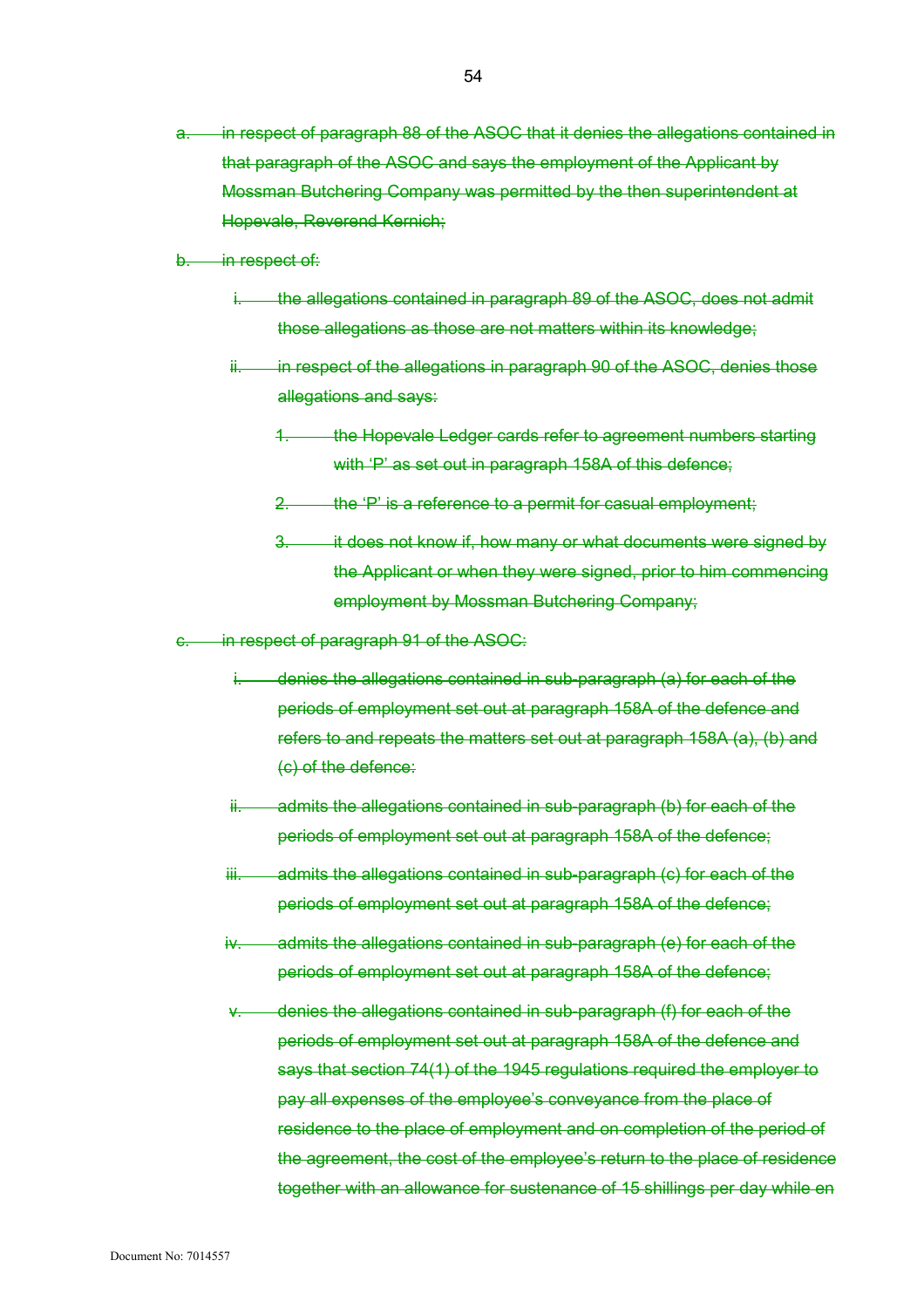route (which allowance did not apply to any employee traveling by steamer when board is provided for by the passage money);

- vi. says in respect of the allegations contained in sub-paragraph (h) that, for each of the periods of employment set out at paragraph 158A of the defence, the nature of the employment was for stock work;
- d. in respect of:
	- paragraph 92 of the ASOC does not admit the allegations contained in paragraph 92 of the ASOC because it does not have a copy of each of the agreements by which Mossman Butchering Company Graziers employed the Applicant for the periods of employment set out in paragraph 158A of the defence;
	- ii. paragraph 93 of the ASOC denies the allegations and refers to and repeats paragraph 78 of the defence;
	- iii. paragraph 94 of the ASOC does not admit the allegations contained in paragraph 94 of the ASOC because it does not have a copy of each of the agreements by which Mossman Butchering Company Graziers employed the Applicant for the periods of employment set out in paragraph 158A of the defence
	- paragraph 95 of the ASOC, does not plead to the allegations in paragraph 95 of the ASOC as it contains no allegations against it;
- e. in respect of paragraph 96 of the ASOC says:
	- $i.$  it does not admit the matters set out in sub-paragraph (a) as those are matters which:
		- 1. are not within its knowledge; and
		- 2. cannot be tested because Reverend Wenke and Reverend Kernich are deceased;
	- ii. it does not admit the allegations contained in sub-paragraph (b) because it does not have a copy of the agreements by which Mossman Butchering Company employed the Applicant as set out in paragraph 158A of the defence.
- 158C. As to paragraph 158C of the ASOC the Respondent:
	- a. admits the allegation contained in sub-paragraph (a);
	- b. admits the allegations contained in sub-paragraph (b);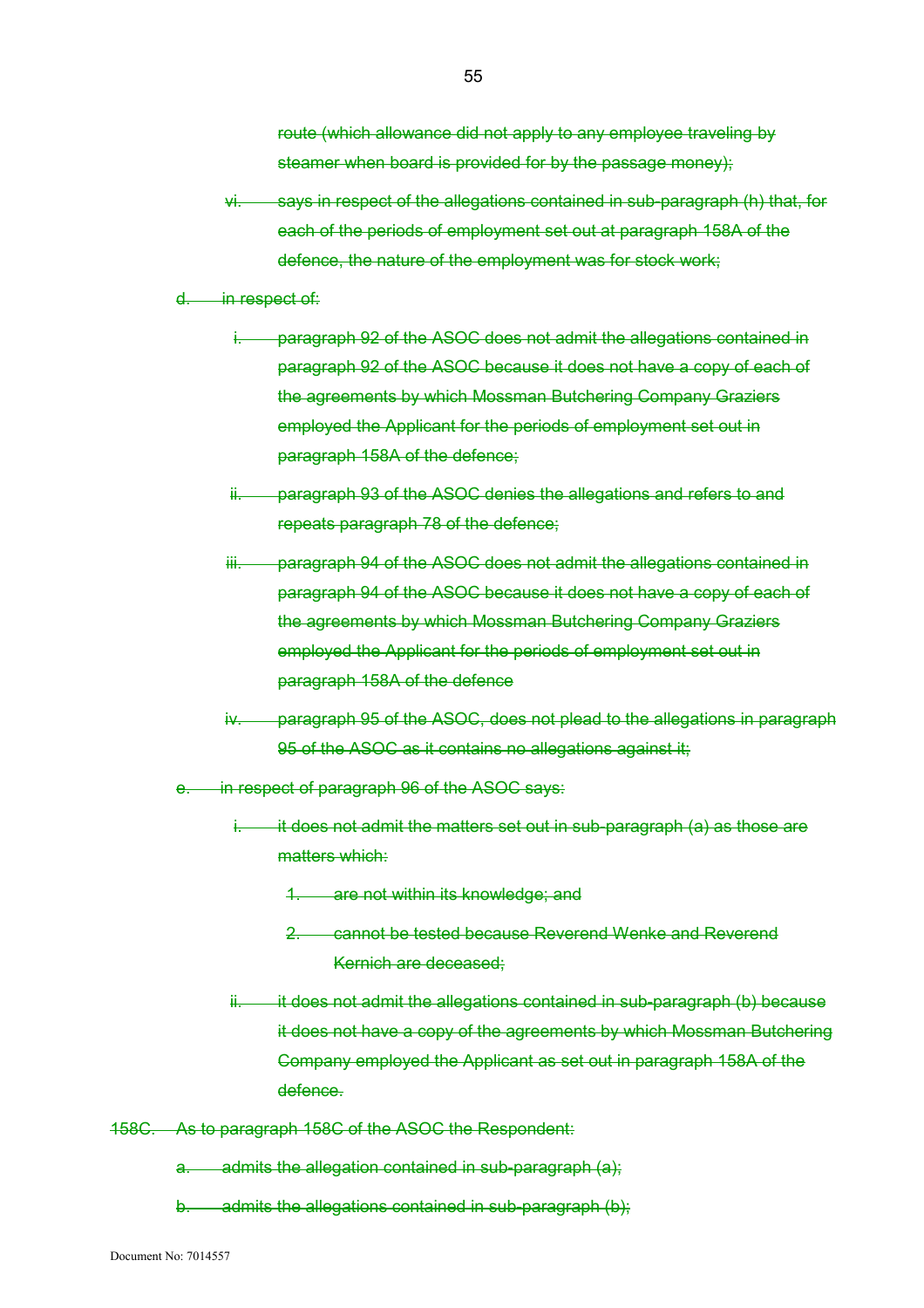- c. says in respect of the allegations contained in sub-paragraph (d) that the amount of £7/10/- was to be a credit;
- d. admits the allegation contained in sub-paragraph (c);
- e. refers to and repeats the matters set out in paragraph 158B(b)(ii) of this defence.
- 158D. As to paragraph 158D of the ASOC the Respondent:
	- a. does not admit the allegations contained in sub-paragraph (a) as those are matters which:

i. are not within its knowledge; and

- ii. cannot be tested because Reverend Wenke and Reverend Kernich are deceased;
- b. does not admit the allegations contained in sub-paragraph (b) because it does not have a copy of each of the agreements by which Mossman Butchering Company employed the Applicant as set out in paragraph 158A of the defence.
- 158E. As to paragraph 158E of the ASOC the Respondent:
	- a. admits the periods of employment of the Applicant totalled about 50 days;
	- b. does not admit the balance of the allegations contained in paragraph 158E as those matters are not matters within its knowledge.
- 158F. The Respondent denies the allegations contained in paragraph 158F of the ASOC and says:
	- a. the ledger card for the Applicant at the Hopevale Protectorate for 1958 and 1959 records that wages due to the Applicant from his employer Mossman Butchering Company under the agreement referred to in paragraph 158A(a) were paid;
	- b. Hopevale Mission Receipt number 91290 dated 5 November 1958 records the payment of £6/5/- in respect of the Applicant for the period from 25 June – 30 June 1958;
	- c. the ledger card for the Applicant at the Hopevale Protectorate for 1958 and 1959 records that wages due to the Applicant from his employer Mossman Butchering Company under the agreement referred to in paragraph 158A(b) were paid;
	- d. Hopevale Mission Receipt number 91290 dated 5 November 1958 records the payment of £33/15/- in respect of the Applicant for the period from 1 July – 31 July 1958;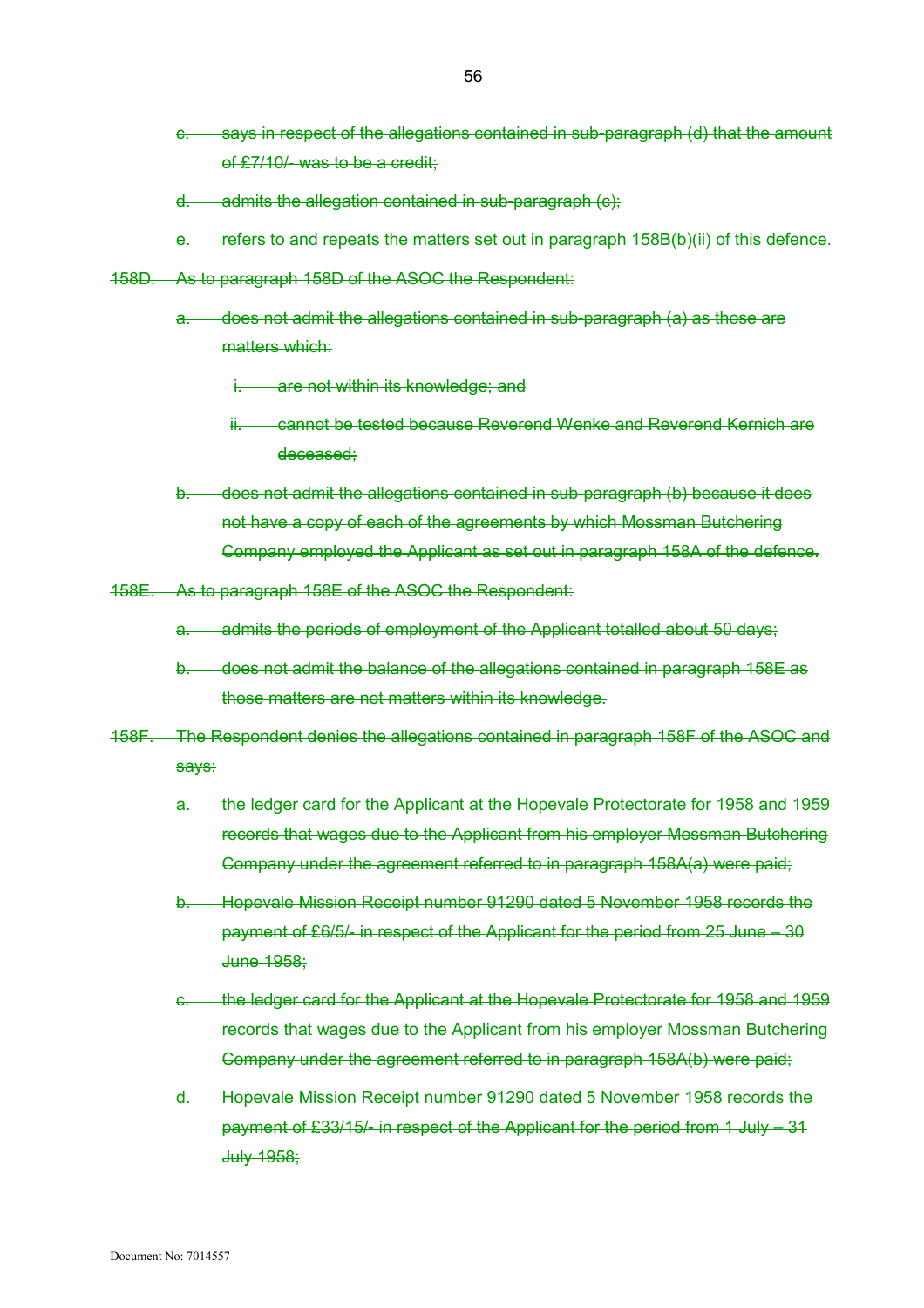- e. the ledger card for the Applicant at the Hopevale Protectorate for 1958 and 1959 records that wages due to the Applicant from his employer Mossman Butchering Company under the agreement referred to in paragraph 158A(c) were paid;
- f. Hopevale Mission Receipt number 91290 dated 5 November 1958 records the payment of £22/10/- in respect of the Applicant for the period from 1 August - 31 August 1958;
- g. the ledger card for the Applicant at the Hopevale Protectorate for 1958 and 1959 records that a total of £62/10/0 is recorded as banked comprising:
	- **E6/5/- for the period from 25 June to 30 June 1958;**
	- ii.  $\frac{233}{15}$  for the period from 1 July to 31 July 1958;
	- iii. **£22/10/- for the period from 1 August to 31 August 1958; and**
- h. it does not have a copy of the pocket money book completed by Mossman Butchering Company.
- 158G. As to the allegations contained in paragraph 158G of the ASOC the Respondent:
	- a. admits the Applicant was entitled to receive pocket money of £1 a week whilst employed by Mossman Butchering Company pursuant to each of the agreements set out in paragraph 158A of the defence;
	- b. does not admit the amount in fact received by the Applicant because it does not have a copy of the pocket money book completed by Mossman Butchering Company;
	- c. otherwise denies the matters alleged therein and refers to and repeats the matters set out at paragraphs 158F(a), (c), (e) and (g) of the defence.

# *Palm Island*

- 159. The Respondent does not admit the allegations contained in paragraph 159 of the ASOC as those matters are not within its knowledge and further say that this paragraph and paragraph 163 of the ASOC are inconsistent with the allegation in paragraph 16(d) of the ASOC and are thereby prejudicial and embarrassing.
- 160. The Respondent admits the allegations contained in paragraph 160 of the ASOC.
- 161. The Respondent does not admit the allegations contained in paragraph 161 of the ASOC as those matters are not within its knowledge and Reverend Kernich and Mr Bartlam are deceased.
- 162. The Respondent admits the allegations contained in paragraph 162 of the ASOC.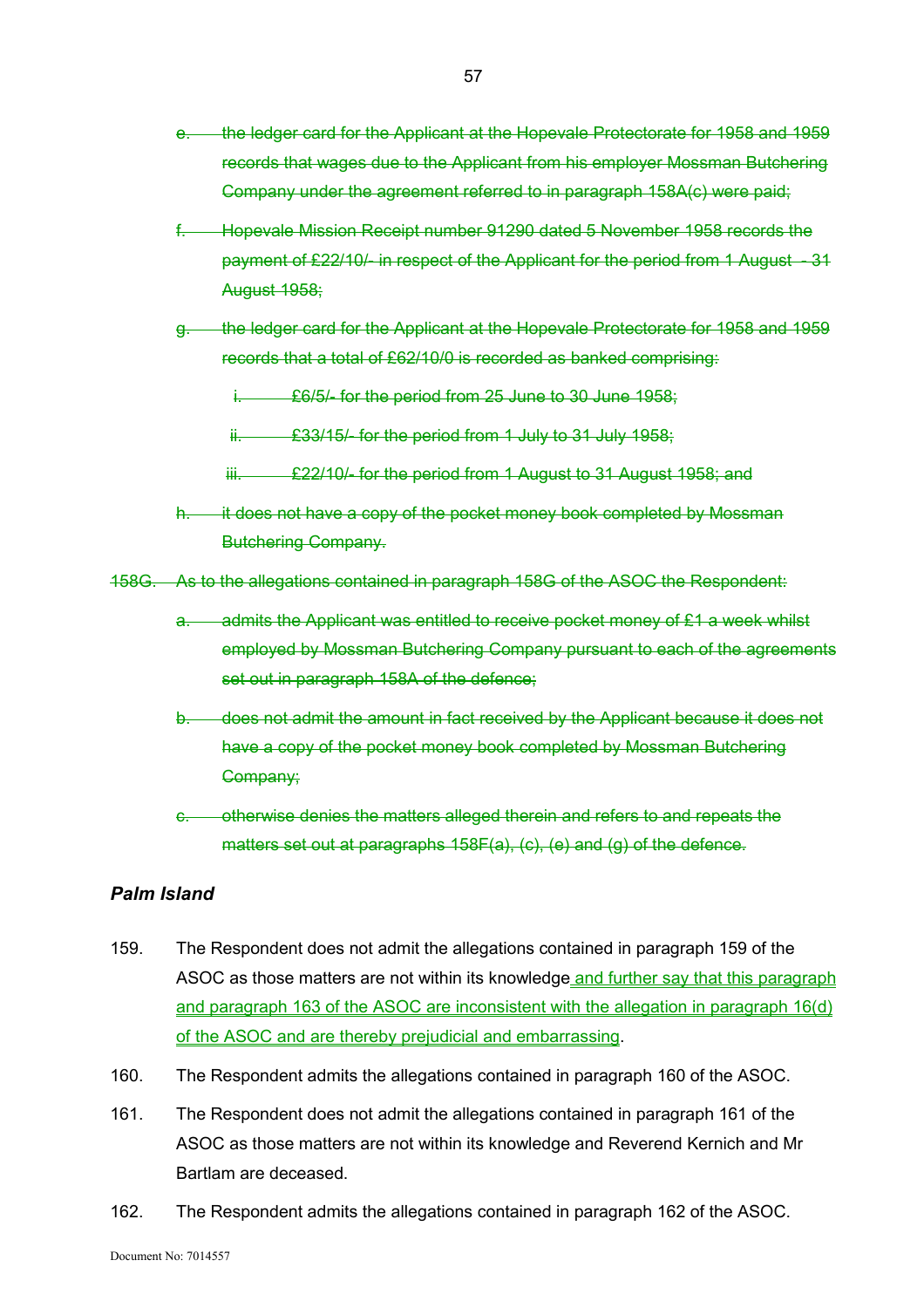- 164. The Respondent does not admit the allegations contained in paragraph 164 of the ASOC as those matters are not within its knowledge and says further that:
	- a. the Palm Island Superintendent, Mr Bartlam, is deceased;
	- b. section 28(1) of the 1945 regulations provided that every Aboriginal shall, when required by the protector or superintendent, perform, according to his ability, any work necessary for the development and maintenance of the reserve, settlement or mission reserve as directed by the protector or superintendent, provided that an Aboriginal shall not be called upon to work in excess of 32 hours in any one week without remuneration; and
	- c. the 1945 regulations did not require the superintendent to sign an employment agreement for work undertaken at the settlement on Palm Island-; and
	- d. by section 2 of the 1945 regulations the superintendent at Palm Island was not an employer and was not required to enter into an agreement in respect of the work referred to therein, the work that could be required to be performed pursuant to section 28 of the 1945 regulations was not employment which came within or was regulated by the 1939 Act or Part III of the 1945 regulations and in any event not performed under a contract of employment as the arrangements between the parties under the 1939 Act in respect of such work by a person residing at Palm Island do not evince an intention to enter into legal relations under a contract of employment.
- 165. As to paragraph 165 of the ASOC the Respondent:
	- a. says the Applicant's wages as a settlement worker were recorded as £1 per fortnight in or about July 1960; and
	- b. otherwise does not admit the allegations contained in paragraph 165 of the ASOC as those matters are not within its knowledge and the Palm Island Superintendent, Mr Bartlam, is deceased.
- 166. As to paragraph 166 of the ASOC the Respondent:
	- a. says the Applicant's taxation record card for 1959 1960 records he received settlement wages for the financial year 1959 – 1960;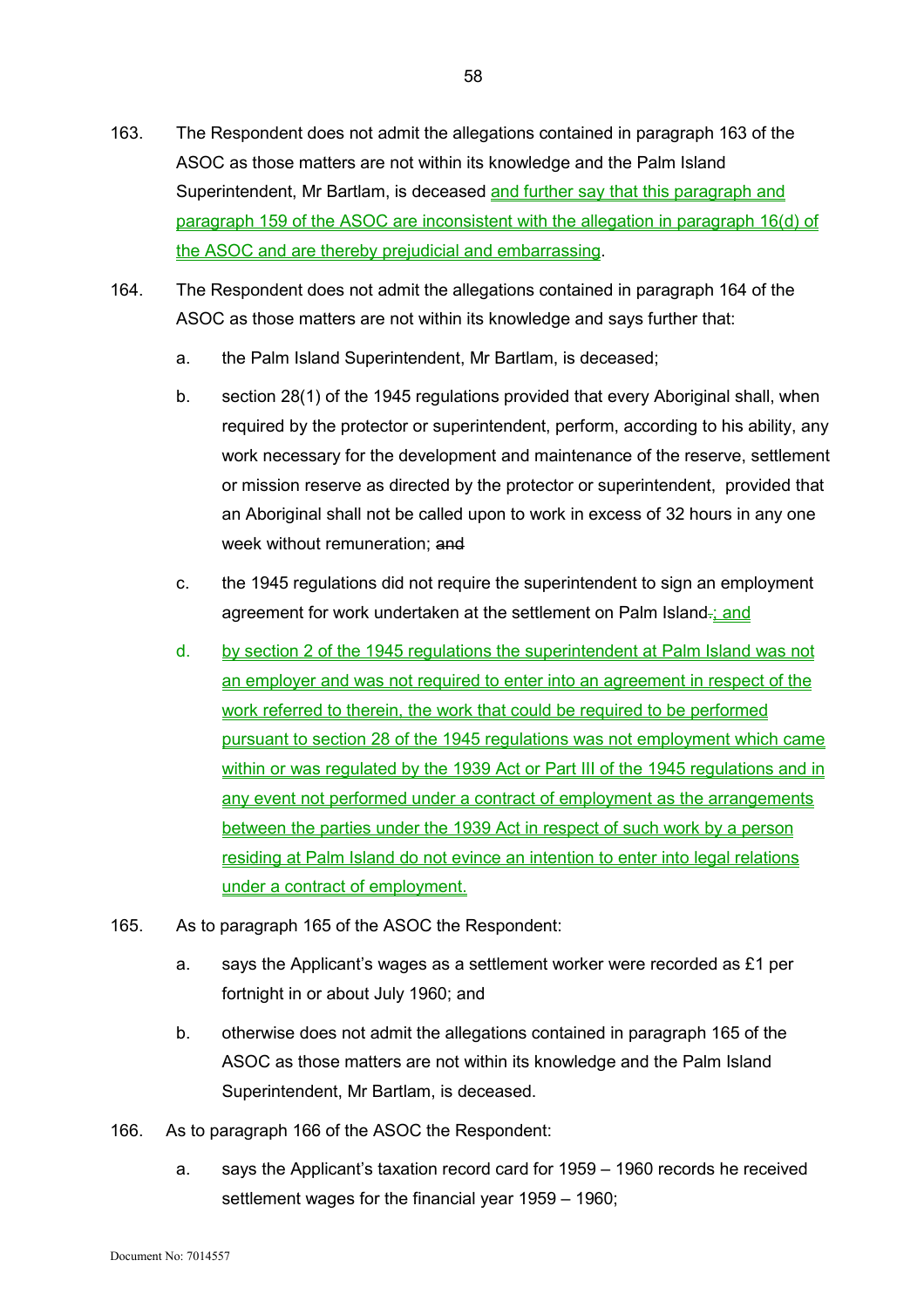- b. says the Applicant's occupation was noted recorded as a settlement worker in the Application for Permission to Marry Form completed sometime after 22 July 1960;
- c. says the Applicant's wages were stated as £1 per fortnight in the Application for Permission to Marry Form completed sometime after 22 July 1960;
- d. says the Applicant was recorded as a "Visiting Native" in the Palm Island "Reconciliation of Visiting Natives" as at 31 December 1959, 29 February 1960, 30 April 1960 and 30 May 1960;
- e. admits that for some periods in 1959 and 1960 the Applicant worked on the settlement of Palm Island;
- f. denies the episode of employment alleged therein and refers to and repeats the Applicant's Employment at Dunraven Station as set out in paragraph 69 of the defence;
- g. says it otherwise has no knowledge of the balance of the matters contained in that paragraph; and
- h. does not admit the balance of the matters contained in that paragraph.
- 166A. The Respondent denies the allegations contained in paragraph 166A of the ASOC because the Applicant was not employed as alleged in each episode of employment and refers to and repeats the Applicant's Employment set out in paragraph 69 of the defence and otherwise says it does not know if the Applicant returned to Hopevale or Palm Island during any of the Applicant's Employment as all the superintendents of Hopevale and Palm Island are deceased.

# *Dunraven Station*

- 167. As to paragraph 167 of the ASOC the Respondent:
	- a. says the Applicant's Taxation Record for the Taxation Year 1959 1960 records that his employer was N.V and A.R. Rose of Hughenden and that they paid gross earnings of £65/-/- in that year;
	- b. says N.V. Rose is understood to be Mr Neville Vincent Rose, of Dunraven Station, Hughenden;
	- c. admits that for a time in the financial year 1959 1960 Mr Rose was the employer of the Applicant;
	- d. says it otherwise has no knowledge of the matters alleged in the ASOC; and
	- e. does not admit the matters alleged in paragraph 167 of the ASOC.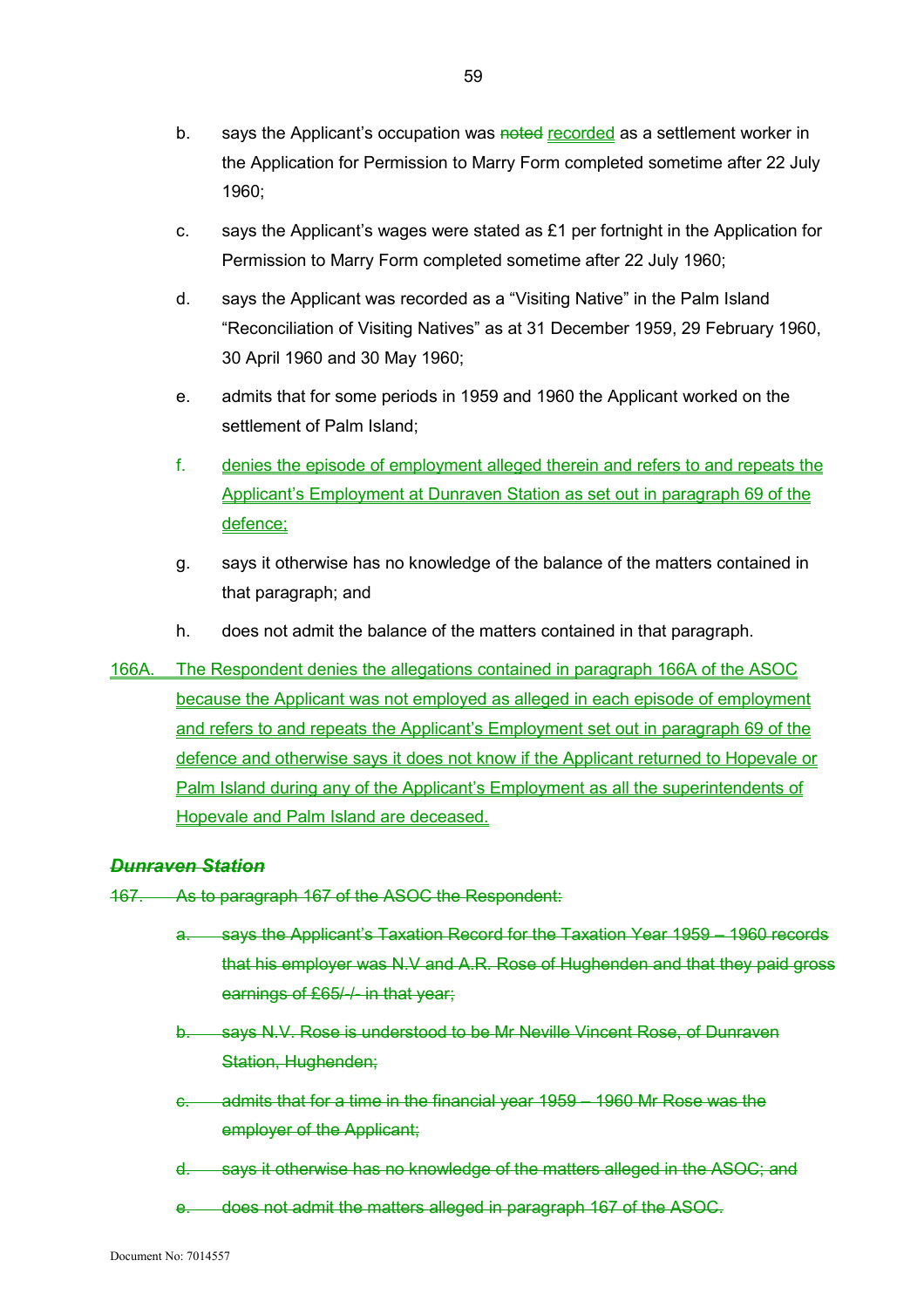- 168. As to paragraph 168 of the ASOC the Respondent:
	- a. refers to and repeats the matters set out in paragraph 167 of the defence; and
	- b. otherwise does not admit paragraph 168.
- 169. As to paragraph 169 of the ASOC the Respondent:
	- a. refers to and repeats the matters set out in paragraph 167 of the defence; and
	- b. otherwise does not admit paragraph 169.
- 170. As to paragraph 170 of the ASOC the Respondent:
	- a. refers to and repeats the matters set out in paragraph 167 of the defence; and
	- b. otherwise does not admit paragraph 170.
- 171. As to paragraph 171 of the ASOC the Respondent:
	- a. refers to and repeats the matters set out in paragraph 167 of the defence; and
	- b. otherwise does not admit paragraph 171.
- 172. The Respondent denies the allegations contained in paragraph 172 of the ASOC and refers to and repeats the matters set out at paragraph 78 of the defence.
- 173. As to paragraph 173 of the ASOC the Respondent:
	- a. refers to and repeats the matters set out in paragraph 167 of the defence; and
	- b. otherwise does not admit paragraph 173.
- 174. As to paragraph 174 of the ASOC the Respondent is not required to plead to the allegations as it contains no allegations against it.
- 175. As to paragraph 175 of the ASOC the Respondent:
	- a. refers to and repeats the matters set out in paragraph 167 of the defence; and
	- b. otherwise does not admit paragraph 175.
- 176. As to paragraph 176 of the ASOC the Respondent:
	- a. refers to and repeats on the matters set out in paragraph 167 of the defence; and
	- b. otherwise does not admit paragraph 176.
- 177. As to paragraph 177 of the ASOC the Respondent:
	- a. refers to and repeats the matters set out in paragraph 167 of the defence;
	- b. otherwise does not admit paragraph 177.
- 178. As to paragraph 178 of the ASOC the Respondent: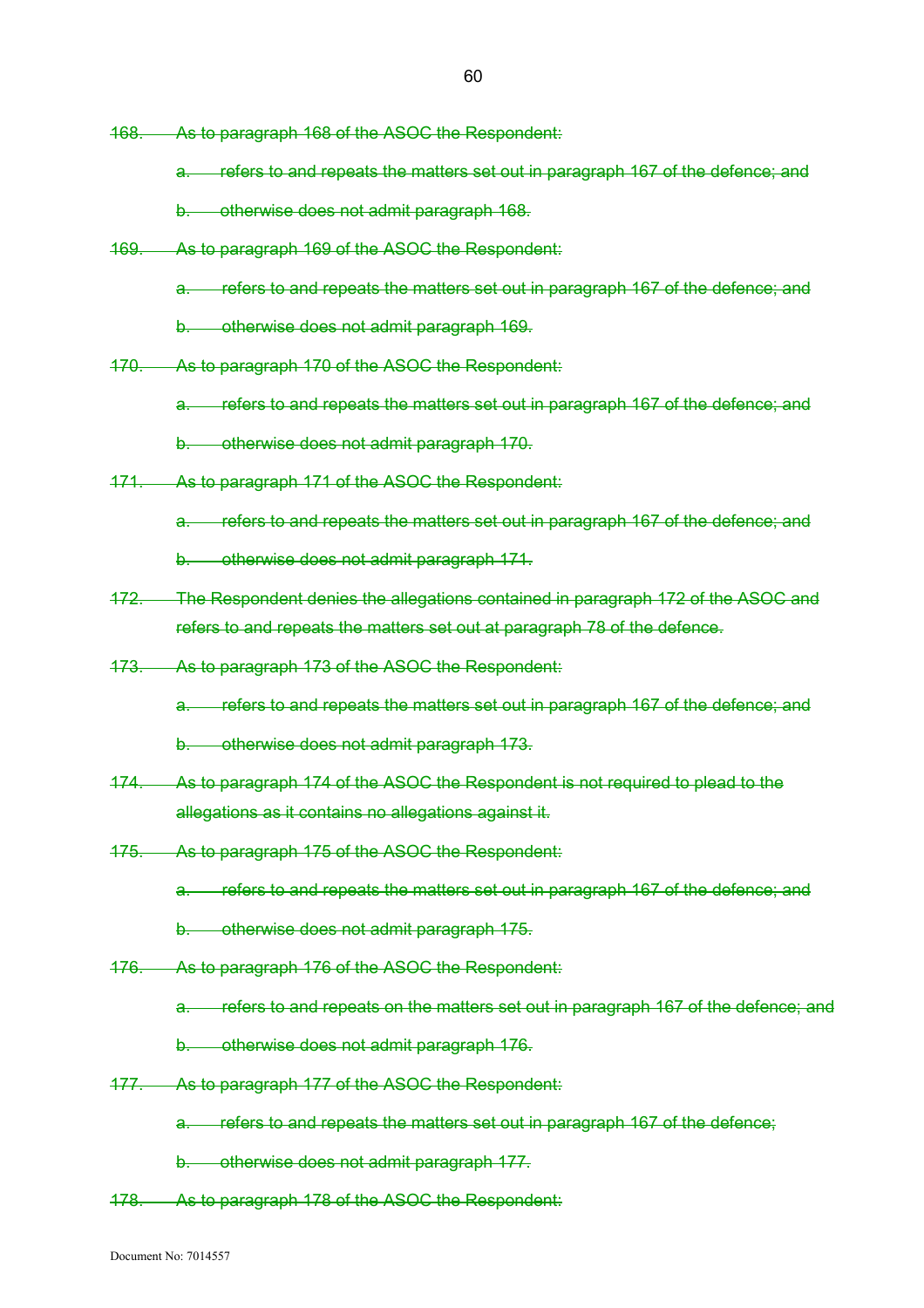- a. refers to and repeats the matters set out in paragraph 167 of the defence; and
- b. otherwise does not admit paragraph 178.

### *Palm Island (2)*

- 179. The Respondent says, in response to the allegation contained in paragraph 179 of the ASOC:
	- a. so far as it alleges work at Dunraven Station the Respondent refers to and repeats the matters set out at paragraph 167 of the defence;
	- b. so far as it is alleged the Applicant was at Palm Island, the Respondent refers to and repeats the matters set out at paragraph 166 of the defence;
	- c. the allegation is otherwise not within its knowledge; and
	- d. it does not admit the allegation.
- 180. The Respondent does not admit the allegation contained in paragraph 180 of the ASOC as the allegation is not within its knowledge and the Palm Island Superintendent, Mr Bartlam, is deceased.

### *Rokeby Station*

- 181. The Respondent denies the allegations contained in paragraph 181 of the ASOC and says that in or about 5 September 1961 the Applicant was employed by Rokeby Cattle Co of Coen.
- 182. The Respondent admits the allegation contained in paragraph 182 of the ASOC.
- 183. The Respondent does not know and so cannot admit the allegation contained in paragraph 183 of the ASOC.
- 184. The Respondent denies the allegation contained in paragraph 184 of the ASOC and says that the employment of the Applicant by Rokeby Cattle Co was permitted by the then superintendent at Palm Island.
- 185. The Respondent does not admit the allegation contained in paragraph 185 of the ASOC because it does not know what document was signed by the Applicant or when it was signed, prior to him commencing employment by Rokeby Cattle Co and it does not have a copy.
- 186. As to paragraph 186 of the ASOC the Respondent:
	- a. denies the allegation contained in sub-paragraph (a) and says the employer was Rokeby Cattle Co;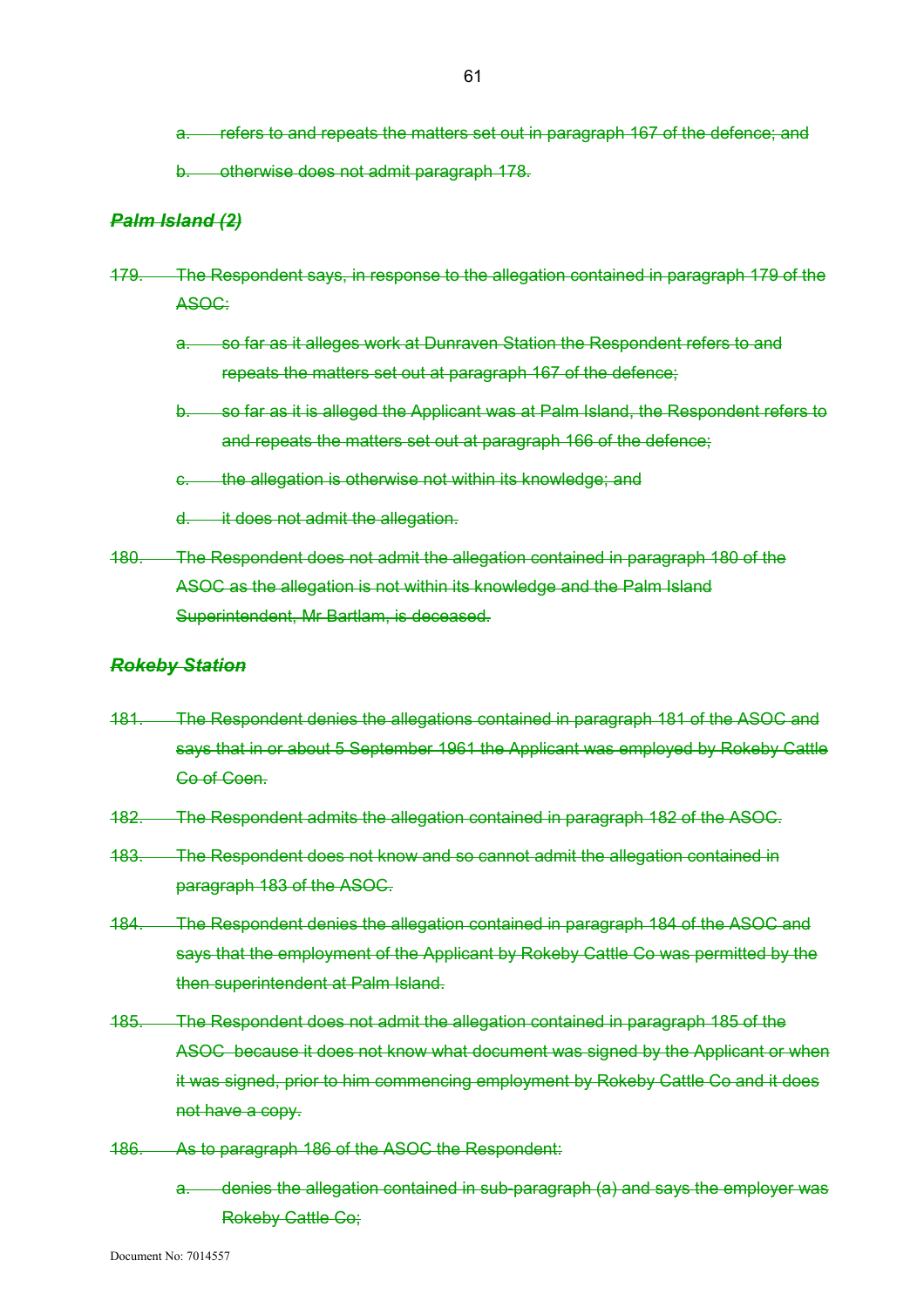- b. admits the allegation contained in sub-paragraph (b);
- c. admits the allegation contained in sub-paragraph (c);
- d. admits the allegation contained in sub-paragraph (d) and says further that £6 per week of that amount of £14 per week was payable to the Superintendent at Palm Island;
- admits the allegation contained in sub-paragraph (e);
- f. denies the allegations contained in sub-paragraph (f) and says that section 74(1) of the 1945 regulations required the employer to pay all expenses of the employee's conveyance from the place of residence to the place of employment and on completion of the period of the agreement, the cost of the employee's return to the place of residence together with an allowance for sustenance of 15 shillings per day while en route (which allowance did not apply to any employee traveling by steamer when board is provided for by the passage money);
- g. denies the allegation contained therein and says that the period of employment was from 5 September 1961 to 18 December 1961;
- h. does not admit the allegation contained in sub-paragraph (h) because it does not know what the occupation of the Applicant was;
- admits the allegation contained in sub-paragraph (i):
- $j.$  admits the allegation contained in sub-paragraph  $(j).$
- 187. The Respondent does not admit the allegations contained in paragraph 187 of the ASOC because it does not have a copy of the agreement by which Rokeby Cattle Co employed the Applicant in 1961 as set out in paragraph 181 of the defence.
- 188. The Respondent denies the allegations contained in paragraph 188 of the ASOC and refers to and repeats the matters set out at paragraph 78 of the defence.
- 189. The Respondent does not admit the allegation contained in paragraph 189 of the ASOC because it does not have a copy of the agreement by which Rokeby Cattle Co employed the Applicant in 1961 as set out in paragraph 181 of the defence.
- 190. The Respondent is not required to plead to the allegations in paragraph 190 of the ASOC as it contains no allegations against it.
- 191. As to paragraph 191 of the ASOC the Respondent:
	- a. does not admit the allegations contained in sub paragraph (a) as those are matters which:
		- i. are not within its knowledge; and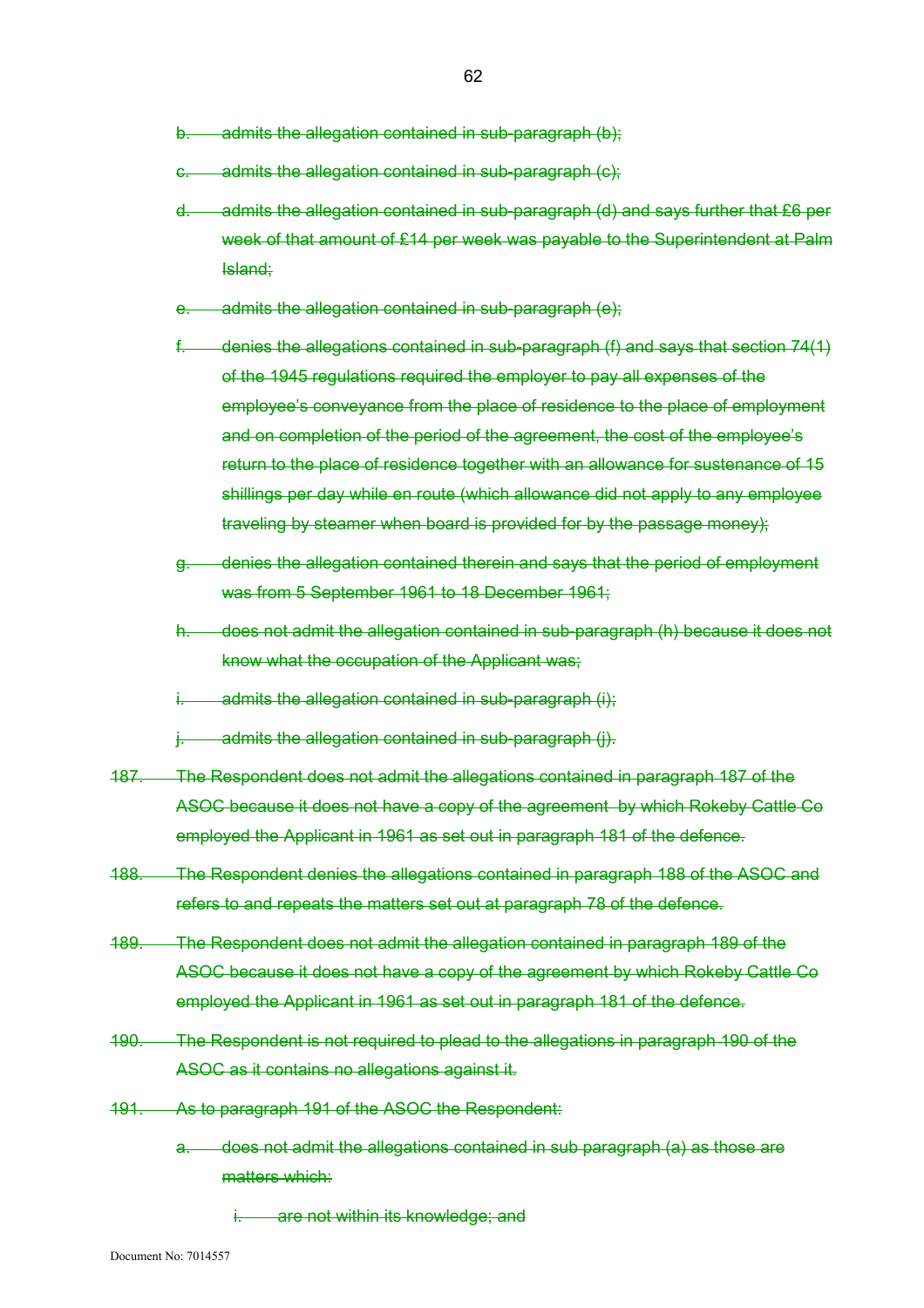- ii. cannot be tested because the Palm Island Superintendent, Mr Bartlam, is deceased;
- b. does not admit the allegations contained in sub paragraph (b) because it does not have a copy of the agreement by which Rokeby Cattle Co employed the Applicant in 1961 as set out in paragraph 181 of the defence.
- 192. The Respondent does not admit the allegations contained in paragraph 192 of the ASOC because:
	- a. those matters are not within its own knowledge;
	- b. it does not have a copy of the agreements by which Rokeby Cattle Co employed the Applicant in 1961 as set out in paragraph 181 of the defence.
- 193. The Respondent denies the allegation contained in paragraph 193 of the ASOC and says the period during which Rokeby Cattle Co was the employer of the Applicant is as set out at paragraph 186(g) of the defence.
- 194. The Respondent denies the allegations contained in paragraph 194 of the ASOC and says:
	- a. the amount of the Applicant's wages due to the Superintendent from 5 September 1961 to 18 December 1961 was £90;
	- b. the employer was also required to pay forwarding expenses to the Superintendent for the Applicant in the amount of £10/3/0;
	- c. on 26 October 1961 the employer paid the Superintendent £33/3/-; and
	- d. on 9 July 1962 the employer paid the Superintendent £68/-/-.

## *Kalinga Station*

- 195. As to paragraph 195 of the ASOC the Respondent:
	- a. says that as at 16 February 1962 the Applicant was working at Kalinga Station via Laura;
	- b. says that it has no knowledge of the terms or basis of that employment as the Applicant was exempt from the operation of the 1939 Act on 18 January 1962; and
	- c. does not admit the allegations.
- 196. As to paragraph 196 of the ASOC the Respondent:
	- a. refers to and repeats the matters set out in paragraph 195 of the defence; and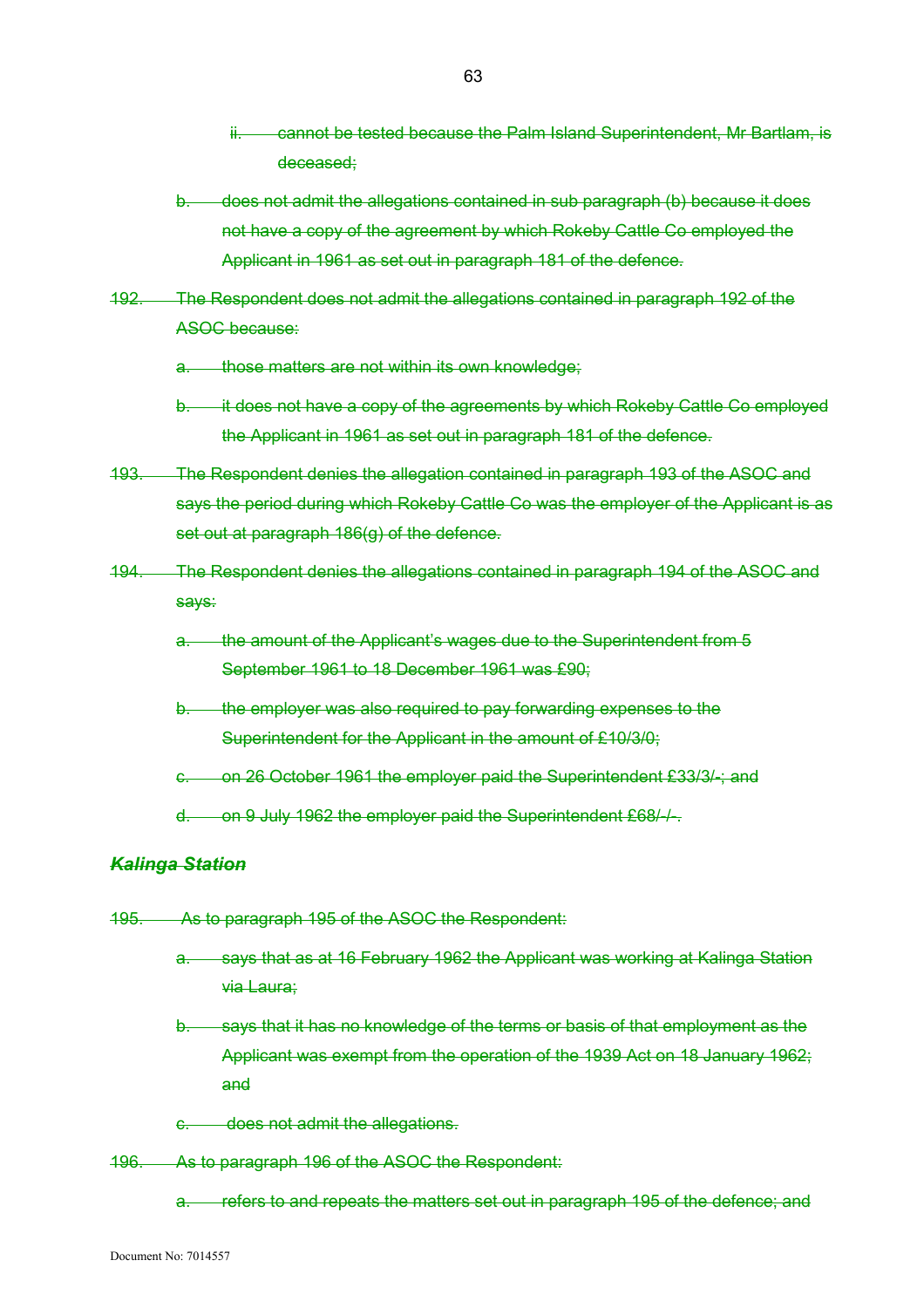b. otherwise does not admit paragraph 196.

197. As to paragraph 197 of the ASOC the Respondent:

a. refers to and repeats the matters set out in paragraph 195 of the defence; and

b. otherwise does not admit paragraph 197.

198. As to paragraph 198 of the ASOC the Respondent:

a. refers to and repeats the matters set out in paragraph 195 of the defence; and

b. otherwise does not admit paragraph 198.

199. As to paragraph 199 of the ASOC the Respondent:

a. refers to and repeats the matters set out in paragraph 195 of the defence; and

b. otherwise does not admit paragraph 199.

- 200. The Respondent denies the allegations contained in paragraph 200 of the ASOC and refers to and repeats the matters set out at paragraph 78 of the defence.
- 201. As to paragraph 201 of the ASOC the Respondent:

a. refers to and repeats the matters set out in paragraph 195 of the defence; and

b. otherwise does not admit paragraph 201.

- 202. As to paragraph 202 of the ASOC the Respondent is not required to plead to the allegation therein as it contains no allegation against it.
- 203. As to paragraph 203 of the ASOC the Respondent:

a. refers to and repeats the matters set out in paragraph 195 of the defence; and

b. otherwise does not admit paragraph 203.

- 204. As to paragraph 204 of the ASOC the Respondent:
	- a. refers to and repeats the matters set out in paragraph 195 of the defence; and
	- b. otherwise does not admit paragraph 204.
- 205. As to paragraph 205 of the ASOC the Respondent:
	- a. refers to and repeats the matters set out in paragraph 195 of the defence; and
	- b. otherwise does not admit paragraph 205.
- 206. As to paragraph 206 of the ASOC the Respondent:

a. refers to and repeats the matters set out in paragraph 195 of the defence; and

b. otherwise does not admit paragraph 206.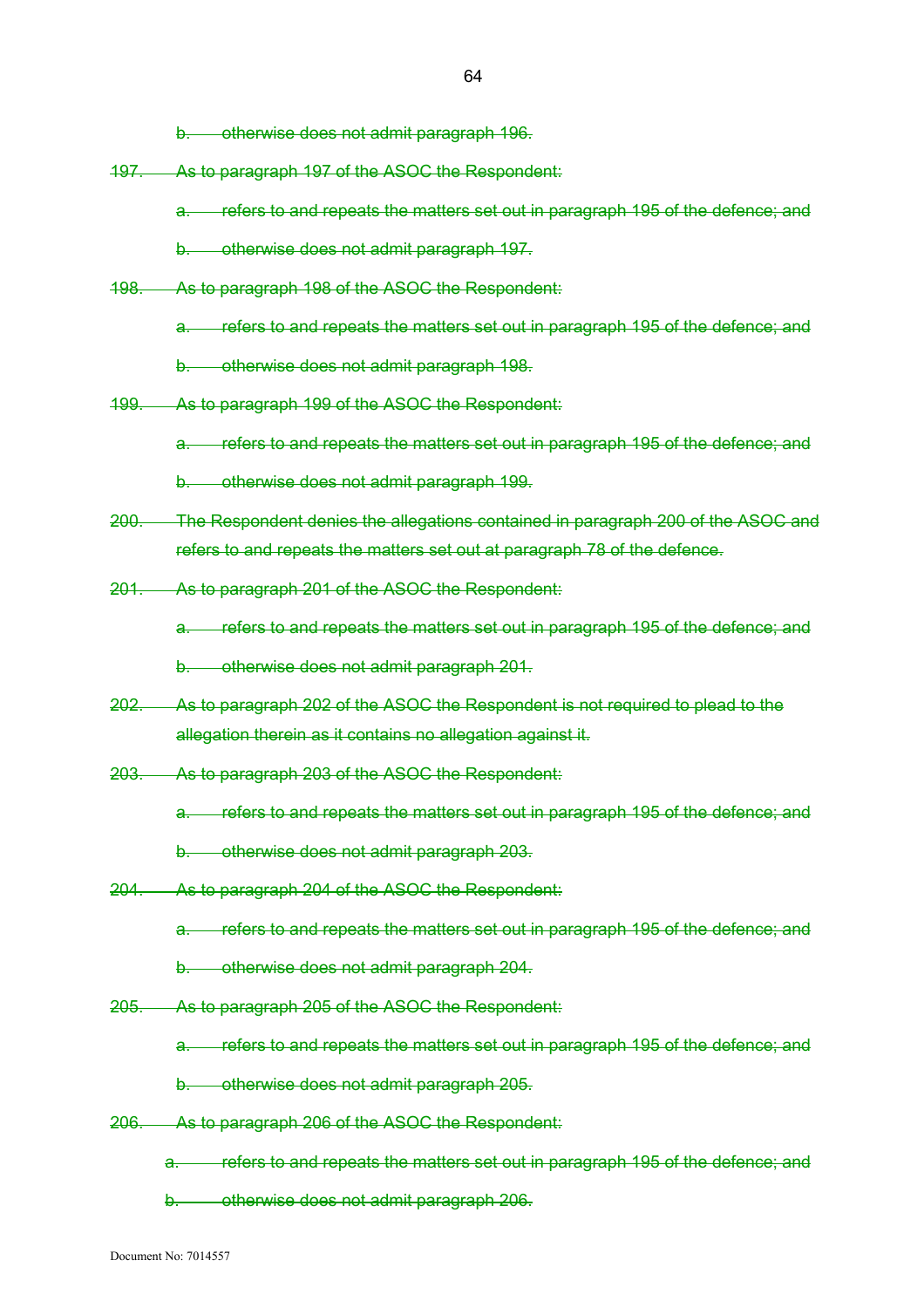### *Droving*

207. The Respondent says in response to paragraph 207 of the ASOC:

- a. that in addition to the periods of employment set out in the earlier paragraphs of the defence, the Applicant performed some other periods of employment, as set out in paragraph 225A of the defence;
- b. other than as is set out in paragraph 225A of the defence, it has no knowledge of the nature of work performed during those periods of employment;
- c. it has no knowledge of any other periods of employment performed by the Applicant;
- d. the Applicant was exempt from the 1939 Act on 18 January 1962; and
- e. it does not admit the allegations contained in paragraph 207 of the ASOC.
- 208. As to paragraph 208 of the ASOC the Respondent refers to and repeats the matters set out in paragraph 207 of the defence.
- 209. As to paragraph 209 of the ASOC the Respondent:
	- a. in respect of sub-paragraph (aa) refers to and repeats the matters set out at paragraph 225A of the defence and otherwise does not admit the allegations;
	- b. in respect of sub-paragraph (b) denies the allegations;
	- c. in respect of sub-paragraph (c) refers to and repeats the matters set out at paragraph 225A of the defence and otherwise denies the allegations;
	- d. says in respect of sub-paragraph (e):
		- i. that for the year ended 30 June 1960, the Applicant earned settlement wages at a rate from which it can be inferred that, other than when he was in periods of employment otherwise specified in this defence, for that financial year he was engaged as a settlement worker on Palm Island; and
		- ii. otherwise does not have any knowledge of the allegations contained in that sub-paragraph and does not admit those allegations.
- 210. As to paragraph 210 of the ASOC the Respondent:
	- a. refers to and repeats the matters set out at each of paragraphs 207, 208 and 209 of the defence; and
	- b. otherwise does not admit the allegations as those matters are not within its knowledge.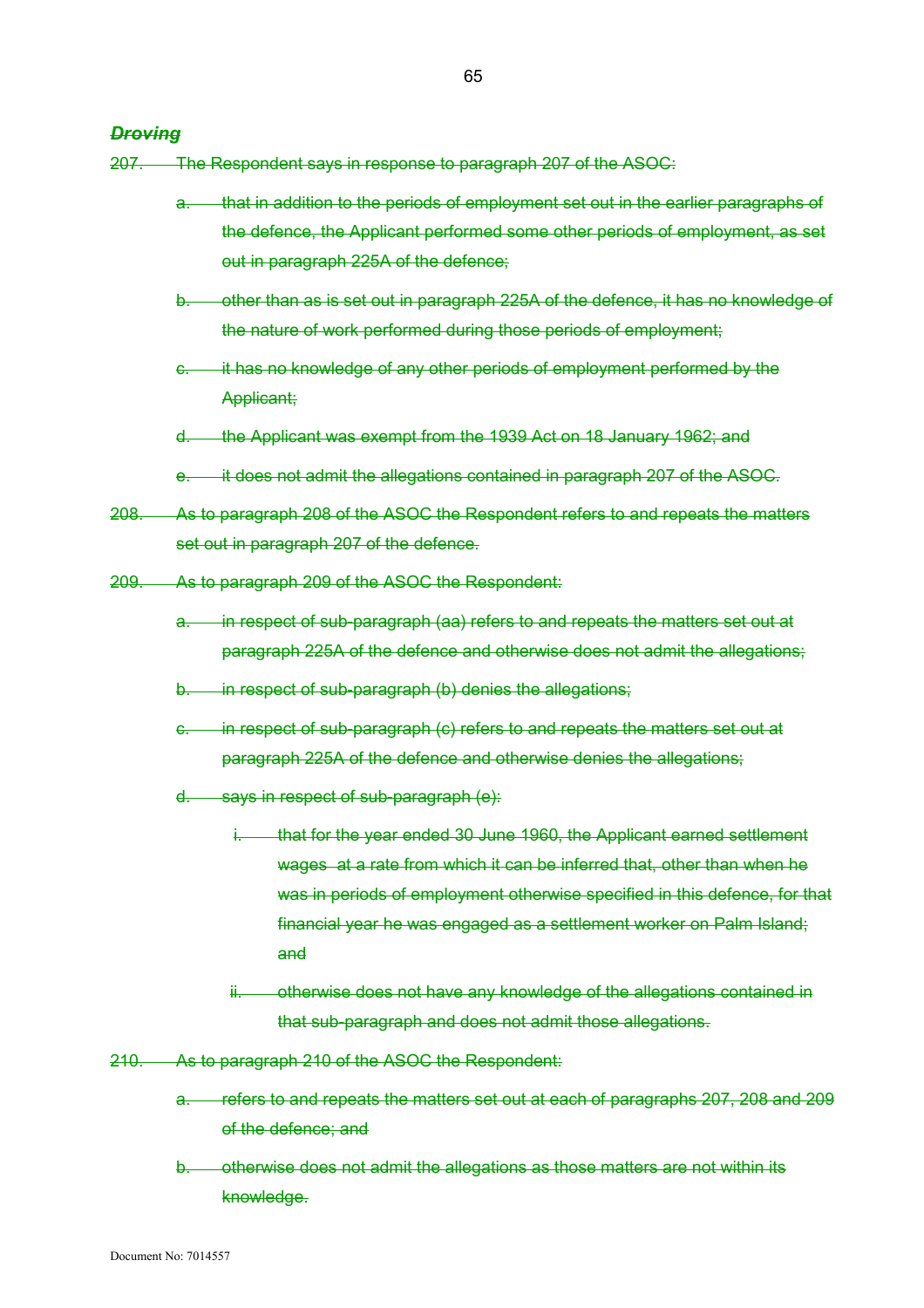- 211. As to paragraph 211 of the ASOC the Respondent:
	- a. refers to and repeats the matters set out at each of paragraphs 207, 208 and 209 of the defence; and
	- otherwise does not admit the allegations as those matters are not within its knowledge.
- 212. As to paragraph 212 of the ASOC the Respondent:
	- a. denies the allegations in respect of the period between 1954 and the end of 1959 when the Applicant was based at Hopevale;
	- b. denies the allegations in respect of the period between the end of 1959 and September 1961 when the Applicant was based at Palm Island and refers to and repeats the matters set out at sub-paragraph 209(d)(i) of the defence.
- 213. The Respondent denies the allegation contained in paragraph 213 of the ASOC and refers to and repeats paragraph 212 of the defence.
- 214. The Respondent says in respect of paragraph 214 of the ASOC:
	- a. in addition to the periods of employment set out in the earlier paragraphs of the defence, it refers to and repeats the matters set out in paragraph 225A of the defence as to the periods of employment;
	- b. in respect of those periods of employment set out at paragraph 225A below, it denies the allegations contained in paragraph 214 and says that the employment of the Applicant in each of those periods was permitted by the then superintendent at either Hopevale or Palm Island; and
	- $c.$  it otherwise refers to and repeats the matters set out at paragraph 207 (b),  $(c)$ and (d) of the defence.
- 215. The Respondent says in respect of paragraph 215 of the ASOC:
	- a. in respect of sub-paragraph (a) it refers to and repeats the matters set out at subparagraphs 225A(a), (d) and (e) below;
	- b. it has no knowledge of the matters set out in sub-paragraph (b) and it does not admit them;
	- c. it has no knowledge of the matters set out in sub-paragraph (c) and it does not admit them;
	- d. in respect of sub-paragraph (d) it refers to and repeats the matters set out at subparagraphs 225A(b), (c) and (h) below;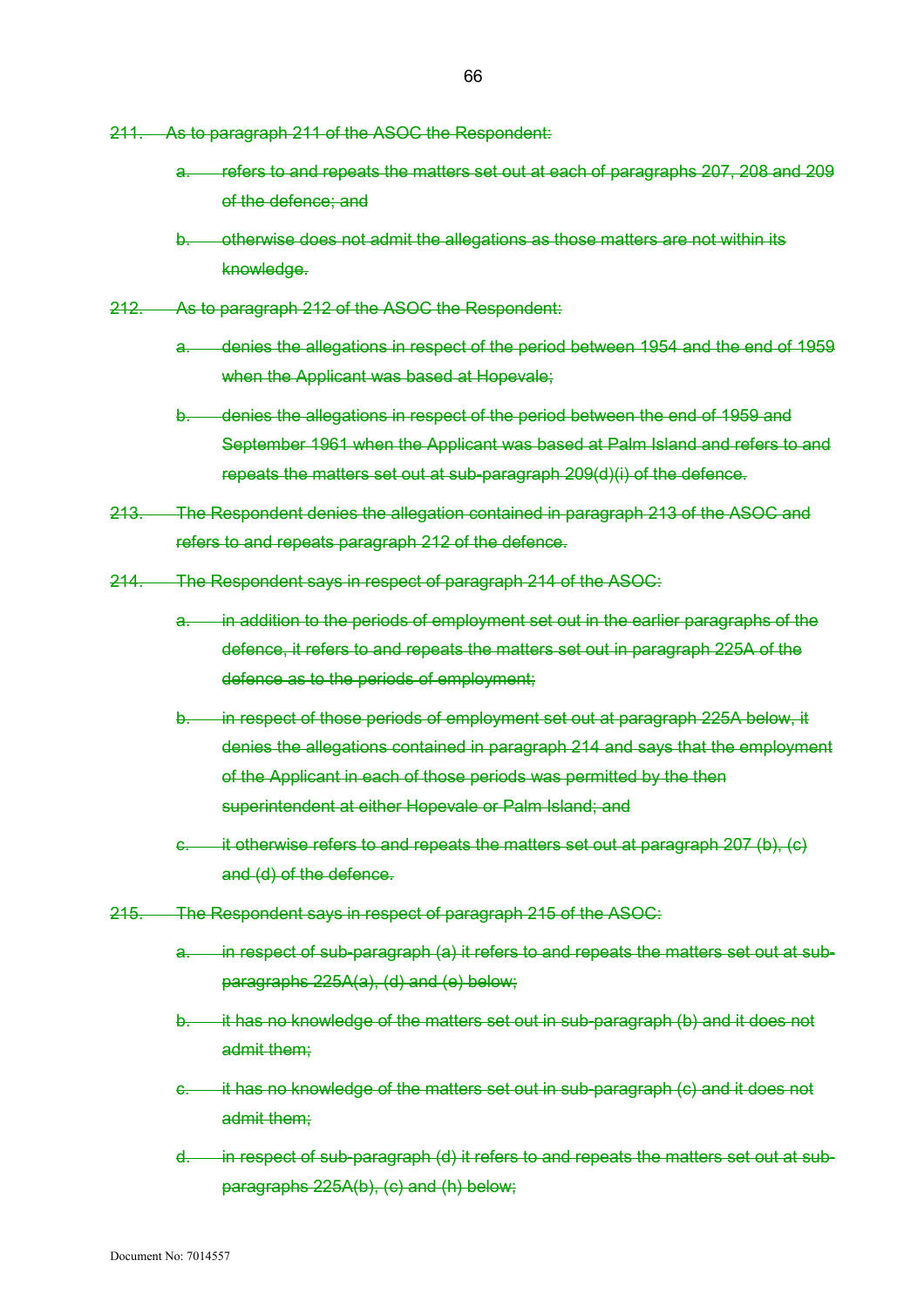- e. in respect of sub-paragraph (e) it refers to and repeats the matters set out at subparagraph 225A(f) below; and
- in respect of sub-paragraph (f) it refers to and repeats the matters set out at subparagraph 225A(g) below.
- 216. The Respondent denies the allegation contained in paragraph 216 of the ASOC and says:
	- a. the Hopevale Ledger cards refer to agreement numbers starting with 'P' as set out in paragraph 225A of this defence;
	- b. the 'P' is a reference to a permit for casual employment; and
	- e. it does not have a copy of any of the agreements referred to in paragraph 225A of the defence.
- 217. The Respondent says in respect of the allegations contained in paragraph 217 of the ASOC:
	- a. in respect of sub-paragraph (a):
		- i. in so far as there are periods of employment referred to in paragraph 225A of the defence, the employer is the person identified in paragraph 225A of the defence as the employer;
		- ii. otherwise it does not have any knowledge of the allegations contained in that sub-paragraph and does not admit those allegations;
	- b. in respect of sub-paragraph (b):
		- in so far as there are periods of employment referred to in paragraph 225A of the defence, it admits the allegations;
		- ii. otherwise it does not have any knowledge of the allegations contained in that sub-paragraph and does not admit those allegations;
	- c. in respect of sub-paragraph (c):
		- i. in so far as there are periods of employment referred to in paragraph 225A of the defence, it admits the allegations;
		- ii. otherwise it does not have any knowledge of the allegations contained in that sub-paragraph and does not admit those allegations;
	- d. in respect of sub-paragraph (d):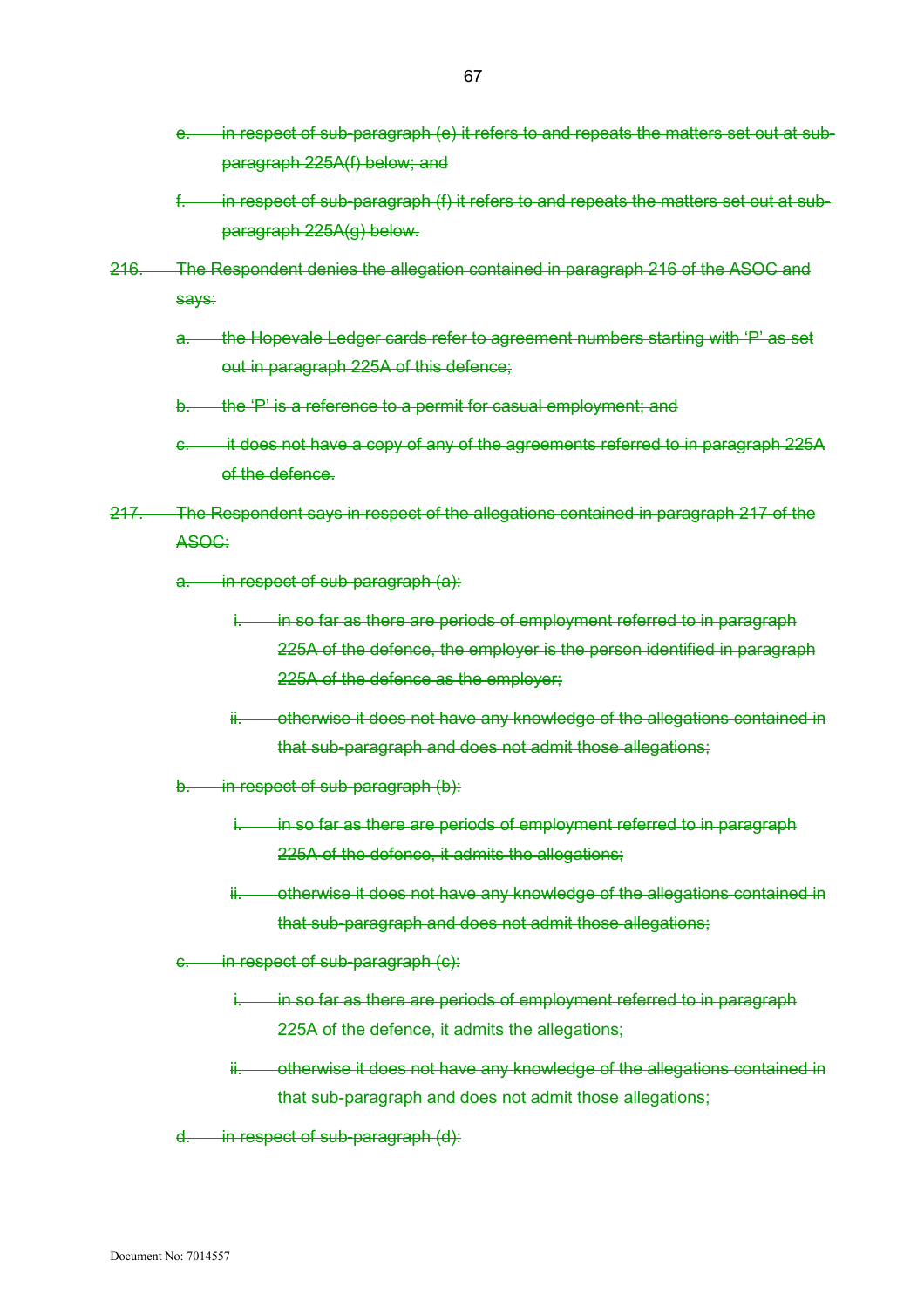- in so far as there are periods of employment referred to in paragraph 225A of the defence, the wages to be paid to the Applicant are as set out in paragraph 225A;
- otherwise it does not have any knowledge of the allegations contained in that sub-paragraph and does not admit those allegations;
- e. in respect of sub-paragraph (e):
	- in so far as there are periods of employment referred to in paragraph 225A of the defence, it admits the allegations;
	- ii. otherwise it does not have any knowledge of the allegations contained in that sub-paragraph and does not admit those allegations;
- $f.$  in respect of sub-paragraph  $(f)$ :
	- i. in so far as there are periods of employment referred to in paragraph 225A of the defence it denies the allegations contained in sub-paragraph (f) and says that section 71(1) of the 1945 regulations required the employer to pay all expenses of the employee's conveyance from the place of residence to the place of employment and on completion of the period of the agreement, the cost of the employee's return to the place of residence together with an allowance for sustenance at the rate specified per day while en route (which allowance did not apply to any employee traveling by steamer when board is provided for by the passage money);
	- ii. otherwise it does not have any knowledge of the allegations contained in that sub-paragraph and does not admit those allegations;
- in respect of sub-paragraph (g):
	- in so far as there are periods of employment referred to in paragraph 225A of the defence, it denies the allegations and refers to and repeats the matters set out at paragraph 211 of the defence;
	- otherwise it does not have any knowledge of the allegations contained in that sub-paragraph and does not admit those allegations;

in respect of sub-paragraph (h):

- in so far as there are periods of employment referred to in paragraph 225A of the defence, the occupation is as specified therein or is otherwise not within the knowledge of the Respondent and is not admitted;
- ii. otherwise it does not have any knowledge of the allegations contained in that sub-paragraph and does not admit those allegations;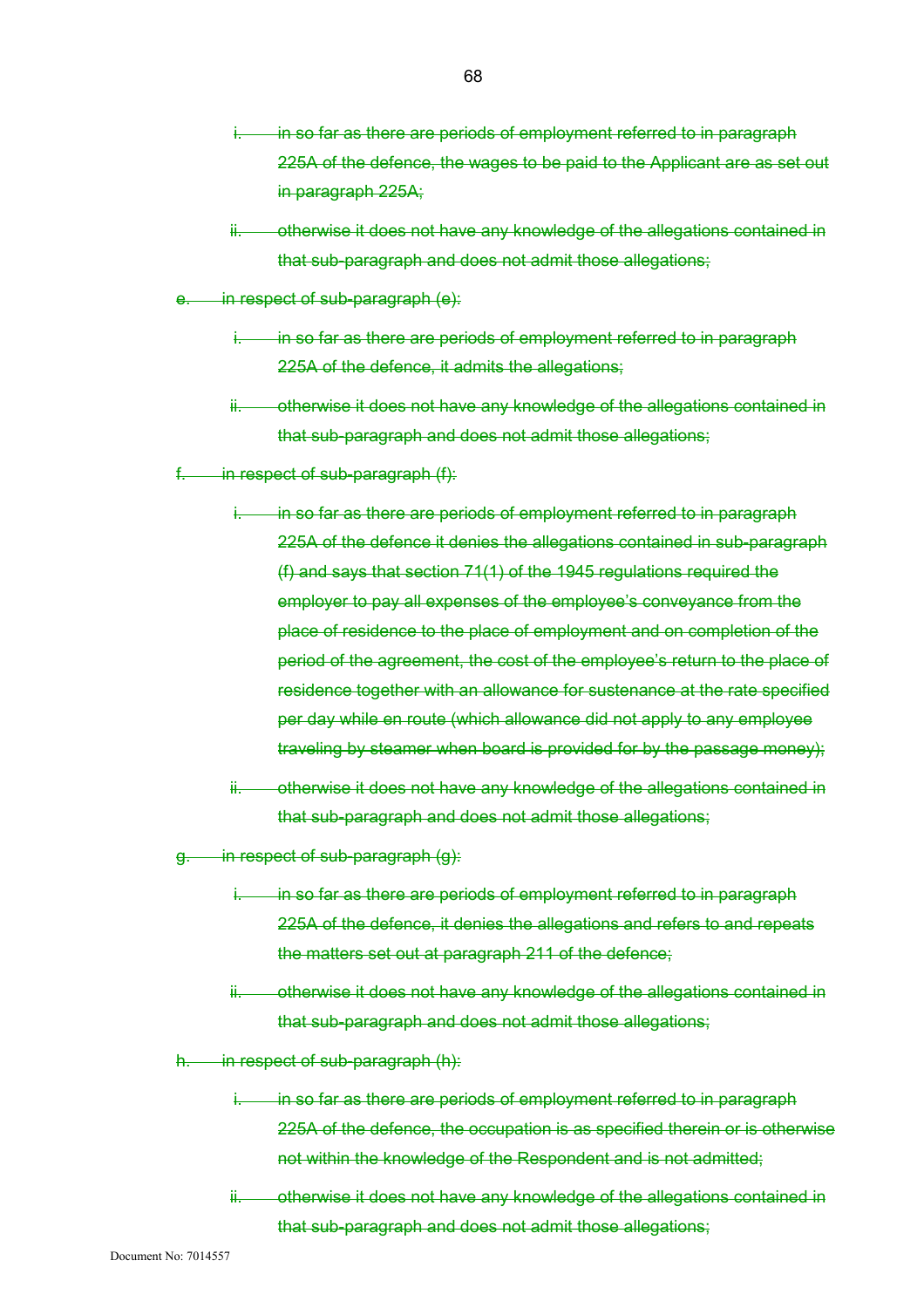in respect of sub-paragraph (i):

- in so far as there are periods of employment referred to in paragraph 225A of the defence, it refers to and repeats the matters set out in subparagraph 225A of the defence;
- otherwise it does not have any knowledge of the allegations contained in that sub-paragraph and does not admit those allegations;
- in respect of sub-paragraph (j) the Respondent does not have any knowledge of the allegations contained in that sub-paragraph and does not admit those allegations;
- it refers to and repeats the matters set out in paragraph 216 of this defence.
- 218. The Respondent says in respect of paragraph 218 of the ASOC:
	- a. in so far as there are periods of employment referred to in paragraph 225A of the defence, it does not admit the allegations contained in paragraph 218 of the ASOC and says:
		- it refers to and repeats the matters set out in paragraph 216 of this defence; and
		- it does not have a copy of the agreement by which the employers employed the Applicant in those periods; and
		- b. otherwise it does not have any knowledge of the allegations contained in that sub-paragraph and does not admit those allegations.
- 219. The Respondent does not admit the allegations contained in paragraph 219 of the ASOC and refers to and repeats the matters set out in paragraph 78 of the defence.
- 220. The Respondent says in respect of paragraph 220 of the ASOC:
	- in so far as there are periods of employment referred to in paragraph 225A of the defence, it does not admit the allegations contained in paragraph 220 of the ASOC because it does not have a copy of the agreements referred to in paragraph 225A; and
	- b. otherwise it does not have any knowledge of the allegations contained in that sub-paragraph and does not admit those allegations.
- 221. The Respondent says in respect of paragraph 221 of the ASOC:
	- a. in so far as there are periods of employment referred to in paragraph 225A of the defence, it does not admit the allegations contained in paragraph 221 of the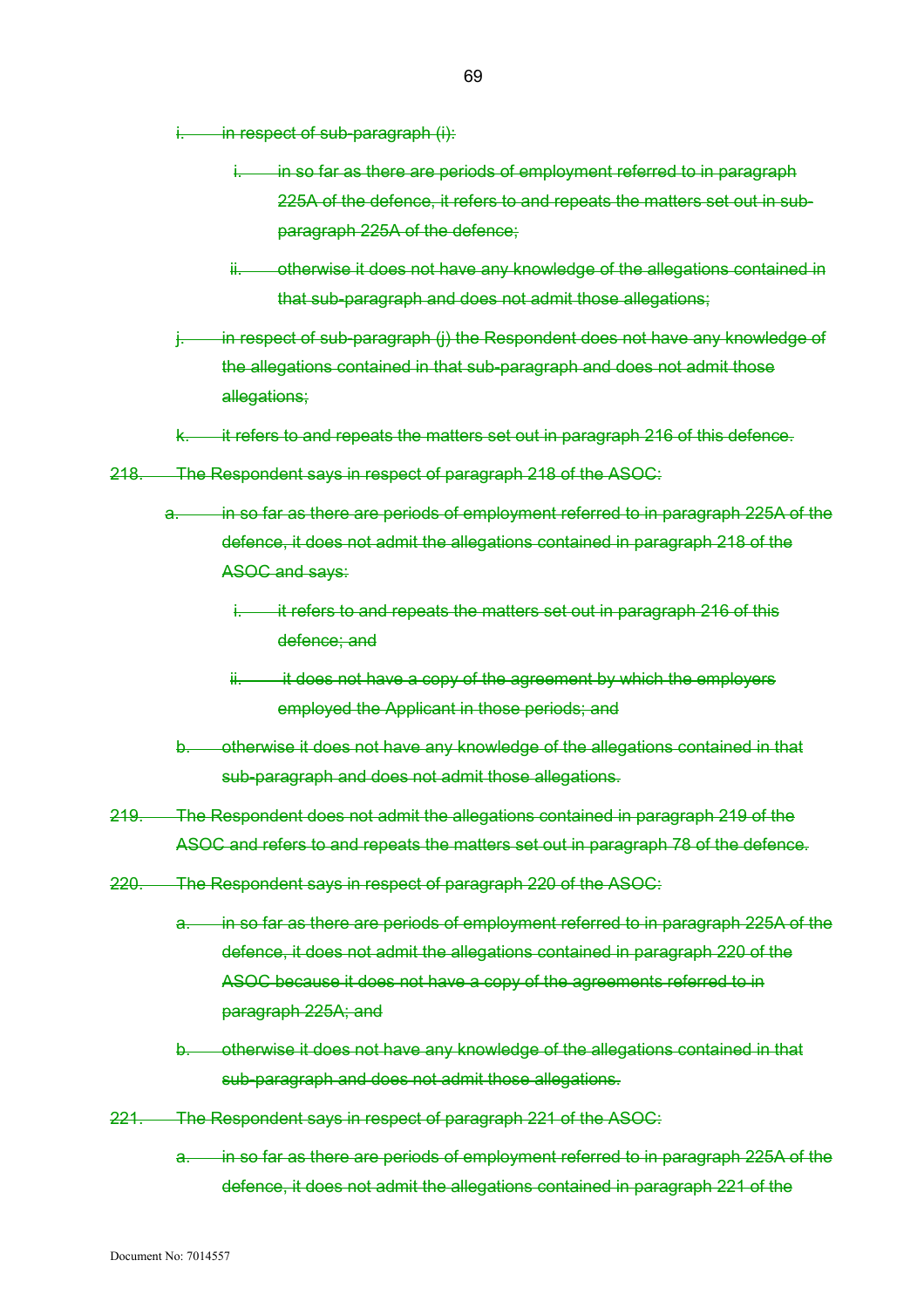ASOC because it does not have a copy of the agreements referred to in paragraph 225A; and

- b. otherwise it does not have any knowledge of the allegations contained in that sub-paragraph and does not admit those allegations.
- 222. The Respondent says in respect of paragraph 222 of the ASOC:
	- in so far as there are periods of employment referred to in paragraph 225A of the defence, it does not admit the matters set out in sub paragraph (a) as those are matters which:

i. are not within its knowledge; and

- ii. cannot be tested because the relevant superintendents are deceased;
- b. in so far as there are periods of employment referred to in paragraph 225A of the defence, it does not admit the allegations contained in sub-paragraph (b) because it does not have a copy of the agreements referred to in paragraph 225A; and
- c. otherwise it does not have any knowledge of the allegations contained in that paragraph and does not admit those allegations.
- 223. The Respondent says in respect of paragraph 223 of the ASOC:
	- a. in so far as there are periods of employment referred to in paragraph 225A of the defence, it does not admit the matters set out in paragraph 223 of the ASOC as:
		- i. those are not matters which are within its knowledge:
		- $ii.$  it does not have a copy of the agreements referred to in paragraph 225A;
	- b. otherwise it does not have any knowledge of the allegations contained in that paragraph and does not admit those allegations.
- 224. The Respondent does not admit the allegations contained in paragraph 224 of the ASOC and refers to and repeats the matters set out at paragraph 207 of the defence.
- 225. The Respondent does not admit the allegations contained in paragraph 225 of the ASOC and refers to and repeats the matters set out at paragraph 207 of the defence.
- 225A. The Respondent says in respect of the allegations contained in paragraph 225A of the ASOC that it does not know and does not admit the allegations that the employment of the Applicant was as a drover or that the persons named in the following subparagraphs were head drovers and otherwise says in respect of paragraph 225A:

a. in respect of sub-paragraph (a):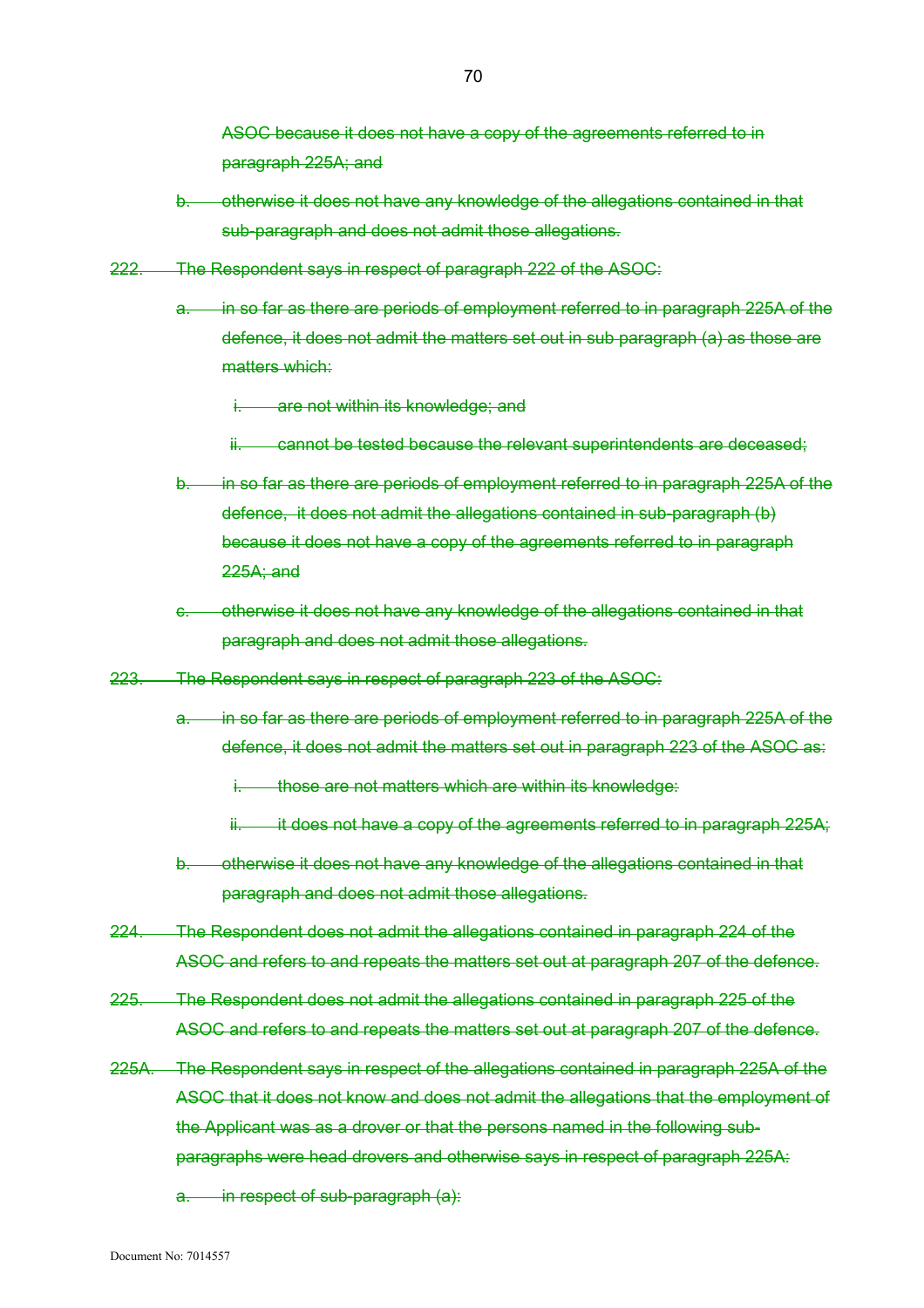- $\overline{\mathbf{a}}$  it admits the allegations contained in sub-paragraph (a);
- ii. it says that that Mr Len Elmes was the employer of the Applicant pursuant to agreement number P20299;
- iii. it says that Mr Elmes paid the wages payable to the superintendent in respect of the employment; and
- iv. the wages paid to the superintendent in respect of this period of employment is noted on the Hopevale ledger card at £35/-/-;
- it denies the allegations in sub-paragraph (b) and says:
	- **IMr Wallace was the employer of the Applicant pursuant to agreement** P22521 shown on the Hopevale ledger as from 31 January 1958 for a period of 17 days, but recorded on receipt number 91271 in the Hopevale receipts book as for the period between 13 January 1958 and 31 January 1958;
	- ii. pursuant to that agreement, Mr Wallace was to pay the gross wage of £8/10/- per week, with pocket money of £1/-/- per week to the Applicant and £7/10/- to the superintendent;
	- iii. Mr Wallace paid the wages payable to the superintendent in respect of that employment;
	- iv. Mr Wallace was the employer of the Applicant pursuant to agreement P22522 shown on the Hopevale ledger as from 1 February 1958 for a period of 24 days, and recorded on receipt number 91272 in the Hopevale receipts book as for the period between 1 February 1958 and 28 February 1958;
	- v. pursuant to that agreement, Mr Wallace was to pay the gross wage of £8/10/- per week, with pocket money of £1/-/- per week to the Applicant and £7/10/- to the superintendent;
	- vi. Mr Wallace paid the wages payable to the superintendent in respect of that employment; and
	- vii. the wages paid to the superintendent in respect of these two periods of employment are noted on the Hopevale ledger card at £51/5/-;
- in respect of sub-paragraph (c):
	- it admits the allegations contained in sub-paragraph (c) save that the employment period is expressed to be from 30 January 1959 for a period of 24 days;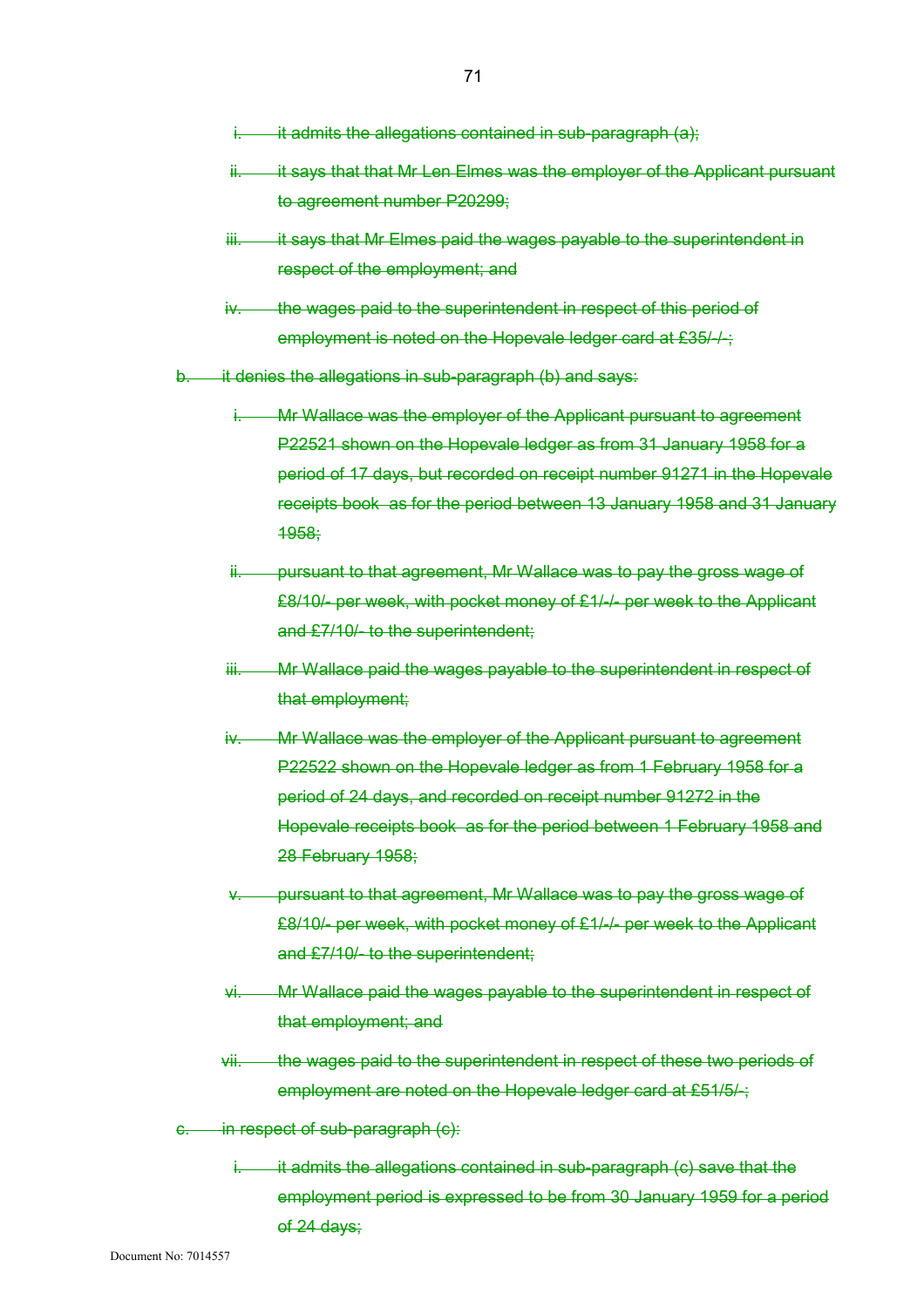- ii. it says that Mr Wallace was the employer of the Applicant pursuant to agreement number P23497;
- iii. it says that Mr Wallace paid the wages payable to the superintendent in respect of the employment; and
- iv. the wages paid to the superintendent in respect of this period of employment is noted on the Hopevale ledger card at £30 /-/-;
- d. in respect of sub-paragraph (d):
	- $i.$  it admits the allegations contained in sub-paragraph (d) save that the employment period is expressed to be from 8 April 1959 for a period of 20 days;
	- ii. it says that that Mr Len Elmes was the employer of the Applicant pursuant to agreement number P22568; and
	- iii. it says that Mr Elmes paid the wages payable to the superintendent in respect of the employment;
- e. in respect of sub-paragraph (e):
	- it admits the allegations contained in sub-paragraph (e) save that:
		- 1. the employment period is expressed to be from 1 May 1959 for a period of 17 days;
		- 2. the gross wage payable was £9/10/- per week, not £8/10/- per week as alleged therein;
	- ii. it says that that Mr Len Elmes was the employer of the Applicant pursuant to agreement number P22574;
	- iii. it says that Mr Elmes paid the wages payable to the superintendent in respect of the employment; and
	- iv. the wages paid to the superintendent in respect of the period of employment at sub-paragraph (d) of the defence and this period of employment is noted on the Hopevale ledger card at £52/8/4;
- $f.$  in respect of sub-paragraph  $(f)$ :
	- it admits the allegations contained in sub-paragraph (f) save that:
		- 1. the employer is a C King;
		- 2. the employment period is expressed to be from 1 July 1959 for a period of 10 days;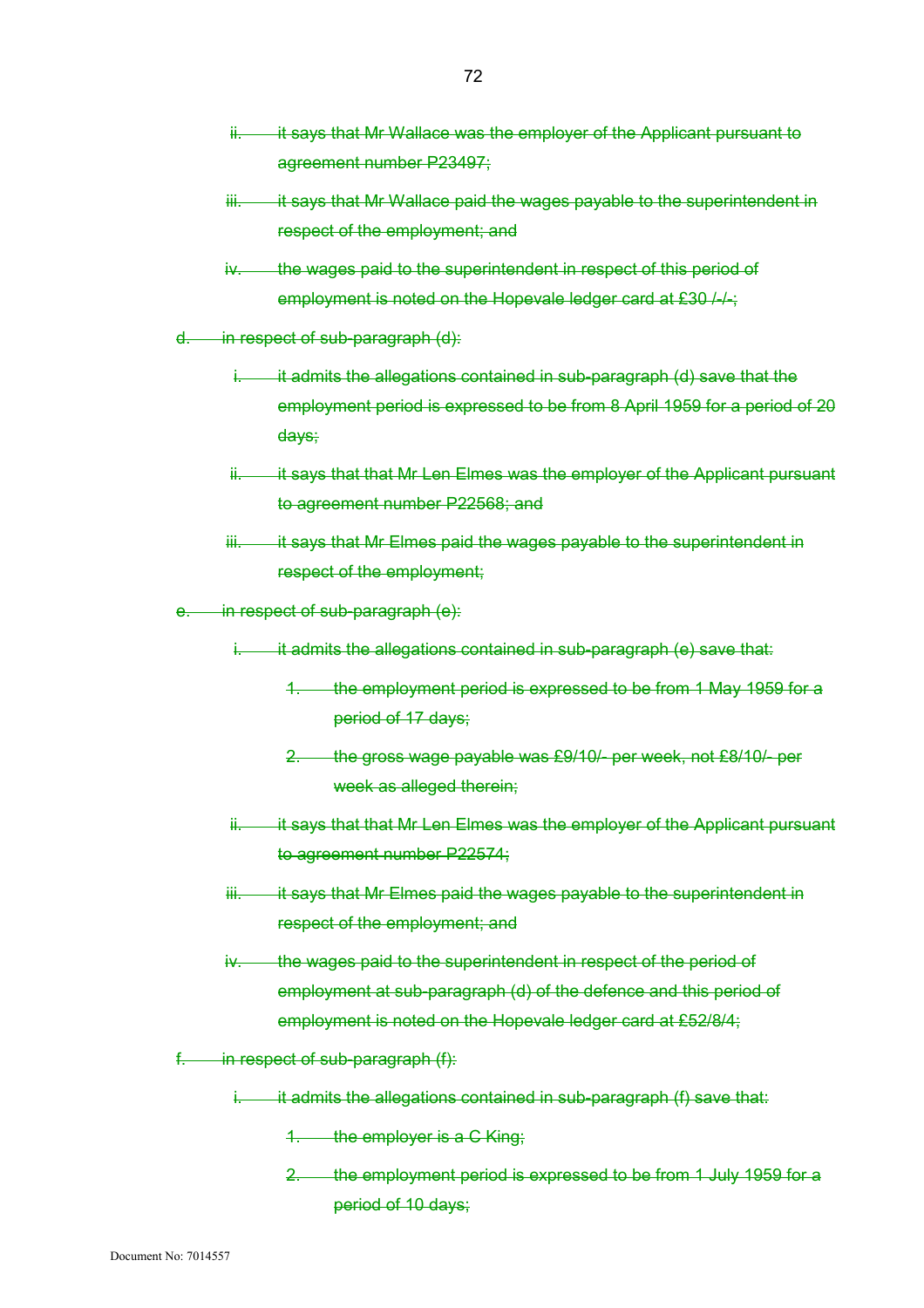- ii. it says that that C King was the employer of the Applicant pursuant to agreement number P23522;
- iii. it says that C King paid the wages payable to the superintendent in respect of the employment; and
- iv. the wages paid to the superintendent in respect of this period of employment is noted on the Hopevale ledger card at £12/10/-;
- g. in respect of sub-paragraph (g):
	- $i.$  it admits the allegations contained in sub-paragraph (g) save that the employment period is expressed to be from 4 November 1959 for a period of 15 days;
	- ii. it says that that LC. Chisholm was the employer of the Applicant pursuant to agreement number P24204;
	- iii. it says the employment was stock work;
	- iv. it says that L.C. Chisholm paid the wages payable to the superintendent in respect of the employment; and
	- v. the wages paid to the superintendent in respect of this period of employment is noted on the Hopevale ledger card at £18/15/-;

h. Mr Wallace was the employer of the Applicant pursuant to agreement P22575:

- i. shown on the top of the Hopevale ledger as from 2 May 1959 for a period of 13 days but in the body of the Hopevale ledger as from 21 May 1959 to 4 June 1959;
- ii. pursuant to that agreement, Mr Wallace was to pay the gross wage of £9/10/- per week, with pocket money of £2/-/- per week to the Applicant and £7/10/- to the superintendent;
- iii. Mr Wallace paid the wages payable to the superintendent in respect of that employment; and
- iv. the wages paid to the superintendent in respect of this period of employment is noted on the Hopevale ledger card as for the period 21.05.59 – 04.06.59 in the amount of £16/5/-.

## **G. Move to Innisfail**

- 226. The Respondent says in respect of paragraph 226 of the ASOC that:
	- a. the Applicant was exempt from the 1939 Act on 18 January 1962; and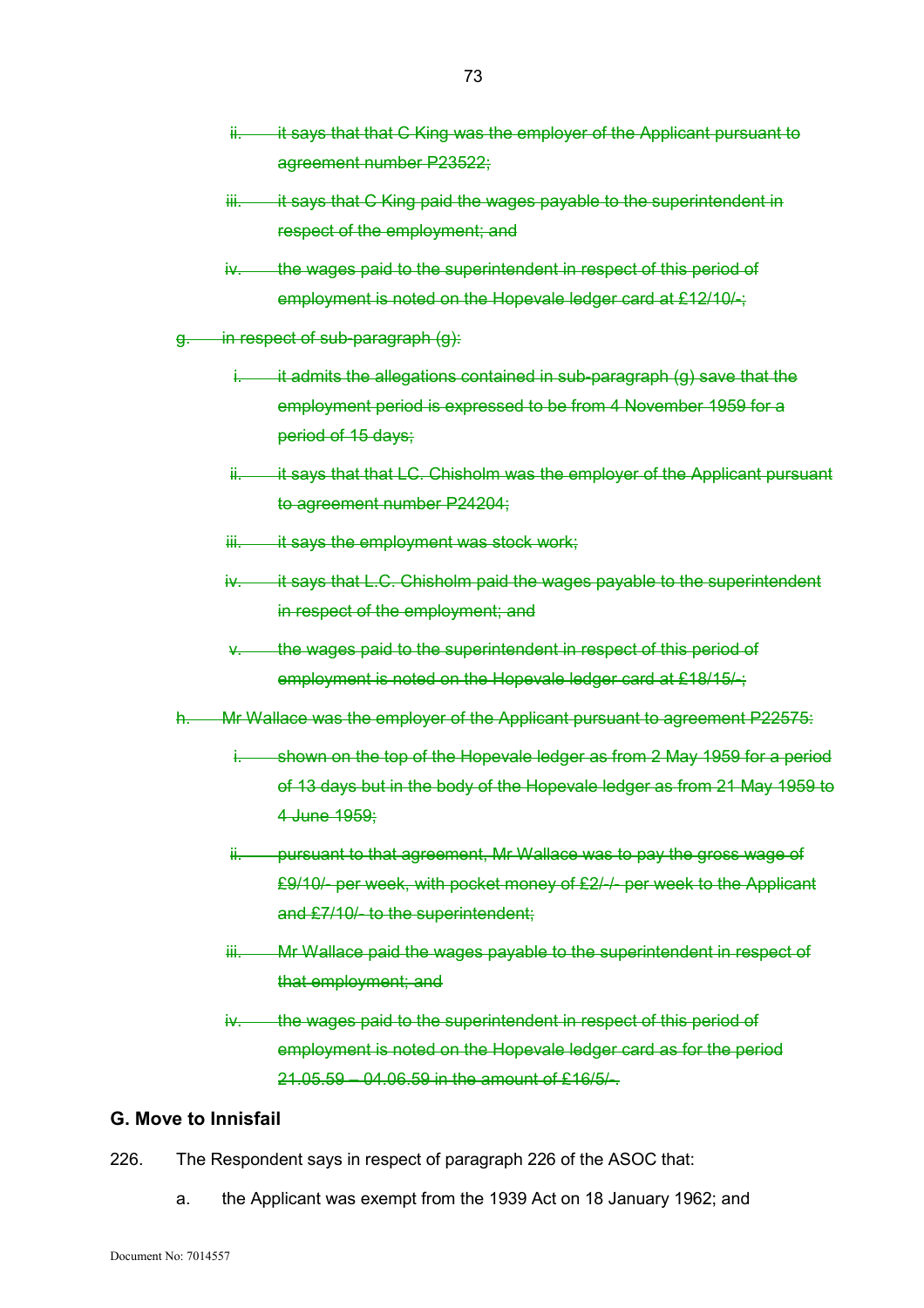- b. it does not otherwise plead to the allegations in paragraph 226 of the ASOC as it contains no allegations against it.
- 227. The Respondent says in respect of paragraph 227 of the ASOC that:
	- a. the Applicant was exempt from the 1939 Act on 18 January 1962; and
	- b. it does not otherwise plead to the allegations in paragraph 227 of the ASOC as it contains no allegations against it.
- 228. The Respondent says in respect of paragraph 228 of the ASOC that:
	- a. the Applicant was exempt from the 1939 Act on 18 January 1962; and
	- b. it does not otherwise plead to the allegations in paragraph 228 of the ASOC as it contains no allegations against it.

#### **H. Exemption under the 1939 Act**

- 229. The Respondent admits the allegation contained in paragraph 229 of the ASOC and says further that at 18 December 1961 the Applicant had £17/0/0 to his credit in the Palm Island Savings Bank Applicant's savings account.
- 230. As to paragraph 230 of the ASOC t<sub>T</sub>he Respondent admits the allegation contained in paragraph 230 of the ASOC:
	- a. admits the Applicant's exemption was granted on or about 18 January 1962 and further says that there were no conditions on the certificate of exemption.; and
	- b. does not know when the Applicant was informed of the grant of the exemption and so cannot admit the balance of the allegations contained in that paragraph.
- 231. The Respondent denies the allegation contained in paragraph 231 of the ASOC and refers to and repeats the matters set out at paragraph 195 of the defence. says:
	- a. that as at 16 February 1962 the Applicant was working at Kalinga Station;
	- b. the Applicant left the Palm Island settlement in September 1961;
	- c. the Applicant travelled from Coen to Cooktown on 19 December 1961; and
	- c. it has no knowledge of the terms or basis of the employment of the Applicant at Kalinga Station as the Applicant was unconditionally exempt from the 1939 Act on 18 January 1962.
- 232. The Respondent denies the allegation contained in paragraph 232 of the ASOC and refers to and repeats the matters set out at paragraph  $\frac{495}{231}$  of the defence.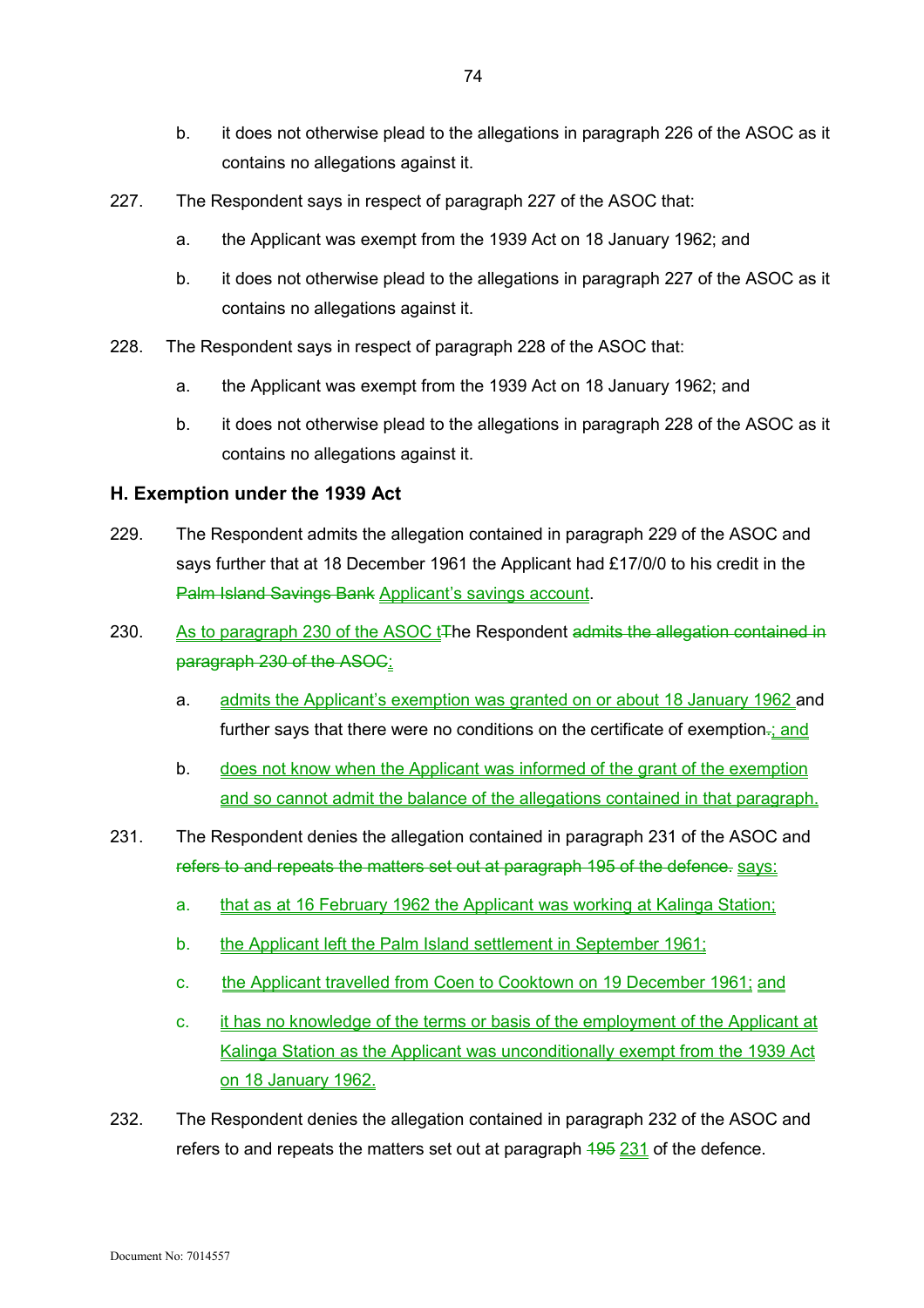# **I. Wages paid**

- 233. The Respondent denies the allegations contained in paragraph 233 of the ASOC and says:
	- a. that wages were paid to the superintendent on account of the employment of the Applicant under the 1939 Act in the period from 1954 to his exemption on 18 January 1962, as set out in this defence, and as itemised in the table below.

|                                  |                           | <b>Wages paid to</b> |
|----------------------------------|---------------------------|----------------------|
| <b>Date of Employment</b>        | <b>Employer</b>           | superintendent       |
|                                  |                           | (in pounds)          |
| $19.05.54 - 20.09.54$            | <b>Starcke Graziers</b>   | £67/1/8              |
| 1.10.54 for 26 days              | <b>Starcke Graziers</b>   | £15/3/4              |
| $28.06.55 - 15.08.55$            | Mr Elmes                  | £35/-/-              |
| $28.12.55 - 31.12.55$            | <b>Starcke Graziers</b>   | $£4/-/-$             |
| 02.01.56 for a period of 9 days  | <b>Starcke Graziers</b>   | £44/10/-             |
| 21.02.56 for a period of 35 days |                           |                      |
| 02.04.56 for a period of 45 days | <b>Starcke Graziers</b>   | £45/-/-              |
| 04.04.57 for a period of 23 days | <b>Mossman Butchering</b> | £33/3/4              |
| 01.05.57 for a period of 27 days | Company                   |                      |
| 01.06.57 for a period of 22 days | <b>Mossman Butchering</b> | £14/13/4             |
|                                  | Company                   |                      |
| 24.12.57 or a period of 7 days   | <b>Starcke Graziers</b>   | $£7/-/-$             |
| 27.12.57 for a period of 14 days | <b>Starcke Graziers</b>   | £17/10/-             |
|                                  |                           |                      |
| 13.01.58 for a period of 17 days | Mr Wallace                | £51/5/-              |
| 01.02.58 for a period of 24 days |                           |                      |
|                                  |                           |                      |
| 22.03.58 for a period of 6 days  | <b>Starcke Graziers</b>   | £7/10/-              |
| 25.06.58 for a period of 5 days  | <b>Mossman Butchering</b> | £6/5/-               |
|                                  | Company                   |                      |
| 01.07.58 for a period of 27 days | Mossman Butchering        | £33/15/-             |
|                                  | Company                   |                      |
| 01.08.58 for a period of 18 days | <b>Mossman Butchering</b> | £22/10/-             |
|                                  | Company                   |                      |
| 30.01.59 for a period of 24 days | Mr Wallace                | £30 /-/-             |
| 08.04.59 for a period of 20 days | Mr Elmes                  | £52/8/4              |
|                                  |                           |                      |
| 01.05.59 for a period of 17 days |                           |                      |
| 21.05.59 - 04.06.59              | Mr Wallace                | £16/5/-              |
| 01.07.58 for a period of 10 days | C. King                   | $£12/10/-$           |
| 04.11.59 for a period of 15 days | L.C. Chisholm             | £18/15/-             |
| Financial year ending 30.06.60   | N.V and A.R. Rose of      | £65/-/-              |
|                                  | Hughenden                 |                      |
| $05.09.61 - 18.12.61$            | Rokeby Cattle Co          | £101/3/-             |
| <b>TOTAL:</b>                    |                           | £700/8/-             |

b. Further: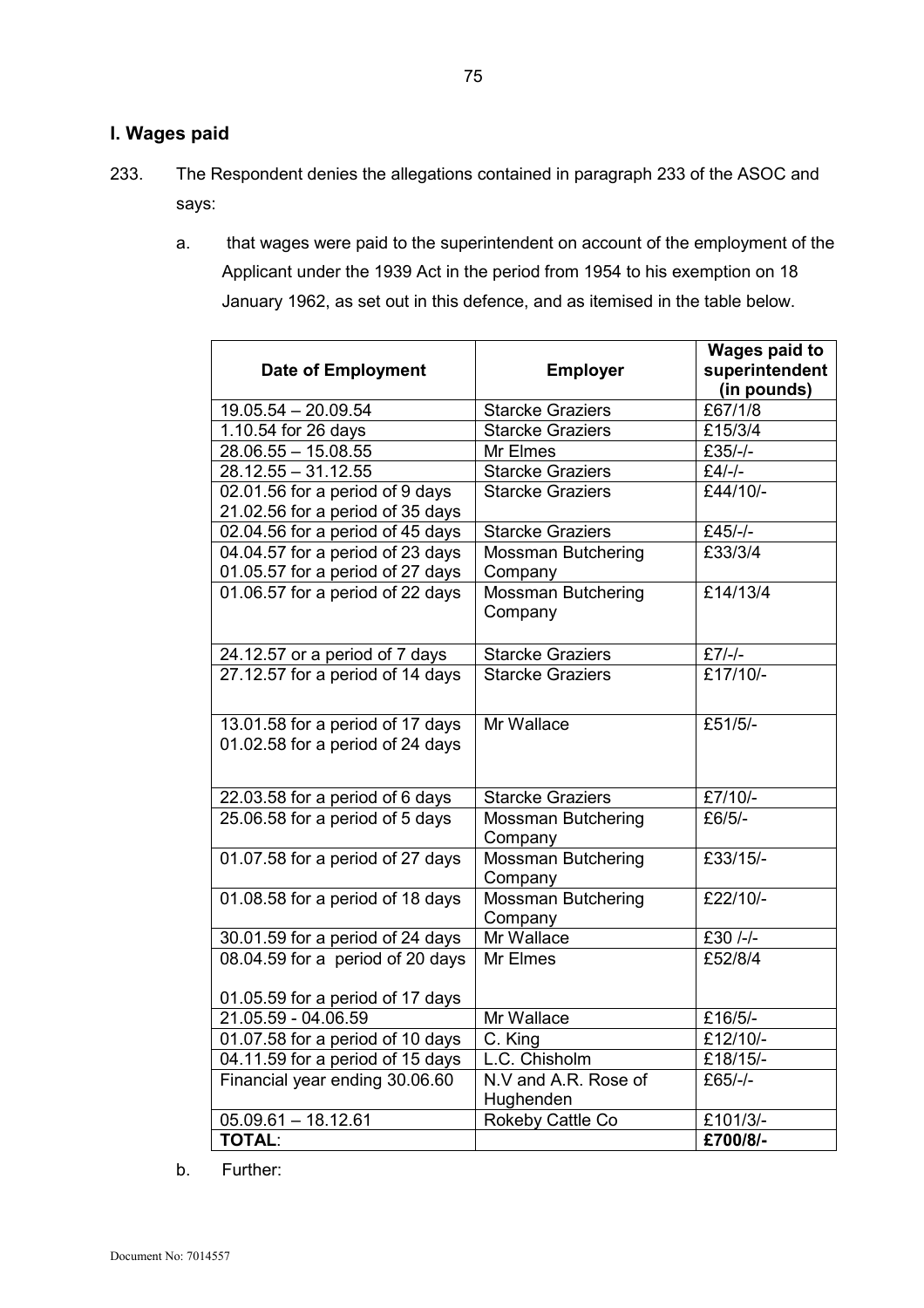- i. no taxation returns were lodged for the Applicant in respect of any of the years other than that of the financial year ended 30 June 1960;
- ii. the taxation record for the financial year ended 30 June 1960 is  $\frac{1}{100}$ recorded as 'Ist return';
- iii. the Applicant's name does not appear in the lists of income tax returns lodged by the Superintendent of Palm Island for the financial years ending 30 June 1961 and 30 June 1962;
- iv. there was an obligation on an Aboriginal to pay income tax in any financial year where their nett income exceeded £104 after deductions; and
- v. it can be inferred from the fact that no taxation returns were lodged that in none of the financial years ended 30 June 1954, 30 June 1955, 30 June 1956, 30 June 1957, 30 June 1958, 30 June 1959, 30 June 1961 and 30 June 1962 did the Applicant earn nett income exceeding £104 after deductions in any of those financial years.
- 233A. The Respondent further says that the following amounts were accredited to the Applicant on account of interest as recorded in the Hopevale ledger cards for the period 31 August 1954 – 28 February 1962.

|            |              | Total = $\vert$ £1/12/7 |
|------------|--------------|-------------------------|
| 31/07/1960 | 30 Jun 1960  | $E - 12$                |
| 31/07/1959 | 30 JNE 1959  | $E - 12/9$              |
| 31/07/1957 | 30 June 1957 | $E - 12/9$              |
| 31/07/1956 | 30 June 1956 | $E - 14/6$              |
| 31/07/1955 | 30 June 1955 | $E - 10/7$              |

- 234. The Respondent denies the allegations contained in paragraph 234 of the ASOC and says:
	- a. the superintendents of Hopevale and Palm Island were not paid on behalf of the Applicant the amounts alleged in paragraph 233 of the ASOC;
	- b. the multiplying factor used to calculate the present day value comprises both an allowance for inflation and an allowance for a return and, as such, does not accurately calculate a present day value.

## **J. Withdrawal of money by the Applicant**

- 235. The Respondent says in respect of the allegations contained in paragraph 235 of the ASOC:
	- a. it has no knowledge of the matters contained in that paragraph;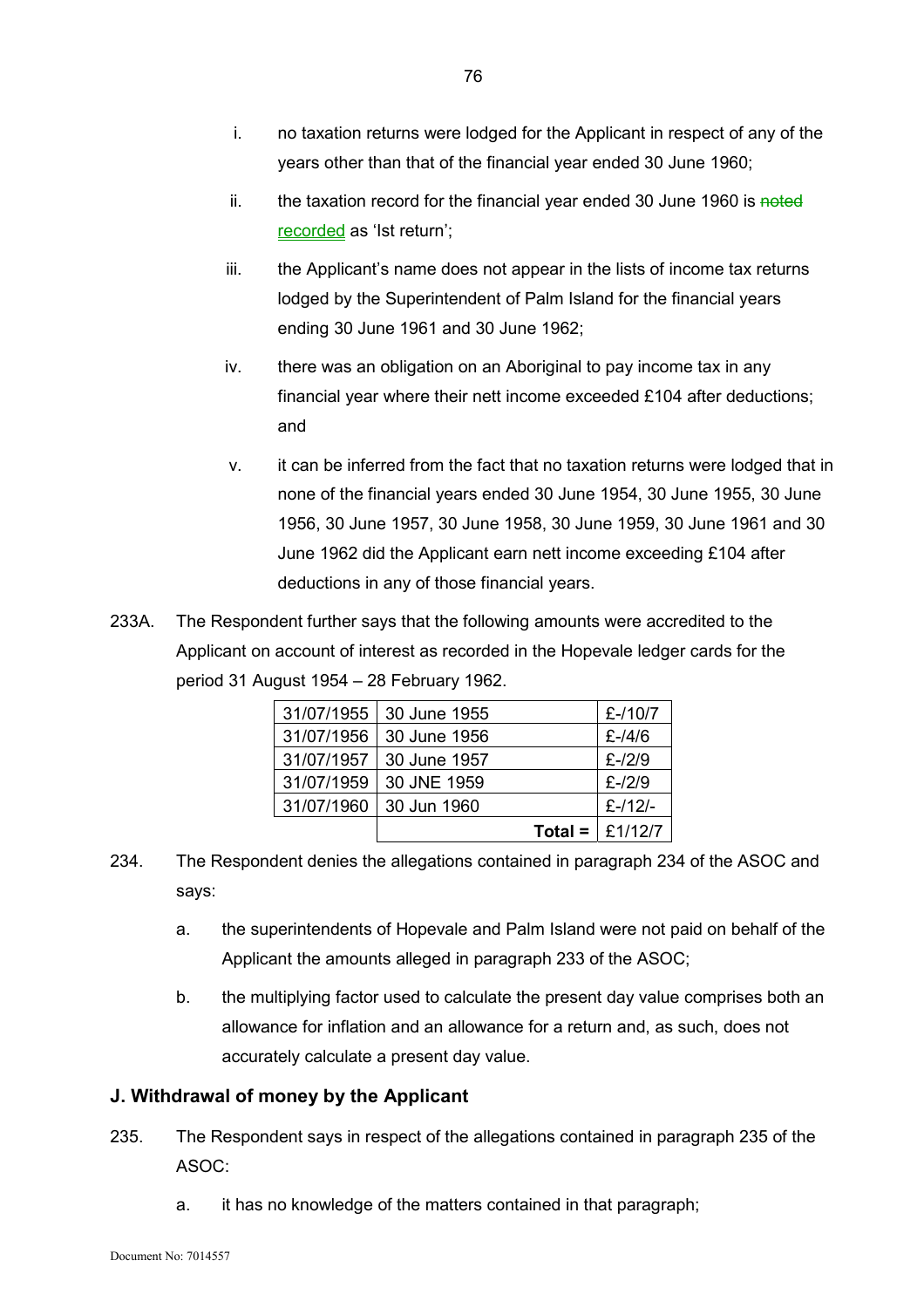- ab. there was a store at the Hopevale Mission where Aboriginals could acquire goods;
- b. all the superintendents from the Hopevale Mission in the period to 1962 are deceased; and
- c. it does not admit the allegations contained therein.
- 236. [Blank]
- 237. The Respondent denies the allegations contained in paragraph 237 of the ASOC and says:
	- a. it was the practice at the Hopevale Mission to maintain withdrawals books and to have Aboriginals sign for withdrawals which were then witnessed and cross referenced, by sheet number, to the ledger card for the Aboriginal in question;
	- b. the Withdrawals book for the Hopevale Mission from December 1956 January 1958 contains the following withdrawals which total £42/10/- for the year 1957 and which have been signed for by the Applicant and witnessed:

| i.    | month ended 31.01.57 | Sheet no 3  | £10/-/-  |
|-------|----------------------|-------------|----------|
| ii.   | month ended 31,01.57 | Sheet no 7  | £2/-/-   |
| iii.  | month ended 28,02,57 | Sheet no 12 | £2/-/-   |
| iv.   | month ended 30.06.57 | Sheet no 45 | £2/10/-  |
| v.    | month ended 31.07.57 | Sheet no 49 | £10/-/-  |
| vi.   | month ended 31.07.57 | Sheet no 50 | £2/-/-   |
| vii.  | month ended 31.08.57 | Sheet no 55 | £5/-/-   |
| viii. | month ended 30.09.57 | Sheet no 64 | £4/-/-   |
| ix.   | month ended 31.10.57 | Sheet no 70 | £4/-/-   |
| Χ.    | month ended 31.10.57 | Sheet no 81 | $£1/-/-$ |

- c. the Withdrawals set out in sub-paragraph (b) coincide with corresponding entries made in the Hopevale Protectorate Ledger card for 1957 by reference to the notation "Sh" and the number in the Particulars column;
- d. the Withdrawals book for the Hopevale Mission from December 1956 January 1958 also contains a withdrawal on account of the Applicant on Sheet No 57 for the month ended 31 August 1957 of £3/4/7 noted recorded "As per order form". As set out in paragraph 248(j) of this defence, this withdrawal coincides with a corresponding entry in the Hopevale Protectorate Ledger Card for 1957 by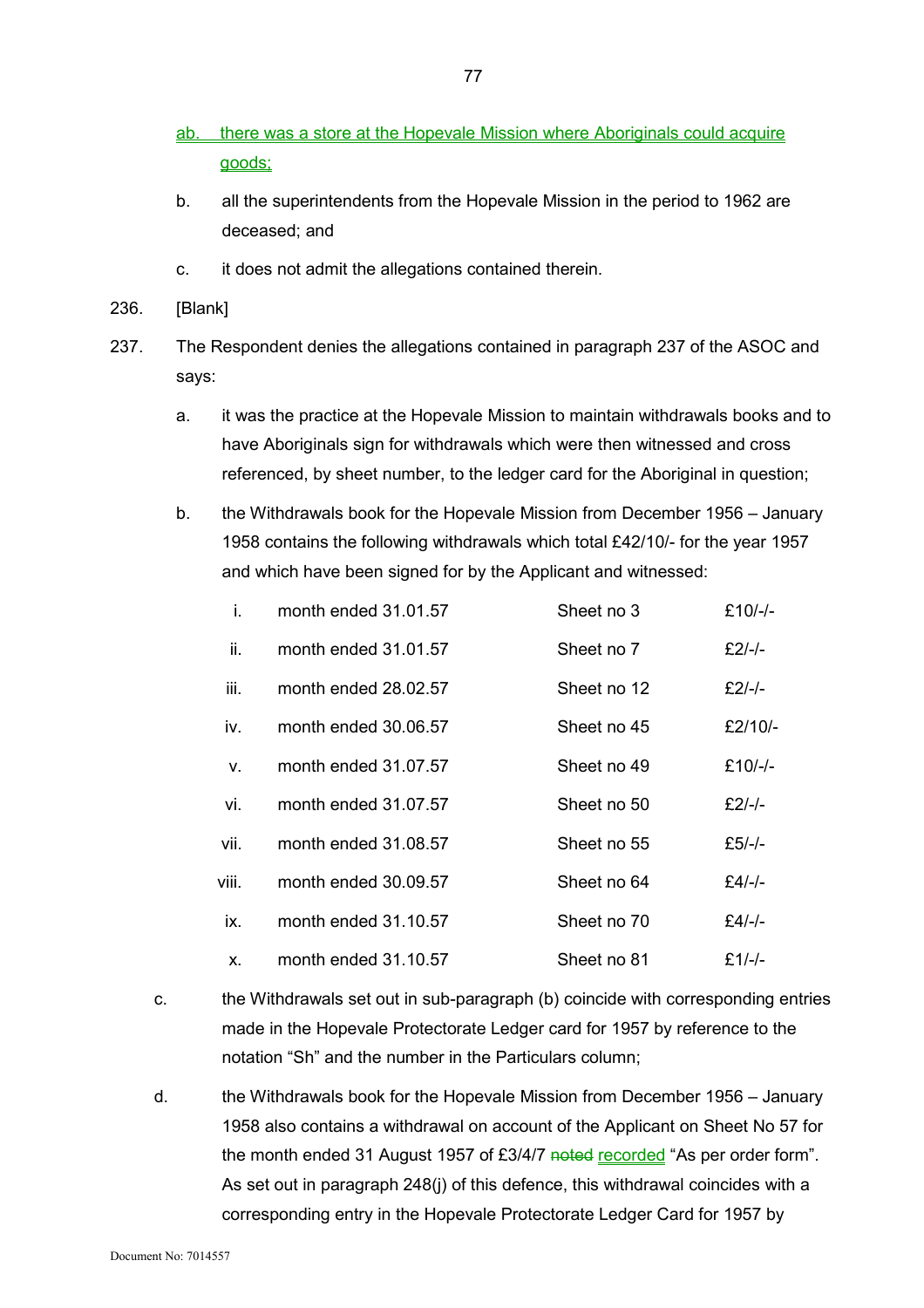reference to the notation "57" in the Particulars column. It was the practice that Aboriginals would sign orders at the time the orders were filled;

- e. the Hopevale Protectorate ledger cards contain entries for withdrawals by reference to the notation "Sh" and a number in the Particulars column:
	- i. for 1954 totalling £31/0/9
	- ii. for 1955 totalling £61/5/11
	- iii. for 1956 totalling £56/18/2
	- iv. for 1958 totalling £85/19/3
	- v. for 1959 totalling £118/-/-
	- vi. for 1960 totalling £37/3/-
	- f. in accordance with the practices set out at sub-paragraphs (c) and (d), it can be inferred from these entries that the matters set out in sub-paragraph (e) were withdrawals by the Applicant or on his behalf based on the filling of order forms;
	- g. section 12(9) of the 1939 Act provided for regulation making power for the establishment of a welfare fund for the general benefit of Aboriginals and the maintenance of such fund by, relevantly, contributions by Aboriginals as may from time to time be prescribed;
	- h. section 6 of the 1945 regulation required all Aboriginals employed under the 1939 Act and who are earning wages to contribute from their gross earnings to a welfare fund on the scale of, relevantly, when residing on a settlement or a mission reserve or whose employment is controlled from a settlement or a mission reserve:
		- i. at the rate of 5% of their gross earnings if they have no dependants;
		- ii. at the rate of 10% of their gross earnings if they have dependants on any settlement or mission reserve;
	- i. the practice at the Hopevale Mission was that after the superintendent banked the wages received on behalf of the Applicant, the superintendent made deductions as required by the 1945 regulations and noted those deductions by a sheet number and with the letters 'APF';
	- j. in respect of the Applicant the date, sheet number and amount of APF deductions were:

| Date       | <b>Particulars</b>     | Withdrawal |
|------------|------------------------|------------|
| 30/09/1954 | [indecipherable] A.P.F | f1/4/8     |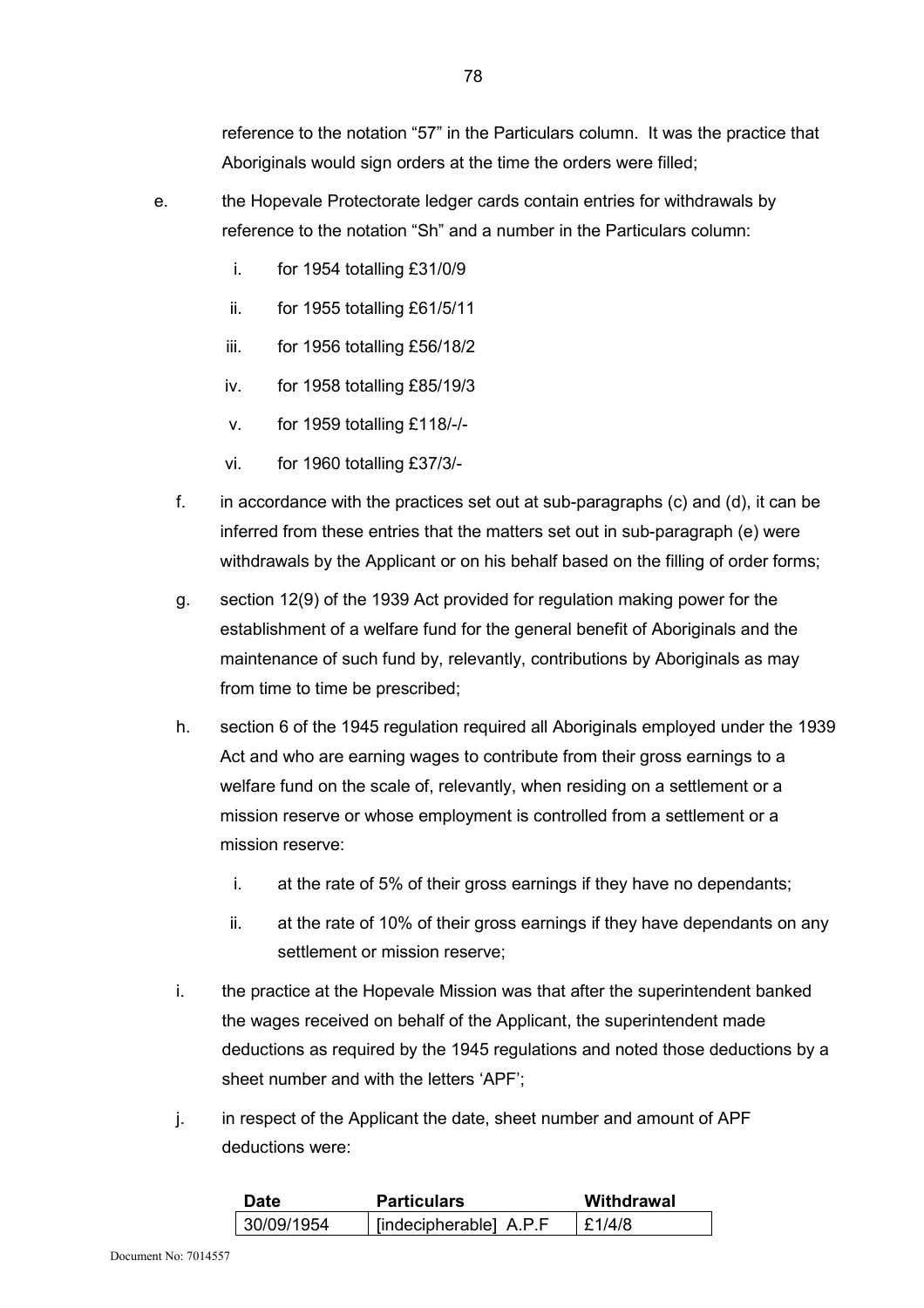| 30/11/1954 | Sh 50 A.P.F       | £2/12     |
|------------|-------------------|-----------|
| 31/03/1955 | Sh 15 A.P.F       | £-/14/4   |
| 31/10/1955 | Sh 25 A.P.F       | £2/9/-    |
| 31/05/1956 | Sh 31 A.P.F       | $£ -/4/8$ |
| 31/08/1956 | Sh 34 A.P.F       | £2/11/11  |
| 31/10/1956 | Sh 56 A.P.F       | £2/12/6   |
| 31/08/1957 | Sh 48 A.P.F       | £2/1/8    |
| 30/11/1957 | <b>Sh 1 A.P.F</b> | £-/18/4   |
| 31/05/1958 | Sh 13 A.P.F       | £-/8/9    |
| 31/07/1958 | Sh 15 A.P.F       | £-/19/10  |
| 31/07/1958 | Sh 15 A.P.F       | £-/8/6    |
| 31/07/1958 | Sh 14 A.P.F       | £2/18/1   |
| 31/12/1958 | Sh 19 A.P.F       | £3/10/10  |
| 31/01/1959 | Sh 24 A.P.F       | £1/14/-   |
| 31/08/1959 | Sh 29 A.P.F       | £1/0/7    |
| 30/09/1959 | Sh 29 A.P.F       | £2/18/7   |
| 30/11/1959 | Sh 31 A.P.F       | $£-114/2$ |
| 31/01/1960 | Sh 33 A.P.F       | £1/1/3    |
| TOTAL      |                   | £31/3/8   |

k. the following further deductions are noted recorded on the Hopevale ledger cards as having been made for the benefit of the Applicant:

| <b>Date</b>  | <b>Particulars</b>     | Withdrawal |
|--------------|------------------------|------------|
| 31/03/1956   | Ref to Y'bah s 54      | £10/-      |
| 30/06/1956   | Ref Mareeba s 75       | £10/-      |
| 30/09/1956   | [indecipherable] s 100 | $£5/-$     |
| 30/04/1959   | Ref Cairns J90         | $£6/-$     |
| 30/09/1959   | Boat fare T13          | £2/10/-    |
| January 1960 | Meals Aitkenvale V91   | $E - 18$   |
| 30/04/1960   | Meals Hughenden CB4    | £1/8/-     |
| 30.06.1960   | Meals Cairns V589      | $£$ -/6/-  |
| <b>TOTAL</b> |                        | £36/2/-    |

- 238. The Respondent says in relation to the allegation contained in paragraph 238 of the ASOC:
	- a. it denies the allegations concerning Laura Station as set out therein;
	- b. it was the practice for Aboriginals when in another district to obtain withdrawals from the superintendents or protectors in that district;
	- c. the Hopevale Ledger Card for 1956 contains a withdrawal for May 31 1956 with the notation "Ref Laura J-182" in the amount of £22/11/6;
	- d. the Hopevale Ledger Card for 1958 contains a withdrawal for August 31 1958 with the notation "Ref Laura J25" in the amount of £13/7/-;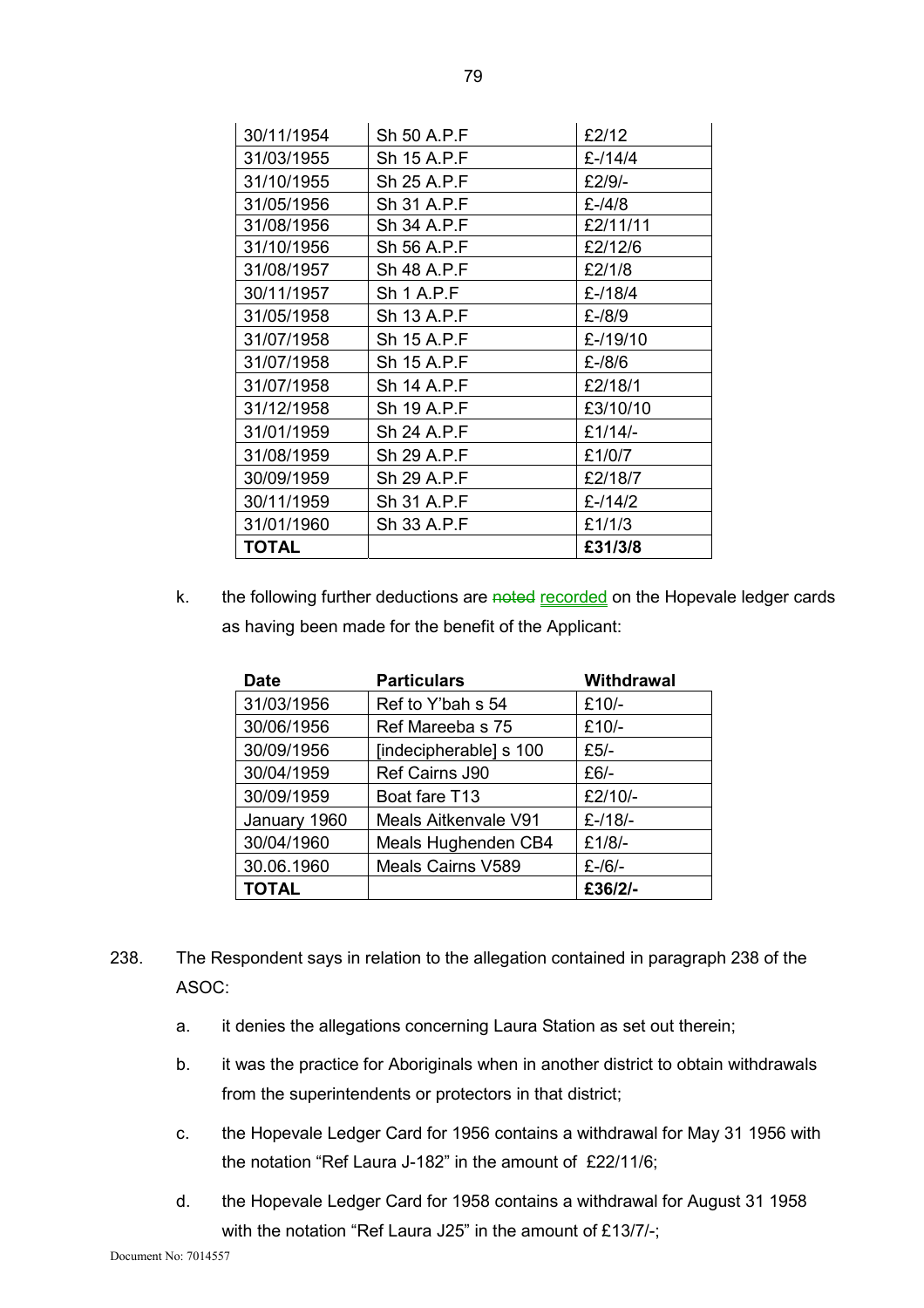- e. the Applicant was working for Mossman Butchering Company at Laura as set out in paragraph  $158A$  69 in August 1958;
- f. in accordance with the practice set out at sub-paragraph (b), it can be inferred from:
	- i. the entries in sub-paragraphs (c) and (d); and
	- ii. the fact of the Applicant's employment in the District of Laura as set out in sub-paragraph (e)

that these were withdrawals by the Applicant made through the District of Laura; and

- g. it has no knowledge of and does not admit the allegations in respect of Rokeby Station.
- 239. The Respondent does not plead to the allegations in paragraph 239 of the ASOC as it contains no allegations against it.
- 240. As to the allegations in paragraph 240 of the ASOC the Respondent:
	- a. refers to and repeats the matters set out at paragraph 238 of the defence; and
	- b. does not otherwise plead to the allegations in paragraph 240 of the ASOC as it contains no allegations against it.
- 241. The Respondent denies the allegations contained in paragraph 241 of the ASOC and says:
	- a. the withdrawals made by the Applicant were as follows:
		- i. for  $1954$   $f31/0/9$
		- ii. for 1955 £61/5/11
		- iii. for  $1956$   $f56/18/2$
		- iv. for 1957 £55/14/7
		- v. for 1958 £85/19/3
		- vi. for 1959 £118/-/-
		- vii. for 1960 £37/3/-
		- viii. TOTAL: £446/1/8
	- b. the withdrawals made by the Applicant in the District of Laura as set out at paragraph 238 of the defence total £35/18/6.
	- c. the Applicant made withdrawals at Palm Island in 1960 as follows: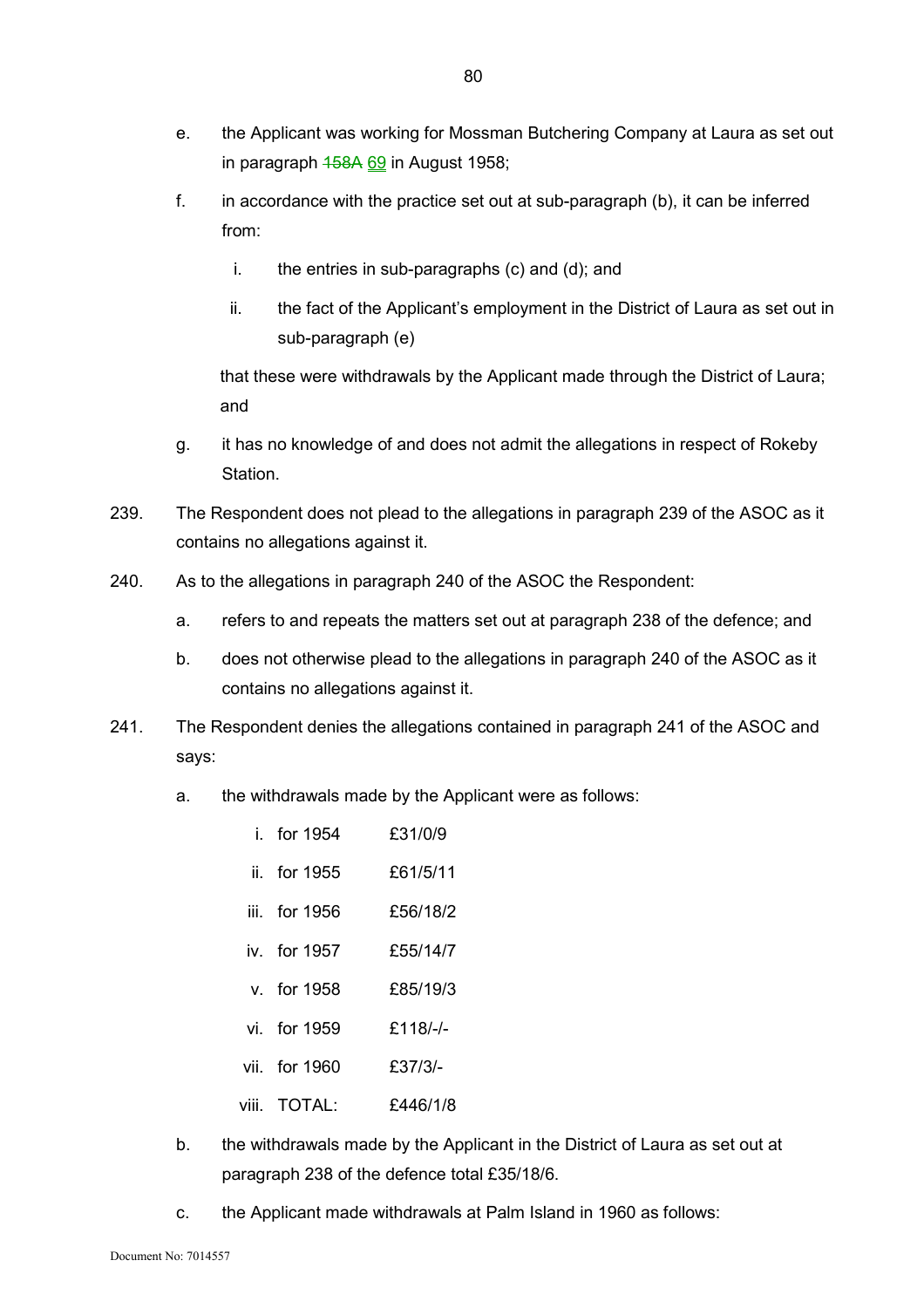| i.   | as at 31 March 1960:    | £3/-   |
|------|-------------------------|--------|
| ii.  | as at 30 April 1960:    | £5/-   |
| iii. | as at 30 April 1960:    | $£5/-$ |
| iv.  | as at 31 May 1960:      | £7/-   |
| V.   | as at 31 December 1960: | £3/-   |
| vi.  | TOTAL:                  | £23/-  |

- d. other withdrawals from the Applicant's ledger for deductions made in accordance with the requirements of the 1945 regulations as set out at paragraph 237(j) above and totalling £31/3/8 were made;
- e. other withdrawals from the Applicant's ledger for deductions for the benefit of the  $a\Delta$ pplicant as set out at paragraph 237(k) above and totalling £36/2/- were made; and
- f. it does not know the extent to which further withdrawals were made for the benefit of the Applicant or his wife and children.
- 241A. The Respondent says further that by the passage of time significant evidence has been lost in respect of persons who could address the claims of the Applicant made in the ASOC in that:
	- a. all the senior staff of the Director of Native Affairs Office (including the Directors and their subordinates) to whom the superintendents at Hopevale and Palm Island would have reported in the period from 1954 to 18 January 1962 are deceased;
	- b. all the Hopevale superintendents in the period from 1954 to 18 January 1962 are deceased;
	- c. all the Palm Island superintendents in the period from 1954 to 18 January 1962 are deceased;
	- d. all the persons identified as working on Starcke Station proximate to the times alleged in the ASOC are deceased other than a Phillip Wallace (who was born on 4 July 1930). It will require extensive searches, including a court application in New Zealand, to see if this person can be located or confirmed as deceased;
	- e. all the persons identified in the ASOC as employers of the Applicant are deceased.

241B. The Respondent says further in respect of the Applicant's claims that: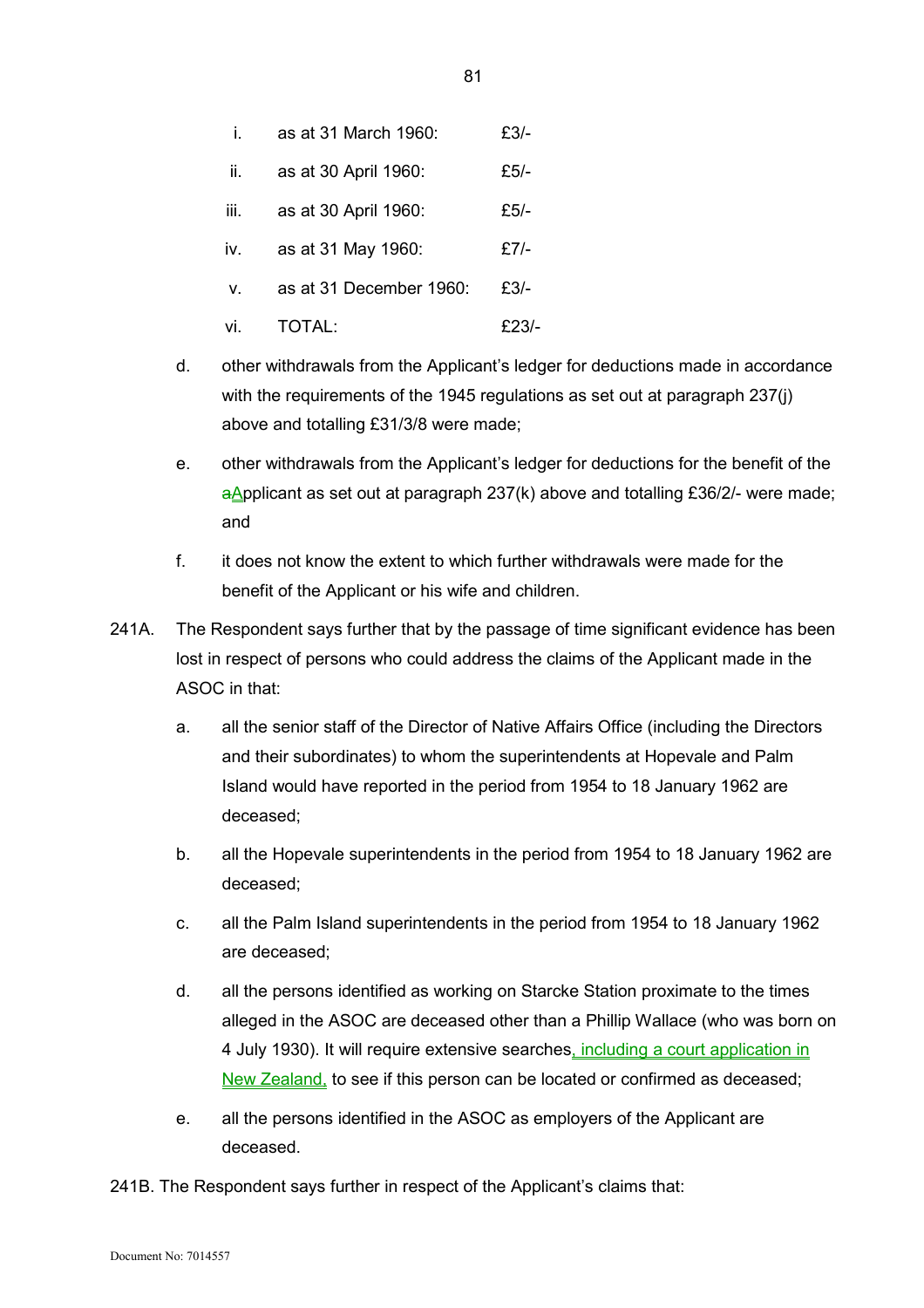- b. the types of records generally created on each individual or family group included, relevantly:
	- i. wages and savings ledger cards;
	- ii. taxation cards;
	- iii. withdrawal registers;
	- iv. general cash books;
	- v. records of marriages, deaths exemptions and removals; and
	- vi. general administrative files;
- c. a parallel record keeping system was generally maintained in the protectorates, the government settlements and, to a lesser extent, the Church managed missions. The settlement administrators also maintained, relevantly:
	- i. wages and savings registers;
	- ii. child endowment ledger cards; and
	- iii. collections summary, deposit and withdrawals sheets.
- d. by the passage of time significant evidence has been lost in respect of documents which could address the claims of the Applicant made in the ASOC in that:
	- i. financial records were regularly disposed or under the authority of:
		- 1. the Auditor-General until 23 June 1977;
		- 2. from 23 June 1977 the Treasurer's Instructions;
	- ii. on the settlements non-current records were typically incinerated; and
	- iii. other records may have been destroyed through problems associated with inadequate storage, such as mould, water damage by flood or storm or white ant infestation;
- e. the Auditor General authorised in October 1962 the destruction of general financial records including bank deposit books, savings bank withdrawal returns, employment agreements and permits dating from July 1944 to June 1960;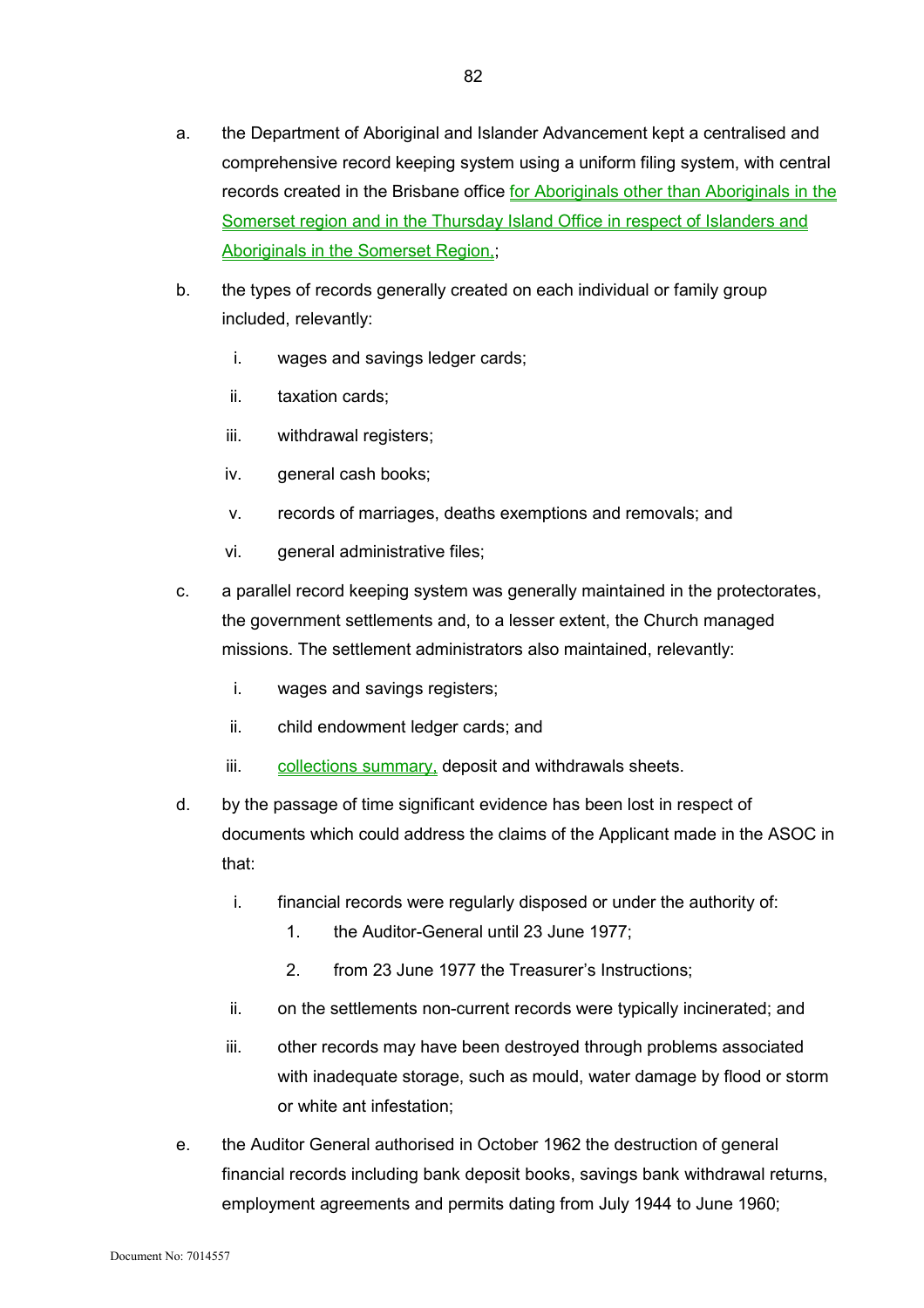- f. pursuant to the Treasurer's instructions number 332 a number of records including the following financial records were destroyed:
	- i. Collection Summary Sheets (all prior to 30 June 1978) on 23 May 1983;
	- ii. savings bank balance lists (all prior to 30 June 1978) on 23 May 1983;
	- iii. transfer and payment vouchers (prior to 30 June 1978) on 23 May 1983;
	- iv. cash per post books, bank deposit books and bank statements (all prior to 30 June 1980) on 13 July 1982;
- g. the Auditor General authorised on 13 April 1964 the destruction of the following records at Hopevale:
	- i. wages collection books from September 1957 31 December 1961;
	- ii. withdrawal sheet books from May 1959 31 December 1961;
	- iii. bank deposit books from 19 November 1958 31 December 1961;
	- iv. account books from 15 August 1958 30 November 1961;
	- v. receipt books (thumb) from 1 June 1958 31 December 1961;
	- vi. Savings Bank and Child Endowment Balance Notices to 31 December 1961;
	- vii. DNA Savings Account memos to 31 December 1961;
	- viii. permit books from 9 June 1958 31 December 1961.

## **K. Establishment of the Trust**

- 242. The Respondent admits the allegation contained in paragraph 242 of the ASOC and says further:
	- a. on or about 31 May 1933 Saving Account No S031 was opened at the Commonwealth Savings Bank for the accounts of operations at Brisbane and the settlements of Cherbourg, Palm Island and Woorabinda;
	- b. that on 12 May 1933 Saving Account Chief Protector of Aboriginals Queensland Aboriginals Account No S2127 was opened at the Commonwealth Savings Bank for the accounts of the country protectors.
	- c. at this time, the Torres Strait Aboriginal Employees Account (section 521) continued in operation.
- 243. The Respondent admits the allegation contained in paragraph 243 of the ASOC and says further that the purpose of the savings accounts was also:
	- a. as prescribed by section 12(10) of the 1939 Act for the control of the savings of Aboriginals; and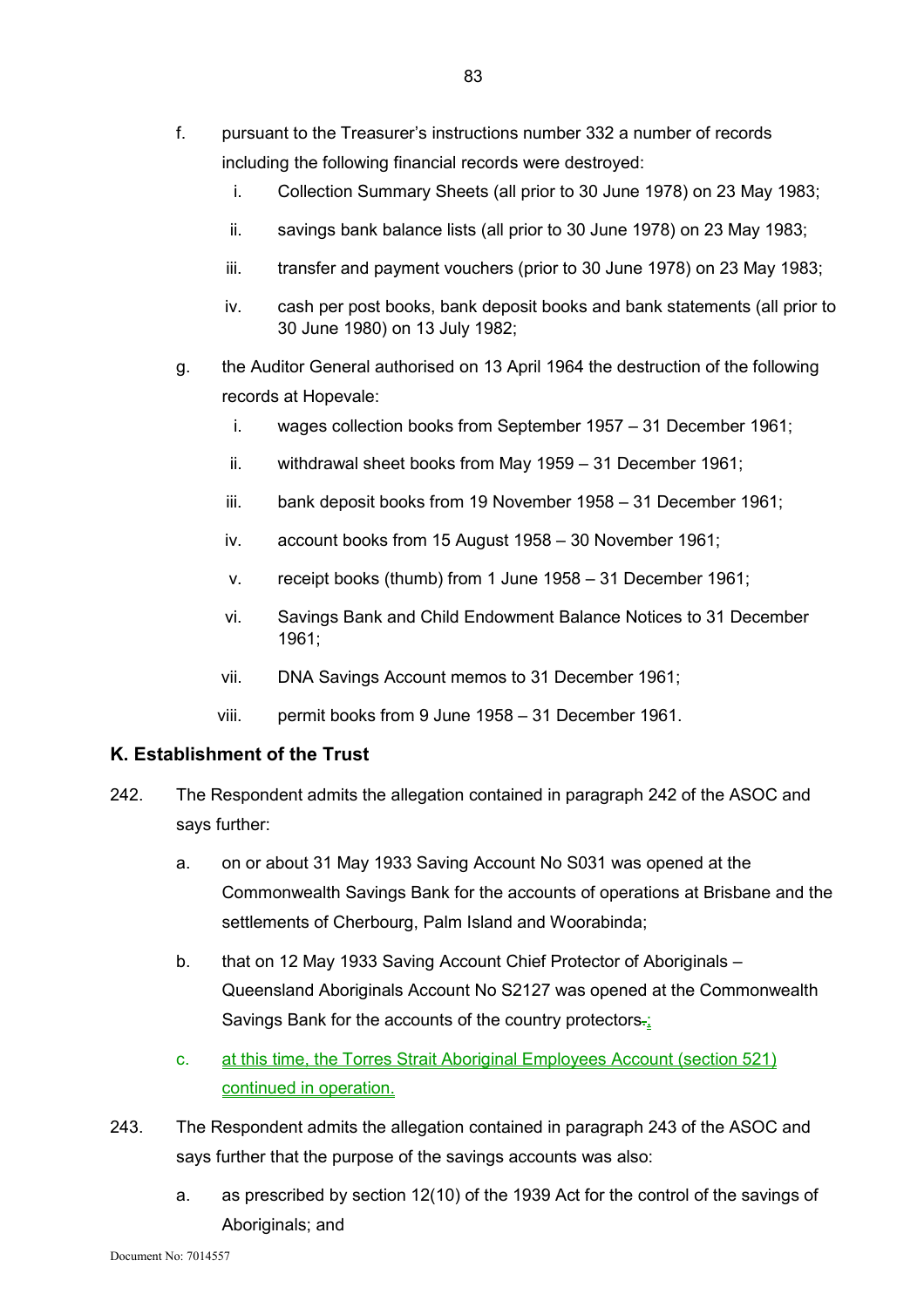- b. to make available for investment the moneys held in savings bank accounts of Aboriginals in the state.
- 244. The Respondent admits that the details of the two accounts referred to in paragraph 242 of the ASOC are those details set out in paragraph 244 of the ASOC but says S2127 was not used for payments for Aboriginals domiciled in the Somerset District, Thursday Island other than as set out in paragraph 245A of the defence.
- 245. The Respondent does not admits the allegation contained in paragraph 245 of the ASOC and it is not relevant to the Applicant save that payments in addition to wages were also paid into account number S031 in respect of Aboriginals domiciled in Cherbourg, Palm Island and Woorabinda.
- 245A. The Respondent says in respect of paragraph 245A of the ASOC that:
	- a. it admits the allegation that in about July 1941 account number S031 was incorporated into S2127 and further says that this occurred on 14 July 1941;
	- b. it denies the balance of the allegations contained therein and says:
		- i. Aboriginals living on missions in the Somerset District had their wages paid into a bank account which:
			- A. in the period from the commencement of the Islander Act to approximately 1942 was called the Torres Strait Aboriginal Employees Account (S521) and was under the control of the Protector on Thursday Island and was held at the Commonwealth Savings Bank of Australia in Cairns;
			- B. following evacuation of the Thursday Island Office during World War 2, on an unknown date in or about March 1942 was transferred to the Head Office in Brisbane as an emergency measure and operated through account S2127;
			- C. was transferred back to Thursday Island on 7 July 1947 with the bank account being kept at the Commonwealth Bank Cairns (account number S1934 and called the Torres Strait Natives and Island Fund Account); and
			- D. on 17 May 1967 became called the Torres Strait and Cape York Trust Account (S1934) held at the Commonwealth Bank Cairns.
		- ii. collections of wages of Aboriginals other than those living on missions in the Somerset Region were made by protectors throughout the protectorates in Queensland;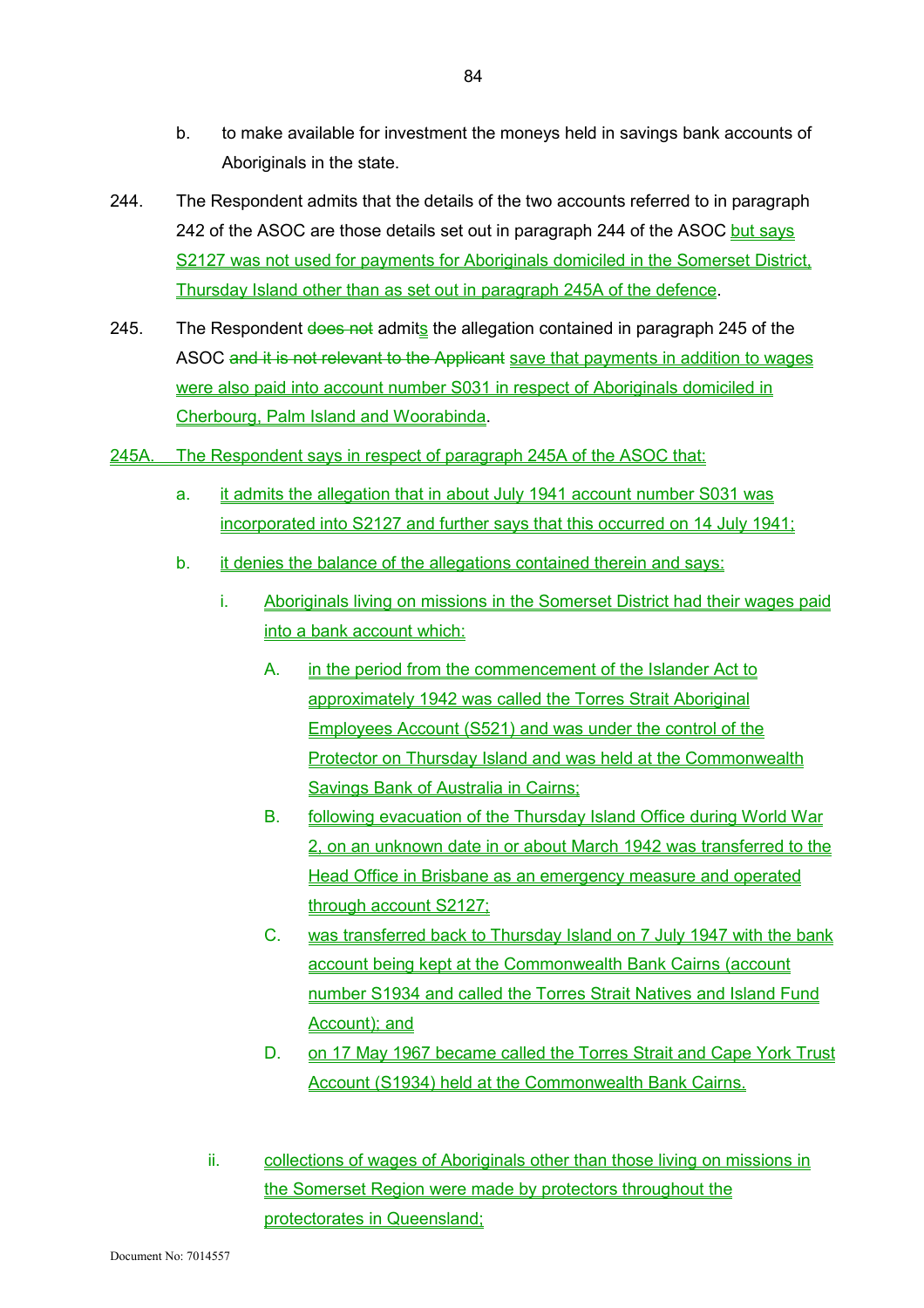- iii. such wages were paid into accounts maintained at banks throughout Queensland which had operating branches or agencies in the country towns in which the protectors were located, or in the towns which were proximate to where the protectors operated; and
- iv. regular transfers were made to account S2127.
- 246. The Respondent admits the allegation contained in paragraph 246 of the ASOC.
- 247. [Blank] The Respondent admits the allegations contained in paragraph 247 of the ASOC.
- 248. The Respondent admits denies the allegation contained in paragraph 248 of the ASOC in so far as they relate to an Islander wage earner on the basis that the savings accounts as defined in paragraph 245 of the ASOC did not apply to an Islander wage earner and, in respect of Aboriginal wage earners says further the practice of the Respondent:
	- a. through the Superintendents and Protectors was to issue receipts to employers for all monies collected on account of wages paid to them pursuant to employment agreements for Aboriginals;
	- b. through the Superintendents and Protectors was to bank all collections of wages in the manner set out in subparagraphs 245Abiii;
	- c. through the Superintendents and Protectors was to require all wages collected to be posted into remittance books;
		- ca. was for regular transfers to be made to:
			- i. account No S2127 for those individuals who had ledgers within that account; and
			- ii. account No S031 for those individuals who had ledgers within that account; and
			- $iii.$  the accounts referred to in paragraph  $245A(b)(i)$  for those individuals who had ledgers within those accounts;
		- d. through the Superintendents and Protectors was that at the end of the month the original completed remittance sheet would be forwarded to the central office of the Department in Brisbane or, in respect of the account referred to in paragraph 245A(b)(i) to Thursday Island (other than during World War 2 as set out at paragraph 245A(b)(i)(B));
		- e. was to reconcile the original completed remittance sheets and the deposits;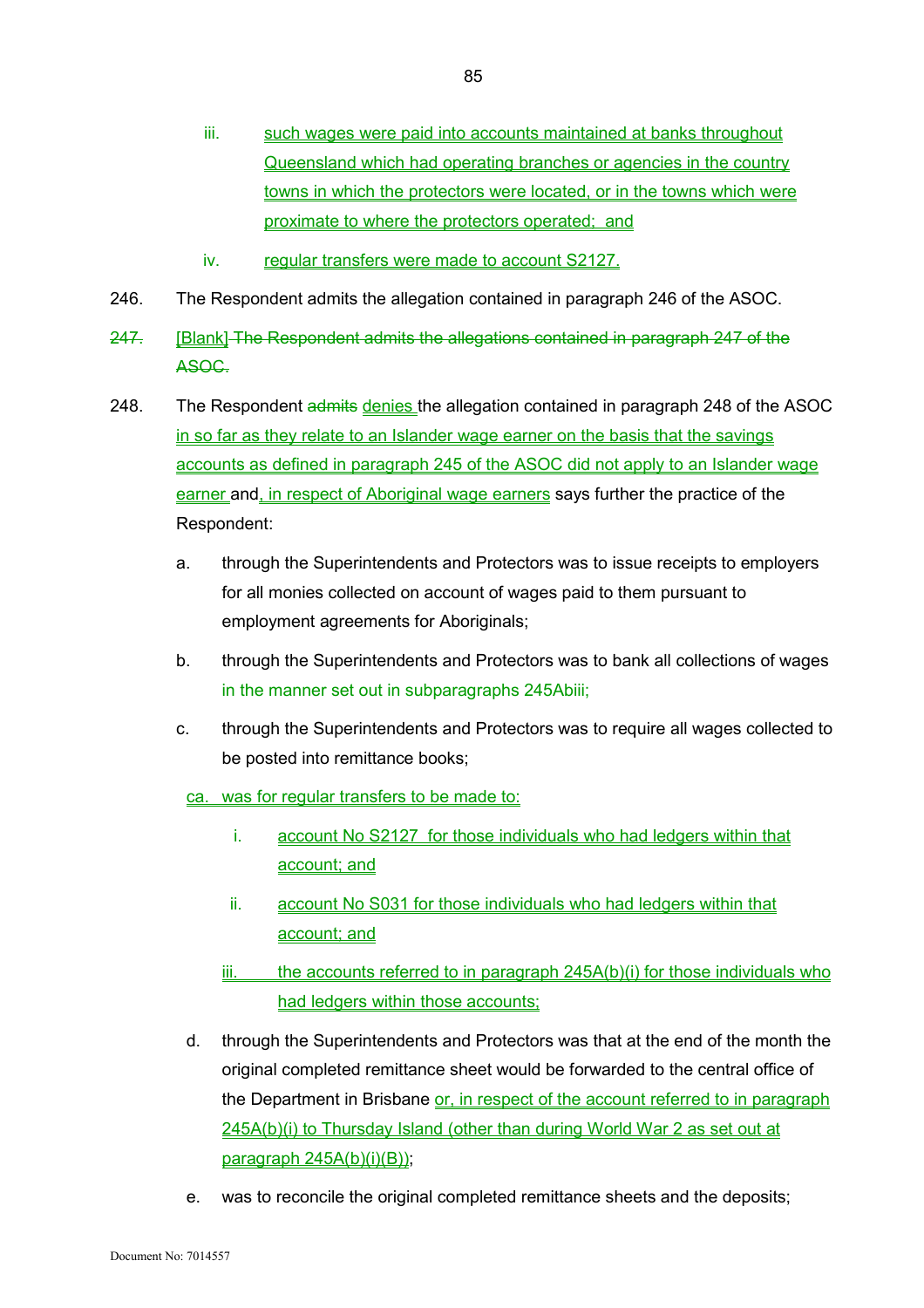- f. through the Superintendents and Protectors was to require payment of accounts by cheque;
- g. through the Superintendents and Protectors was to require payments to Aboriginals of up to an amount in cash on an advance account and thereafter by cheque. The amounts in respect of cash were:
	- i. £2/-/- from 1933 22 April 1945;
	- ii. £10/-/- from 23 April 1945 10 June 1955;
	- iii.  $£20/-$  from 11 June 1955 18 January 1962 (being the date the Applicant was exempt from the 1939 Act;
- h. through the Superintendents and Protectors was to require all cheques drawn to be posted to the Withdrawal book;
- i. was to require original sheets to be forwarded at the end of the month, supplying details required;
- j. through the Superintendents and Protectors to require vouchers paid for by cheque on account of Aboriginals for good supplied to be certified to as correct, with the signature of the Aboriginal required as receiving the goods with an independent witness where possible;
- k. through the Superintendents and Protectors to require cheques issued to Aboriginals to be drawn to order;
- l. through the Superintendents and Protectors to require cheques drawn to order for Aboriginals who cannot sign their names to make their mark on the back of the cheque together with the signature of independent witnesses as required by the Bank;
- m. was to require the duplicate of every agreement issued for the employment of an Aboriginal to be sent to the Director;
- n. through the Superintendents and Protectors to require when wages are paid by an employer to show in the column in the wages collections register the amount of the  $W$ welfare Ffund deductedions;
- o. if in doubt on any matter to require communication, if necessary by wire, with the Director; and
- p. to conduct audits approximately annually at the central office in Brisbane of head office accounts, at the office on Thursday Island of those accounts based in Thursday Island and on the reserves and settlements of all relevant local records in the period from 1954 to 1962.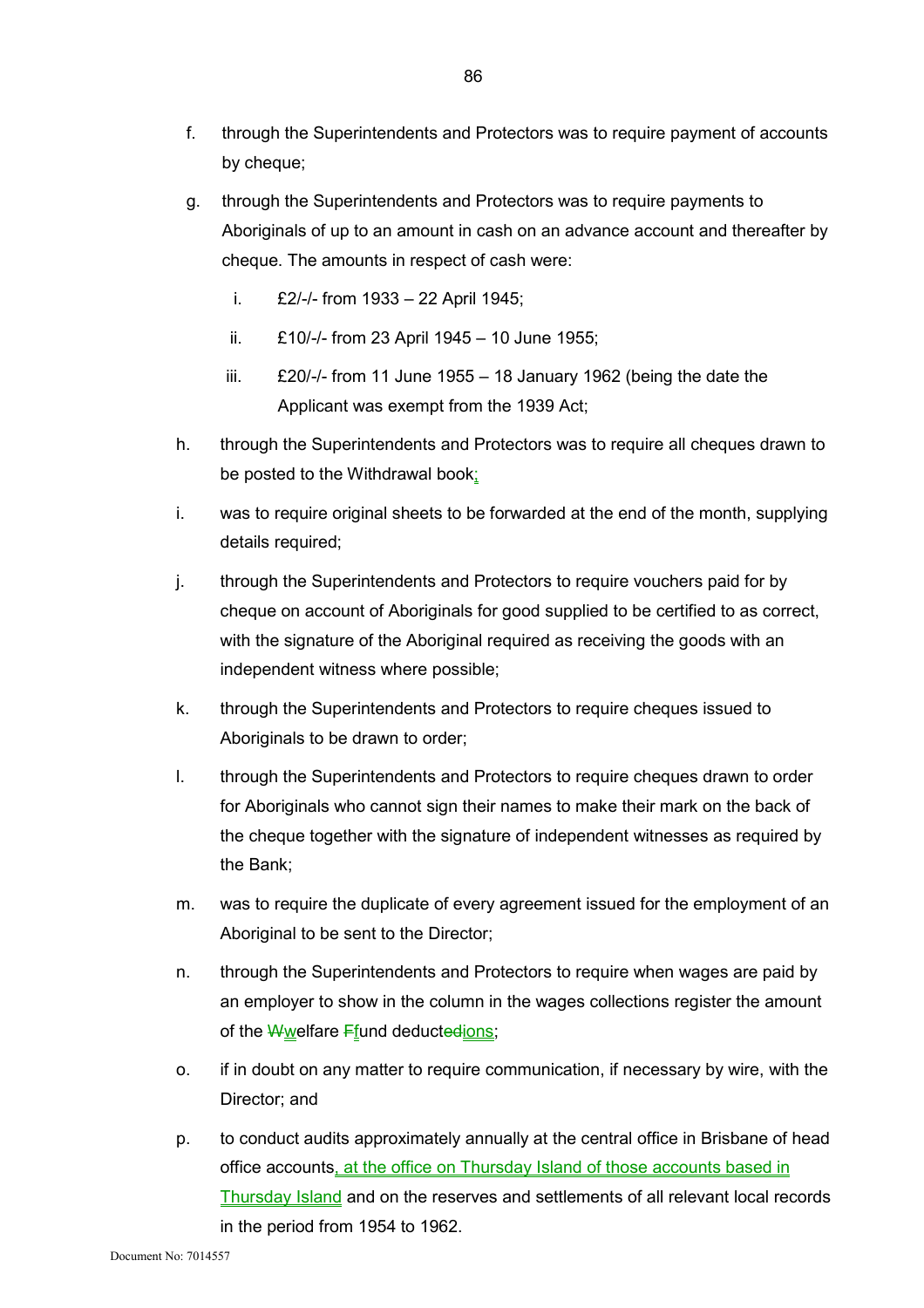- 249. The Respondent:
	- a. does not admits the allegations contained in paragraph 249 of the ASOC:
	- b. and further says they are not relevant to the Applicant. the bank account into which wages of Islanders were deposited:
		- i. in the period from the commencement of the Islander Act to approximately 1942 – 1943 was the account referred to in paragraph 242c of the defence and was under the control of the Protector on Thursday Island and was held at the Commonwealth Savings Bank of Australia in Cairns;
		- ii. in the period 1942 43 became the Torres Strait Natives and Island Fund account (S521) and, following evacuation of the Thursday Island Office during World War 2, on 14 July 1942 was transferred to the Head Office in Brisbane as an emergency measure and operated through a bank account opened at the Commonwealth Bank in Brisbane (S2788);
		- iii. was transferred back to Thursday Island by 1947 to the control of the Protector on Thursday Island and held in account number S1934 at the Commonwealth Bank, Cairns ;
		- iv. on 17 May 1967 became called the Torres Strait and Cape York Trust Account (S1934) held at the Commonwealth Bank Cairns;
	- c. further says that in so far as the particulars are embarrassing and prejudicial in that they are not particulars and purport to utilise as particulars inadmissible statements of opinion. The Respondent maintains this objection in respect of each and every subsequent reference to the Final Report into the Investigation of the Aborigines Welfare Fund and the Aboriginal Accounts prepared by The Consultancy Bureau dated March 1991 at each place where it appears in the particulars to allegations in the ASOC namely paragraphs 265(d)(i), 265(d)(ii), 265(d)(iii), 265(d)(v), 265(d)(vi), 265(d)(vii), 265(e), 265(f), 265(i), 265(j), 265(k), 265(l), 270(d)(i), 270(d)(ii), 270(d)(iii), 270(d)(v), 270(d)(vi), 270(d)(vii), 270(d)(viii), 270(e), 270(f), 270(i), 270(j), 270(k), 270(l) and 271A.
- 249A. The Respondent says in respect of paragraph 249A of the ASOC:
	- a. as to sub-paragraph (a):
		- i. section 11(1) of the Islander Act provided for every island reserve to be governed by a council of not more than five members;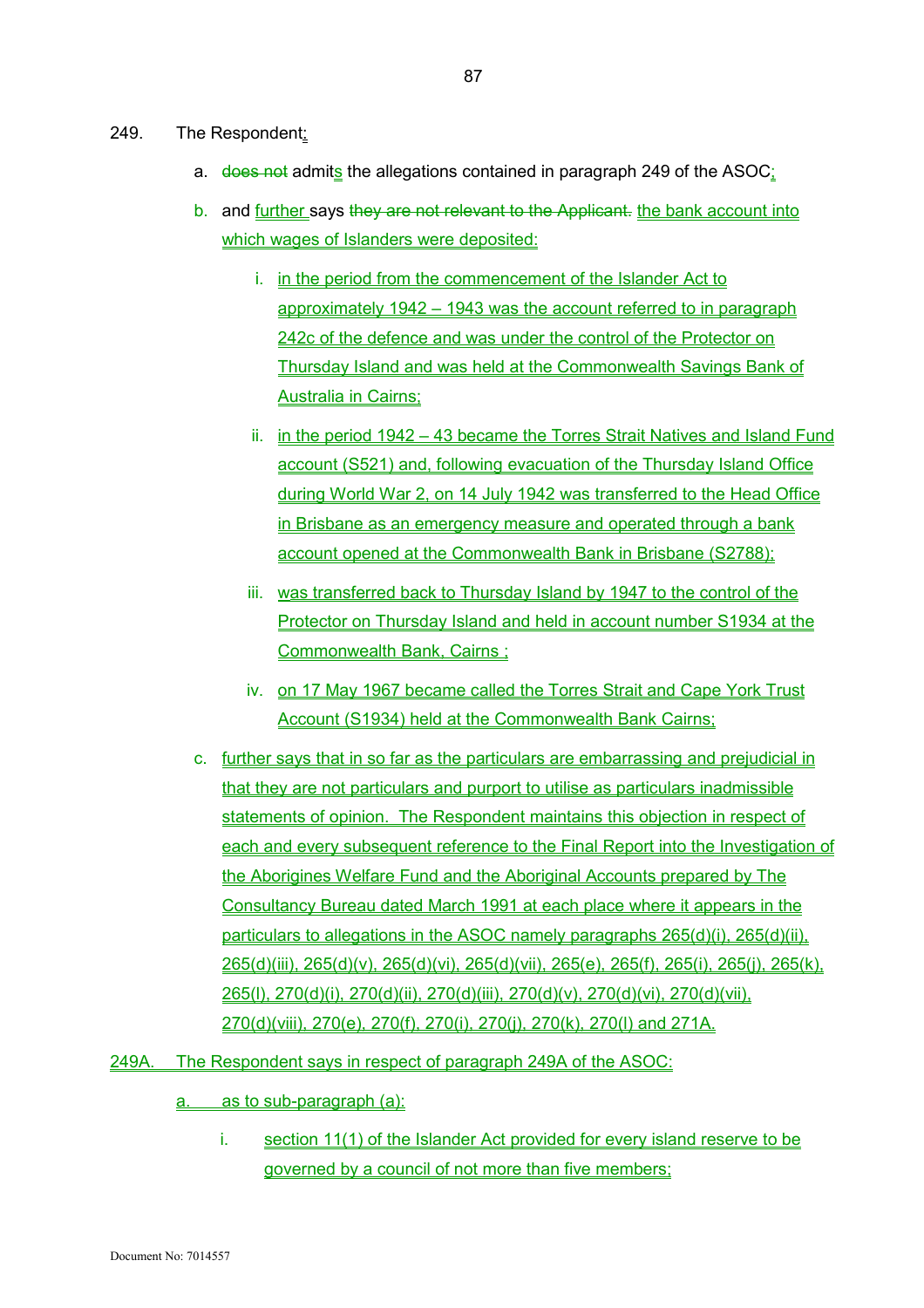- ii. section 16 of the Islander Act provided: "*The protector shall establish a fund, to be called the "Island Fund" which shall consist of all moneys received in respect of fees, charges, fares, rents, dues, fines imposed by the island court and grants (if any) and be applied to expenditure incurred by the council in the exercise and performance of the functions of island government under this Act*";
- iii. section 17 of the Islander Act provided:
	- A. in s 17(i) for each island council to frame a budget for the Island Fund each year;
	- B. in s 17(iii) for the island council to adopt the budget;
	- C. in s 17(iv) for the island council to have power to make and levy a tax (referred to as the "island tax") and to impose fees, charges, fares rents and dues in respect of any property service matter and thing for the purpose of enabling it to exercise and perform its functions;
	- D. in s  $17(y)$  for the island tax to be founded on the budget, made and levied by the island council by resolution and collected by the council;
	- $E_{\text{m}}$  further, in s 17(y), if required by the island council, for the protector to, as far as practicable, collect the island tax by deductions from the earnings of Islanders;
- iv. in accordance with the Islander Act, each of the island councils was able to determine the rate for deductions from Islanders' wages to be paid into the Island Fund;
- v. further, in accordance with the Islander Act, the protector was, from time to time, required to collect the island tax by deductions from the earnings of Islanders;
- vi. Islanders were not required to make any contributions to the Welfare Fund;
- vii. Islanders did not make any contributions to the Welfare Fund;
- viii. Aboriginals in the Somerset Region did not make any contributions to the Welfare Fund;
- ix. Aboriginals in the Somerset Region contributed to a welfare fund in the manner set out at paragraph 63 of the defence;
- x. in the premises of  $(a) (ix)$  the Respondent denies the allegations contained in sub-paragraph (a);
- b it admits the allegations contained in sub-paragraph (b); and;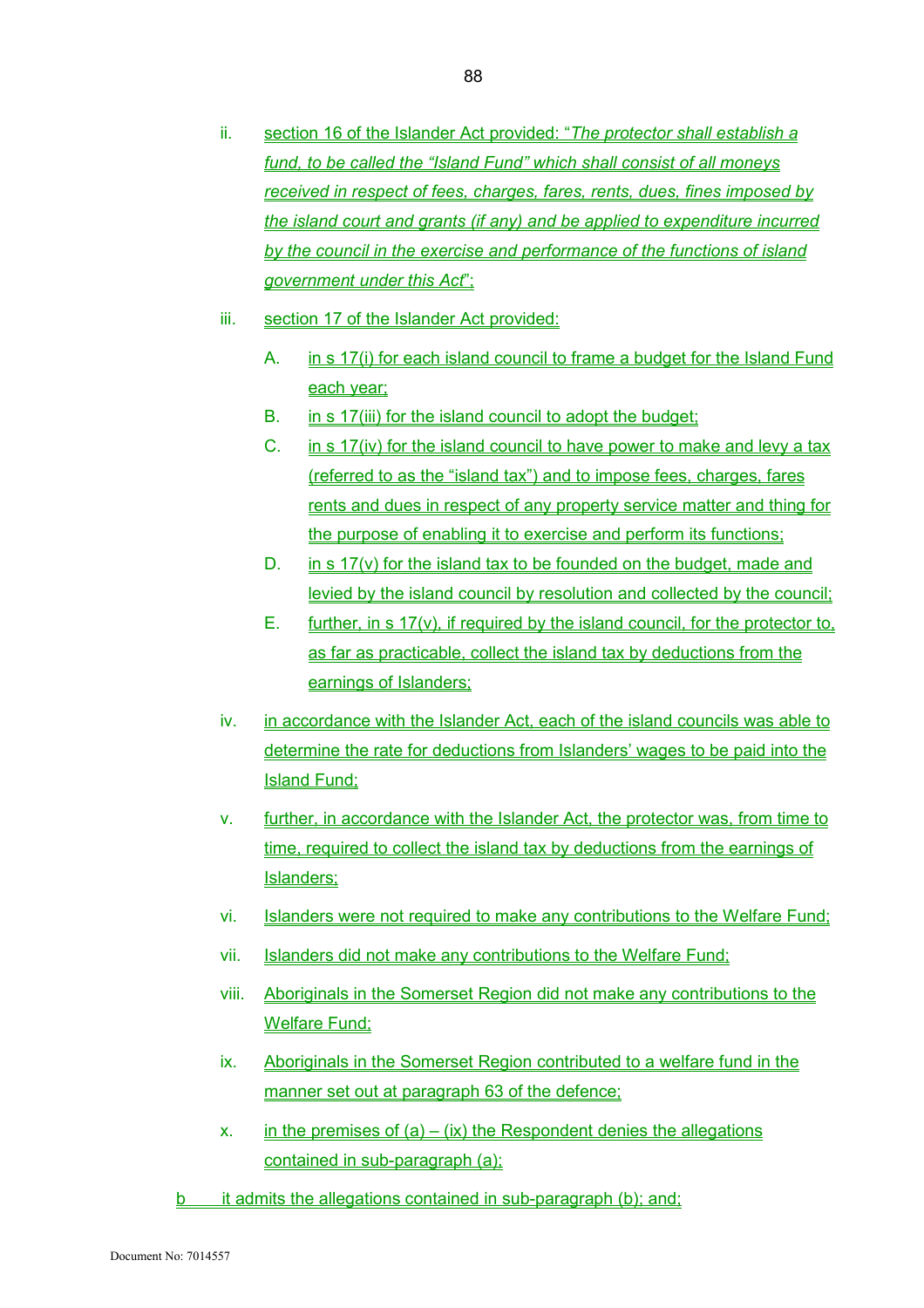- c. it admits the allegations contained in sub-paragraph (c).
- 250. The Respondent says in respect of the allegations in paragraph 250 of the ASOC that:
	- a. so far as they relate to a Group Member under the Islander Act, or the 1965 Act and regulations:
		- i. they are not relevant to the Applicant; and
		- ii. It does not admit them:
	- b. in so far as they relate to the Applicant or a Group Member under the 1939 Act. or a Group Member under the 1965 Act, it denies the allegations contained therein and refers to and repeats the allegations set out at paragraph 252 of the defence.
- 251. [Blank] The Respondent says in respect of the allegations in paragraph 251 of the ASOC that:
	- a. so far as they relate to money received by a protector or superintendent into islander accounts or any other account (which is not specified or pleaded anywhere in the ASOC in respect of the Applicant) or invested in some other way (which is not specified or pleaded anywhere in the ASOC in respect of the Applicant):
		- i. they are not relevant to the Applicant; and
		- ii. it does not admit them:
	- b. in so far as they relate to the accounts referred to in paragraph 248 of the defence it denies the allegations contained therein and refers to and repeats the allegations set out at paragraph 252 of the defence;
	- in so far as they relate to money paid to a protector or superintendent by an employer pursuant to an employment agreement made under the Islander Act or the 1965 Act and regulations:
		- they are not relevant to the Applicant; and
		- ii. it does not admit them:
	- d. in so far as they relate to money paid to a protector or superintendent by an employer pursuant to an employment agreement made under the 1939 Act it denies the allegations contained therein and refers to and repeats the allegations set out at paragraph 252 of the defence.
- 252. The Respondent says in respect of paragraph 252 of the ASOC that it denies the creation of a 'trust' as alleged and further says: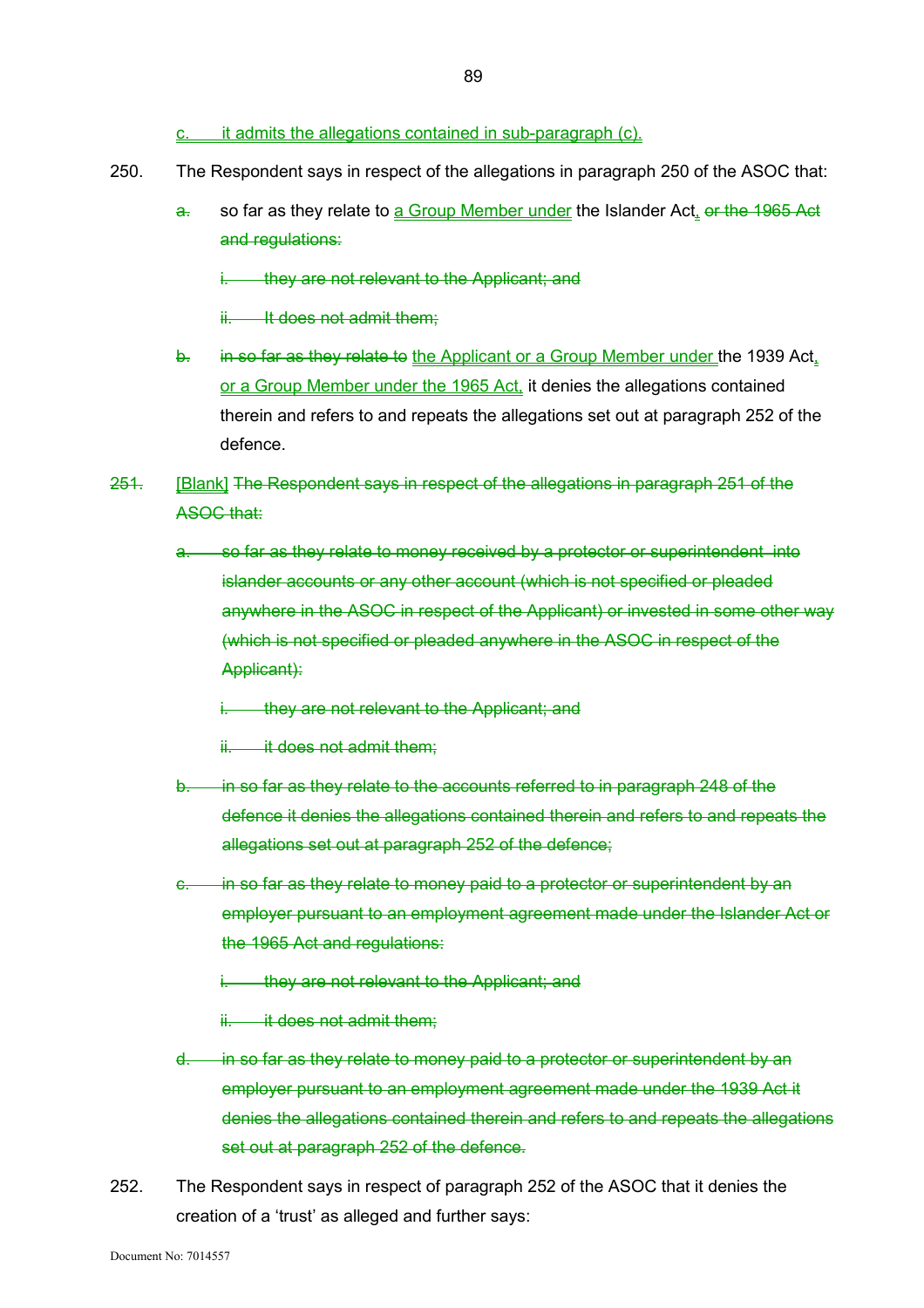- a. as to sub-paragraph (a):
	- i. so far as the allegations relate to regulation 5 of the 1966 regulation:
		- A. they are not relevant to the Applicant who was exempt from the 1939 Act on 18 January 1962; and
		- B. it does not admit them they do not relate to Group Members who were Islanders under the Islander Act or Aboriginals under the 1939 Act who were exempt prior to 28 April 1966;
		- C. otherwise it admits section 5(i) of the 1966 regulation provides as alleged save that the words used are not Aboriginals but assisted persons; and
		- D. further says the regulations provide for the administration of that part of the property of assisted persons in the exercise of the Respondent's governmental functions and did not create a true trust (according to private law principles);
	- ii. in so far as the allegations relate to section 12 of the 1945 regulations:
		- A. it admits section 12(1) of the 1945 regulations provides as alleged save that the word used in the 1939 Act is not aborigine but Aboriginal which has a defined meaning in the 1939 Act; and
		- B. it says the regulations provide for the administration of that part of the property of Aboriginals in the exercise of the Respondent's governmental functions and did not create a true trust (according to private law principles);
		- C. it says the 1945 regulations did not apply to Islanders under the Islander Act or to assisted Aboriginals or assisted Islanders under the 1965 Act;
- b. as to sub-paragraph (b):
	- i. there are no allegations which are relevant to the Applicant  $\frac{d}{dt}$  does not admit the allegations in sub-paragraph (b);
	- ii. it says that section 21 of the Islander Act provided, relevantly, that subsections two and three of section six, sections fourteen to seventeen, both inclusive, subsection one of section eighteen, paragraphs (a) and (d) of subsection one of section nineteen, section twenty, sections twenty-three to twenty-eight, both inclusive operated as alleged;
- c. as to sub-paragraph  $(c)$ :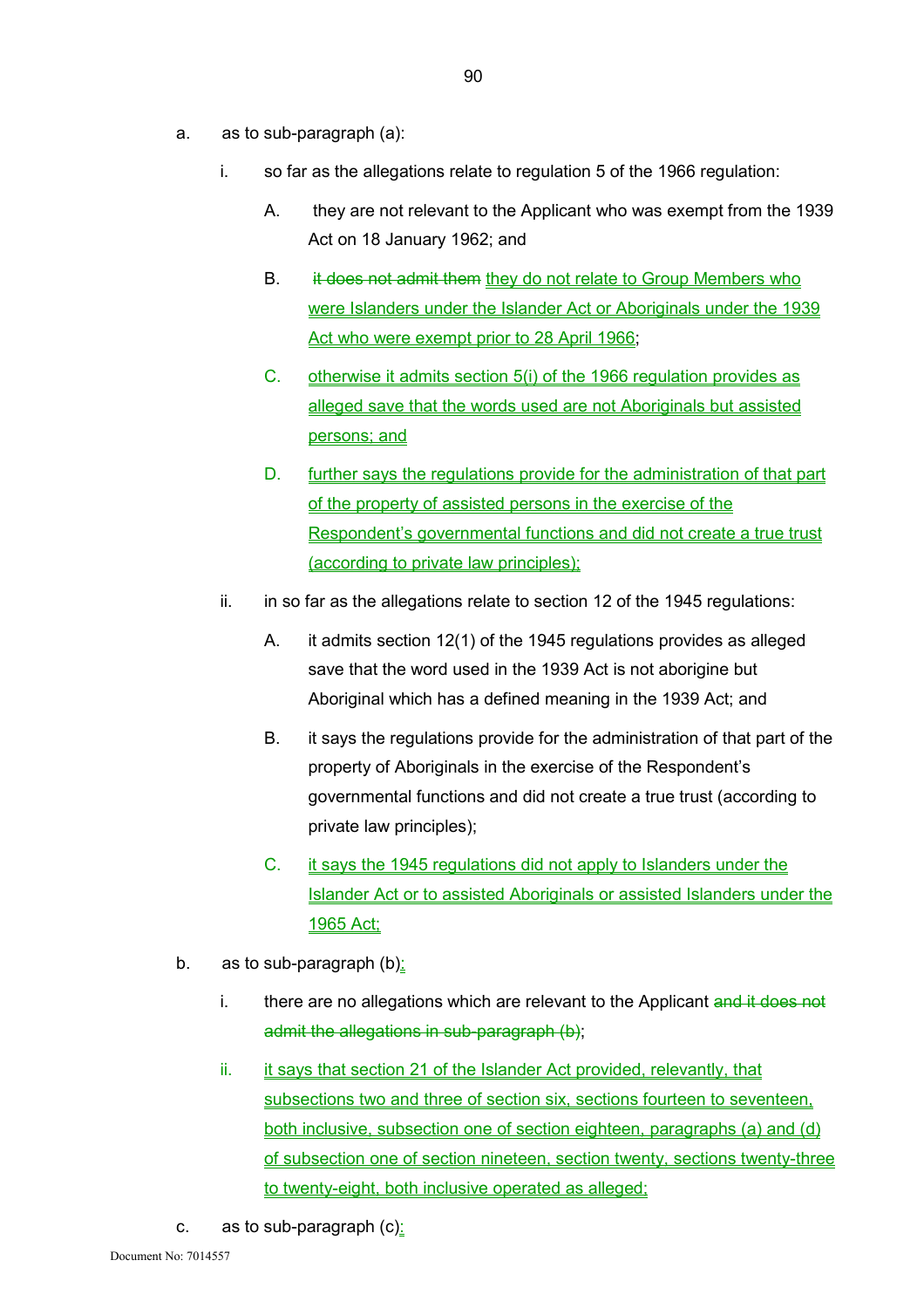- i. it admits section 12(3) of the 1945 regulations provides as alleged save that the word used in the 1945 regulations is not aborigine but Aboriginal which has a defined meaning in the 1939 Act but it says the regulations provide for the administration of that part of the property of Aboriginals in the exercise of the Respondent's governmental functions and did not create a true trust (according to private law principles);
- ii. there are no allegations which relate to Group Members who are Islanders as the 1945 regulations did not apply to Islanders;
- iii. there are no allegations which relate to Group Members under the 1965 Act as the 1945 regulation was repealed on the commencement of the 1965 Act;
- d. as to sub-paragraph  $(d)$ :
	- i. there are no allegations which are relevant to the Applicant who was exempt from the 1939 Act on 18 January 1962 and it does not admit the allegations in sub-paragraph (d);
	- ii. they do not relate to Group Members who were Islanders under the Islander Act or Aboriginals under the 1939 Act who were exempt prior to 28 April 1966;
	- iii. <u>it admits section 5(3)</u> of the 1966 regulation provides relevantly: "*The Director in his capacity as trustee for any assisted person on whose behalf money is held may withdraw from such fund or funds such sums as are required by the said assisted person or are necessary for payment of just debts, payment of which has been duly authorised by the Director or a District Officer"*;
	- iv. further says the regulation provides for the administration of that part of the property of assisted persons in the exercise of the Respondent's governmental functions and did not create a true trust (according to private law principles);
- e. as to sub-paragraph (e):
	- i. there are no allegations which are relevant to the Applicant who was exempt from the 1939 Act on 18 January 1962 and it does not admit the allegations in sub-paragraph (e);
	- ii. they do not relate to Group Members who were Islanders under the Islander Act or Aboriginals under the 1939 Act who were exempt prior to 28 April 1966;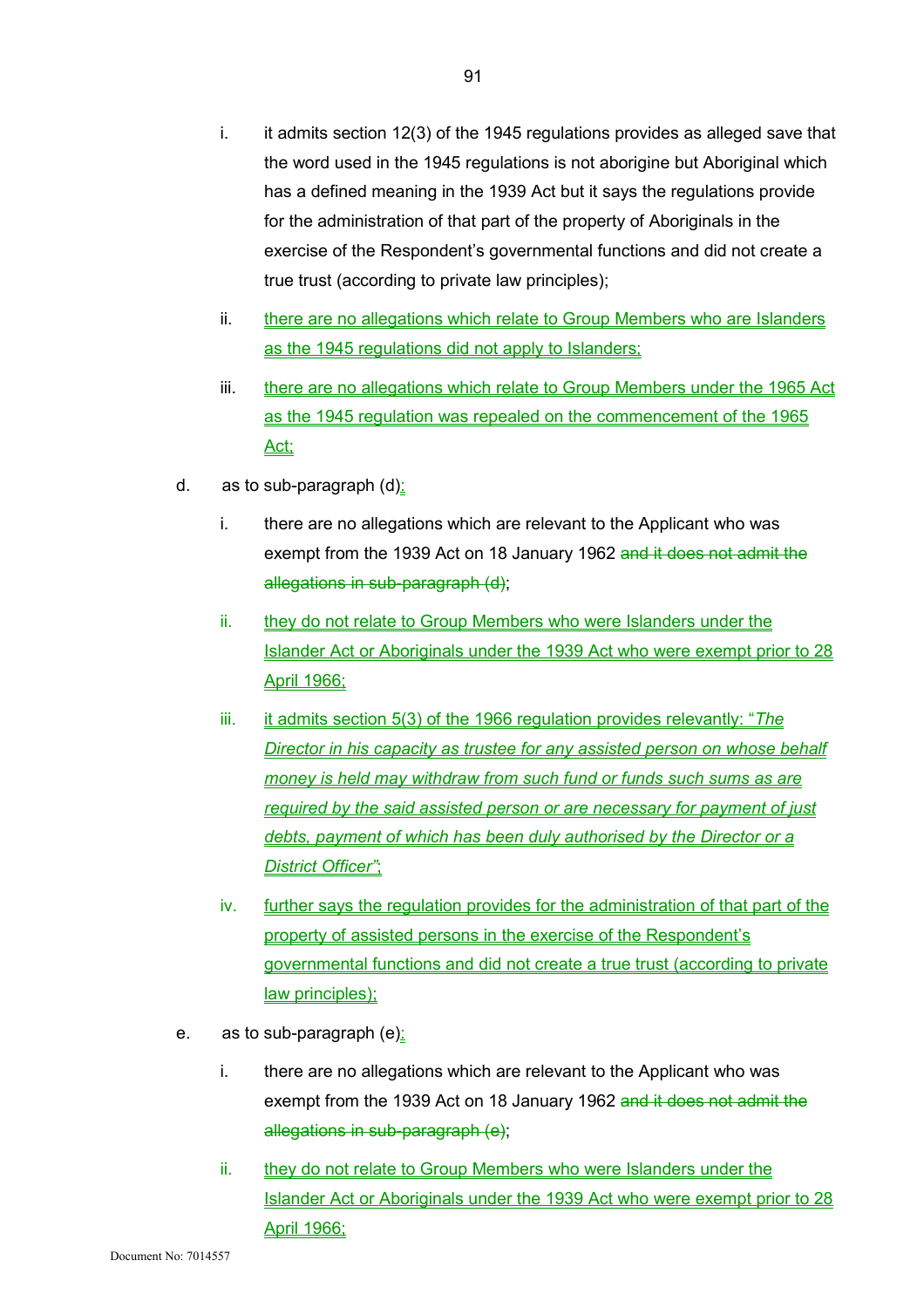- iii. it admits section 73 of the 1966 regulation provides as alleged therein;
- iv. further says the regulation provides for the administration of that part of the property of assisted persons in the exercise of the Respondent's governmental functions and did not create a true trust (according to private law principles);
- f. as to sub-paragraph  $(f)$ :
	- i. it admits section 5(3) of the 1939 Act uses the phrase 'held in trust' as alleged save that the word used in the 1939 Act is not aborigine but Aboriginal which has a defined meaning in the 1939 Act but it says the 1939 Act provides for the administration of that part of the property of Aboriginals in the exercise of the Respondent's governmental functions and did not create a true trust (according to private law principles);
	- ii. it denies the allegations relate to Group Members who are Islanders under the Islander Act as section 5(3) of the 1939 Act did not apply to Islanders;
	- iii. it denies the allegations relate to Group Members under the 1965 Act as the 1939 Act was repealed on the commencement of the 1965 Act;
- g. as to sub-paragraph  $(g)$ :
	- i. there are no allegations which are relevant to the Applicant and it does not admit the allegations in sub-paragraph (g);
	- ii. it denies the allegations relate to Group Members under the 1939 Act as the Islander Act did not apply to them;
	- iii. it denies the allegations relate to Group Members under the 1965 Act as the Islander Act was repealed on the commencement of the 1965 Act;
	- *iv.* it says section 23(1) of the Islander Act provided: '*Notwithstanding anything contained in this Act or any other Act or law, any vessel or other plant the property of any islander or islander used by such islander or islanders for the purpose of engaging in any industry shall be deemed to be vested in the protector as trustee for the islander or islanders concerned upon the following trusts, namely:* 
		- *1. to direct the working of such vessel or plant by such islander or islanders in the manner deemed by him to be to the best advantage of such islander or islanders;*
		- 2. *to sell or authorise the sale on behalf of such islander or islanders of such vessel, plant or the produce of such vessel or plant";*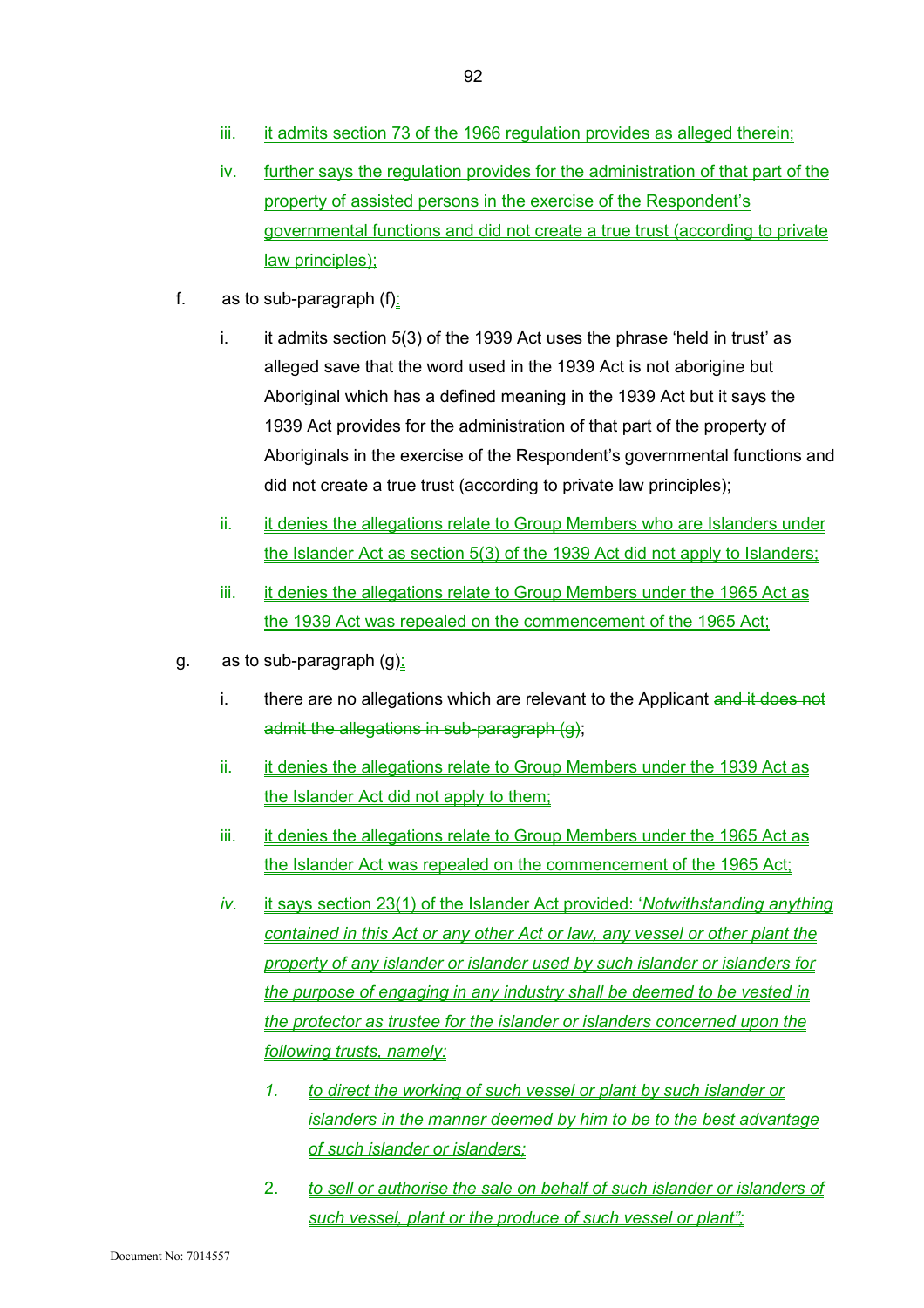- v. further says the provision provides for the administration of that part of the property of Islanders in the exercise of the Respondent's governmental functions and did not create a true trust (according to private law principles);
- h. as to sub-paragraph  $(h)$ :
	- $i.$  it admits section 12(10) of the 1945 regulations stated as alleged but says that the provision enabled the control of savings as an exercise of governmental functions and did not create a true trust (according to private law principles);
	- ii. it denies the allegations relate to Group Members who are Islanders under the Islander Act as the 1945 regulations did not apply to Islanders;
	- iii. it denies the allegations relate to Group Members under the 1965 Act as the 1939 Act was repealed on the commencement of the 1965 Act;
- i. as to sub-paragraph  $(i)$ :
	- i. there are no allegations which are relevant to the Applicant who was exempt from the 1939 Act on 18 January 1962 and it does not admit the allegations in sub-paragraph (i);
	- ii. it denies the allegations in respect of Group Members who were Islanders under the Islander Act or Aboriginals under the 1939 Act who were exempt prior to 28 April 1966 as the 1965 Act did not apply to them;
	- iii. it admits section 60(16) of the 1965 Act uses the words set out therein, but says further that section 60 of the 1965 Act conferred a power to make regulations;
	- iv. further says the 1965 Act provides for the administration of that part of the property of assisted persons in the exercise of the Respondent's governmental functions and did not create a true trust (according to private law principles);
- j. as to sub-paragraph  $(j)$ :
	- i. it denies the allegations contained therein on the basis that the phrase 'protection and care' was not so used;
	- ii. it further denies the allegations relate to Group Members who are Islanders under the Islander Act as the 1945 regulations did not apply to Islanders;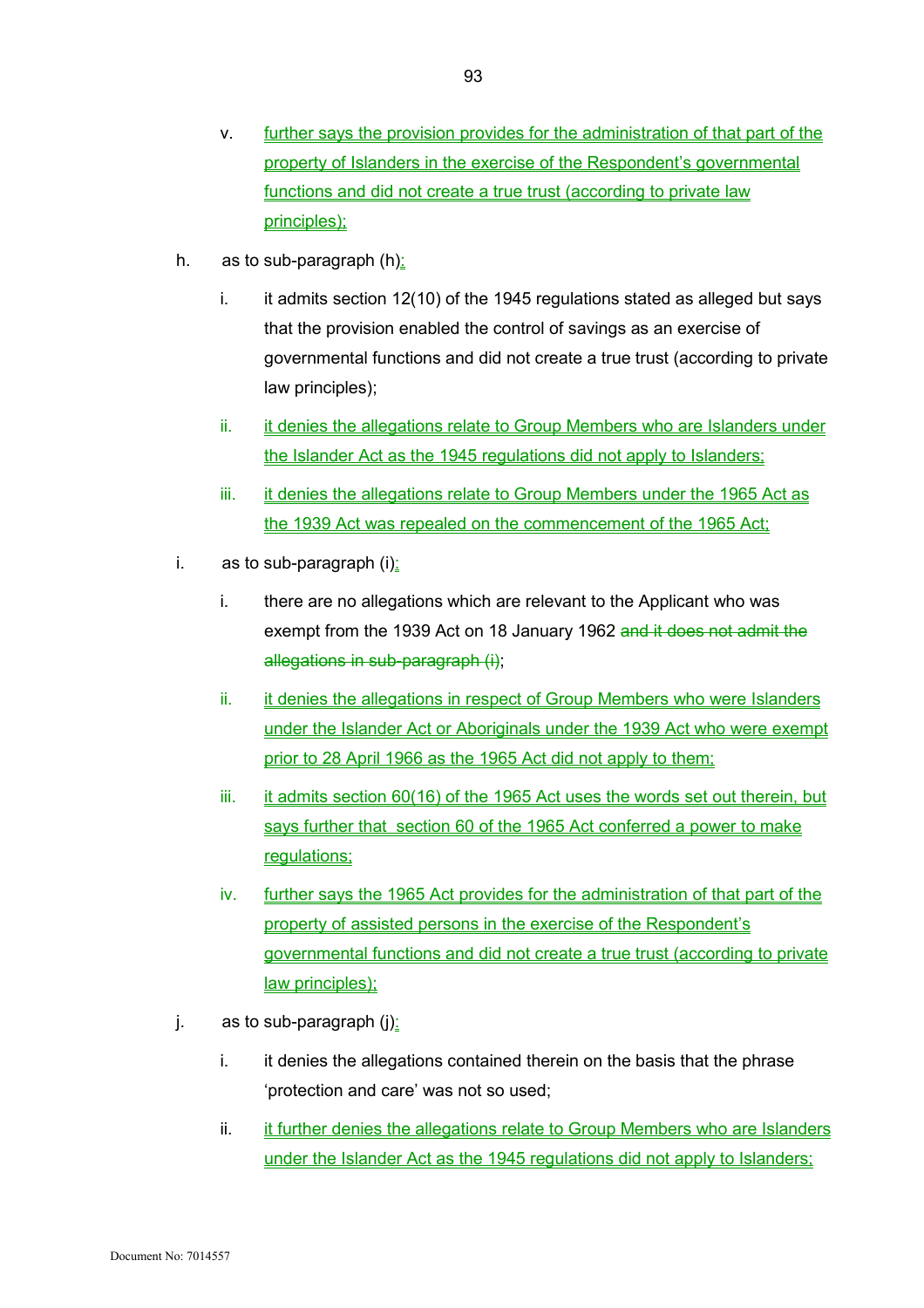- iii. it denies the allegations relate to Group Members under the 1965 Act as the 1939 Act and the 1945 regulations were repealed on the commencement of the 1965 Act;
- ja. As to subparagraph (ja):
	- i. it denies the allegations therein in respect of Group Members who were Islanders under the Islander Act as the 1945 regulations did not apply to Islanders;
	- ii. it denies the allegations relate to Group Members under the 1965 Act as the 1939 Act and the 1945 regulations were repealed on the commencement of the 1965 Act;
	- iii. it admits, in respect of the Applicant and Group Members under the 1939 Act that section 16(1) contains the words set out therein but denies it imposed any liability as alleged and says further that section 16(1) of the 1939 Act provides for the administration of that part of the property of assisted persons in the exercise of the Respondent's governmental functions and did not create a true trust (according to private law principles);
- k. as to sub-paragraph  $(k)$ :
	- i. it admits section  $16(3)(d)$  of the 1939 Act provides as alleged save that the word used in the 1939 Act is not aborigine but Aboriginal which has a defined meaning in the 1939 Act but it says the 1939 Act provides for in the administration of that part of the property of Aboriginals in the exercise of its governmental functions and did not create a true trust (according to private law principles);
	- ii. it denies the allegations therein in respect of Group Members under the 1965 Act as the 1939 Act was repealed on the commencement of the 1965 Act;
- l. as to sub-paragraph (l):
	- in so far as the allegations refer to an islander they are not relevant to the Applicant and are not admitted;
	- ii. it denies the allegations contained therein as in so far as the wages were earned pursuant to a permit for casual employment as no such direction as alleged therein was given by the employed Aboriginal or Islander;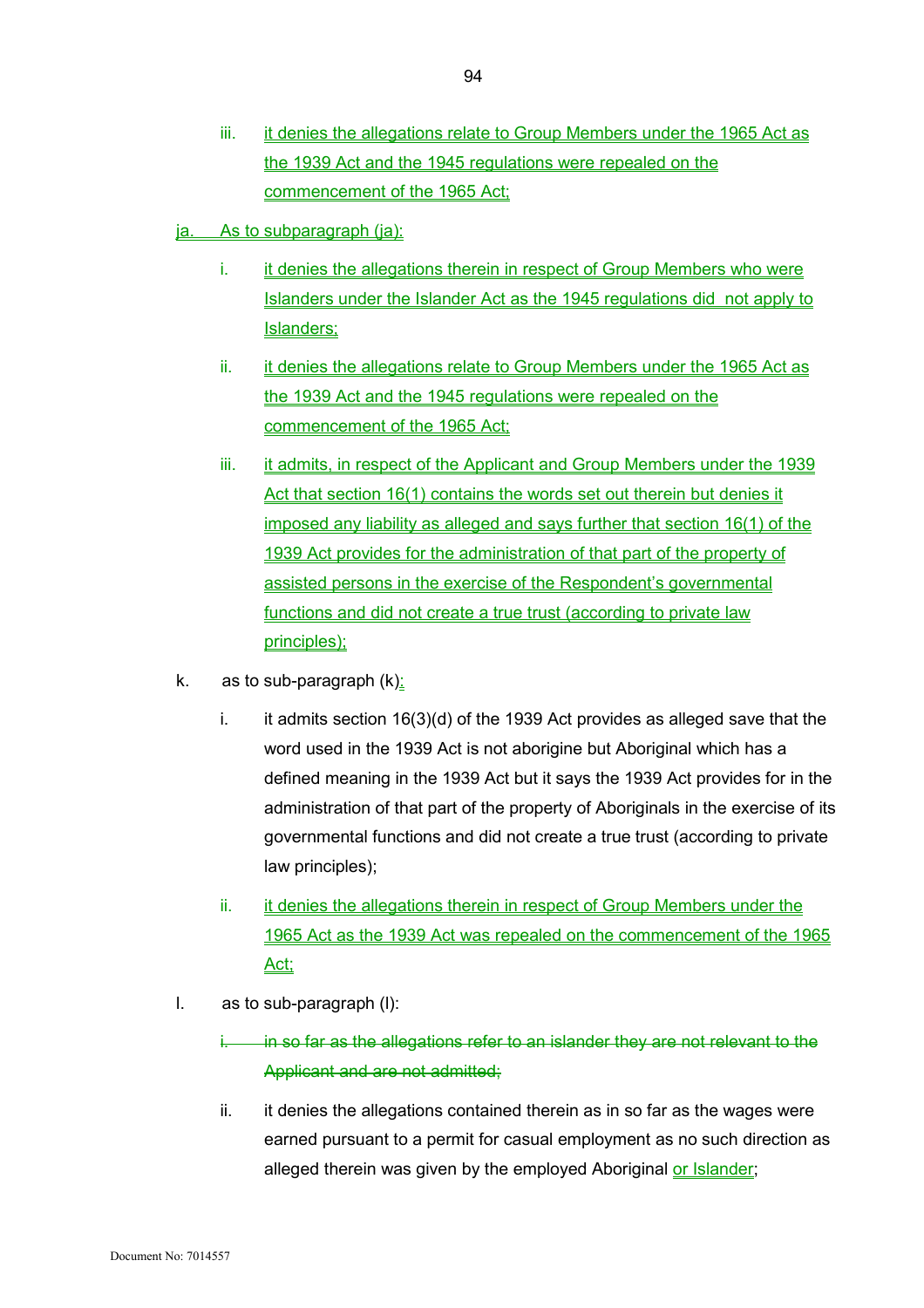- iii. it denies the allegations contained therein as in so far as the wages were paid to certain Aboriginals employed on vessels after 5 April 1951 because section 3(e) of the Islander regulations provided that Aboriginals discharged at Cairns were to be paid wages in the presence of the Protector of Aboriginals Cairns or his representative and Aboriginals discharged at ports south of Cairns were to be paid off in the presence of the Protector of Aboriginals in that town or his accredited representative;
- iv. in respect of the balance of the allegations denies such a direction was given;
- m. as to sub-paragraph (m):
	- in so far as the allegations refer to an islander they are not relevant to the Applicant and are not admitted;
	- ii. it denies the balance of the allegations contained therein and says that savings were controlled in the exercise of the Respondent's governmental functions and did not create a true trust (according to private law principles);
- n. as to sub-paragraph (n):

in respect of all persons other than the Applicant:

- 1. it does not know the identity of any person who is a Group Member and so it cannot admit the allegations contained in paragraph 4 of the ASOC and;
- 2. it does not admit the allegations contained in this sub-paragraph;
- ii. in respect of the Applicant and Group Members who were Aboriginals under the 1939 Act, it denies the allegations and says that the scheme created by the 1939 Act had the purpose of *'the preservation and protection of aboriginals in the State of Queensland'* and was in the exercise of the Respondent's governmental functions and did not create a true trust (according to private law principles);
- iii. in respect of Group Members who were Islander workers under the Islander Act and regulations, it denies the allegations and says that the purpose of the Islander Act and regulations was provision for the Government of the Native Inhabitants of the Islands of Torres Strait and their Descendants and, in respect of employment and property, preservation and protection and consequently the Respondent, the Director, the protectors and superintendents had obligations conferred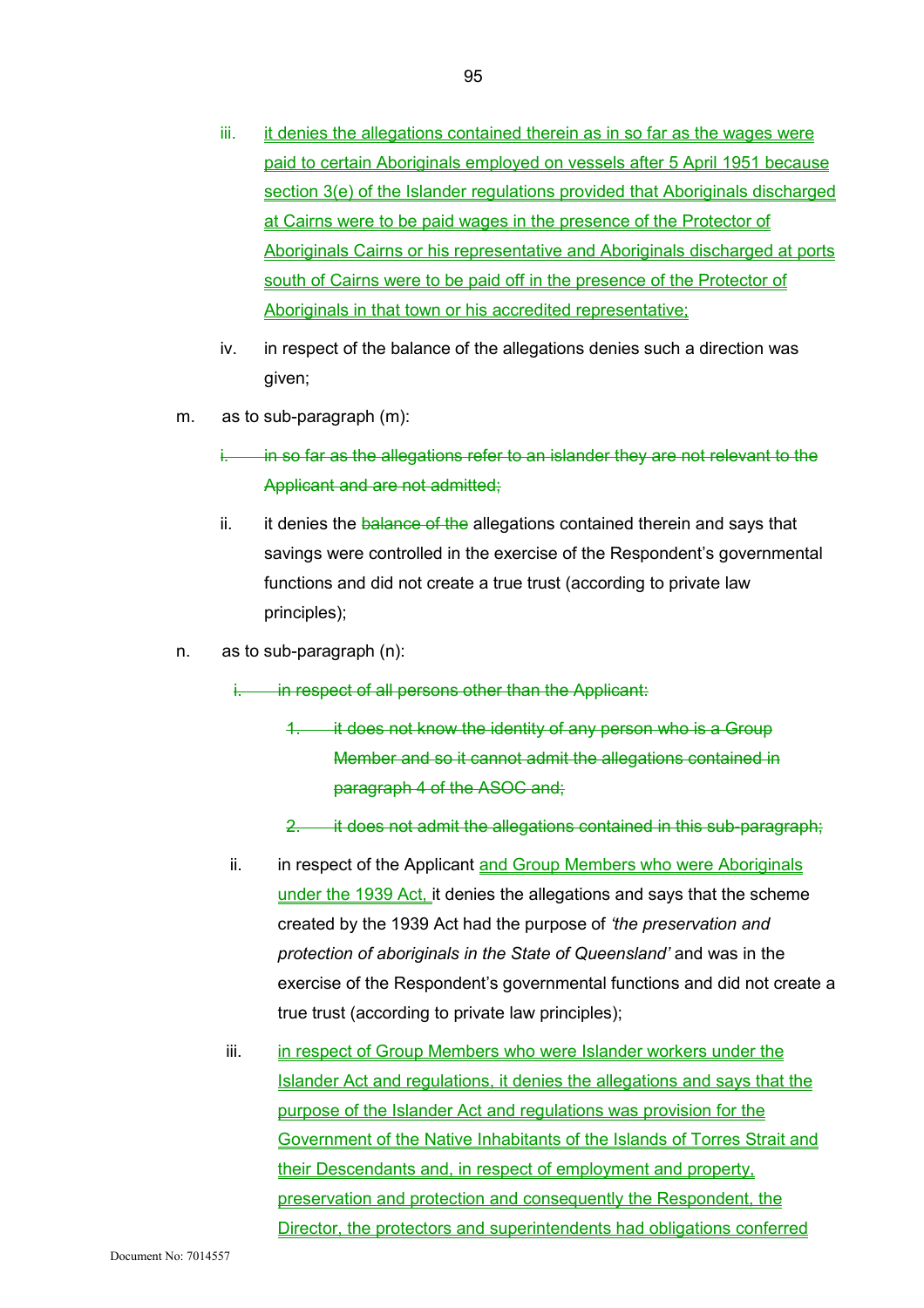upon them in the exercise of governmental functions in the terms of the Islander Act and regulations and not as a fiduciary;

- iv. in respect of Group Members who were Aborigines or Islanders under the 1965 Act and regulations, it denies the allegations and says that:
	- the 1965 Act provided for the cessation of the appointment of all protectors and superintendents as protectors or superintendents;
	- B. the purpose of the 1965 Act was to promote the Well-being and Progressive Development of the Aboriginal Inhabitants of the State and of the Torres Strait Islanders and consequently the Respondent, the Director, officers and managers had obligations conferred upon them in the exercise of governmental functions in the terms of the 1965 Act and regulations and not as a fiduciary;
- o. as to sub-paragraph (o) it denies the allegations and says:
	- i. that the scheme created by the 1939 Act had the purpose of *'the preservation and protection of aboriginals in the State of Queensland'*;
	- ii. that pursuant to section 12(3) of the 1945 regulations it had power to withdraw from the relevant account such sums as were required by the said Aboriginal or were necessary for the payment of the Aboriginal's debts;
	- iii. from 15 September 1956 pursuant to section 12(5) of the 1945 regulations it had power to withdraw from the relevant account for the purpose of investment of the same by the Treasurer on his behalf in such manner as the Treasurer shall think fit, whether by loan to the Crown, any Crown instrumentality, any local body or otherwise;
	- iv. that the scheme created by the Islander Act had the purpose of provision for the Government of the Native Inhabitants of the Islands of Torres Straight and, in respect of employment and property, preservation and protection;
	- v. that pursuant to section 16 of the 1939 Act, as adopted by section 21 of the Islander Act it:
		- A. was required to undertake the protection and management of the property of all Islanders in the District as that term was defined in section 21 of the Islander Act;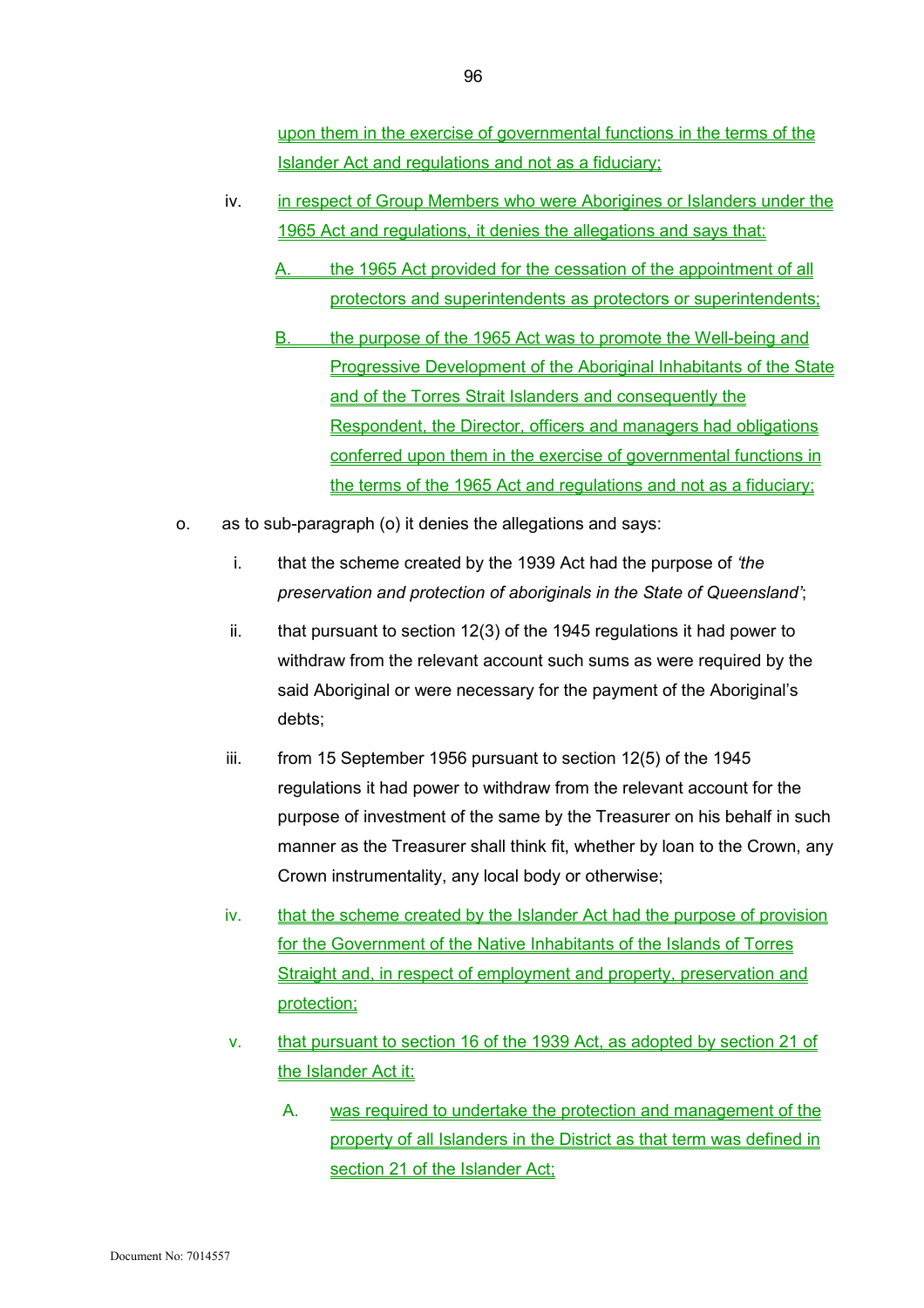- B. had power to take possession of, retain, sell or dispose of any property of an Islander;
- C. had power, relevantly, to receive in its own name, sue for, recover or receive any money or other property due or belonging to an Islander;
- D. had power to exercise in the name of an Islander any power which the Islander might exercise for his own benefit:
- vi. that the scheme created by the 1965 Act had the purpose to promote the well-being and Progressive Development of the Aboriginal Inhabitants of the State and of the Torres Strait Islanders;
- vii. that pursuant to section 27 of the 1965 Act, through a district officer, it had power to undertake and maintain the management of the property of any assisted Aborigine or assisted Islander who usually resided within the district where:
	- A. a request was made in that behalf by the assisted Aborigine or assisted Islander concerned; or
	- B. if the district officer was satisfied that the best interests of the assisted Aborigine or assisted Islander or any member of the family of such a person who should be supported by the officer required it;
- viii. when maintaining the management of the property of an assisted Aborigine or an assisted Islander, pursuant to section 28 of the 1965 Act it had powers to, relevantly:
	- A. take possession of, retain, sell or otherwise dispose of any such property;
	- B. in his own name sue for and recover, or receive any property to which such assisted Aborigine or assisted Islander is entitled;
	- C. exercise in the name of the assisted Aborigine or assisted Islander any power which such assisted person may exercise for his benefit;
- ix. when maintaining the management of the property of an assisted Aborigine or an assisted Islander, pursuant to section 5(3) of the 1965 regulations it had powers to, relevantly: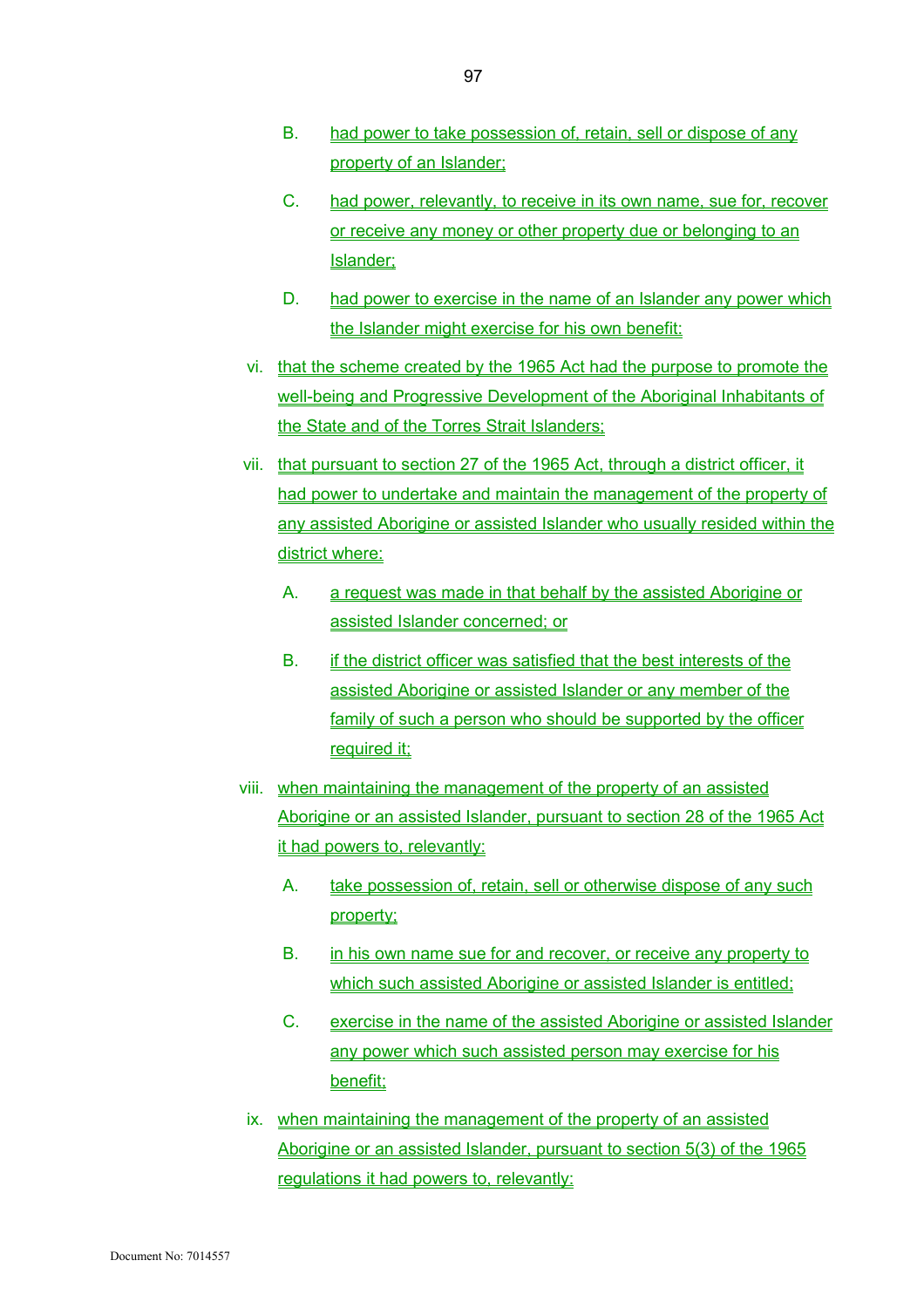- A. as trustee, withdraw from such fund or funds such sums as are required by the said assisted person or are necessary for payment of his just debts;
- x. at all material times, the Respondent acted in the exercise of its statutory governmental functions and its statutory functions and obligations did not create a true trust (according to private law principles).
- 253. The Respondent says in respect of the allegations in paragraph 253 of the ASOC:
	- a. in so far as paragraph 253 refers to wages which ought to have been paid it is prejudicial and embarrassing on the basis that it is inconsistent with the facts pleaded in paragraph 250 of the ASOC; so far as they relate to islanders, the Islander Act and regulations or the 1965 Act and regulations:

they are not relevant to the Applicant; and

- ii. it does not admit them:
- b. otherwise in so far as they relate to the 1939 Act and regulations, the Islander Act and regulations or the 1965 Act and regulations, it denies the allegations and refers to and repeats the matters set out at paragraph 252 of the defence.
- 254. The Respondent says in respect of denies the allegations in paragraph 254 of the ASOC and repeats and relies on paragraphs 250 and 252 of the defence.

a. so far as they relate to islanders:

- they are not relevant to the Applicant; and
- it does not admit them:
- b. in so far as they relate to aboriginals as that term is defined in the 1939 Act:
	- i. it refers to and repeats paragraph 252 of the defence;
	- ii. it was the policy of the Respondent, through the Directors, superintendents and protectors, to safeguard the wages of aboriginal persons paid to it but not to deprive the aboriginals of:
		- A. reasonable and appropriate access to those wages in accordance with the requirements of the 1945 regulations whilst the aboriginal was under the protection of the 1939 Act; and
		- B. the amount of those wages (to the extent not already paid to aboriginal persons) upon the aboriginal becoming relevantly, unconditionally exempt from the 1939 Act.
- 255. The Respondent says in respect of the allegations in paragraph 255 of the ASOC: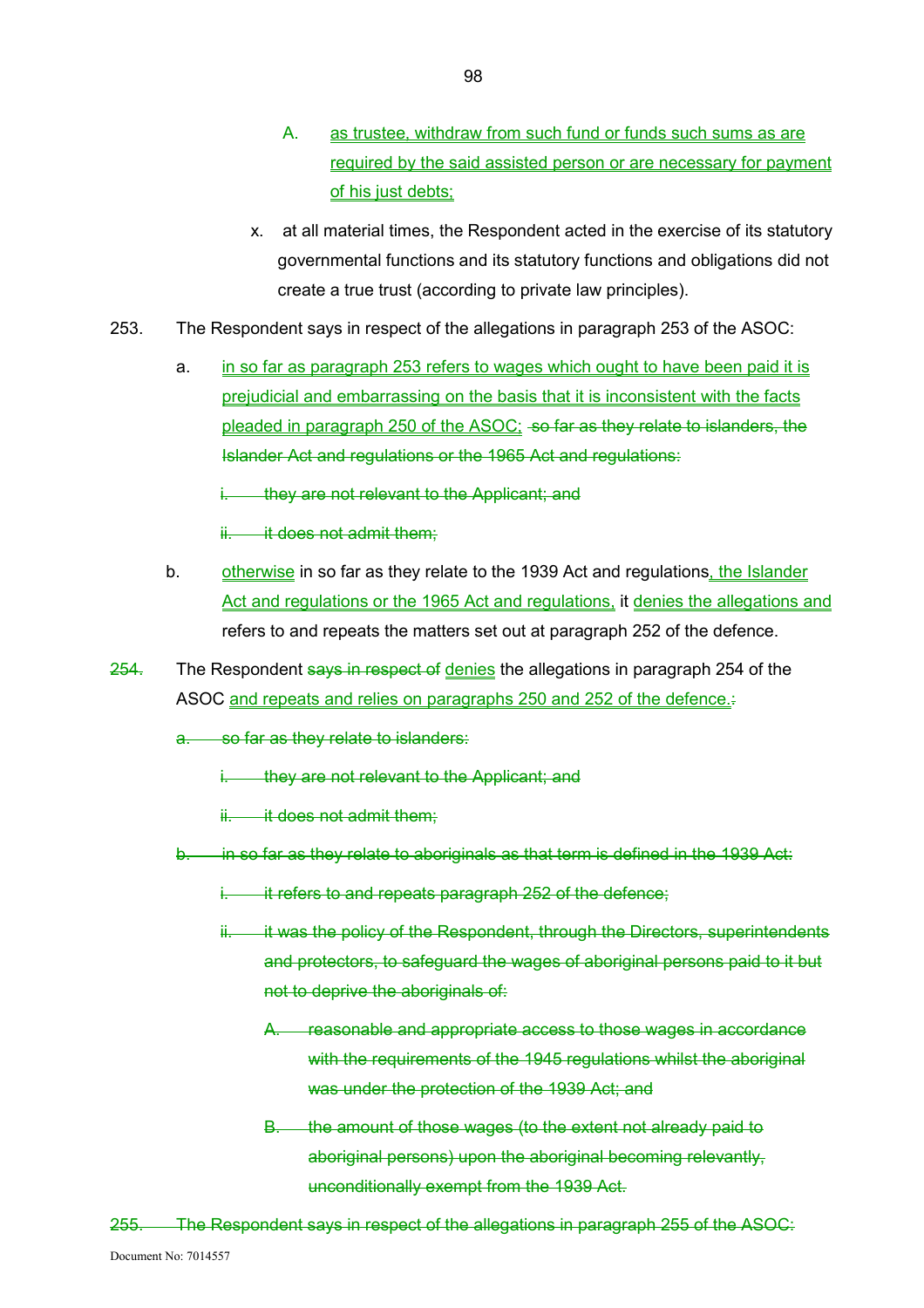- a. so far as they relate to islanders, the Islander Act and regulations or the 1965 Act and regulations:
	- i. they are not relevant to the Applicant; and
	- ii. it does not admit them:
- b. in so far as they relate to the 1939 Act and regulations:
	- it admits the aboriginal person whose wages were held in one (or more) of the accounts referred to in paragraph 248 was entitled to:
		- A. subject to the terms of legislation, have those wages used for their benefit; or
		- B. have parts of those wages provided to them from time to time upon request of the Superintendent or Protector subject to the terms of the 1939 Act;
		- C. if provided with an unconditional exemption pursuant to the 1939 Act, to have the balance then held in the relevant account in their ledger paid to them;
	- ii. it was the practice that the administration of the 1939 Act and regulations occurred in accordance with sub-paragraph (i) hereof; and
	- iii. actions and steps taken as set out in this sub-paragraph were in the exercise of the Respondent's governmental functions and did not create a true trust.

#### **L. Trustee's Duties**

- 256. The Respondent says in respect of the allegations in paragraph 256 of the ASOC:
	- a. that it denies the existence of a trust or trust duties as alleged in the ASOC and repeats and refers to the matters at paragraph 252 of the defence;
	- b. as to the assertions of a continuing duty (in the particulars to the paragraph), it says that the duties set out in the sub-paragraphs below  $(a)$ ,  $(c)$ ,  $(e)$ ,  $(j)$ ,  $(k)$ ,  $(l)$ ,  $(m)$  and  $(n)$  arose only whilst:
		- i. an Aboriginal person was under the 1939 Act and ceased upon the unconditional exemption of an Aboriginal person from the 1939 Act; or
		- ii. an Islander was under the Islander Act; or
		- iii. an Aboriginal person or Islander person was an Assisted Aborigine or Assisted Islander within the meaning of the 1965 Act at the time of the commencement of that Act, or was declared to be so in accordance with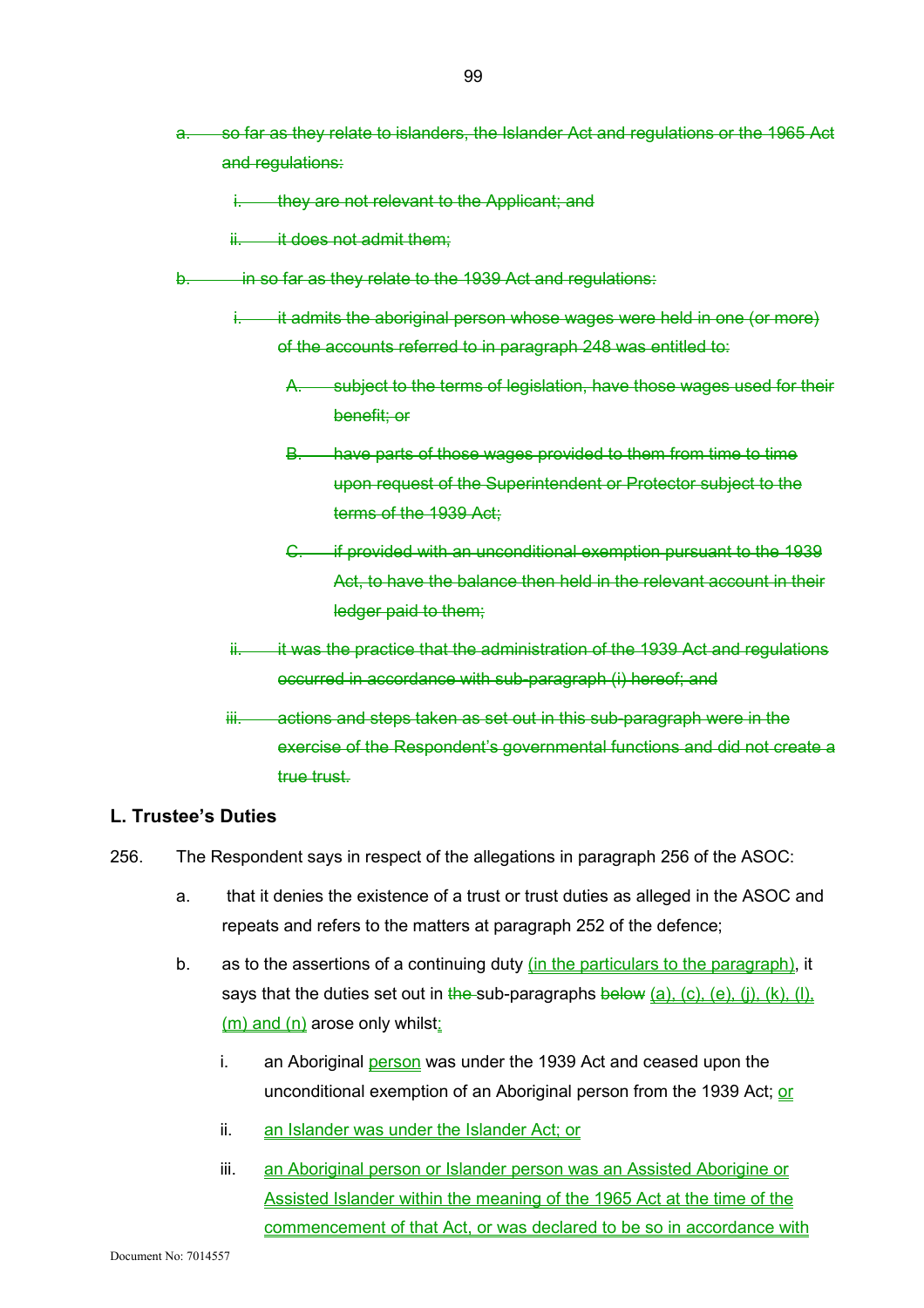the 1965 Act, and ceased upon that person ceasing to be an Assisted Aborigine or Assisted Islander; and

- c. it further says in respect of each of the sub-paragraphs of paragraph 256 of the ASOC: in respect of sub-paragraphs (aa)(i)-(v):
	- i. it denies the allegations contained therein and says that Respondent had no such obligations in respect of the employment of the Applicant or each of the Group Members;
	- ii. further, it denies the allegations in sub-paragraph (aa)(ii) so far as it relies on paragraphs 42, 43, 46, 46A and 47 of the ASOC because the 1945 regulations did not apply to Islanders;
	- iii. further it denies the allegations in sub-paragraph (aa)(iii) in so far as it relies on paragraph 46A of the ASOC because the 1945 regulation did not apply to Islanders;
- ca. in respect of sub-paragraph (aa)(vi):
	- in so far as the matters alleged therein relate to the Applicant and Group Members who were Aboriginals under the 1939 Act and regulations, it denies the allegations contained therein and says that:
		- A. the Respondent had no such obligation; but
		- B. says further that from 23 April 1945 onwards, s 13 of the 1945 regulations provided that "*No withdrawal of cash from an aboriginal's Savings Bank Account in any one sum exceeding the amount of £10 shall be made without the approval of the Director being first obtained. The reason for any withdrawal exceeding the sum of £2 must be stated when reporting the transaction to Head Office*"; and
	- ii. in so far as the matters alleged therein relate to Group Members who were Islanders under the Islander Act and regulations, it denies the allegations contained therein and says that:
		- A. the Islander Act contained no such obligation;
		- B. the Islander regulation contained no such obligation;
		- C. the 1945 regulations did not apply to Islanders; and
		- D. the Respondent had no such obligation: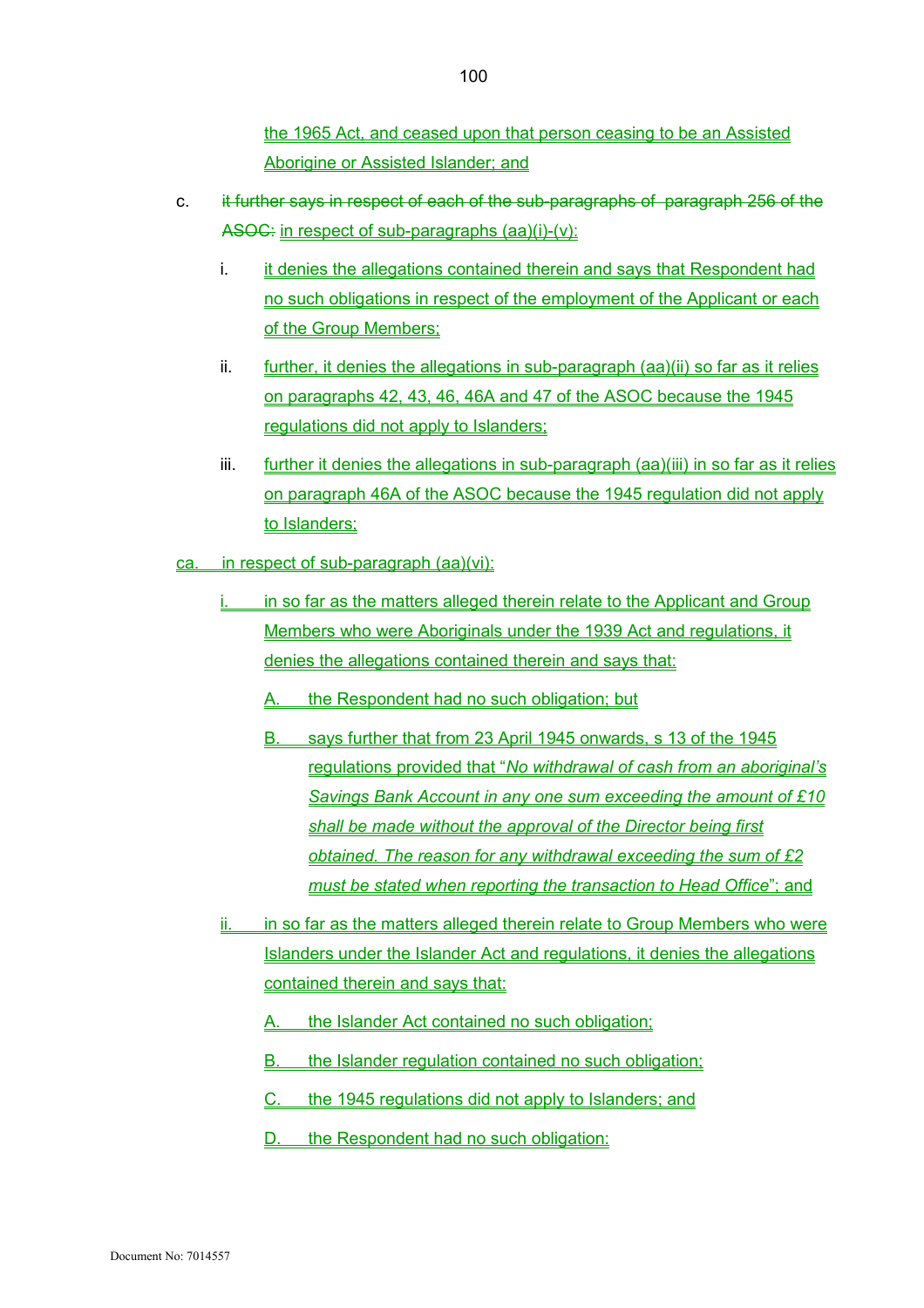- iii. in so far as the matters alleged therein relate to Group Members under the 1965 Act and regulations it denies the allegations as the allegation relates to matters arising before the enactment of that legislation; and
- cb. in respect of sub-paragraph (aa)(vii):
	- in so far as the matters alleged therein relate to the Applicant and Group Members under the 1939 Act and regulations it denies the allegations contained therein and says that:

A. the Respondent had no such obligation; but

- B. says further that from 11 June 1955 onwards, s 13 of the 1945 regulations, as amended, provided that "*No withdrawal of cash from an aboriginal's Savings Bank Account in any one sum exceeding the amount of £20 shall be made without the approval of the Director being first obtained. The reason for any withdrawal exceeding the sum of £10 must be stated when reporting the transaction to Head Office*";
- C. s 13 of the 1945 regulations was repealed with effect from 28 April 1966; and
- ii. in so far as the matters alleged therein relate to Group Members under the Islander Act and regulations, it denies the allegations contained therein and says that:
	- A. the Islander Act contained no such obligation;
	- B. the Islander regulation contained no such obligation;
	- C. the 1945 regulations did not apply to Islanders; and
	- D. the Respondent had no such obligation
- iii. in so far as the matters alleged therein relate to Group Members under the 1965 Act and regulations it denies the allegations as that legislation imposed no such obligation; and
- cc. in respect of sub-paragraph (ab) it denies the allegations and says the Director was required to act in accordance with the requirements of the 1939 Act and the 1945 regulations in respect of the Applicant and those of the Group Members who were under the 1939 Act until they were exempt from the 1939 Act, the Islander Act and regulations in respect of those Group Members who were Islanders under the Islander Act and the 1965 Act and regulations in respect of those Group Members who were an Assisted Aborigine or Assisted Islander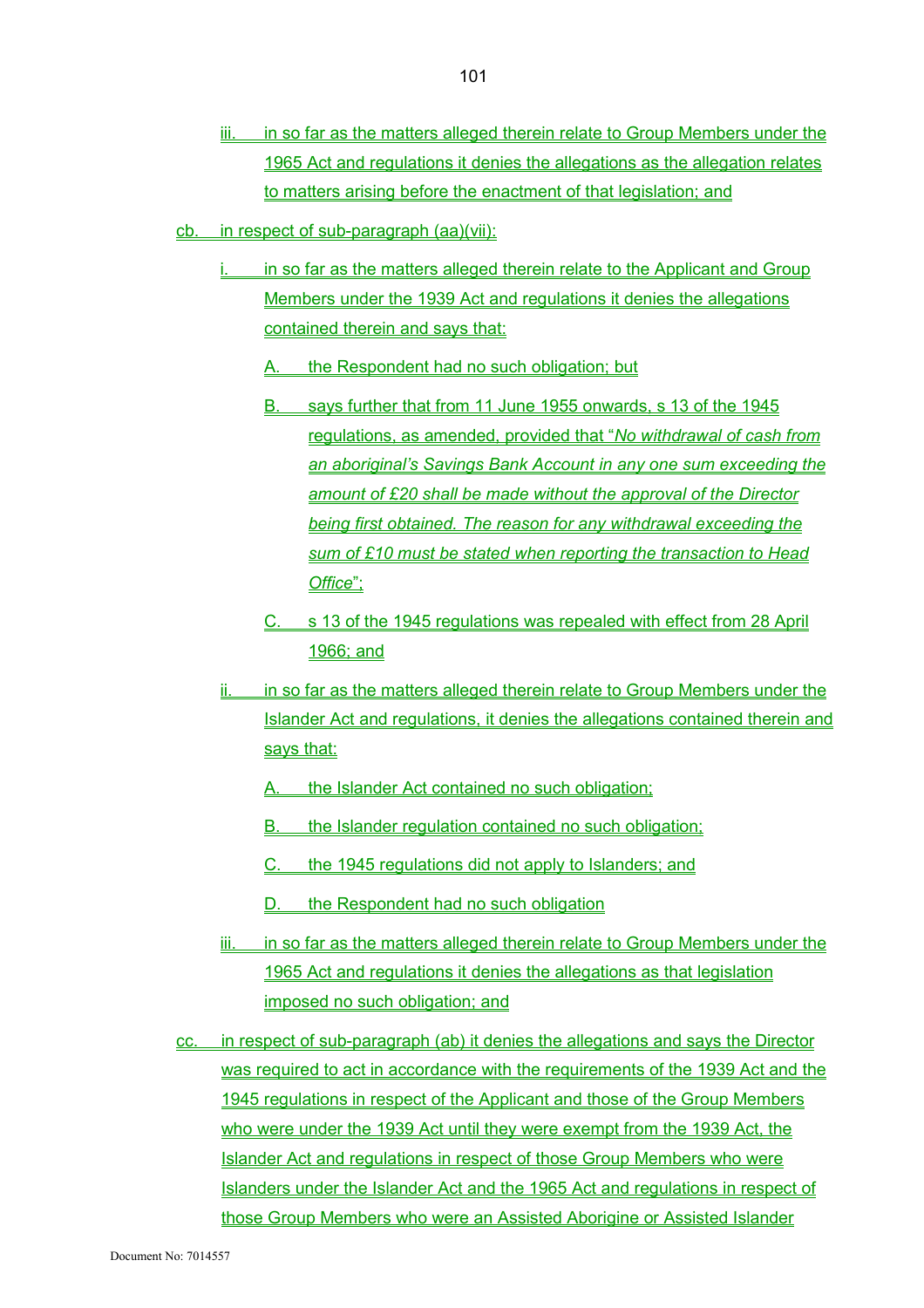under the 1965 Act until a person ceased to be an Assisted Aborigine or Assisted Islander in respect of the management of the balance in the accounts referred to in paragraph 248 of the defence; and

- cd.  $\dot{h}$  in respect of sub-paragraph (a):
	- 1. in so far as the matters alleged therein relate to ilslanders or obligations said to be owed under the Islander Act and regulations  $\theta$ the 1965 Act and regulations, those matters are irrelevant to the Applicant and are not admitted it denies the allegations contained therein and says that any record making or keeping requirements are the requirements to make or keep records which are contained in the Islander Act and regulations;
	- 2. in so far as the matters alleged therein relate to the 1939 Act and regulations it denies the allegations contained therein and says that any record making or keeping requirements are the requirements to make or keep records which are contained in the 1939 Act and the 1945 regulations; and
	- 2A. in so far as the matters alleged therein relate to the 1965 Act and regulations it denies the allegations contained therein and says that any record making or keeping requirements are the requirements to make or keep records which are contained in the 1965 Act and regulations; and
	- 3. it refers to and repeats the matters referred to in paragraphs 241A and 241B of the defence;
	- d. in respect of sub-paragraph (b):
		- i. in so far as the matters alleged therein relate to  $\frac{1}{2}$ slanders or obligations said to be owed to Group Members under the Islander Act and regulations or the 1965 Act and regulations, those matters are irrelevant to the Applicant and are not admitted it admits the obligation was as prescribed by section 16(1)(b) of the 1939 Act as applied by section 21 of the Islander Act;
		- ii. in so far as the matters alleged therein relate to the Applicant and Group Members under the 1939 Act and 1945 regulations it admits the obligation was as prescribed by section 12(1) of the 1945 regulations; and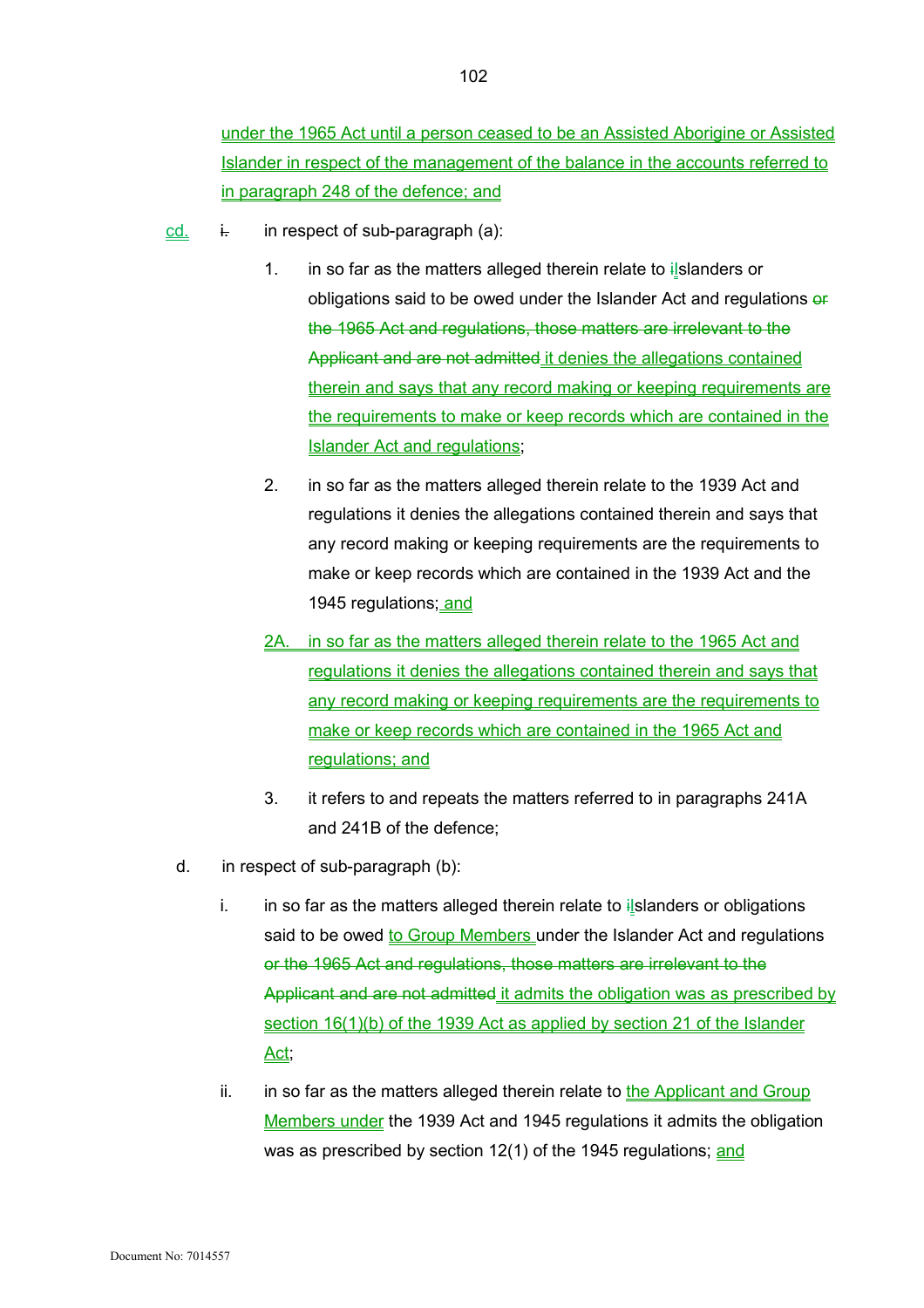- iii. in so far as the matters alleged therein relate to Group Members under the 1965 Act and regulations it admits the obligation was as prescribed by section 5(1) of the 1966 regulations; and
- iv. it otherwise denies the allegations contained therein;
- e. in respect of sub-paragraph (c):
	- i. in so far as the matters alleged therein relate to ilslanders or obligations said to be owed to Group Members under the Islander Act and regulations or the 1965 Act and regulations, those matters are irrelevant to the Applicant and are not admitted it denies the allegations and says the Director was required to act in accordance with the requirements of the Islander Act and regulations in respect of the management of the balance in the accounts referred to in paragraph 249 of the defence;
	- ii. in so far as the matters alleged therein relate to the Applicant and Group Members under the 1939 Act and regulations it denies the allegations and says the Director was required to act in accordance with the requirements of the 1939 Act and the 1945 regulations in respect of the management of the balance in the accounts referred to in paragraph 248 of the defence; and
	- iii. in so far as the matters alleged therein relate to Group Members under the 1965 Act and regulations it denies the allegations and says the Director was required to act in accordance with the requirements of the 1965 Act and regulations in respect of the management of the balance in the accounts referred to in paragraphs 248 and 249 of the defence;
	- iv. it otherwise denies the allegations contained therein;
- f. in respect of sub-paragraph (d):
	- i. in so far as the matters alleged therein relate to  $\ddot{i}$  Islanders or obligations said to be owed to Group Members under the Islander Act and regulations or the 1965 Act and regulations, those matters are irrelevant to the Applicant and are not admitted it denies the allegations and says the Director was required to act in accordance with the requirements of the Islander Act and regulations in respect of the investing of the balance in the accounts referred to in paragraph 249 of the defence;
	- ii. in so far as the matters alleged therein relate to the Applicant and Group Members under the 1939 Act and regulations it denies the allegations and says the Director was required to act in accordance with the requirements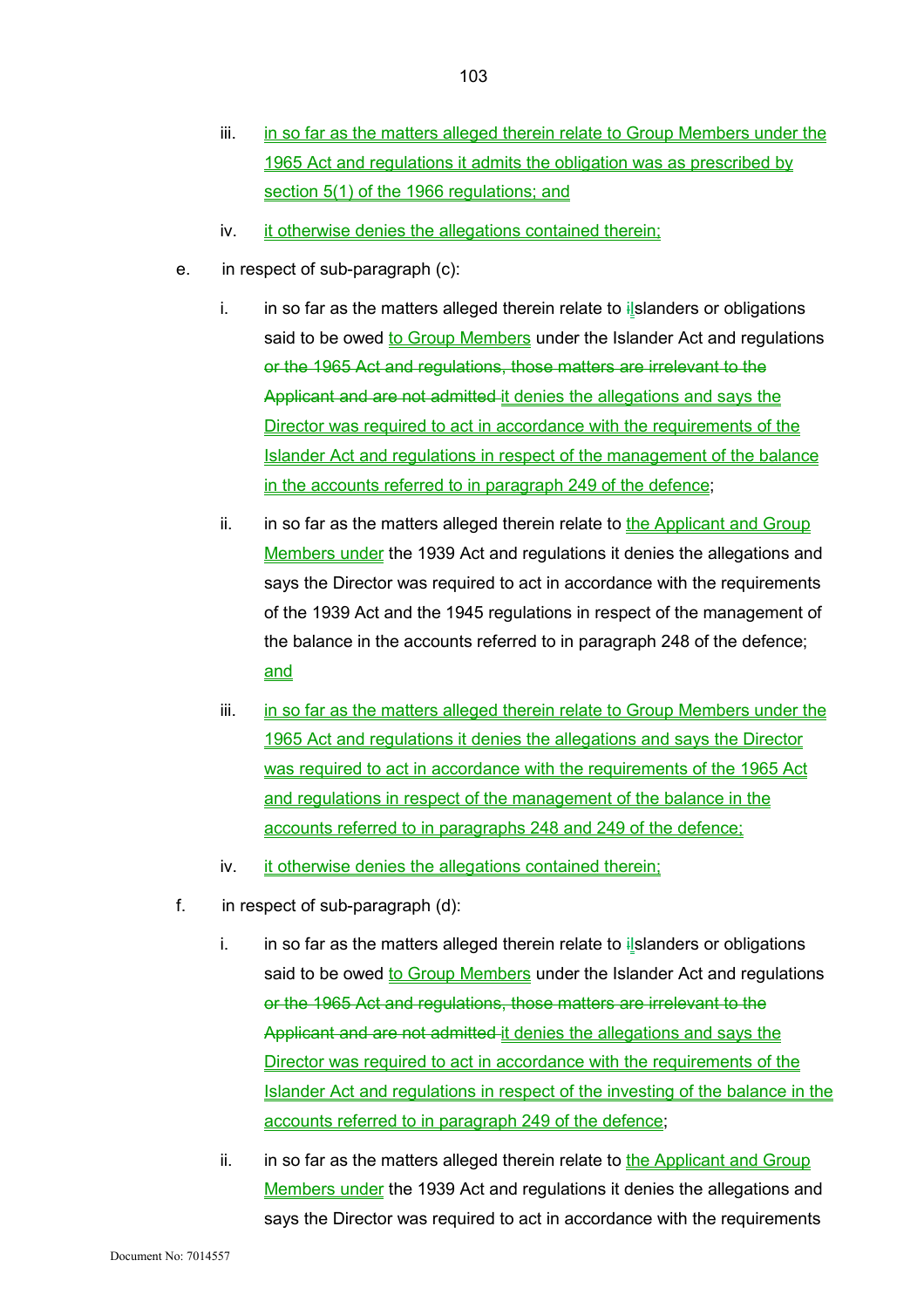of the 1939 Act and the 1945 regulations in respect of the investing of the balance in the accounts referred to in paragraph 248 of the defence; and

- iii. in so far as the matters alleged therein relate to Group Members under the 1965 Act and regulations it denies the allegations and says the Director was required to act in accordance with the requirements of the 1965 Act and regulations in respect of the investing of the balance in the accounts referred to in paragraphs 248 and 249 of the defence;
- iv. it otherwise denies the allegations contained therein;
- g. in respect of sub-paragraph (e):
	- i. in so far as the matters alleged therein relate to  $\ddot{i}$  Islanders or obligations said to be owed to Group Members under the Islander Act and regulations or the 1965 Act and regulations, those matters are irrelevant to the Applicant and are not admitted it denies the allegations and says the Director was required to act in accordance with the requirements of the Islander Act and regulations in respect of the accounting to any Islander for the balance in that Islander's name in the accounts referred to in paragraph 249 of the defence;
	- ii. in so far as the matters alleged therein relate to the Applicant and Group Members under the 1939 Act and regulations it denies the allegations and says that the Director was required to act in accordance with the requirements of the 1939 Act and the 1945 regulations in respect of the accounting to any Aboriginal for the balance in that Aboriginal's name in the accounts referred to in paragraph 248 of the defence;
	- iii. in so far as the matters alleged therein relate to Group Members under the 1965 Act and regulations it denies the allegations and says that the Director was required to act in accordance with the requirements of the 1965 Act and regulations in respect of the accounting to any Aboriginal or Islander for the balance in that Aboriginal or Islander's name in the accounts referred to in paragraphs 248 and 249 of the defence;
	- iv. it otherwise denies the allegations contained therein;
- h. in respect of sub-paragraph (f):
	- i. in so far as the matters alleged therein relate to  $\frac{1}{2}$  slanders or obligations said to be owed to Group Members under the Islander Act and regulations or the 1965 Act and regulations, those matters are irrelevant to the Applicant and are not admitted it denies the allegations and says the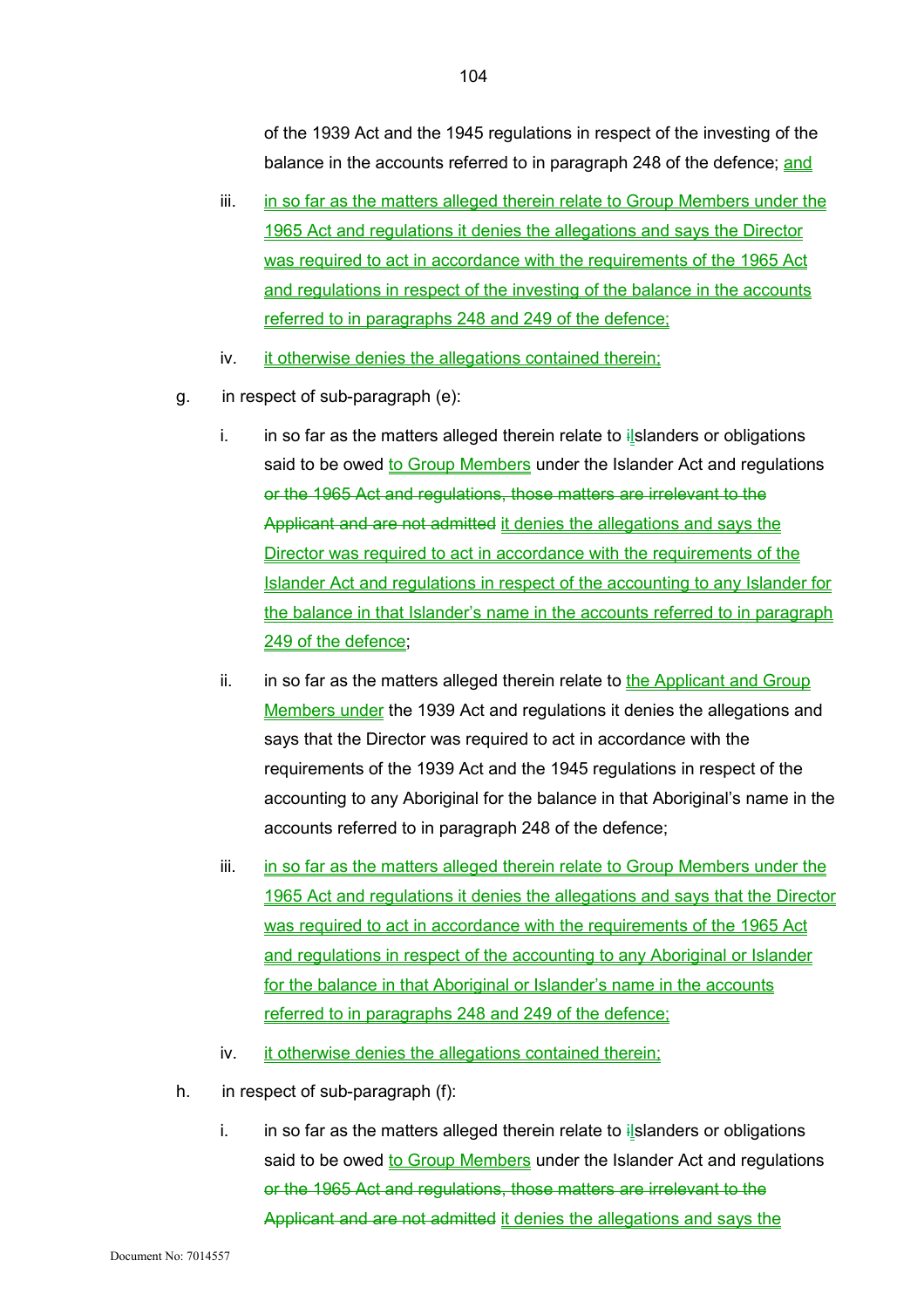Director was required to act in accordance with the requirements of the Islander Act and regulations in respect of the investing of the balance in the accounts referred to in paragraph 249 of the defence;

- ii. in so far as the matters alleged therein relate to the Applicant and Group Members under the 1939 Act and regulations it denies those allegations and says the Director was required to act in accordance with the requirements of the 1939 Act and the 1945 regulations in respect of the investing of the balance in the accounts referred to in paragraph 248 of the defence; and
- iii. in so far as the matters alleged therein relate to Group Members under the 1965 Act and regulations it denies the allegations and says the Director was required to act in accordance with the requirements of the 1965 Act and regulations in respect of the investing of the balance in the accounts referred to in paragraphs 248 and 249 of the defence;
- iv. it otherwise denies the allegations contained therein;
- i. in respect of sub-paragraph  $(g)$ :
	- i. in so far as the matters alleged therein relate to  $\frac{1}{2}$ slanders or obligations said to be owed to Group Members under the Islander Act and regulations or the 1965 Act and regulations, those matters are irrelevant to the Applicant and are not admitted it denies the allegations and says the Director was required to act in accordance with the requirements of the Islander Act and regulations in respect of the investing of the balance in the accounts referred to in paragraph 249 of the defence;
	- ii. in so far as the matters alleged therein relate to the Applicant and Group Members under the 1939 Act and regulations it denies those allegations and says the Director was required to act in accordance with the requirements of the 1939 Act and the 1945 regulations in respect of the investing of the balance in the accounts referred to in paragraph 248 of the defence; and
	- iii. in so far as the matters alleged therein relate to Group Members under the 1965 Act and regulations it denies the allegations and says the Director was required to act in accordance with the requirements of the 1965 Act and regulations in respect of the investing of the balance in the accounts referred to in paragraphs 248 and 249 of the defence;
	- iv. it otherwise denies the allegations contained therein;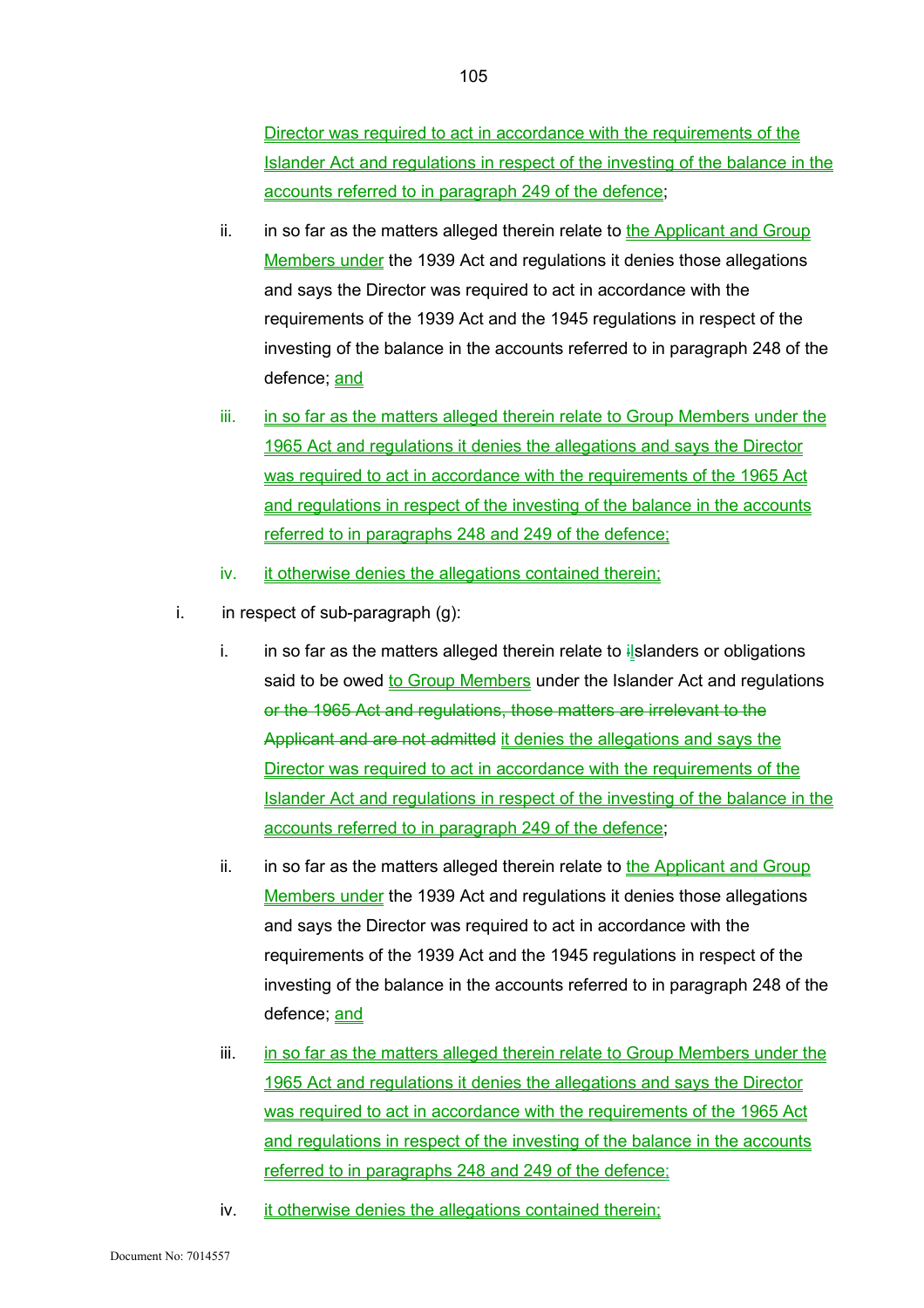- j. in respect of sub-paragraph (h):
	- i. in so far as the matters alleged therein relate to  $i$  slanders or obligations said to be owed to Group Members under the Islander Act and regulations or the 1965 Act and regulations, those matters are irrelevant to the Applicant and are not admitted it denies the allegations and says the Director and the superintendents were required to act in accordance with the requirements of the Islander Act and regulations in respect of the duties and powers conferred upon them under the Islander Act and regulations;
	- ii. in so far as the matters alleged therein relate to the Applicant and Group Members under the 1939 Act and regulations it denies the allegations and says the Director and the superintendents were required to act in accordance with the requirements of the 1939 Act and the 1945 regulations in respect of the duties and powers conferred upon them under the 1939 Act and the 1945 regulations; and
	- iii. in so far as the matters alleged therein relate to Group Members under the 1965 Act and regulations it denies the allegations and says the Director and the managers were required to act in accordance with the requirements of the 1965 Act and regulations in respect of the duties and powers conferred upon them under the 1965 Act and regulations;
	- iv. it otherwise denies the allegations contained therein;
- k. in respect of sub-paragraph (i):
	- i. in so far as the matters alleged therein relate to  $\frac{1}{2}$  slanders or obligations said to be owed to Group Members under the Islander Act and regulations or the 1965 Act and regulations, those matters are irrelevant to the Applicant and are not admitted it denies the allegations and says the Director was required to act in accordance with the requirements of the Islander Act and regulations in respect of the investing of the balance in the accounts referred to in paragraph 249 of the defence;
	- ii. in so far as the matters alleged therein relate to the Applicant and Group Members under the 1939 Act and regulations it denies those allegations and says the Director was required to act in accordance with the requirements of the 1939 Act and the 1945 regulations in respect of the investing of the balance in the accounts referred to in paragraph 248 of the defence; and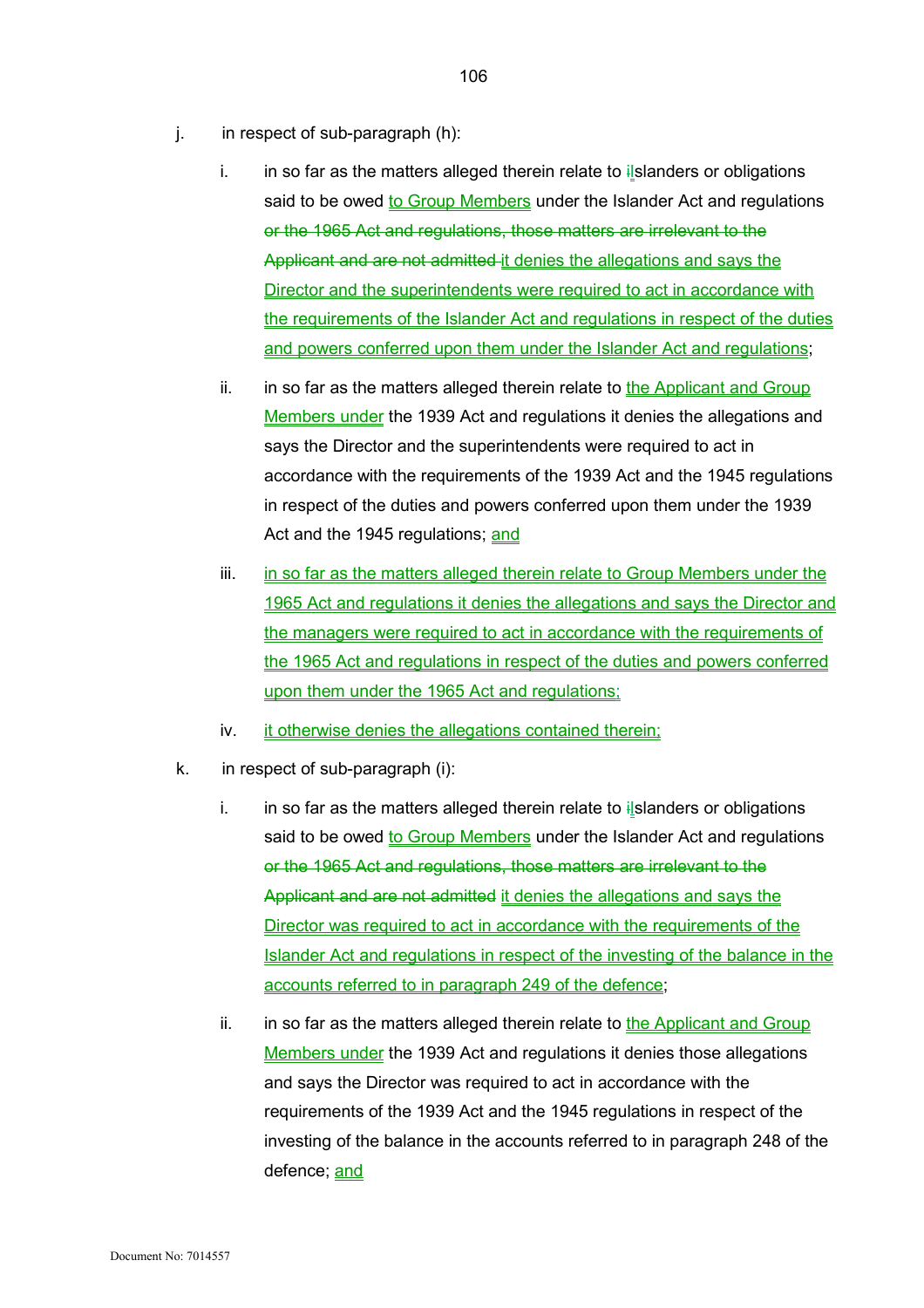- iii. in so far as the matters alleged therein relate to Group Members under the 1965 Act and regulations it denies the allegations and says the Director was required to act in accordance with the requirements of the 1965 Act and regulations in respect of the investing of the balance in the accounts referred to in paragraphs 248 and 249 of the defence;
- iv. it otherwise denies the allegations contained therein;
- l. in respect of sub-paragraph (j):
	- i. in so far as the matters alleged therein relate to  $i$  slanders or obligations said to be owed to Group Members under the Islander Act and regulations or the 1965 Act and regulations, those matters are irrelevant to the Applicant and are not admitted it denies the allegations and says the Director was required to act in accordance with the requirements of the Islander Act and regulations in respect of the accounting to any Islander for the balance in that Islander's name in the accounts referred to in paragraph 249 of the defence:
	- ii. in so far as the matters alleged therein relate to the Applicant or Group Members under the 1939 Act and regulations it denies the allegations and says that the Director was required to act in accordance with the requirements of the 1939 Act and the 1945 regulations in respect of the accounting to any Aboriginal for the balance in that Aboriginal's name in the accounts referred to in paragraph 248 of the defence; and
	- iii. in so far as the matters alleged therein relate to Group Members under the 1965 Act and regulations it denies the allegations and says that the Director was required to act in accordance with the requirements of the 1965 Act and regulations in respect of the accounting to any Aboriginal or Islander for the balance in that Aboriginal or Islander's name in the accounts referred to in paragraphs 248 and 249 of the defence;
	- iv. it otherwise denies the allegations contained therein;
- m. in respect of sub-paragraph (k):
	- i. in so far as the matters alleged therein relate to  $i$ Islanders or obligations said to be owed to Group Members under the Islander Act and regulations or the 1965 Act and regulations, those matters are irrelevant to the Applicant and are not admitted it denies the allegations and says the Director was required to act in accordance with the requirements of the Islander Act and regulations in respect of the payment to any Islander of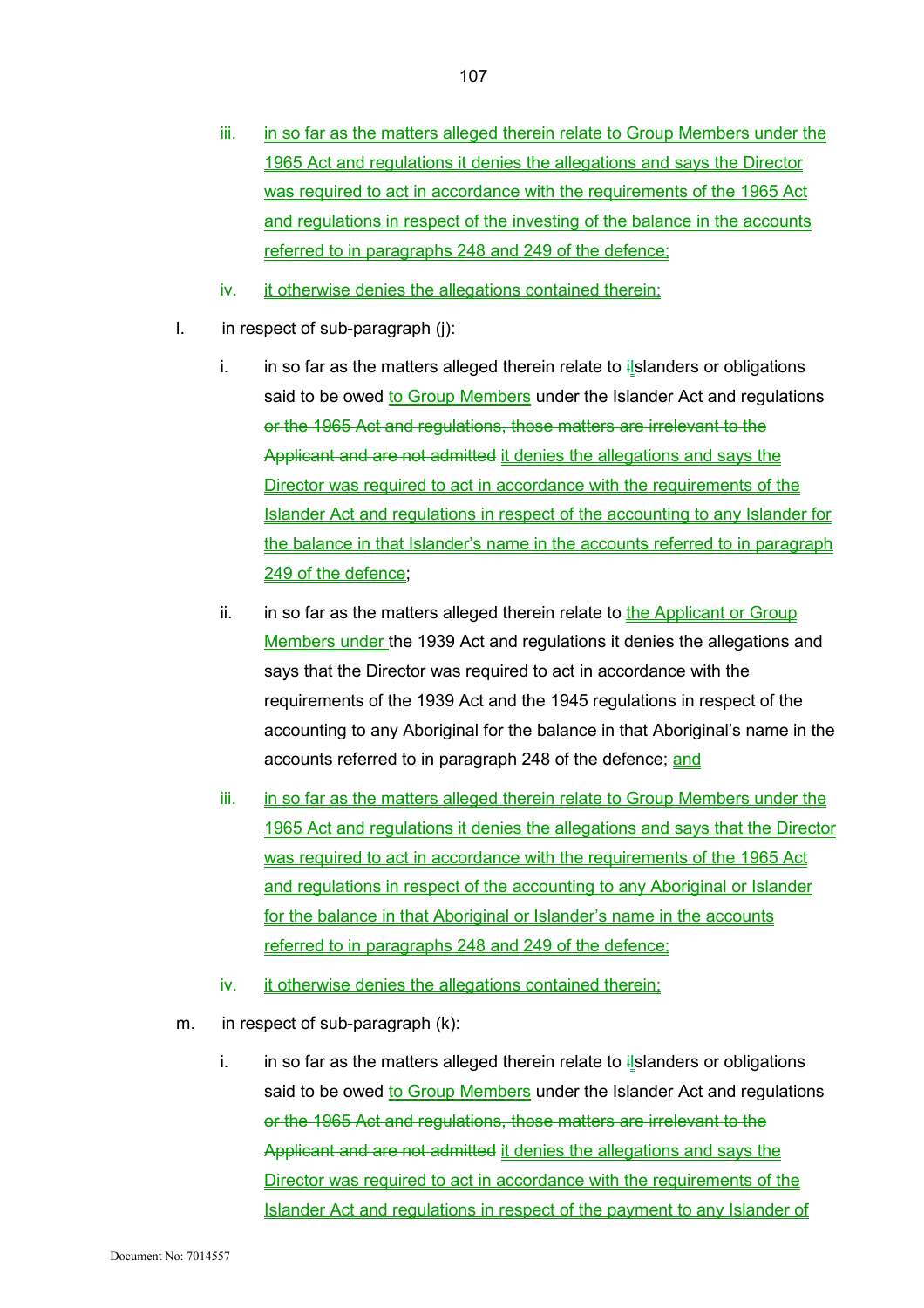amounts in that Islander's name in the accounts referred to in paragraph 249 of the defence;

- ii. in so far as the matters alleged therein relate to the Applicant or Group Members under the 1939 Act and regulations it denies the allegations and says that the Director was required to act in accordance with the requirements of the 1939 Act and the 1945 regulations in respect of the payment to  $a\Delta$ boriginals of amounts in that  $a\Delta$ boriginal's name in the accounts referred to in paragraph 248 of the defence; and
- iii. in so far as the matters alleged therein relate to Group Members under the 1965 Act and regulations it denies the allegations and says that the Director was required to act in accordance with the requirements of the 1965 Act and regulations in respect of the payment to any Aboriginal or Islander of amounts in that Aboriginal or Islander's name in the accounts referred to in paragraphs 248 and 249 of the defence;
- iv. it otherwise denies the allegations contained therein;
- n. in respect of sub-paragraph (l):
	- i. in so far as the matters alleged therein relate to  $\frac{1}{2}$ slanders or obligations said to be owed to Group Members under the Islander Act and regulations or the 1965 Act and regulations, those matters are irrelevant to the Applicant and are not admitted it denies the allegations and says the Director was required to act in accordance with the requirements of the Islander Act and regulations in respect of the payment to any Islander of amounts in that Islander's name in the accounts referred to in paragraph 249 of the defence;
	- ii. in so far as the matters alleged therein relate to the Applicant and Group Members under the 1939 Act and regulations it denies the allegations and says that the Director was required to act in accordance with the requirements of the 1939 Act and the 1945 regulations in respect of the payment to  $a\Delta$ boriginals of amounts in that  $a\Delta$ boriginal's name in the accounts referred to in paragraph 248 of the defence; and
	- iii. in so far as the matters alleged therein relate to Group Members under the 1965 Act and regulations it denies the allegations and says that the Director was required to act in accordance with the requirements of the 1965 Act and regulations in respect of the payment to any Aboriginal or Islander of amounts in that Aboriginal or Islander's name in the accounts referred to in paragraphs 248 and 249 of the defence;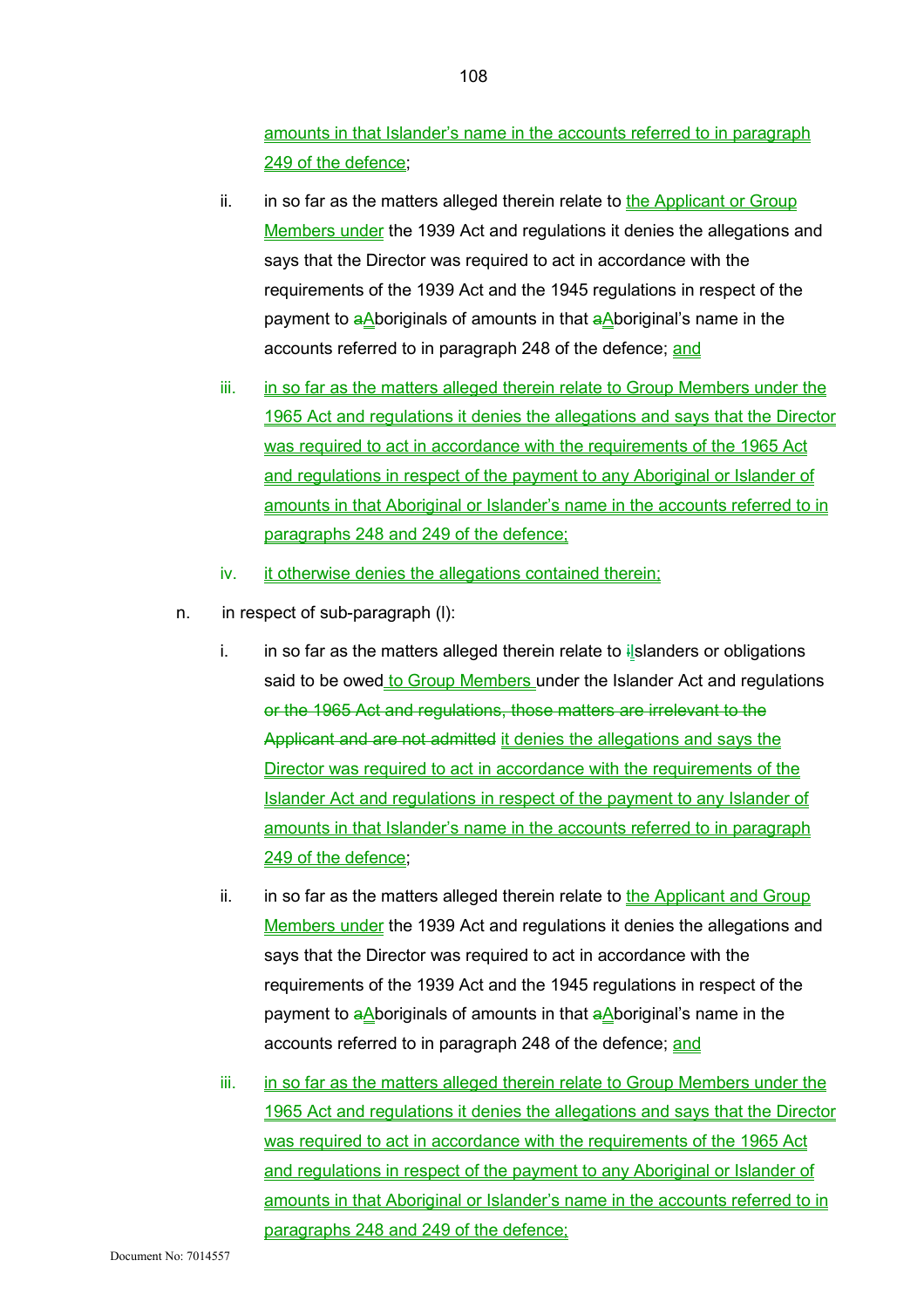- iv. it otherwise denies the allegations contained therein;
- o. in respect of sub-paragraph (m):
	- i. in so far as the matters alleged therein relate to  $\frac{1}{2}$ slanders or obligations said to be owed to Group Members under the Islander Act and regulations or the 1965 Act and regulations, those matters are irrelevant to the Applicant and are not admitted-it denies the allegations and says the Director was required to act in accordance with the requirements of the Islander Act and regulations in respect of the investment and use of money held in the accounts referred to in paragraph 249 of the defence;
	- ii. in so far as the matters alleged therein relate to the Applicant and Group Members under the 1939 Act and regulations it denies the allegations and says the Director was required to act in accordance with the requirements of the 1939 Act and the 1945 regulations in respect of the investment and use of money held in the accounts referred to in paragraph 248 of the defence.; and
	- iii. in so far as the matters alleged therein relate to Group Members under the 1965 Act and regulations it denies the allegations and says that the Director was required to act in accordance with the requirements of the 1965 Act and regulations in respect of the investment and use of money held in the accounts referred to in paragraphs 248 and 249 of the defence;
	- iv. it otherwise denies the allegations contained therein;
- p. in respect of sub-paragraph (n):
	- i. in so far as the matters alleged therein relate to Islanders or obligations said to be owed to Group Members under the Islander Act and regulations it denies the allegations and says the Director was required to act in accordance with the requirements of the Islander Act and regulations in respect of the management of the balance in the accounts referred to in paragraph 249 of the defence;
	- ii. in so far as the matters alleged therein relate to the Applicant or Group Members under the 1939 Act and regulations it denies the allegations and says the Director was required to act in accordance with the requirements of the 1939 Act and the 1945 regulations in respect of the management of the balance in the accounts referred to in paragraph 248 of the defence; and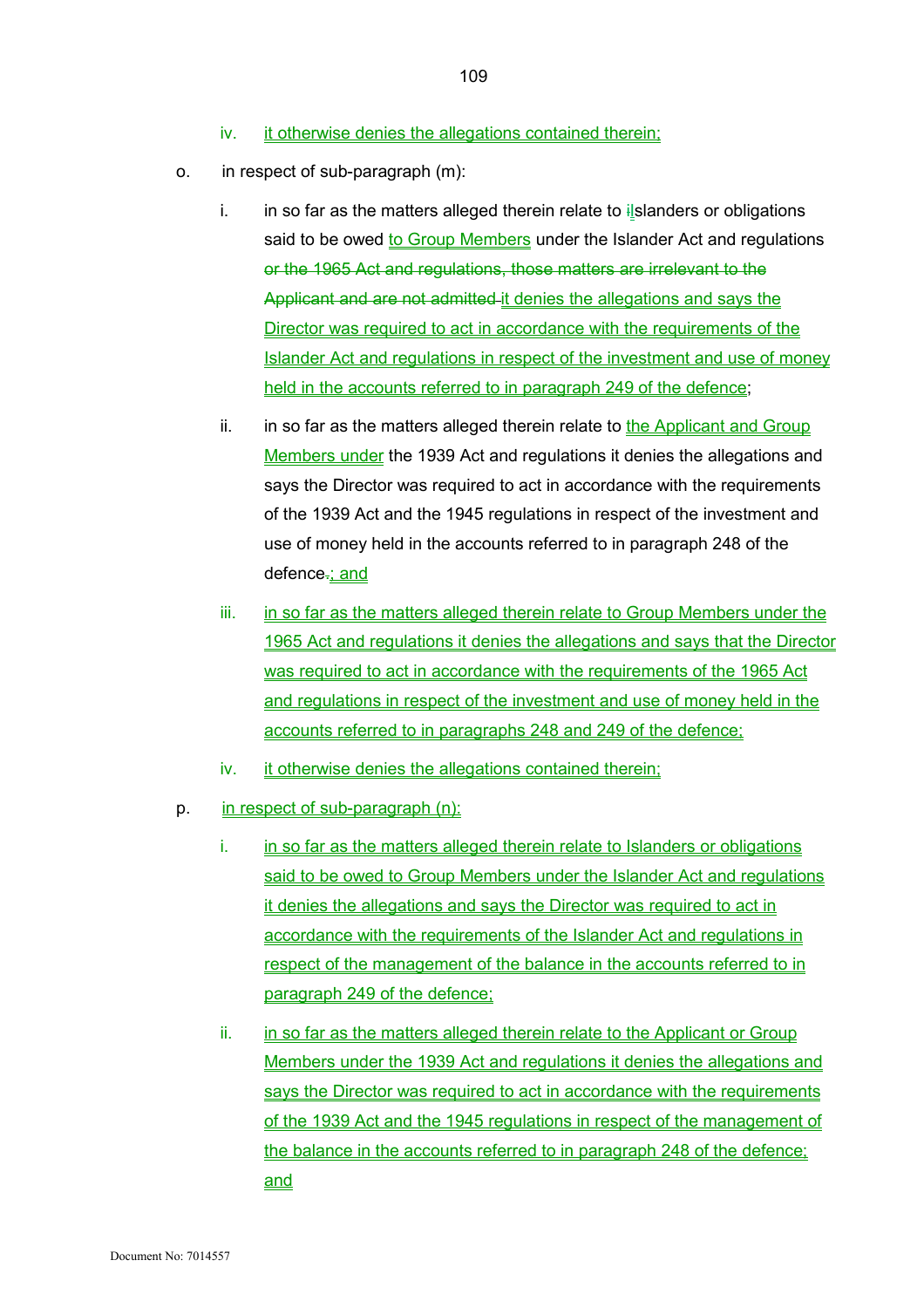iv. it otherwise denies the allegations contained therein.

## **M. Fiduciary Duty**

- 257. The Respondent says in respect of the allegations in paragraph 257 of the ASOC:
	- a. so far as they relate to islander workers or aboriginal workers under the 1965 Act and regulations:

i. they are not relevant to the Applicant; and

ii. it does not admit them:

- b. in so far as they relate to the Applicant and Group Members who were  $a\Delta$ boriginal workers under the 1939 Act and regulations it denies the allegations contained therein and says it was required, through its servants and agents, to act in accordance with the terms of the 1939 Act and the 1945 regulations as set out at paragraph 256 of the defence and not as a fiduciary;
- ba. in so far as they relate to Group Members who were Islander workers under the Islander Act and regulations it denies the allegations contained therein and says it was required, through its servants and agents, to act in accordance with the terms of the Islander Act and regulations as set out at paragraph 256 of the defence and not as a fiduciary;
- bb. in so far as they relate to Group Members who were assisted Aborigines or assisted Islanders under the 1965 Act and regulations it denies the allegations contained therein and says it was required, through its servants and agents, to act in accordance with the terms of the 1965 Act and regulations as set out at paragraph 256 of the defence and not as a fiduciary;
- c. in the premises no fiduciary duty arose.
- 258. The Respondent says in respect of the allegations in paragraph 258 of the ASOC:

aa. in relation to sub-paragraph (aa) in so far as they relate to:

i. the Applicant and Group Members who were Aboriginal workers under the 1939 Act and regulations it denies the allegations and says that the express purpose of the 1939 Act was "*the preservation and protection of aboriginals in the State of Queensland*" and consequently the Respondent, the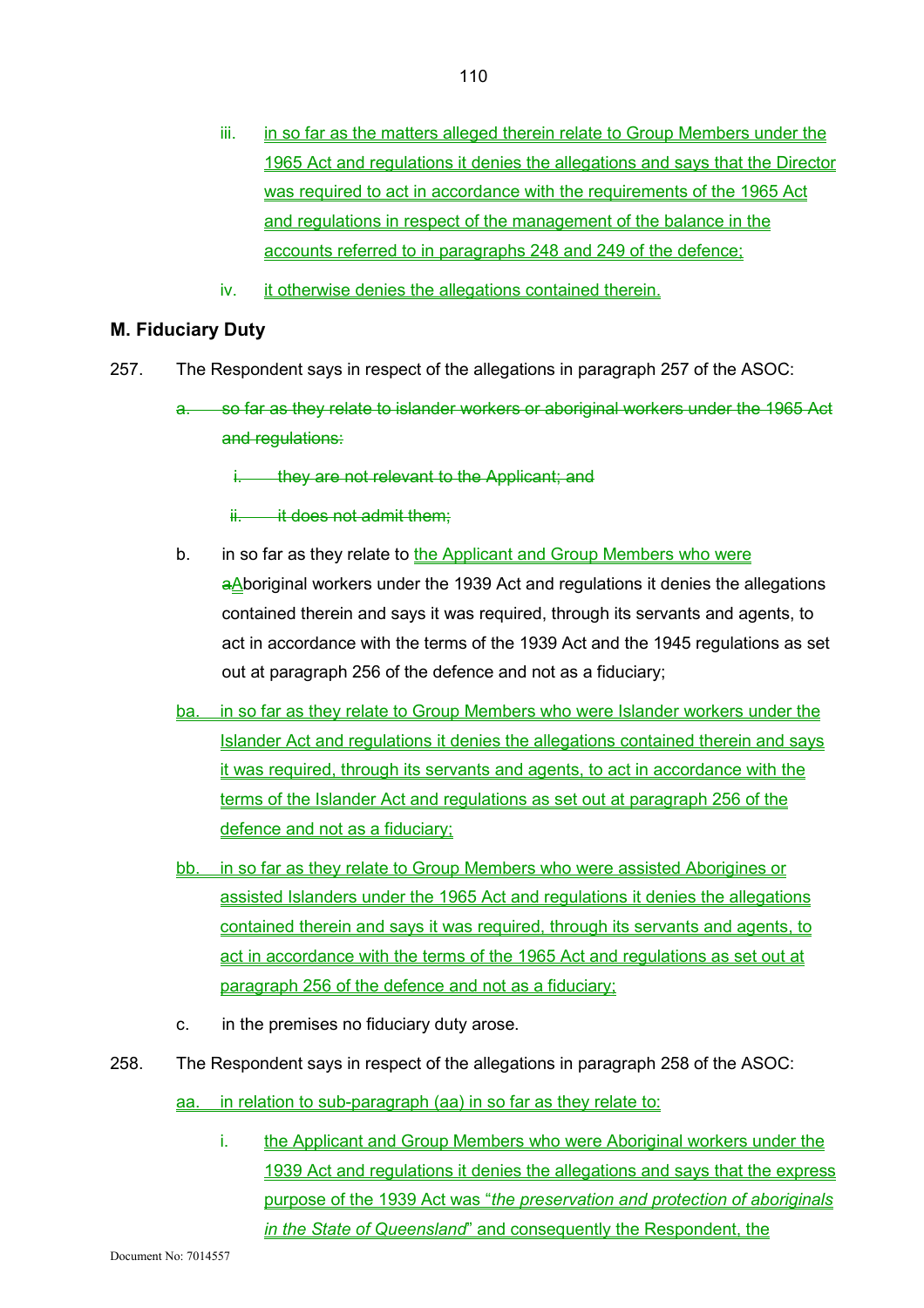Director, the protectors and superintendents had obligations conferred upon them in the exercise of governmental functions in the terms of the 1939 Act and the 1945 regulations and not as a fiduciary;

- ii. Group Members who were Islander workers under the Islander Act and regulations, it denies the allegations and says that the purpose of the Islander Act and regulations was provision for the Government of the Native Inhabitants of the Islands of Torres Strait and their Descendants and, in respect of employment and property, preservation and protection and consequently the Respondent, the Director, the protectors and superintendents had obligations conferred upon them in the exercise of governmental functions in the terms of the Islander Act and regulations and not as a fiduciary;
- iii. Group Members who were Aborigines or Islanders under the 1965 Act and regulations it denies the allegations and says that:
	- 1. the 1965 Act provided for the cessation of the appointment of all protectors and superintendents as protectors or superintendents;
	- 2. the purpose of the 1965 Act was to promote the well-being and Progressive Development of the Aboriginal Inhabitants of the State and of the Torres Strait Islanders and consequently the Respondent, the Director, officers and managers had obligations conferred upon them in the exercise of governmental functions in the terms of the 1965 Act and regulations and not as a fiduciary;
- iv. in the premises no fiduciary duty as alleged arose from the statutory provisions;
- a. in relation to sub-paragraph (a) in so far as they relate to:
	- islander workers or aboriginal workers under the 1965 Act and regulations:
		- 1. they are not relevant to the Applicant; and
		- 2. it does not admit them;
	- ii. the Applicant and Group Members who were aAboriginal workers under the 1939 Act and regulations it denies the allegations and says that the express purpose of the 1939 Act was "the preservation and protection of aAboriginals in the State of Queensland" and consequently the Respondent, the Director, the protectors and superintendents had obligations conferred upon them in the exercise of governmental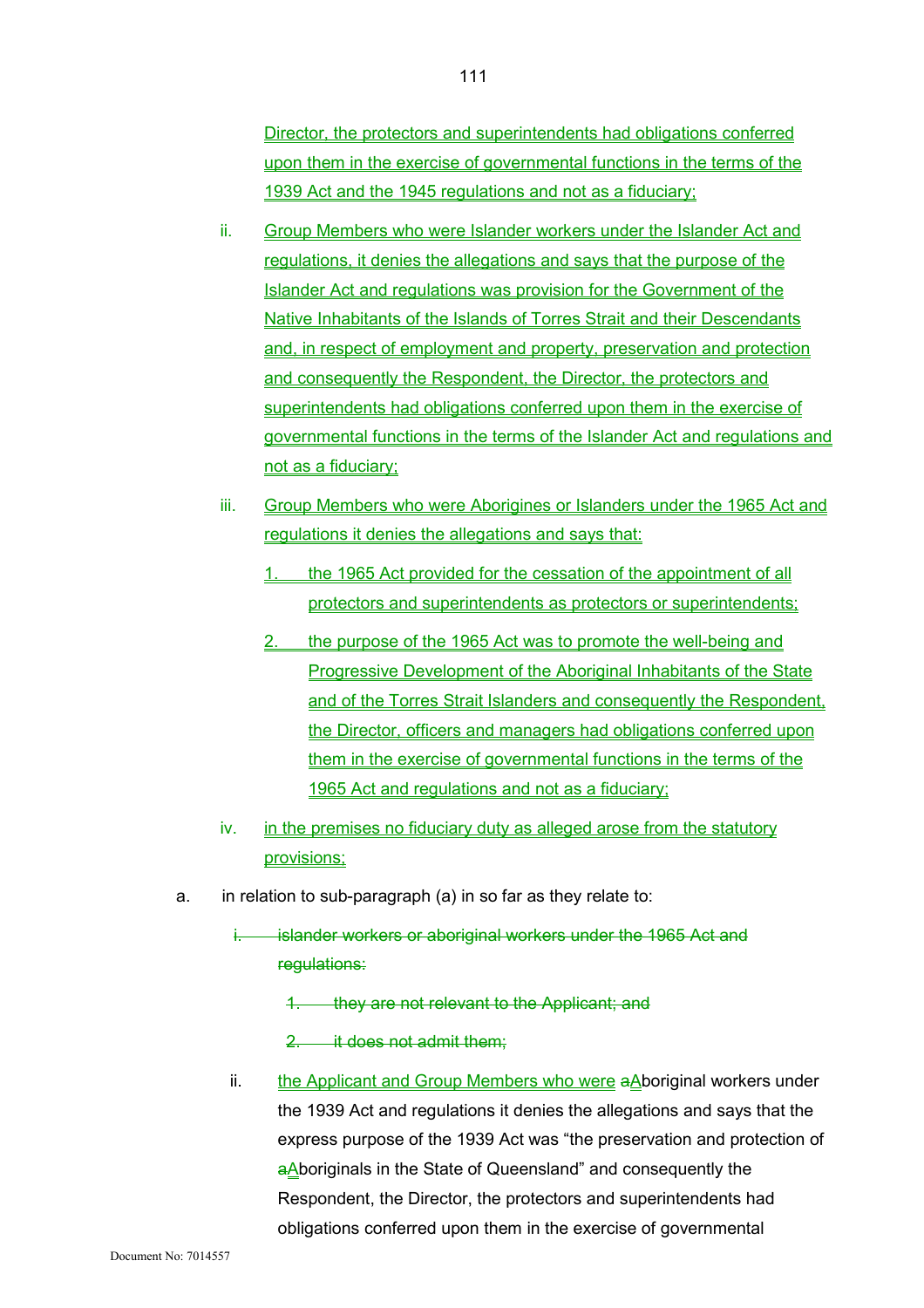functions in the terms of the 1939 Act and the 1945 regulations and not as a fiduciary;

- iia. Group Members who were Islander workers under the Islander Act and regulations, it denies the allegations and says that the purpose of the Islander Act and regulations was provision for the Government of the Native Inhabitants of the Islands of Torres Strait and their Descendants and, in respect of employment and property, preservation and protection and consequently the Respondent, the Director, the protectors and superintendents had obligations conferred upon them in the exercise of governmental functions in the terms of the Islander Act and regulations and not as a fiduciary;
- iib. Group Members who were Aborigines or Islanders under the 1965 Act and regulations, it denies the allegations and says that:
	- 1. the 1965 Act provided for the cessation of the appointment of all protectors and superintendents as protectors or superintendents;
	- 2. the purpose of the 1965 Act was to promote the Well-being and Progressive Development of the Aboriginal Inhabitants of the State and of the Torres Strait Islanders and consequently the Respondent, the Director, officers and managers had obligations conferred upon them in the exercise of governmental functions in the terms of the 1965 Act and regulations and not as a fiduciary;
- iii. in the premises no relationship of trust and confidence as alleged arose;
- b. in relation to sub-paragraph (b) in so far as they relate to:
	- islander workers or aboriginal workers under the 1965 Act and regulations:
		- 1. they are not relevant to the Applicant; and
		- 2. **it does not admit them:**
	- ii. the Applicant and Group Members who were aAboriginal workers under the 1939 Act and regulations it denies the allegations and says the express purpose of the 1939 Act was "the preservation and protection of aAboriginals in the State of Queensland" and consequently the Respondent, the Director, the protectors and superintendents had obligations conferred upon them in the exercise of governmental functions in the terms of the 1939 Act and the 1945 regulations and not as a fiduciary;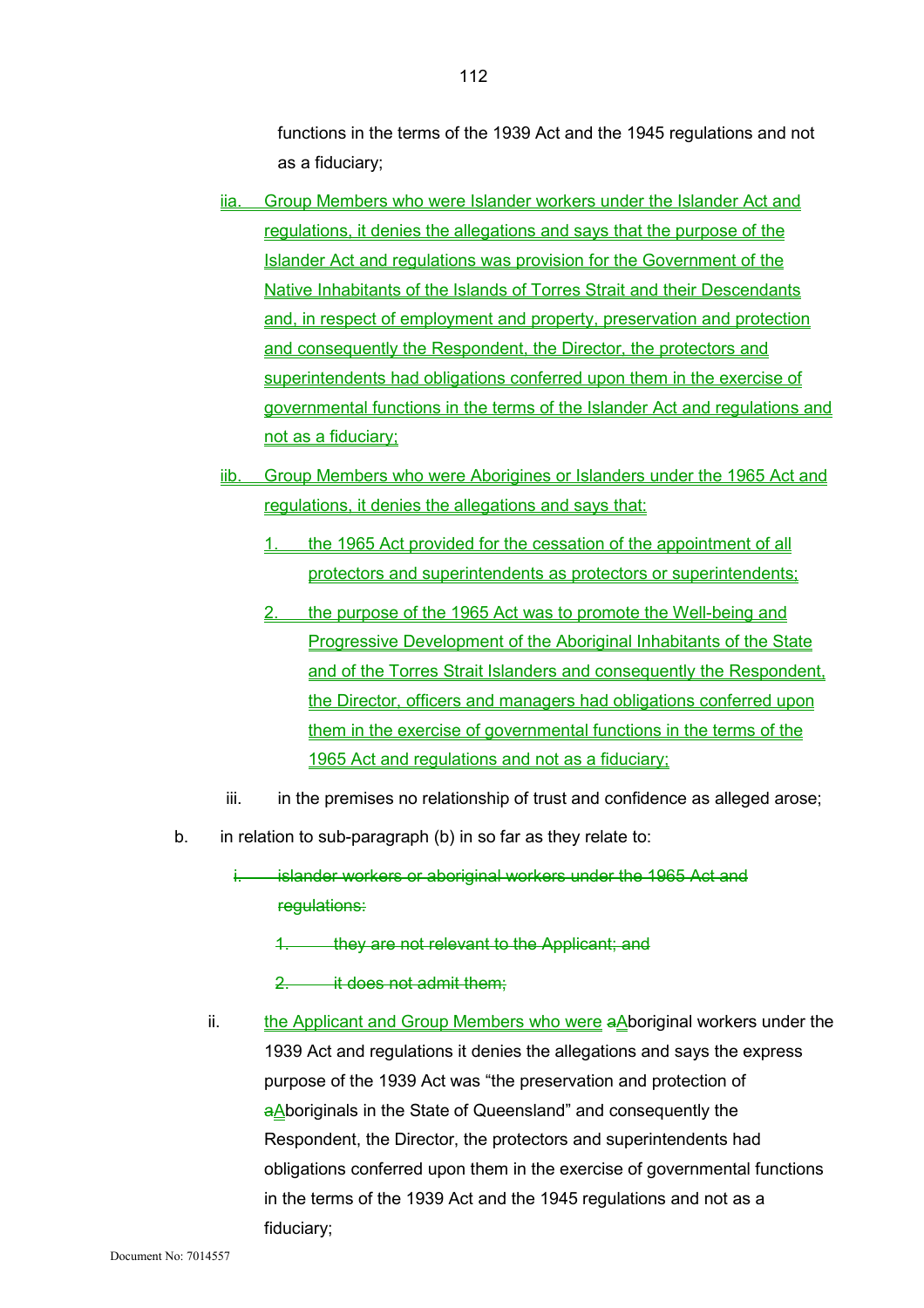- iii. Group Members who were Islander workers under the Islander Act and regulations, it denies the allegations and says that the purpose of the Islander Act and regulations was provision for the Government of the Native Inhabitants of the Islands of Torres Strait and their Descendants and, in respect of employment and property, preservation and protection, and consequently the Respondent, the Director, the protectors and superintendents had obligations conferred upon them in the exercise of governmental functions in the terms of the Islander Act and regulations and not as a fiduciary;
- iv. Group Members who were Aborigines or Islanders under the 1965 Act and regulations it denies the allegations and says that:
	- 1. the 1965 Act provided for the cessation of the appointment of all protectors and superintendents as protectors or superintendents;
	- 2. the purpose of the 1965 Act was to promote the Well-being and Progressive Development of the Aboriginal Inhabitants of the State and of the Torres Strait Islanders and consequently the Respondent, the Director, officers and managers had obligations conferred upon them in the exercise of governmental functions in the terms of the 1965 Act and regulations and not as a fiduciary;
- c. in relation to sub-paragraph (c) in so far as they relate to:
	- i. islander workers or aboriginal workers under the 1965 Act and regulations:
		- 1. they are not relevant to the Applicant; and

2. it does not admit them;

- ii. the Applicant and Group Members who were  $aA$ boriginal workers under the 1939 Act and regulations it denies the allegations and says:
	- 1. that the express purpose of the 1939 Act was "the preservation and protection of aAboriginals in the State of Queensland";
	- 2. whilst an  $aA$  boriginal person was under the 1939 Act and the 1945 regulations:
		- a. the Respondent, the Director the protectors and superintendents had obligations conferred upon them in the exercise of governmental functions in the terms of the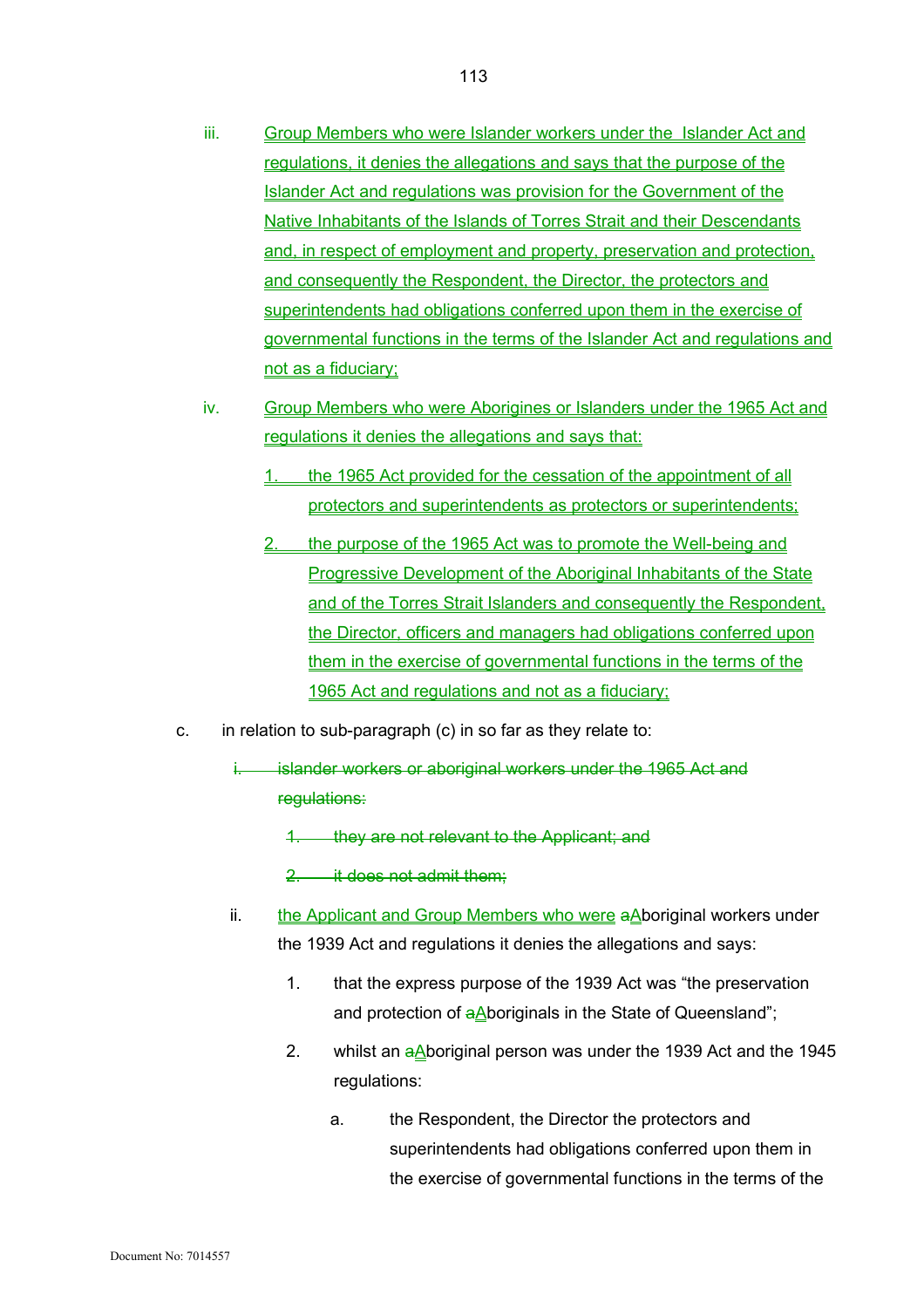1939 Act and the 1945 regulations and not as a fiduciary; and

- b. the aAboriginal person did not concurrently hold rights in equivalent terms;
- iii. Group Members who were Islander workers under the 1939 Act and 1945 regulations as applied by the Islander Act and regulations, it denies the allegations and says:
	- 1. that the purpose of the Islander Act and regulations was provision for the Government of the Native Inhabitants of the Islands of Torres Strait and their Descendants and, in respect of employment and property, preservation and protection;
	- 2. whilst an Islander person was under the Islander Act and regulations:
		- a. the Respondent, the Director, the protectors and superintendents had obligations conferred upon them in the exercise of governmental functions in the terms of the Islander Act and regulations and not as a fiduciary; and
		- b. the Islander person did not concurrently hold rights in equivalent terms;
- iv. Group Members who were Aborigines or Islanders under the 1965 Act and regulations it denies the allegations and says:
	- 1. that the 1965 Act provided for the cessation of the appointment of all protectors and superintendents as protectors or superintendents;
	- 2. that the purpose of the 1965 Act was to promote the Well-being and Progressive Development of the Aboriginal Inhabitants of the State and of the Torres Strait Islanders;
	- 3. whilst a person met the definition of assisted Aborigine or assisted Islander within the meaning of those terms in the 1965 Act:
		- a. the Respondent, the Director, officers and managers had obligations conferred upon them in the exercise of governmental functions in the terms of the 1965 Act and regulations and not as a fiduciary;
		- b. the assisted Aborigine or assisted Islander did not concurrently hold rights in equivalent terms;
- d. in relation to sub-paragraph (d) in so far as they relate to: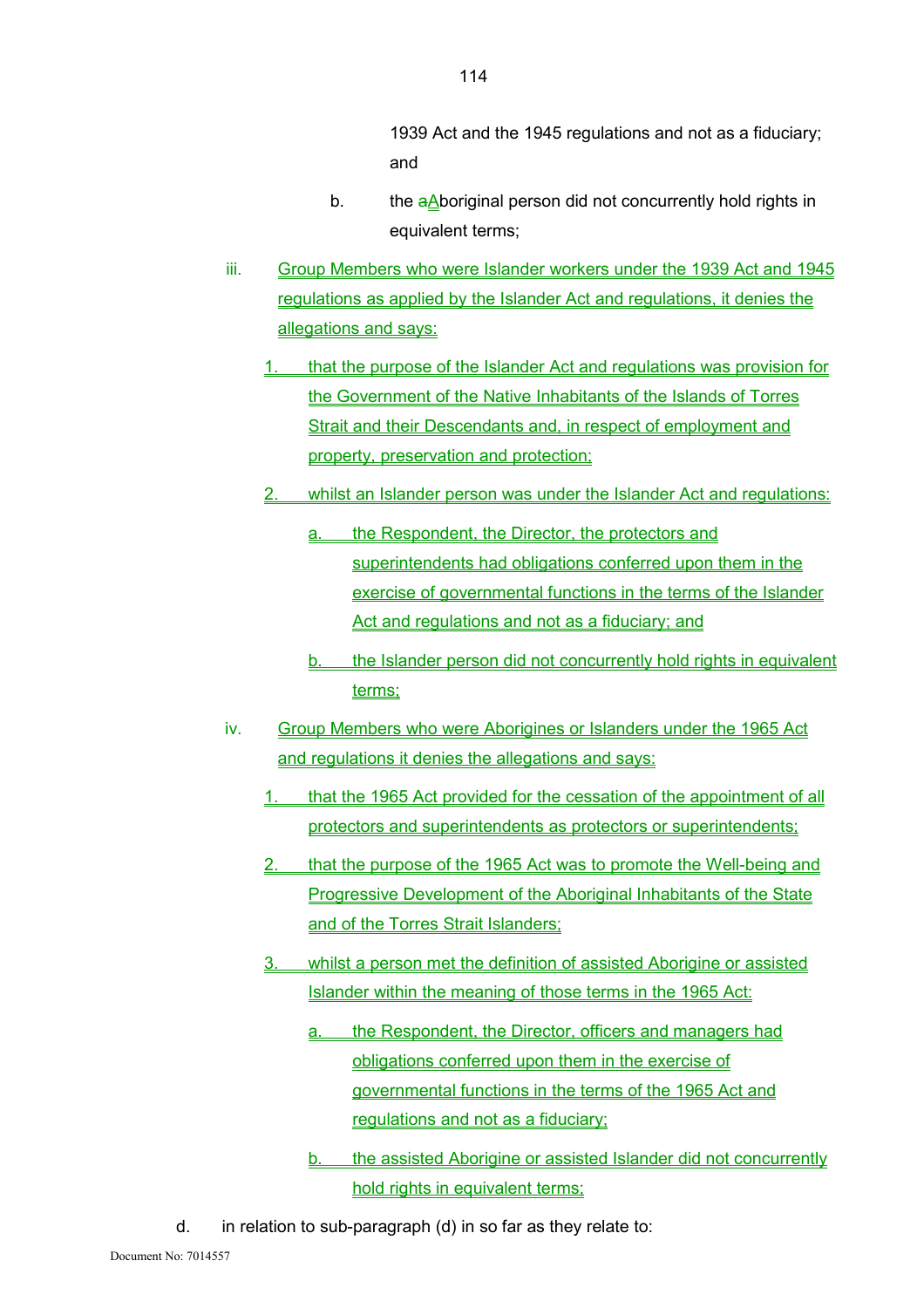- islander workers or aboriginal workers under the 1965 Act and regulations:
	- 1. they are not relevant to the Applicant; and
	- 2. it does not admit them;
- ii. the Applicant and Group Members who were aAboriginal workers under the 1939 Act and regulations it denies the allegations and says the express purpose of the 1939 Act was "the preservation and protection of a Aboriginals in the State of Queensland" and consequently the Respondent, the Director, the protectors and superintendents had obligations conferred upon them in the exercise of governmental functions in the terms of the 1939 Act and the 1945 regulations and not as a fiduciary;
- iii. Group Members who were Islander workers under the Islander Act and regulations, it denies the allegations and says that the purpose of the Islander Act and regulations was provision for the Government of the Native Inhabitants of the Islands of Torres Strait and their Descendants and, in respect of employment and property, preservation and protection and consequently the Respondent, the Director, the protectors and superintendents had obligations conferred upon them in the exercise of governmental functions in the terms of the Islander Act and regulations and not as a fiduciary;
- iv. Group Members who were Aborigines or Islanders under the 1965 Act and regulations it denies the allegations and says that the purpose of the 1965 Act was to promote the Well-being and Progressive Development of the Aboriginal Inhabitants of the State and of the Torres Strait Islanders and consequently the Respondent, the Director, officers and managers had obligations conferred upon them in the exercise of governmental functions in the terms of the 1965 Act and regulations and not as a fiduciary;
- e. in relation to sub-paragraph (e) in so far as they relate to :

islander workers or aboriginal workers under the 1965 Act and regulations:

- 1. they are not relevant to the Applicant; and
- 2. it does not admit them;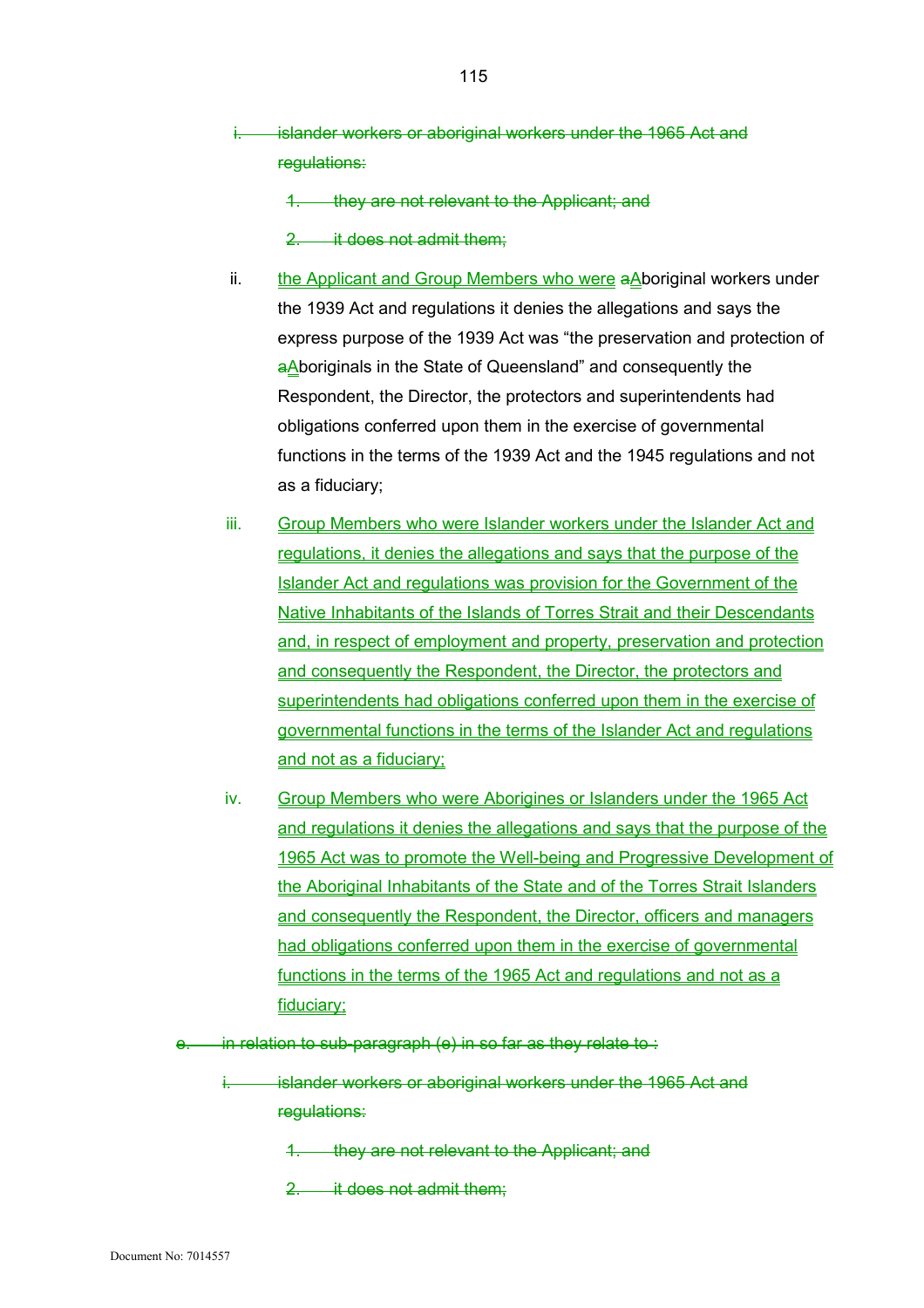ii. aboriginal workers under the 1939 Act and regulations it denies the allegations and says that the express purpose of the 1939 Act was "the preservation and protection of aboriginals in the State of Queensland" and the matters referred to in this sub-paragraph form an express part of the obligations conferred by the Respondent on the Director, the protectors and superintendents in the exercise of governmental functions in the terms of the 1939 Act and the 1945 regulations and not as a fiduciary;

in relation to sub-paragraph  $(f)$  in so far as they relate to:

islander workers or aboriginal workers under the 1965 Act and regulations:

1. they are not relevant to the Applicant; and

2. it does not admit them;

- ii. aboriginal workers under the 1939 Act and regulations it denies the allegations and says that the express purpose of the 1939 Act was "the preservation and protection of aboriginals in the State of Queensland" and the matters referred to in this sub-paragraph form an express part of the obligations conferred by the Respondent on the Director, the protectors and superintendents in the exercise of governmental functions in the terms of the 1939 Act and the 1945 regulations and not as a fiduciary;
- g. in relation to sub-paragraph (g) in so far as they relate to:

i. islander workers or aboriginal workers under the 1965 Act and regulations:

they are not relevant to the Applicant; and

2. it does not admit them;

ii. the Applicant and Group Members who were aAboriginal workers under the 1939 Act and regulations it denies the allegations and says that the express purpose of the 1939 Act was "the preservation and protection of aAboriginals in the State of Queensland" and the matters referred to in this sub-paragraph form an express part of the obligations conferred by the Respondent on the Director, the protectors and superintendents in the exercise of governmental functions in the terms of the 1939 Act and the 1945 regulations and not as a fiduciary;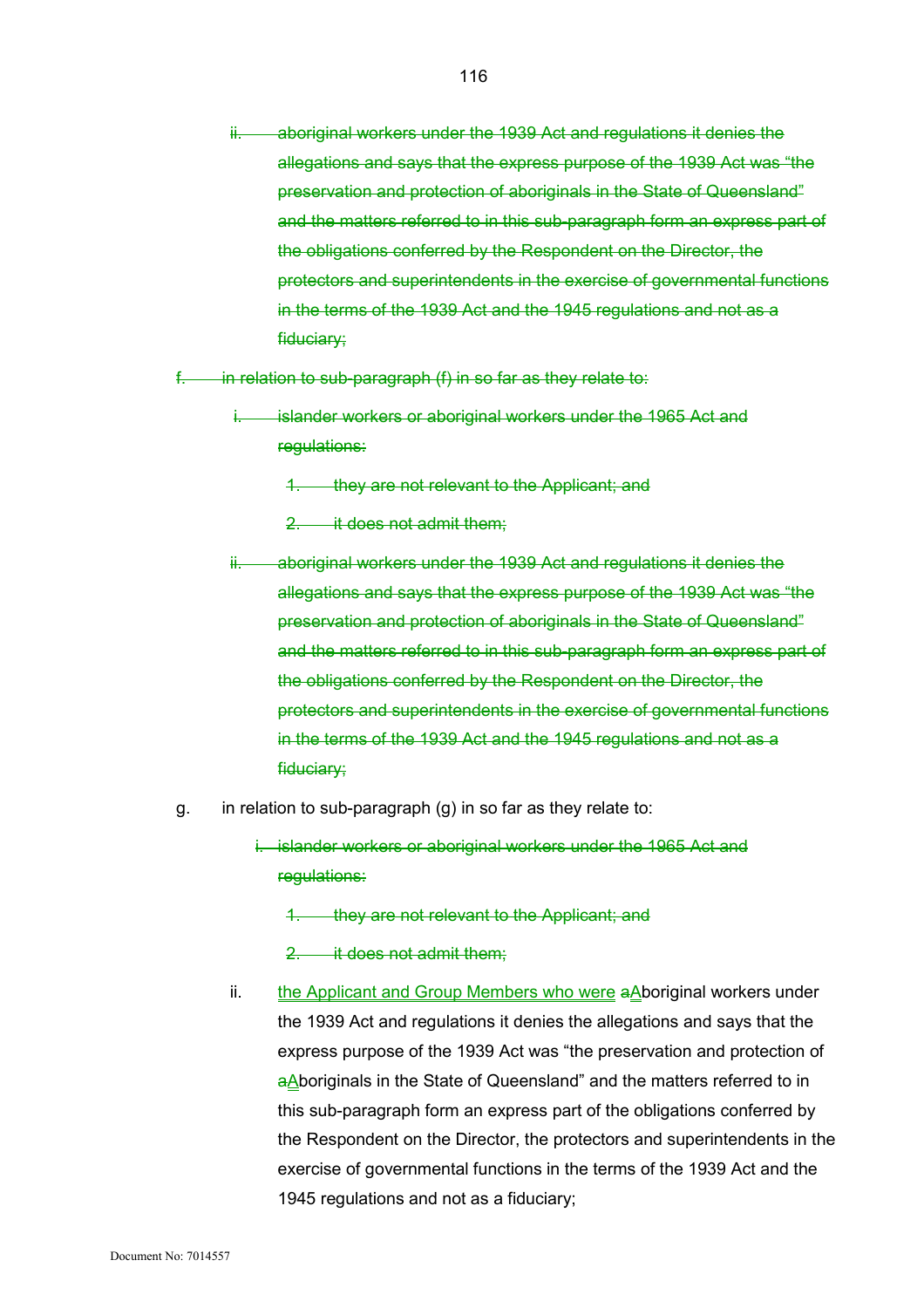- iii. Group Members who were Islander workers under the Islander Act and regulations, it denies the allegations and says that the purpose of the Islander Act and regulations was provision for the Government of the Native Inhabitants of the Islands of Torres Strait and their Descendants and, in respect of employment and property, preservation and protection, and the matters referred to in this sub-paragraph form an express part of the obligations conferred by the Respondent on the Director, the protectors and superintendents in the exercise of governmental functions in the terms of the Islander Act and regulations and not as a fiduciary;
- iv. Group Members who were Aborigines or Islanders under the 1965 Act and regulations it denies the allegations and says that the purpose of the 1965 Act was to promote the Well-being and Progressive Development of the Aboriginal Inhabitants of the State and of the Torres Strait Islanders and the matters referred to in this sub-paragraph form an express part of the obligations conferred by the Respondent on the Director, officers and managers in the exercise of governmental functions in the terms of the 1965 Act and regulations and not as a fiduciary;
- h. in relation to sub-paragraph (h) in so far as they relate to:
	- i. islander workers or aboriginal workers under the 1965 Act and regulations:
		- 1. they are not relevant to the Applicant; and
		- 2. it does not admit them:
	- ii. the Applicant and Group Members who were  $aA$ boriginal workers under the 1939 Act and regulations it denies the allegations and says the express purpose of the 1939 Act was "the preservation and protection of aAboriginals in the State of Queensland" and consequently the Respondent, the Director, the protectors and superintendents had obligations conferred upon them in the exercise of governmental functions in the terms of the 1939 Act and the 1945 regulations and not as a fiduciary-;
	- iii. Group Members who were Islander workers under the Islander Act and regulations, it denies the allegations and says that the purpose of the Islander Act and regulations was provision for the Government of the Native Inhabitants of the Islands of Torres Strait and their Descendants and, in respect of employment and property, preservation and protection, and consequently the Respondent, the Director, the protectors and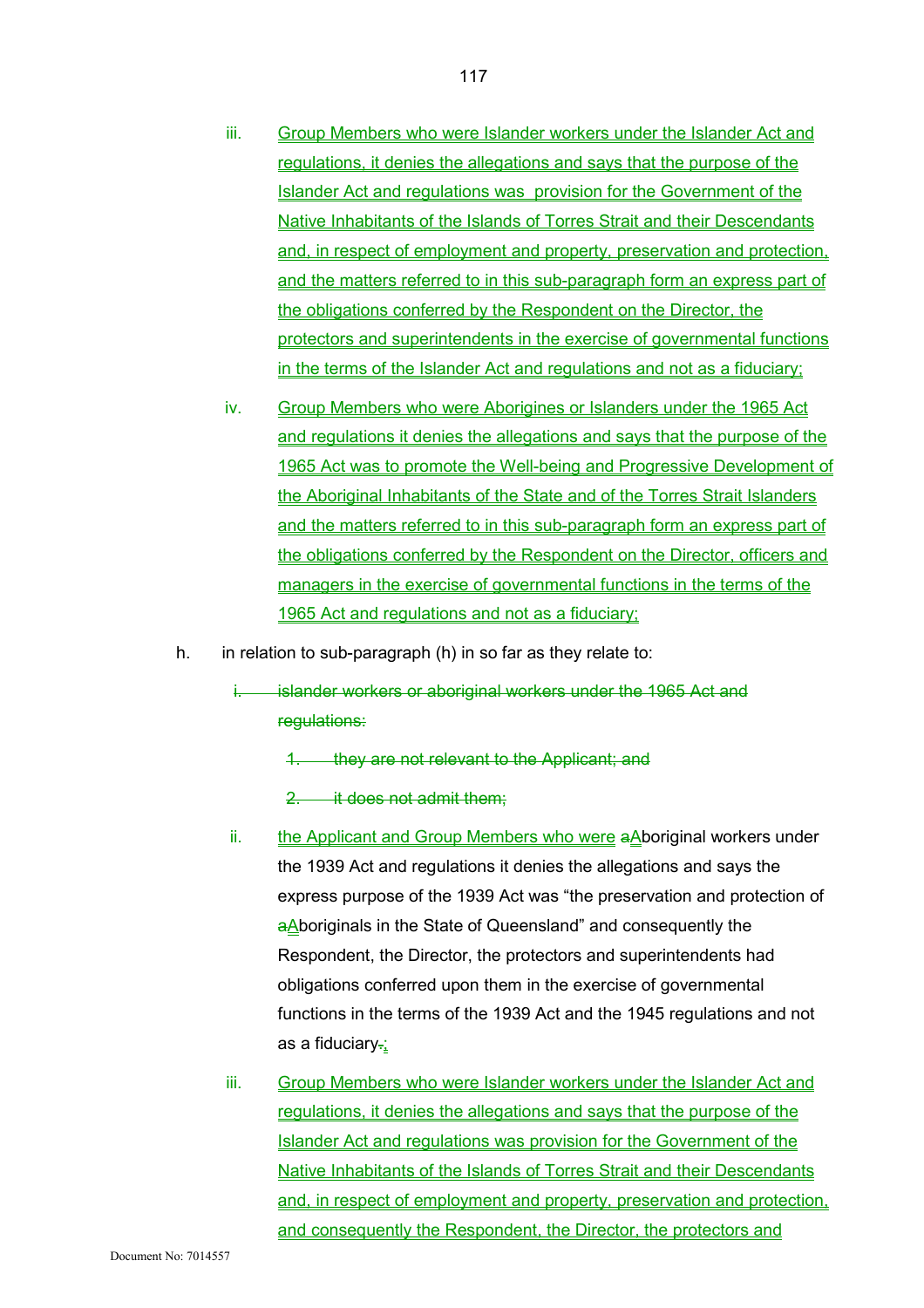superintendents had obligations conferred upon them in the exercise of governmental functions in the terms of the Islander Act and regulations and not as a fiduciary;

- iv. Group Members who were Aborigines or Islanders under the 1965 Act and regulations it denies the allegations and says that the purpose of the 1965 Act was to promote the Well-being and Progressive Development of the Aboriginal Inhabitants of the State and of the Torres Strait Islanders and consequently the Respondent, the Director, officers and managers had obligations conferred upon them in the exercise of governmental functions in the terms of the 1965 Act and regulations and not as a fiduciary.
- 259. The Respondent denies the allegations in paragraph 259 of the ASOC and says:
	- a. the express purpose of the 1939 Act was the preservation and protection of aAboriginals in the State of Queensland; and
	- aa. the purpose of the Islander Act and regulations was provision for the Government of the Native Inhabitants of the Islands of Torres Strait and their Descendants and for other purposes; and
	- ab. the purpose of the 1965 Act was to promote the Well-being and Progressive Development of the Aboriginal Inhabitants of the State and of the Torres Strait Islanders; and
	- b. the way this was to be given effect to was in the manner prescribed by:
		- i. the 1939 Act and the 1945 regulations for the Applicant and Group Members under that Act;
		- ii. the Islander Act and regulations for Group Members under that Act; and
		- iii. the 1965 Act and regulations for Group Members under that Act.

#### **N. Validity of payments to the Welfare Fund**

- 260. The Respondent does not admit the allegations contained in As to paragraph 260 of the ASOC the Respondent:
	- a. denies that "sections 6 to 11 of the Regulations" required payments to "the Welfare Fund";
	- b. says that Regulations 6 to 11 of the 1945 Regulations required payments to the welfare funds as prescribed therein; and
	- c. admits that the payment of money from gross wages under Regulations 6 to 11 of the 1945 Regulations was a tax.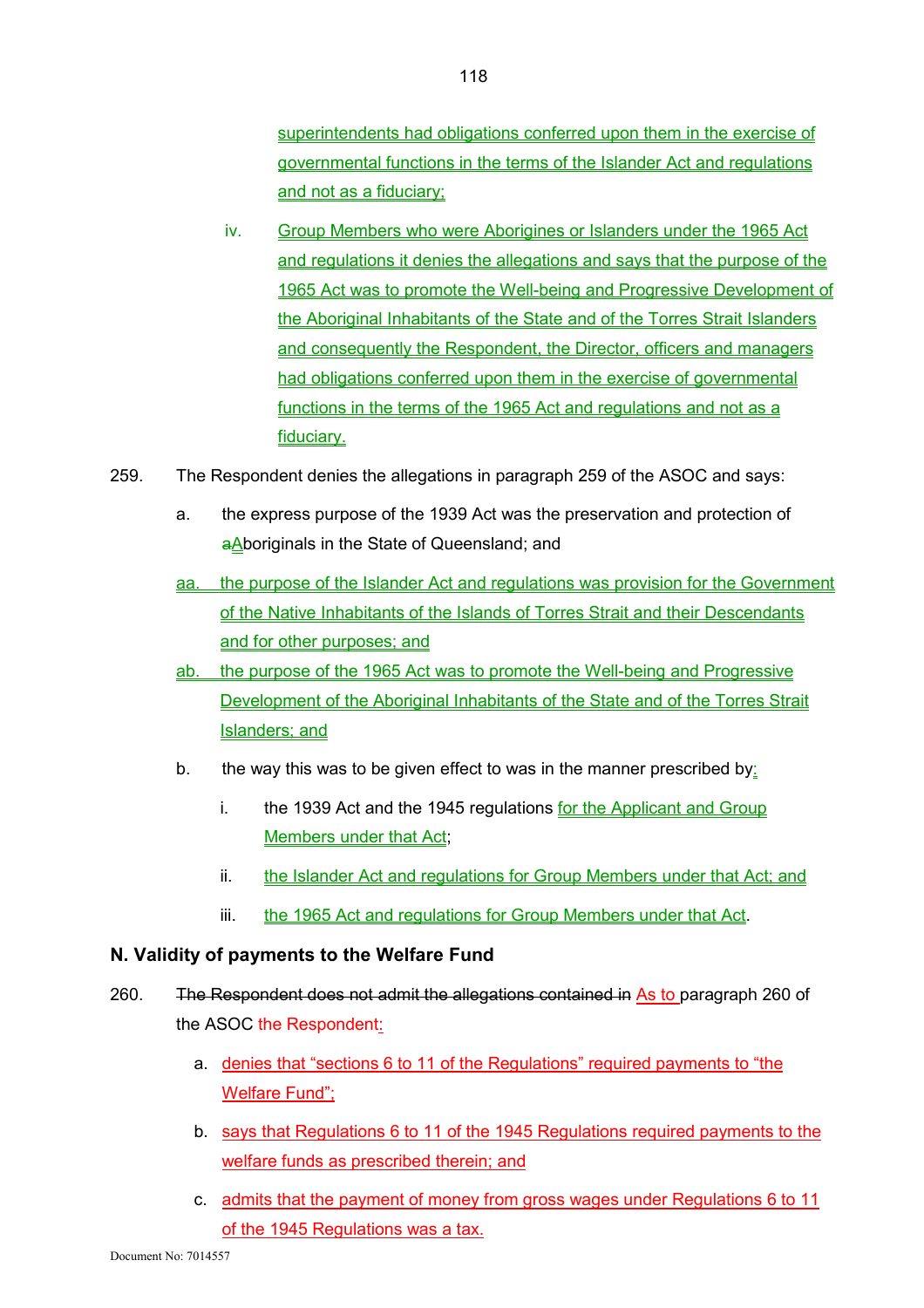- 261. The Respondent denies the allegations contained in paragraph 261 of the ASOC and further says:
	- a. the 1945 regulations were made pursuant to section 12(9) of the 1939 Act and were thereby authorised by parliament;
	- b. the 1945 regulations formed part of the 1939 Act by operation of the definition of "This Act" in section  $4(1)$  of the 1939 Act;
	- c. alternatively, if the Court finds the 1945 regulations were not authorised by parliament, recovery of such payments cannot now be pursued by reason of:
		- i. s 10A of the *Limitation of Actions Act* 1974; or
		- ii. further and alternatively s 10(1)(d) of the *Limitation of Actions Act* 1974.
- 261A. The Respondent denies the allegations contained in paragraph 261A of the ASOC and says that payments of money from the gross wages of the Applicant or Group Members to the Welfare Fund or otherwise from the accounts to the Welfare Fund prior to the 1945 regulations coming into effect on 23 April 1945 were authorised by sections 14 and 16 of the 1939 Act on their proper construction "alternatively, recovery of such payments cannot now be pursued by reason of:
	- (a) s 10A of the *Limitation of Actions Act 1974*; or
	- (b) further and alternatively s 10(1)(d) of the *Limitation of Actions Act 1974*."
- 261B. The Respondent denies the allegations contains in paragraph 261B of the ASOC and says that, properly construed, section 6 of the 1945 regulations was intended to apply to any employment to which section 14 of the 1939 Act applied "alternatively, recovery of such payments cannot now be pursued by reason of:
	- (a) s 10A of the *Limitation of Actions Act 1974*; or
	- (b) further and alternatively s 10(1)(d) of the *Limitation of Actions Act 1974*.".
- 261C. The Respondent denies the allegations in paragraph 261C of the ASOC and says that:
	- (a) section 12(9) of the 1939 Act, properly construed was intended to confer a legislative power that enabled section 6 of the 1945 regulations;
	- b) such section 6 of the 1945 regulations both authorised and required the deductions referred to therein; and
	- (c) repeats and relies on paragraph 261(c) above.
- 261D. The Respondent denies the allegations contained in paragraph 261D of the ASOC and repeats the matters stated in paragraph 261C and 261(c) above.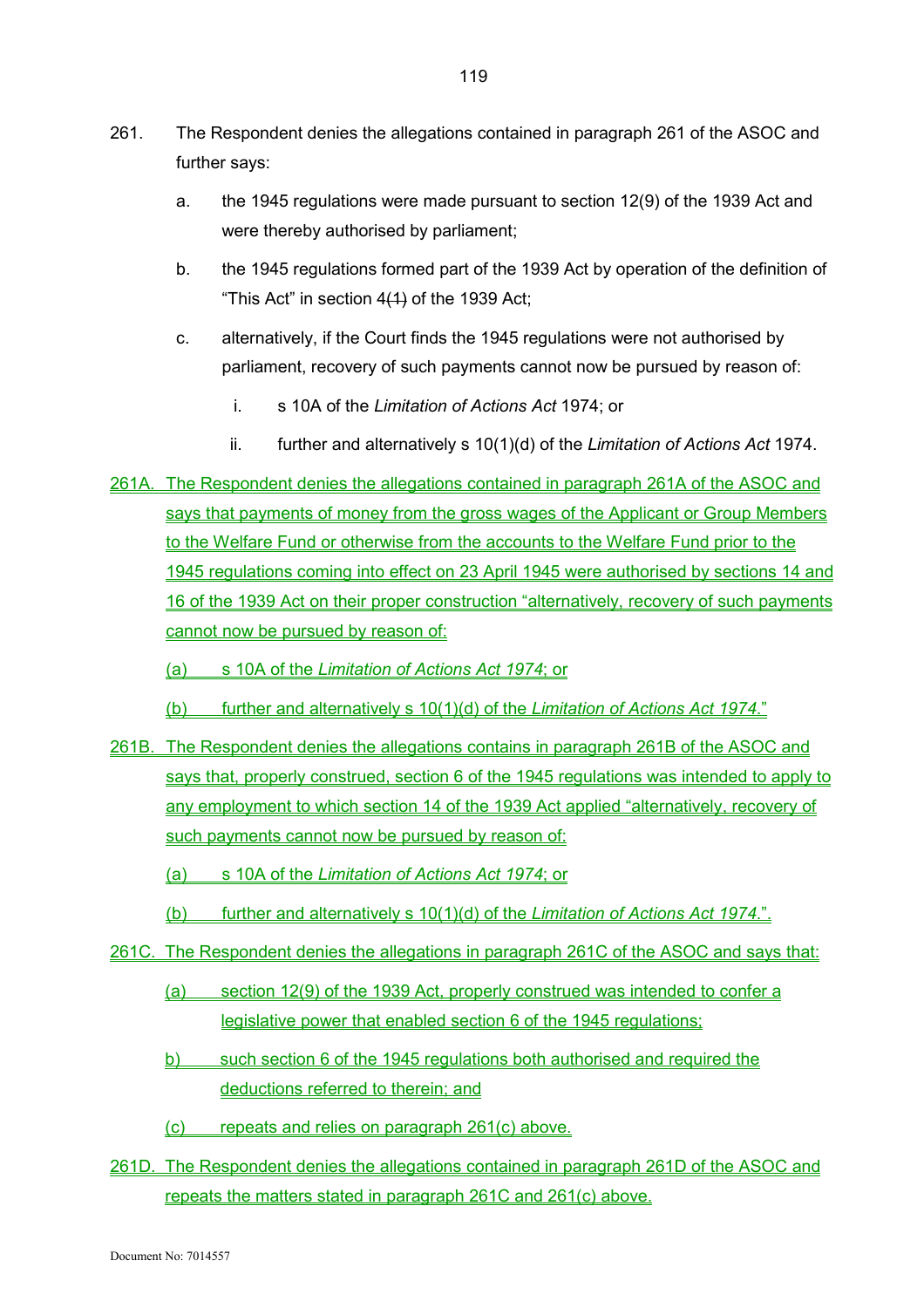# **NA. Improper purpose and unlawful conduct**

- 261E The Respondent denies the allegations contained in paragraph 261E of the ASOC and repeats the matters stated in paragraphs 261A, 261C and 261(c) of the defence.
- 261F As to the allegations in paragraph 261F of the ASOC the Respondent says:
	- a. in respect of Group Members, the Respondent denies the allegations and repeats the matters stated in paragraphs 261A, 261C and 261(c) of the defence; and
	- b. in respect of the Applicant, in addition to (a), the Hopevale Ledger Cards do not contain any entries for such purposes.
- 261FA. "Recovery of the payments pleaded in paragraphs 261E and 261F cannot now be pursued by reason of:
	- (a) s 10A of the *Limitation of Actions Act 1974*; or
	- (b) further and alternatively s 10(1)(d) of the *Limitation of Actions Act 1974*."

# **NB. Slavery Abolition Act**

261G. The Respondent does not admit the allegations contained in paragraph 261G of the ASOC.

261H. The Respondent denies the allegations contained in paragraph 261H of the ASOC and says:

- (a) the effect of section 20 of the *Supreme Court Act 1867* (Qld) was that the State of Queensland was taken to have received all laws and statutes within the realm of England as at 25 July 1828;
- (b) the *Slavery Abolition Act 1833* did not take effect until 6 August 1834;
- (c) in the premises of (a) and (b) the *Slavery Abolition Act 1833 (Imp)* was not incorporated into the laws of Queensland as alleged in paragraph 261H of the ASOC.

261I. The Respondent denies the allegations contained in paragraph 261I of the ASOC because the matters set out therein did not amount to slavery within the meaning of section XII of the *Slavery Abolition Act 1833 (Imp)*.

261J. The Respondent denies the allegations contained in paragraph 261J of the ASOC.

261K. The Respondent denies the allegations contained in paragraph 261K of the ASOC.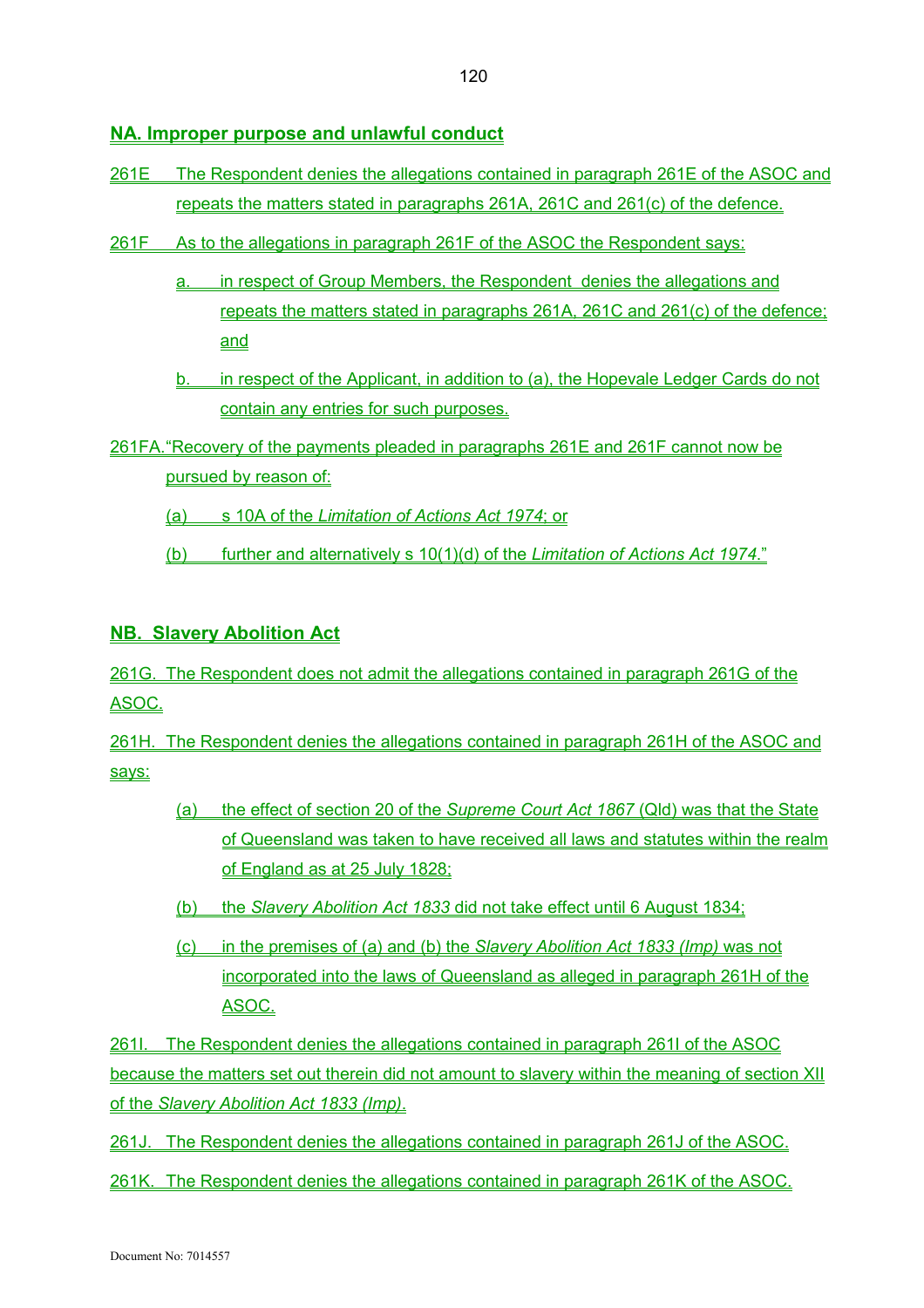#### **O. Trust Fund – the Applicant**

- 262. The Respondent says in respect of paragraph 262 of the ASOC:
	- a. it denies the allegations contained in sub-paragraph (a) and refers to and repeats the matters set out at paragraphs 248 to  $2545$  of the defence;
	- b. it denies the allegations contained in sub-paragraph (b) and refers to and repeats the matters set out at paragraphs 248 to  $2545$  of the defence.
- 263. The Respondent says in respect of paragraph 263 of the ASOC that it denies the allegations alleged therein and says:
	- that the money paid by the employers of the Applicant to the superintendent at Hopevale as set out in this defence on account of wages earned by the Applicant in accordance with the employment agreements set out in this defence was paid by the Superintendent into the savings accounts referred to in paragraph 248 of the defence;
	- b. it was the practice that the money paid by the employers of the Applicant to the superintendent at Palm Island as set out in this defence on account of wages earned by the Applicant in accordance with the employment agreements set out in this defence was paid by the Superintendent into the savings accounts referred to in paragraph 248 of the defence.
- 264. The Respondent says in respect of paragraph 264 of the ASOC that:
	- a. in respect of sub-paragraph (a), it does not admit the allegations and refers to and repeats the matters at paragraph 75 of the defence;
	- b. in respect of sub-paragraph (b) it admits the allegations;
	- c. in respect of sub-paragraph (c):
		- in so far as allegations refer to the requirements of the 1966 regulations they are not relevant to the Applicant as he was exempt from the 1939 Act on 18 January 1962 and are not admitted;
		- ii. in respect of the 1939 Act it does not admit the allegations and repeats and refers to the matters set out at paragraph 254 of the defence;
	- d. in respect of sub-paragraph (d) it admits the allegations in so far as they relate to instructions given prior to 18 January 1962 and otherwise the allegations are not relevant to the Applicant and are not admitted;
	- in respect of sub-paragraph (e) it admits the allegations;
	- in respect of sub-paragraph (f) it admits the allegations.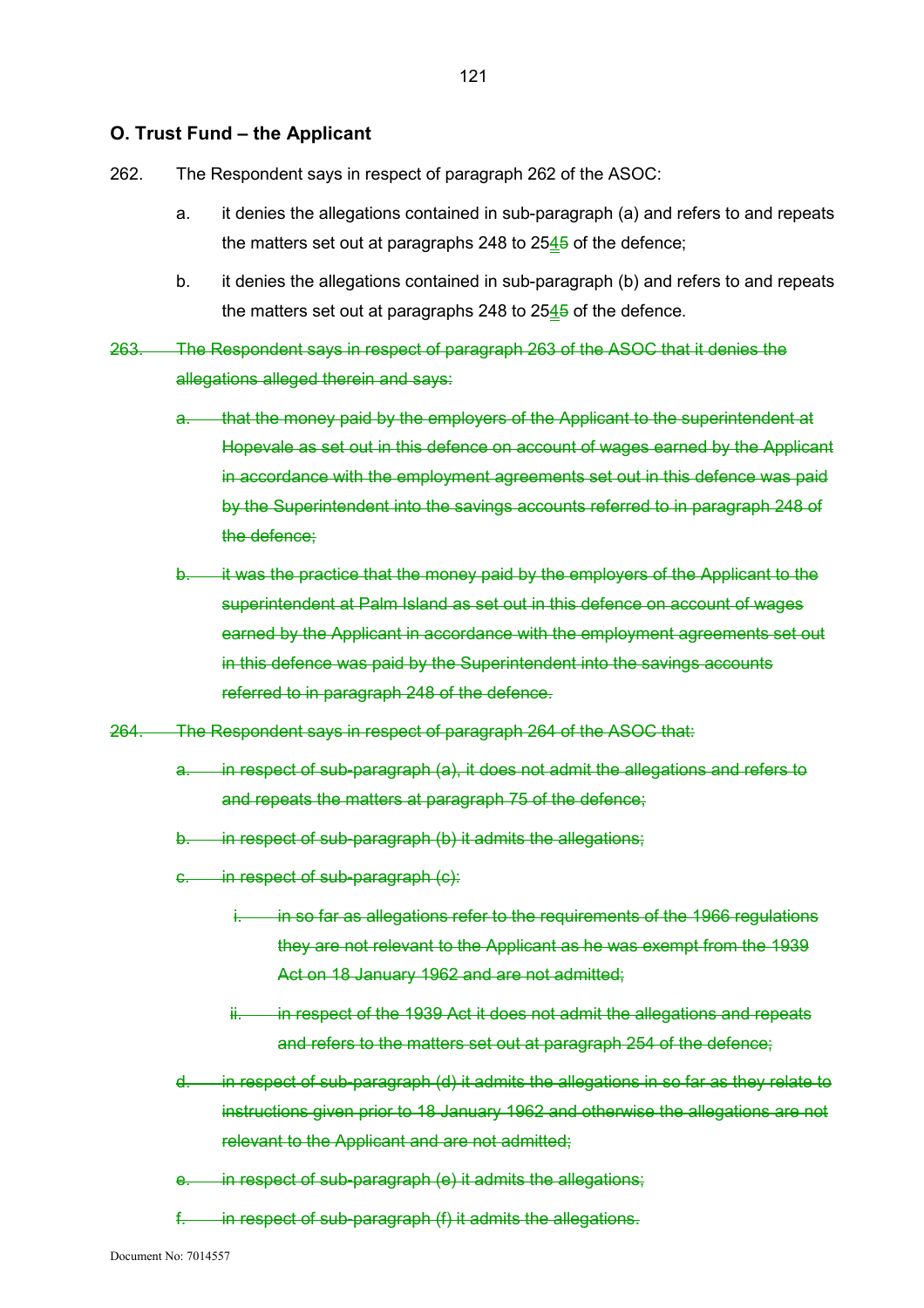## **P. Breach of Trust – the Applicant**

- 265. **The Respondent denies As to the allegations contained in paragraph 265 of the ASOC** the Respondent and says:
	- aa. in respect of sub-paragraph (aa):
		- i. denies the allegation in (i) in respect of the Applicant's Employment as set out in paragraph 68 of the defence because each instance of the Applicant's Employment was permitted;
		- ii. denies the allegation in (ii) and says that, in respect of the Applicant's Employment as set out in paragraph 68 of the defence, agreements and permits were entered into as stated therein;
		- iii. denies the allegations in (iii) because the Applicant was not employed as alleged in each episode of employment and refers to and repeats the matters set out in paragraph 69 of the defence;
		- iv. denies the allegation in (iv) and says:
			- the allegation is embarrassing as it does not arise from the trust alleged at paragraph 250 of the ASOC; and
			- B. that no appropriate or other recovery action was required as there was no failure by an employer to pay the Applicant's wages or pocket money in respect of the Applicant's Employment as set out in paragraph 69 of the defence;
		- $v.$  denies the allegation in  $(v)$  and says:
			- A. the allegation is embarrassing as it does not arise from the trust alleged at paragraph 250 of the ASOC; and
			- B. that there was no failure by an employer to pay the Applicant's wages or pocket money in respect of the Applicant's Employment as set out in paragraph 69 of the defence;
		- vi. in respect of the allegation in (vi):
			- A. the allegation is embarrassing as it does not arise from the trust alleged at paragraph 250 of the ASOC;
			- B. denies the allegations in so far as it refers to all the Applicant's Employment other than in respect of Kalinga Station and says the Applicant was paid in respect of the Applicant's Employment as set out in paragraph 69 of the defence; and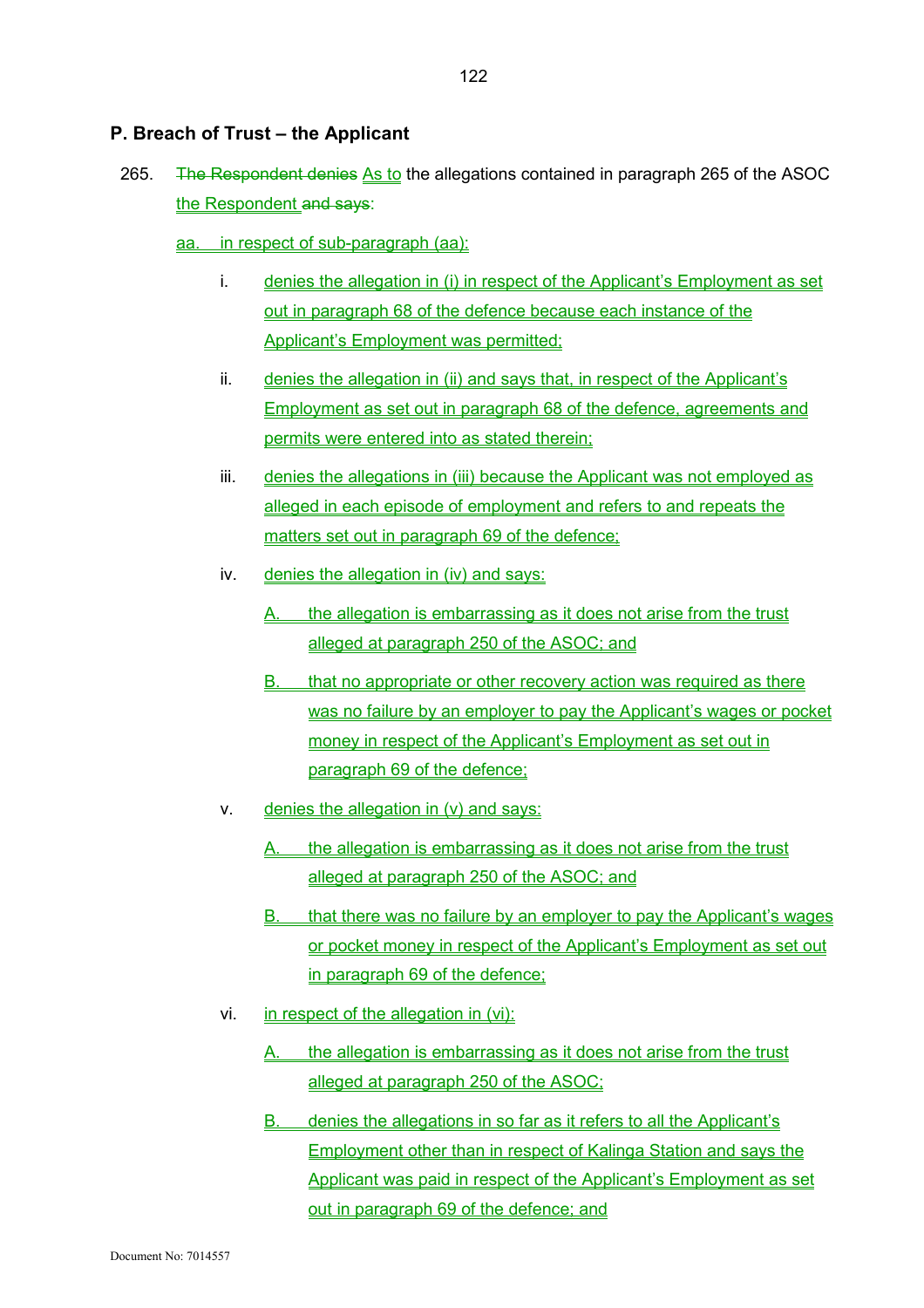- C. says that it has no knowledge of the terms or basis of that employment as the Applicant was exempt from the operation of the 1939 Act on 18 January 1962 and does not admit the allegations in respect of Kalinga Station; and
- vii. denies the allegation in (vii), and says:
	- A. the allegation is embarrassing as it does not arise from the trust alleged at paragraph 250 of the ASOC;
	- B. that in so far as the allegation is made in reliance on the absence of a deposit for work carried out by the Applicant for WH Wallace for a period of 24 days commencing 1 February 1958, there was no Permit number 225224; and
	- C. further the Applicant's wages for that period of time were credited to his account as part of a deposit of £51/ 5/-, on 31 July 1958, for work that the Applicant carried out between 13 January and 28 February 1958;
- a. in respect of sub-paragraph (a) denies the allegations and says:
	- ia. in respect of (ia), it refers to and repeats the matters set out in paragraph 241B(e) of the defence and says that other than for Permit Number 22439, copies of these records cannot now be located;
		- i. in respect of (i), this information is contained on the Hopevale ledger cards referred to in the particulars to paragraph 248 of the ASOC (**Hopevale Ledger Cards**), the Palm Island taxation record for the 1959/1960 financial year, the audit report for Palm Island for the year 23 May 1961 – 17 May 1962 and subsequent correspondence from the Palm Island superintendent to the Rokeby Cattle Co dated 13 June 1962, the letter from the Palm Island Superintendent to the Director of Native Affairs dated 9 July 27 August 1962 and whilst the practice was to keep ledger cards at Palm Island which contained this information, these ledger cards cannot now be located;
		- ii. in respect of (ii), this information is contained on the Hopevale Ledger Cards and whilst the practice was to keep ledger cards at Palm Island which contained this information, these ledger cards cannot now be located;
	- iii. in respect of (iii), this information is contained on the Hopevale Ledger Cards, the Palm Island taxation record for the 1959/1960 financial year, the audit report for Palm Island for the year 23 May 1961 – 17 May 1962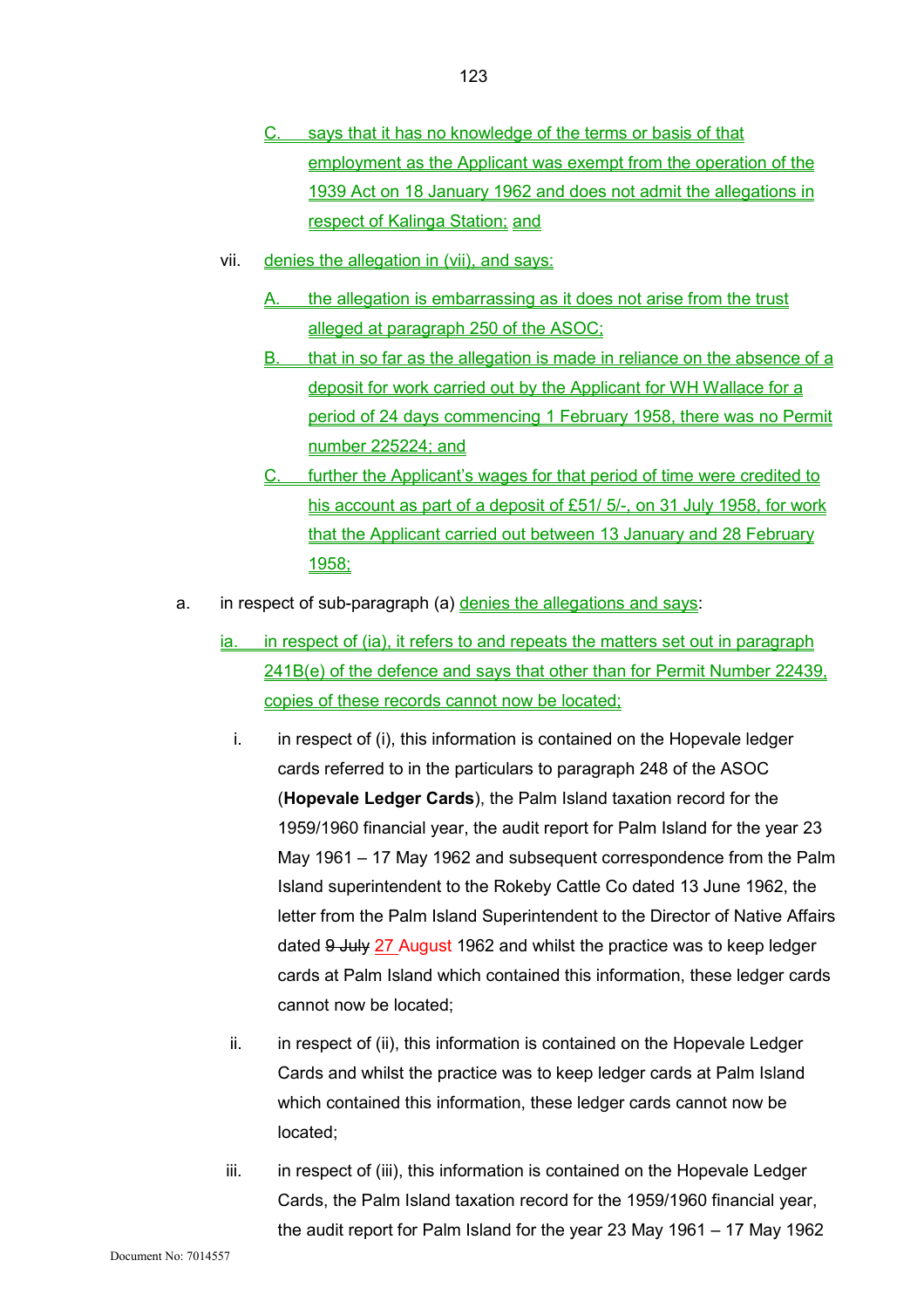and subsequent correspondence from the Palm Island superintendent to the Rokeby Cattle Co dated 13 June 1962, the letter from the Palm Island Superintendent to the Director of Native Affairs dated 9 July 27 August 1962 and whilst the practice was to keep ledger cards at Palm Island which contained this information, these ledger cards cannot now be located;

- iv. in respect of (iv), records relating to pocket money paid to the Applicant cannot be located however, with the death of the superintendents at Hopevale and Palm Island the payment of pocket money is a matter solely within the knowledge of the Applicant and cannot now be tested;
- v. in respect of (v), this information is contained on the Hopevale Ledger Cards, the Palm Island taxation record for the 1959/1960 financial year, the audit report for Palm Island for the year 23 May 1961 – 17 May 1962 and subsequent correspondence from the Palm Island superintendent to the Rokeby Cattle Co dated 13 June 1962, the letter from the Palm Island Superintendent to the Director of Native Affairs dated 9 July 27 August 1962, the correspondence referred to at paragraph 273 of the ASOC and whilst the practice was to keep ledger cards at Palm Island which contained this information, these ledger cards cannot now be located;
- vi. in respect of (vi), this information is contained on the Hopevale Ledger Cards and whilst the practice was to keep ledger cards at Palm Island which contained this information, these ledger cards cannot now be located;
- vii. in respect of (vii), this information is contained on the Hopevale Ledger Cards and whilst the practice was to keep ledger cards at Palm Island which contained this information, these ledger cards cannot now be located;
- viii. in respect of (viii), this information is contained on the Hopevale Ledger Cards and whilst the practice was to keep ledger cards at Palm Island which contained this information, these ledger cards cannot now be located;
- ix. in respect of (ix), the information in respect of the Applicant is contained on the withdrawal sheets as referred to in paragraph 237b of this defence and the Hopevale Ledger Cards and whilst the practice was to keep withdrawal sheets and ledger cards at Palm Island which contained this information, these withdrawal sheets and ledger cards cannot now be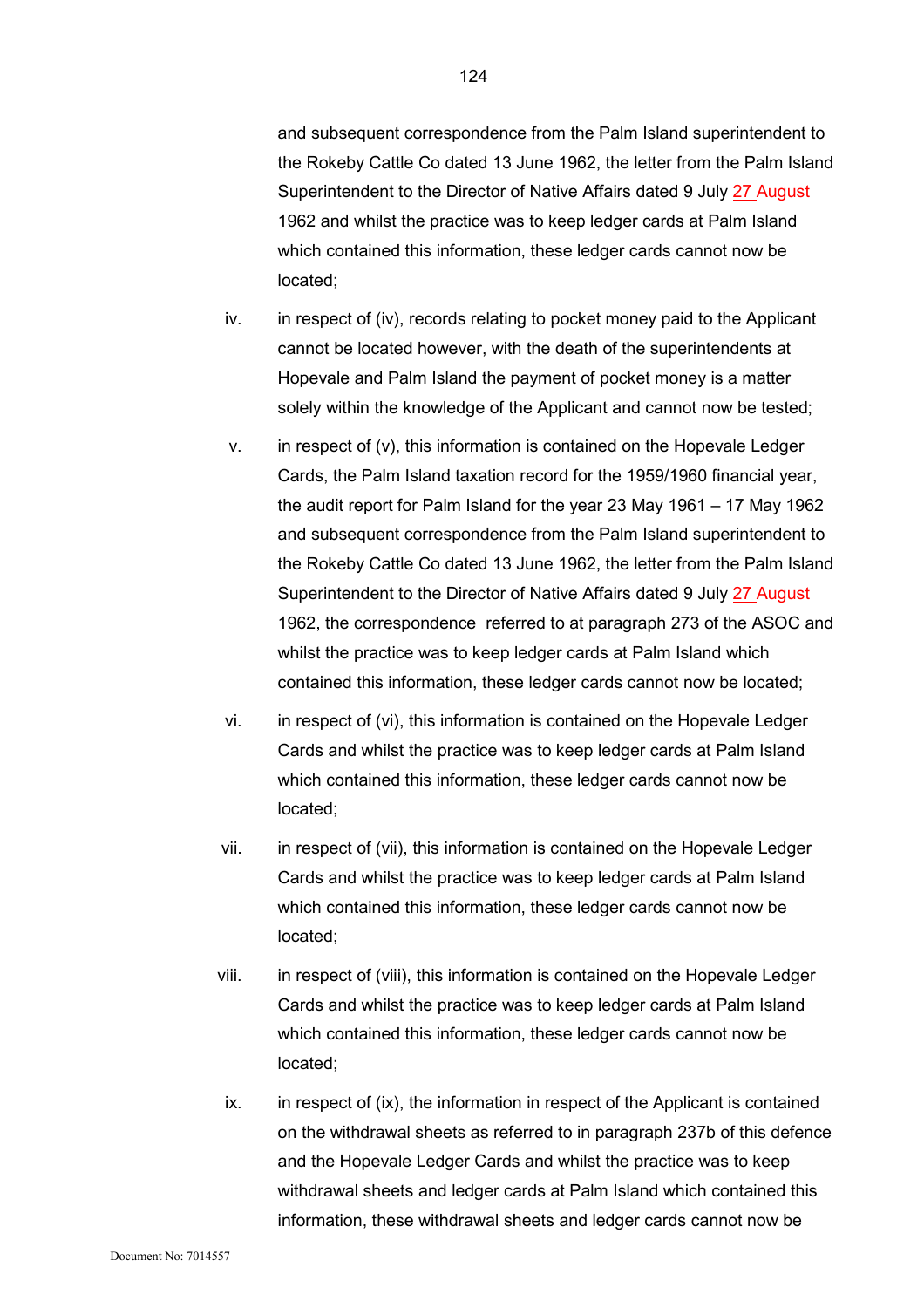located. There was also a practice of providing written orders for the purchase of goods on all settlements and reserves but these documents cannot now be located;

- x. in respect of (x), the information in respect of the Applicant is contained on the Hopevale Ledger Cards and whilst the practice was to keep ledger cards at Palm Island which contained this information, these ledger cards cannot now be located;
- xi. in respect of (xi), this information is contained on the Hopevale Ledger Cards in respect of the obligation conferred by section 12(1) of the 1945 regulation and whilst the practice was to keep ledger cards at Palm Island which contained this information, these ledger cards cannot now be located;
- xii. in respect of (xii), this information (other than, in some cases, the reason for the payment) is contained on the Hopevale Ledger Cards and whilst the practice was to keep ledger cards at Palm Island which contained this information, these ledger cards cannot now be located. The reason for any payment to the Applicant is within the knowledge of the Applicant;
- xiii. in respect of (xiii), some parts of this information is contained within correspondence in 1962 and 1964 provided to the Applicant pursuant to an RTI application. Further it was the practice to keep ledger cards at Palm Island which contained this information, but these ledger cards cannot now be located;
- b. in respect of sub-paragraph (b)  $\ddot{t}$  denies the allegations and refers to and repeats the matters set out at paragraphs 84, 128, 142, 158F, 194 and 225A of this defence;
- c. in respect of sub-paragraph (c)  $\frac{1}{2}$  denies the allegations and refers to and repeats the matters set out at paragraphs 272 - 273 and 275 of this defence;
- d. in respect of sub-paragraph (d)  $\frac{1}{2}$  denies the allegations and says further:
	- i. in respect of (i) money paid from the accounts particularised in paragraph 248 of the ASOC into the Welfare Fund was paid in accordance with the requirements of the 1945 regulations;
	- ii. in respect of (ii) it denies the allegations and refers to and repeats the matters at (i);
	- iii. in respect of (iii),  $\frac{1}{2}$  denies the allegations and says the Hopevale Ledger Cards do not contain any entries for such purposes;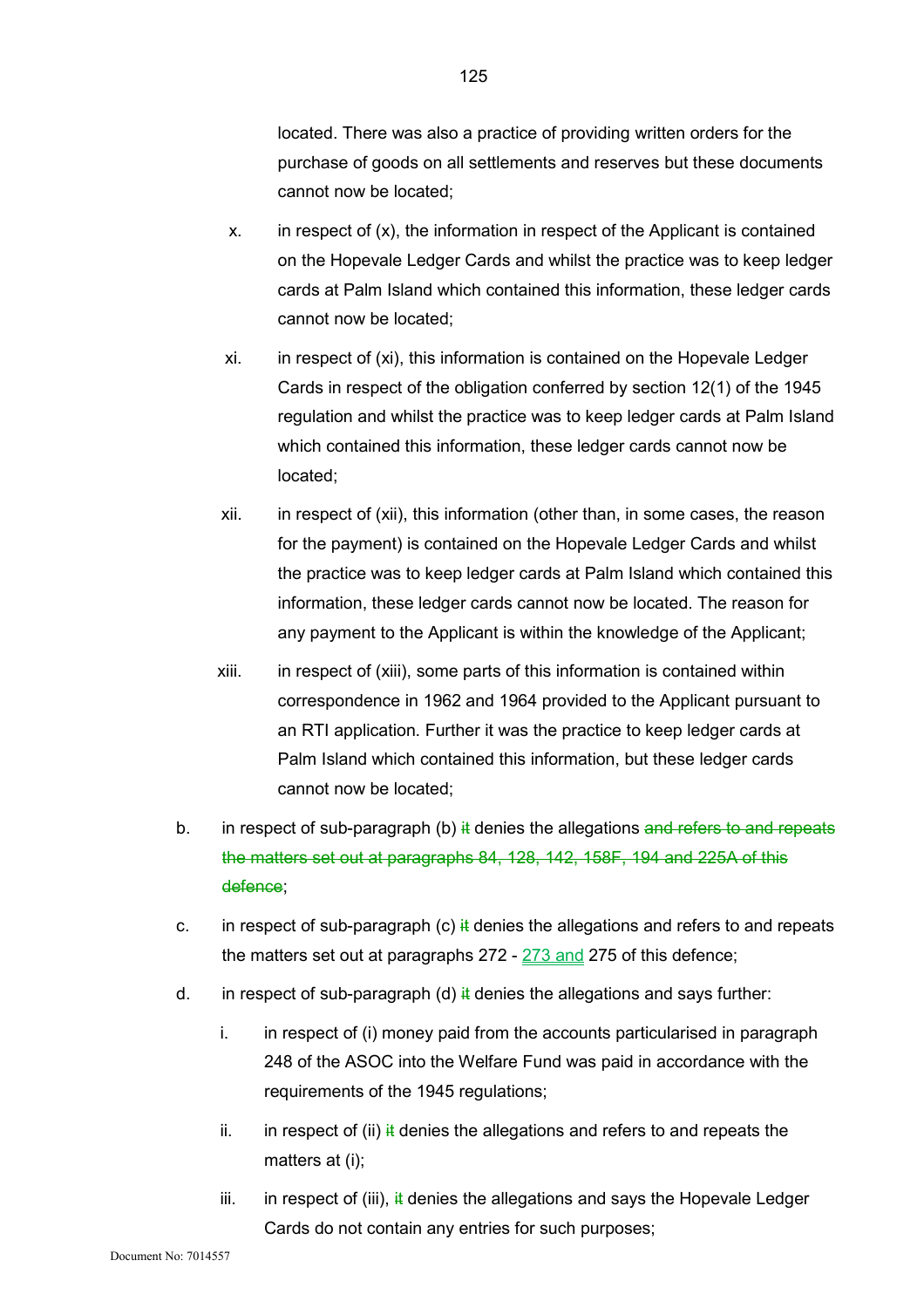- iv. in respect of (iv), it denies the allegations and repeats and relies on paragraphs 248 and 272 - 275 of this defence;
- v. in respect of (v),  $\frac{1}{2}$  denies the allegations and says the Hopevale Ledger Cards do not contain any entries for such purposes and that interest was paid in accordance with the requirements of section 12(1) of the 1945 regulations;
- vi. in respect of (vi),  $\frac{1}{k}$  denies the allegations and says the Hopevale Ledger Cards contain credits of interest which were made in accordance with the requirements of section 12(1) of the 1945 regulations;
- vii. in respect of (vii), it denies the allegations and says that credits or interest were in accordance with requirements of sections 9(1) and 12(1) of the 1945 regulations;
- viii. in respect of (viii), it denies the allegations and refers to and repeats the matters pleaded in paragraphs 272 to 273 and 275 herein;
- e. in respect of sub-paragraph (e)  $\frac{1}{2}$  denies the allegations and, so far as the allegation is made based on the particulars alleged, it says that any such investment was expressly authorised by section 9(1) of the 1945 regulations;
- f. in respect of sub-paragraph (f)  $\ddot{H}$  denies the allegations and refers to and repeats the matters in this paragraph and paragraphs 272 to 273 and 275 of the defence;
- g. in respect of sub-paragraph (g)  $\frac{1}{2}$  denies the allegations and says that it can be inferred based on the matters pleaded in paragraphs 272 to 273 and 275 that the Applicant was paid what was owing to him in May 1964;
- h. in respect of sub-paragraph (h)  $\frac{1}{2}$  denies the allegations and refers to and repeats the matters in this paragraph and paragraphs 272 to  $273$  and 275 of the defence;
- i. in respect of sub-paragraph (i)  $\frac{1}{2}$  denies the allegations and refers to and repeats the matters at sub-paragraph (d);
- j. in respect of sub-paragraph (j)  $\frac{1}{4}$  denies the allegations and refers to and repeats the matters at sub-paragraph (d);
- k. in respect of sub-paragraph (k)  $\frac{1}{2}$  denies the allegations and says there is no allegation of misappropriation of any of the Applicant's money;
- l. in respect of sub-paragraph (l) says:
	- it denies the allegation and repeats and relies on paragraphs 248 and 272 – 273 and 275 of this defence; and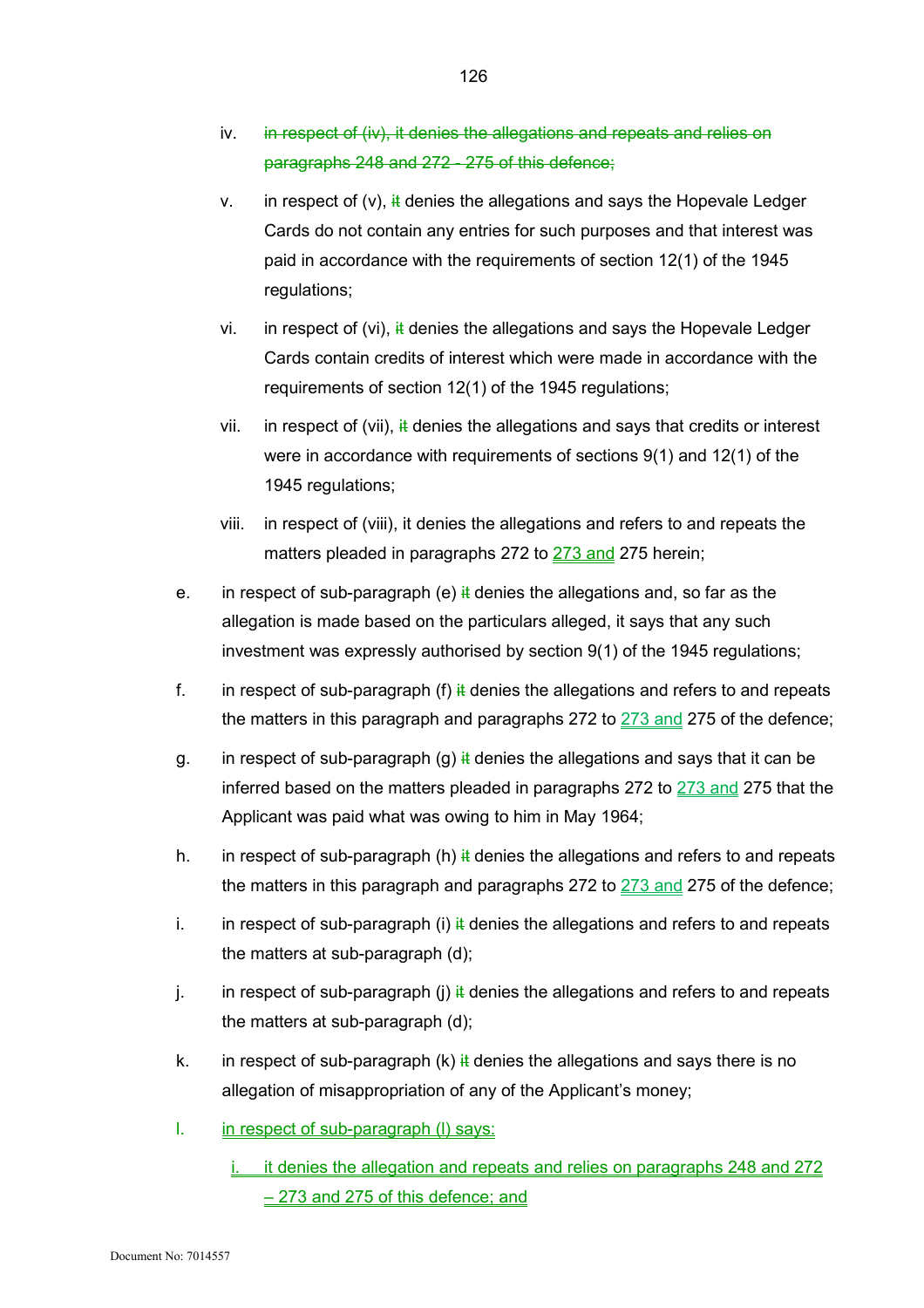- ii. in so far as the allegation is made in reliance on the particulars in subparagraph A, it denies the allegation and refers to and repeats the matters pleaded in sub-paragraphs 265(aa)(ii) and (iii) of the defence; and
- iii. in so far as the allegation is made in reliance on the particulars in subparagraph B, denies the allegation because the Respondent had in place a system by which discrepancies in withdrawals were monitored and superintendents and protectors were notified of discrepancies in withdrawals; and
- iv. in so far as the allegation is made in reliance on the particulars in subparagraph C, denies the allegation because:
	- 1. the particularised withdrawal sheets contain no amount exceeding £10; and
	- 2. in the premises, the withdrawals recorded on the particularised withdrawal sheets complied with the requirements of the 1939 Act and 1945 regulations (as amended) and there was no requirement to state a reason for any of the withdrawals when reporting the transaction to Head Office;
- v. in so far as the allegation is made in reliance on the particulars in subparagraph D, the Respondent refers to and repeats the matters set out at paragraph 249(c); and
- vi. in so far as the allegation is made in reliance on the particulars in subparagraph E, denies the allegation and refers to and repeats the matters pleaded in paragraphs 265(aa) and 265(a) of the defence; and
- vii. the allegation is irrelevant because there is no allegation of misappropriation of any of the Applicant's money;
- m. in respect of sub-paragraph (m) denies the allegation;
- n. in respect of sub-paragraph (n) denies the allegations and refers to and repeats the matters at paragraphs 260 to 261F inclusive of the defence; and
- na. further says that all times material to the Claim Period:
	- the Respondent, through the Auditor General for the State of Queensland, conducted regular audits of individual protectorates, reserves, mission reserves and settlements, and of the Thursday Island and Head Office **Operations of the Director;**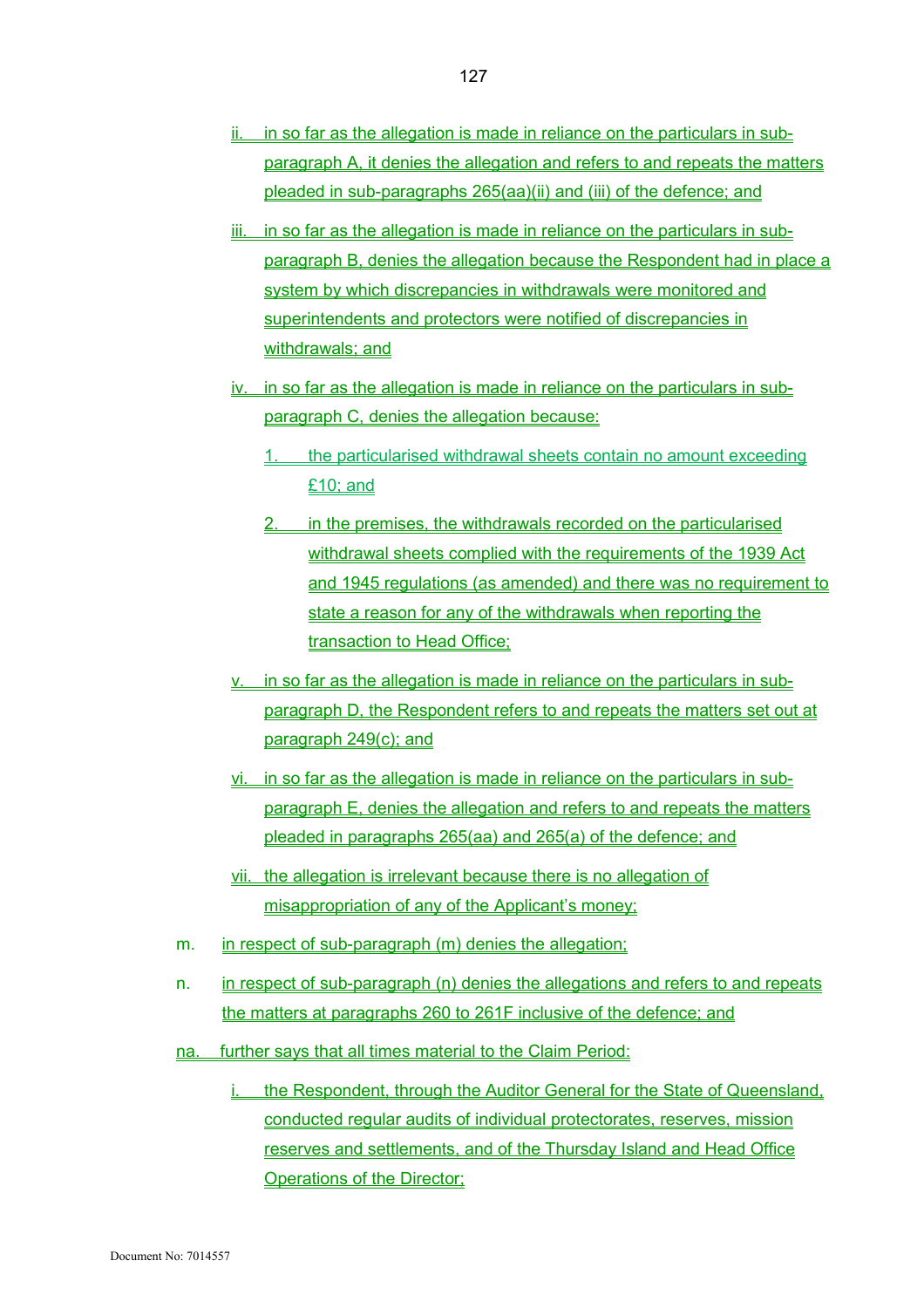- such audits considered, inter alia, the Respondent's compliance with the legislative requirements that applied in respect of the employment of Aboriginals and Islanders and Assisted Aboriginals and Assisted Islanders and the management of property of Aboriginals and Islanders and Assisted Aboriginals and Assisted Islanders; and
- iii. the Director responded to and addressed issues raised in the audits;
- o. in the premises, denies any continuing or repeated breach.
- 266. The Respondent denies the allegations contained in paragraph 266 of the ASOC and refers to and repeats the matters set out at paragraphs 272 to 275 of this defence.
- 267. The Respondent says in respect of paragraph 267 of the ASOC:
	- a. it refers to and repeats the matters set out at paragraphs 265(b), 265(d)(i), (d)(iii),  $(d)(v)$ ,  $(d)(vii)$  and  $(i)$  of the defence;
	- b. it refers to and repeats the matters set out at paragraph 265(d)(i) of the defence;
	- e. it refers to and repeats the matters set out at paragraph 265(d)(iii) of the defence;
	- $d.$  it refers to and repeats the matters set out at paragraph  $265(d)(iv)$  of the defence;
	- e. it refers to and repeats the matters set out at paragraph  $265(d)(v)$  of the defence;
	- f.  $\dot{H}$  it refers to and repeats the matters set out at paragraph 265(d)(vi) of the defence;
	- g. it refers to and repeats the matters set out at paragraph 265(d)(ii) of the defence;
	- $it$  refers to and repeats the matters set out at paragraph 265(d)(vii) of the defence;
	- it refers to and repeats the matters at paragraphs 233, 237, and 272 to 275 of the defence;
	- $\frac{1}{2}$  in the premises of the matters in sub-paragraphs (a) to (i) above, it denies the allegations in sub-paragraph (i) of the ASOC;
	- $k.$  in the premises of the matters in sub-paragraphs (a) to (i) above, and paragraphs 279 to 320 here, it denies the allegations in sub-paragraph (j) of the ASOC; and
	- it denies engaging in any conduct which constituted equitable fraud.
- 268. The Respondent denies the allegations contained in paragraph 268 of the ASOC and refers to and repeats the matters set out at paragraphs 272 to 275 of the defence.
- 269. The Respondent says in relation to the allegations in paragraph 269 of the ASOC:
	- a. it does not admit the allegations in respect of bank books or bank statements because: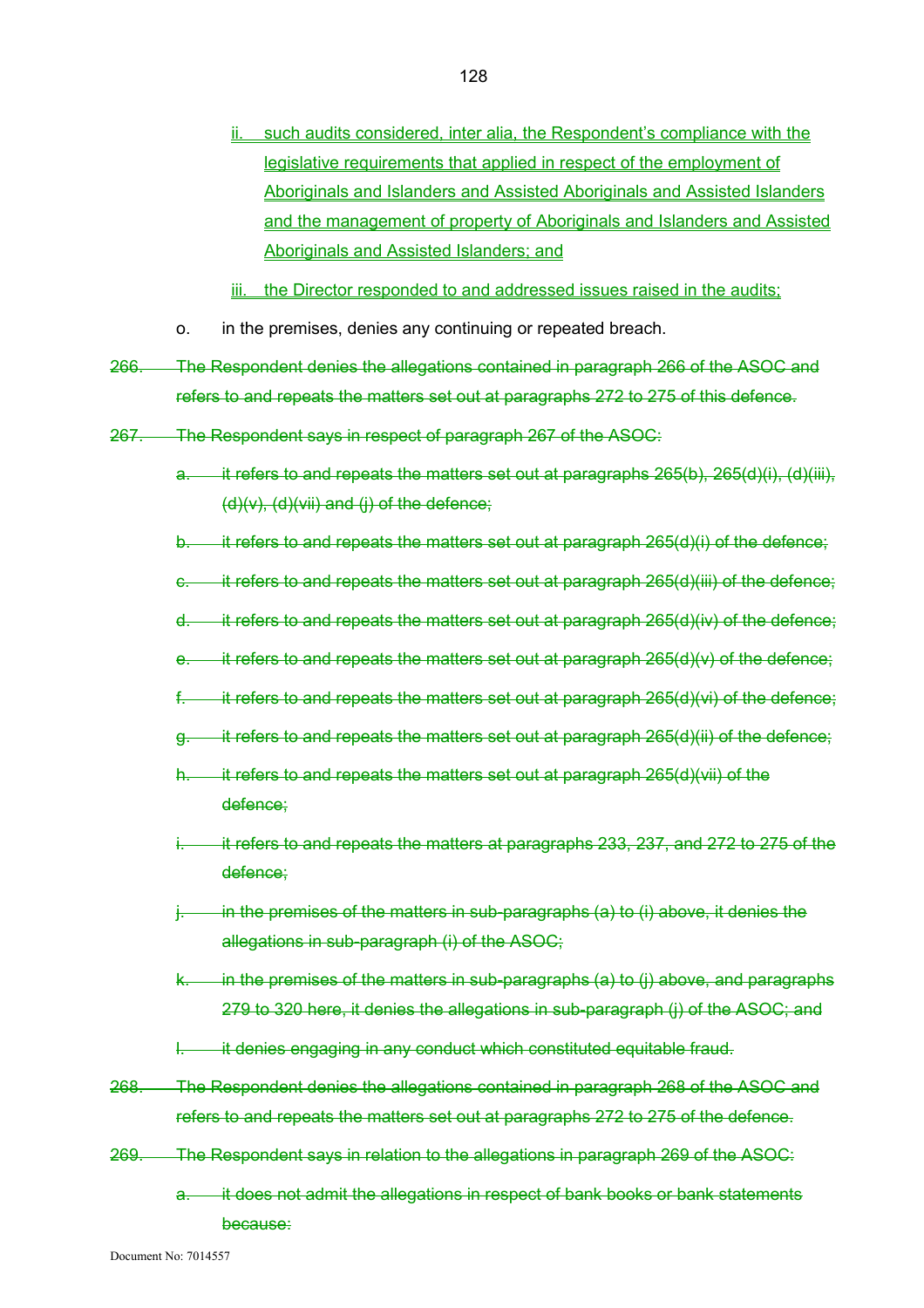- it has no knowledge of these allegations;
- ii. the personnel who could attest to the truth of these allegations are all deceased, as set out in paragraph 241A of the defence;
- $iii.$  it no longer retains records as set out in paragraph 241B of the defence;
- b. it further says that:
	- i. the Applicant has received the Hopevale Ledger Cards as set out at paragraph 265(a) above pursuant to an RTI application which contain the information specified in sub-paragraphs (a), (b), (d) and (e) of the ASOC in respect of Hopevale; and
	- ii. whilst the practice was to keep ledger cards at Palm Island which contained information specified in sub-paragraphs (a), (b), (d) and (e) of the ASOC in respect of Palm Island, these ledger cards cannot now be located.
- 269A. Further, the Respondent say the Applicant's claims of breach of trust, wilful default and for an account alleged in the ASOC are statute barred by sections 10 and 27 of the *Limitations of Actions Act 1974*, and, in so far as may be relevant, its predecessors.
- 269B. Further or alternatively to paragraph 269A the Respondent says this claim is these claims are wholly unmaintainable owing to the laches and delay of the Applicant which make it inequitable to grant the relief sought because:
	- a. the Respondent's actions of which the Applicant complains in the ASOC occurred in or prior to 27 May 1964;
	- b. the Applicant was exempted from the 1939 Act on 18 January 1962;
	- c. the Applicant's claims made in the ASOC, in respect of wages other than the claims in respect of Rokeby Cattle Co accrued on or before 18 January 1962;
	- d. the Applicant's claims in the ASOC in respect of Rokeby Station accrued on or about 27 May 1964;
	- e. at the latest the Applicant knew of the existence of the matters pleaded in the ASOC in respect of wages other than the claims in respect of Rokeby Cattle Co by 18 January 1962;
	- f. at the latest the Applicant knew of the existence of the matters pleaded in the ASOC in respect of Rokeby Cattle Co on or shortly after 27 May 1964;
	- g. the Applicant made no complaint after receipt of the cheque referred to in paragraph 273 of the ASOC that he was still owed wages by the Respondent;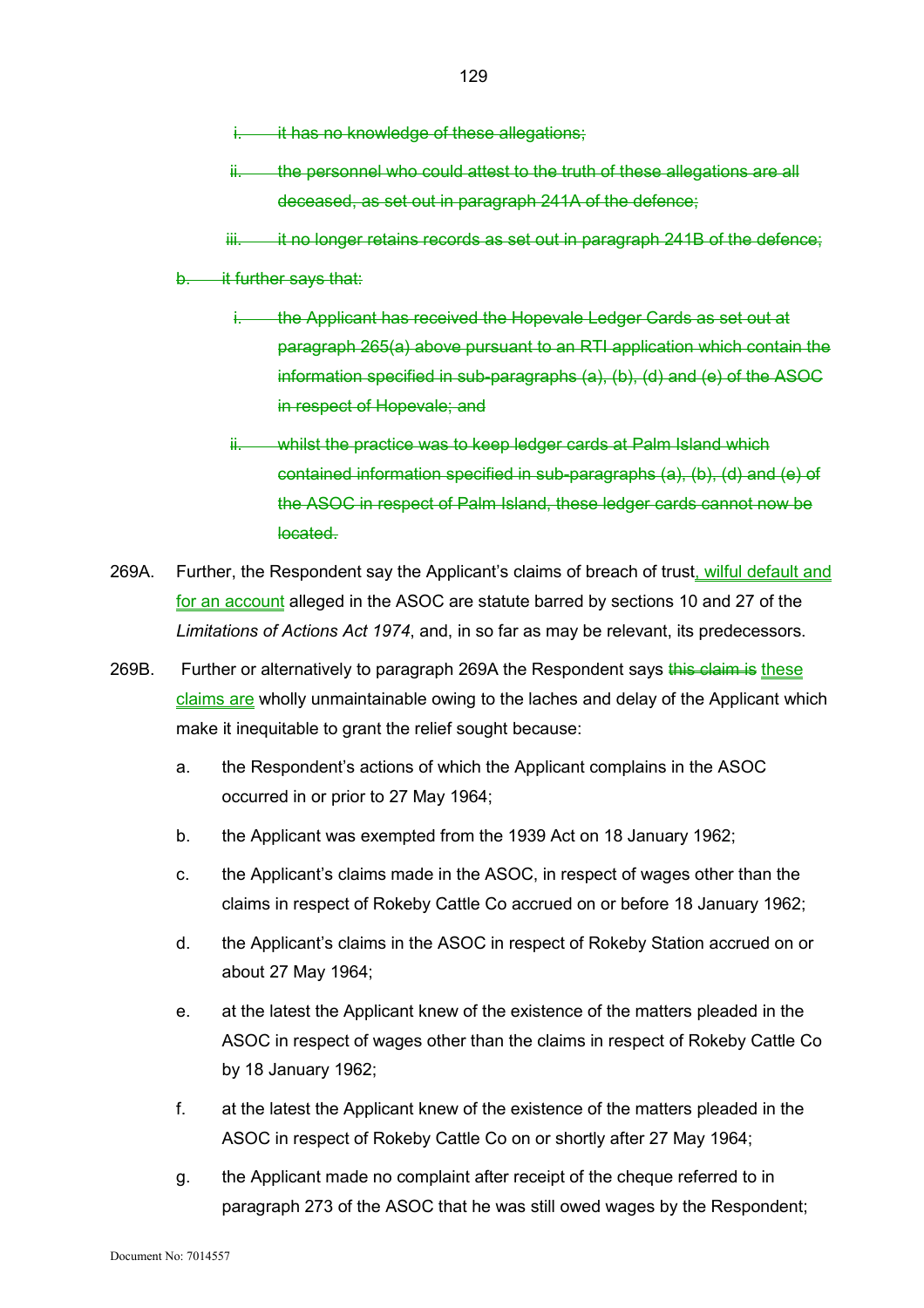- h. the Applicant has first made these claims against the Respondent in the ASOC in this proceeding;
- i. the Applicant has received reparations in respect of the issues the substance of claims made in the ASOC as set out in paragraphs 310, 320E and 320I of the defence;
- j. the Applicant has entered into the Deed of Agreement referred to in paragraph 306 of this defence;
- k. notwithstanding the Applicant having brought a claim of unlawful discrimination on the basis of race under the *Racial Discrimination Act 1975* (Cth) against the Respondent concerning wages the Applicant alleged were earned by him and held on trust for him by the Respondent in January 2016, after bringing such a claim, the Applicant accepted the reparations payment referred to at paragraph 320I of this defence;
- l. the Respondent has been prejudiced by the Applicant's delay in bringing this action in the following particulars:
	- iv. witnesses who would have been called to give evidence in support of the defence have died as set out in paragraph 241A of the defence;
	- v. documents have been destroyed or lost in the ordinary course as set out in paragraph 242B of the defence;
- m. important evidence may have disappeared without anybody now knowing that it ever existed;
- n. the significance of a known fact or circumstance may be lost sight of because its relationship to other circumstances has been lost;
- o. these claims could have been brought many years ago.

# **Q. Breach of Fiduciary Duty – the Applicant**

- 270. The Respondent denies As to the allegations contained in paragraph 270 of the ASOC the Respondent denies the allegations as it denies the fiduciary duty referred to, and further and says:
	- aa. in respect of sub-paragraph (aa), denies the allegations as the conduct alleged would only have amounted to the breach of prescriptive obligations which could not have been owed pursuant to a fiduciary duty alleged, and further, the duties alleged do not relate to care and control of money received from the Applicant's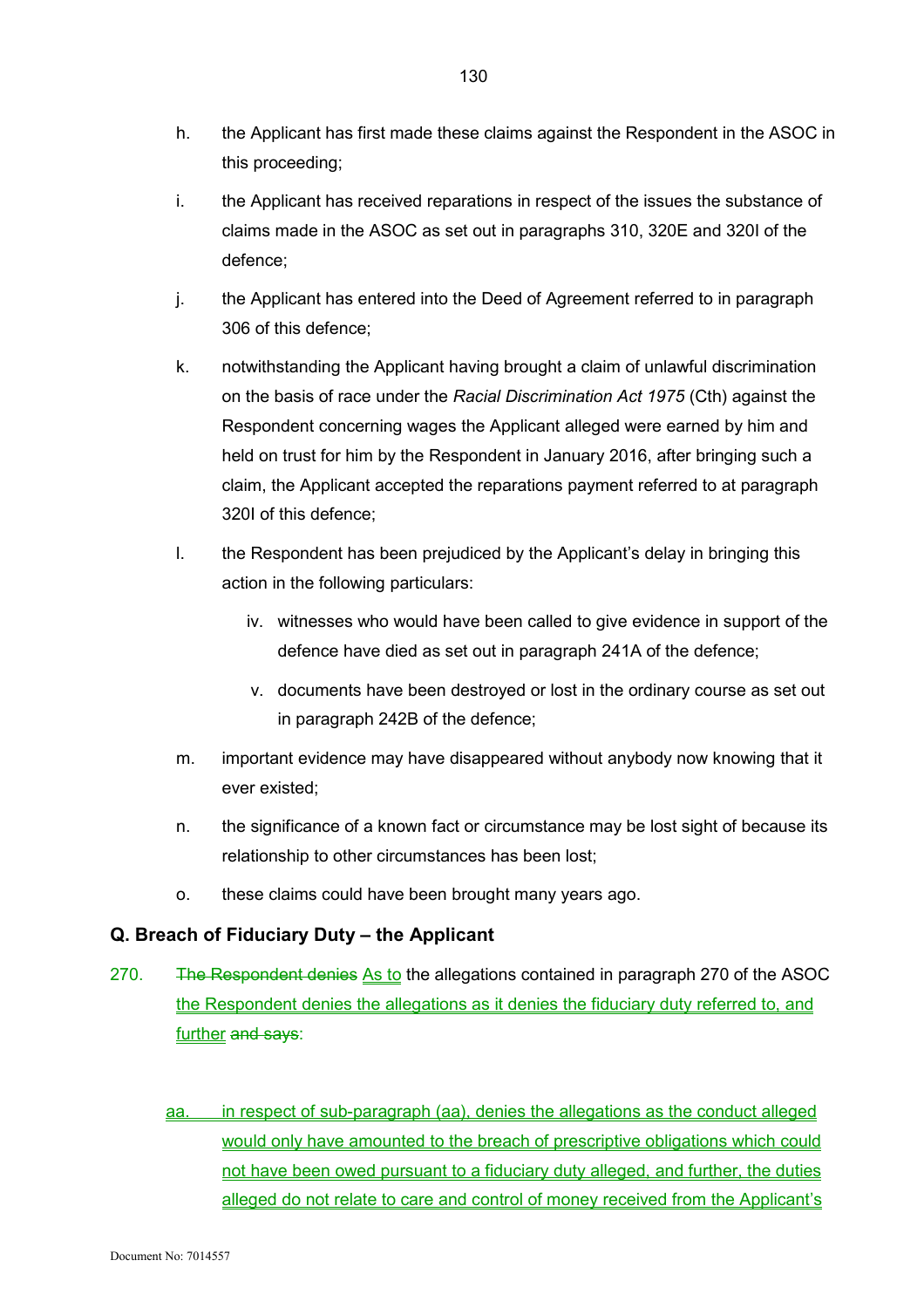employers, and repeats sub-paragraphs 265(aa)(i) to 265(aa)(vii) of the defence as to whether the conduct alleged in fact occurred;

- ab. in respect of sub-paragraph (ab), denies the allegation in respect of the Applicant and repeats the matters pleaded in paragraphs 270(a)(vii) and 270(d) of the defence and in respect of Group Members the Respondent does not presently plead to those allegations and will address them in accordance with the order of 9 July 2018;
- a. in respect of sub-paragraph (a) denies the allegations and says:
	- i. A. In respect of (i), this information is contained on the Hopevale Ledger Cards, the Palm Island taxation record for the 1959/1960 financial year, the audit report for Palm Island for the year 23 May 1961 – 17 May 1962 and subsequent correspondence from the Palm Island superintendent to the Rokeby Cattle Co dated 13 June 1962 and the letter from the Palm Island Superintendent to the Director of Native Affairs dated 9 July 27 August 1962 and whilst the practice was to keep ledger cards at Palm Island which contained this information, these ledger cards cannot now be located;
		- B. refers to and repeats the matters referred to in paragraph 241A and 241B of the defence;
	- ia. in respect of (ia), refers to and repeats the matters referred to in paragraph 265(a)(ia) of the defence;
		- ii. in respect of (ii), this information is contained on the Hopevale Ledger Cards and whilst the practice was to keep ledger cards at Palm Island which contained this information, these ledger cards cannot now be located;
	- iii. in respect of (iii), this information is contained on the Hopevale Ledger Cards, the Palm Island taxation record for the 1959/1960 financial year, the audit report for Palm Island for the year 23 May 1961 – 17 May 1962 and subsequent correspondence from the Palm Island superintendent to the Rokeby Cattle Co dated 13 June 1962 and the letter from the Palm Island Superintendent to the Director of Native Affairs dated 9 July 27 August 1962 and whilst the practice was to keep ledger cards at Palm Island which contained this information, these ledger cards cannot now be located;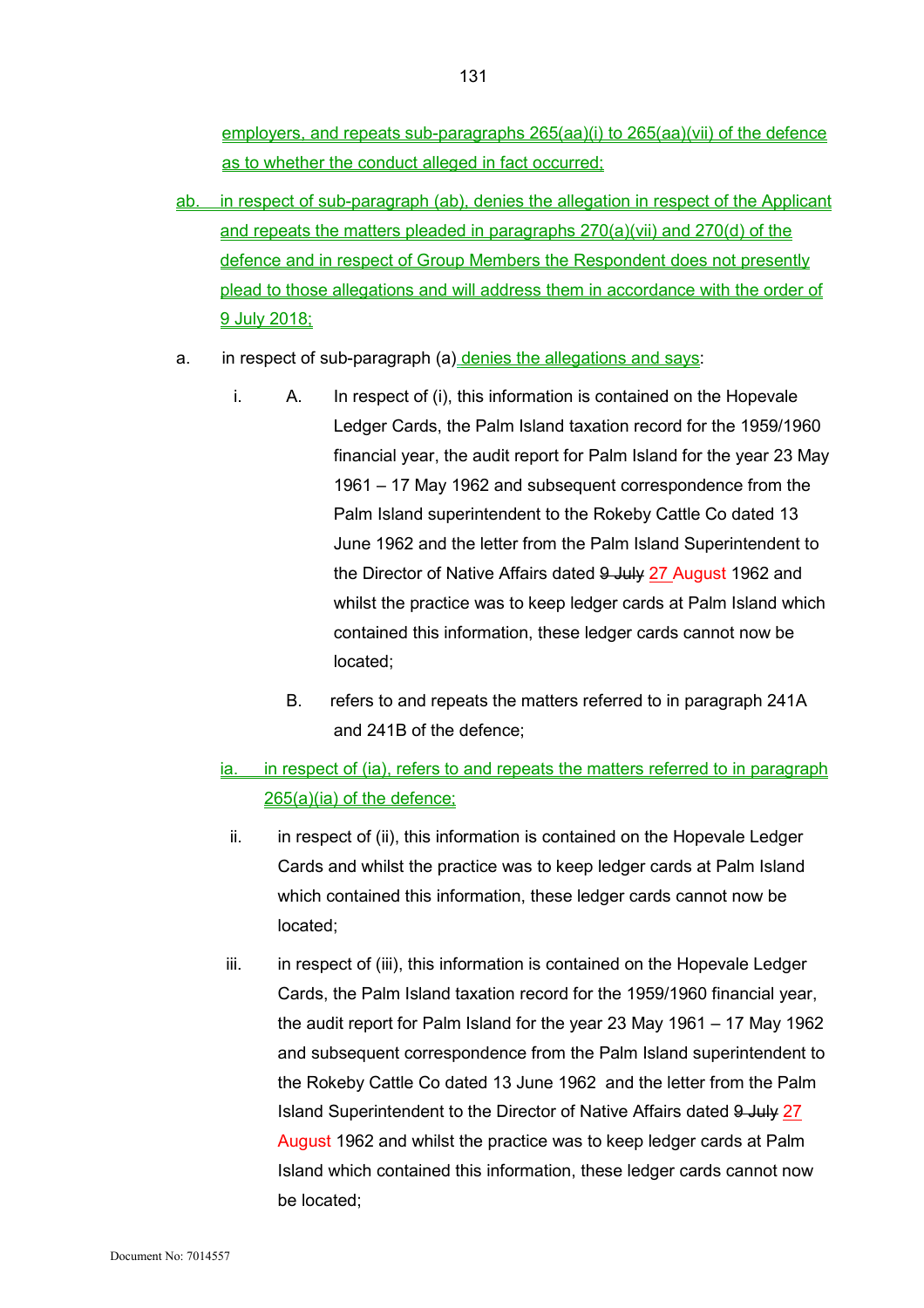- iv. in respect of (iv), records relating to pocket money paid to the Applicant cannot be located but, with the death of the superintendents at Hopevale and Palm Island the payment of pocket money is a matter solely within the knowledge of the Applicant and cannot now be tested;
- v. in respect of (v), this information is contained on the Hopevale Ledger Cards, the Palm Island taxation record for the 1959/1960 financial year, the audit report for Palm Island for the year 23 May 1961 – 17 May 1962 and subsequent correspondence from the Palm Island superintendent to the Rokeby Cattle Co dated 13 June 1962, the letter from the Palm Island Superintendent to the Director of Native Affairs dated 9 July 27 August 1962 and the correspondence referred to at paragraph 273 of the ASOC and whilst the practice was to keep ledger cards at Palm Island which contained this information, these ledger cards cannot now be located;
- vi. in respect of (vi), this information is contained on the Hopevale Ledger Cards and whilst the practice was to keep ledger cards at Palm Island which contained this information, these ledger cards cannot now be located;
- vii. in respect of (vii), this information is contained on the Hopevale Ledger Cards and whilst the practice was to keep ledger cards at Palm Island which contained this information, these ledger cards cannot now be located;
- viii. in respect of (viii), the Respondent says that money received from the Applicant's employers was paid into the accounts referred to in paragraph 248 of the defence as is evidenced by the Hopevale Ledger Cards and the Hopevale receipt book for 1957 being: as set out in paragraph 156 of the defence
	- A. the ledger card for the Applicant at the Hopevale Protectorate for 1957 and 1958 records that wages due to the Applicant from his employer Starcke Graziers under the Permit were paid;
	- B. Hopevale Mission Receipt number 91266 dated 17 March 1958 records the payment of £7/-/- in respect of the Applicant for the period from 24 December – 31 December 1957;
	- C. the ledger card for the Applicant at the Hopevale Protectorate for 1957 and 1958 records that wages due to the Applicant from his employer Starcke Graziers under the agreement number P22535 to employ the Applicant for 14 days from 27 December 1957 were paid;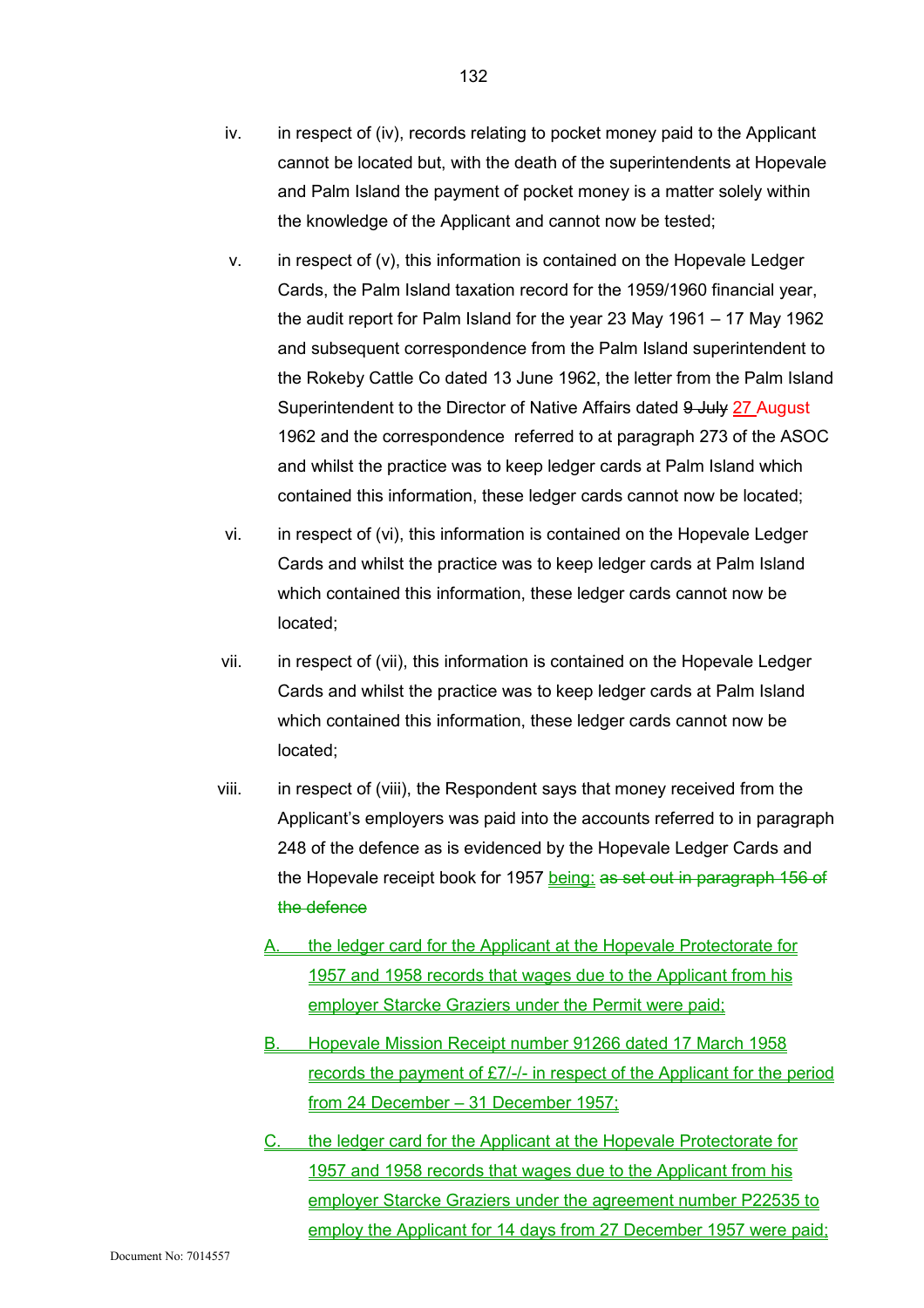- D. Hopevale Mission Receipt number 91274 dated 30 June 1958 records the payment of £17/10/- in respect of the Applicant for the period from 27 December 1957 – 11 January 1958;
- E. the ledger card for the Applicant at the Hopevale Protectorate for 1957 and 1958 records that wages due to the Applicant from his employer Starcke Graziers under the agreement number 22537 to employ the Applicant for 6 days from 22 March 1958 were paid;
- F. Hopevale Mission Receipt number 91274 dated 30 June 1958 records the payment of £7/10/- in respect of the Applicant for the period from 22 March 1958 – 28 March 1958;
- G. the ledger card for the Applicant at the Hopevale Protectorate for 1957 and 1958 records that a total of £22/-/- is recorded as banked comprising:
	- I. £7/-/- for the period from 24 December 31 December 1957;
	- II. £17/10/- for the period from 27 December 1957 to 11 January 1958;
	- III. £7/10/- for the period from 22 March 1958 to 28 March 1958; and

and this is reflective of both the practice at Hopevale for 1954 – 1956 and 1958 – 1960 and the practice at Palm Island but these records cannot now be located;

- ix. in respect of (ix), this information is contained on the Hopevale Ledger Cards and whilst the practice was to keep ledger cards at Palm Island which contained this information, these ledger cards cannot now be located;
- x. in respect of (x), the information in respect of the Applicant is contained on the withdrawal sheets as referred to in paragraph 237b of this defence and the Hopevale Ledger Cards and whilst the practice was to keep withdrawal sheets and ledger cards at Palm Island which contained this information, these withdrawal sheets and ledger cards cannot now be located. There was also a practice of providing written orders for the purchase of goods on all settlements and reserves but these documents cannot now be located;
- xi. in respect of (xi), the information in respect of the Applicant is contained on the Hopevale Ledger Cards and whilst the practice was to keep ledger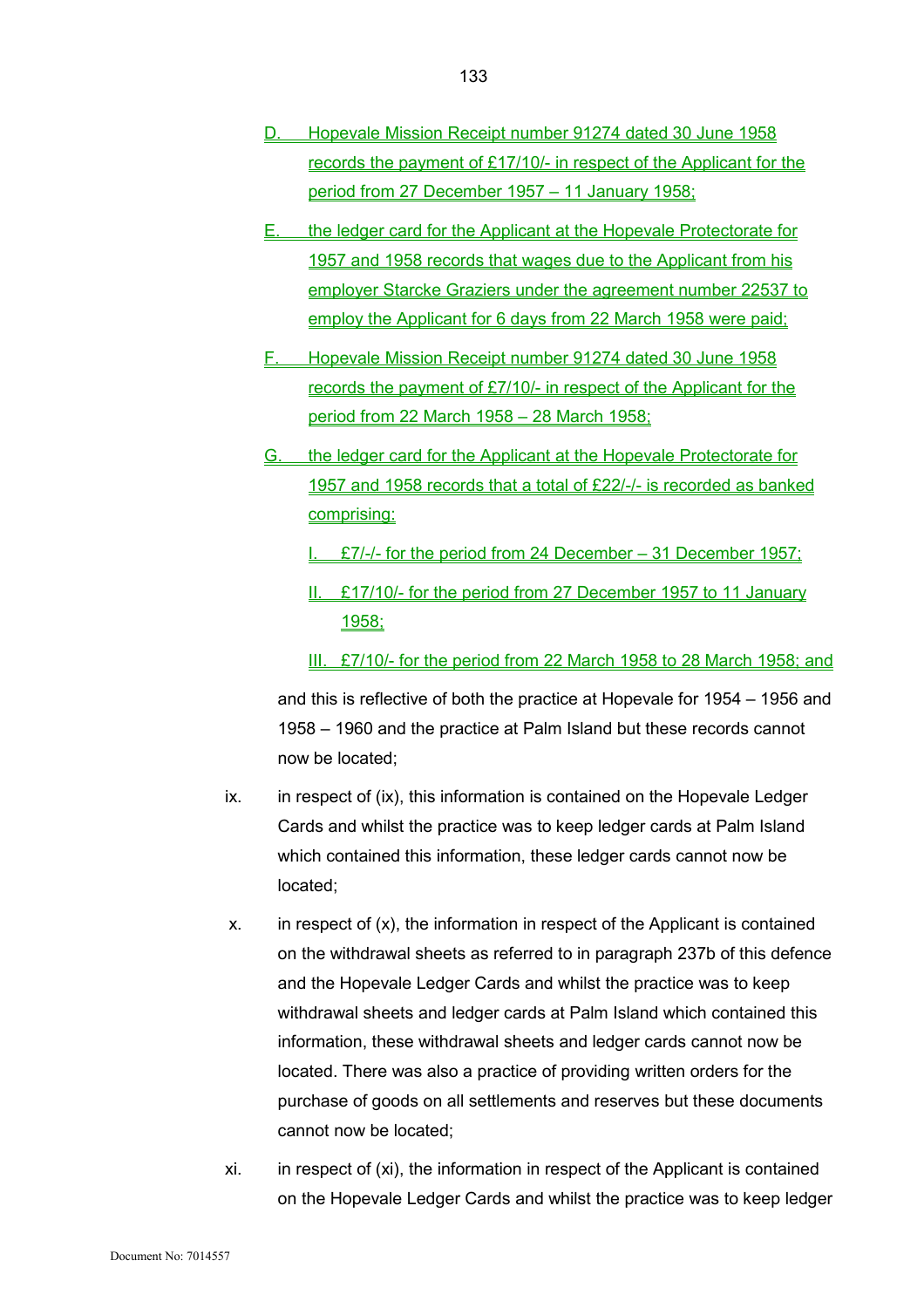cards at Palm Island which contained this information, these ledger cards cannot now be located;

- xii. in respect of (xii), this information is contained on the Hopevale Ledger Cards in respect of the obligation conferred by section 12(1) of the 1945 regulation and whilst the practice was to keep ledger cards at Palm Island which contained this information, these ledger cards cannot now be located;
- xiii. in respect of (xiii), this information (other than, in some cases, the reason for the payment) is contained on the withdrawal sheets referred to in paragraph 237(b) of this defence, the Hopevale Ledger Cards and whilst the practice was to keep withdrawal sheets and ledger cards at Palm Island which contained this information, these withdrawal sheets and ledger cards cannot now be located. The reason for any payment to the Applicant is within the knowledge of the Applicant;
- xiv. in respect of (xiv), some parts of this information is contained within correspondence in 1962 and 1964 provided to the Applicant pursuant to an RTI application. Further it was the practice to keep ledger cards at Palm Island which contained this information, but these ledger cards cannot now be located;
- b. in respect of sub-paragraph (b)  $\frac{1}{2}$  denies the allegations and refers to and repeats the matters set out at paragraphs 84, 128, 142, 158F, 194 and 225A of this defence;
- c. in respect of sub-paragraph (c)  $\frac{1}{2}$  denies the allegations and refers to and repeats the matters set out at paragraphs 272 to 273 and 275 of this defence;
- d. in respect of sub-paragraph (d) it denies the allegations and says further:
	- i. in respect of (i) money paid from the accounts particularised in paragraph 248 of the ASOC into the Welfare Fund was paid in accordance with the requirements of the 1945 regulations;
	- ii. in respect of (ii) it denies the allegations and refers to and repeats the matters at (i);
	- iii. in respect of (iii), it denies the allegations and says the Hopevale Ledger Cards do not contain any entries for such purposes;
	- iv. in respect of (iv), it denies the allegations and repeats and relies on paragraphs 248 and 272 – 275 of this defence;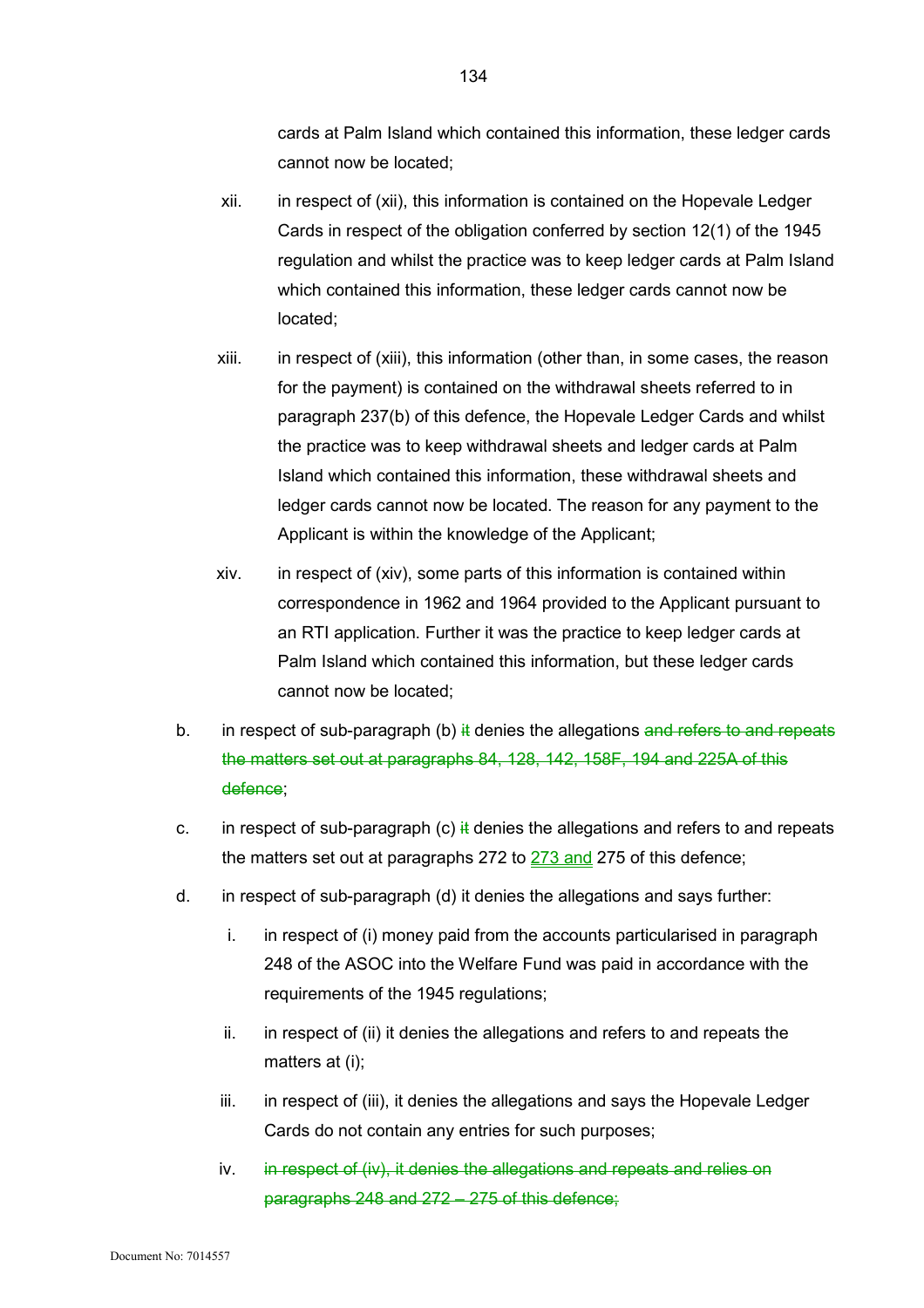- v. in respect of (v), it denies the allegations and says the Hopevale Ledger Cards do not contain any entries for such purposes;
- vi. in respect of (vi), it denies the allegations and says the Hopevale Ledger Cards contain credits of interest which were made in accordance with the requirements of section 12(1) of the 1945 regulations;
- vii. in respect of (vii), it denies the allegations and says the Hopevale Ledger Cards do not contain any entries for such purposes;
- viii. in respect of (viii), it denies the allegations and says the Hopevale Ledger Cards do not contain any entries for such purposes;
- e. in respect of sub-paragraph (e)  $\frac{1}{k}$  denies the allegations and, so far as the allegation is made based on the particulars alleged, it says that any such investment was expressly authorised by section 9(1) of the 1945 regulations;
- f. in respect of sub-paragraph (f)  $\frac{1}{4}$  denies the allegations and refers to and repeats the matters in this paragraph and paragraphs 272 to 273 and 275 of the defence;
- g. in respect of sub-paragraph (g)  $\frac{1}{2}$  denies the allegations and says that on the available information, the proper inference is that the Applicant was paid what was owing to him in May 1964;
- h. in respect of sub-paragraph (h)  $\frac{1}{2}$  denies the allegations and refers to and repeats the matters in this paragraph and paragraphs 272 to  $273$  and 275 of the defence;
- i. in respect of sub-paragraph (i)  $\frac{1}{4}$  denies the allegations and refers to and repeats the matters at sub-paragraph (d) and paragraph 23(d) of the defence;
- j. in respect of sub-paragraph (j)  $\frac{1}{k}$  denies the allegations and refers to and repeats the matters at sub-paragraph (d);
- k. in respect of sub-paragraph  $(k)$  it denies the allegations and says there is no evidence of misappropriation of any of the Applicant's money;
- l. in respect of sub-paragraph (l):
	- i. it denies the allegation and repeats and relies on paragraphs 248 and 272 – 275 of this defence; and
	- in so far as the allegation is made in reliance on the particulars, the Respondent refers to and repeats the matters set out at paragraph 249(c); and
	- iii. says that the allegation is irrelevant because there is no allegation of misappropriation of any of the Applicant's money; and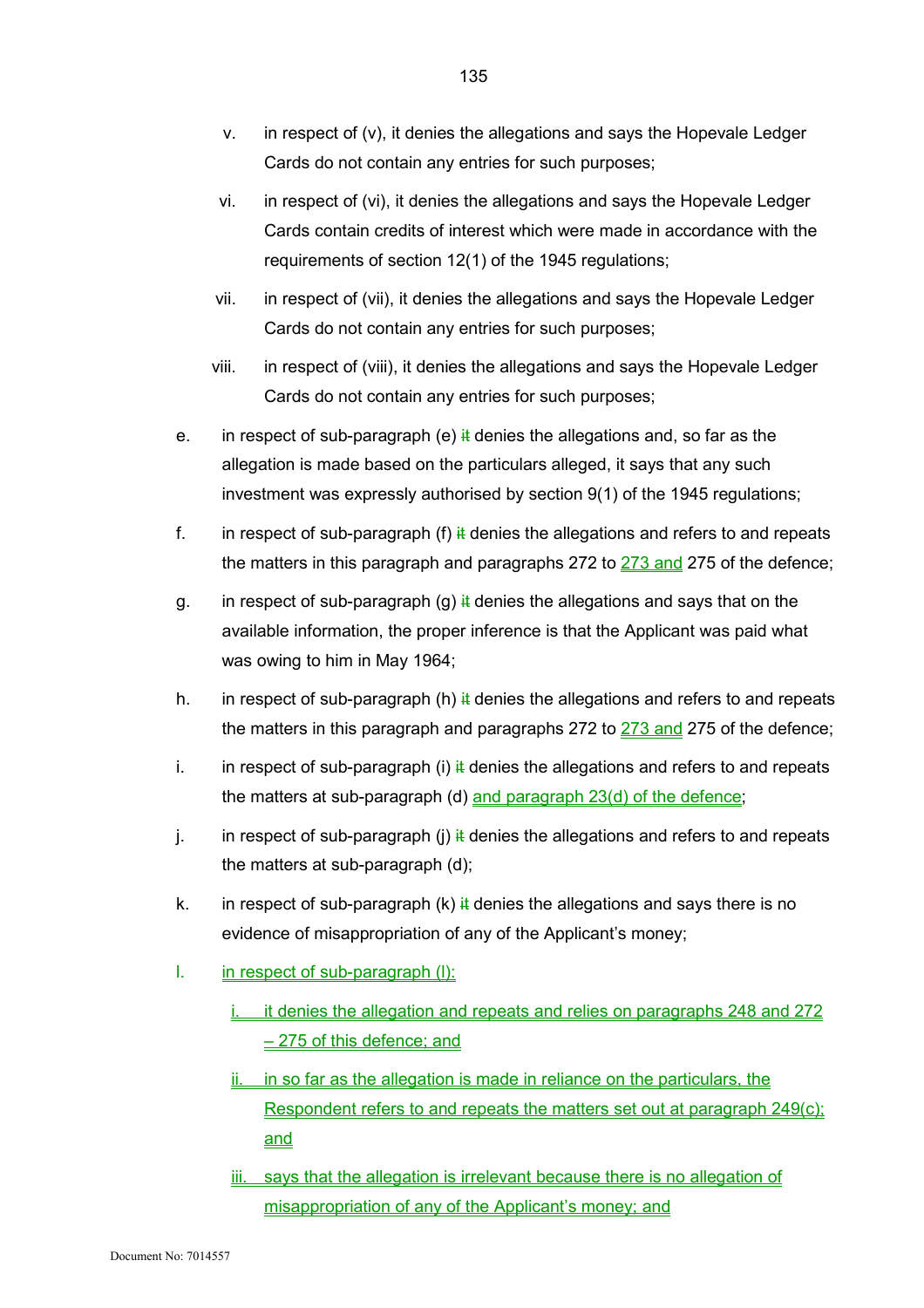- m. in respect of sub-paragraph (m) denies the allegations and refers to and repeats the matters at paragraphs 260 to 261F inclusive of the defence; and
- ma. further says that all times material to the Claim Period:
	- the Respondent, through the Auditor General for the State of Queensland, conducted regular audits of individual protectorates, reserves, mission reserves and settlements, and of the Thursday Island and Head Office Operations of the Director;
	- ii. such audits considered, inter alia, the Respondent's compliance with the legislative requirements that applied in respect of the employment of Aboriginals and Islanders and Assisted Aboriginals and Assisted Islanders and the management of property of Aboriginals and Islanders and Assisted Aboriginals and Assisted Islanders; and
	- iii. the Director responded to and addressed issues raised in the audits;
- n. in the premises, denies any continuing or repeated breach.
- 270A. As to the allegations contained in paragraph 270A of the ASOC the Respondent denies the allegations as it denies the fiduciary duty referred to, and further it denies the allegations and refers to and repeats the matters set out at paragraphs 261H and 261I of the defence.
- 271. The Respondent denies the allegation contained in paragraph 271 of the ASOC and refers to and repeats the matters set out at paragraphs 272 to 275 of this defence.
- 271AA. Further, the Respondent says the Applicant's claims of breach of trust, fiduciary duty, wilful default, unjust enrichment and for an account alleged in the ASOC are statute barred by analogy by sections 10 and 27 of the *Limitations of Actions Act 1974*, and, in so far as may be relevant, its predecessors.
- 271BB. Further or alternatively to paragraph 271A $\Delta$  the Respondent says this claim is these claims and the claims alleging invalidity of provisions of the 1945 regulations, improper purpose and unlawful conduct and the payment of money without statutory authority wholly unmaintainable owing to the laches and delay of the Applicant which make it inequitable to grant the relief sought because:
	- a. the Respondent's actions of which the Applicant complains in the ASOC occurred in or prior to 27 May 1964;
	- b. the Applicant was exempted from the 1939 Act on 18 January 1962;
	- c. the Applicant's claims made in the ASOC, in respect of wages other than the claims in respect of Rokeby Cattle Co accrued on or before 18 January 1962;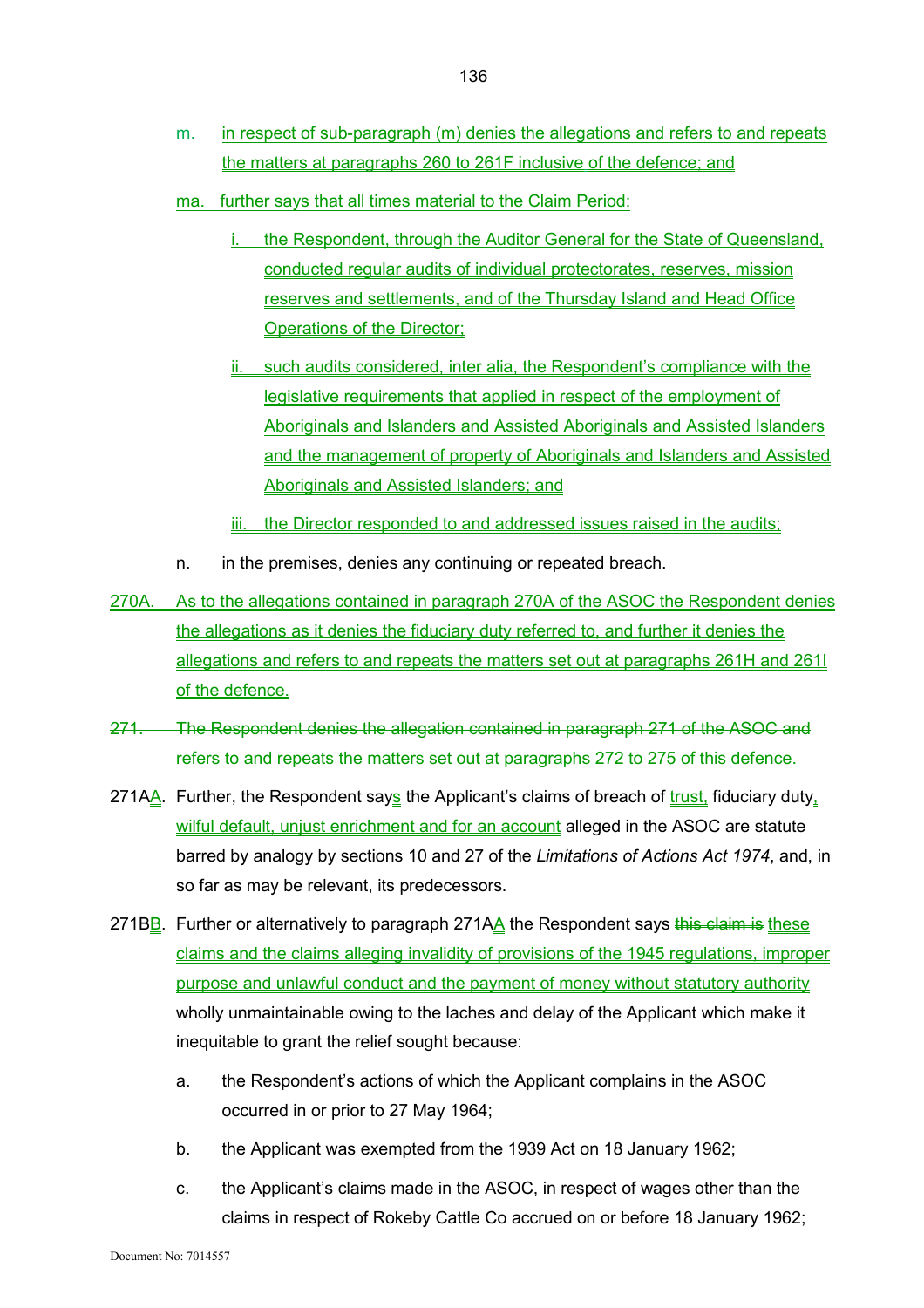- d. the Applicant's claims in the ASOC in respect of Rokeby Station accrued on or about 27 May 1964;
- e. at the latest the Applicant knew of the existence of the matters pleaded in the ASOC in respect of wages other than the claims in respect of Rokeby Cattle Co by 18 January 1962;
- f. at the latest the Applicant knew of the existence of the matters pleaded in the ASOC in respect of Rokeby Cattle Co on or shortly after 27 May 1964;
- g. the Applicant made no complaint after receipt of the cheque referred to in paragraph 273 of the ASOC that he was still owed wages by the Respondent;
- h. the Applicant has first made these claims against the Respondent in the ASOC in this proceeding;
- i. the Applicant has received reparations in respect of the issues the substance of claims made in the ASOC as set out in paragraphs 310, 320E and 320I of the defence;
- j. the Applicant has entered into the Deed of Agreement referred to in paragraph 306 of this defence;
- k. notwithstanding the Applicant having brought a claim of unlawful discrimination on the basis of race under the *Racial Discrimination Act 1975* (Cth) against the Respondent concerning wages the Applicant alleged were earned by him and held on trust for him by the Respondent in January 2016, after bringing such a claim the Applicant accepted the reparations payment referred to at paragraph 320I of this defence;
- l. the Respondent has been prejudiced by the Applicant's delay in bringing this action in the following particulars:
	- ix. witnesses who would have been called to give evidence in support of the defence have died as set out in paragraph 241A of the defence;
	- x. documents have been destroyed or lost in the ordinary course as set out in paragraph 242B of the defence;
- m. important evidence may have disappeared without anybody now knowing that it ever existed;
- n. the significance of a known fact or circumstance may be lost sight of because its relationship to other circumstances has been lost;
- o. these claims could have been brought many years ago.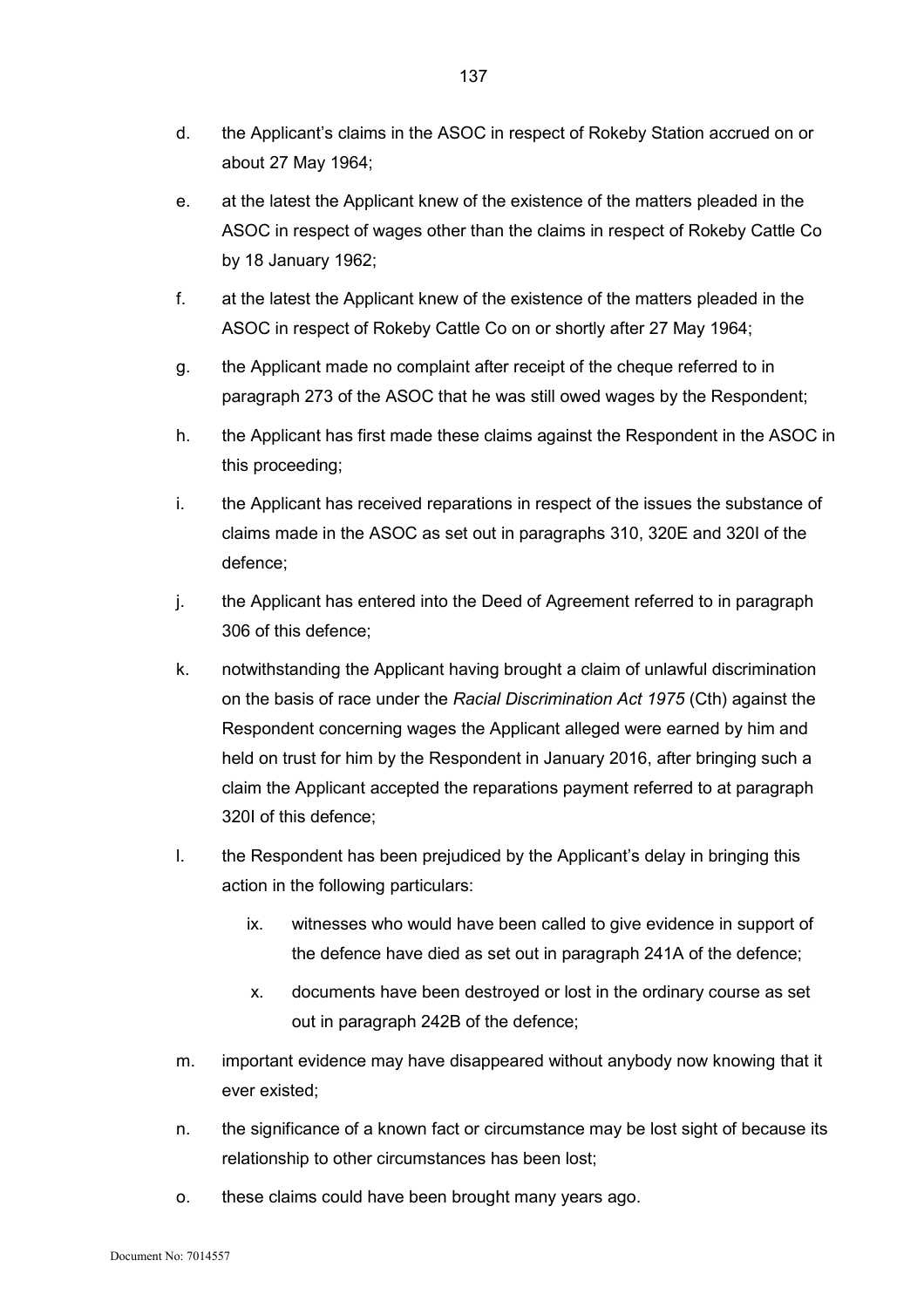# **QA. The Respondent's wilful default or neglect**

- 271A. The Respondent denies the allegations contained in paragraph 271A of the ASOC and refers to and repeats the matters pleaded in paragraphs 265(aa)(iv), (aa)(v), (aa)(vi),  $(aa)(vii)$ ,  $(b)$ ,  $(c)$ ,  $(d)$ ,  $(e)$ ,  $(i)$ ,  $(k)$ ,  $(n)$  and  $(na)$  of the defence.
- 271B. As to paragraph 271B of the ASOC, the Respondent does not presently plead to those allegations and will address these allegations in accordance with the order of 9 July 2018.

## **R. Applicant's payout**

- 272. The Respondent denies the allegations contained in paragraph 272 of the ASOC and says:
	- a. that by the communication of 8 May 1964 the DNA asked the Superintendent at Palm Island if a balance of £55/5/9 as at 31 January 1964 was correct;
	- b. that balance was not correct because the Applicant had been advanced:
		- i. £10 on 2 April 1964; and
		- ii. £10 on 6 April 1964.
- 273. The Respondent denies the allegation contained in paragraph 273 of the ASOC and says:
	- a. the Respondent caused the Applicant to receive a cheque dated 22 May 1964 for £26/15/2 on or shortly after that date;
	- b. the amount included interest of £1/9/5;
	- c. the cheque was provided to the Applicant after instructions from the DNA that balance of the Applicant's savings account was to be made available to him;
	- d. it can be inferred from the matters set out in sub-paragraphs (a), (b) and (c) that the balance of the Applicant's savings account was paid to him in May 1964.
- 274. The Respondent denies the allegation contained in paragraph 274 of the ASOC and says:
	- a. the wages earned by the Applicant which were payable and paid to the Superintendents at Hopevale or Palm Island totalled £700/8/-;
	- b. the withdrawals made by the Applicant at Hopevale totalled £446/1/8;
	- c. the withdrawals made by the Applicant in the District of Laura totalled £35/18/6;
	- d. the withdrawals made by the Applicant at Palm Island in 1960 totalled £23;
	- e. the withdrawals made by the Applicant in other districts totalled £36/2/-;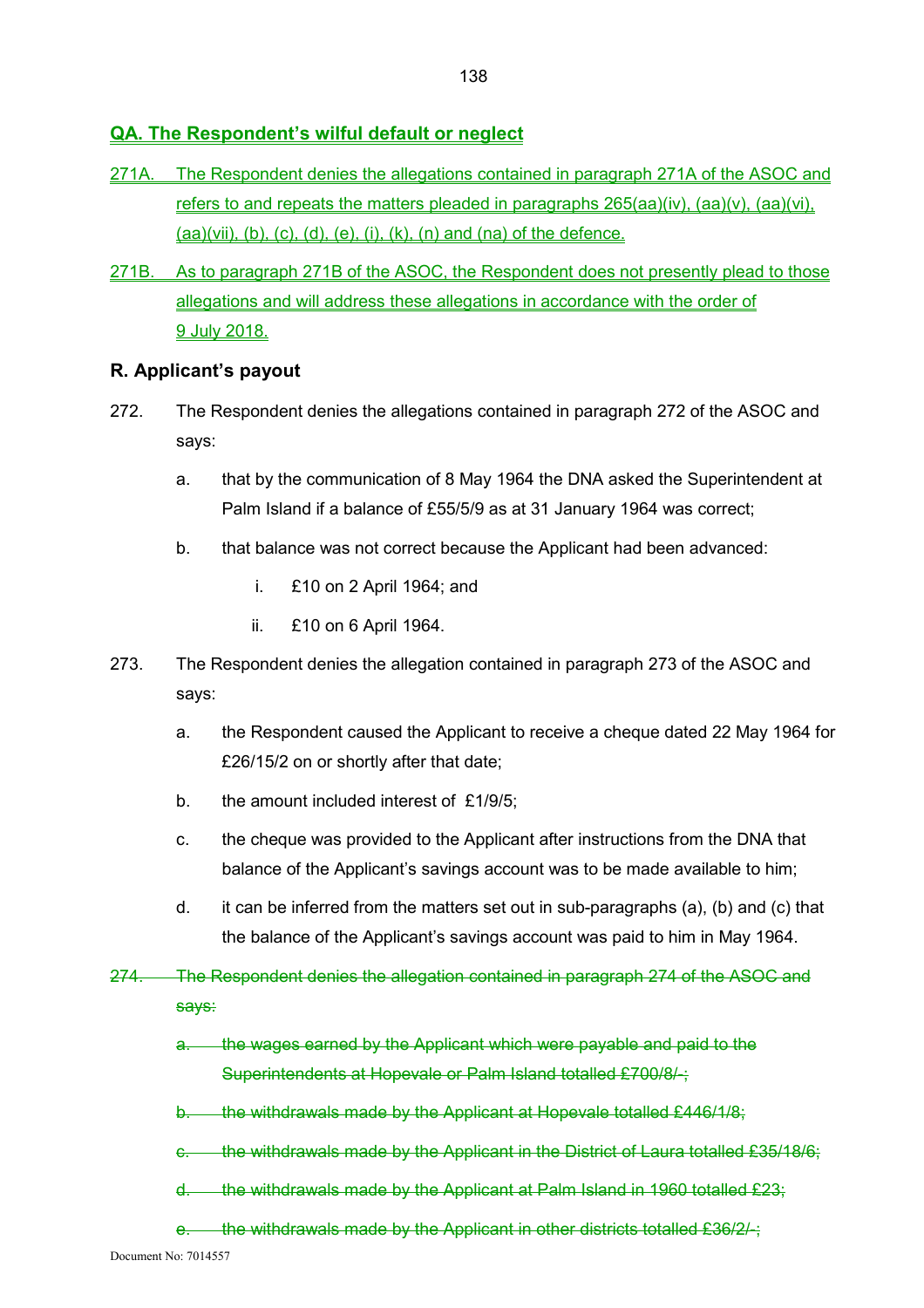- f. the withdrawals made in pursuance of Section 6 of the 1945 regulation totalled £31/3/8;
- g. the balance of the Applicant's savings account on his application for exemption as at 18 December 1961 was £17/-;
- h. the Applicant was paid £30 by the Superintendent at Palm Island at or around the time of his exemption on 18 January 1962; and
- i. the Applicant had a debit balance on the Hopevale Ledger Card of  $£1/11/5$  which was cleared to nil by a transfer from Palm Island of that amount as at 28 February 1962;
- i. the Applicant received cash advances as set out in paragraph 272(b) of this defence totalling £20 in April 1964;
- k. the Respondent paid the Applicant £26/15/2 on or shortly after 22 May 1964.
- 275. The Respondent denies the allegation contained in paragraph 275 of the ASOC and says:

#### a. there was no discrepancy as alleged therein;

- b. after receiving the cheque referred to in paragraph 273 of the ASOC, the Applicant made no further complaint that he was owed wages by the Respondent pursuant to employment under the 1939 Act; and
- c. it repeats and relies on paragraph 273 of the ASOC.

## **S. Complaints by the Applicant**

- 276. The Respondent says in respect of paragraph 276 of the ASOC that it admits the Applicant called at the office of the protector in Innisfail in or about April 1964 seeking wages due for work on Rokeby Station whilst he was under the 1939 Act.
- 277. The Respondent says in respect of the allegations contained in paragraph 277 of the ASOC:
	- a. it denies the allegations contained in sub-paragraph (a) and says further:
		- iii. in response to the complaint referred to at paragraph 276 of the ASOC it caused inquiries to be made of any amount due to the Applicant, directed that he be paid that amount and ultimately the cheque to be provided to the Applicant on or about 27 May 1964;
		- iv. it refers to and repeats the matters set out at paragraph 273 of the ASOC;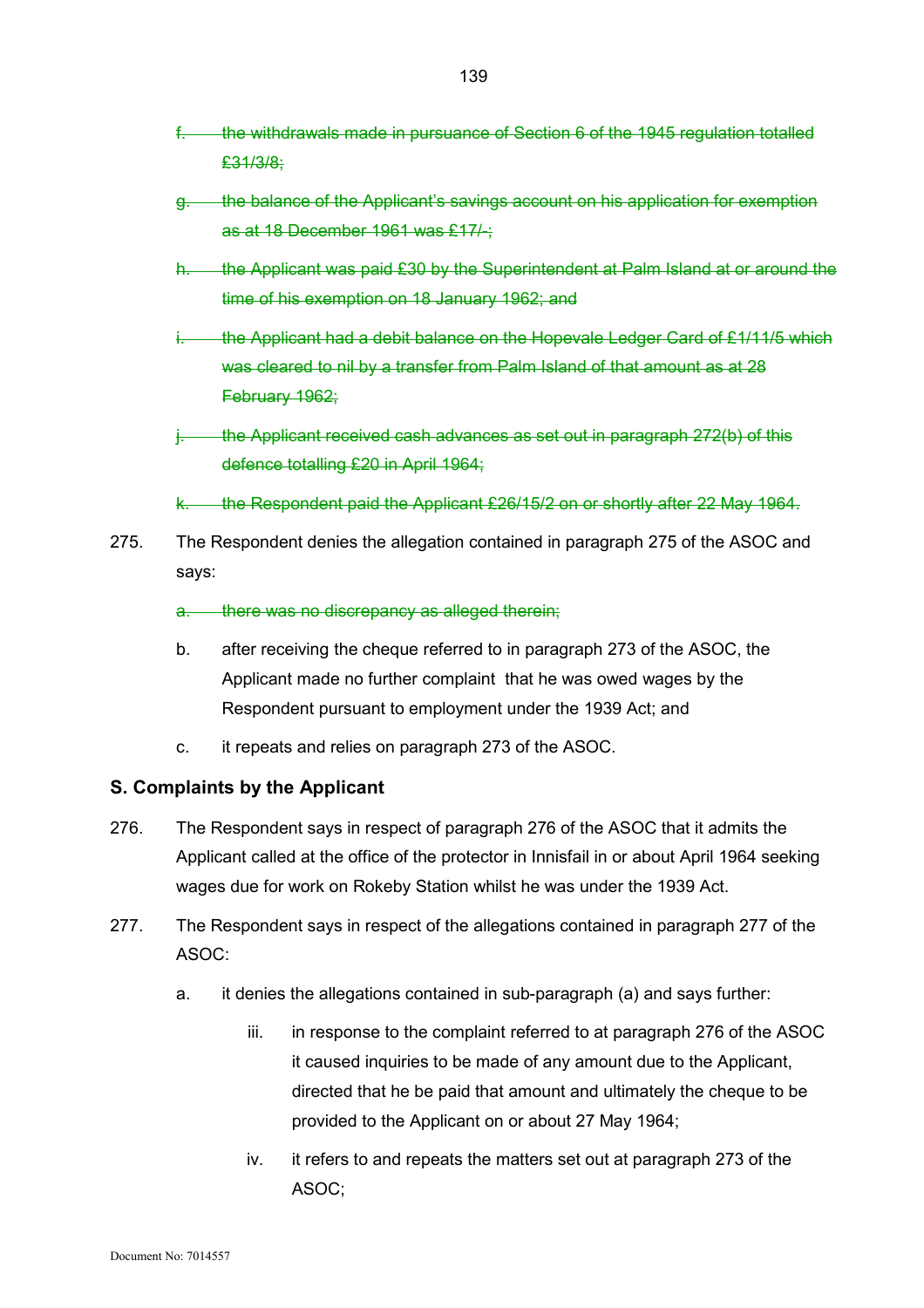b. it is unable to plead to the allegations contained in sub-paragraph (b) unless it is apprised of who on behalf of the Respondent it is alleged had the knowledge alleged or which classes of persons on behalf of the Respondent it is alleged had the knowledge alleged.

#### **T. Applicant's additional loss**

- 278. The Respondent denies the allegations contained in paragraph 278 and refers to and repeats paragraphs 261F, 261G to K, 271A and 272 to 275 herein.
- 278A. The Respondent denies the allegations contained in paragraph 278A of the ASOC and refers to and repeats the matters set out in paragraph 278 of the defence.

## **U. Reparation scheme – general**

- 279. The Respondent says in respect of the allegation contained in paragraph 279 of the ASOC:
	- a. it denies that the Premier of Queensland announced a reparation scheme to pay compensation as alleged because the Premier of Queensland announced a "without prejudice" offer (**the offer**) in respect of the controls exercised under a series of Acts known as "The Protection Acts" over the wages and savings of Aboriginal and Torres Strait Islanders peoples;
	- b. the Respondent will refer to and rely upon the Ministerial Statement at trial for its full meaning and effect.
- 280. The Respondent says in respect of the allegations contained in paragraph 280 of the ASOC:
	- a. it admits that the offer pleaded in paragraph 279 of this defence contained the matters provided in sub-paragraphs (a), (b), (c), (d), (e), (f), (g) and (h);
	- b. the Respondent will refer to and rely upon the Ministerial Statement at trial for its full meaning and effect.
- 280A. In or around May to June 2002 the Queensland Aboriginal and Torres Strait Islander Legal Services Secretariat ("**QAILSS**") was engaged and funded by the Respondent to conduct a consultation process with Aboriginal and Torres Strait Islander people across Queensland in respect of the offer pleaded in paragraph 279 of this defence to gauge the level of preparedness to accept the offer and to report to the Respondent on the said consultation by 9 August 2002.
- 280B. The consultation conducted by QAILSS occurred over the period 13 June 2002 to 9 August 2002.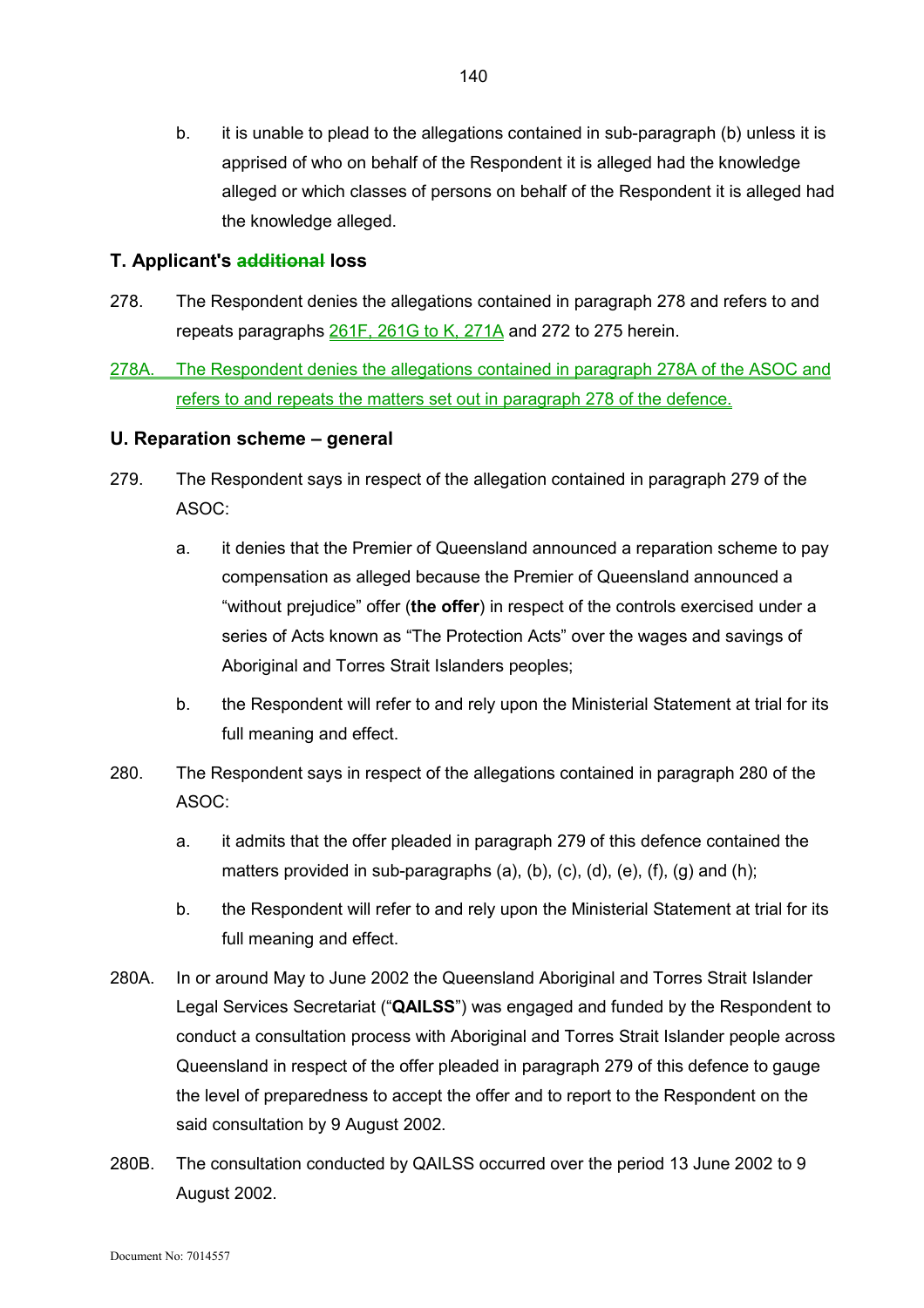- 280C. QAILSS established five consultation teams which travelled to and visited individuals and communities across the whole of Queensland.
- 280D. Each consultation team was established as far as possible to include an indigenous team leader, a qualified legal practitioner and two indigenous team members.
- 280E. Where possible, consultation meetings were arranged to be hosted by local or regional indigenous community organisations or by Aboriginal and Torres Strait Islander Commission representatives to provide ownership and control of the consultation process and decision-making to the local individuals or communities being consulted.
- 280F. The consultation teams travelled to and held consultations with some 78 Aboriginal and Torres Strait communities across Queensland.
- 280G. The consultations occurred by way of meetings in which information was provided to those present as to the nature of the offer and to invite those present to provide a nonbinding response to the offer.
- 280H. It was the practice at each of the consultations for it to be stated that the consultation teams did not speak for the Respondent and were not employees of the Respondent and therefore could not explain the thinking or agenda or motivation behind the terms and conditions of the offer.
- 280I. The written information provided at consultation sessions consisted of:
	- a. a document headed "URGENT!, ATTN: Chairpersons, Community Councillors and Community Members. Queensland Government Offer on Wages and Savings Accounts";
	- b. a document headed "Without Prejudice Queensland Government Offer";
	- c. a document headed "Reparations Amounts";
	- d. a document headed "Advice to Claimants if offer is REJECTED (what can happen if you say NO)";
	- e. a document headed "Letter of ACCEPTANCE/REJECTION";
	- f. a document headed "The Aboriginal Welfare Fund";
	- g. a letter to the Honourable the Premier from the National Aboriginal and Torres Strait Islanders Legal Services Secretariat Limited dated 9 February 2001.
- 280J. Consultation meeting attendees were advised that they were at all times free to either return the letter of Acceptance/Rejection duly executed to the consultation team before it departed the locality or they could if they so wished keep the letter and discuss it with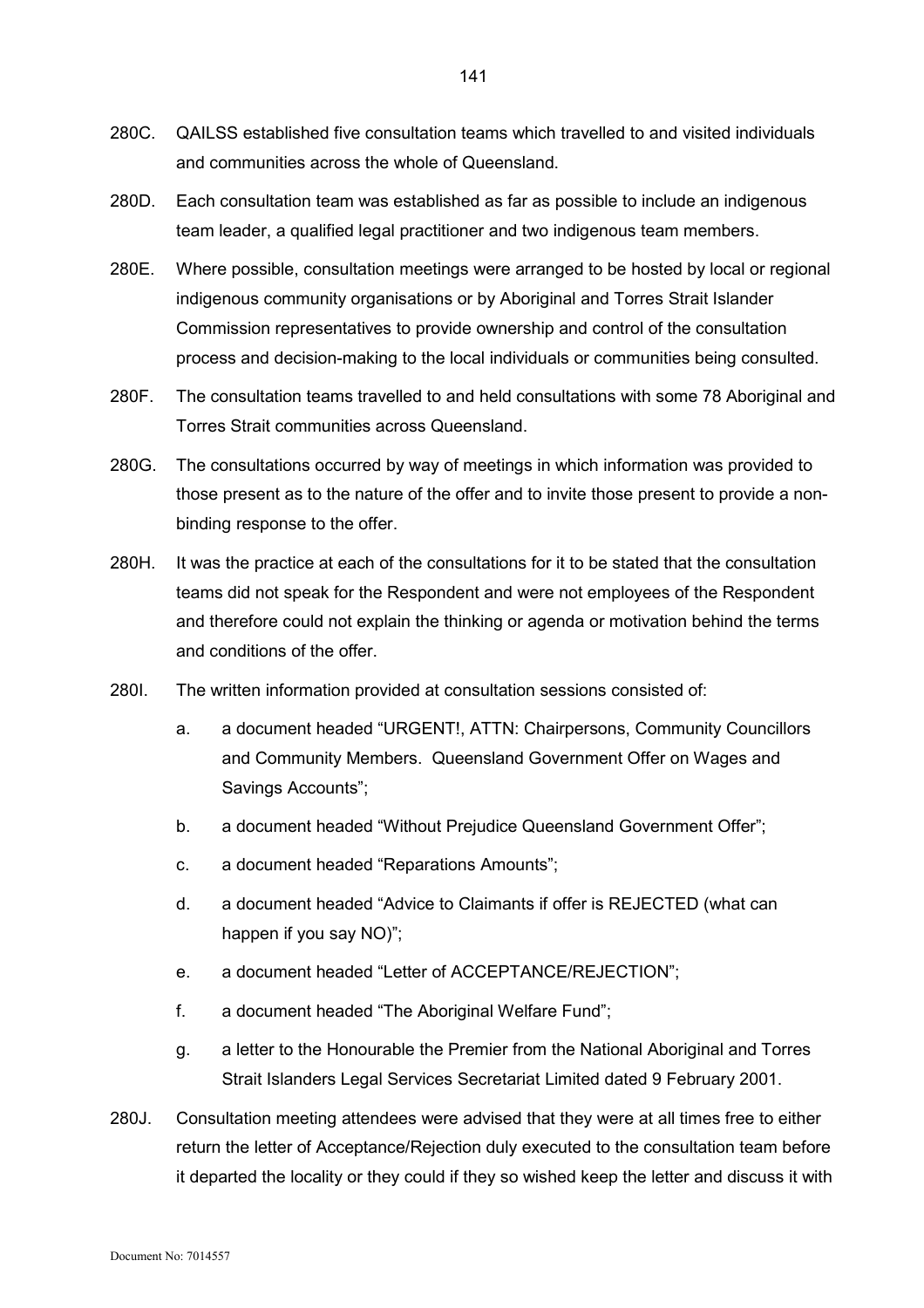their families or communities or their own legal advisors after the consultation teams had departed without any pressure or duress.

- 280K. Consultation attendees were informed that the letters of Acceptance/Rejection were not in themselves a legally binding document in any way and that it was only the actual Queensland Government document which may be subsequently submitted for signature which would be legally binding.
- 280L. Consultation attendees were told that if the eligible persons filled in the letters provided in the consultation process rejecting the offer, such rejection did not preclude those persons claiming at a later date should the State Government implement the reparation scheme.
- 280M. Following the conduct of each consultation meeting, surplus consultation document sets were left with the host indigenous organisation or meeting convenor to enable those not able to be present for the meeting to have access to the consultation documents.
- 280N. Some elders or meeting convenors undertook to explain to those absent the consultation documents or to refer absent persons enquiring about the material to the QAILSS office in Brisbane.
- 280O. Those individuals and communities wishing to take documents away for independent assessment and decision-making were informed that they were free to do so and the Government deadline of 9 August 2002 was noted as being a deadline for the provision of a QAILSS report on the consultation held to date.
- 280P. The Respondent was apprised by QAILSS that the level of acceptance for the offer was on average around 95.92% based on the letters returned to QAILSS as at 9 August 2002.
- 280Q. In November 2002 the offer was confirmed by the Respondent.
- 281. The Respondent says in respect of the allegation contained in paragraph 281 of the ASOC:
	- a. it admits that the Reparations Scheme that implemented the offer pleaded in paragraph 279 of this defence closed on 31 January 2006;
	- b. it says that 31 January 2006 was the closing date for lodgement of a claim pursuant to the Reparations Scheme;
	- c. the closing date of 31 January 2006 was an extension of the original closing date of 31 December 2005;
	- d. it otherwise denies paragraph 281 of the ASOC.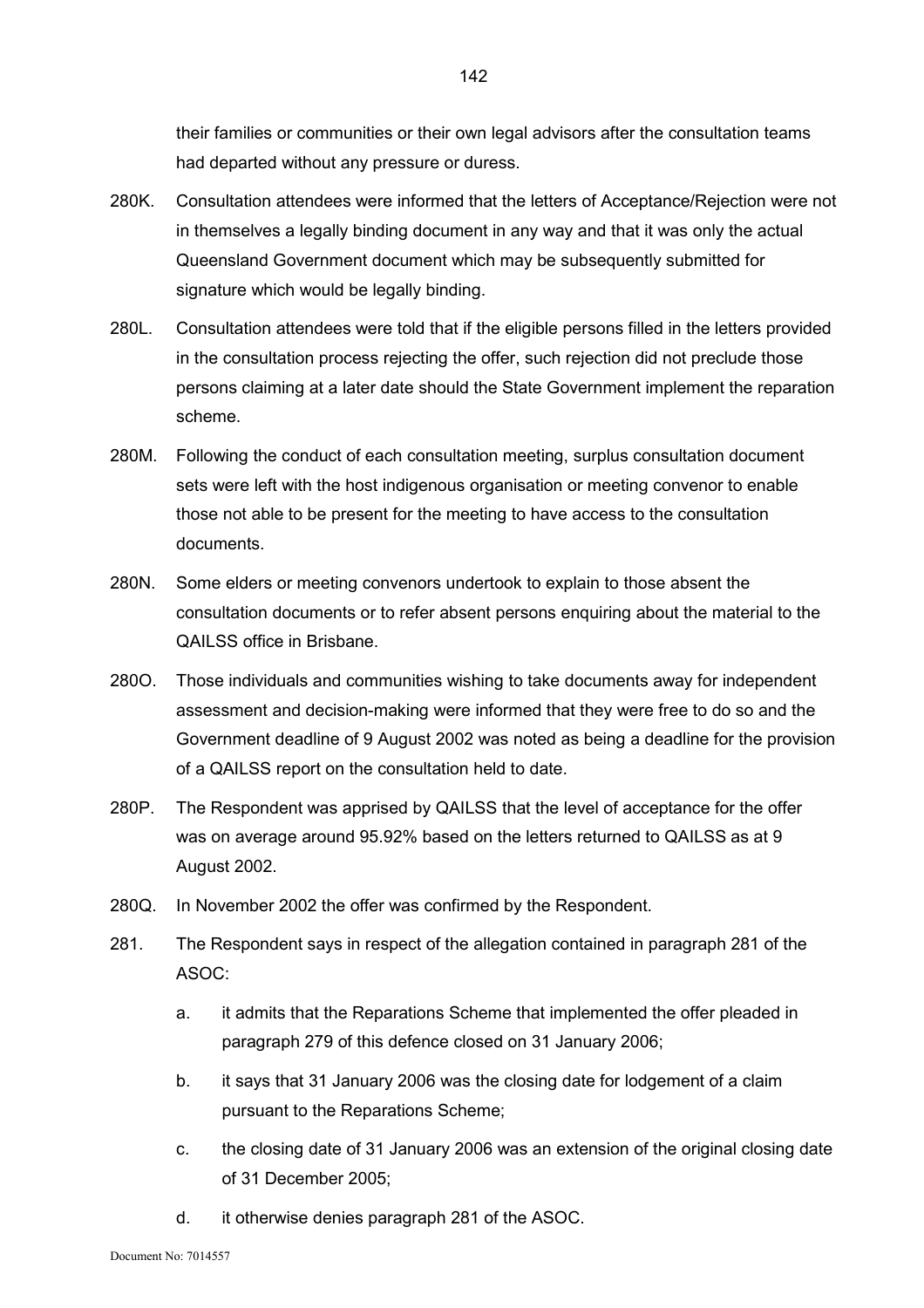- 282. The Respondent says in respect of the allegations contained in paragraph 282 of the ASOC:
	- a. in order for a person to successfully claim a payment under the Reparations Scheme, he or she was required to fit within the criteria set out in paragraph 280 of the ASOC;
	- b. the Respondent does not admit that the Reparations Scheme was not open to all Group Members as the Respondent is not aware of the identity of the Group Members.
- 283. The Respondent admits the allegation contained in paragraph 283 of the ASOC.
- 284. The Respondent admits the allegation contained in paragraph 284 of the ASOC.
- 285. The Respondent says in respect of the allegations contained in paragraph 285 of the ASOC:
	- a. it denies the release was in the terms pleaded in paragraph 285 of the ASOC;
	- b. the release was in the following terms:

The Claimant acknowledges and agrees that he/she accepts the Payment in full and final satisfaction and discharge of all actions, suits, claims, costs and demands which the Claimant, and all other persons claiming by or through or under the Claimant may now have or could have, whether pursuant to common law or under the Protection Acts, against the State, its servants or agents, arising out of or in any way related to the Controls, and this Deed may be pleaded in bar to any such claim.

- 286. The Respondent says in respect of the allegation contained in paragraph 286 of the ASOC:
	- a. it denies that the reference in the extract of the release set out in paragraph 285 of the ASOC to "Controls" is a reference to the matters pleaded in paragraph 286 of the ASOC;
	- b. the reference to "Controls" in the release contained in paragraph 4 of the Deed of Agreement was a reference to:

The Controls exercised by previous State Governments under or purportedly under the Protection Acts over the wages and savings of Aboriginal and Torres Strait Islander peoples.

c. the "Protection Acts" for the purposes of the "Controls" were defined in the Deed of Agreement as, relevantly: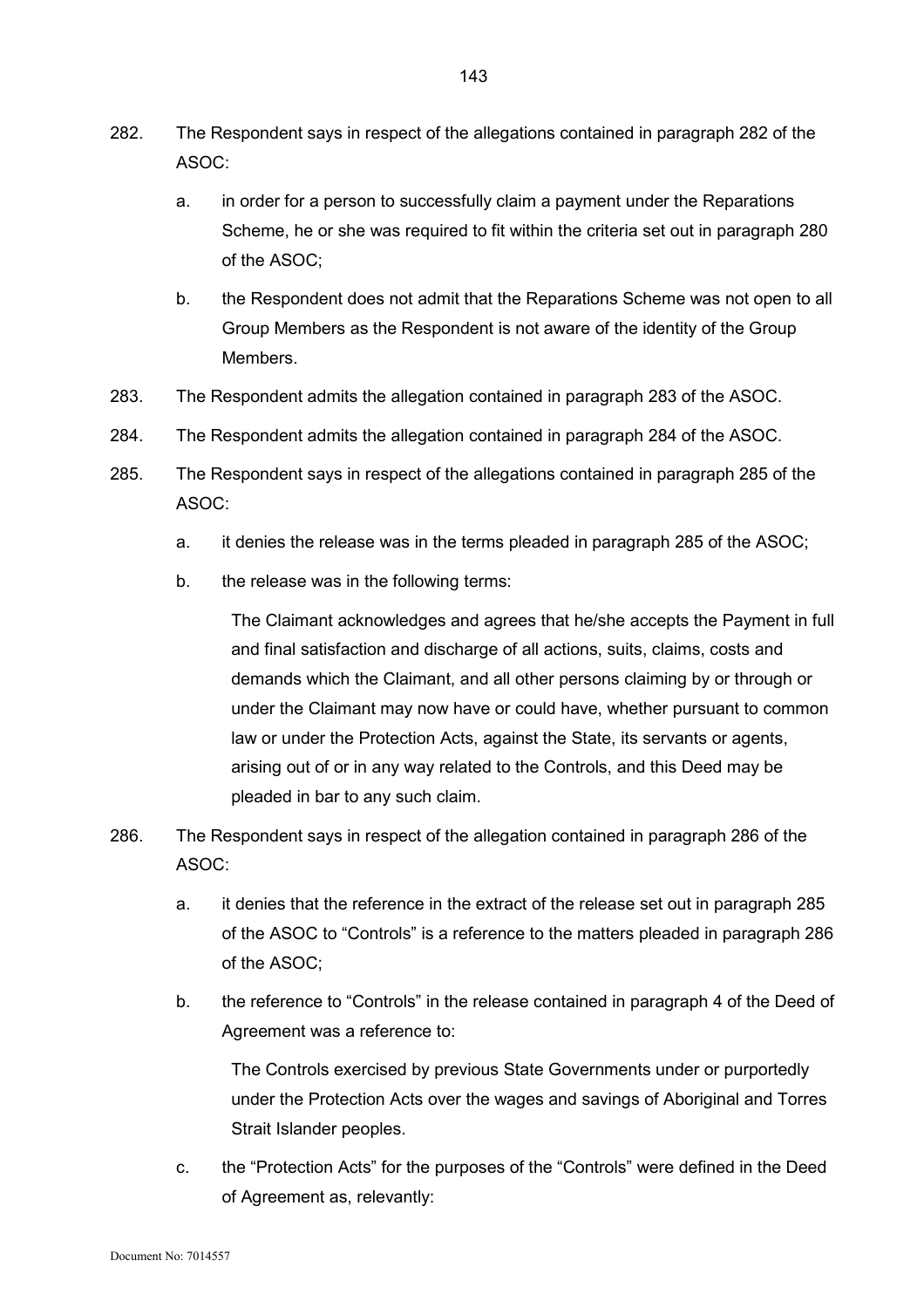- i. the 1939 Act;
- ii. the Islander Act;
- iii. the 1965 Act;
- iv. the Aborigines Act 1971;
- v. the Torres Strait Islander Act 1971;
- vi. the Community Services (Aborigines) Act 1984;
- vii. the Community Services (Torres Strait) Act 1984.
- 287. The Respondent admits the allegations contained in paragraph 287 of the ASOC.
- 288. The Respondent admits the allegations contained in paragraph 288 of the ASOC, save that the reference to "preparations" in the particulars to paragraph 288 ought to be a reference to "reparations".
- 289. The Respondent says in respect of the allegations contained in paragraph 289 of the ASOC:
	- a. it denies the allegations contained therein;
	- b. by the tender document Clause 3.2.3 independent legal advice was required to be provided to an eligible claimant by a legal practitioner on an individual basis whether by personal interview and/or telephone and/or letter of advice.
- 290. The Respondent says in respect of the allegations contained in paragraph 290 of the ASOC:
	- a. it denies the allegations contained therein;
	- b. as a matter of practice, individual legal advice was given to eligible claimants;
	- c. each eligible claimant had access to two paid appointments with an independent lawyer;
	- d. after the first appointment the eligible claimant had the option to consider the offer for a minimum period of 24 hours and then make a second appointment if they wished to accept the offer and sign the Deed of Agreement;
	- e. an eligible claimant also had the option to waive their second appointment if they did not require the second appointment.
- 291. The Respondent says in respect of the allegations contained in paragraph 291 of the ASOC:
	- a. it denies the allegations contained in paragraph 291;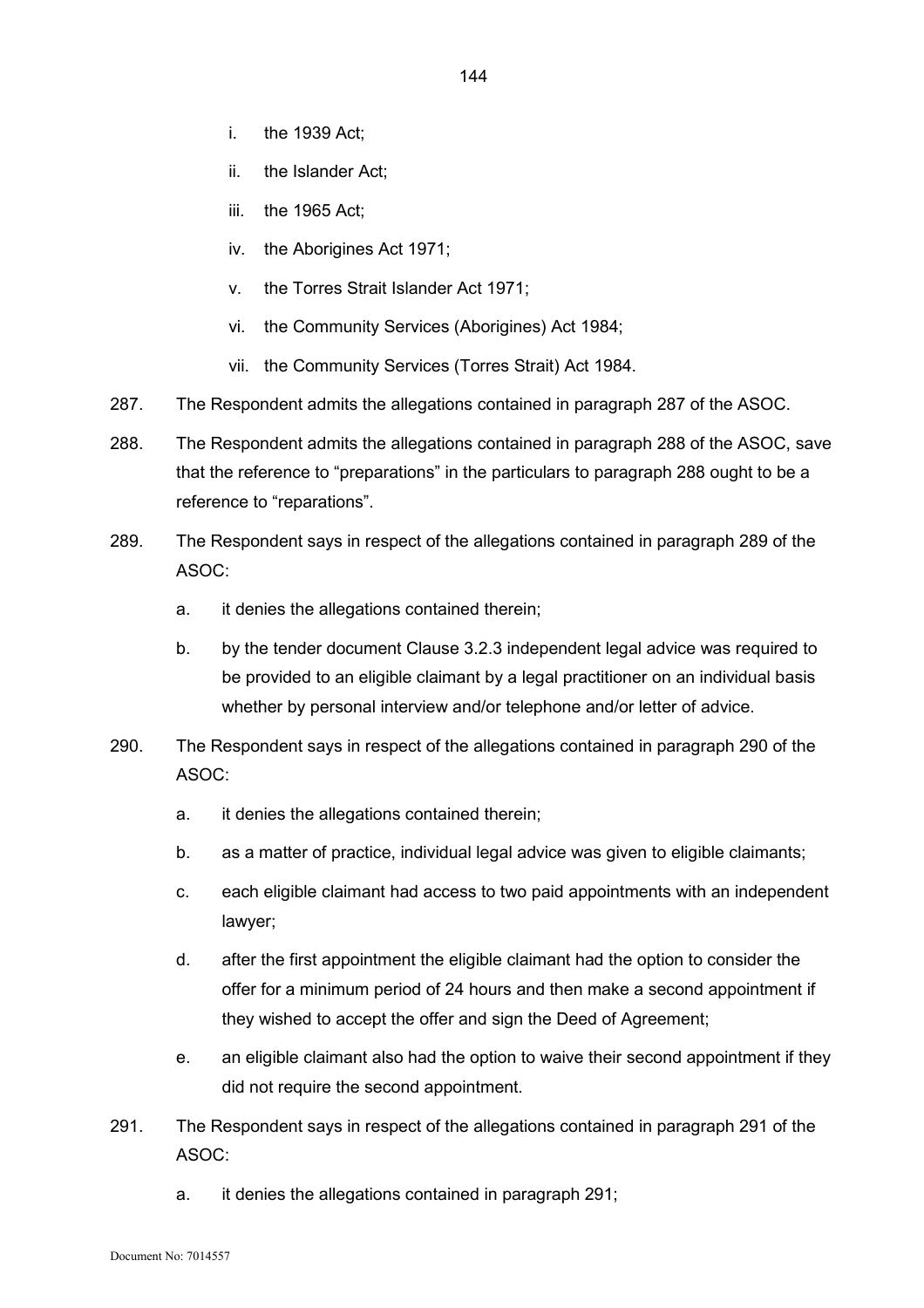b. in addition to the matters pleaded in paragraph 289 above, Clause 3.2.4 the tender document stated:

The provision of legal advice to each eligible claimant will ensure that he or she:

- (a) understands her or his current rights.
- (b) understands the contents and effect of the claim form, and in particular, the offer and deed of agreement.
- (c) is fully informed as to (a) and (b), having regard to all the relevant circumstances (including culture and language requirements) of the claimant.
- (d) where the claimant decides to enter into the deed of agreement he or she completes and executes the deed of agreement correctly.
- c. by Clause 3.2.6 the legal practitioner was not the servant or agent of the Respondent but at all times was to act as the independent legal advisor to eligible claimants. Upon receipt of legal advice claimants were to have a 24-hour grace period to consider the legal advice received before signing the Deed of Agreement;
- d. the Respondent set no limits on the scope of the independent legal advice.
- 292. The Respondent says in respect of the allegations contained in paragraph 292 of the ASOC:
	- a. it denies the allegation that the tender document did not require the independent legal advice given to eligible claimants to include information on the matters set out in sub-paragraphs (a) to (j);
	- b. the independent legal advice was to ensure that a claimant understood her or his current rights;
	- c. the Respondent does not admit that the independent legal advice given to eligible claimants did not include information on the matters contained in subparagraphs (a) to (j) as it does not know, given that the advice provided was a matter known to the independent legal practitioner and the respective claimant to whom advice was given.
- 293. The Respondent says in respect of the allegation contained in paragraph 293 of the ASOC:
	- a. the Respondent denies paragraph 293;
	- b. the Respondent refers to and repeats paragraphs 291 and 292 of the defence.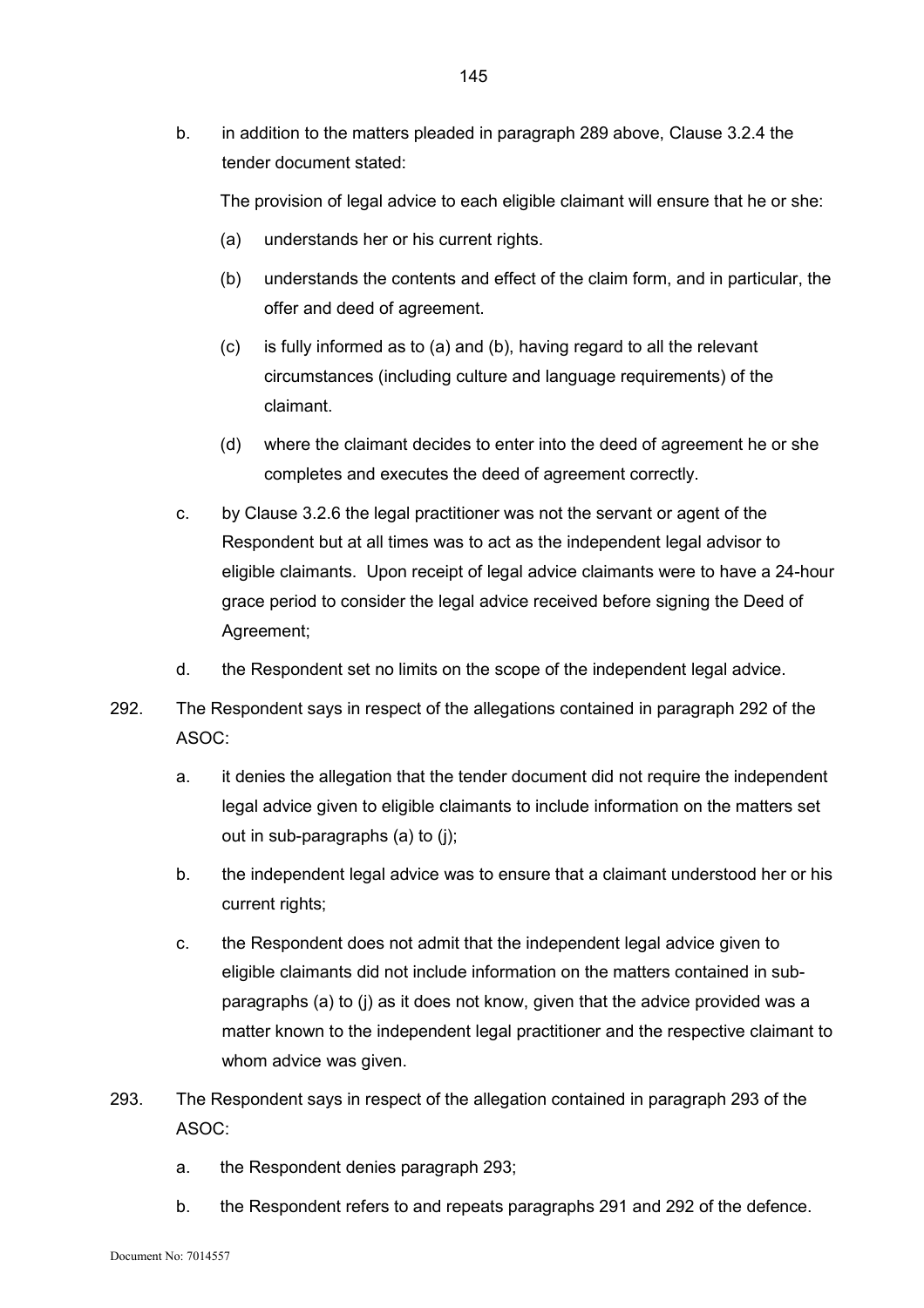- 294. The Respondent says in respect of the allegations contained in paragraph 294 of the ASOC:
	- a. the Respondent admits paragraph 294;
	- b. available records were available on open access at the Queensland State Archives;
	- c. the Respondent had a dedicated officer on site at the Queensland State Archives to assist individuals in research of available records;
	- d. the Community and Personal Histories Branch of the Department of Aboriginal and Torres Strait Islander Policy undertook on request research of available records on behalf of Aboriginal persons who resided outside of Brisbane;
	- e. information as to the availability of the services pleaded in sub-paragraphs b, c and d herein was provided via the means pleaded in paragraphs 304A and 304B below;
	- f. it refers to and repeats the matters referred to in paragraphs 241A and 241B in the defence.
- 294A. The Respondent denies paragraph 294A of the ASOC and refers to and repeats paragraphs 287 to 294 of the defence.
- 295. The Respondent says in respect of the allegations contained in paragraph 295 of the ASOC:
	- a. the Respondent admits that the time to make applications under the Reparations Scheme closed on 31 January 2006;
	- b. the Respondent denies that 8761 claims were received on the basis that 8772 claims were received;
	- c. the Respondent denies that 5413 claims were deemed to be eligible on the basis that 5553 claims were assessed as eligible;
	- d. the Respondent denies that \$19.11 million was paid out on the basis that \$19.6 million was paid out by the Respondent to eligible claimants.
- 296. The Respondent admits the allegations contained in paragraph 296 of the ASOC.
- 297. The Respondent admits the allegations contained in paragraph 297 of the ASOC.
- 298. The Respondent admits the allegations contained in paragraph 298 of the ASOC.
- 299. The Respondent admits the allegations contained in paragraph 299 of the ASOC.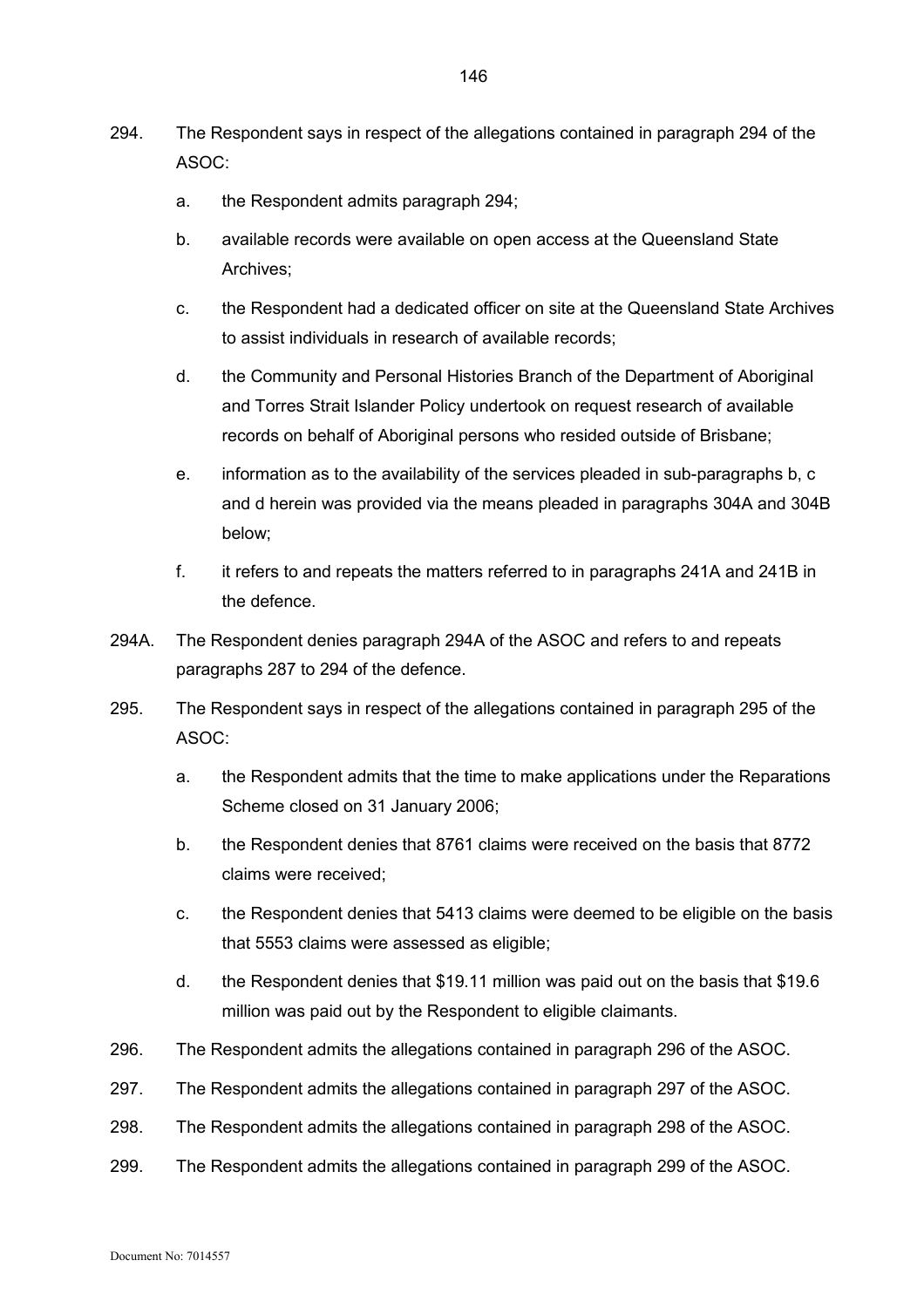## **V. Reparation scheme – the Applicant**

- 300. The Respondent says in respect of the allegation contained in paragraph 300 of the ASOC that:
	- a. QAILSS conducted a consultation meeting in Townsville in mid-2002;
	- b. it does not admit that the Applicant and his wife attended the meeting on the basis that it does not know the truth or falsity of this allegation.
- 301. The Respondent says in respect of the allegations contained in paragraph 301 of the ASOC that it does not admit the number of attendees on the basis that it does not know the truth or falsity of this allegation.
- 302. The Respondent says in respect of the allegations contained in paragraph 302 of the ASOC that it does not admit the identity of the attendees on the basis that it does not know the truth or falsity of this allegation.
- 303. The Respondent is not required to plead to the allegations contained in paragraph 303 of the ASOC as it makes no allegation against the Respondent.
- 304. The Respondent says in respect of the allegations contained in paragraph 304 of the ASOC:
	- a. it does not admit paragraph 304 on the basis that it does not know the truth or falsity of the allegations;
	- b. the practice at the consultation meetings was
		- i. to distribute the material pleaded in paragraph 280I herein;
		- ii. to inform attendees that if an eligible person filled in the letter provided at the consultation meeting rejecting the offer, such rejection did not preclude that person claiming at a later date should the State Government implement the Reparations Scheme.
- 304A. An:
	- a. Indigenous Wages and Savings (1890s-1980s) Reparation Process Information Sheet dated February 2003; and
	- b. Wages and Savings of Indigenous Queensland 1897-1970s History Sheet,

were published by the Respondent and made available to potential claimants by the Respondent.

304B. During 2003 the Respondent conducted information sessions across Queensland on the Reparations Scheme and the Information Sheet and History Sheet were distributed at these sessions.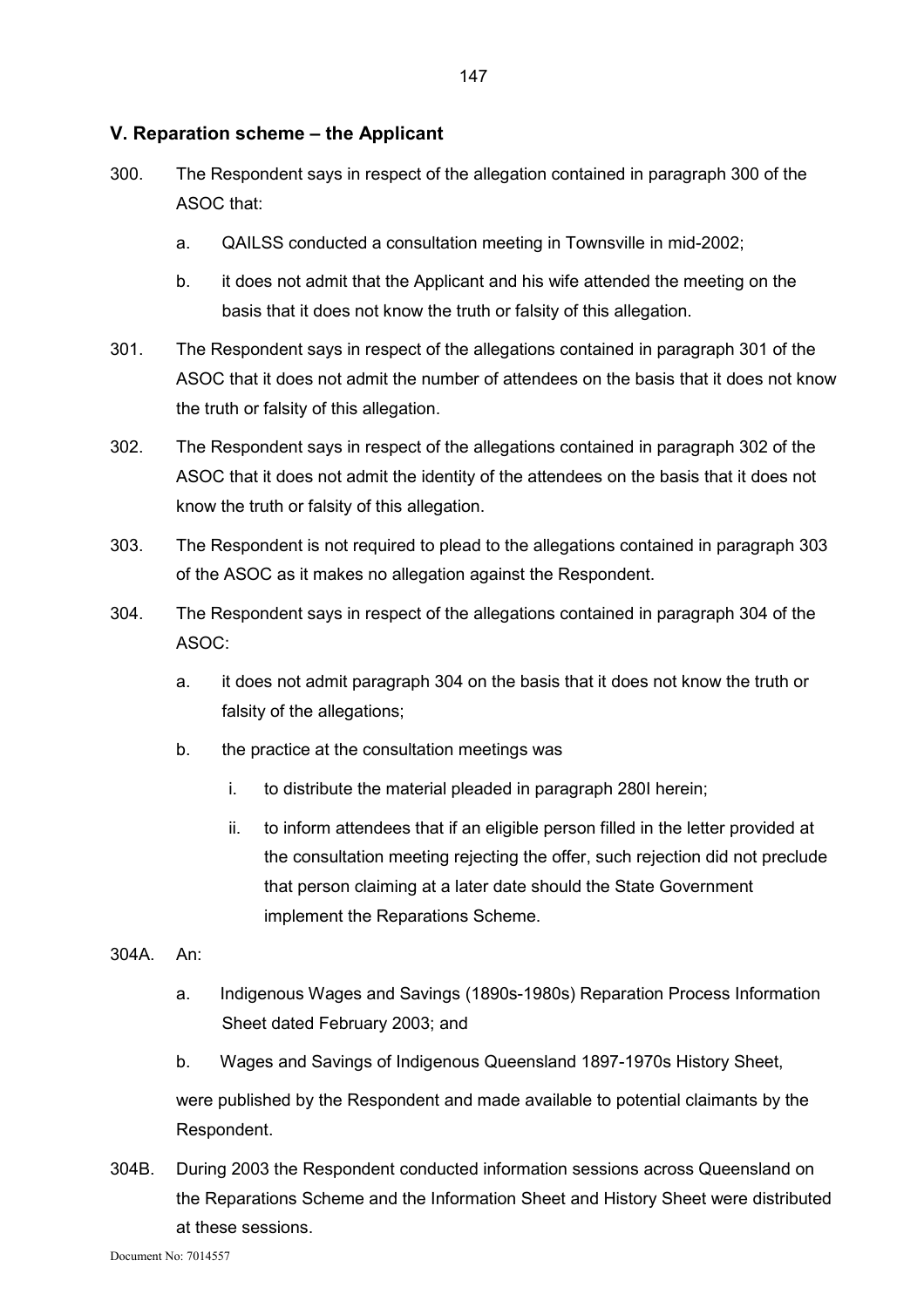- 304C. Over the period 2002 to 2003 the Reparation Scheme and its benefits and disadvantages was the subject of:
	- a. the QAILSS Consultation process;
	- b. media discussion and commentary;
	- c. communications and statements by the Respondent.
- 304D. A person who wished to make an application for a payment under the Reparations Scheme was required to fill out an "Indigenous Wages and Savings Reparation Claim and Application Form".
- 304E. The Indigenous Wages and Savings Reparation Claim and Application Form was assessed by the Respondent and a determination was made as to whether the claimant was eligible for a Reparations Payment.
- 304F. On or around 24 February 2003, the Applicant completed and sent into the North Queensland Regional Office of DATSIP an "Indigenous Wages and Savings Reparation Claim and Application Form."
- 304G. The said form included the years, type of work and location of work alleged by the Applicant.
- 304H. The Application was assessed as eligible for a payment of \$4,000.00.
- 304I. On or around 24 September 2003 the Applicant was sent an eligibility letter in the following terms:

#### **Indigenous Wages and Savings Reparations**

Your claim under the Indigenous Wages and Savings Reparations Process has been assessed as eligible for a payment of \$4,000.00.

If you want to receive this payment, it is a requirement of the Offer that you sign a Deed of Agreement, after receiving independent legal advice about what that means. …

- 304J. Roberts Nehmer McKee was one of the law firms that was on the panel of legal practitioners established by the Respondent.
- 304K. On 6 October 2003 the Applicant consulted with a solicitor employed by Roberts Nehmer McKee, Lynda Johnson.
- 305. The Respondent admits the allegation contained in paragraph 305 of the ASOC.
- 306. The Respondent says in respect of the allegations contained in paragraph 306 of the ASOC: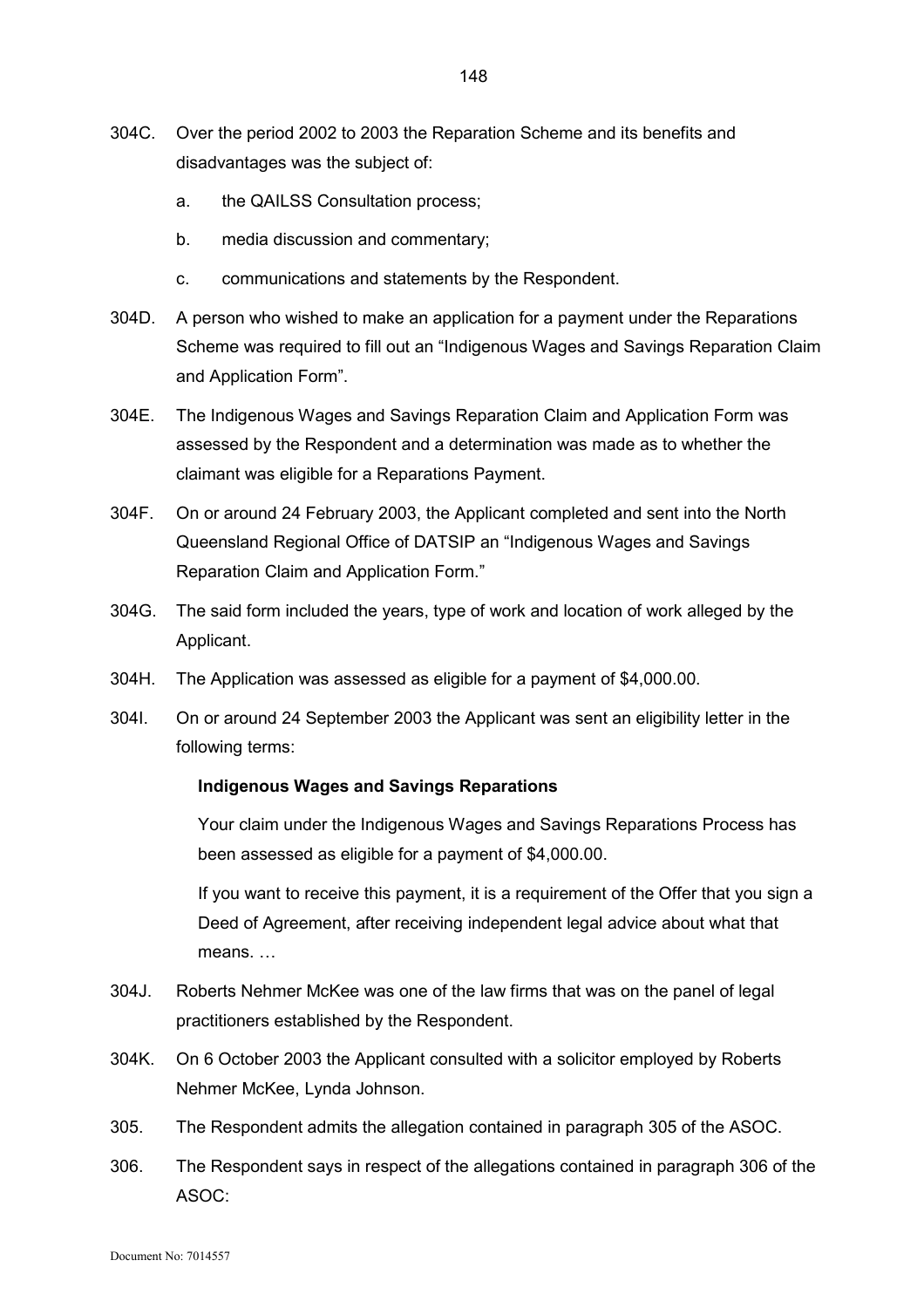- b. it was not the practice at the consultation meetings conducted by QAILSS for attendees to be provided with legal advice, personal or otherwise;
- c. the Respondent does not admit that the Applicant was not given any personal legal advice at the meeting with Ms Johnson on 6 October 2003 on the basis that it does not know the truth or falsity of this allegation;
- d. the Respondent says that personal legal advice was available to be given during the meeting or during a subsequent meeting;
- e. Ms Johnson explained the Deed of Agreement and its implications to the Applicant;
- f. Ms Johnson offered a second meeting to the Applicant;
- g. the Applicant declined a second meeting;
- h. Ms Johnson was of the opinion that the Applicant understood the explanation given as to the Deed of Agreement and its implications to the Applicant and the Deed of Agreement;
- i. the Applicant signed the Deed of Agreement which was witnessed by Ms Johnson.
- 307. [Blank] The Respondent does not admit the allegation contained in paragraph 307 on the basis that it does not know the truth or falsity of the allegations.
- 308. [Blank] The Respondent does not admit the allegation contained in paragraph 308 on the basis that it does not know the truth or falsity of the allegations.
- 309. The Respondent says in respect of the allegations contained in paragraph 309 of the ASOC:

# ai. admits the Applicant signed the Deed of Agreement as set out in paragraph 306(i) of the defence;

- a. the Respondent does not admit the allegations contained in paragraph 309 on the basis that it does not know the truth or falsity of the allegations;
- b. the Respondent repeats and relies upon paragraph 306 in this defence;
- c. the Respondent says that the Applicant was able to assess what he alleged to be the true amount owing to him by the Respondent.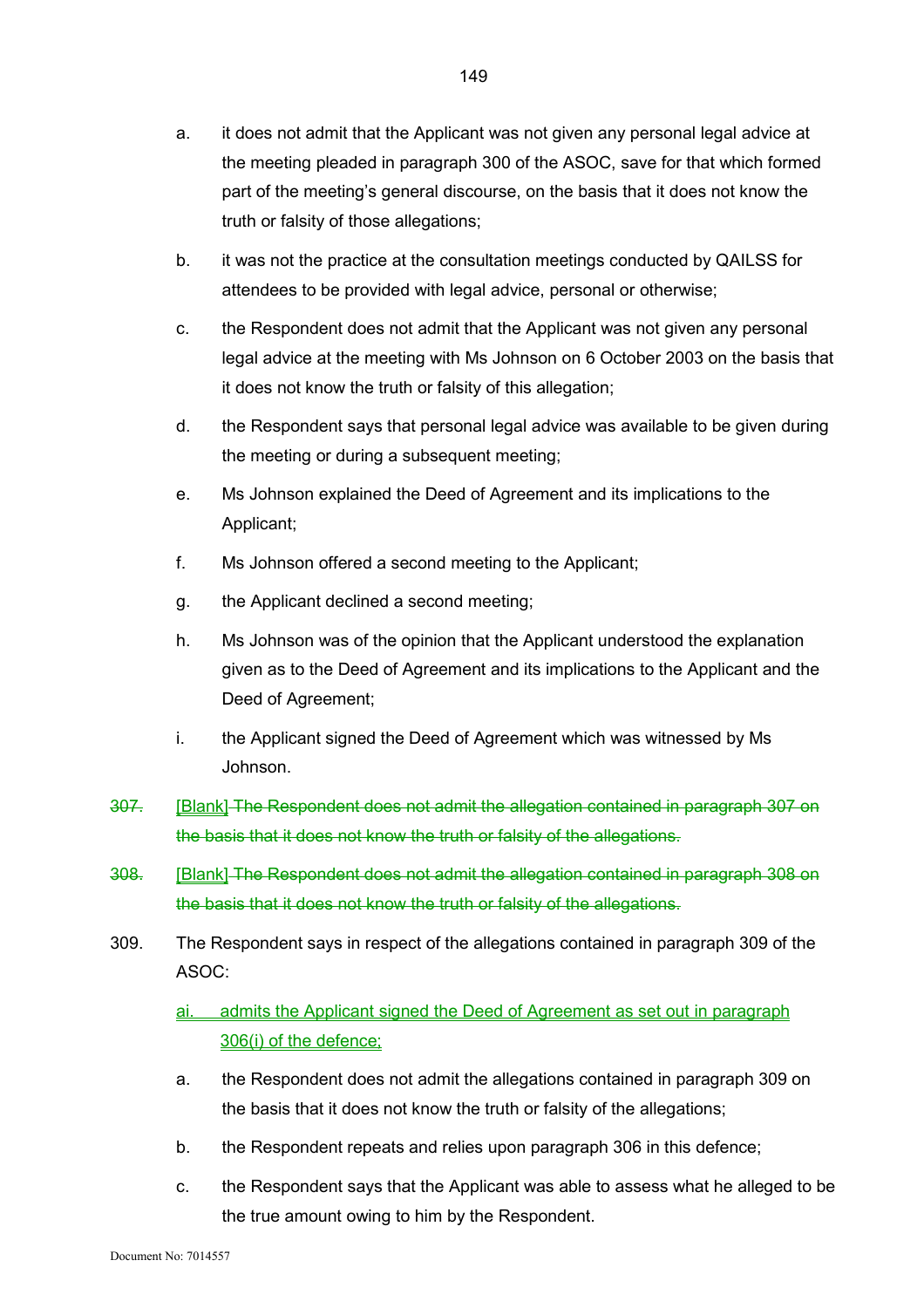- 310. The Respondent says in respect of the allegations contained in paragraph 310 of the ASOC:
	- a. it denies that the Applicant received a cheque for \$4,000 as alleged;
	- b. it admits the Applicant received the sum of \$4,000 and further says on or about 16 October 2003 the Applicant's bank account was credited by direct credit payment the sum of \$4,000 by the Respondent.
- 311. The Respondent admits the allegation contained in paragraph 311 of the ASOC.
- 312. The Respondent admits the allegations contained in paragraph 312 of the ASOC.
- 313. The Respondent admits the allegations contained in paragraph 313 of the ASOC.
- 314. The Respondent says in respect of the allegations contained in paragraph 314 of the ASOC:
	- a. the Respondent does not admit paragraph 314 of the ASOC on the basis that it does not know the truth or falsity of the allegations contained therein;
	- b. the Respondent refers to and repeats paragraph 306 in this defence;
	- c. the Applicant was in a position to assess what he alleged to be the true amount owing to him by the Respondent.
- 315. The Respondent says in respect of the allegation contained in paragraph 315 of the ASOC:
	- a. the Respondent adopts the concession made by the Applicant;
	- b. the Respondent refers to and repeats paragraph 285 herein.
- 316. The Respondent does not admit paragraph 316 of the ASOC on the basis that it does not know the truth or falsity of the allegation.
- 317. The Respondent admits paragraph 317 of the ASOC.
- 318. The Respondent says in respect of the allegations contained in paragraph 318 of the ASOC:
	- a. it denies paragraph 318 of the ASOC;
	- b. the Respondent will refer to and rely upon the text of the Advice at trial for its full meaning and effect.
- 319. The Respondent admits the allegation contained in paragraph 319 of the ASOC.
- 320. The Respondent says in respect of the allegations contained in paragraph 320 of the ASOC: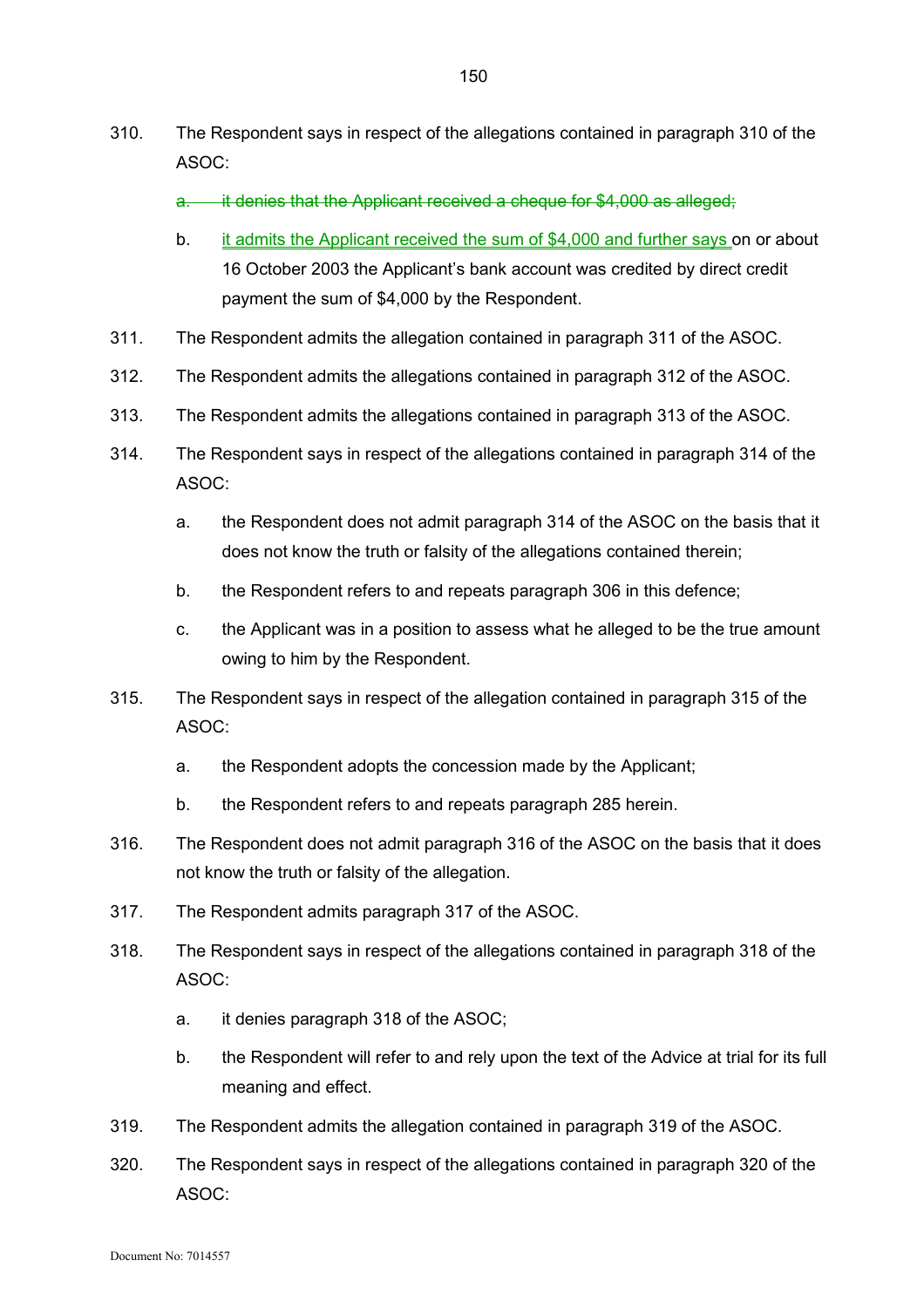- a. it does not admit the Applicant attended the meeting and refers to and repeats paragraph 300 of the defence;
- ab. the Respondent admits the Applicant attended the meeting in the solicitor's office referred to in paragraph 305 of the defence;
- b. the Respondent admits that the Applicant was 63 years old when he signed the Deed of Agreement;
- c. the Respondent does not admit that the Applicant's financial circumstances were poor at the time he signed the Deed of Agreement on the basis that it does not know the truth or falsity of the allegations;
- d. the Respondent denies paragraph 320(c) and refers to and repeats paragraph 16(1) of the defence;
- e. as to paragraph 320(d):
	- i. the Respondent denies paragraph 320(d);
	- ii. the Respondent refers to and repeats paragraphs 287 to 294A, 304A to 306, and 314(c) of the defence;
- f. as to paragraph 320(e):
	- i. the Respondent denies paragraph 320(e);
	- ii. the Respondent refers to and repeats paragraphs 287 to 294A, 306, 309(c) and 314(c) of the defence;
	- iii. the Respondent did not know and there was not a basis upon which it ought to know that the Applicant was unable to make a judgment as to his best interests.
- 320A. The Respondent says further that on 25 March 2008 the then Premier of Queensland, Anna Bligh, announced that claimants under the Indigenous Wages and Savings Reparations Scheme would receive a second and final payment.
- 320B. The Respondent says the amounts of the second payment were, relevantly:
	- a. payment of \$3,000 would be made to people who had received a \$4,000 reparations payment;
	- b. payment of \$1,500 would be made to people who had received a \$2,000 payment.
- 320C. The Respondent says that on or around 6 June 2008 the Applicant was sent a computer generated letter from the Assistant Director-General of DATSIP notifying him of his eligibility to receive a further payment of \$3,000 under the Reparations Scheme and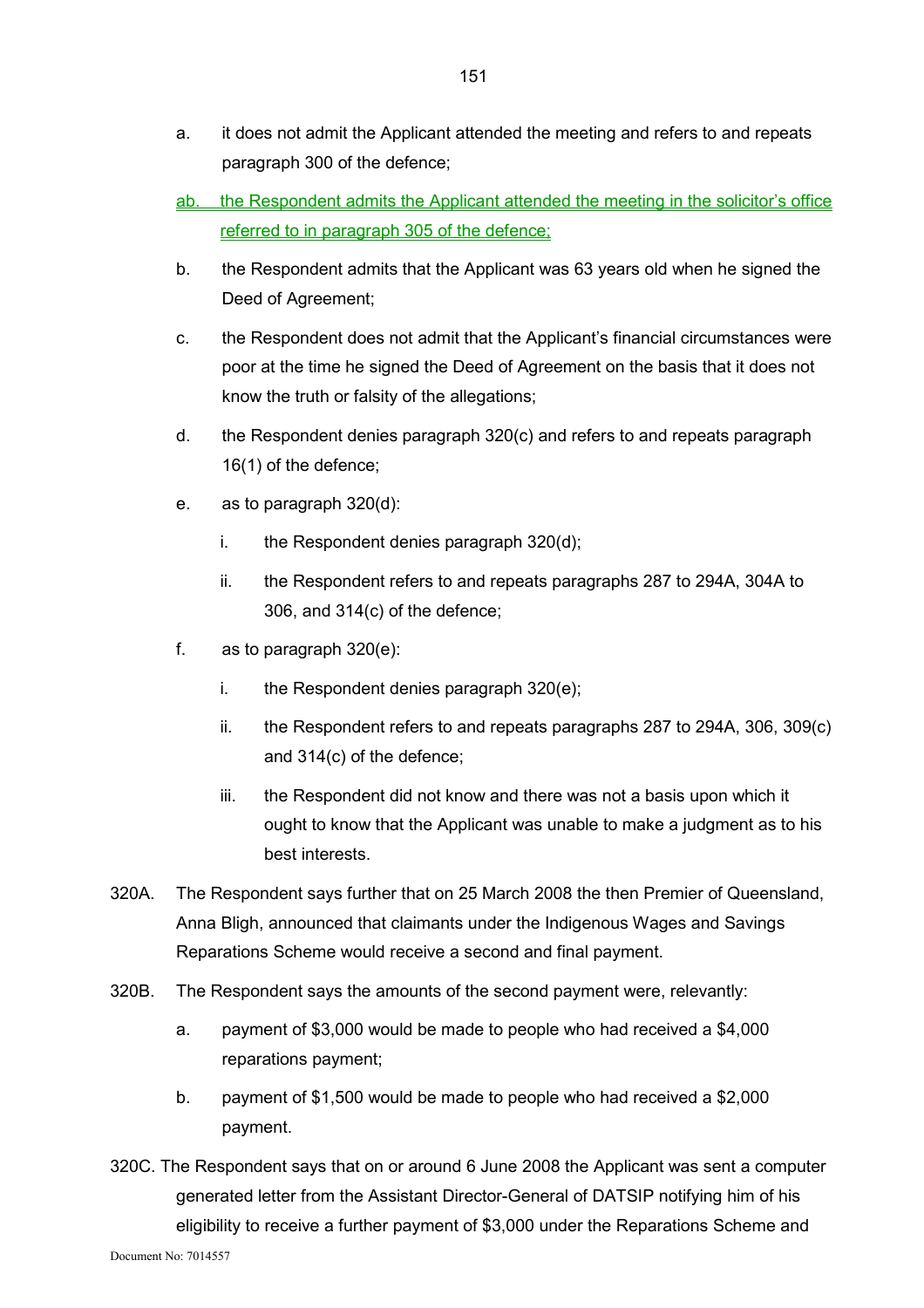the requirement to fill in and return a form providing his bank account details. The letter stated that the further payment was "*part of the same settlement for which you signed a deed of release previously and will be paid on the same terms as that deed of release. The terms of the deed of release which you have already signed will continue to apply and will also apply to the further payment. By accepting this payment you agree to those terms*". The Respondent will refer to the letter at trial for its full force and effect.

- 320D. On or around 12 June 2008 the Applicant completed and sent to the Department of Communities an Indigenous Wages and Savings Reparations Process Round 2 Electronic Funds Transfer Application form.
- 320E. Between 30 June 2008 and 1 July 2008 the amount of \$3,000 was electronically deposited into the Applicant's nominated bank account by the Respondent.
- 320F. On 18 December 2015 the Treasurer of Queensland, Curtis Pitt, announced top up payments would be made to previously successful claimants.
- 320G. On or around 27 January 2016 the Applicant was sent a letter from the Treasurer confirming the Applicant was "eligible for a top up payment of \$2,200".
- 320H. On or around 28 January 2016 the Applicant was sent a letter from the Director of the Reparations Unit, DATSIP, notifying him that he had been assessed of his eligibility to receive a payment of \$2,200.
- 320I. On or around 3 May 2016 the Respondent deposited \$2,200 electronically into the Applicant's nominated bank account.

#### **W. Effect of the release**

- 321. The Respondent denies the allegations contained in paragraph 321 of the ASOC and refers to and repeats paragraphs 287 to 294A, 304A to 306, 309(c), 314(c) and 320 of the defence.
- 321A. The Respondent denies the allegation contained in paragraph 321A of the ASOC and refers to and repeats paragraphs 287 to 294A, 304A to 306, 309(c), 314(c) and 320 of the defence.
- 322. The Respondent says in respect of the allegation contained in paragraph 322 of the ASOC:
	- a. the terms of the Release given by the Applicant apply to:
		- i. each of the Applicant's claims of breach of trust, breach of fiduciary duty, wilful default, an account, unjust enrichment and claims alleging invalidity of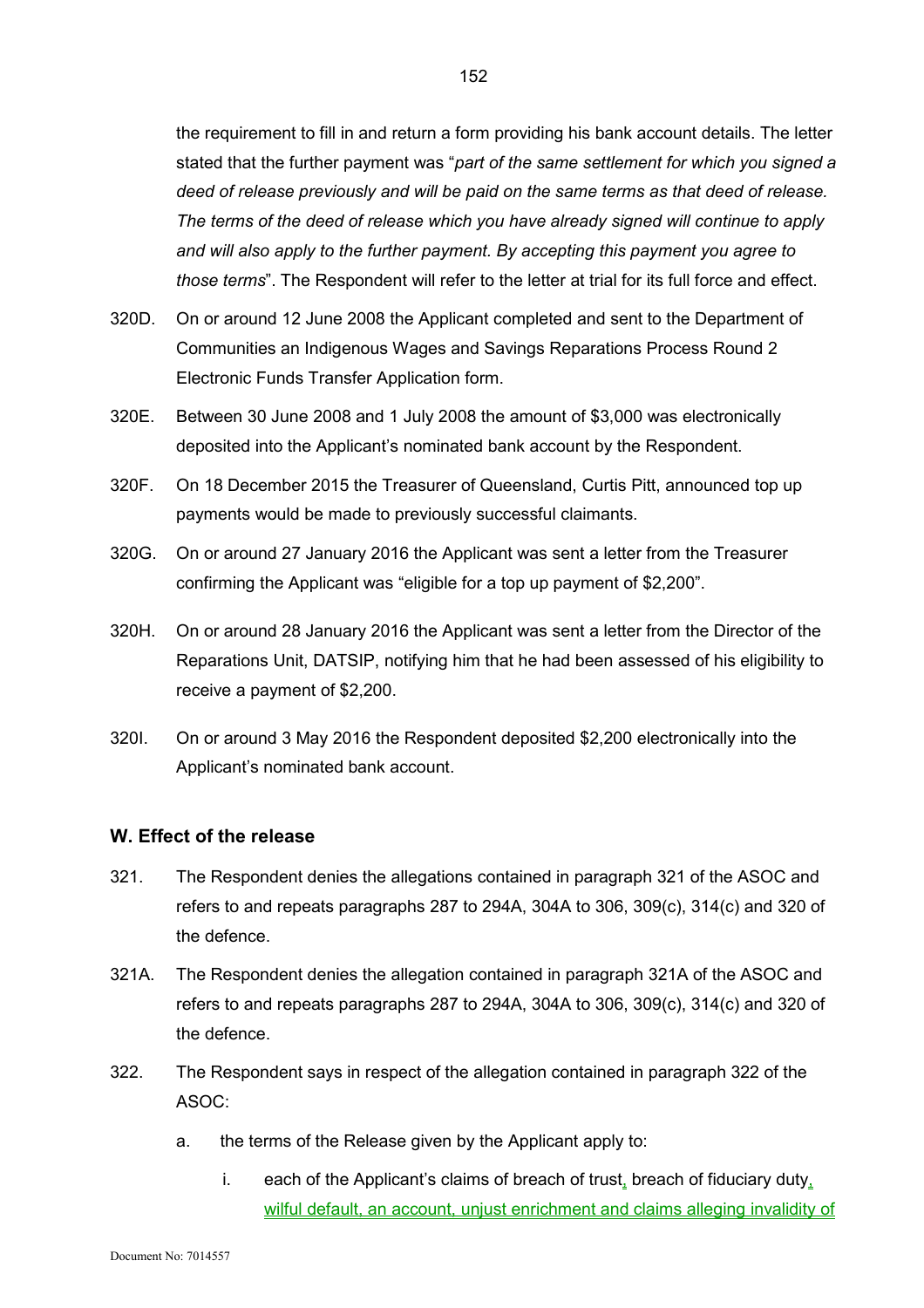provisions of the 1945 regulation, improper purpose and unlawful conduct and the payment of money without statutory authority, pleaded in the ASOC; and

- ii. his claim under the RD Act pleaded in paragraphs  $338A$  to  $338E$  of the ASOC;
- b. pursuant to the Release, the Applicant is barred from bringing and/or continuing with the said claims.
- 322A. Further, the Respondent says that if it is found that the Applicant is owed money by the Respondent on account of breach of trust (which is denied) or breach of fiduciary duty (which is denied), wilful default (which is denied), an account (which is denied), unjust enrichment (which is denied), and claims alleging invalidity of provisions of the 1945 regulations, improper purpose, and unlawful conduct and the payment of money without statutory authority (each and all of which are denied), the Respondent says that it is entitled to set off against any amount so owed the amount of \$9,200 paid to the Applicant by the Respondent pursuant to the Reparations Scheme, as set out in paragraphs 310, 320E and 320I of this defence.

## **X. Group Members**

- 323. The Respondent does not admit the allegations contained says in respect of the allegations in paragraph 323 of the ASOC: because it does not know the identity of the Group Members.
	- a. in so far as the breaches alleged are of deductions or withholdings in respect of Welfare Fund Deductions in respect of any Group Member's wages:
		- i. it denies the allegations in respect of Group Members who were Islanders under the Islander Act and refers to and repeats the matters set out at paragraph 41bvi and vii of the defence;
		- ii. it denies the allegations in respect of Group Members who were Aboriginals in the Somerset District and refers to and repeats the matters set out in paragraphs 62 and 63 of the defence;
		- iii. it denies the allegations in respect of Group Members who were assisted persons under the 1965 Act and refers to and repeats the matters set out in paragraph 65 of the defence;
		- iv. it otherwise denies the allegations and says that deductions or withholdings in respect of Welfare Fund Deductions were in accordance with:

sections 14 and 16 of the 1939 Act on their proper construction;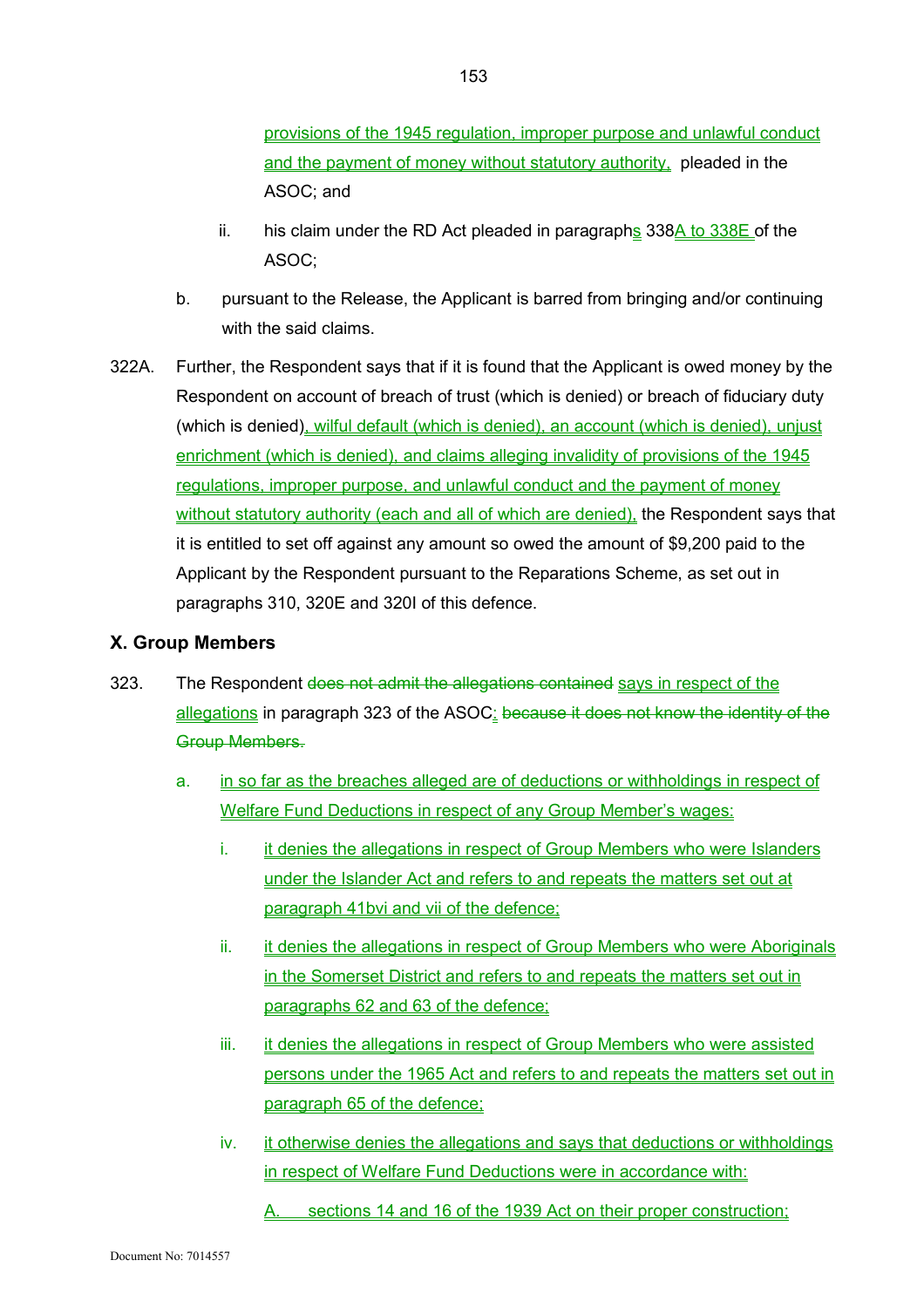B. the 1945 regulations;

- b. in so far as the breaches alleged are of Investment Deductions in respect of any Group Member who at the relevant time had a proportionate interest in the funds held in the accounts:
	- i. it denies the allegations and says that any such investment was expressly authorised by:
		- A. section 9(1) of the 1945 regulations;
		- B. section 4(a) of the 1966 regulations;
		- C. sections 14 and 16 of the 1939 Act on their proper construction in respect of payments of money from the gross wages of the Applicant or Group Members into the Welfare Fund or otherwise from the accounts to the Welfare Fund prior to the 1945 regulations coming into effect on 23 April 1945;
- c. in so far as the breaches alleged are the matters identified in paragraph 271B the Respondent does not presently plead to the allegations but will do so in accordance with the order of 9 July 2018;
- d. in so far as the word 'including' is used, it is prejudicial and embarrassing as it is uncertain.
- 324. The Respondent does not admit denies the allegation contained in paragraph 324 of the ASOC because it does not know the identity of the Group Members and refers to and repeats the matters set out at paragraph 323 of the defence.
- 325. The Respondent does not admit denies the allegations contained in paragraph 325 of the ASOC because it does not know the identity of the Group Members and refers to and repeats the matters set out at paragraphs 323 and 324 of the defence.
- 326. The Respondent does not admit denies the allegations contained in paragraph 326 of the ASOC because it does not know the identity of the Group Members and refers to and repeats the matters set out at paragraphs 249A – 261K and 323 and 324 of the defence.
- 327. [Blank] The Respondent does not admit the allegations contained in paragraph 327 of the ASOC because it does not know the identity of the Group Members.
- 328. The Respondent does not admit the allegations contained in paragraph 328 of the ASOC because it does not know the identity of the Group Members.
- 329. [Blank] The Respondent does not admit the allegations contained in paragraph 329 of the ASOC because it does not know the identity of the Group Members.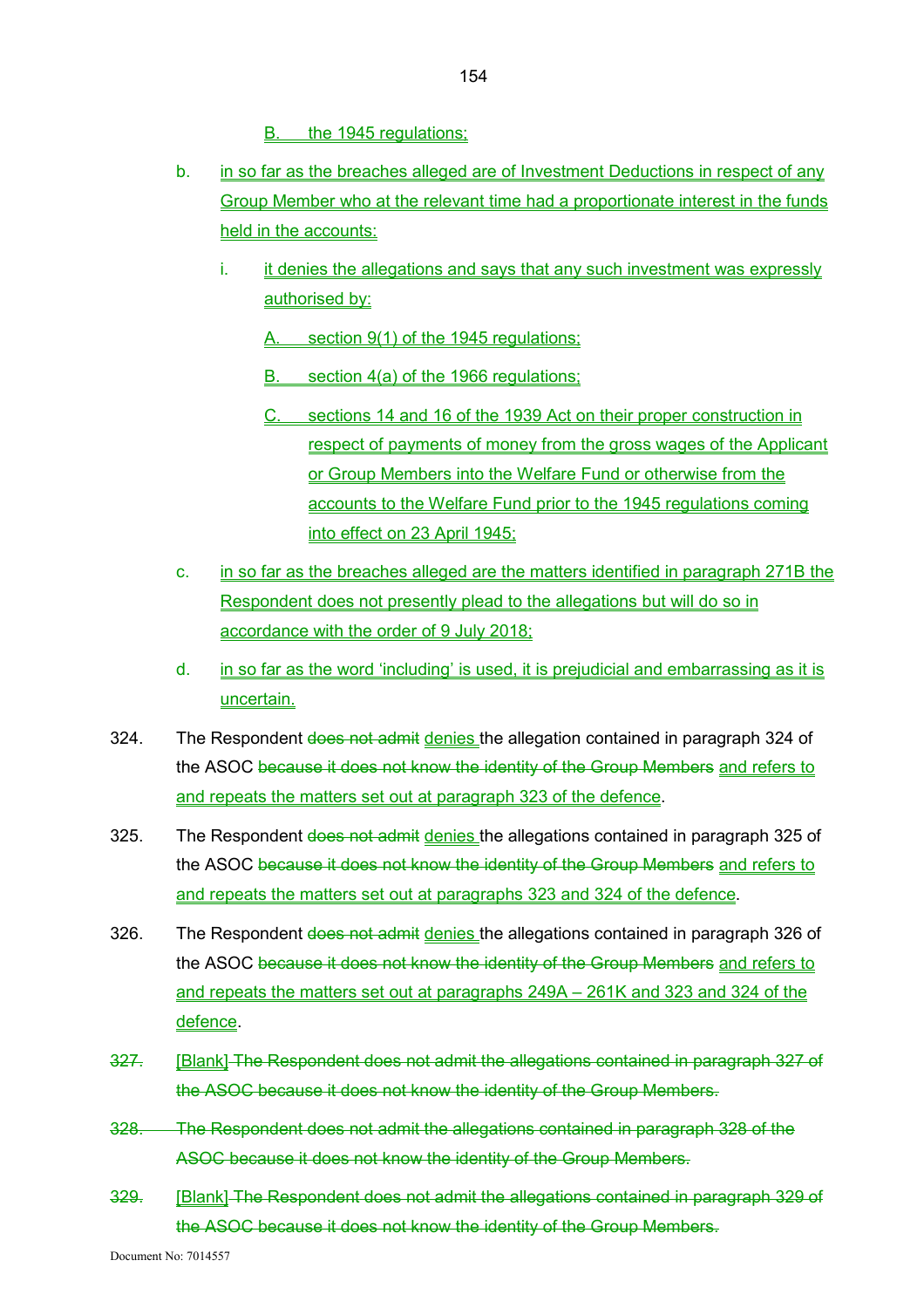- 330. [Blank] The Respondent does not admit the allegation contained in paragraph 330 of the ASOC because it does not know the identity of the Group Members.
- 331. [Blank] The Respondent does not admit the allegation contained in paragraph 331 of the ASOC because it does not know the identity of the Group Members.

#### **Y. Complaints under the AHRC Act 1986**

- 332. The Respondent admits paragraph the allegations contained in paragraph 332 of the ASOC.
- 333. The Respondent admits paragraph the allegations contained in sub-paragraph 333(a) of the ASOC and denies sub-paragraphs 333(b) and (c) on the basis that the complaint did not allege unlawful discrimination on the basis of an alleged failure of the Respondent to give full or proper legal advice to aborigines regarding acceptance of a payment under the Reparation Scheme.
- 334. The Respondent admits paragraph the allegations contained in paragraph 334 of the ASOC and says that the class members did not include Islanders.
- 335. The Respondent does not admit paragraph the allegations contained in paragraph 335 of the ASOC on the basis that it does not know the identity of the Group Members and on the basis that the class members did not include Islanders.
- 336. The Respondent admits paragraph the allegation contained in paragraph 336 of the ASOC.
- 337. The Respondent admits paragraph the allegation contained in paragraph 337 of the ASOC.
- 338. [Blank] The Respondent says in respect of the allegation contained in paragraph 338 of the ASOC:
	- a. the Respondent denies paragraph 338(c);
	- b. the Respondent denies that it has failed to act to repay or account for money held in trust by it under the 1939 Act and Regulations or the 1965 Act and Regulations on the basis of the matters pleaded in paragraphs 242 to 256 and 272 to 275 herein;
	- c. the Respondent denies that it has engaged in an act that involves an exclusion based on race on the basis that:
		- as alleged in the ASOC as only Aboriginal people were capable of being the subject of the "failure" alleged by the Applicant there was not, and was not capable of being, any "exclusion" for the purposes of the RDA based on race;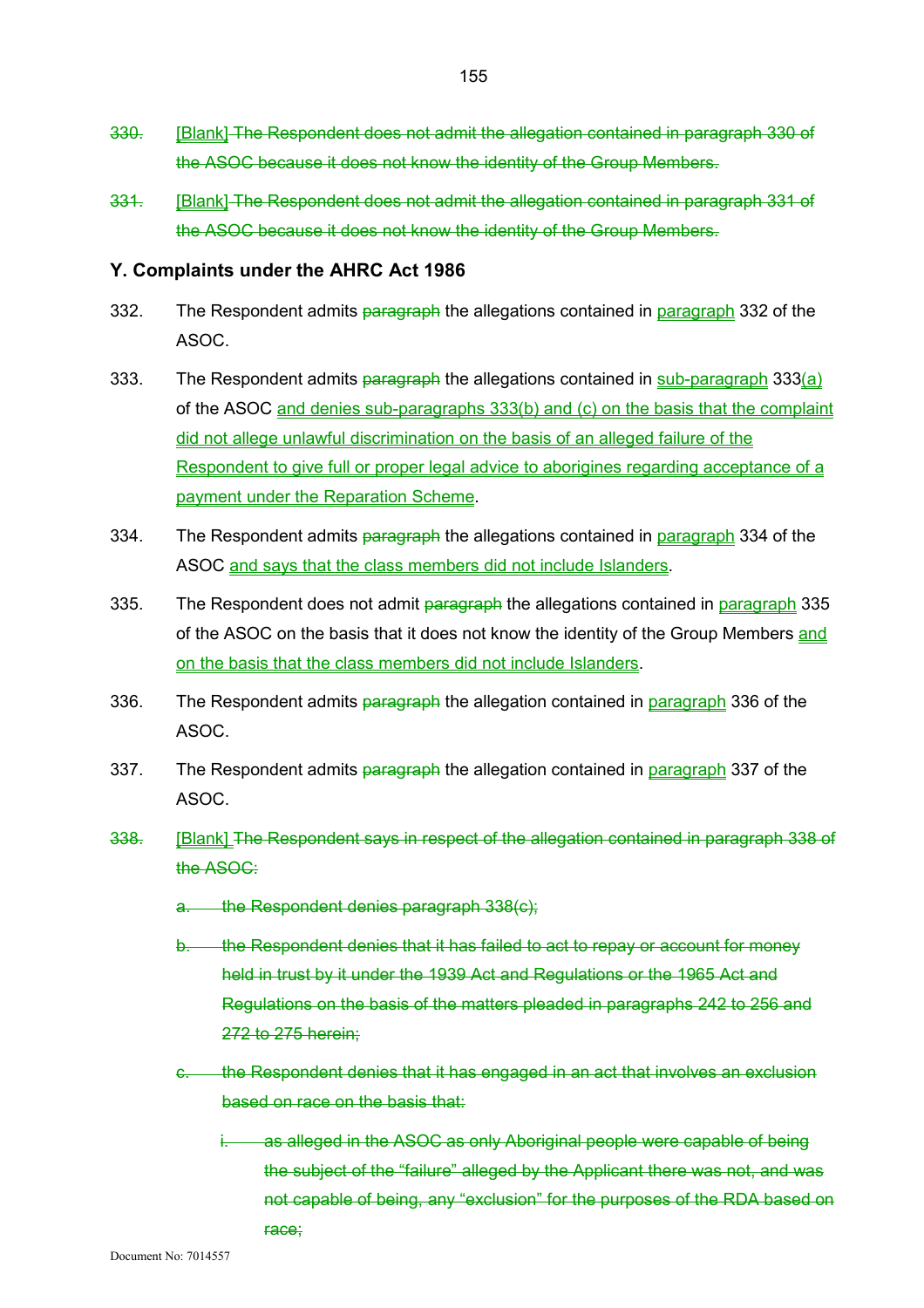ii. there was no exclusion based on race;

d. paragraph 338 does not plead an alleged contravention of the RDA.

- 338A. The allegation that the conduct pleaded in paragraph 338A(a) was in breach of sections 9 and 10 of the *Racial Discrimination Act 1975* (Cth) (RDA) is embarrassing, prejudicial and does not disclose a reasonable cause of action on the basis that the unlawful discrimination alleged is not the same as or the same in substance as the unlawful discrimination that was the subject of the terminated complaint pleaded in paragraph 336 of the ASOC and did not arise out of the same or substantially the same acts, omissions or practices that were the subject of the terminated complaint pleaded in paragraph 336 of the ASOC because the terminated complaint did not allege a breach of the RDA in respect of the provision of legal advice under the Reparation Scheme, and under cover of that objection the Respondent denies that it engaged in conduct which was in breach of sections 9 and 10 of the RDA and:
	- (a) does not admit sub-paragraph (a) and repeats and relies upon paragraphs 314 and 321 herein;
	- (b) does not admit sub-paragraph (b) and repeats and relies upon paragraphs 314 and 321 herein;
	- (c) denies sub-paragraph (c) and repeats and relies upon paragraph 290 herein;
	- (d) does not admit sub-paragraph (d) and repeats and relies upon sub-paragraphs 294(b) to (f) herein;
	- (e) admits sub-paragraph (e) and says that the Aitkenvale meeting was not convened for the purposes of providing legal advice and says that the Aitkenvale meeting was convened for the purposes of apprising persons potentially eligible for the proposed Reparation Scheme of the nature of the Offer and to invite those present to provide a non-binding response to the Offer;
	- (f) denies sub-paragraph (f) and repeats and relies upon paragraphs 290 and 294 herein;
	- (g) does not admit sub-paragraph (g) and repeats and relies upon paragraph 321 herein;
	- (h) denies sub-paragraph (h) and repeats and relies upon paragraph 321 herein;
	- (i) denies sub-paragraph (i) and repeats and relies upon paragraph 321 herein.
- 338B. The Respondent denies paragraph 338B and repeats and relies upon paragraph 338A herein.
- 338C. The Respondent denies paragraph 338C.

156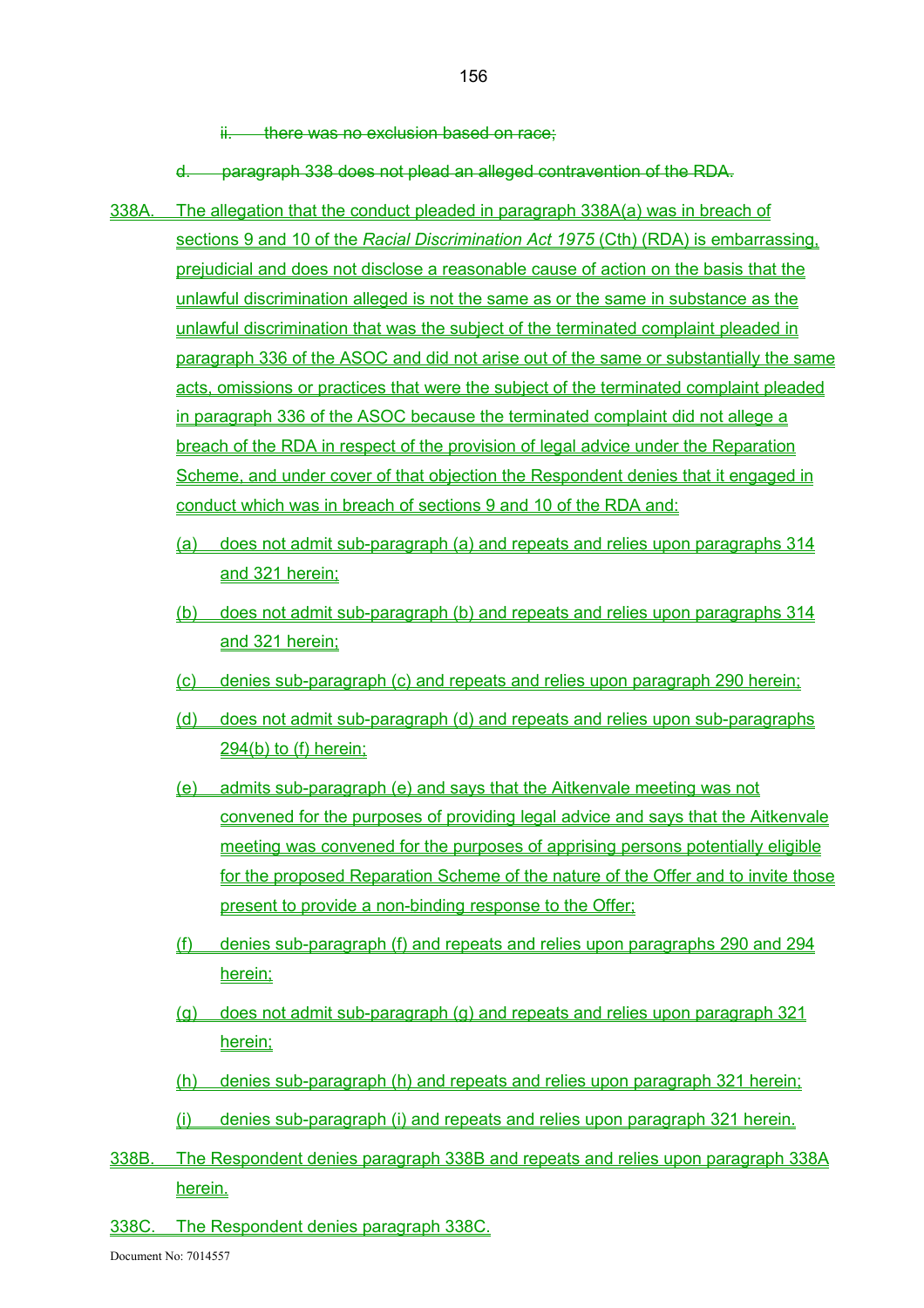- 338D. The Respondent denies paragraph 338D and repeats and relies upon paragraph 320 herein.
- 338E. The Respondent denies that the Applicant and eligible Group Members are entitled to the relief pleaded in sub-paragraph 338(e).
- 338F. To the extent that any Group Member makes a claim to the personal estate of a deceased person the Respondent says that such a claim is subject to section 28 of the *Limitation of Actions Act 1974* and that any claim that is made after the expiration of the periods prescribed therein cannot now be pursued.

#### **Z. Relief sought**

339. The Respondent says in respect of the allegations contained in paragraph 339 of the ASOC that the Applicant is not entitled to the relief sought.

## **ZA. Account on the basis of Wilful default**

- 339A. The Respondent does not presently plead to the allegations in paragraph 339A but will do so in accordance with the order of 9 July 2018.
- 339B. The Respondent does not presently plead to the allegations in paragraph 339B but will do so in accordance with the order of 9 July 2018.
- 339C. The Respondent does not presently plead to the allegations in paragraph 339C but will do so in accordance with the order of 9 July 2018.

## **ZB. Common Account**

- 339D. The Respondent does not presently plead to the allegations in paragraph 339D but will do so in accordance with the order of 9 July 2018.
- 339E. The Respondent does not presently plead to the allegations in paragraph 339E but will do so in accordance with the order of 9 July 2018

## Date: 18 April 5 June 2017 24 August 2018

Signed by Jackie Hamilton for GR Cooper Crown Solicitor Lawyer for the Respondent

This further amended pleading was prepared by Andrew Crowe QC, Christopher Murdoch QC, Geraldine Dann of Counsel and Chris Curtis of Counsel.